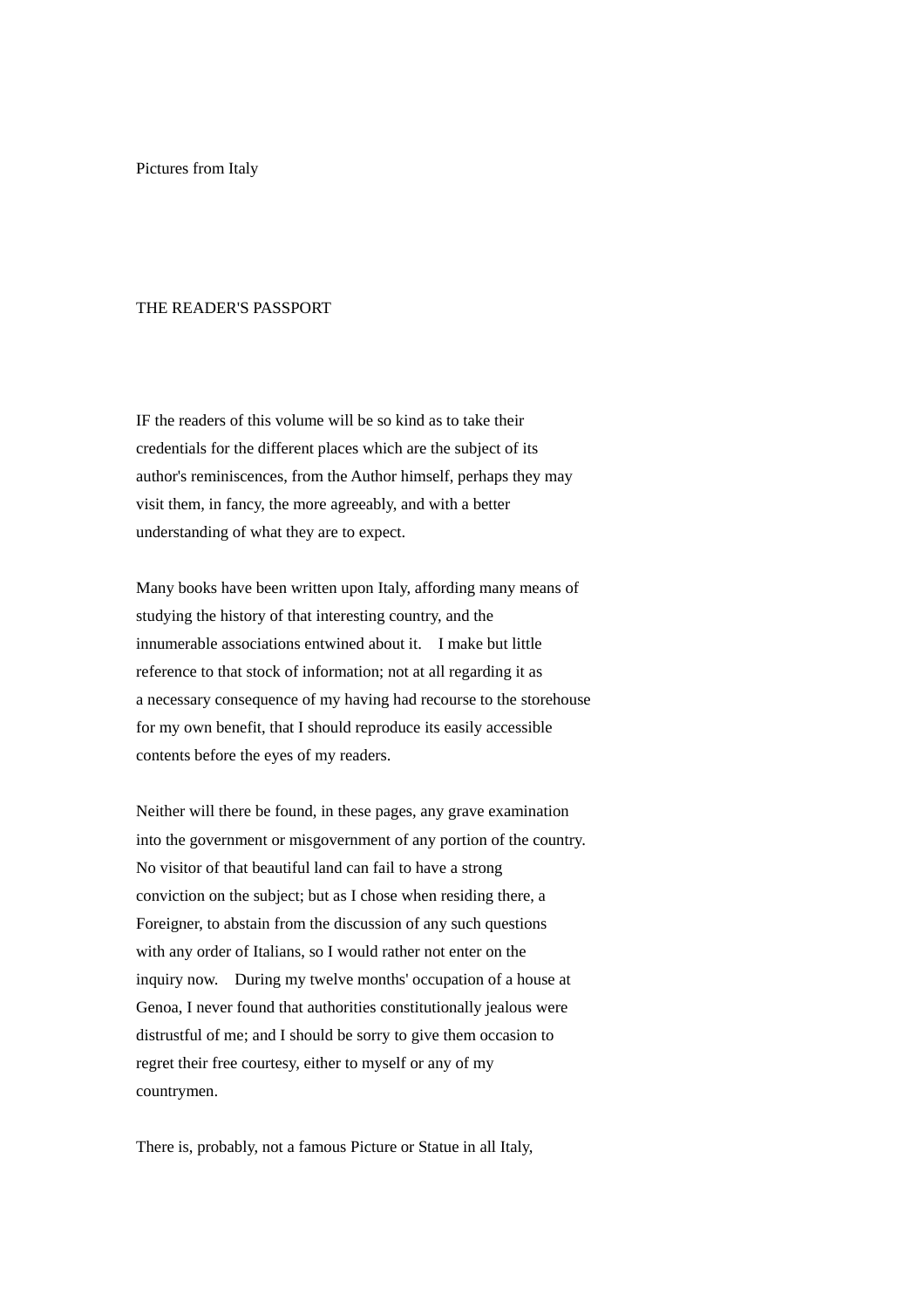but could be easily buried under a mountain of printed paper devoted to dissertations on it. I do not, therefore, though an earnest admirer of Painting and Sculpture, expatiate at any length on famous Pictures and Statues.

This Book is a series of faint reflections - mere shadows in the water - of places to which the imaginations of most people are attracted in a greater or less degree, on which mine had dwelt for years, and which have some interest for all. The greater part of the descriptions were written on the spot, and sent home, from time to time, in private letters. I do not mention the circumstance as an excuse for any defects they may present, for it would be none; but as a guarantee to the Reader that they were at least penned in the fulness of the subject, and with the liveliest impressions of novelty and freshness.

If they have ever a fanciful and idle air, perhaps the reader will suppose them written in the shade of a Sunny Day, in the midst of the objects of which they treat, and will like them none the worse for having such influences of the country upon them.

I hope I am not likely to be misunderstood by Professors of the Roman Catholic faith, on account of anything contained in these pages. I have done my best, in one of my former productions, to do justice to them; and I trust, in this, they will do justice to me. When I mention any exhibition that impressed me as absurd or disagreeable, I do not seek to connect it, or recognise it as necessarily connected with, any essentials of their creed. When I treat of the ceremonies of the Holy Week, I merely treat of their effect, and do not challenge the good and learned Dr. Wiseman's interpretation of their meaning. When I hint a dislike of nunneries for young girls who abjure the world before they have ever proved or known it; or doubt the EX OFFICIO sanctity of all Priests and Friars; I do no more than many conscientious Catholics both abroad and at home.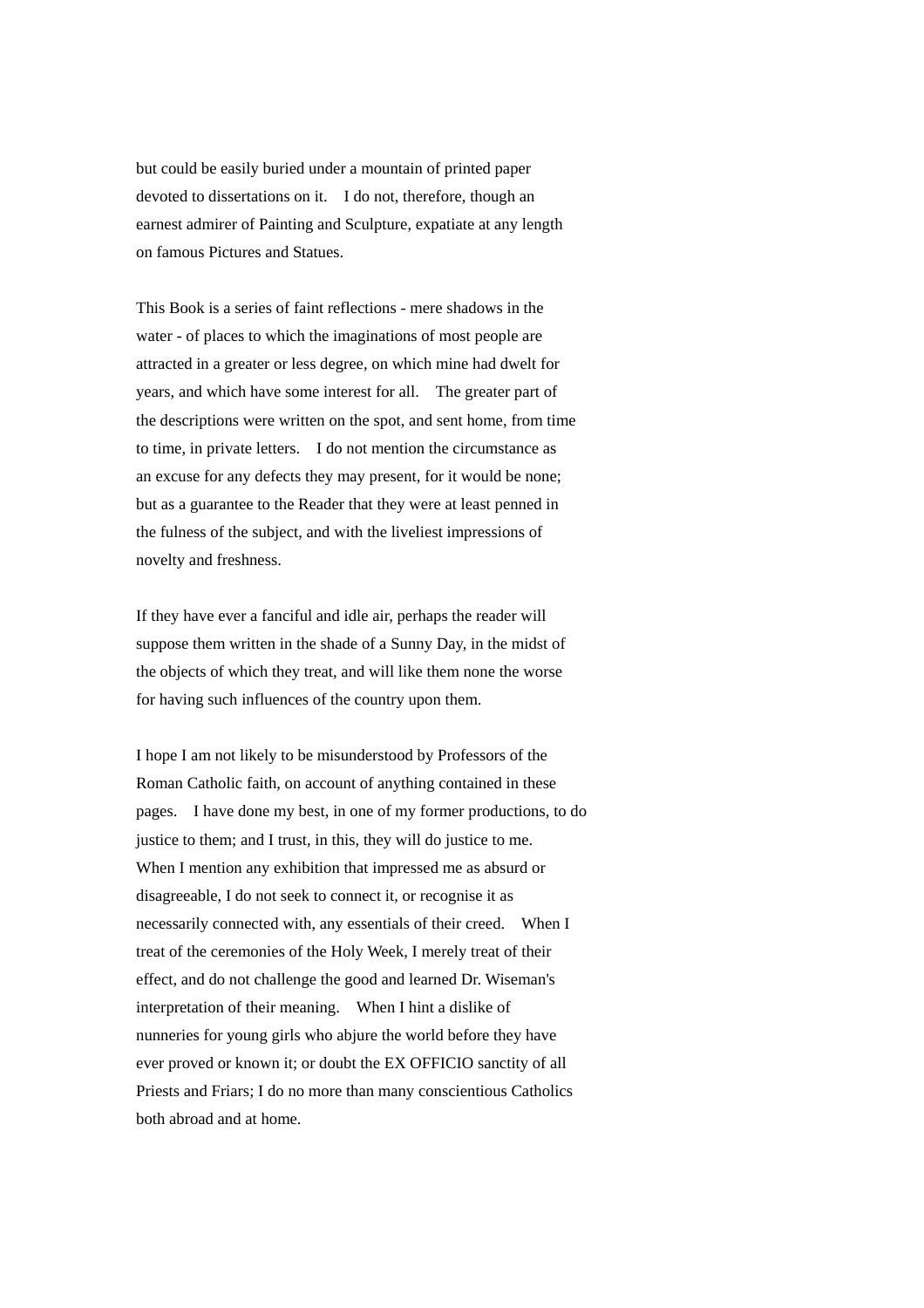I have likened these Pictures to shadows in the water, and would fain hope that I have, nowhere, stirred the water so roughly, as to mar the shadows. I could never desire to be on better terms with all my friends than now, when distant mountains rise, once more, in my path. For I need not hesitate to avow, that, bent on correcting a brief mistake I made, not long ago, in disturbing the old relations between myself and my readers, and departing for a moment from my old pursuits, I am about to resume them, joyfully, in Switzerland; where during another year of absence, I can at once work out the themes I have now in my mind, without interruption: and while I keep my English audience within speaking distance, extend my knowledge of a noble country, inexpressibly attractive to me.

This book is made as accessible as possible, because it would be a great pleasure to me if I could hope, through its means, to compare impressions with some among the multitudes who will hereafter visit the scenes described with interest and delight.

And I have only now, in passport wise, to sketch my reader's portrait, which I hope may be thus supposititiously traced for either sex:

| Complexion         | Fair.                |
|--------------------|----------------------|
| Eyes               | Very cheerful.       |
| <b>Nose</b>        | Not supercilious.    |
| Mouth              | Smiling.             |
| Visage             | Beaming.             |
| General Expression | Extremely agreeable. |

# CHAPTER I - GOING THROUGH FRANCE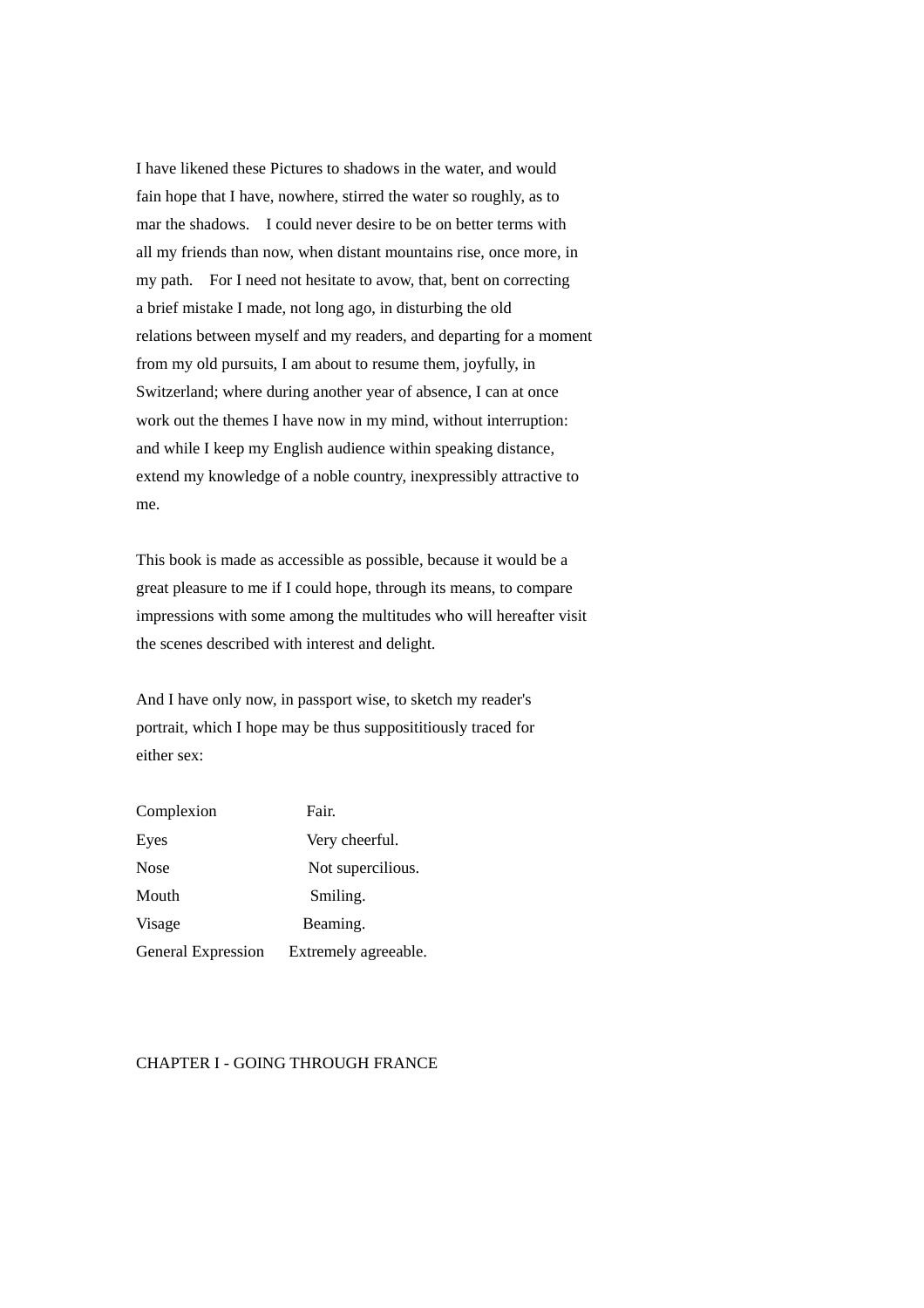ON a fine Sunday morning in the Midsummer time and weather of eighteen hundred and forty-four, it was, my good friend, when don't be alarmed; not when two travellers might have been observed slowly making their way over that picturesque and broken ground by which the first chapter of a Middle Aged novel is usually attained - but when an English travelling-carriage of considerable proportions, fresh from the shady halls of the Pantechnicon near Belgrave Square, London, was observed (by a very small French soldier; for I saw him look at it) to issue from the gate of the Hotel Meurice in the Rue Rivoli at Paris.

I am no more bound to explain why the English family travelling by this carriage, inside and out, should be starting for Italy on a Sunday morning, of all good days in the week, than I am to assign a reason for all the little men in France being soldiers, and all the big men postilions; which is the invariable rule. But, they had some sort of reason for what they did, I have no doubt; and their reason for being there at all, was, as you know, that they were going to live in fair Genoa for a year; and that the head of the family purposed, in that space of time, to stroll about, wherever his restless humour carried him.

And it would have been small comfort to me to have explained to the population of Paris generally, that I was that Head and Chief; and not the radiant embodiment of good humour who sat beside me in the person of a French Courier - best of servants and most beaming of men! Truth to say, he looked a great deal more patriarchal than I, who, in the shadow of his portly presence, dwindled down to no account at all.

There was, of course, very little in the aspect of Paris - as we rattled near the dismal Morgue and over the Pont Neuf - to reproach us for our Sunday travelling. The wine-shops (every second house) were driving a roaring trade; awnings were spreading, and chairs and tables arranging, outside the cafes, preparatory to the eating of ices, and drinking of cool liquids, later in the day; shoe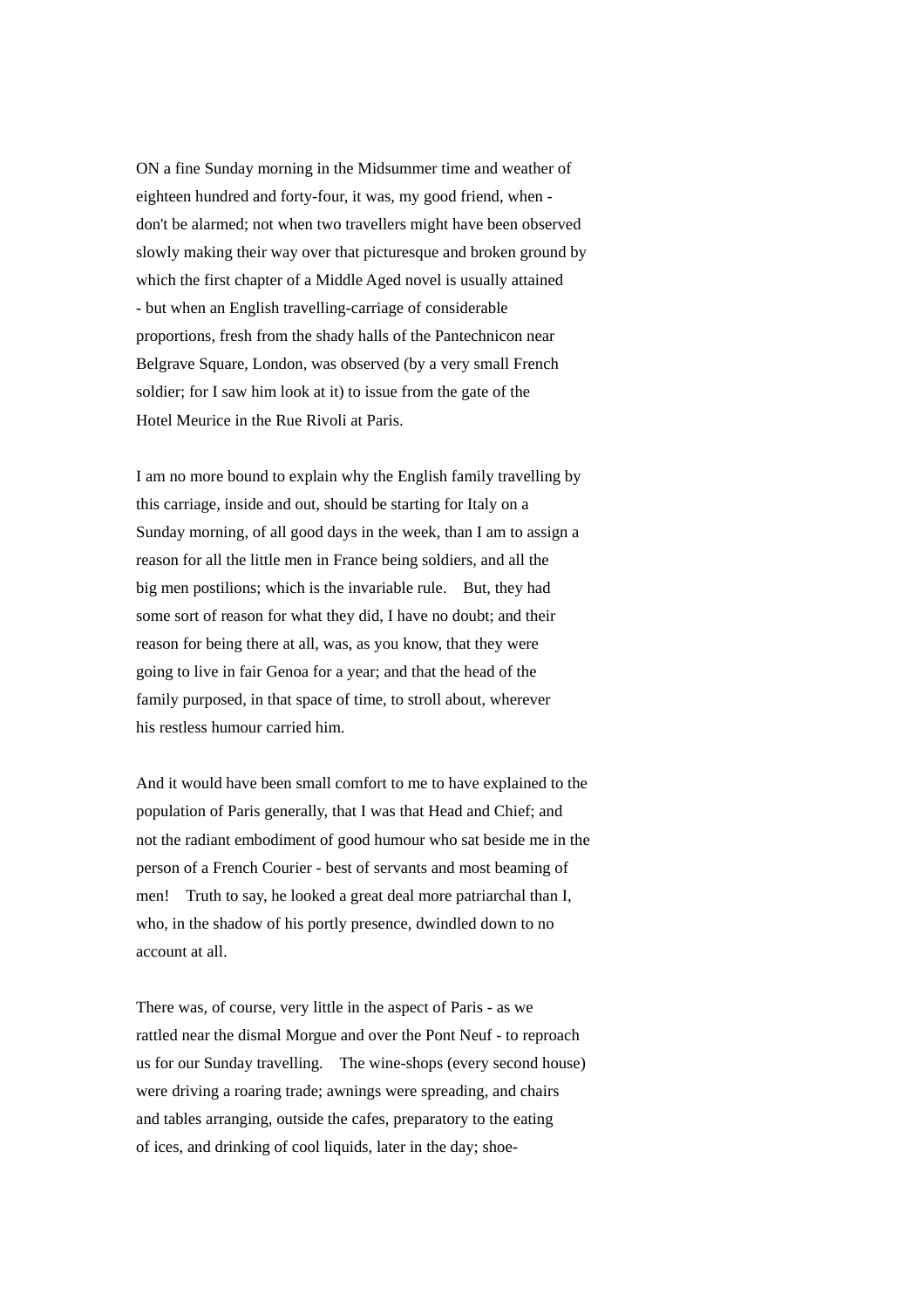blacks were busy on the bridges; shops were open; carts and waggons clattered to and fro; the narrow, up-hill, funnel-like streets across the River, were so many dense perspectives of crowd and bustle, parti-coloured night-caps, tobacco-pipes, blouses, large boots, and shaggy heads of hair; nothing at that hour denoted a day of rest, unless it were the appearance, here and there, of a family pleasure-party, crammed into a bulky old lumbering cab; or of some contemplative holiday-maker in the freest and easiest dishabille, leaning out of a low garret window, watching the drying of his newly polished shoes on the little parapet outside (if a gentleman), or the airing of her stockings in the sun (if a lady), with calm anticipation.

Once clear of the never-to-be-forgotten-or-forgiven pavement which surrounds Paris, the first three days of travelling towards Marseilles are quiet and monotonous enough. To Sens. To Avallon. To Chalons. A sketch of one day's proceedings is a sketch of all three; and here it is.

We have four horses, and one postilion, who has a very long whip, and drives his team, something like the Courier of Saint Petersburgh in the circle at Astley's or Franconi's: only he sits his own horse instead of standing on him. The immense jack-boots worn by these postilions, are sometimes a century or two old; and are so ludicrously disproportionate to the wearer's foot, that the spur, which is put where his own heel comes, is generally halfway up the leg of the boots. The man often comes out of the stableyard, with his whip in his hand and his shoes on, and brings out, in both hands, one boot at a time, which he plants on the ground by the side of his horse, with great gravity, until everything is ready. When it is - and oh Heaven! the noise they make about it! he gets into the boots, shoes and all, or is hoisted into them by a couple of friends; adjusts the rope harness, embossed by the labours of innumerable pigeons in the stables; makes all the horses kick and plunge; cracks his whip like a madman; shouts 'En route - Hi!' and away we go. He is sure to have a contest with his horse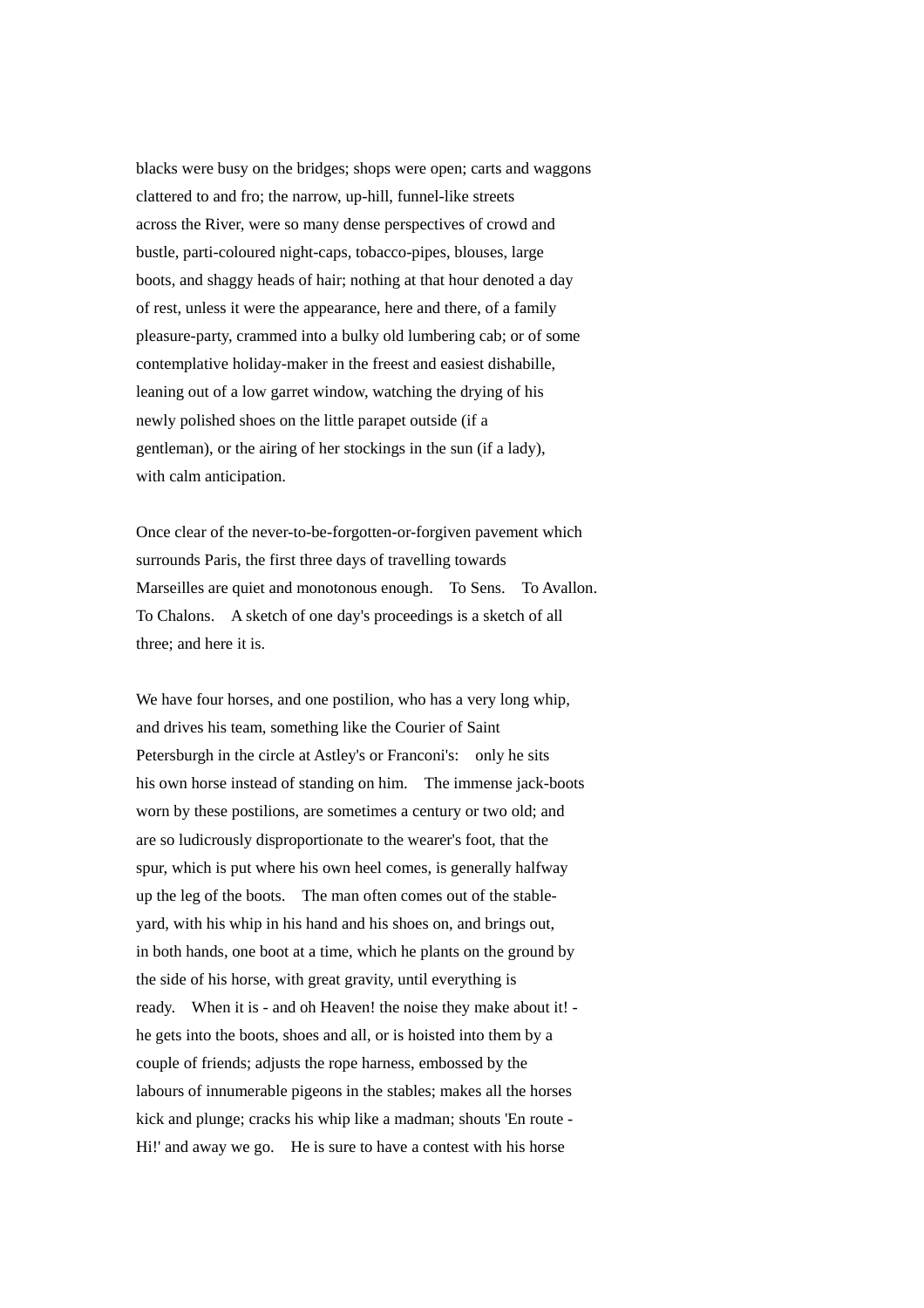before we have gone very far; and then he calls him a Thief, and a Brigand, and a Pig, and what not; and beats him about the head as if he were made of wood.

There is little more than one variety in the appearance of the country, for the first two days. From a dreary plain, to an interminable avenue, and from an interminable avenue to a dreary plain again. Plenty of vines there are in the open fields, but of a short low kind, and not trained in festoons, but about straight sticks. Beggars innumerable there are, everywhere; but an extraordinarily scanty population, and fewer children than I ever encountered. I don't believe we saw a hundred children between Paris and Chalons. Queer old towns, draw-bridged and walled: with odd little towers at the angles, like grotesque faces, as if the wall had put a mask on, and were staring down into the moat; other strange little towers, in gardens and fields, and down lanes, and in farm-yards: all alone, and always round, with a peaked roof, and never used for any purpose at all; ruinous buildings of all sorts; sometimes an hotel de ville, sometimes a guard-house, sometimes a dwelling-house, sometimes a chateau with a rank garden, prolific in dandelion, and watched over by extinguisher-topped turrets, and blink-eyed little casements; are the standard objects, repeated over and over again. Sometimes we pass a village inn, with a crumbling wall belonging to it, and a perfect town of outhouses; and painted over the gateway, 'Stabling for Sixty Horses;' as indeed there might be stabling for sixty score, were there any horses to be stabled there, or anybody resting there, or anything stirring about the place but a dangling bush, indicative of the wine inside: which flutters idly in the wind, in lazy keeping with everything else, and certainly is never in a green old age, though always so old as to be dropping to pieces. And all day long, strange little narrow waggons, in strings of six or eight, bringing cheese from Switzerland, and frequently in charge, the whole line, of one man, or even boy - and he very often asleep in the foremost cart - come jingling past: the horses drowsily ringing the bells upon their harness, and looking as if they thought (no doubt they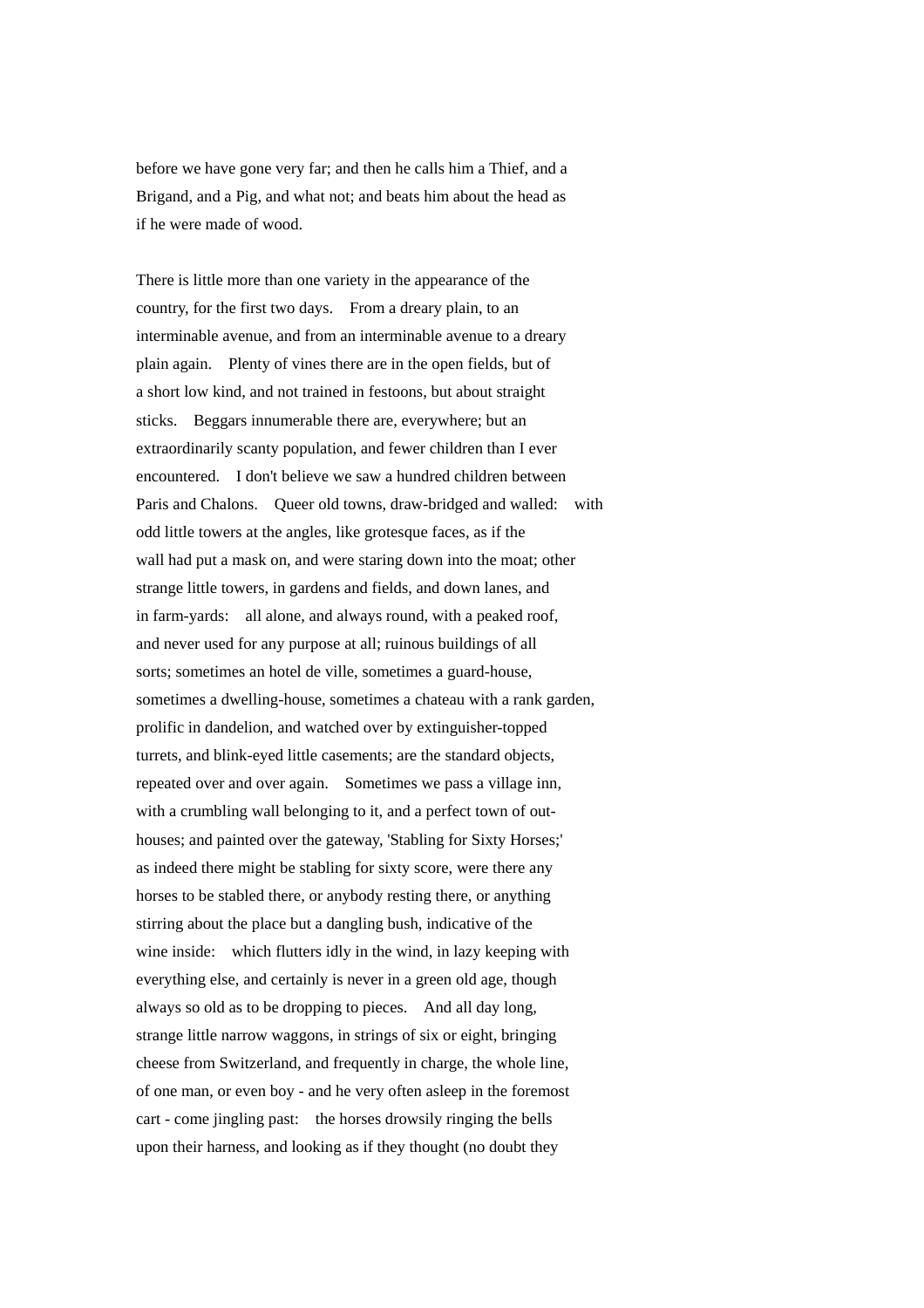do) their great blue woolly furniture, of immense weight and thickness, with a pair of grotesque horns growing out of the collar, very much too warm for the Midsummer weather.

Then, there is the Diligence, twice or thrice a-day; with the dusty outsides in blue frocks, like butchers; and the insides in white nightcaps; and its cabriolet head on the roof, nodding and shaking, like an idiot's head; and its Young-France passengers staring out of window, with beards down to their waists, and blue spectacles awfully shading their warlike eyes, and very big sticks clenched in their National grasp. Also the Malle Poste, with only a couple of passengers, tearing along at a real good dare-devil pace, and out of sight in no time. Steady old Cures come jolting past, now and then, in such ramshackle, rusty, musty, clattering coaches as no Englishman would believe in; and bony women dawdle about in solitary places, holding cows by ropes while they feed, or digging and hoeing or doing field-work of a more laborious kind, or representing real shepherdesses with their flocks - to obtain an adequate idea of which pursuit and its followers, in any country, it is only necessary to take any pastoral poem, or picture, and imagine to yourself whatever is most exquisitely and widely unlike the descriptions therein contained.

You have been travelling along, stupidly enough, as you generally do in the last stage of the day; and the ninety-six bells upon the horses - twenty-four apiece - have been ringing sleepily in your ears for half an hour or so; and it has become a very jog-trot, monotonous, tiresome sort of business; and you have been thinking deeply about the dinner you will have at the next stage; when, down at the end of the long avenue of trees through which you are travelling, the first indication of a town appears, in the shape of some straggling cottages: and the carriage begins to rattle and roll over a horribly uneven pavement. As if the equipage were a great firework, and the mere sight of a smoking cottage chimney had lighted it, instantly it begins to crack and splutter, as if the very devil were in it. Crack, crack, crack, crack. Crack-crack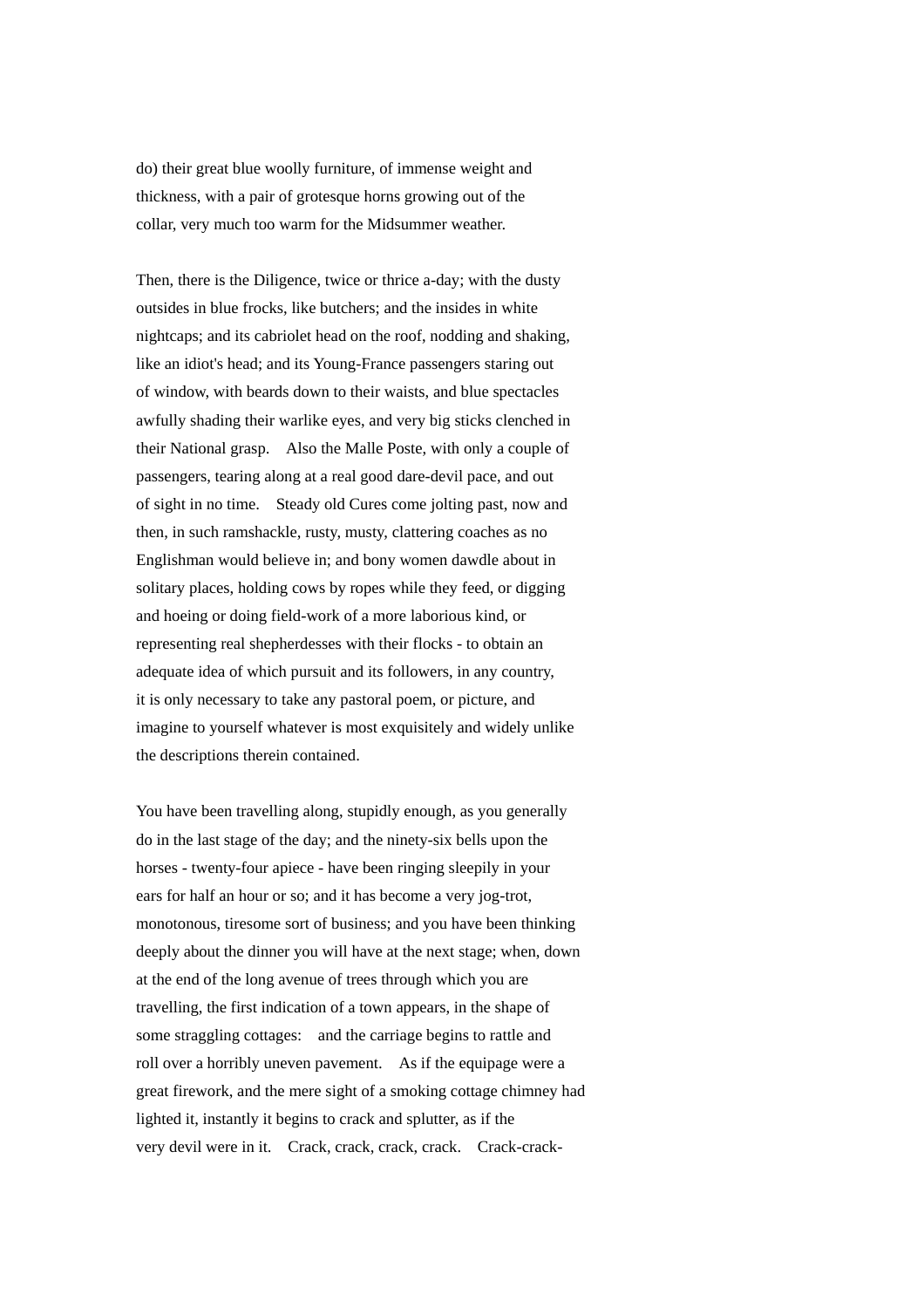crack. Crick-crack. Crick-crack. Helo! Hola! Vite! Voleur! Brigand! Hi hi hi! En r-r-r-r-r-route! Whip, wheels, driver, stones, beggars, children, crack, crack, crack; helo! hola! charite pour l'amour de Dieu! crick-crack-crick-crack; crick, crick, crick; bump, jolt, crack, bump, crick-crack; round the corner, up the narrow street, down the paved hill on the other side; in the gutter; bump, bump; jolt, jog, crick, crick, crick; crack, crack, crack; into the shop-windows on the left-hand side of the street, preliminary to a sweeping turn into the wooden archway on the right; rumble, rumble, rumble; clatter, clatter, clatter; crick, crick, crick; and here we are in the yard of the Hotel de l'Ecu d'Or; used up, gone out, smoking, spent, exhausted; but sometimes making a false start unexpectedly, with nothing coming of it - like a firework to the last!

The landlady of the Hotel de l'Ecu d'Or is here; and the landlord of the Hotel de l'Ecu d'Or is here; and the femme de chambre of the Hotel de l'Ecu d'Or is here; and a gentleman in a glazed cap, with a red beard like a bosom friend, who is staying at the Hotel de l'Ecu d'Or, is here; and Monsieur le Cure is walking up and down in a corner of the yard by himself, with a shovel hat upon his head, and a black gown on his back, and a book in one hand, and an umbrella in the other; and everybody, except Monsieur le Cure, is open-mouthed and open-eyed, for the opening of the carriage-door. The landlord of the Hotel de l'Ecu d'Or, dotes to that extent upon the Courier, that he can hardly wait for his coming down from the box, but embraces his very legs and boot-heels as he descends. 'My Courier! My brave Courier! My friend! My brother!' The landlady loves him, the femme de chambre blesses him, the garcon worships him. The Courier asks if his letter has been received? It has, it has. Are the rooms prepared? They are, they are. The best rooms for my noble Courier. The rooms of state for my gallant Courier; the whole house is at the service of my best of friends! He keeps his hand upon the carriage-door, and asks some other question to enhance the expectation. He carries a green leathern purse outside his coat, suspended by a belt. The idlers look at it; one touches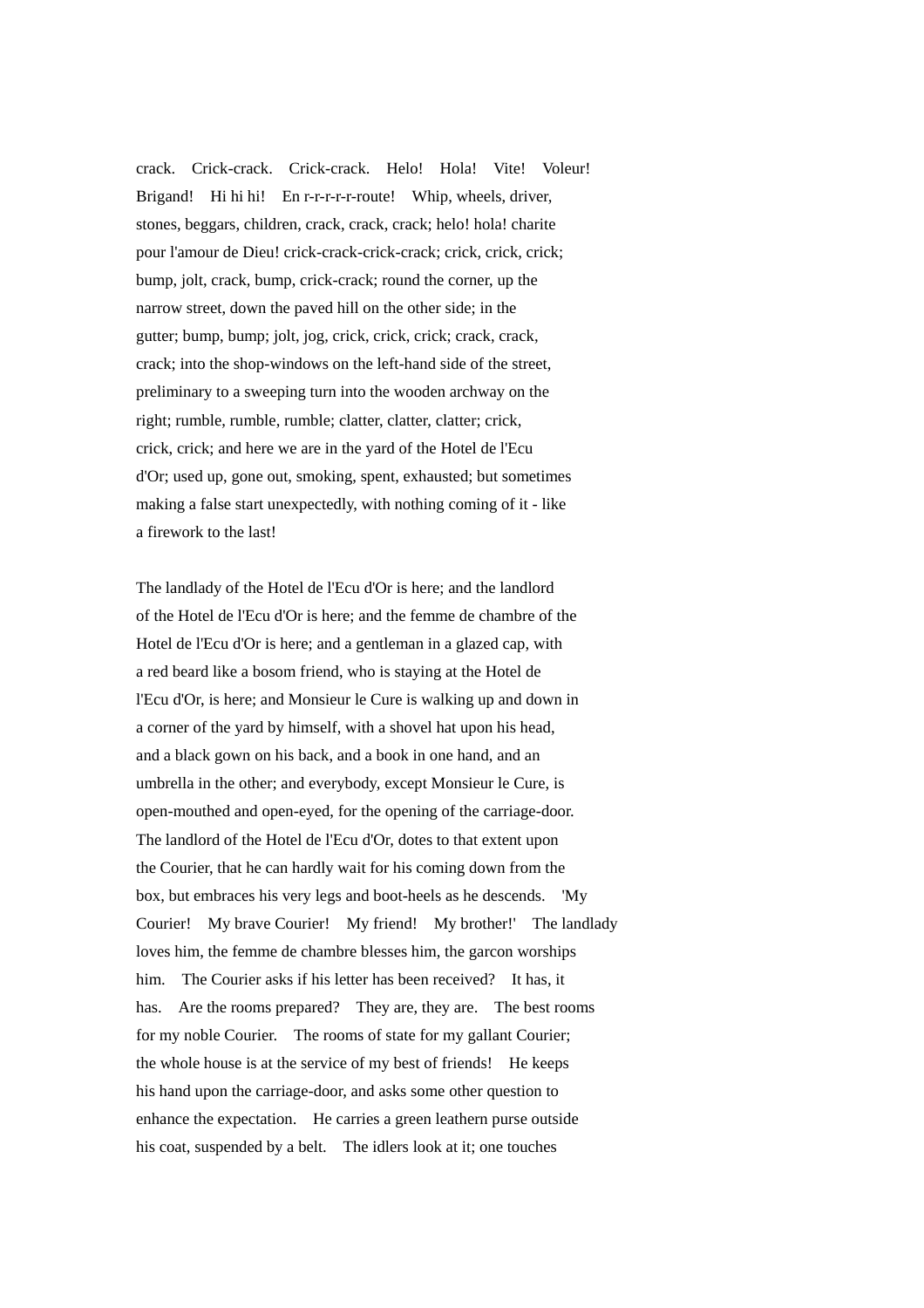it. It is full of five-franc pieces. Murmurs of admiration are heard among the boys. The landlord falls upon the Courier's neck, and folds him to his breast. He is so much fatter than he was, he says! He looks so rosy and so well!

The door is opened. Breathless expectation. The lady of the family gets out. Ah sweet lady! Beautiful lady! The sister of the lady of the family gets out. Great Heaven, Ma'amselle is charming! First little boy gets out. Ah, what a beautiful little boy! First little girl gets out. Oh, but this is an enchanting child! Second little girl gets out. The landlady, yielding to the finest impulse of our common nature, catches her up in her arms! Second little boy gets out. Oh, the sweet boy! Oh, the tender little family! The baby is handed out. Angelic baby! The baby has topped everything. All the rapture is expended on the baby! Then the two nurses tumble out; and the enthusiasm swelling into madness, the whole family are swept up-stairs as on a cloud; while the idlers press about the carriage, and look into it, and walk round it, and touch it. For it is something to touch a carriage that has held so many people. It is a legacy to leave one's children.

The rooms are on the first floor, except the nursery for the night, which is a great rambling chamber, with four or five beds in it: through a dark passage, up two steps, down four, past a pump, across a balcony, and next door to the stable. The other sleeping apartments are large and lofty; each with two small bedsteads, tastefully hung, like the windows, with red and white drapery. The sitting-room is famous. Dinner is already laid in it for three; and the napkins are folded in cocked-hat fashion. The floors are of red tile. There are no carpets, and not much furniture to speak of; but there is abundance of looking-glass, and there are large vases under glass shades, filled with artificial flowers; and there are plenty of clocks. The whole party are in motion. The brave Courier, in particular, is everywhere: looking after the beds, having wine poured down his throat by his dear brother the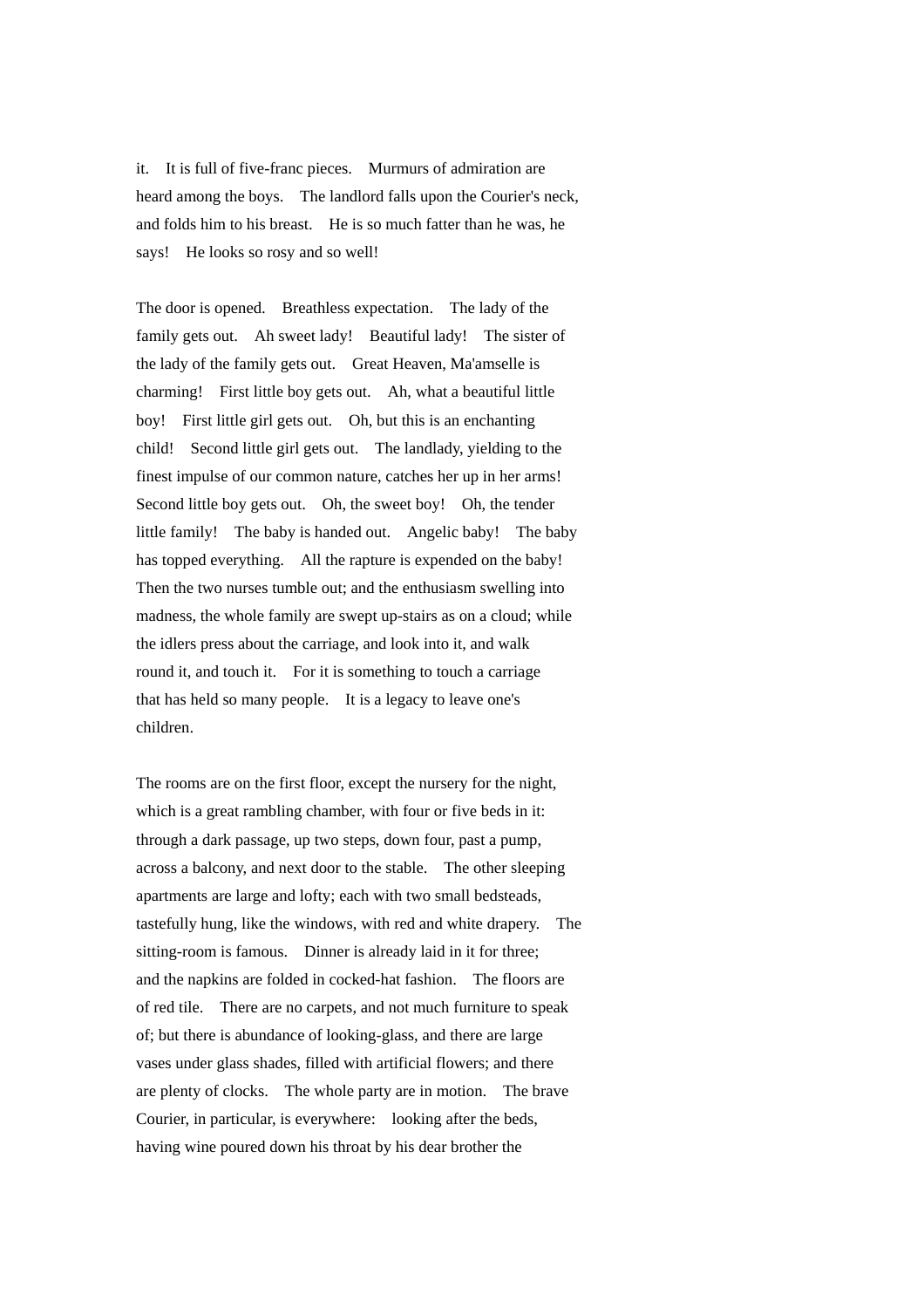landlord, and picking up green cucumbers - always cucumbers; Heaven knows where he gets them - with which he walks about, one in each hand, like truncheons.

Dinner is announced. There is very thin soup; there are very large loaves - one apiece; a fish; four dishes afterwards; some poultry afterwards; a dessert afterwards; and no lack of wine. There is not much in the dishes; but they are very good, and always ready instantly. When it is nearly dark, the brave Courier, having eaten the two cucumbers, sliced up in the contents of a pretty large decanter of oil, and another of vinegar, emerges from his retreat below, and proposes a visit to the Cathedral, whose massive tower frowns down upon the court-yard of the inn. Off we go; and very solemn and grand it is, in the dim light: so dim at last, that the polite, old, lanthorn-jawed Sacristan has a feeble little bit of candle in his hand, to grope among the tombs with - and looks among the grim columns, very like a lost ghost who is searching for his own.

Underneath the balcony, when we return, the inferior servants of the inn are supping in the open air, at a great table; the dish, a stew of meat and vegetables, smoking hot, and served in the iron cauldron it was boiled in. They have a pitcher of thin wine, and are very merry; merrier than the gentleman with the red beard, who is playing billiards in the light room on the left of the yard, where shadows, with cues in their hands, and cigars in their mouths, cross and recross the window, constantly. Still the thin Cure walks up and down alone, with his book and umbrella. And there he walks, and there the billiard-balls rattle, long after we are fast asleep.

We are astir at six next morning. It is a delightful day, shaming yesterday's mud upon the carriage, if anything could shame a carriage, in a land where carriages are never cleaned. Everybody is brisk; and as we finish breakfast, the horses come jingling into the yard from the Post-house. Everything taken out of the carriage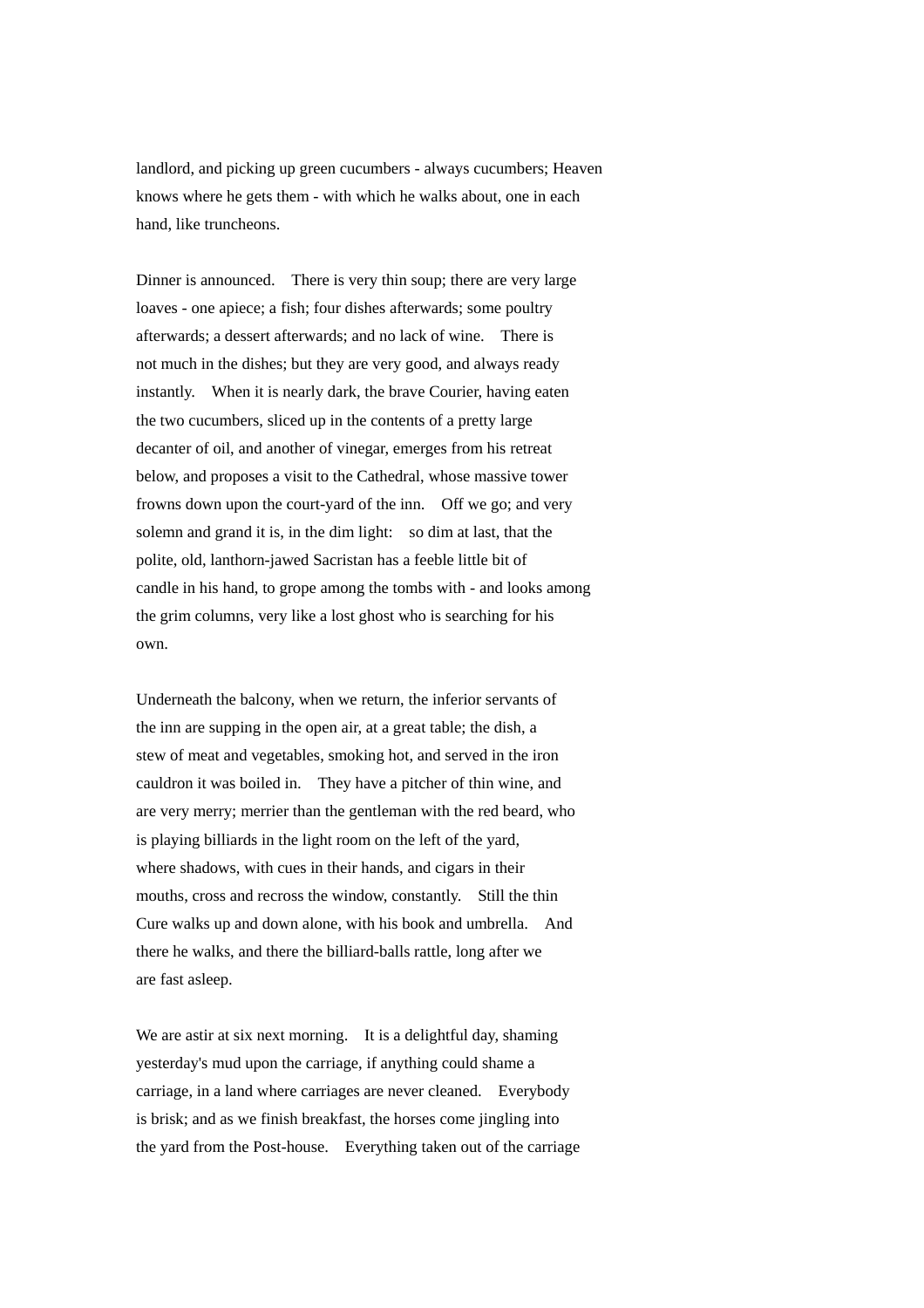is put back again. The brave Courier announces that all is ready, after walking into every room, and looking all round it, to be certain that nothing is left behind. Everybody gets in. Everybody connected with the Hotel de l'Ecu d'Or is again enchanted. The brave Courier runs into the house for a parcel containing cold fowl, sliced ham, bread, and biscuits, for lunch; hands it into the coach; and runs back again.

What has he got in his hand now? More cucumbers? No. A long strip of paper. It's the bill.

The brave Courier has two belts on, this morning: one supporting the purse: another, a mighty good sort of leathern bottle, filled to the throat with the best light Bordeaux wine in the house. He never pays the bill till this bottle is full. Then he disputes it.

He disputes it now, violently. He is still the landlord's brother, but by another father or mother. He is not so nearly related to him as he was last night. The landlord scratches his head. The brave Courier points to certain figures in the bill, and intimates that if they remain there, the Hotel de l'Ecu d'Or is thenceforth and for ever an hotel de l'Ecu de cuivre. The landlord goes into a little counting-house. The brave Courier follows, forces the bill and a pen into his hand, and talks more rapidly than ever. The landlord takes the pen. The Courier smiles. The landlord makes an alteration. The Courier cuts a joke. The landlord is affectionate, but not weakly so. He bears it like a man. He shakes hands with his brave brother, but he don't hug him. Still, he loves his brother; for he knows that he will be returning that way, one of these fine days, with another family, and he foresees that his heart will yearn towards him again. The brave Courier traverses all round the carriage once, looks at the drag, inspects the wheels, jumps up, gives the word, and away we go!

It is market morning. The market is held in the little square outside in front of the cathedral. It is crowded with men and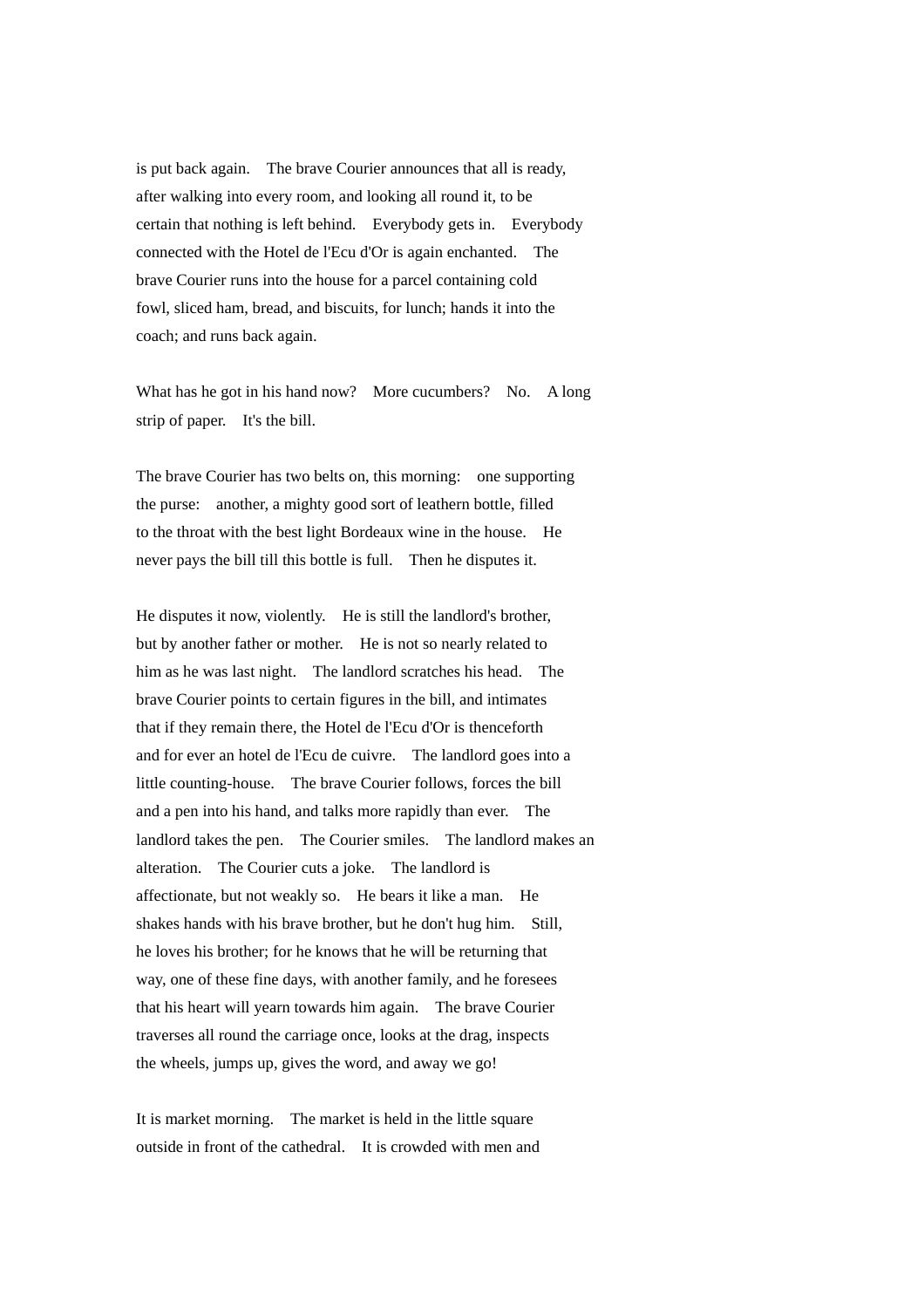women, in blue, in red, in green, in white; with canvassed stalls; and fluttering merchandise. The country people are grouped about, with their clean baskets before them. Here, the lace-sellers; there, the butter and egg-sellers; there, the fruit-sellers; there, the shoe-makers. The whole place looks as if it were the stage of some great theatre, and the curtain had just run up, for a picturesque ballet. And there is the cathedral to boot: scenelike: all grim, and swarthy, and mouldering, and cold: just splashing the pavement in one place with faint purple drops, as the morning sun, entering by a little window on the eastern side, struggles through some stained glass panes, on the western.

In five minutes we have passed the iron cross, with a little ragged kneeling-place of turf before it, in the outskirts of the town; and are again upon the road.

### CHAPTER II - LYONS, THE RHONE, AND THE GOBLIN OF AVIGNON

CHALONS is a fair resting-place, in right of its good inn on the bank of the river, and the little steamboats, gay with green and red paint, that come and go upon it: which make up a pleasant and refreshing scene, after the dusty roads. But, unless you would like to dwell on an enormous plain, with jagged rows of irregular poplars on it, that look in the distance like so many combs with broken teeth: and unless you would like to pass your life without the possibility of going up-hill, or going up anything but stairs: you would hardly approve of Chalons as a place of residence.

You would probably like it better, however, than Lyons: which you may reach, if you will, in one of the before-mentioned steamboats, in eight hours.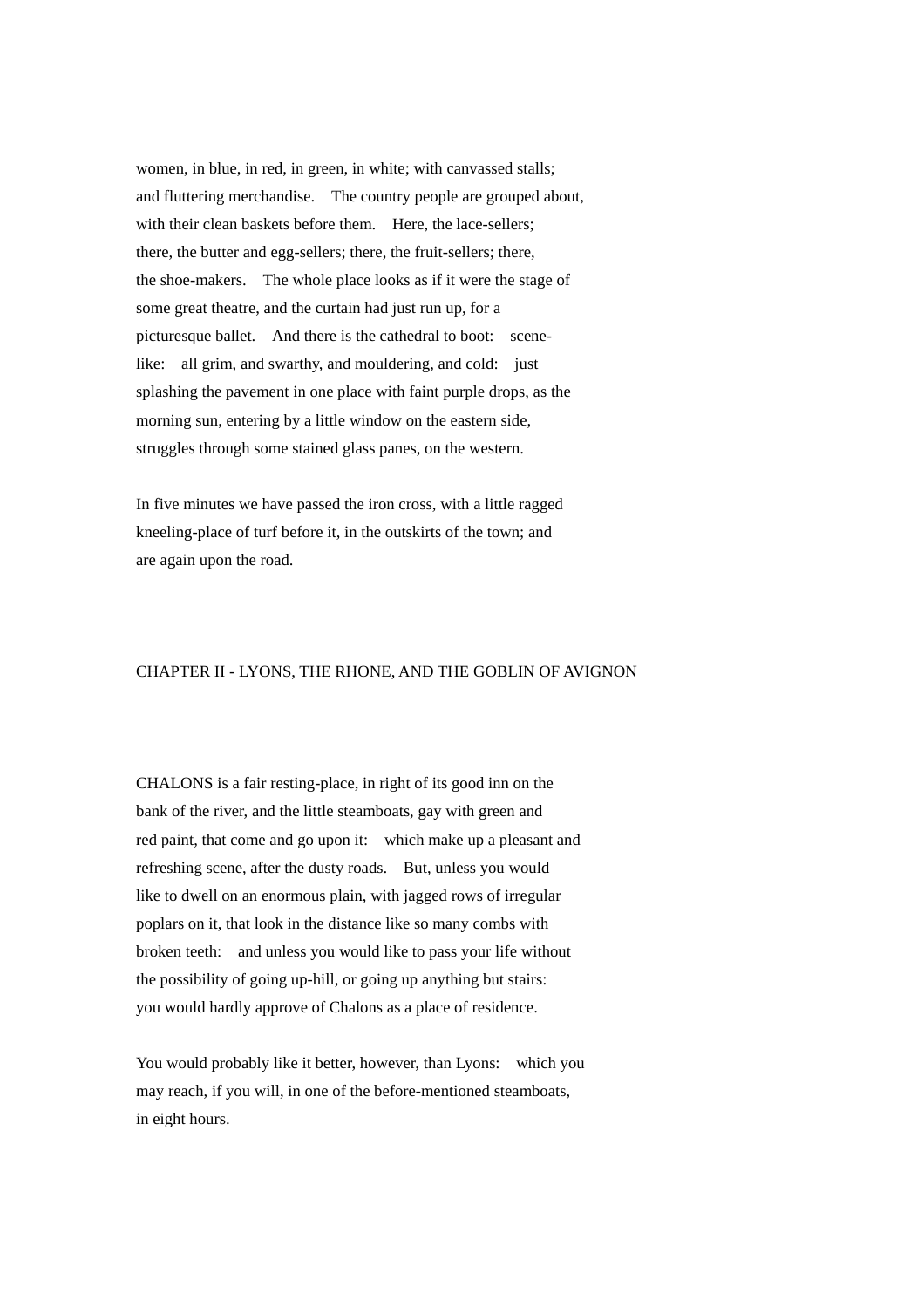What a city Lyons is! Talk about people feeling, at certain unlucky times, as if they had tumbled from the clouds! Here is a whole town that is tumbled, anyhow, out of the sky; having been first caught up, like other stones that tumble down from that region, out of fens and barren places, dismal to behold! The two great streets through which the two great rivers dash, and all the little streets whose name is Legion, were scorching, blistering, and sweltering. The houses, high and vast, dirty to excess, rotten as old cheeses, and as thickly peopled. All up the hills that hem the city in, these houses swarm; and the mites inside were lolling out of the windows, and drying their ragged clothes on poles, and crawling in and out at the doors, and coming out to pant and gasp upon the pavement, and creeping in and out among huge piles and bales of fusty, musty, stifling goods; and living, or rather not dying till their time should come, in an exhausted receiver. Every manufacturing town, melted into one, would hardly convey an impression of Lyons as it presented itself to me: for all the undrained, unscavengered qualities of a foreign town, seemed grafted, there, upon the native miseries of a manufacturing one; and it bears such fruit as I would go some miles out of my way to avoid encountering again.

In the cool of the evening: or rather in the faded heat of the day: we went to see the Cathedral, where divers old women, and a few dogs, were engaged in contemplation. There was no difference, in point of cleanliness, between its stone pavement and that of the streets; and there was a wax saint, in a little box like a berth aboard ship, with a glass front to it, whom Madame Tussaud would have nothing to say to, on any terms, and which even Westminster Abbey might be ashamed of. If you would know all about the architecture of this church, or any other, its dates, dimensions, endowments, and history, is it not written in Mr. Murray's Guide-Book, and may you not read it there, with thanks to him, as I did!

For this reason, I should abstain from mentioning the curious clock in Lyons Cathedral, if it were not for a small mistake I made, in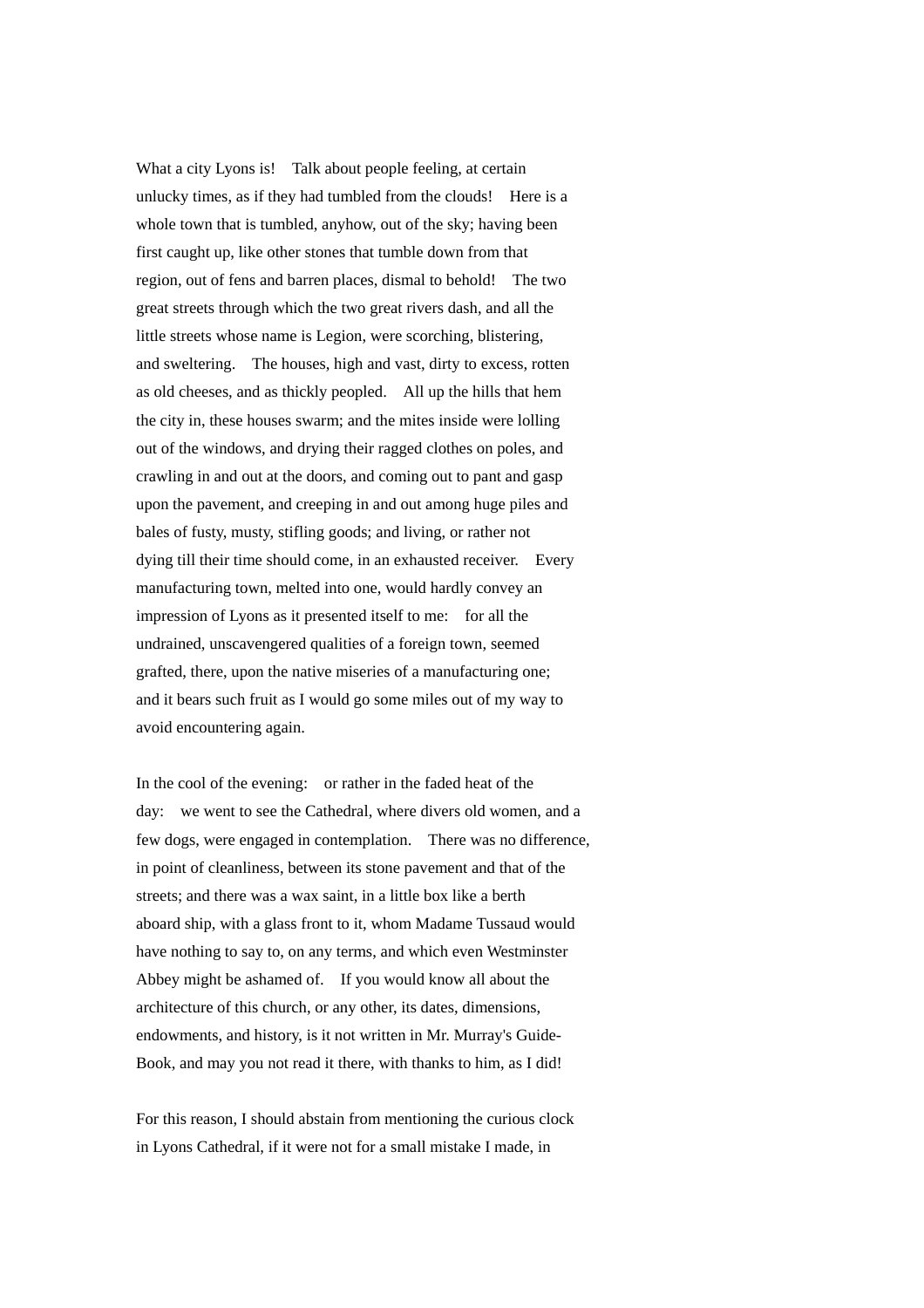connection with that piece of mechanism. The keeper of the church was very anxious it should be shown; partly for the honour of the establishment and the town; and partly, perhaps, because of his deriving a percentage from the additional consideration. However that may be, it was set in motion, and thereupon a host of little doors flew open, and innumerable little figures staggered out of them, and jerked themselves back again, with that special unsteadiness of purpose, and hitching in the gait, which usually attaches to figures that are moved by clock-work. Meanwhile, the Sacristan stood explaining these wonders, and pointing them out, severally, with a wand. There was a centre puppet of the Virgin Mary; and close to her, a small pigeon-hole, out of which another and a very ill-looking puppet made one of the most sudden plunges I ever saw accomplished: instantly flopping back again at sight of her, and banging his little door violently after him. Taking this to be emblematic of the victory over Sin and Death, and not at all unwilling to show that I perfectly understood the subject, in anticipation of the showman, I rashly said, 'Aha! The Evil Spirit. To be sure. He is very soon disposed of.' 'Pardon, Monsieur,' said the Sacristan, with a polite motion of his hand towards the little door, as if introducing somebody - 'The Angel Gabriel!'

Soon after daybreak next morning, we were steaming down the Arrowy Rhone, at the rate of twenty miles an hour, in a very dirty vessel full of merchandise, and with only three or four other passengers for our companions: among whom, the most remarkable was a silly, old, meek-faced, garlic-eating, immeasurably polite Chevalier, with a dirty scrap of red ribbon hanging at his button-hole, as if he had tied it there to remind himself of something; as Tom Noddy, in the farce, ties knots in his pocket-handkerchief.

For the last two days, we had seen great sullen hills, the first indications of the Alps, lowering in the distance. Now, we were rushing on beside them: sometimes close beside them: sometimes with an intervening slope, covered with vineyards. Villages and small towns hanging in mid-air, with great woods of olives seen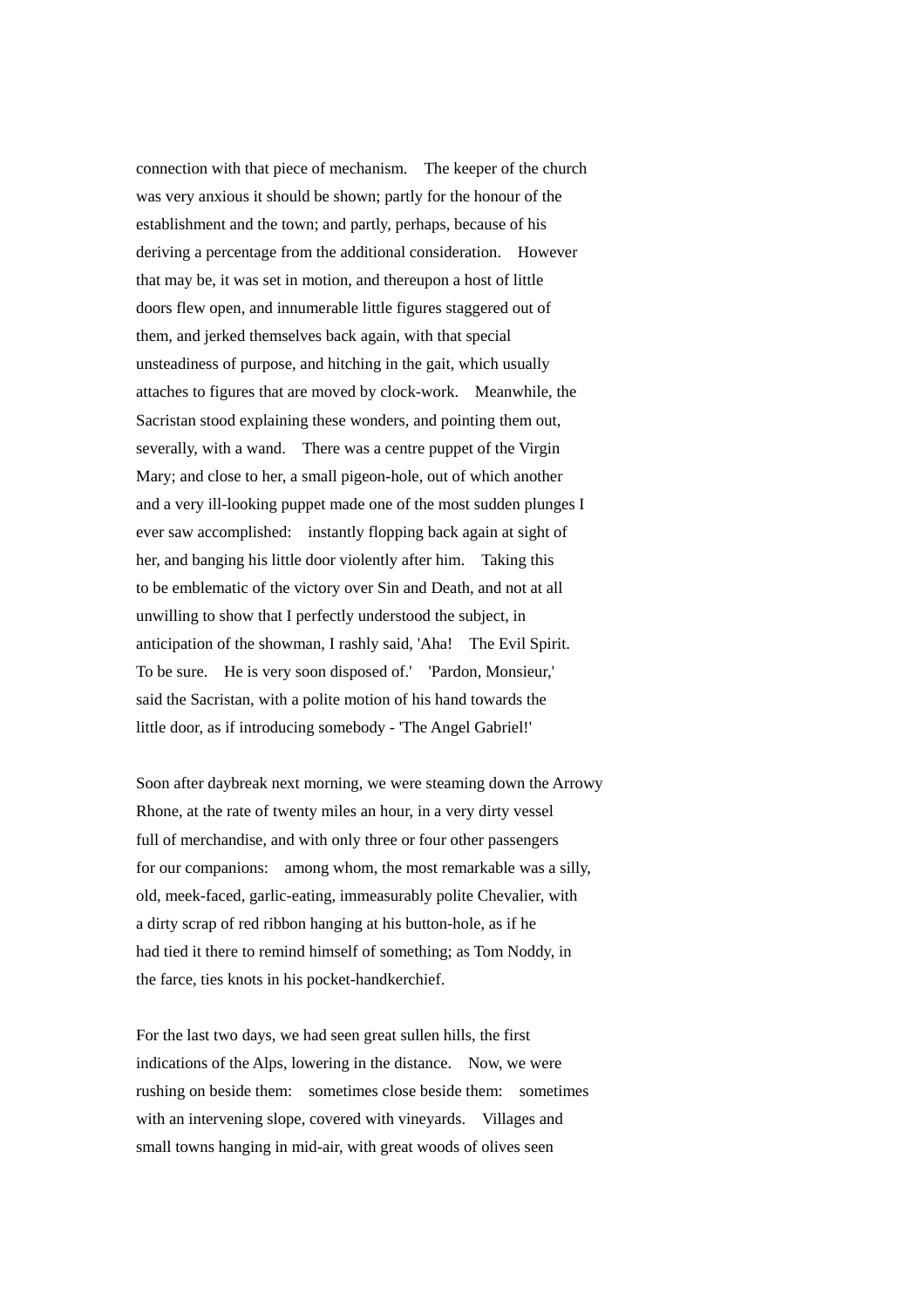through the light open towers of their churches, and clouds moving slowly on, upon the steep acclivity behind them; ruined castles perched on every eminence; and scattered houses in the clefts and gullies of the hills; made it very beautiful. The great height of these, too, making the buildings look so tiny, that they had all the charm of elegant models; their excessive whiteness, as contrasted with the brown rocks, or the sombre, deep, dull, heavy green of the olive-tree; and the puny size, and little slow walk of the Lilliputian men and women on the bank; made a charming picture. There were ferries out of number, too; bridges; the famous Pont d'Esprit, with I don't know how many arches; towns where memorable wines are made; Vallence, where Napoleon studied; and the noble river, bringing at every winding turn, new beauties into view.

There lay before us, that same afternoon, the broken bridge of Avignon, and all the city baking in the sun; yet with an underdone-pie-crust, battlemented wall, that never will be brown, though it bake for centuries.

The grapes were hanging in clusters in the streets, and the brilliant Oleander was in full bloom everywhere. The streets are old and very narrow, but tolerably clean, and shaded by awnings stretched from house to house. Bright stuffs and handkerchiefs, curiosities, ancient frames of carved wood, old chairs, ghostly tables, saints, virgins, angels, and staring daubs of portraits, being exposed for sale beneath, it was very quaint and lively. All this was much set off, too, by the glimpses one caught, through a rusty gate standing ajar, of quiet sleepy court-yards, having stately old houses within, as silent as tombs. It was all very like one of the descriptions in the Arabian Nights. The three oneeyed Calenders might have knocked at any one of those doors till the street rang again, and the porter who persisted in asking questions - the man who had the delicious purchases put into his basket in the morning - might have opened it quite naturally.

After breakfast next morning, we sallied forth to see the lions.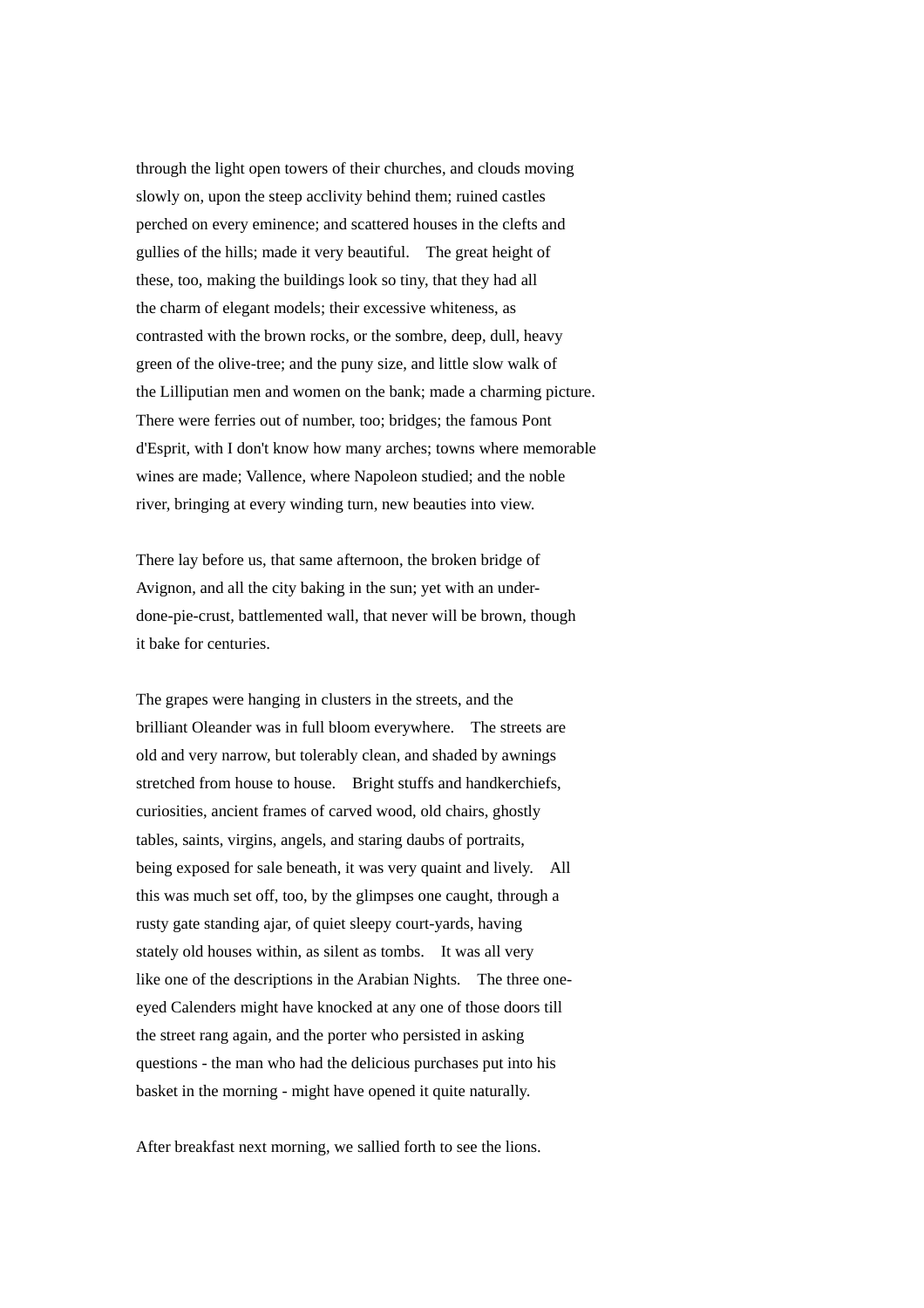Such a delicious breeze was blowing in, from the north, as made the walk delightful: though the pavement-stones, and stones of the walls and houses, were far too hot to have a hand laid on them comfortably.

We went, first of all, up a rocky height, to the cathedral: where Mass was performing to an auditory very like that of Lyons, namely, several old women, a baby, and a very self-possessed dog, who had marked out for himself a little course or platform for exercise, beginning at the altar-rails and ending at the door, up and down which constitutional walk he trotted, during the service, as methodically and calmly, as any old gentleman out of doors.

It is a bare old church, and the paintings in the roof are sadly defaced by time and damp weather; but the sun was shining in, splendidly, through the red curtains of the windows, and glittering on the altar furniture; and it looked as bright and cheerful as need be.

Going apart, in this church, to see some painting which was being executed in fresco by a French artist and his pupil, I was led to observe more closely than I might otherwise have done, a great number of votive offerings with which the walls of the different chapels were profusely hung. I will not say decorated, for they were very roughly and comically got up; most likely by poor signpainters, who eke out their living in that way. They were all little pictures: each representing some sickness or calamity from which the person placing it there, had escaped, through the interposition of his or her patron saint, or of the Madonna; and I may refer to them as good specimens of the class generally. They are abundant in Italy.

In a grotesque squareness of outline, and impossibility of perspective, they are not unlike the woodcuts in old books; but they were oil-paintings, and the artist, like the painter of the Primrose family, had not been sparing of his colours. In one, a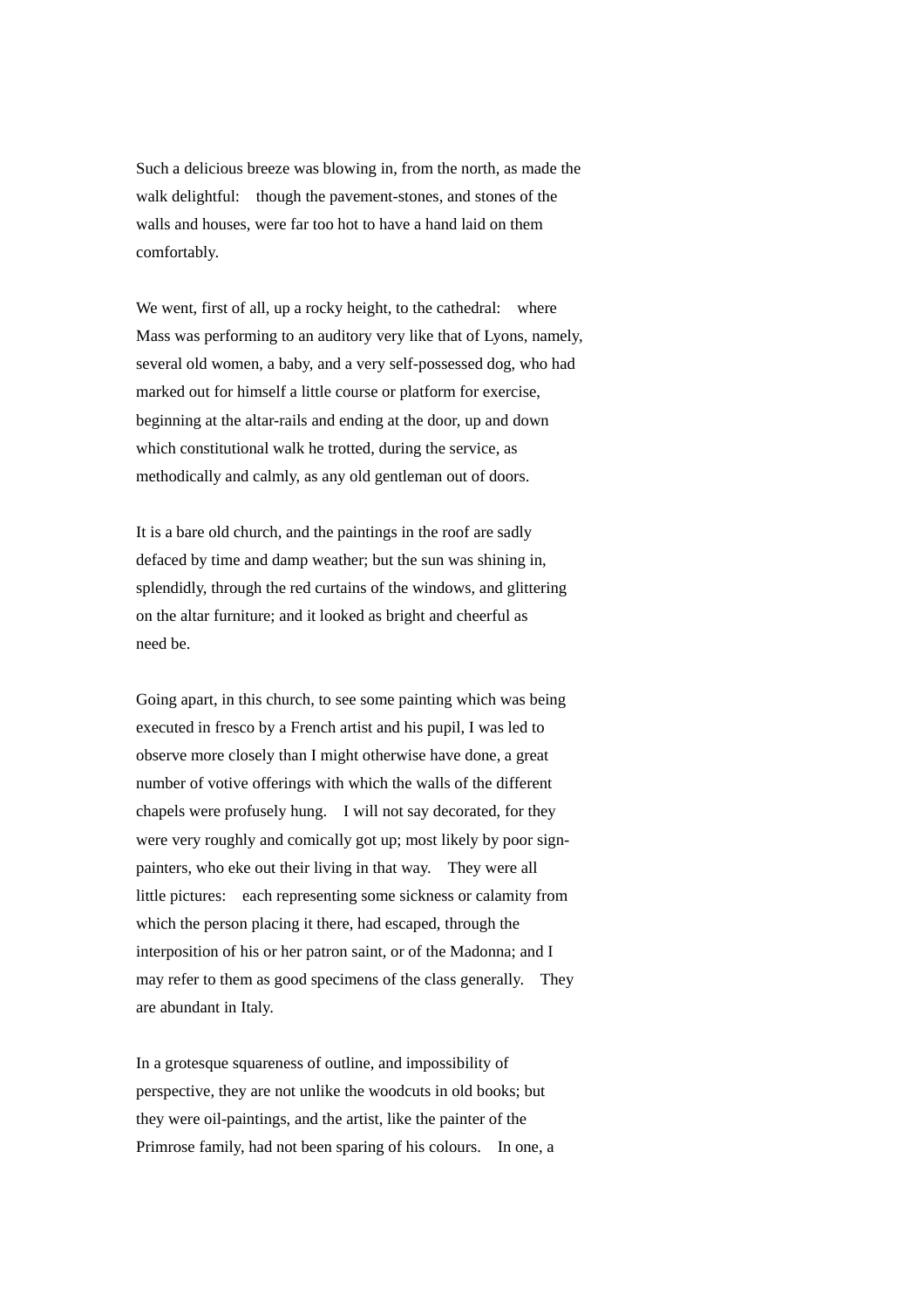lady was having a toe amputated - an operation which a saintly personage had sailed into the room, upon a couch, to superintend. In another, a lady was lying in bed, tucked up very tight and prim, and staring with much composure at a tripod, with a slop-basin on it; the usual form of washing-stand, and the only piece of furniture, besides the bedstead, in her chamber. One would never have supposed her to be labouring under any complaint, beyond the inconvenience of being miraculously wide awake, if the painter had not hit upon the idea of putting all her family on their knees in one corner, with their legs sticking out behind them on the floor, like boot-trees. Above whom, the Virgin, on a kind of blue divan, promised to restore the patient. In another case, a lady was in the very act of being run over, immediately outside the city walls, by a sort of piano-forte van. But the Madonna was there again. Whether the supernatural appearance had startled the horse (a bay griffin), or whether it was invisible to him, I don't know; but he was galloping away, ding dong, without the smallest reverence or compunction. On every picture 'Ex voto' was painted in yellow capitals in the sky.

Though votive offerings were not unknown in Pagan Temples, and are evidently among the many compromises made between the false religion and the true, when the true was in its infancy, I could wish that all the other compromises were as harmless. Gratitude and Devotion are Christian qualities; and a grateful, humble, Christian spirit may dictate the observance.

Hard by the cathedral stands the ancient Palace of the Popes, of which one portion is now a common jail, and another a noisy barrack: while gloomy suites of state apartments, shut up and deserted, mock their own old state and glory, like the embalmed bodies of kings. But we neither went there, to see state rooms, nor soldiers' quarters, nor a common jail, though we dropped some money into a prisoners' box outside, whilst the prisoners, themselves, looked through the iron bars, high up, and watched us eagerly. We went to see the ruins of the dreadful rooms in which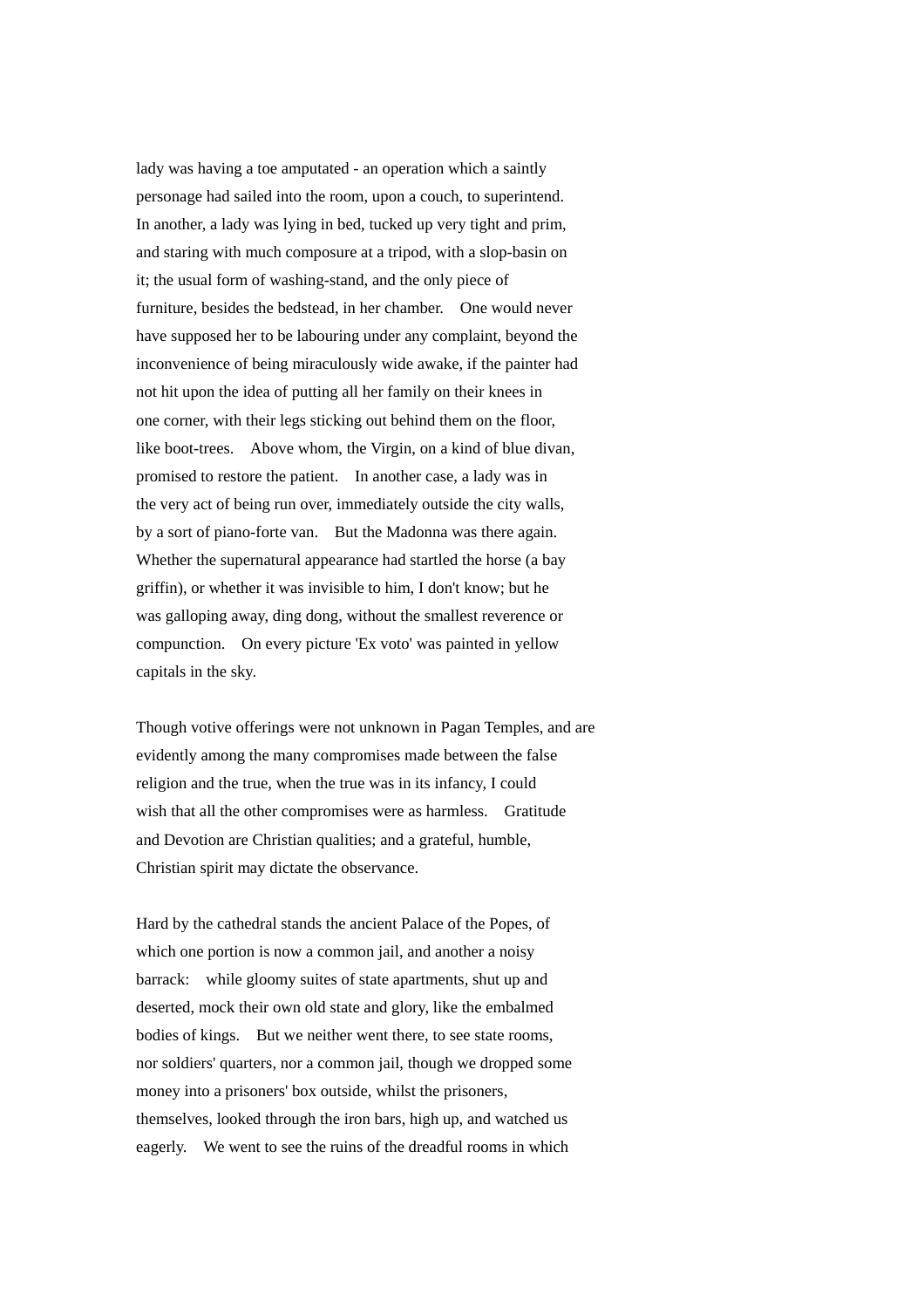the Inquisition used to sit.

A little, old, swarthy woman, with a pair of flashing black eyes, proof that the world hadn't conjured down the devil within her, though it had had between sixty and seventy years to do it in, came out of the Barrack Cabaret, of which she was the keeper, with some large keys in her hands, and marshalled us the way that we should go. How she told us, on the way, that she was a Government Officer (CONCIERGE DU PALAIS A APOSTOLIQUE), and had been, for I don't know how many years; and how she had shown these dungeons to princes; and how she was the best of dungeon demonstrators; and how she had resided in the palace from an infant, - had been born there, if I recollect right, - I needn't relate. But such a fierce, little, rapid, sparkling, energetic she-devil I never beheld. She was alight and flaming, all the time. Her action was violent in the extreme. She never spoke, without stopping expressly for the purpose. She stamped her feet, clutched us by the arms, flung herself into attitudes, hammered against walls with her keys, for mere emphasis: now whispered as if the Inquisition were there still: now shrieked as if she were on the rack herself: and had a mysterious, hag-like way with her forefinger, when approaching the remains of some new horror - looking back and walking stealthily, and making horrible grimaces - that might alone have qualified her to walk up and down a sick man's counterpane, to the exclusion of all other figures, through a whole fever.

Passing through the court-yard, among groups of idle soldiers, we turned off by a gate, which this She-Goblin unlocked for our admission, and locked again behind us: and entered a narrow court, rendered narrower by fallen stones and heaps of rubbish; part of it choking up the mouth of a ruined subterranean passage, that once communicated (or is said to have done so) with another castle on the opposite bank of the river. Close to this court-yard is a dungeon - we stood within it, in another minute - in the dismal tower DES OUBLIETTES, where Rienzi was imprisoned, fastened by an iron chain to the very wall that stands there now, but shut out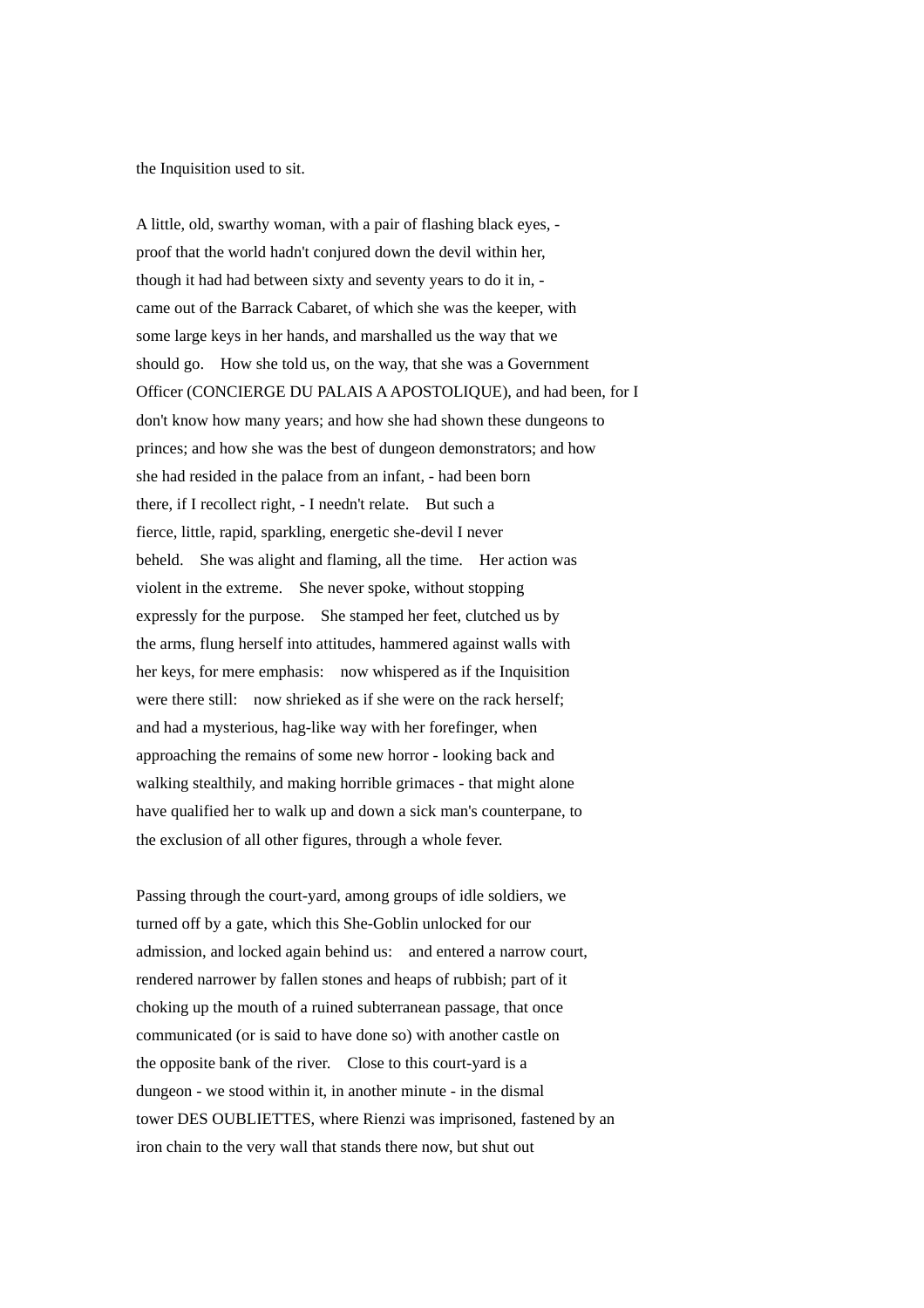from the sky which now looks down into it. A few steps brought us to the Cachots, in which the prisoners of the Inquisition were confined for forty-eight hours after their capture, without food or drink, that their constancy might be shaken, even before they were confronted with their gloomy judges. The day has not got in there yet. They are still small cells, shut in by four unyielding, close, hard walls; still profoundly dark; still massively doored and fastened, as of old.

Goblin, looking back as I have described, went softly on, into a vaulted chamber, now used as a store-room: once the chapel of the Holy Office. The place where the tribunal sat, was plain. The platform might have been removed but yesterday. Conceive the parable of the Good Samaritan having been painted on the wall of one of these Inquisition chambers! But it was, and may be traced there yet.

High up in the jealous wall, are niches where the faltering replies of the accused were heard and noted down. Many of them had been brought out of the very cell we had just looked into, so awfully; along the same stone passage. We had trodden in their very footsteps.

I am gazing round me, with the horror that the place inspires, when Goblin clutches me by the wrist, and lays, not her skinny finger, but the handle of a key, upon her lip. She invites me, with a jerk, to follow her. I do so. She leads me out into a room adjoining - a rugged room, with a funnel-shaped, contracting roof, open at the top, to the bright day. I ask her what it is. She folds her arms, leers hideously, and stares. I ask again. She glances round, to see that all the little company are there; sits down upon a mound of stones; throws up her arms, and yells out, like a fiend, 'La Salle de la Question!'

The Chamber of Torture! And the roof was made of that shape to stifle the victim's cries! Oh Goblin, Goblin, let us think of this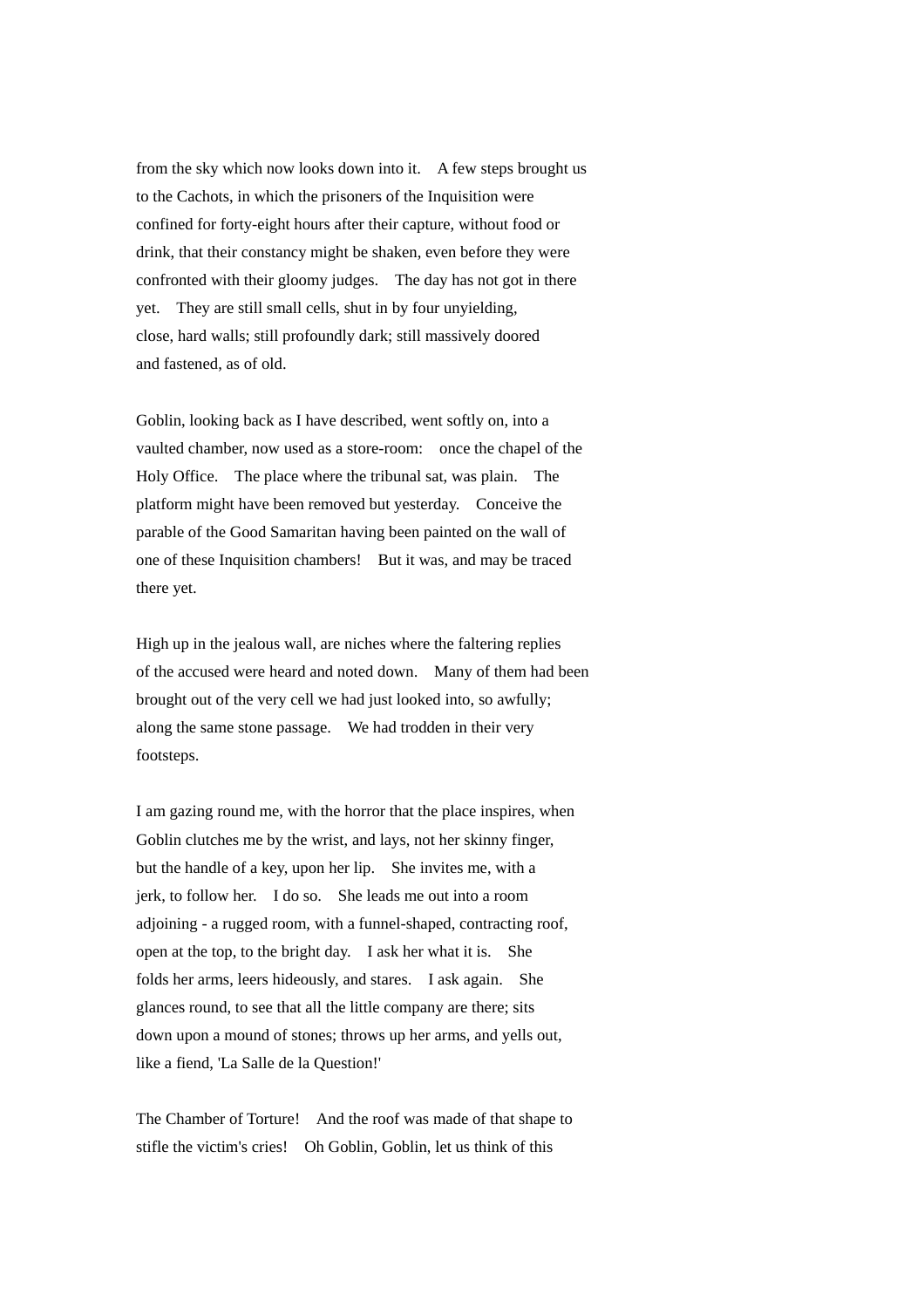awhile, in silence. Peace, Goblin! Sit with your short arms crossed on your short legs, upon that heap of stones, for only five minutes, and then flame out again.

Minutes! Seconds are not marked upon the Palace clock, when, with her eyes flashing fire, Goblin is up, in the middle of the chamber, describing, with her sunburnt arms, a wheel of heavy blows. Thus it ran round! cries Goblin. Mash, mash, mash! An endless routine of heavy hammers. Mash, mash, mash! upon the sufferer's limbs. See the stone trough! says Goblin. For the water torture! Gurgle, swill, bloat, burst, for the Redeemer's honour! Suck the bloody rag, deep down into your unbelieving body, Heretic, at every breath you draw! And when the executioner plucks it out, reeking with the smaller mysteries of God's own Image, know us for His chosen servants, true believers in the Sermon on the Mount, elect disciples of Him who never did a miracle but to heal: who never struck a man with palsy, blindness, deafness, dumbness, madness, any one affliction of mankind; and never stretched His blessed hand out, but to give relief and ease!

See! cries Goblin. There the furnace was. There they made the irons red-hot. Those holes supported the sharp stake, on which the tortured persons hung poised: dangling with their whole weight from the roof. 'But;' and Goblin whispers this; 'Monsieur has heard of this tower? Yes? Let Monsieur look down, then!'

A cold air, laden with an earthy smell, falls upon the face of Monsieur; for she has opened, while speaking, a trap-door in the wall. Monsieur looks in. Downward to the bottom, upward to the top, of a steep, dark, lofty tower: very dismal, very dark, very cold. The Executioner of the Inquisition, says Goblin, edging in her head to look down also, flung those who were past all further torturing, down here. 'But look! does Monsieur see the black stains on the wall?' A glance, over his shoulder, at Goblin's keen eye, shows Monsieur - and would without the aid of the directing key - where they are. 'What are they?' 'Blood!'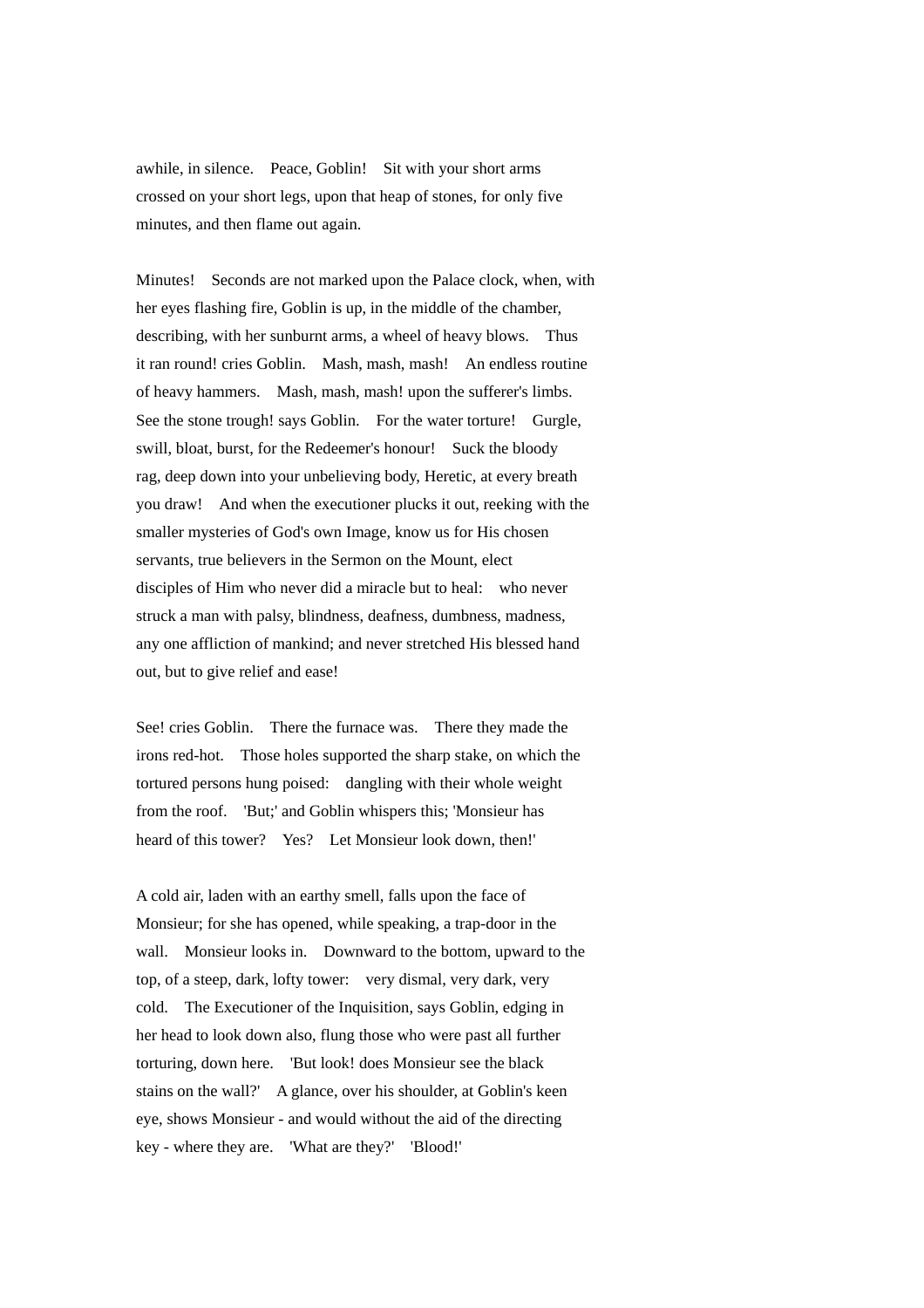In October, 1791, when the Revolution was at its height here, sixty persons: men and women ('and priests,' says Goblin, 'priests'): were murdered, and hurled, the dying and the dead, into this dreadful pit, where a quantity of quick-lime was tumbled down upon their bodies. Those ghastly tokens of the massacre were soon no more; but while one stone of the strong building in which the deed was done, remains upon another, there they will lie in the memories of men, as plain to see as the splashing of their blood upon the wall is now.

Was it a portion of the great scheme of Retribution, that the cruel deed should be committed in this place! That a part of the atrocities and monstrous institutions, which had been, for scores of years, at work, to change men's nature, should in its last service, tempt them with the ready means of gratifying their furious and beastly rage! Should enable them to show themselves, in the height of their frenzy, no worse than a great, solemn, legal establishment, in the height of its power! No worse! Much better. They used the Tower of the Forgotten, in the name of Liberty their liberty; an earth-born creature, nursed in the black mud of the Bastile moats and dungeons, and necessarily betraying many evidences of its unwholesome bringing-up - but the Inquisition used it in the name of Heaven.

Goblin's finger is lifted; and she steals out again, into the Chapel of the Holy Office. She stops at a certain part of the flooring. Her great effect is at hand. She waits for the rest. She darts at the brave Courier, who is explaining something; hits him a sounding rap on the hat with the largest key; and bids him be silent. She assembles us all, round a little trap-door in the floor, as round a grave.

'Voila!' she darts down at the ring, and flings the door open with a crash, in her goblin energy, though it is no light weight. 'Voila les oubliettes! Voila les oubliettes! Subterranean!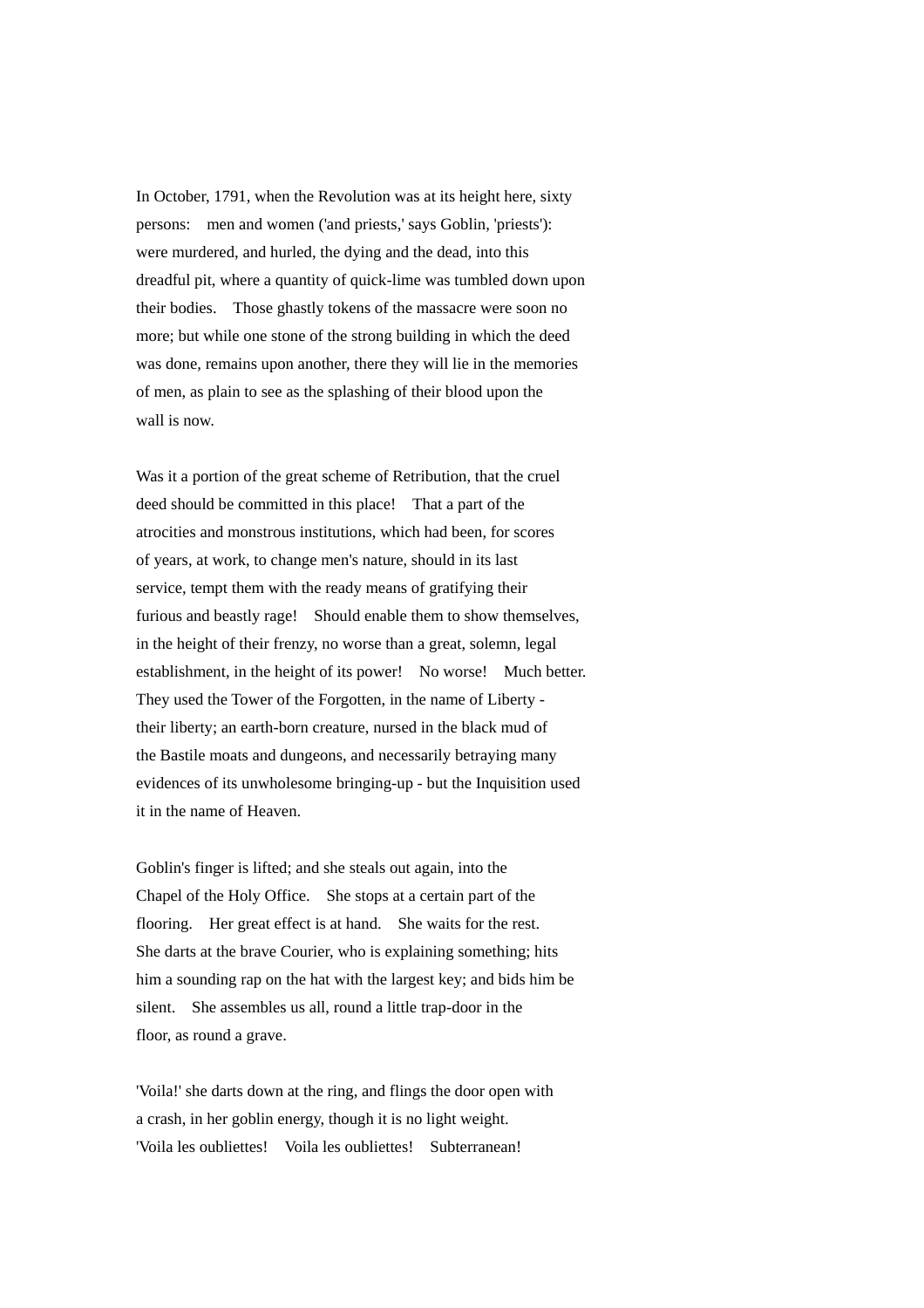Frightful! Black! Terrible! Deadly! Les oubliettes de l'Inquisition!'

My blood ran cold, as I looked from Goblin, down into the vaults, where these forgotten creatures, with recollections of the world outside: of wives, friends, children, brothers: starved to death, and made the stones ring with their unavailing groans. But, the thrill I felt on seeing the accursed wall below, decayed and broken through, and the sun shining in through its gaping wounds, was like a sense of victory and triumph. I felt exalted with the proud delight of living in these degenerate times, to see it. As if I were the hero of some high achievement! The light in the doleful vaults was typical of the light that has streamed in, on all persecution in God's name, but which is not yet at its noon! It cannot look more lovely to a blind man newly restored to sight, than to a traveller who sees it, calmly and majestically, treading down the darkness of that Infernal Well.

#### CHAPTER III - AVIGNON TO GENOA

GOBLIN, having shown LES OUBLIETTES, felt that her great COUP was struck. She let the door fall with a crash, and stood upon it with her arms a-kimbo, sniffing prodigiously.

When we left the place, I accompanied her into her house, under the outer gateway of the fortress, to buy a little history of the building. Her cabaret, a dark, low room, lighted by small windows, sunk in the thick wall - in the softened light, and with its forgelike chimney; its little counter by the door, with bottles, jars, and glasses on it; its household implements and scraps of dress against the wall; and a sober-looking woman (she must have a congenial life of it, with Goblin,) knitting at the door - looked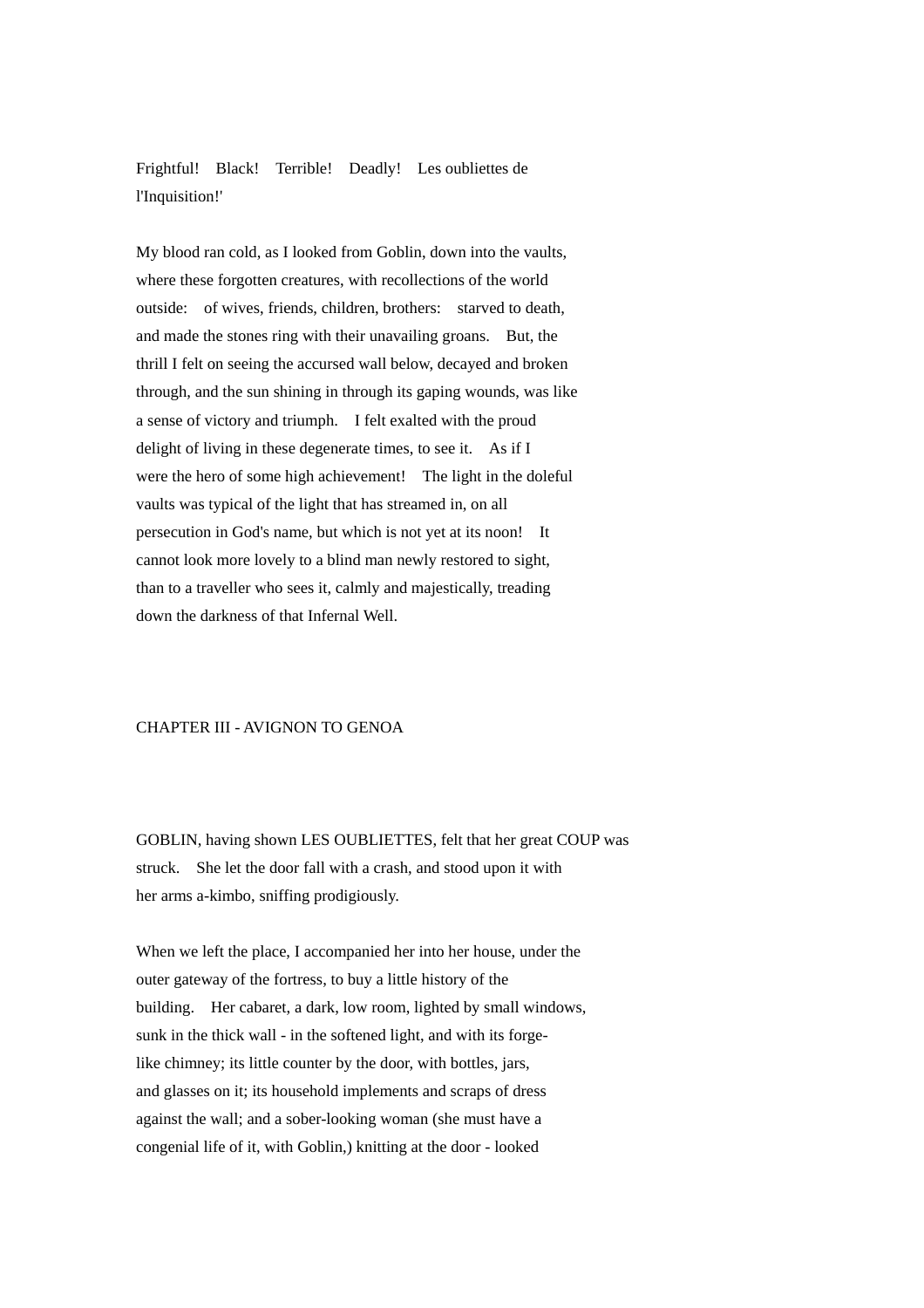exactly like a picture by OSTADE.

I walked round the building on the outside, in a sort of dream, and yet with the delightful sense of having awakened from it, of which the light, down in the vaults, had given me the assurance. The immense thickness and giddy height of the walls, the enormous strength of the massive towers, the great extent of the building, its gigantic proportions, frowning aspect, and barbarous irregularity, awaken awe and wonder. The recollection of its opposite old uses: an impregnable fortress, a luxurious palace, a horrible prison, a place of torture, the court of the Inquisition: at one and the same time, a house of feasting, fighting, religion, and blood: gives to every stone in its huge form a fearful interest, and imparts new meaning to its incongruities. I could think of little, however, then, or long afterwards, but the sun in the dungeons. The palace coming down to be the lounging-place of noisy soldiers, and being forced to echo their rough talk, and common oaths, and to have their garments fluttering from its dirty windows, was some reduction of its state, and something to rejoice at; but the day in its cells, and the sky for the roof of its chambers of cruelty - that was its desolation and defeat! If I had seen it in a blaze from ditch to rampart, I should have felt that not that light, nor all the light in all the fire that burns, could waste it, like the sunbeams in its secret council-chamber, and its prisons.

Before I quit this Palace of the Popes, let me translate from the little history I mentioned just now, a short anecdote, quite appropriate to itself, connected with its adventures.

'An ancient tradition relates, that in 1441, a nephew of Pierre de Lude, the Pope's legate, seriously insulted some distinguished ladies of Avignon, whose relations, in revenge, seized the young man, and horribly mutilated him. For several years the legate kept HIS revenge within his own breast, but he was not the less resolved upon its gratification at last. He even made, in the fulness of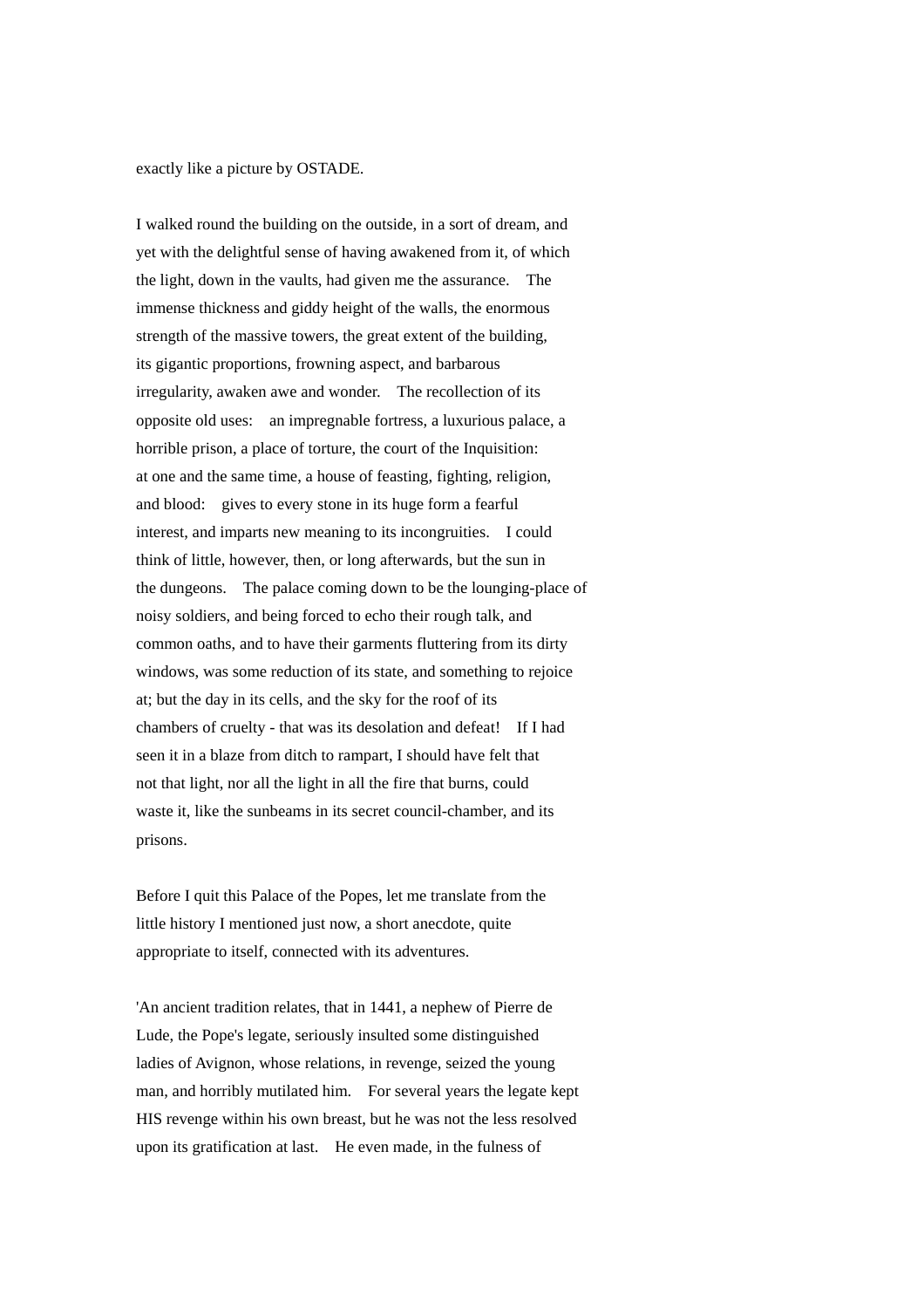time, advances towards a complete reconciliation; and when their apparent sincerity had prevailed, he invited to a splendid banquet, in this palace, certain families, whole families, whom he sought to exterminate. The utmost gaiety animated the repast; but the measures of the legate were well taken. When the dessert was on the board, a Swiss presented himself, with the announcement that a strange ambassador solicited an extraordinary audience. The legate, excusing himself, for the moment, to his guests, retired, followed by his officers. Within a few minutes afterwards, five hundred persons were reduced to ashes: the whole of that wing of the building having been blown into the air with a terrible explosion!'

After seeing the churches (I will not trouble you with churches just now), we left Avignon that afternoon. The heat being very great, the roads outside the walls were strewn with people fast asleep in every little slip of shade, and with lazy groups, half asleep and half awake, who were waiting until the sun should be low enough to admit of their playing bowls among the burnt-up trees, and on the dusty road. The harvest here was already gathered in, and mules and horses were treading out the corn in the fields. We came, at dusk, upon a wild and hilly country, once famous for brigands; and travelled slowly up a steep ascent. So we went on, until eleven at night, when we halted at the town of Aix (within two stages of Marseilles) to sleep.

The hotel, with all the blinds and shutters closed to keep the light and heat out, was comfortable and airy next morning, and the town was very clean; but so hot, and so intensely light, that when I walked out at noon it was like coming suddenly from the darkened room into crisp blue fire. The air was so very clear, that distant hills and rocky points appeared within an hour's walk; while the town immediately at hand - with a kind of blue wind between me and it - seemed to be white hot, and to be throwing off a fiery air from the surface.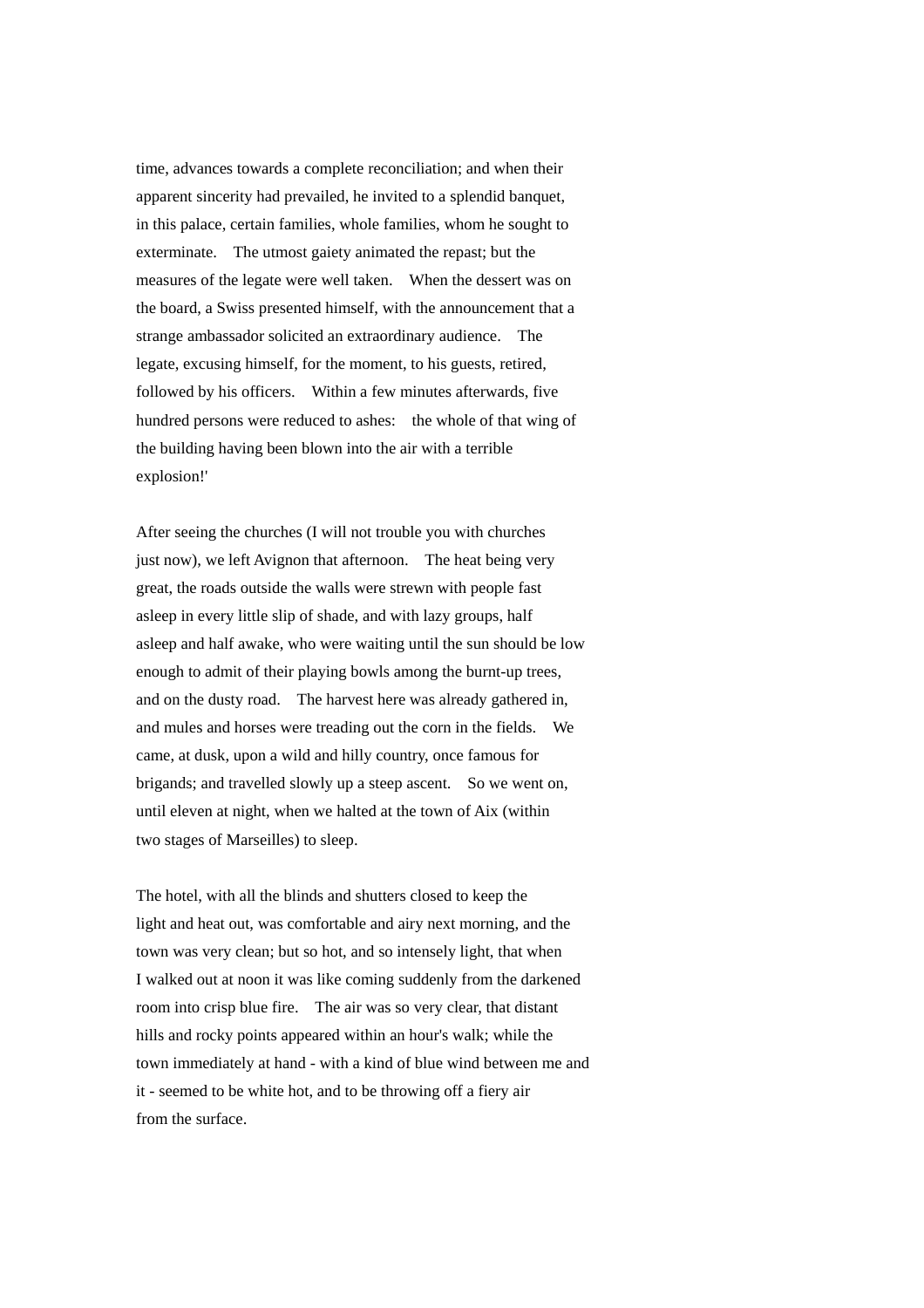We left this town towards evening, and took the road to Marseilles. A dusty road it was; the houses shut up close; and the vines powdered white. At nearly all the cottage doors, women were peeling and slicing onions into earthen bowls for supper. So they had been doing last night all the way from Avignon. We passed one or two shady dark chateaux, surrounded by trees, and embellished with cool basins of water: which were the more refreshing to behold, from the great scarcity of such residences on the road we had travelled. As we approached Marseilles, the road began to be covered with holiday people. Outside the public-houses were parties smoking, drinking, playing draughts and cards, and (once) dancing. But dust, dust, dust, everywhere. We went on, through a long, straggling, dirty suburb, thronged with people; having on our left a dreary slope of land, on which the country-houses of the Marseilles merchants, always staring white, are jumbled and heaped without the slightest order: backs, fronts, sides, and gables towards all points of the compass; until, at last, we entered the town.

I was there, twice or thrice afterwards, in fair weather and foul; and I am afraid there is no doubt that it is a dirty and disagreeable place. But the prospect, from the fortified heights, of the beautiful Mediterranean, with its lovely rocks and islands, is most delightful. These heights are a desirable retreat, for less picturesque reasons - as an escape from a compound of vile smells perpetually arising from a great harbour full of stagnant water, and befouled by the refuse of innumerable ships with all sorts of cargoes: which, in hot weather, is dreadful in the last degree.

There were foreign sailors, of all nations, in the streets; with red shirts, blue shirts, buff shirts, tawny shirts, and shirts of orange colour; with red caps, blue caps, green caps, great beards, and no beards; in Turkish turbans, glazed English hats, and Neapolitan head-dresses. There were the townspeople sitting in clusters on the pavement, or airing themselves on the tops of their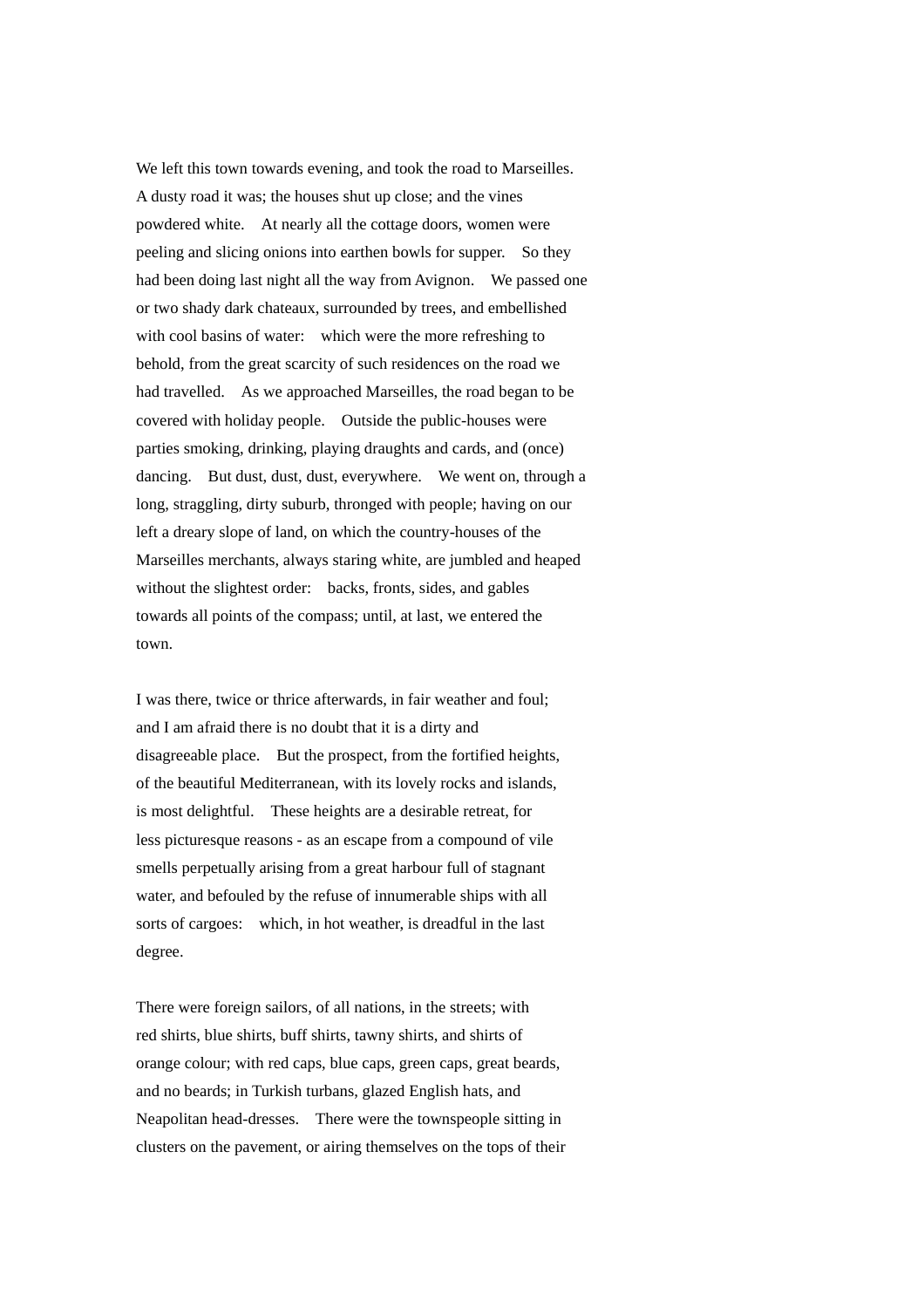houses, or walking up and down the closest and least airy of Boulevards; and there were crowds of fierce-looking people of the lower sort, blocking up the way, constantly. In the very heart of all this stir and uproar, was the common madhouse; a low, contracted, miserable building, looking straight upon the street, without the smallest screen or court-yard; where chattering mad-men and mad-women were peeping out, through rusty bars, at the staring faces below, while the sun, darting fiercely aslant into their little cells, seemed to dry up their brains, and worry them, as if they were baited by a pack of dogs.

We were pretty well accommodated at the Hotel du Paradis, situated in a narrow street of very high houses, with a hairdresser's shop opposite, exhibiting in one of its windows two full-length waxen ladies, twirling round and round: which so enchanted the hairdresser himself, that he and his family sat in arm-chairs, and in cool undresses, on the pavement outside, enjoying the gratification of the passers-by, with lazy dignity. The family had retired to rest when we went to bed, at midnight; but the hairdresser (a corpulent man, in drab slippers) was still sitting there, with his legs stretched out before him, and evidently couldn't bear to have the shutters put up.

Next day we went down to the harbour, where the sailors of all nations were discharging and taking in cargoes of all kinds: fruits, wines, oils, silks, stuffs, velvets, and every manner of merchandise. Taking one of a great number of lively little boats with gay-striped awnings, we rowed away, under the sterns of great ships, under tow-ropes and cables, against and among other boats, and very much too near the sides of vessels that were faint with oranges, to the MARIE ANTOINETTE, a handsome steamer bound for Genoa, lying near the mouth of the harbour. By-and-by, the carriage, that unwieldy 'trifle from the Pantechnicon,' on a flat barge, bumping against everything, and giving occasion for a prodigious quantity of oaths and grimaces, came stupidly alongside; and by five o'clock we were steaming out in the open sea. The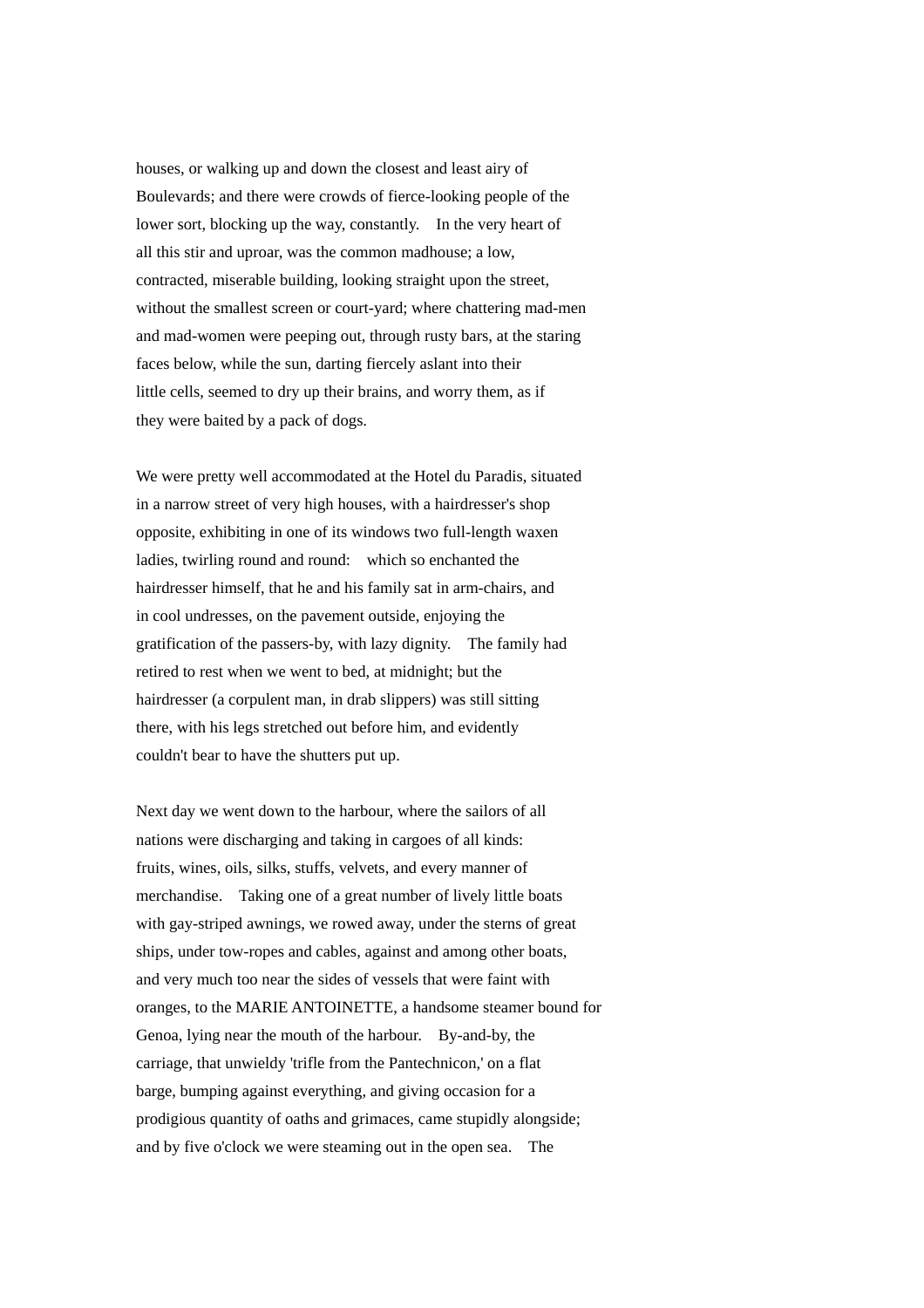vessel was beautifully clean; the meals were served under an awning on deck; the night was calm and clear; the quiet beauty of the sea and sky unspeakable.

We were off Nice, early next morning, and coasted along, within a few miles of the Cornice road (of which more in its place) nearly all day. We could see Genoa before three; and watching it as it gradually developed its splendid amphitheatre, terrace rising above terrace, garden above garden, palace above palace, height upon height, was ample occupation for us, till we ran into the stately harbour. Having been duly astonished, here, by the sight of a few Cappucini monks, who were watching the fair-weighing of some wood upon the wharf, we drove off to Albaro, two miles distant, where we had engaged a house.

The way lay through the main streets, but not through the Strada Nuova, or the Strada Balbi, which are the famous streets of palaces. I never in my life was so dismayed! The wonderful novelty of everything, the unusual smells, the unaccountable filth (though it is reckoned the cleanest of Italian towns), the disorderly jumbling of dirty houses, one upon the roof of another; the passages more squalid and more close than any in St. Giles's or old Paris; in and out of which, not vagabonds, but well-dressed women, with white veils and great fans, were passing and repassing; the perfect absence of resemblance in any dwelling-house, or shop, or wall, or post, or pillar, to anything one had ever seen before; and the disheartening dirt, discomfort, and decay; perfectly confounded me. I fell into a dismal reverie. I am conscious of a feverish and bewildered vision of saints and virgins' shrines at the street corners - of great numbers of friars, monks, and soldiers - of vast red curtains, waving in the doorways of the churches - of always going up hill, and yet seeing every other street and passage going higher up - of fruit-stalls, with fresh lemons and oranges hanging in garlands made of vine-leaves - of a guard-house, and a drawbridge - and some gateways - and vendors of iced water, sitting with little trays upon the margin of the kennel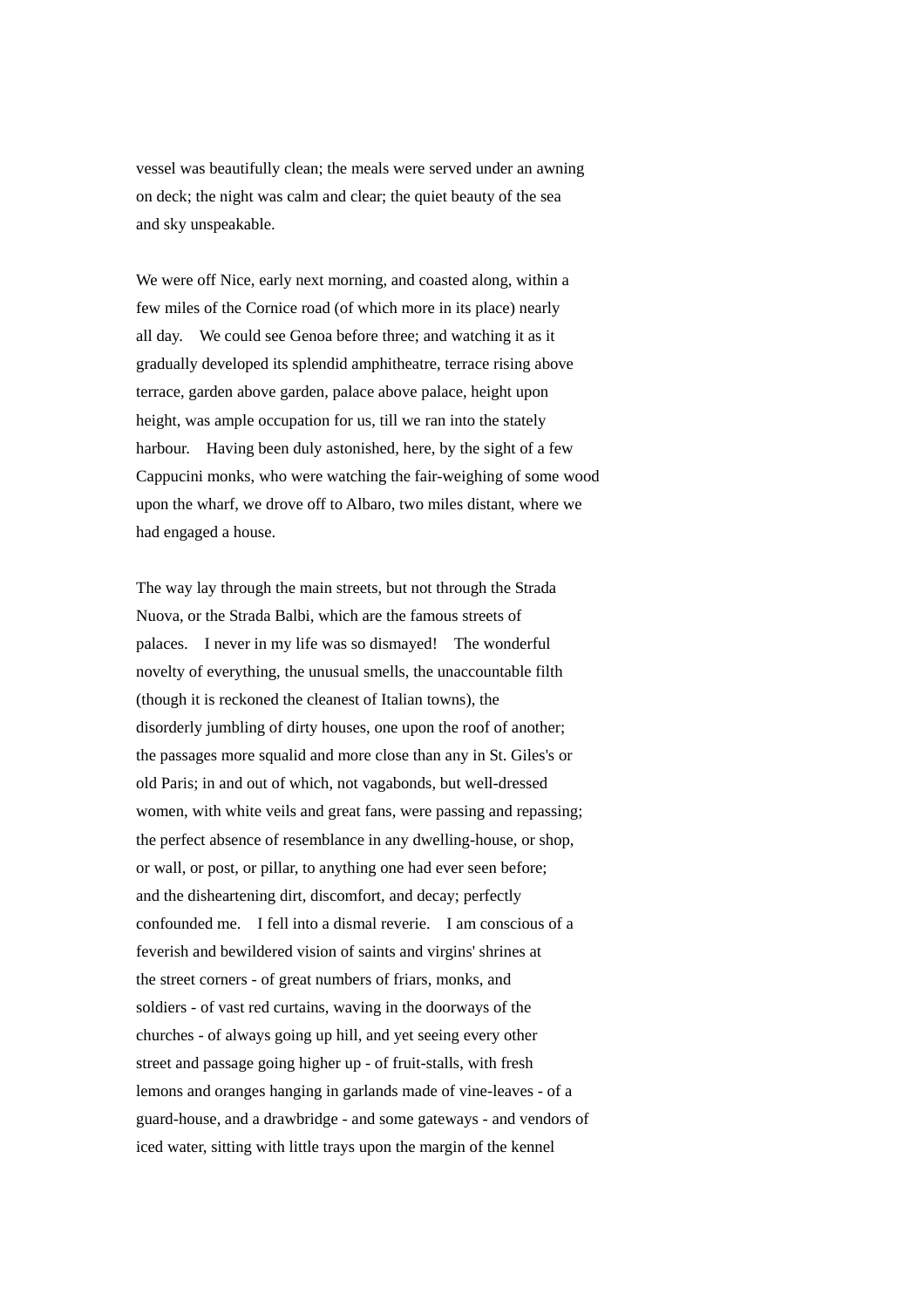- and this is all the consciousness I had, until I was set down in a rank, dull, weedy court-yard, attached to a kind of pink jail; and was told I lived there.

I little thought, that day, that I should ever come to have an attachment for the very stones in the streets of Genoa, and to look back upon the city with affection as connected with many hours of happiness and quiet! But these are my first impressions honestly set down; and how they changed, I will set down too. At present, let us breathe after this long-winded journey.

### CHAPTER IV - GENOA AND ITS NEIGHBOURHOOD

THE first impressions of such a place as ALBARO, the suburb of Genoa, where I am now, as my American friends would say, 'located,' can hardly fail, I should imagine, to be mournful and disappointing. It requires a little time and use to overcome the feeling of depression consequent, at first, on so much ruin and neglect. Novelty, pleasant to most people, is particularly delightful, I think, to me. I am not easily dispirited when I have the means of pursuing my own fancies and occupations; and I believe I have some natural aptitude for accommodating myself to circumstances. But, as yet, I stroll about here, in all the holes and corners of the neighbourhood, in a perpetual state of forlorn surprise; and returning to my villa: the Villa Bagnerello (it sounds romantic, but Signor Bagnerello is a butcher hard by): have sufficient occupation in pondering over my new experiences, and comparing them, very much to my own amusement, with my expectations, until I wander out again.

The Villa Bagnerello: or the Pink Jail, a far more expressive name for the mansion: is in one of the most splendid situations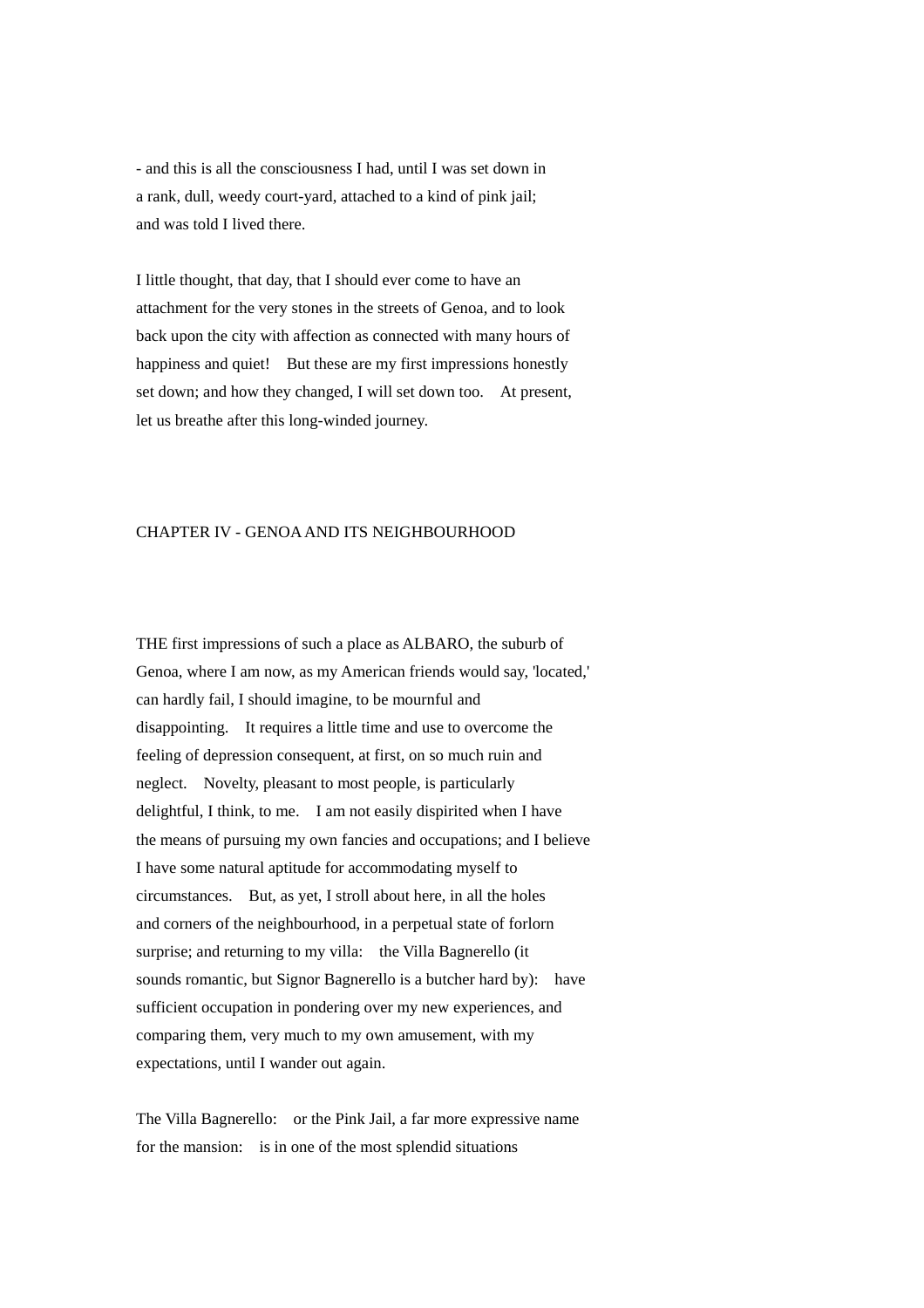imaginable. The noble bay of Genoa, with the deep blue Mediterranean, lies stretched out near at hand; monstrous old desolate houses and palaces are dotted all about; lofty hills, with their tops often hidden in the clouds, and with strong forts perched high up on their craggy sides, are close upon the left; and in front, stretching from the walls of the house, down to a ruined chapel which stands upon the bold and picturesque rocks on the seashore, are green vineyards, where you may wander all day long in partial shade, through interminable vistas of grapes, trained on a rough trellis-work across the narrow paths.

This sequestered spot is approached by lanes so very narrow, that when we arrived at the Custom-house, we found the people here had TAKEN THE MEASURE of the narrowest among them, and were waiting to apply it to the carriage; which ceremony was gravely performed in the street, while we all stood by in breathless suspense. It was found to be a very tight fit, but just a possibility, and no more as I am reminded every day, by the sight of various large holes which it punched in the walls on either side as it came along. We are more fortunate, I am told, than an old lady, who took a house in these parts not long ago, and who stuck fast in HER carriage in a lane; and as it was impossible to open one of the doors, she was obliged to submit to the indignity of being hauled through one of the little front windows, like a harlequin.

When you have got through these narrow lanes, you come to an archway, imperfectly stopped up by a rusty old gate - my gate. The rusty old gate has a bell to correspond, which you ring as long as you like, and which nobody answers, as it has no connection whatever with the house. But there is a rusty old knocker, too very loose, so that it slides round when you touch it - and if you learn the trick of it, and knock long enough, somebody comes. The brave Courier comes, and gives you admittance. You walk into a seedy little garden, all wild and weedy, from which the vineyard opens; cross it, enter a square hall like a cellar, walk up a cracked marble staircase, and pass into a most enormous room with a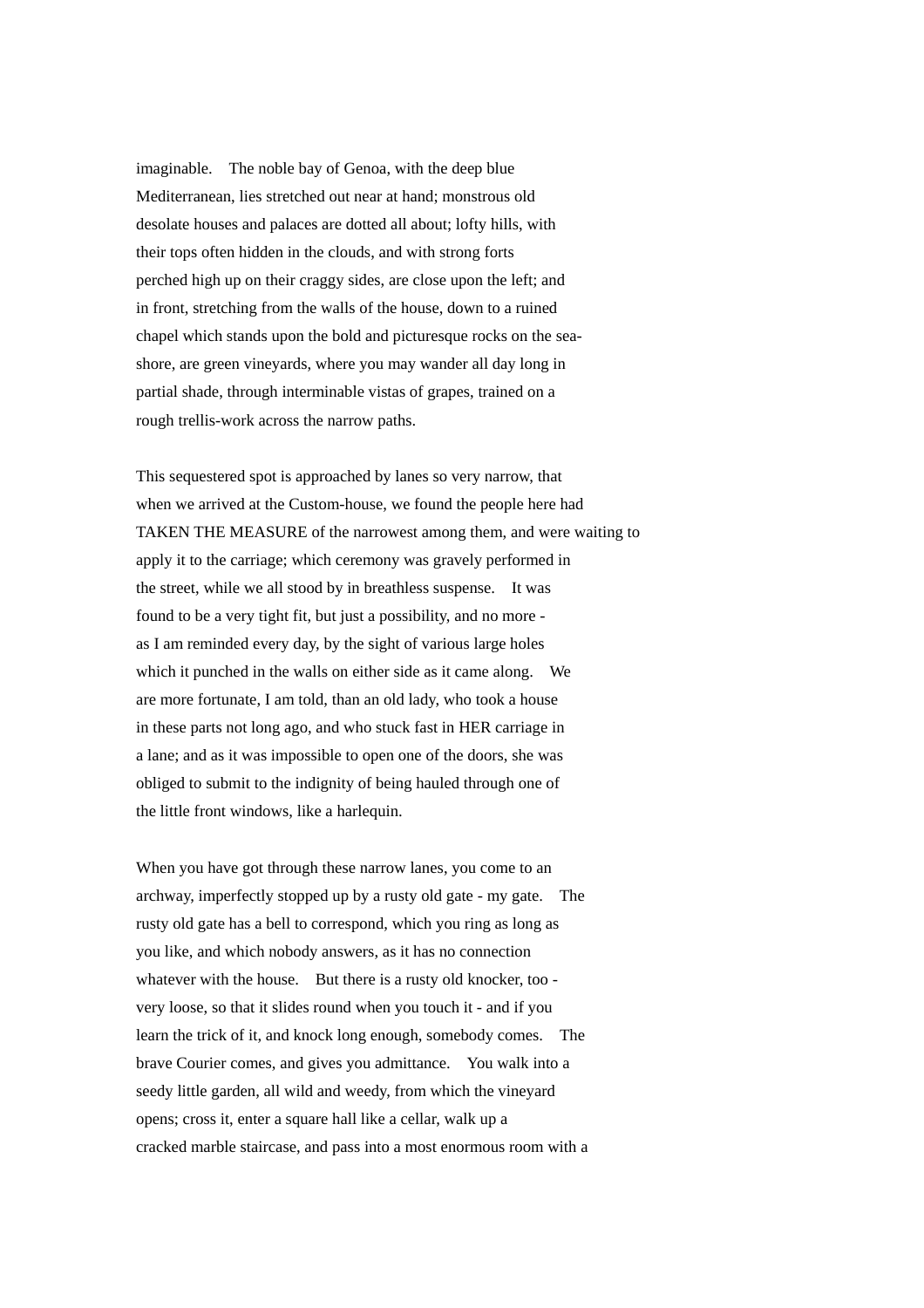vaulted roof and whitewashed walls: not unlike a great Methodist chapel. This is the SALA. It has five windows and five doors, and is decorated with pictures which would gladden the heart of one of those picture-cleaners in London who hang up, as a sign, a picture divided, like death and the lady, at the top of the old ballad: which always leaves you in a state of uncertainty whether the ingenious professor has cleaned one half, or dirtied the other. The furniture of this SALA is a sort of red brocade. All the chairs are immovable, and the sofa weighs several tons.

On the same floor, and opening out of this same chamber, are dining-room, drawing-room, and divers bed-rooms: each with a multiplicity of doors and windows. Up-stairs are divers other gaunt chambers, and a kitchen; and down-stairs is another kitchen, which, with all sorts of strange contrivances for burning charcoal, looks like an alchemical laboratory. There are also some halfdozen small sitting-rooms, where the servants in this hot July, may escape from the heat of the fire, and where the brave Courier plays all sorts of musical instruments of his own manufacture, all the evening long. A mighty old, wandering, ghostly, echoing, grim, bare house it is, as ever I beheld or thought of.

There is a little vine-covered terrace, opening from the drawingroom; and under this terrace, and forming one side of the little garden, is what used to be the stable. It is now a cow-house, and has three cows in it, so that we get new milk by the bucketful. There is no pasturage near, and they never go out, but are constantly lying down, and surfeiting themselves with vine-leaves perfect Italian cows enjoying the DOLCE FAR' NIENTE all day long. They are presided over, and slept with, by an old man named Antonio, and his son; two burnt-sienna natives with naked legs and feet, who wear, each, a shirt, a pair of trousers, and a red sash, with a relic, or some sacred charm like the bonbon off a twelfthcake, hanging round the neck. The old man is very anxious to convert me to the Catholic faith, and exhorts me frequently. We sit upon a stone by the door, sometimes in the evening, like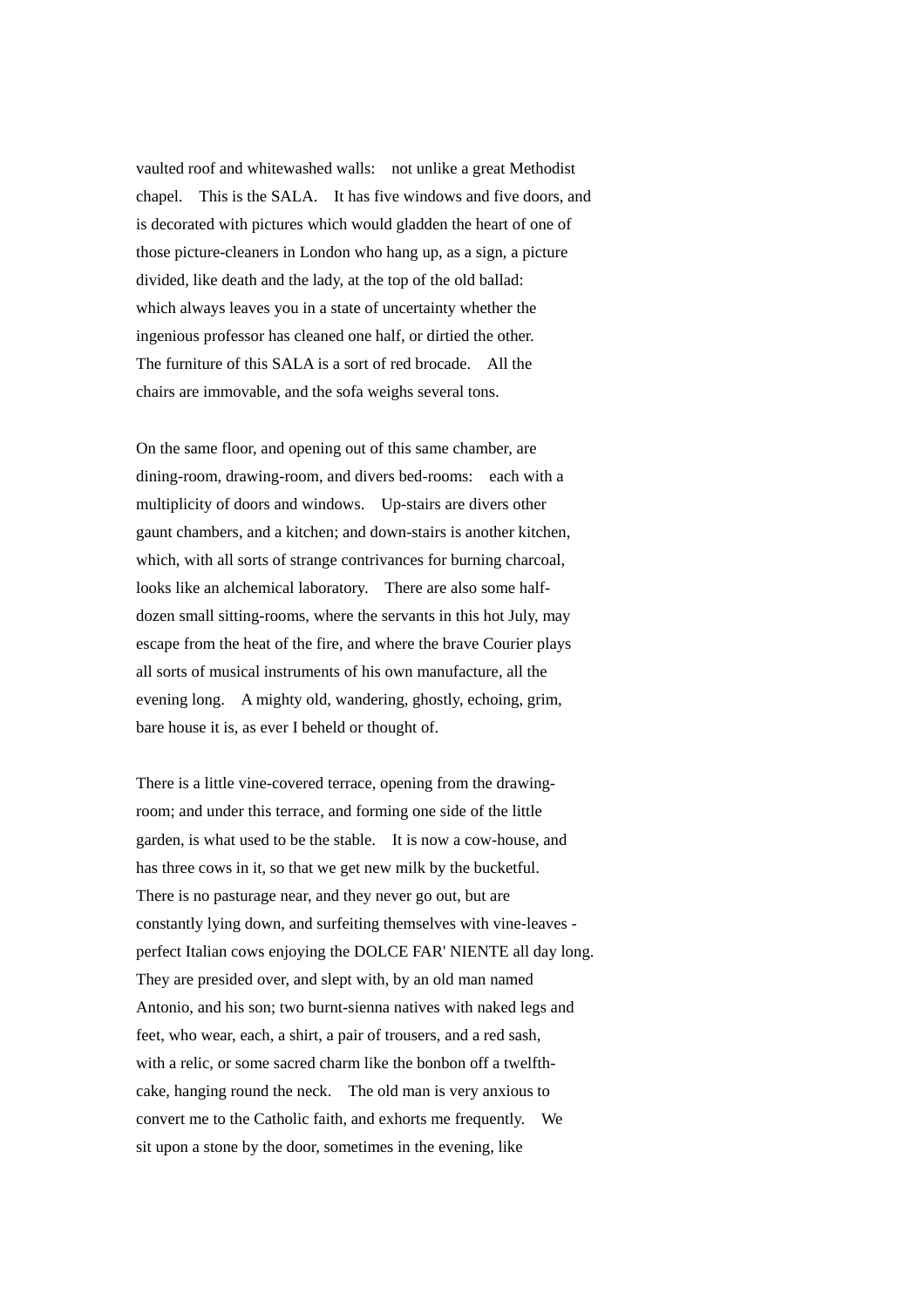Robinson Crusoe and Friday reversed; and he generally relates, towards my conversion, an abridgment of the History of Saint Peter - chiefly, I believe, from the unspeakable delight he has in his imitation of the cock.

The view, as I have said, is charming; but in the day you must keep the lattice-blinds close shut, or the sun would drive you mad; and when the sun goes down you must shut up all the windows, or the mosquitoes would tempt you to commit suicide. So at this time of the year, you don't see much of the prospect within doors. As for the flies, you don't mind them. Nor the fleas, whose size is prodigious, and whose name is Legion, and who populate the coachhouse to that extent that I daily expect to see the carriage going off bodily, drawn by myriads of industrious fleas in harness. The rats are kept away, quite comfortably, by scores of lean cats, who roam about the garden for that purpose. The lizards, of course, nobody cares for; they play in the sun, and don't bite. The little scorpions are merely curious. The beetles are rather late, and have not appeared yet. The frogs are company. There is a preserve of them in the grounds of the next villa; and after nightfall, one would think that scores upon scores of women in pattens were going up and down a wet stone pavement without a moment's cessation. That is exactly the noise they make.

The ruined chapel, on the picturesque and beautiful seashore, was dedicated, once upon a time, to Saint John the Baptist. I believe there is a legend that Saint John's bones were received there, with various solemnities, when they were first brought to Genoa; for Genoa possesses them to this day. When there is any uncommon tempest at sea, they are brought out and exhibited to the raging weather, which they never fail to calm. In consequence of this connection of Saint John with the city, great numbers of the common people are christened Giovanni Baptista, which latter name is pronounced in the Genoese patois 'Batcheetcha,' like a sneeze. To hear everybody calling everybody else Batcheetcha, on a Sunday, or festa-day, when there are crowds in the streets, is not a little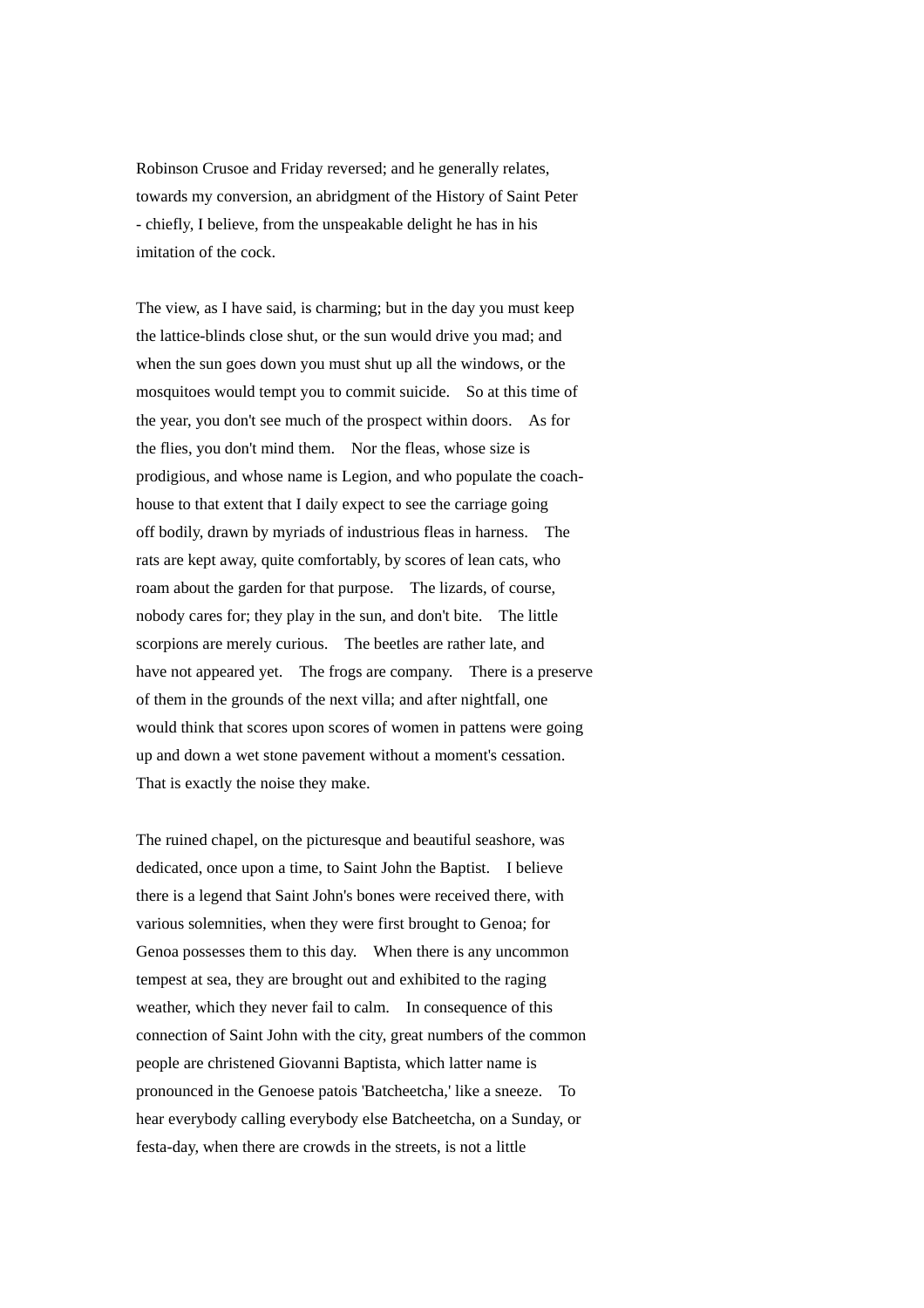singular and amusing to a stranger.

The narrow lanes have great villas opening into them, whose walls (outside walls, I mean) are profusely painted with all sorts of subjects, grim and holy. But time and the sea-air have nearly obliterated them; and they look like the entrance to Vauxhall Gardens on a sunny day. The court-yards of these houses are overgrown with grass and weeds; all sorts of hideous patches cover the bases of the statues, as if they were afflicted with a cutaneous disorder; the outer gates are rusty; and the iron bars outside the lower windows are all tumbling down. Firewood is kept in halls where costly treasures might be heaped up, mountains high; waterfalls are dry and choked; fountains, too dull to play, and too lazy to work, have just enough recollection of their identity, in their sleep, to make the neighbourhood damp; and the sirocco wind is often blowing over all these things for days together, like a gigantic oven out for a holiday.

Not long ago, there was a festa-day, in honour of the VIRGIN'S MOTHER, when the young men of the neighbourhood, having worn green wreaths of the vine in some procession or other, bathed in them, by scores. It looked very odd and pretty. Though I am bound to confess (not knowing of the festa at that time), that I thought, and was quite satisfied, they wore them as horses do - to keep the flies off.

Soon afterwards, there was another festa-day, in honour of St. Nazaro. One of the Albaro young men brought two large bouquets soon after breakfast, and coming up-stairs into the great SALA, presented them himself. This was a polite way of begging for a contribution towards the expenses of some music in the Saint's honour, so we gave him whatever it may have been, and his messenger departed: well satisfied. At six o'clock in the evening we went to the church - close at hand - a very gaudy place, hung all over with festoons and bright draperies, and filled, from the altar to the main door, with women, all seated. They wear no bonnets here,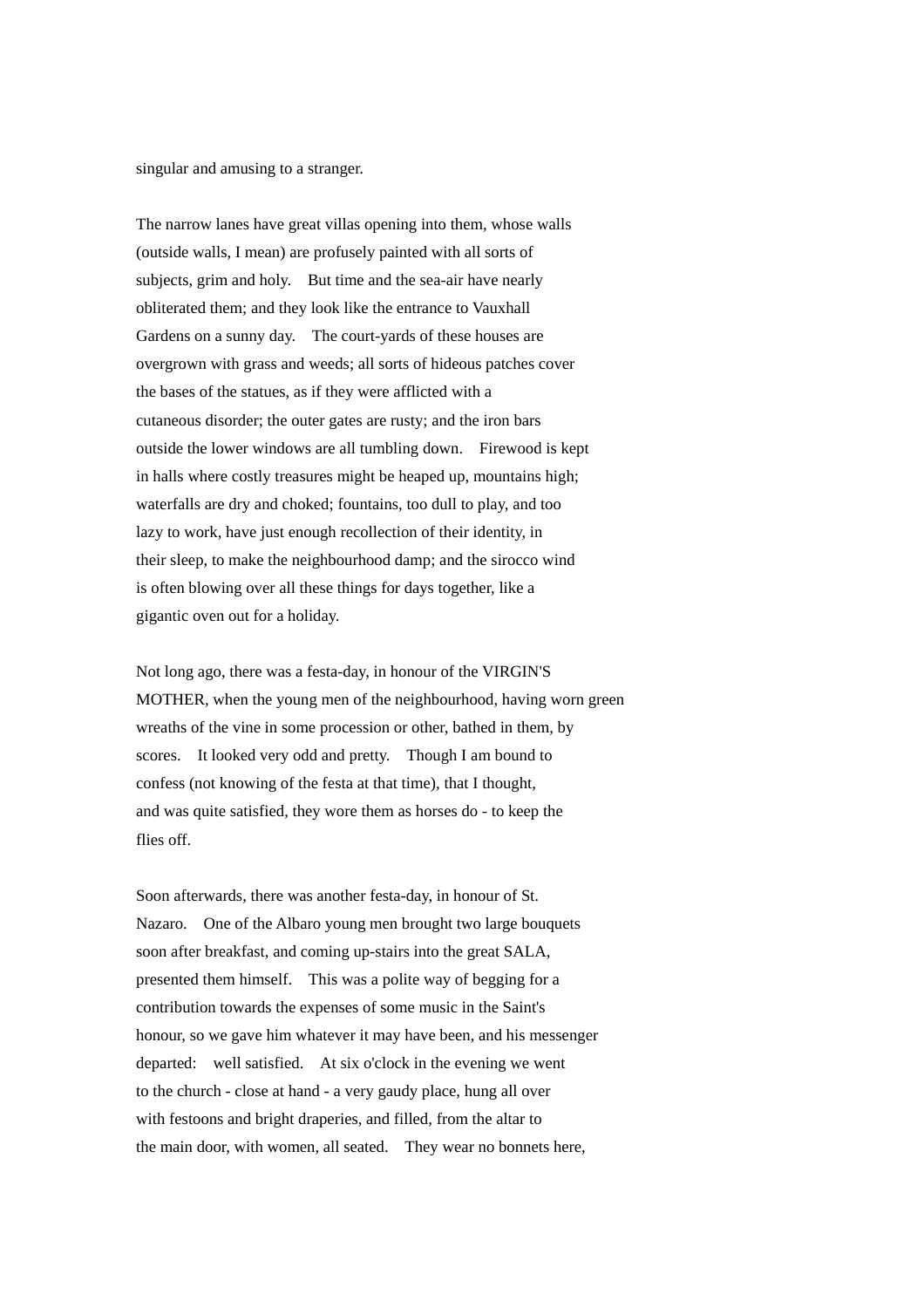simply a long white veil - the 'mezzero;' and it was the most gauzy, ethereal-looking audience I ever saw. The young women are not generally pretty, but they walk remarkably well, and in their personal carriage and the management of their veils, display much innate grace and elegance. There were some men present: not very many: and a few of these were kneeling about the aisles, while everybody else tumbled over them. Innumerable tapers were burning in the church; the bits of silver and tin about the saints (especially in the Virgin's necklace) sparkled brilliantly; the priests were seated about the chief altar; the organ played away, lustily, and a full band did the like; while a conductor, in a little gallery opposite to the band, hammered away on the desk before him, with a scroll; and a tenor, without any voice, sang. The band played one way, the organ played another, the singer went a third, and the unfortunate conductor banged and banged, and flourished his scroll on some principle of his own: apparently well satisfied with the whole performance. I never did hear such a discordant din. The heat was intense all the time.

The men, in red caps, and with loose coats hanging on their shoulders (they never put them on), were playing bowls, and buying sweetmeats, immediately outside the church. When half-a-dozen of them finished a game, they came into the aisle, crossed themselves with the holy water, knelt on one knee for an instant, and walked off again to play another game at bowls. They are remarkably expert at this diversion, and will play in the stony lanes and streets, and on the most uneven and disastrous ground for such a purpose, with as much nicety as on a billiard-table. But the most favourite game is the national one of Mora, which they pursue with surprising ardour, and at which they will stake everything they possess. It is a destructive kind of gambling, requiring no accessories but the ten fingers, which are always - I intend no pun - at hand. Two men play together. One calls a number - say the extreme one, ten. He marks what portion of it he pleases by throwing out three, or four, or five fingers; and his adversary has, in the same instant, at hazard, and without seeing his hand,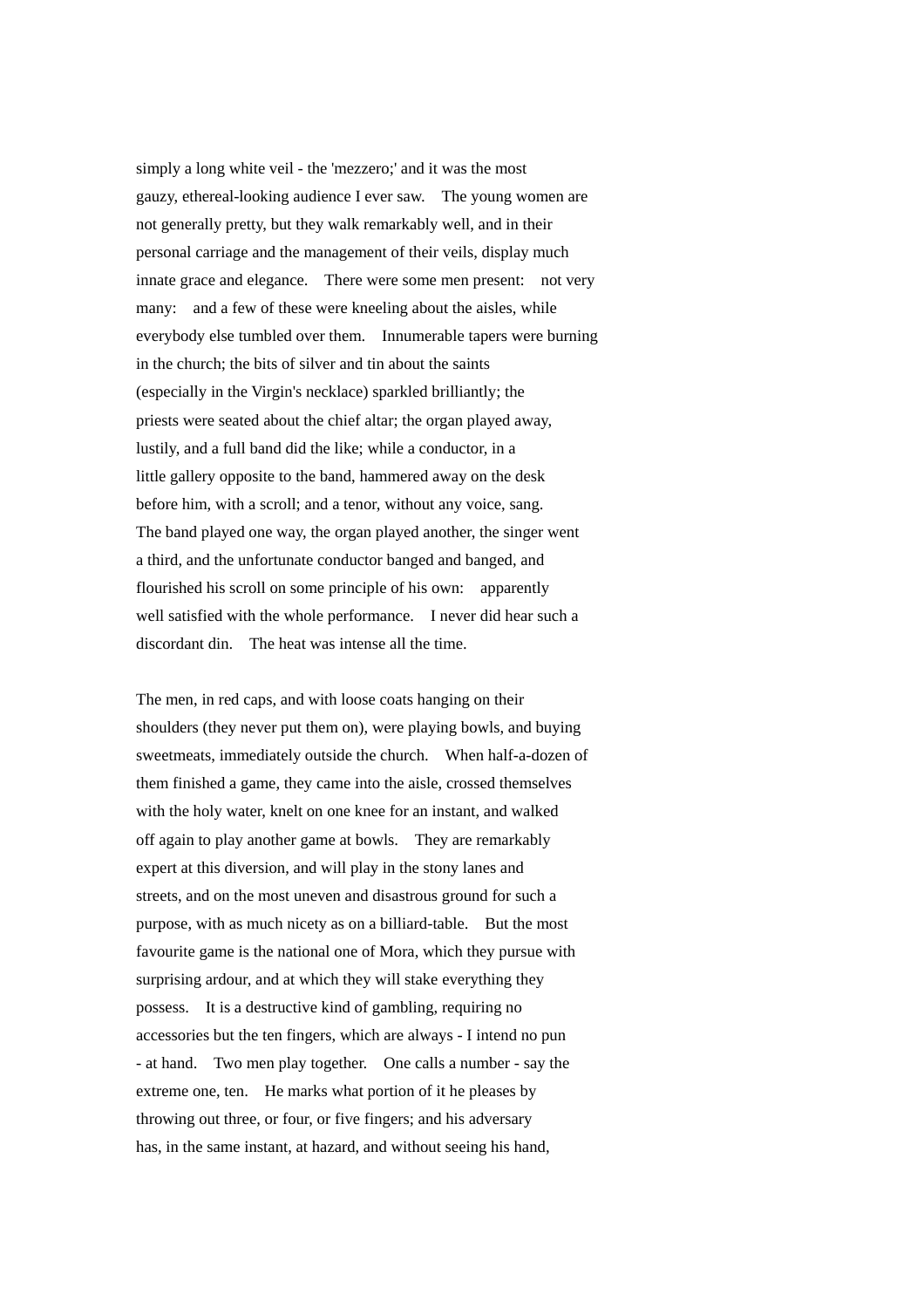to throw out as many fingers, as will make the exact balance. Their eyes and hands become so used to this, and act with such astonishing rapidity, that an uninitiated bystander would find it very difficult, if not impossible, to follow the progress of the game. The initiated, however, of whom there is always an eager group looking on, devour it with the most intense avidity; and as they are always ready to champion one side or the other in case of a dispute, and are frequently divided in their partisanship, it is often a very noisy proceeding. It is never the quietest game in the world; for the numbers are always called in a loud sharp voice, and follow as close upon each other as they can be counted. On a holiday evening, standing at a window, or walking in a garden, or passing through the streets, or sauntering in any quiet place about the town, you will hear this game in progress in a score of wineshops at once; and looking over any vineyard walk, or turning almost any corner, will come upon a knot of players in full cry. It is observable that most men have a propensity to throw out some particular number oftener than another; and the vigilance with which two sharp-eyed players will mutually endeavour to detect this weakness, and adapt their game to it, is very curious and entertaining. The effect is greatly heightened by the universal suddenness and vehemence of gesture; two men playing for half a farthing with an intensity as all-absorbing as if the stake were life.

Hard by here is a large Palazzo, formerly belonging to some member of the Brignole family, but just now hired by a school of Jesuits for their summer quarters. I walked into its dismantled precincts the other evening about sunset, and couldn't help pacing up and down for a little time, drowsily taking in the aspect of the place: which is repeated hereabouts in all directions.

I loitered to and fro, under a colonnade, forming two sides of a weedy, grass-grown court-yard, whereof the house formed a third side, and a low terrace-walk, overlooking the garden and the neighbouring hills, the fourth. I don't believe there was an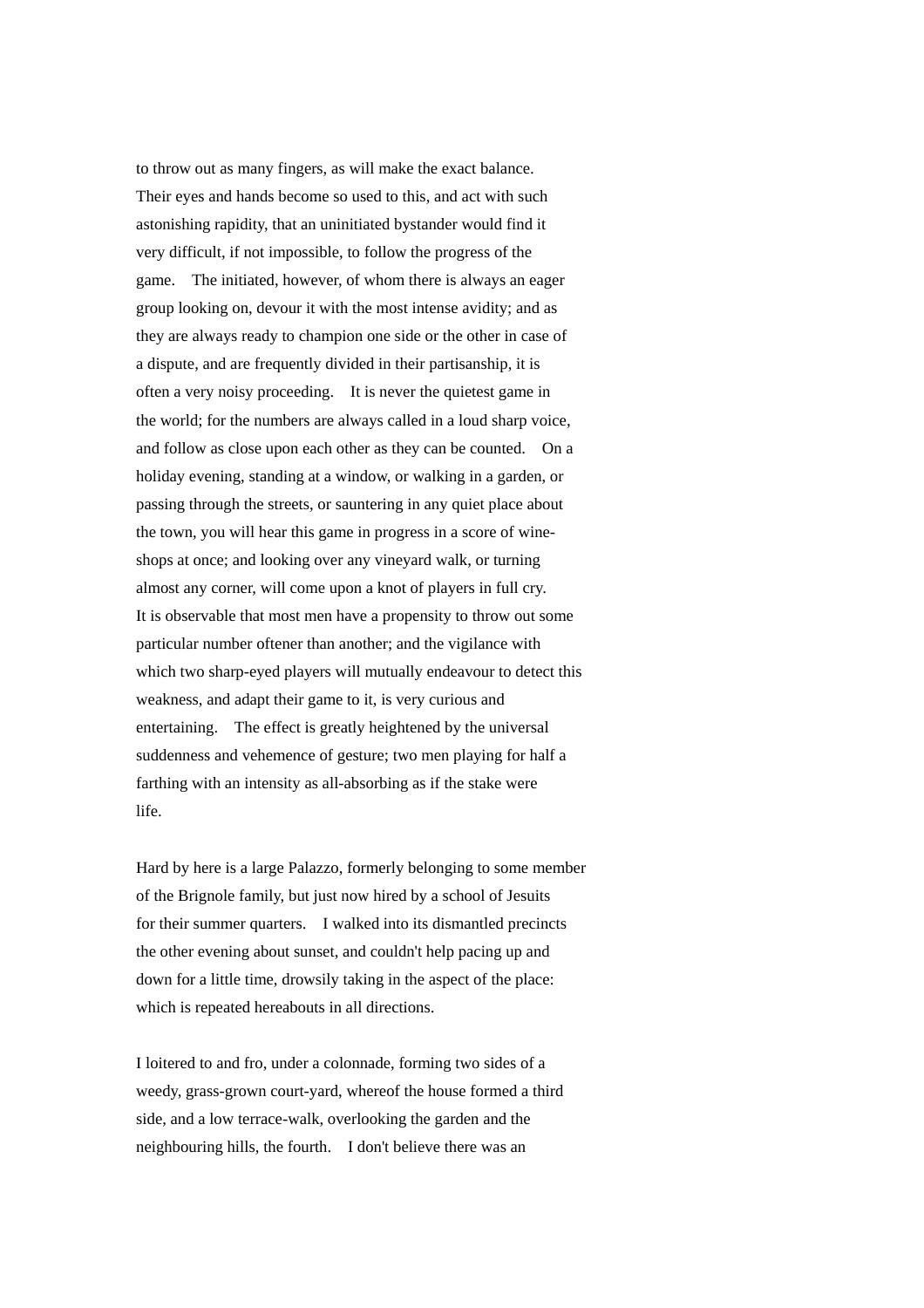uncracked stone in the whole pavement. In the centre was a melancholy statue, so piebald in its decay, that it looked exactly as if it had been covered with sticking-plaster, and afterwards powdered. The stables, coach-houses, offices, were all empty, all ruinous, all utterly deserted.

Doors had lost their hinges, and were holding on by their latches; windows were broken, painted plaster had peeled off, and was lying about in clods; fowls and cats had so taken possession of the outbuildings, that I couldn't help thinking of the fairy tales, and eyeing them with suspicion, as transformed retainers, waiting to be changed back again. One old Tom in particular: a scraggy brute, with a hungry green eye (a poor relation, in reality, I am inclined to think): came prowling round and round me, as if he half believed, for the moment, that I might be the hero come to marry the lady, and set all to-rights; but discovering his mistake, he suddenly gave a grim snarl, and walked away with such a tremendous tail, that he couldn't get into the little hole where he lived, but was obliged to wait outside, until his indignation and his tail had gone down together.

In a sort of summer-house, or whatever it may be, in this colonnade, some Englishmen had been living, like grubs in a nut; but the Jesuits had given them notice to go, and they had gone, and THAT was shut up too. The house: a wandering, echoing, thundering barrack of a place, with the lower windows barred up, as usual, was wide open at the door: and I have no doubt I might have gone in, and gone to bed, and gone dead, and nobody a bit the wiser. Only one suite of rooms on an upper floor was tenanted; and from one of these, the voice of a young-lady vocalist, practising bravura lustily, came flaunting out upon the silent evening.

I went down into the garden, intended to be prim and quaint, with avenues, and terraces, and orange-trees, and statues, and water in stone basins; and everything was green, gaunt, weedy, straggling, under grown or over grown, mildewy, damp, redolent of all sorts of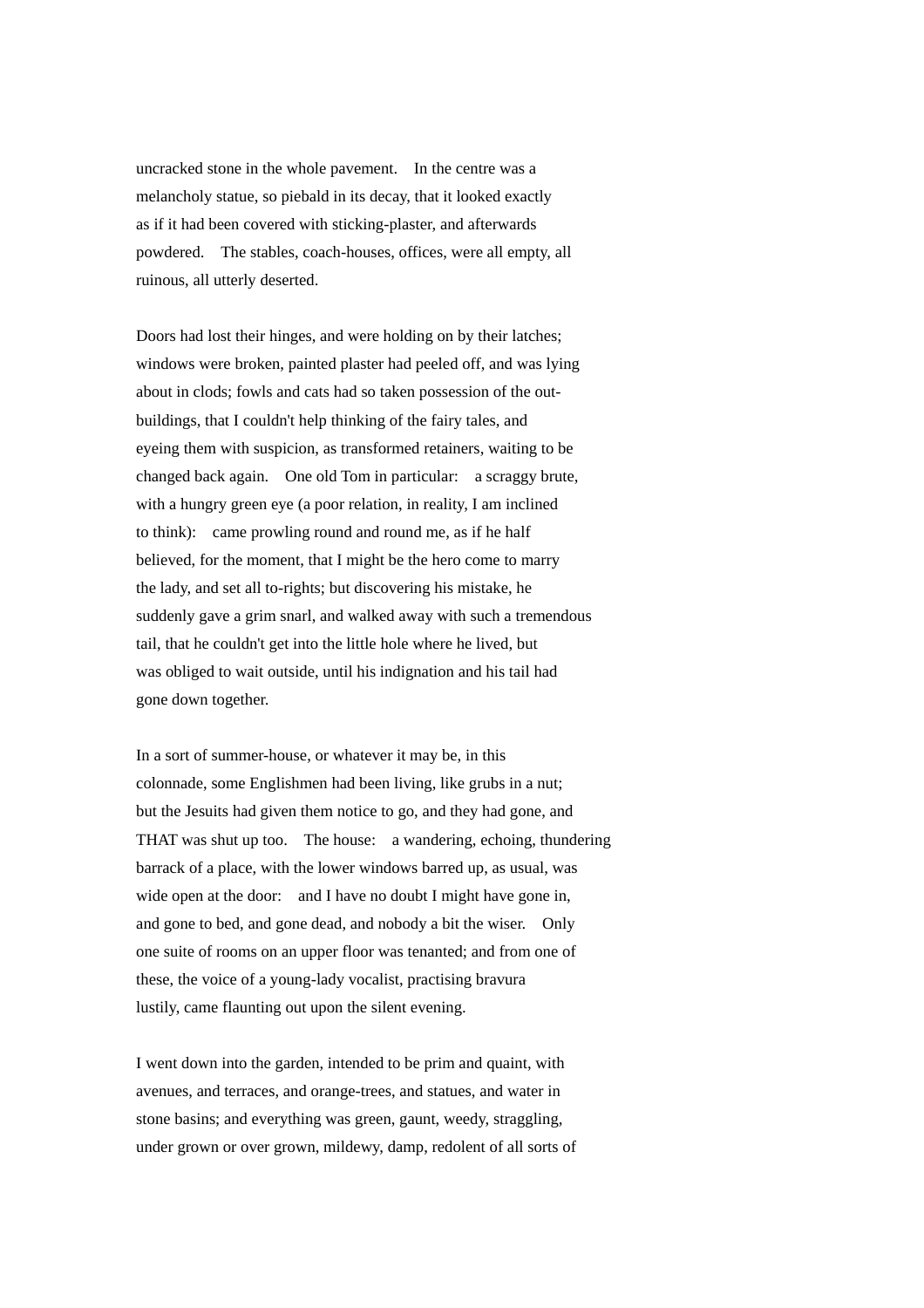slabby, clammy, creeping, and uncomfortable life. There was nothing bright in the whole scene but a firefly - one solitary firefly - showing against the dark bushes like the last little speck of the departed Glory of the house; and even it went flitting up and down at sudden angles, and leaving a place with a jerk, and describing an irregular circle, and returning to the same place with a twitch that startled one: as if it were looking for the rest of the Glory, and wondering (Heaven knows it might!) what had become of it.

In the course of two months, the flitting shapes and shadows of my dismal entering reverie gradually resolved themselves into familiar forms and substances; and I already began to think that when the time should come, a year hence, for closing the long holiday and turning back to England, I might part from Genoa with anything but a glad heart.

It is a place that 'grows upon you' every day. There seems to be always something to find out in it. There are the most extraordinary alleys and by-ways to walk about in. You can lose your way (what a comfort that is, when you are idle!) twenty times a day, if you like; and turn up again, under the most unexpected and surprising difficulties. It abounds in the strangest contrasts; things that are picturesque, ugly, mean, magnificent, delightful, and offensive, break upon the view at every turn.

They who would know how beautiful the country immediately surrounding Genoa is, should climb (in clear weather) to the top of Monte Faccio, or, at least, ride round the city walls: a feat more easily performed. No prospect can be more diversified and lovely than the changing views of the harbour, and the valleys of the two rivers, the Polcevera and the Bizagno, from the heights along which the strongly fortified walls are carried, like the great wall of China in little. In not the least picturesque part of this ride, there is a fair specimen of a real Genoese tavern, where the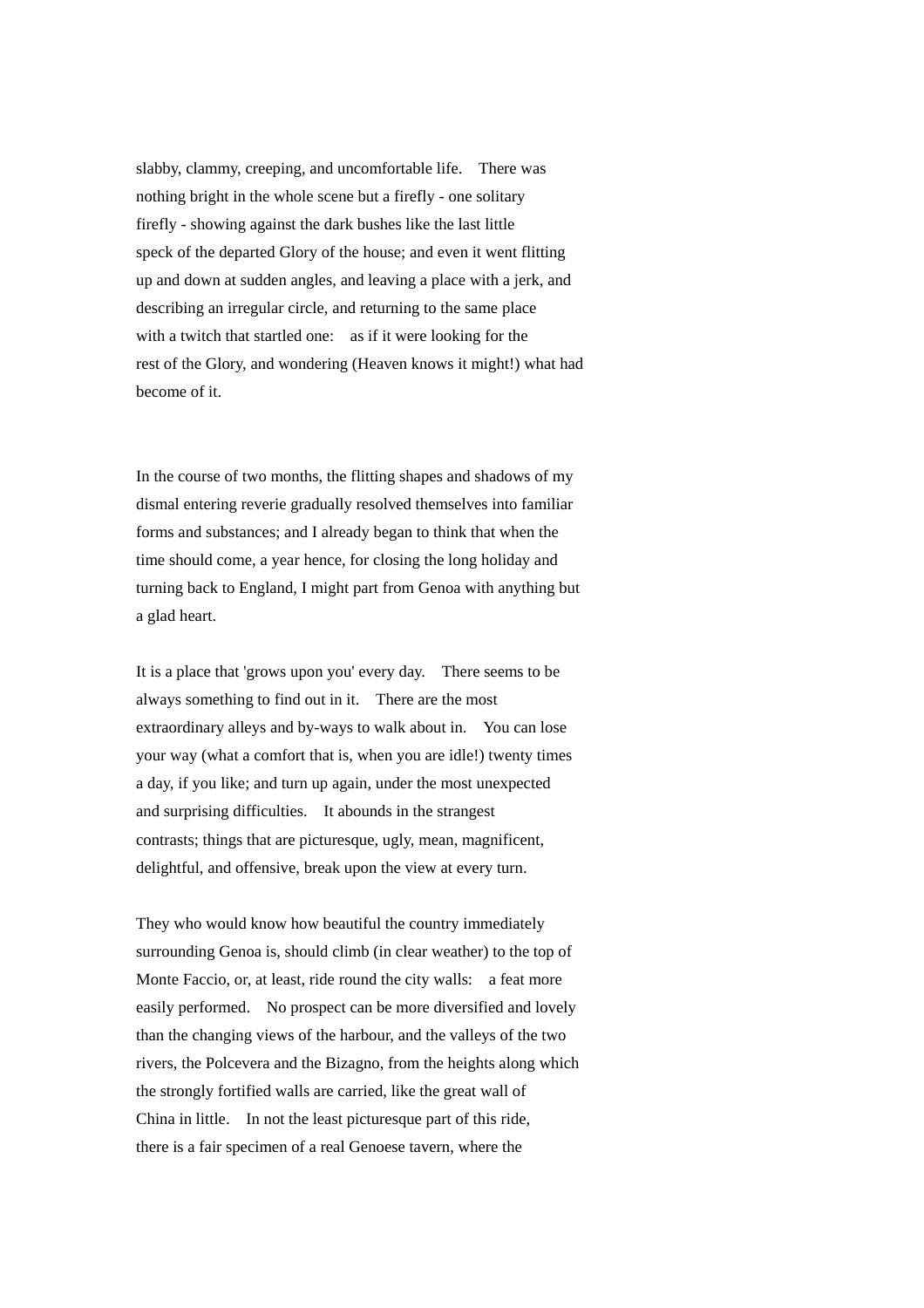visitor may derive good entertainment from real Genoese dishes, such as Tagliarini; Ravioli; German sausages, strong of garlic, sliced and eaten with fresh green figs; cocks' combs and sheepkidneys, chopped up with mutton chops and liver; small pieces of some unknown part of a calf, twisted into small shreds, fried, and served up in a great dish like white-bait; and other curiosities of that kind. They often get wine at these suburban Trattorie, from France and Spain and Portugal, which is brought over by small captains in little trading-vessels. They buy it at so much a bottle, without asking what it is, or caring to remember if anybody tells them, and usually divide it into two heaps; of which they label one Champagne, and the other Madeira. The various opposite flavours, qualities, countries, ages, and vintages that are comprised under these two general heads is quite extraordinary. The most limited range is probably from cool Gruel up to old Marsala, and down again to apple Tea.

The great majority of the streets are as narrow as any thoroughfare can well be, where people (even Italian people) are supposed to live and walk about; being mere lanes, with here and there a kind of well, or breathing-place. The houses are immensely high, painted in all sorts of colours, and are in every stage and state of damage, dirt, and lack of repair. They are commonly let off in floors, or flats, like the houses in the old town of Edinburgh, or many houses in Paris. There are few street doors; the entrance halls are, for the most part, looked upon as public property; and any moderately enterprising scavenger might make a fine fortune by now and then clearing them out. As it is impossible for coaches to penetrate into these streets, there are sedan chairs, gilded and otherwise, for hire in divers places. A great many private chairs are also kept among the nobility and gentry; and at night these are trotted to and fro in all directions, preceded by bearers of great lanthorns, made of linen stretched upon a frame. The sedans and lanthorns are the legitimate successors of the long strings of patient and much-abused mules, that go jingling their little bells through these confined streets all day long. They follow them, as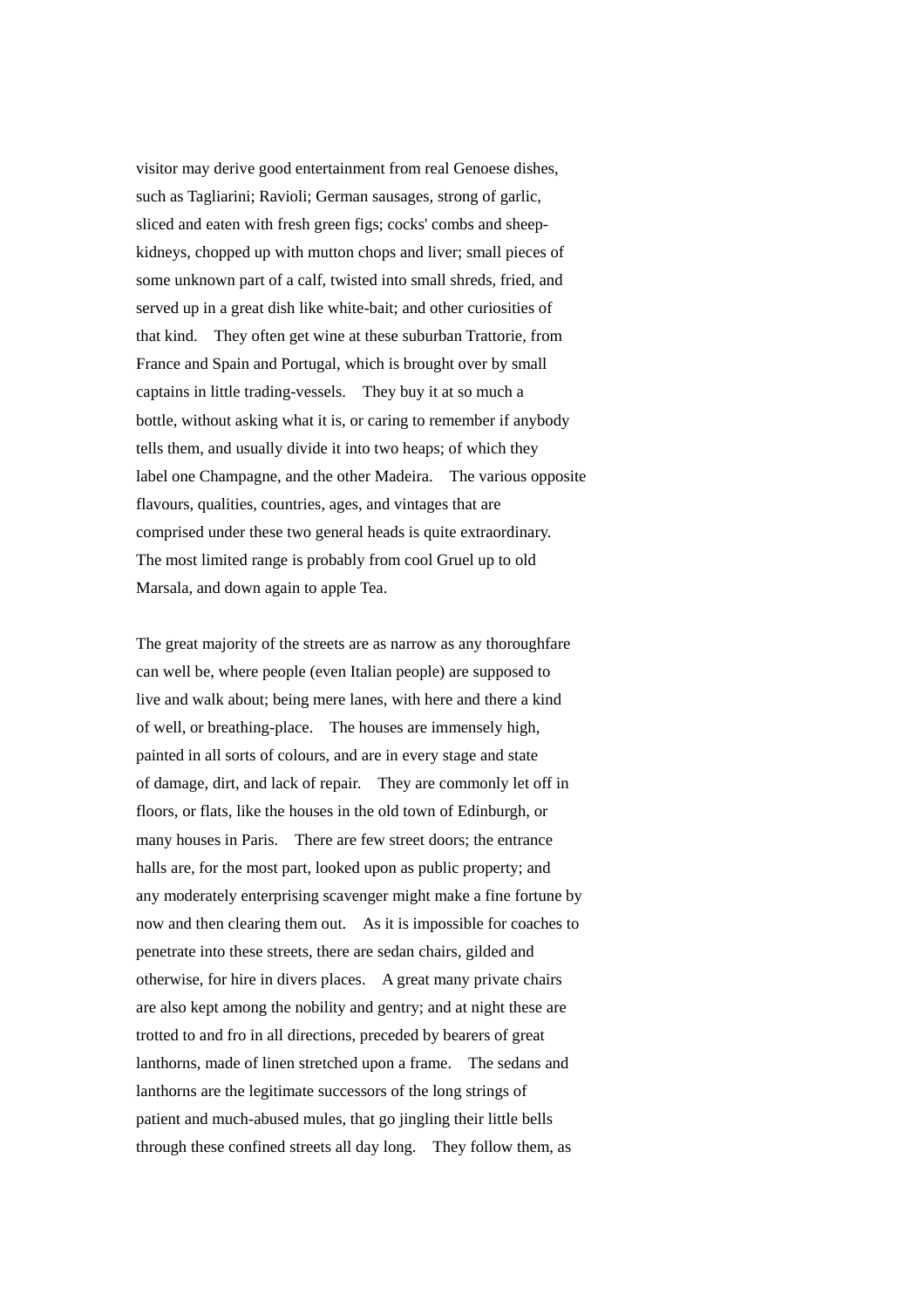regularly as the stars the sun.

When shall I forget the Streets of Palaces: the Strada Nuova and the Strada Balbi! or how the former looked one summer day, when I first saw it underneath the brightest and most intensely blue of summer skies: which its narrow perspective of immense mansions, reduced to a tapering and most precious strip of brightness, looking down upon the heavy shade below! A brightness not too common, even in July and August, to be well esteemed: for, if the Truth must out, there were not eight blue skies in as many midsummer weeks, saving, sometimes, early in the morning; when, looking out to sea, the water and the firmament were one world of deep and brilliant blue. At other times, there were clouds and haze enough to make an Englishman grumble in his own climate.

The endless details of these rich Palaces: the walls of some of them, within, alive with masterpieces by Vandyke! The great, heavy, stone balconies, one above another, and tier over tier: with here and there, one larger than the rest, towering high up - a huge marble platform; the doorless vestibules, massively barred lower windows, immense public staircases, thick marble pillars, strong dungeon-like arches, and dreary, dreaming, echoing vaulted chambers: among which the eye wanders again, and again, and again, as every palace is succeeded by another - the terrace gardens between house and house, with green arches of the vine, and groves of orange-trees, and blushing oleander in full bloom, twenty, thirty, forty feet above the street - the painted halls, mouldering, and blotting, and rotting in the damp corners, and still shining out in beautiful colours and voluptuous designs, where the walls are dry - the faded figures on the outsides of the houses, holding wreaths, and crowns, and flying upward, and downward, and standing in niches, and here and there looking fainter and more feeble than elsewhere, by contrast with some fresh little Cupids, who on a more recently decorated portion of the front, are stretching out what seems to be the semblance of a blanket, but is, indeed, a sun-dial - the steep, steep, up-hill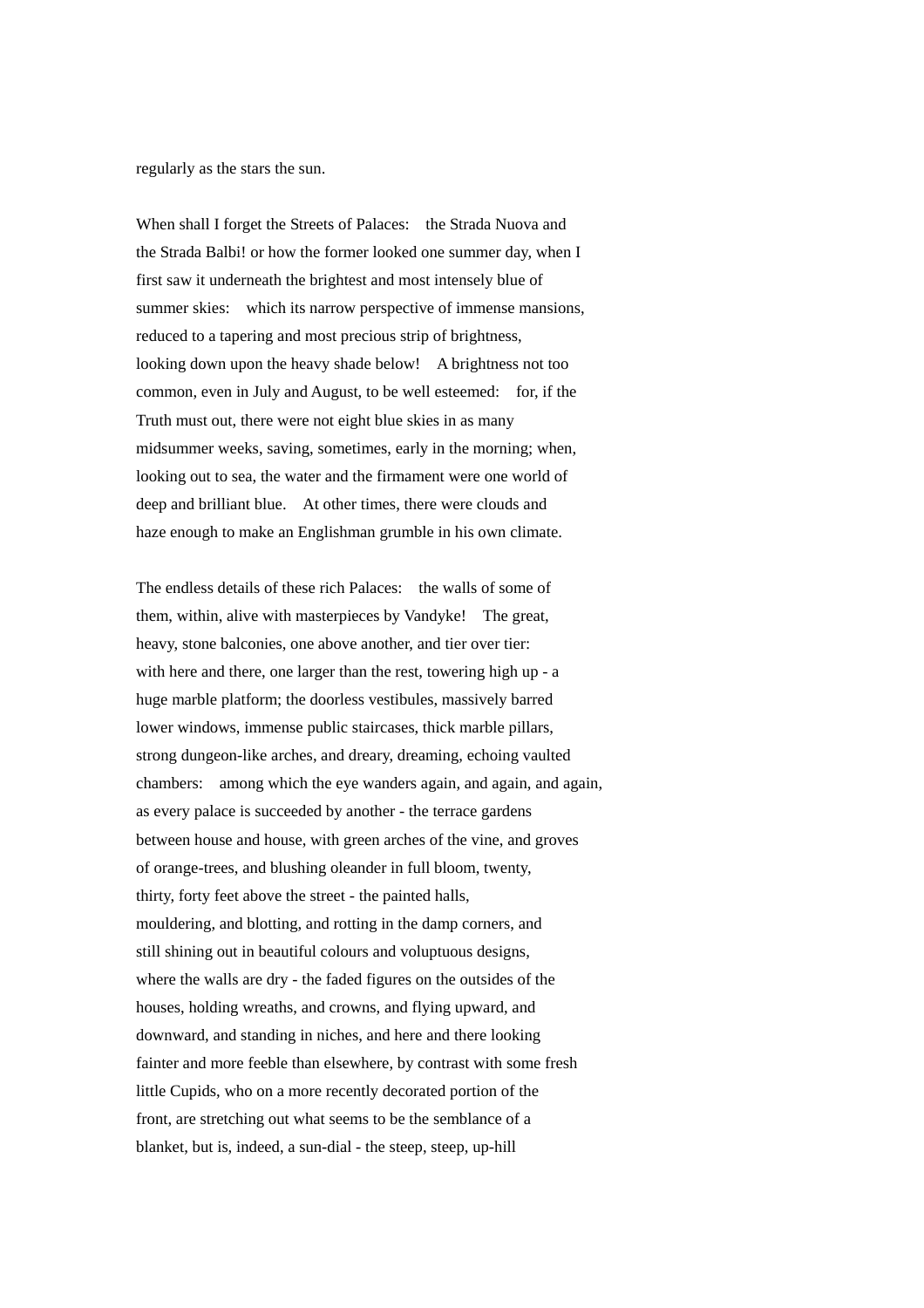streets of small palaces (but very large palaces for all that), with marble terraces looking down into close by-ways - the magnificent and innumerable Churches; and the rapid passage from a street of stately edifices, into a maze of the vilest squalor. steaming with unwholesome stenches, and swarming with half-naked children and whole worlds of dirty people - make up, altogether, such a scene of wonder: so lively, and yet so dead: so noisy, and yet so quiet: so obtrusive, and yet so shy and lowering: so wide awake, and yet so fast asleep: that it is a sort of intoxication to a stranger to walk on, and on, and on, and look about him. A bewildering phantasmagoria, with all the inconsistency of a dream, and all the pain and all the pleasure of an extravagant reality!

The different uses to which some of these Palaces are applied, all at once, is characteristic. For instance, the English Banker (my excellent and hospitable friend) has his office in a good-sized Palazzo in the Strada Nuova. In the hall (every inch of which is elaborately painted, but which is as dirty as a police-station in London), a hook-nosed Saracen's Head with an immense quantity of black hair (there is a man attached to it) sells walking-sticks. On the other side of the doorway, a lady with a showy handkerchief for head-dress (wife to the Saracen's Head, I believe) sells articles of her own knitting; and sometimes flowers. A little further in, two or three blind men occasionally beg. Sometimes, they are visited by a man without legs, on a little go-cart, but who has such a fresh-coloured, lively face, and such a respectable, well-conditioned body, that he looks as if he had sunk into the ground up to his middle, or had come, but partially, up a flight of cellar-steps to speak to somebody. A little further in, a few men, perhaps, lie asleep in the middle of the day; or they may be chairmen waiting for their absent freight. If so, they have brought their chairs in with them, and there THEY stand also. On the left of the hall is a little room: a hatter's shop. On the first floor, is the English bank. On the first floor also, is a whole house, and a good large residence too. Heaven knows what there may be above that; but when you are there, you have only just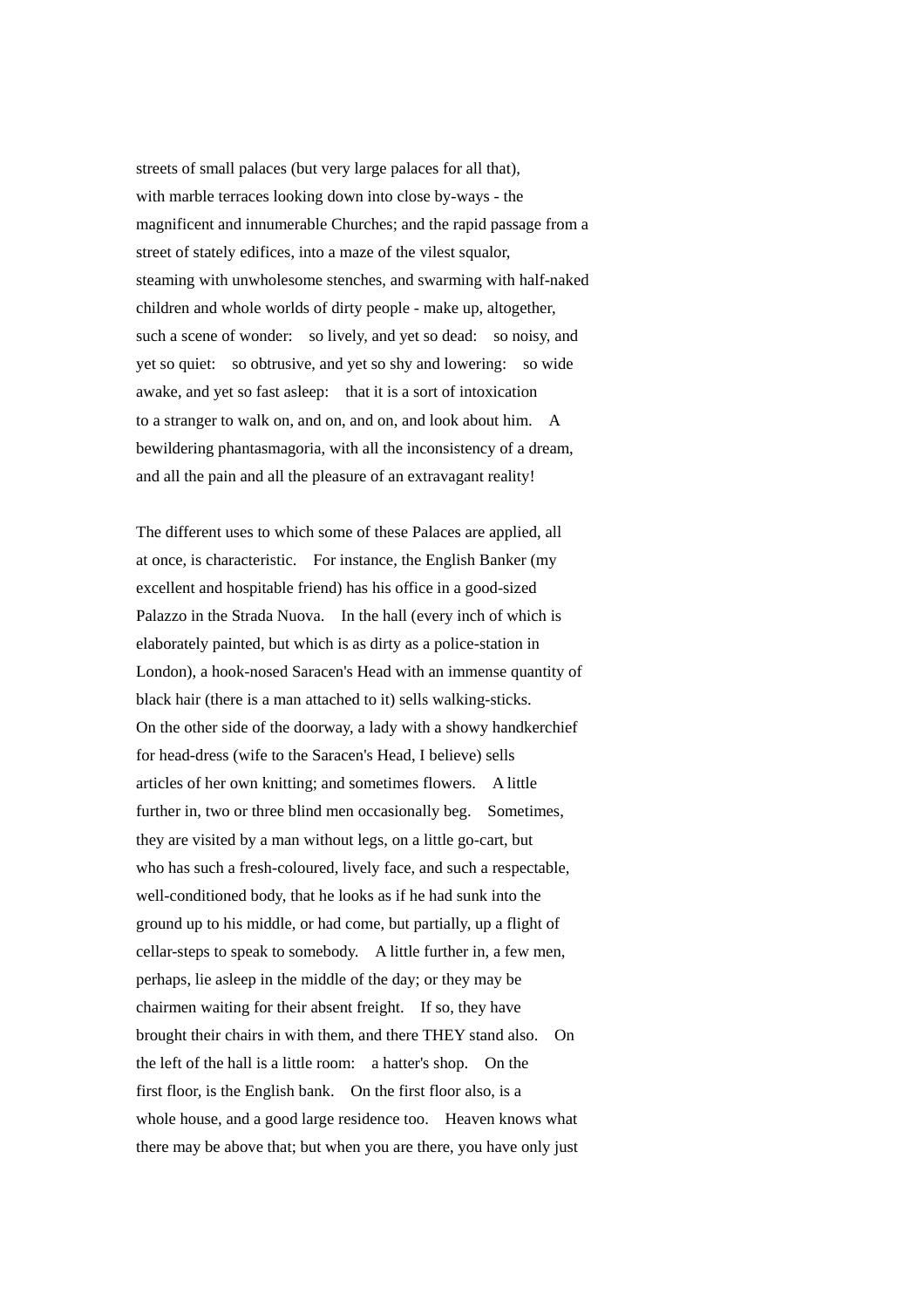begun to go up-stairs. And yet, coming down-stairs again, thinking of this; and passing out at a great crazy door in the back of the hall, instead of turning the other way, to get into the street again; it bangs behind you, making the dismallest and most lonesome echoes, and you stand in a yard (the yard of the same house) which seems to have been unvisited by human foot, for a hundred years. Not a sound disturbs its repose. Not a head, thrust out of any of the grim, dark, jealous windows, within sight, makes the weeds in the cracked pavement faint of heart, by suggesting the possibility of there being hands to grub them up. Opposite to you, is a giant figure carved in stone, reclining, with an urn, upon a lofty piece of artificial rockwork; and out of the urn, dangles the fag end of a leaden pipe, which, once upon a time, poured a small torrent down the rocks. But the eye-sockets of the giant are not drier than this channel is now. He seems to have given his urn, which is nearly upside down, a final tilt; and after crying, like a sepulchral child, 'All gone!' to have lapsed into a stony silence.

In the streets of shops, the houses are much smaller, but of great size notwithstanding, and extremely high. They are very dirty: quite undrained, if my nose be at all reliable: and emit a peculiar fragrance, like the smell of very bad cheese, kept in very hot blankets. Notwithstanding the height of the houses, there would seem to have been a lack of room in the City, for new houses are thrust in everywhere. Wherever it has been possible to cram a tumble-down tenement into a crack or corner, in it has gone. If there be a nook or angle in the wall of a church, or a crevice in any other dead wall, of any sort, there you are sure to find some kind of habitation: looking as if it had grown there, like a fungus. Against the Government House, against the old Senate House, round about any large building, little shops stick so close, like parasite vermin to the great carcase. And for all this, look where you may: up steps, down steps, anywhere, everywhere: there are irregular houses, receding, starting forward, tumbling down, leaning against their neighbours, crippling themselves or their friends by some means or other, until one, more irregular than the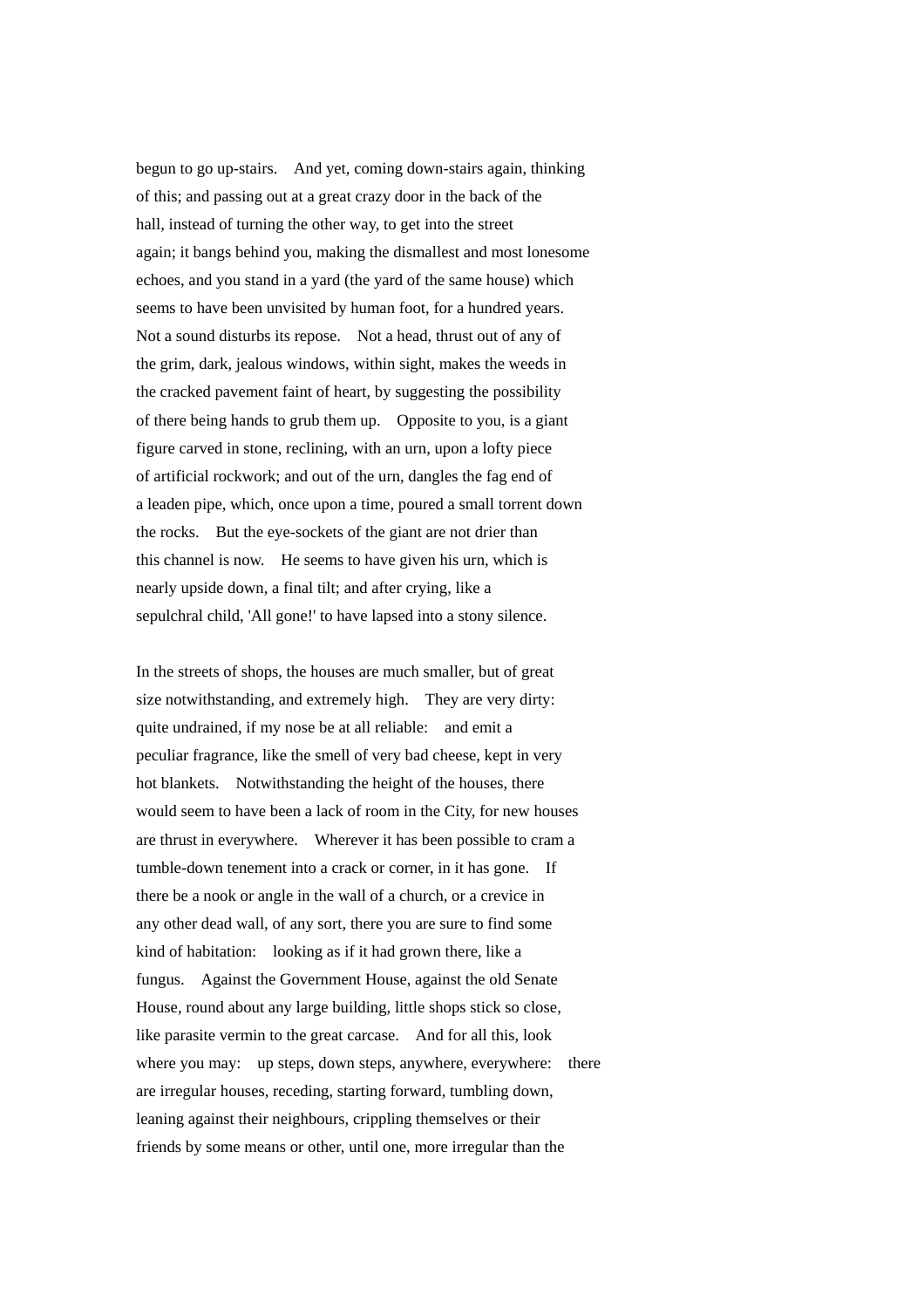rest, chokes up the way, and you can't see any further.

One of the rottenest-looking parts of the town, I think, is down by the landing-wharf: though it may be, that its being associated with a great deal of rottenness on the evening of our arrival, has stamped it deeper in my mind. Here, again, the houses are very high, and are of an infinite variety of deformed shapes, and have (as most of the houses have) something hanging out of a great many windows, and wafting its frowsy fragrance on the breeze. Sometimes, it is a curtain; sometimes, it is a carpet; sometimes, it is a bed; sometimes, a whole line-full of clothes; but there is almost always something. Before the basement of these houses, is an arcade over the pavement: very massive, dark, and low, like an old crypt. The stone, or plaster, of which it is made, has turned quite black; and against every one of these black piles, all sorts of filth and garbage seem to accumulate spontaneously. Beneath some of the arches, the sellers of macaroni and polenta establish their stalls, which are by no means inviting. The offal of a fishmarket, near at hand - that is to say, of a back lane, where people sit upon the ground and on various old bulk-heads and sheds, and sell fish when they have any to dispose of - and of a vegetable market, constructed on the same principle - are contributed to the decoration of this quarter; and as all the mercantile business is transacted here, and it is crowded all day, it has a very decided flavour about it. The Porto Franco, or Free Port (where goods brought in from foreign countries pay no duty until they are sold and taken out, as in a bonded warehouse in England), is down here also; and two portentous officials, in cocked hats, stand at the gate to search you if they choose, and to keep out Monks and Ladies. For, Sanctity as well as Beauty has been known to yield to the temptation of smuggling, and in the same way: that is to say, by concealing the smuggled property beneath the loose folds of its dress. So Sanctity and Beauty may, by no means, enter.

The streets of Genoa would be all the better for the importation of a few Priests of prepossessing appearance. Every fourth or fifth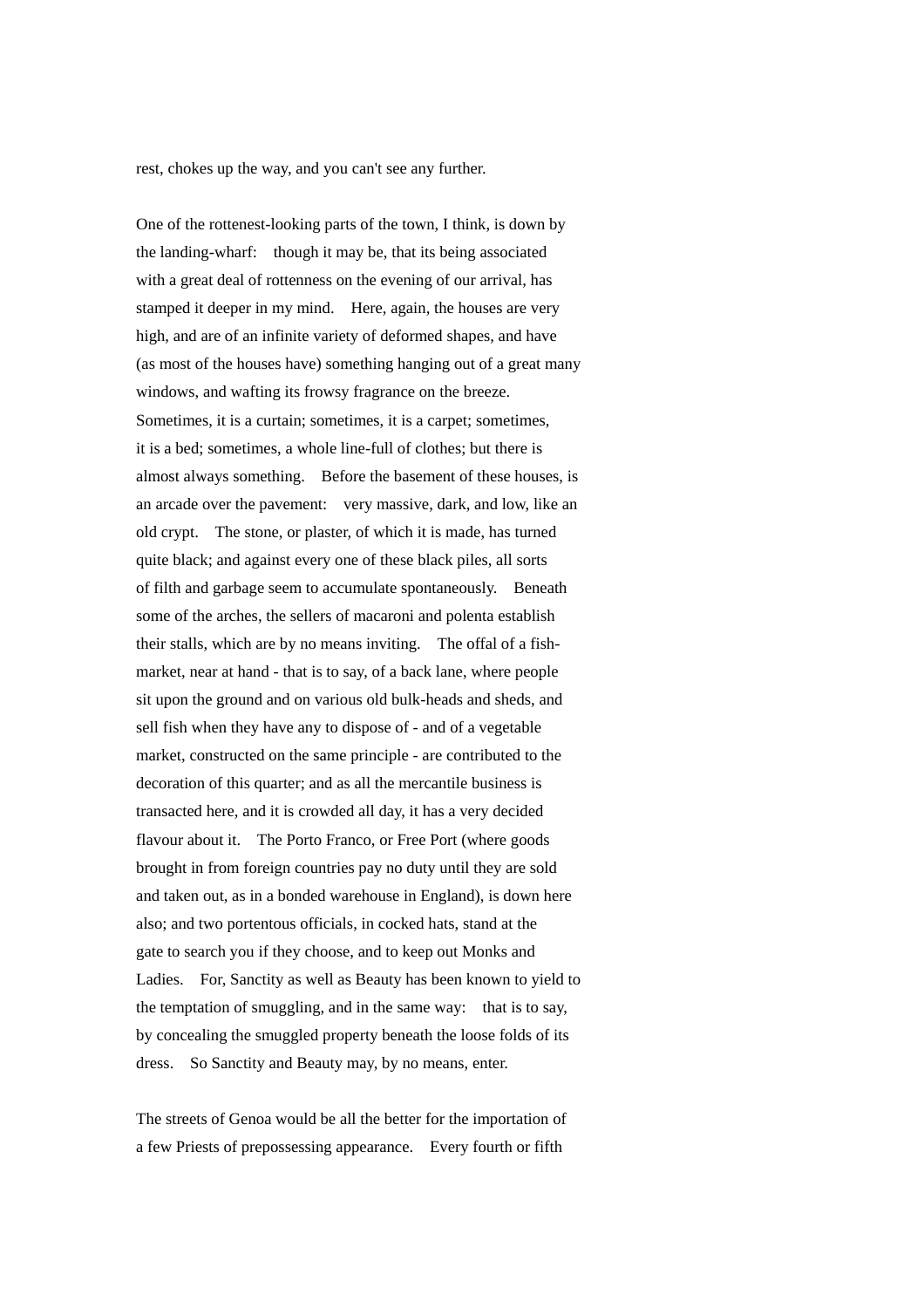man in the streets is a Priest or a Monk; and there is pretty sure to be at least one itinerant ecclesiastic inside or outside every hackney carriage on the neighbouring roads. I have no knowledge, elsewhere, of more repulsive countenances than are to be found among these gentry. If Nature's handwriting be at all legible, greater varieties of sloth, deceit, and intellectual torpor, could hardly be observed among any class of men in the world.

MR. PEPYS once heard a clergyman assert in his sermon, in illustration of his respect for the Priestly office, that if he could meet a Priest and angel together, he would salute the Priest first. I am rather of the opinion of PETRARCH, who, when his pupil BOCCACCIO wrote to him in great tribulation, that he had been visited and admonished for his writings by a Carthusian Friar who claimed to be a messenger immediately commissioned by Heaven for that purpose, replied, that for his own part, he would take the liberty of testing the reality of the commission by personal observation of the Messenger's face, eyes, forehead, behaviour, and discourse. I cannot but believe myself, from similar observation, that many unaccredited celestial messengers may be seen skulking through the streets of Genoa, or droning away their lives in other Italian towns.

Perhaps the Cappuccini, though not a learned body, are, as an order, the best friends of the people. They seem to mingle with them more immediately, as their counsellors and comforters; and to go among them more, when they are sick; and to pry less than some other orders, into the secrets of families, for the purpose of establishing a baleful ascendency over their weaker members; and to be influenced by a less fierce desire to make converts, and once made, to let them go to ruin, soul and body. They may be seen, in their coarse dress, in all parts of the town at all times, and begging in the markets early in the morning. The Jesuits too, muster strong in the streets, and go slinking noiselessly about, in pairs, like black cats.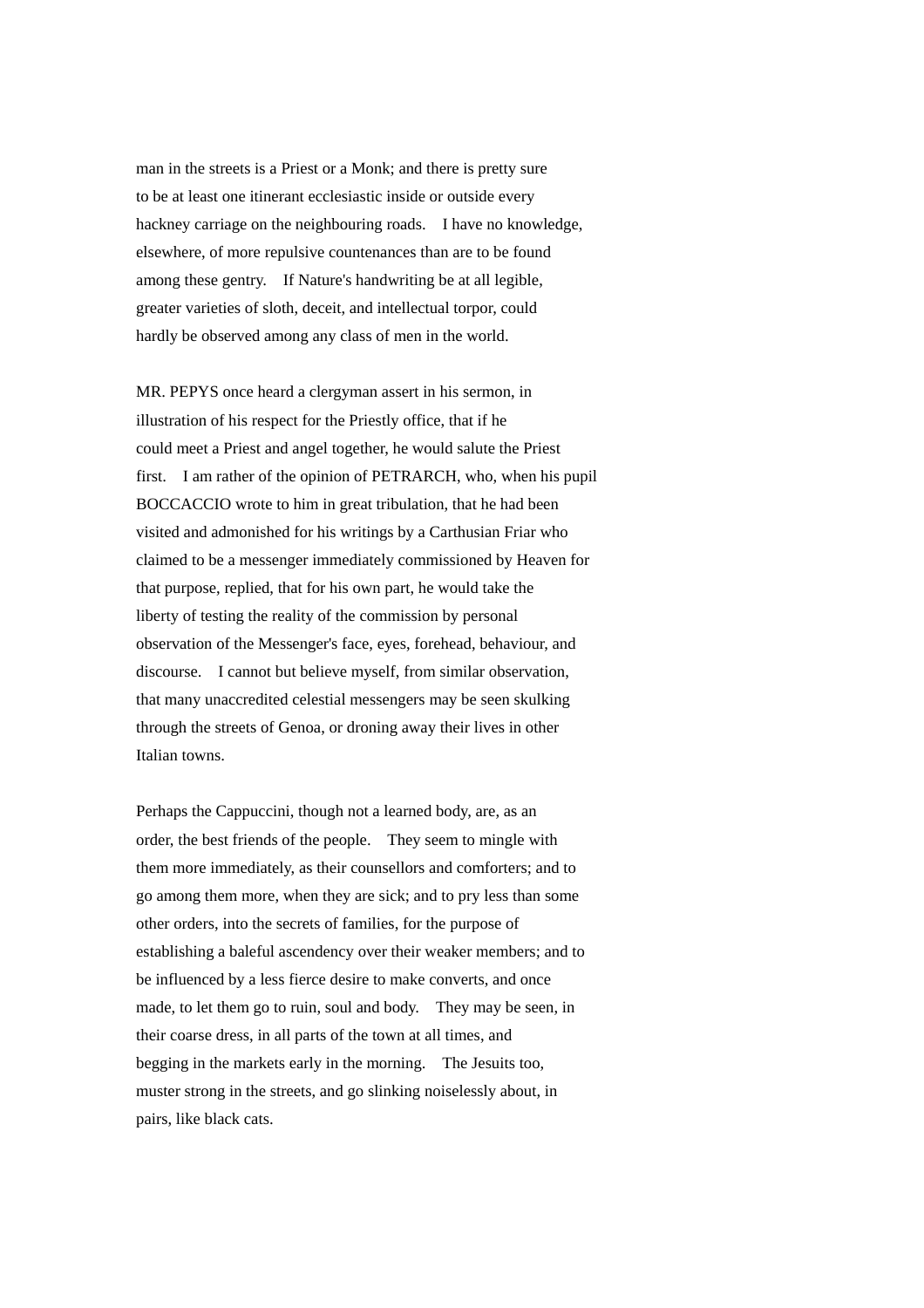In some of the narrow passages, distinct trades congregate. There is a street of jewellers, and there is a row of booksellers; but even down in places where nobody ever can, or ever could, penetrate in a carriage, there are mighty old palaces shut in among the gloomiest and closest walls, and almost shut out from the sun. Very few of the tradesmen have any idea of setting forth their goods, or disposing them for show. If you, a stranger, want to buy anything, you usually look round the shop till you see it; then clutch it, if it be within reach, and inquire how much. Everything is sold at the most unlikely place. If you want coffee, you go to a sweetmeat shop; and if you want meat, you will probably find it behind an old checked curtain, down half-a-dozen steps, in some sequestered nook as hard to find as if the commodity were poison, and Genoa's law were death to any that uttered it.

Most of the apothecaries' shops are great lounging-places. Here, grave men with sticks, sit down in the shade for hours together, passing a meagre Genoa paper from hand to hand, and talking, drowsily and sparingly, about the News. Two or three of these are poor physicians, ready to proclaim themselves on an emergency, and tear off with any messenger who may arrive. You may know them by the way in which they stretch their necks to listen, when you enter; and by the sigh with which they fall back again into their dull corners, on finding that you only want medicine. Few people lounge in the barbers' shops; though they are very numerous, as hardly any man shaves himself. But the apothecary's has its group of loungers, who sit back among the bottles, with their hands folded over the tops of their sticks. So still and quiet, that either you don't see them in the darkened shop, or mistake them as I did one ghostly man in bottle-green, one day, with a hat like a stopper - for Horse Medicine.

On a summer evening the Genoese are as fond of putting themselves, as their ancestors were of putting houses, in every available inch of space in and about the town. In all the lanes and alleys, and up every little ascent, and on every dwarf wall, and on every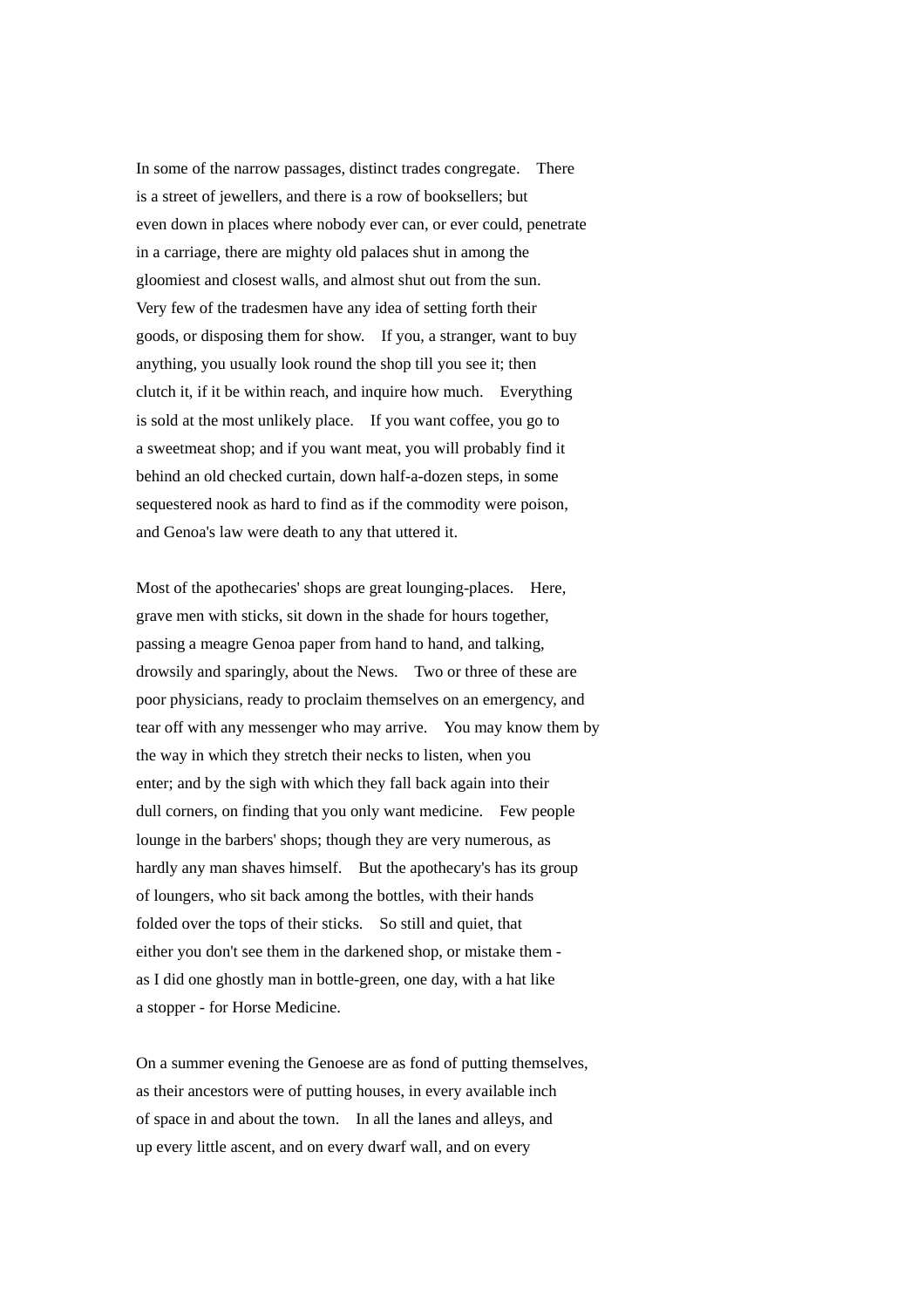flight of steps, they cluster like bees. Meanwhile (and especially on festa-days) the bells of the churches ring incessantly; not in peals, or any known form of sound, but in a horrible, irregular, jerking, dingle, dingle, dingle: with a sudden stop at every fifteenth dingle or so, which is maddening. This performance is usually achieved by a boy up in the steeple, who takes hold of the clapper, or a little rope attached to it, and tries to dingle louder than every other boy similarly employed. The noise is supposed to be particularly obnoxious to Evil Spirits; but looking up into the steeples, and seeing (and hearing) these young Christians thus engaged, one might very naturally mistake them for the Enemy.

Festa-days, early in the autumn, are very numerous. All the shops were shut up, twice within a week, for these holidays; and one night, all the houses in the neighbourhood of a particular church were illuminated, while the church itself was lighted, outside, with torches; and a grove of blazing links was erected, in an open space outside one of the city gates. This part of the ceremony is prettier and more singular a little way in the country, where you can trace the illuminated cottages all the way up a steep hillside; and where you pass festoons of tapers, wasting away in the starlight night, before some lonely little house upon the road.

On these days, they always dress the church of the saint in whose honour the festa is holden, very gaily. Gold-embroidered festoons of different colours, hang from the arches; the altar furniture is set forth; and sometimes, even the lofty pillars are swathed from top to bottom in tight-fitting draperies. The cathedral is dedicated to St. Lorenzo. On St. Lorenzo's day, we went into it, just as the sun was setting. Although these decorations are usually in very indifferent taste, the effect, just then, was very superb indeed. For the whole building was dressed in red; and the sinking sun, streaming in, through a great red curtain in the chief doorway, made all the gorgeousness its own. When the sun went down, and it gradually grew quite dark inside, except for a few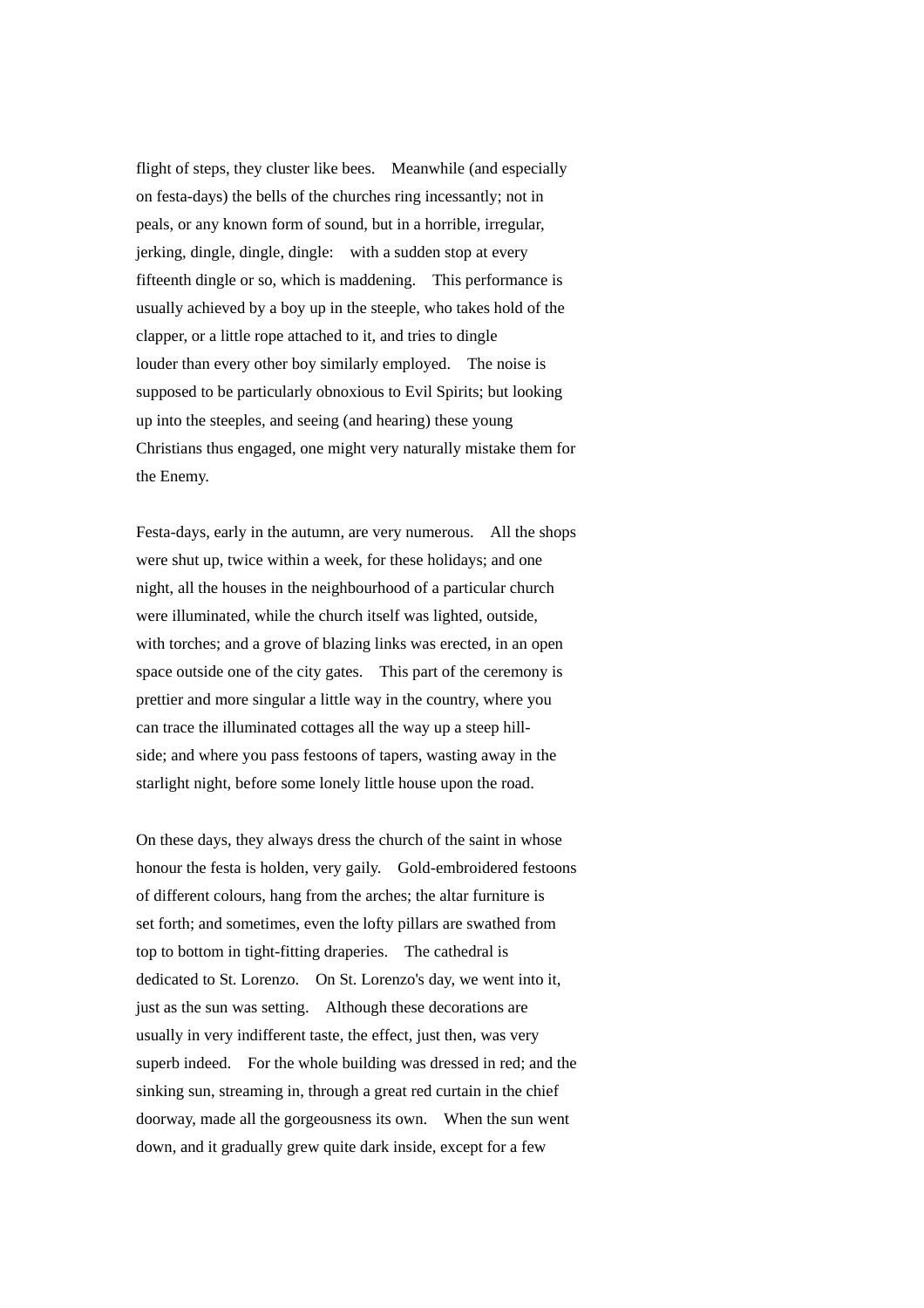twinkling tapers on the principal altar, and some small dangling silver lamps, it was very mysterious and effective. But, sitting in any of the churches towards evening, is like a mild dose of opium.

With the money collected at a festa, they usually pay for the dressing of the church, and for the hiring of the band, and for the tapers. If there be any left (which seldom happens, I believe), the souls in Purgatory get the benefit of it. They are also supposed to have the benefit of the exertions of certain small boys, who shake money-boxes before some mysterious little buildings like rural turnpikes, which (usually shut up close) fly open on Red-letter days, and disclose an image and some flowers inside.

Just without the city gate, on the Albara road, is a small house, with an altar in it, and a stationary money-box: also for the benefit of the souls in Purgatory. Still further to stimulate the charitable, there is a monstrous painting on the plaster, on either side of the grated door, representing a select party of souls, frying. One of them has a grey moustache, and an elaborate head of grey hair: as if he had been taken out of a hairdresser's window and cast into the furnace. There he is: a most grotesque and hideously comic old soul: for ever blistering in the real sun, and melting in the mimic fire, for the gratification and improvement (and the contributions) of the poor Genoese.

They are not a very joyous people, and are seldom seen to dance on their holidays: the staple places of entertainment among the women, being the churches and the public walks. They are very good-tempered, obliging, and industrious. Industry has not made them clean, for their habitations are extremely filthy, and their usual occupation on a fine Sunday morning, is to sit at their doors, hunting in each other's heads. But their dwellings are so close and confined that if those parts of the city had been beaten down by Massena in the time of the terrible Blockade, it would have at least occasioned one public benefit among many misfortunes.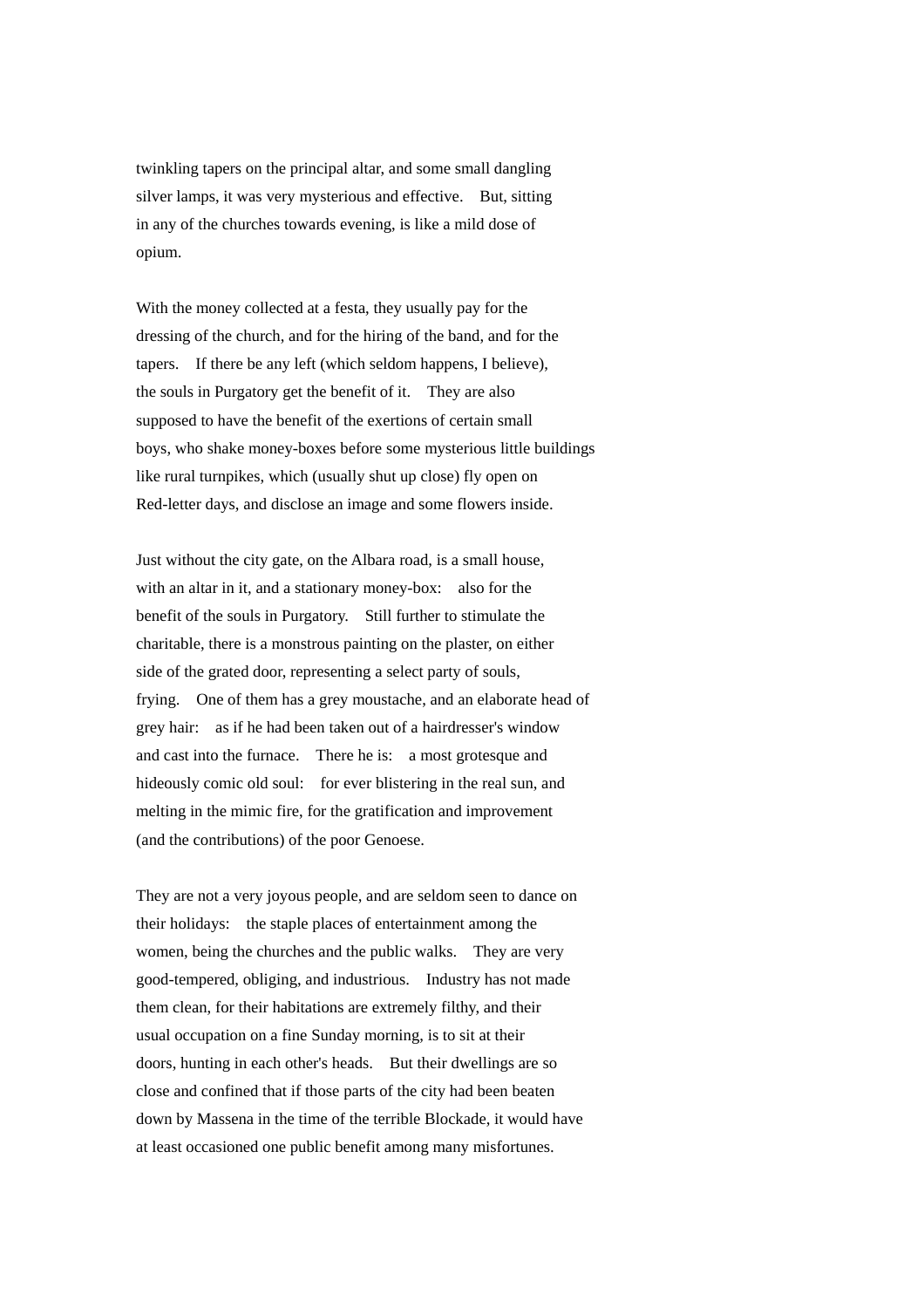The Peasant Women, with naked feet and legs, are so constantly washing clothes, in the public tanks, and in every stream and ditch, that one cannot help wondering, in the midst of all this dirt, who wears them when they are clean. The custom is to lay the wet linen which is being operated upon, on a smooth stone, and hammer away at it, with a flat wooden mallet. This they do, as furiously as if they were revenging themselves on dress in general for being connected with the Fall of Mankind.

It is not unusual to see, lying on the edge of the tank at these times, or on another flat stone, an unfortunate baby, tightly swathed up, arms and legs and all, in an enormous quantity of wrapper, so that it is unable to move a toe or finger. This custom (which we often see represented in old pictures) is universal among the common people. A child is left anywhere without the possibility of crawling away, or is accidentally knocked off a shelf, or tumbled out of bed, or is hung up to a hook now and then, and left dangling like a doll at an English rag-shop, without the least inconvenience to anybody.

I was sitting, one Sunday, soon after my arrival, in the little country church of San Martino, a couple of miles from the city, while a baptism took place. I saw the priest, and an attendant with a large taper, and a man, and a woman, and some others; but I had no more idea, until the ceremony was all over, that it was a baptism, or that the curious little stiff instrument, that was passed from one to another, in the course of the ceremony, by the handle - like a short poker - was a child, than I had that it was my own christening. I borrowed the child afterwards, for a minute or two (it was lying across the font then), and found it very red in the face but perfectly quiet, and not to be bent on any terms. The number of cripples in the streets, soon ceased to surprise me.

There are plenty of Saints' and Virgin's Shrines, of course; generally at the corners of streets. The favourite memento to the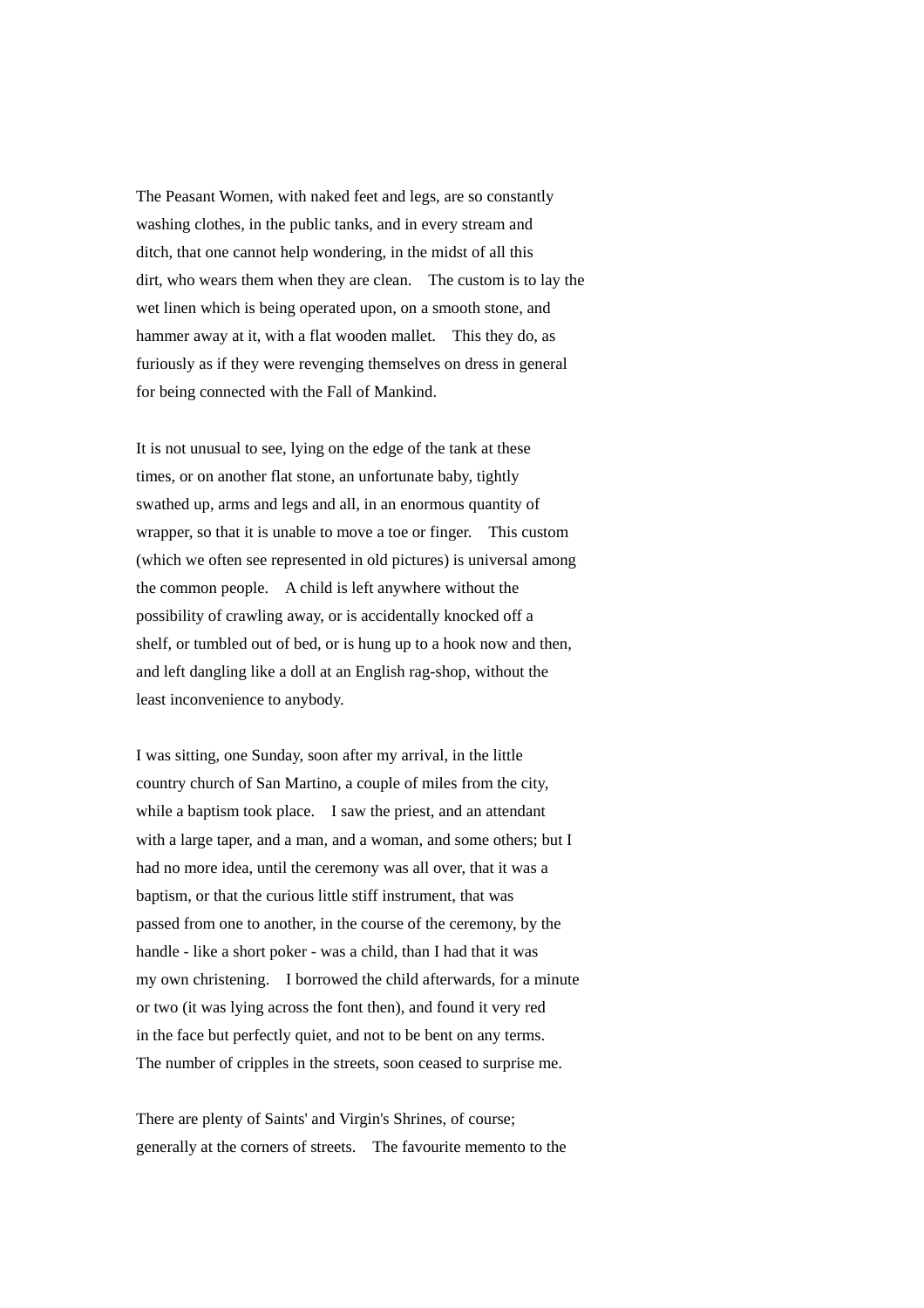Faithful, about Genoa, is a painting, representing a peasant on his knees, with a spade and some other agricultural implements beside him; and the Madonna, with the Infant Saviour in her arms, appearing to him in a cloud. This is the legend of the Madonna della Guardia: a chapel on a mountain within a few miles, which is in high repute. It seems that this peasant lived all alone by himself, tilling some land atop of the mountain, where, being a devout man, he daily said his prayers to the Virgin in the open air; for his hut was a very poor one. Upon a certain day, the Virgin appeared to him, as in the picture, and said, 'Why do you pray in the open air, and without a priest?' The peasant explained because there was neither priest nor church at hand - a very uncommon complaint indeed in Italy. 'I should wish, then,' said the Celestial Visitor, 'to have a chapel built here, in which the prayers of the Faithful may be offered up.' 'But, Santissima Madonna,' said the peasant, 'I am a poor man; and chapels cannot be built without money. They must be supported, too, Santissima; for to have a chapel and not support it liberally, is a wickedness - a deadly sin.' This sentiment gave great satisfaction to the visitor. 'Go!' said she. 'There is such a village in the valley on the left, and such another village in the valley on the right, and such another village elsewhere, that will gladly contribute to the building of a chapel. Go to them! Relate what you have seen; and do not doubt that sufficient money will be forthcoming to erect my chapel, or that it will, afterwards, be handsomely maintained.' All of which (miraculously) turned out to be quite true. And in proof of this prediction and revelation, there is the chapel of the Madonna della Guardia, rich and flourishing at this day.

The splendour and variety of the Genoese churches, can hardly be exaggerated. The church of the Annunciata especially: built, like many of the others, at the cost of one noble family, and now in slow progress of repair: from the outer door to the utmost height of the high cupola, is so elaborately painted and set in gold, that it looks (as SIMOND describes it, in his charming book on Italy) like a great enamelled snuff-box. Most of the richer churches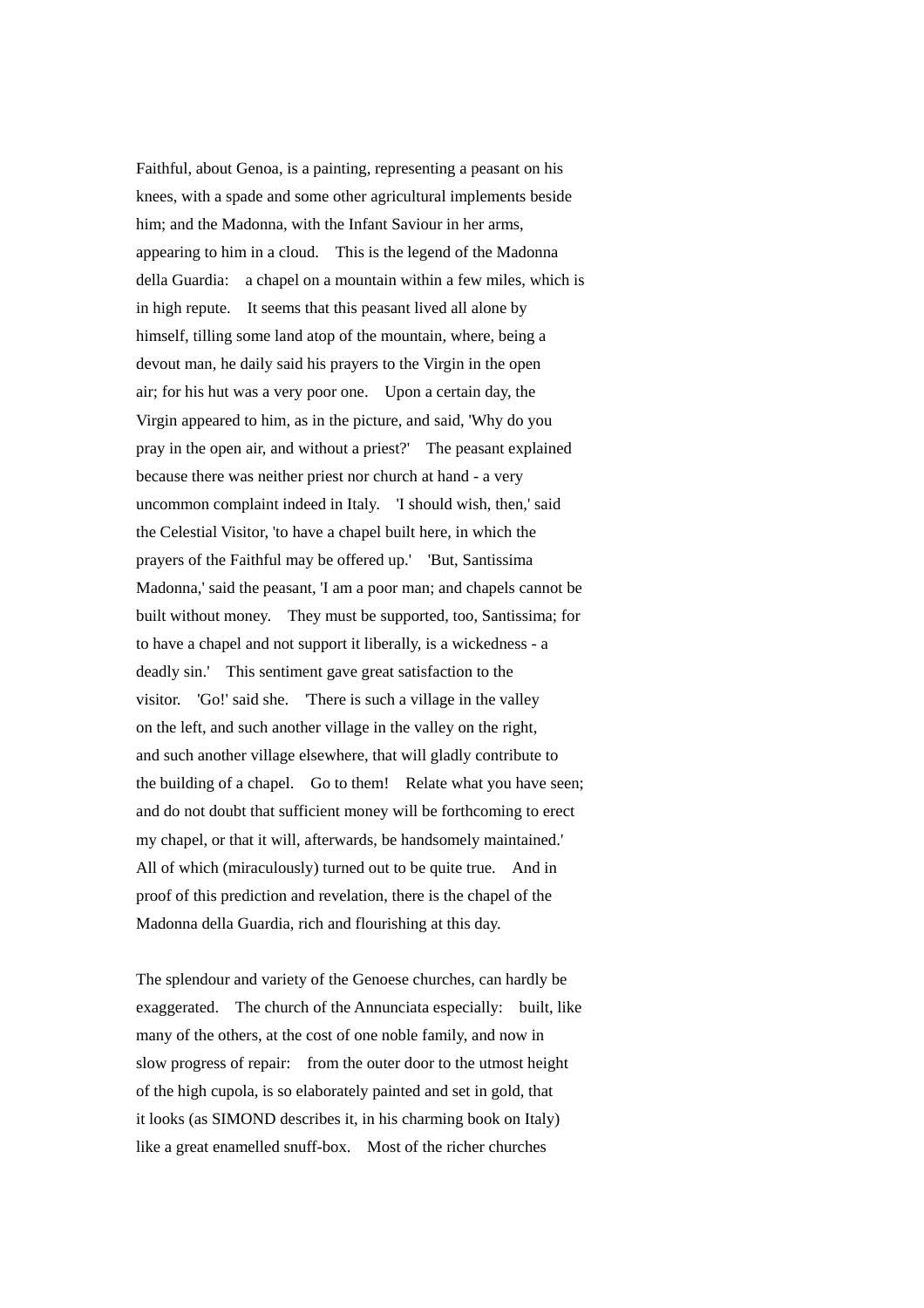contain some beautiful pictures, or other embellishments of great price, almost universally set, side by side, with sprawling effigies of maudlin monks, and the veriest trash and tinsel ever seen.

It may be a consequence of the frequent direction of the popular mind, and pocket, to the souls in Purgatory, but there is very little tenderness for the BODIES of the dead here. For the very poor, there are, immediately outside one angle of the walls, and behind a jutting point of the fortification, near the sea, certain common pits - one for every day in the year - which all remain closed up, until the turn of each comes for its daily reception of dead bodies. Among the troops in the town, there are usually some Swiss: more or less. When any of these die, they are buried out of a fund maintained by such of their countrymen as are resident in Genoa. Their providing coffins for these men is matter of great astonishment to the authorities.

Certainly, the effect of this promiscuous and indecent splashing down of dead people in so many wells, is bad. It surrounds Death with revolting associations, that insensibly become connected with those whom Death is approaching. Indifference and avoidance are the natural result; and all the softening influences of the great sorrow are harshly disturbed.

There is a ceremony when an old Cavaliere or the like, expires, of erecting a pile of benches in the cathedral, to represent his bier; covering them over with a pall of black velvet; putting his hat and sword on the top; making a little square of seats about the whole; and sending out formal invitations to his friends and acquaintances to come and sit there, and hear Mass: which is performed at the principal Altar, decorated with an infinity of candles for that purpose.

When the better kind of people die, or are at the point of death, their nearest relations generally walk off: retiring into the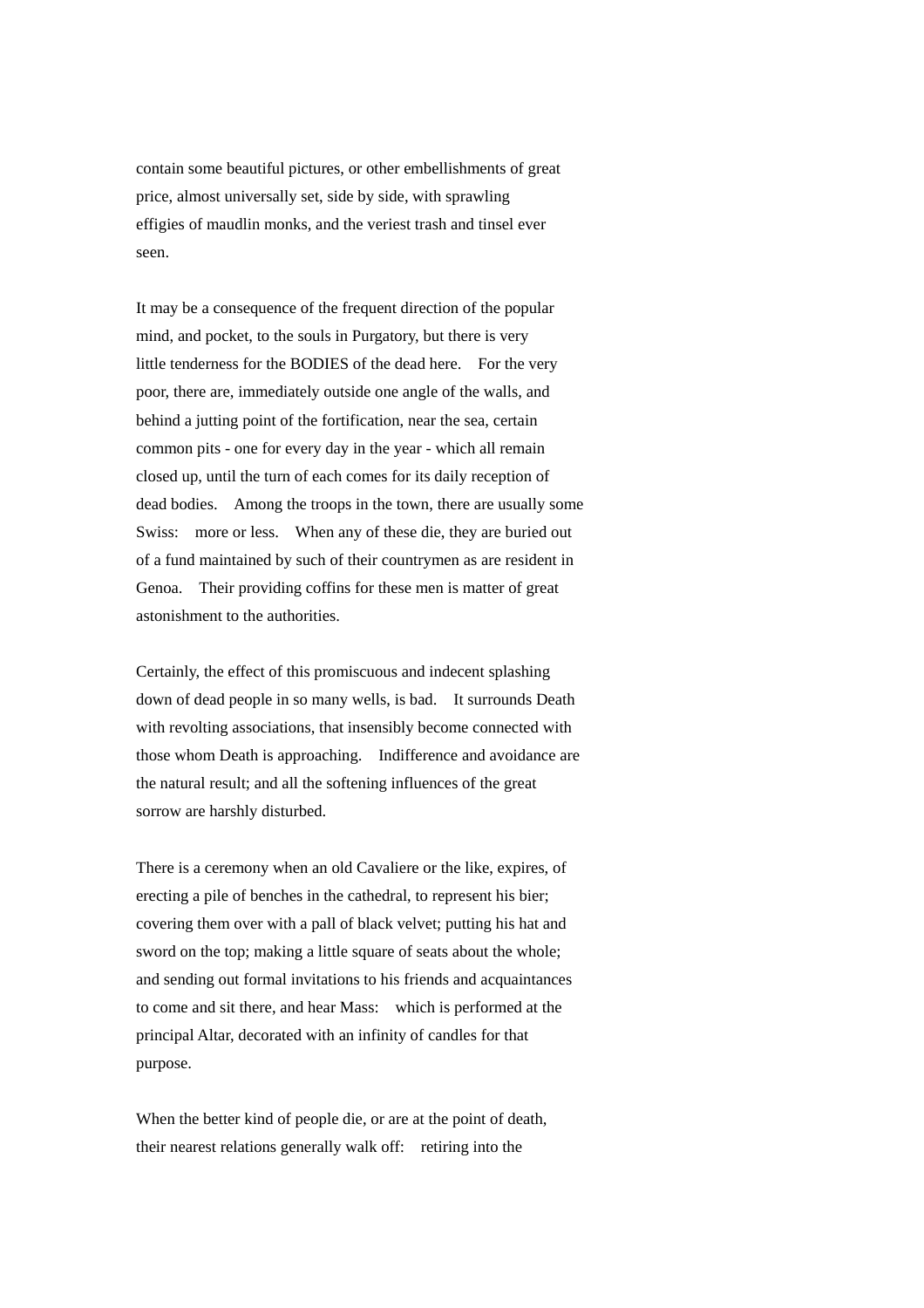country for a little change, and leaving the body to be disposed of, without any superintendence from them. The procession is usually formed, and the coffin borne, and the funeral conducted, by a body of persons called a Confraternita, who, as a kind of voluntary penance, undertake to perform these offices, in regular rotation, for the dead; but who, mingling something of pride with their humility, are dressed in a loose garment covering their whole person, and wear a hood concealing the face; with breathing-holes and apertures for the eyes. The effect of this costume is very ghastly: especially in the case of a certain Blue Confraternita belonging to Genoa, who, to say the least of them, are very ugly customers, and who look - suddenly encountered in their pious ministration in the streets - as if they were Ghoules or Demons, bearing off the body for themselves.

Although such a custom may be liable to the abuse attendant on many Italian customs, of being recognised as a means of establishing a current account with Heaven, on which to draw, too easily, for future bad actions, or as an expiation for past misdeeds, it must be admitted to be a good one, and a practical one, and one involving unquestionably good works. A voluntary service like this, is surely better than the imposed penance (not at all an infrequent one) of giving so many licks to such and such a stone in the pavement of the cathedral; or than a vow to the Madonna to wear nothing but blue for a year or two. This is supposed to give great delight above; blue being (as is well known) the Madonna's favourite colour. Women who have devoted themselves to this act of Faith, are very commonly seen walking in the streets.

There are three theatres in the city, besides an old one now rarely opened. The most important - the Carlo Felice: the opera-house of Genoa - is a very splendid, commodious, and beautiful theatre. A company of comedians were acting there, when we arrived: and soon after their departure, a second-rate opera company came. The great season is not until the carnival time - in the spring. Nothing impressed me, so much, in my visits here (which were pretty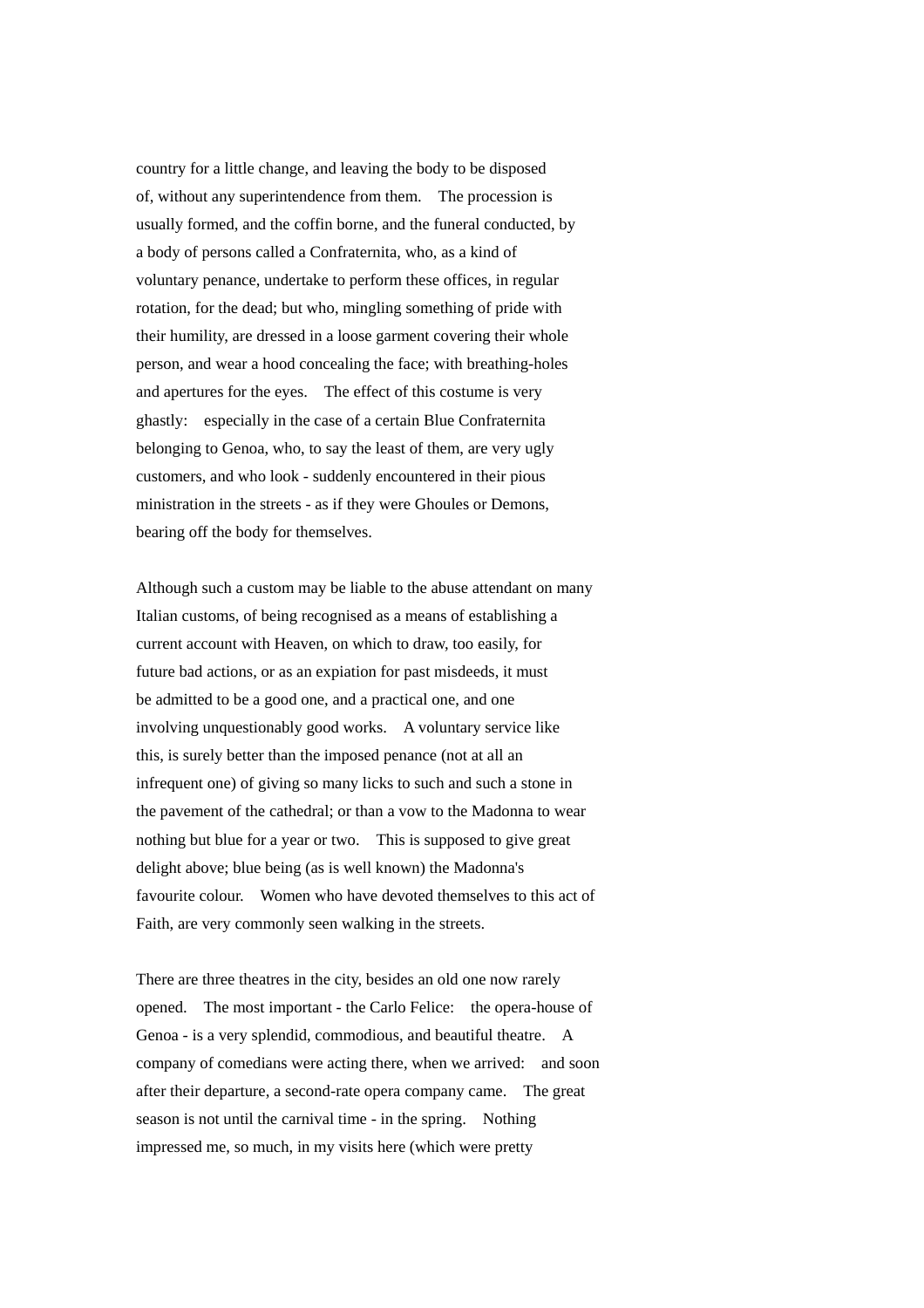numerous) as the uncommonly hard and cruel character of the audience, who resent the slightest defect, take nothing goodhumouredly, seem to be always lying in wait for an opportunity to hiss, and spare the actresses as little as the actors.

But, as there is nothing else of a public nature at which they are allowed to express the least disapprobation, perhaps they are resolved to make the most of this opportunity.

There are a great number of Piedmontese officers too, who are allowed the privilege of kicking their heels in the pit, for next to nothing: gratuitous, or cheap accommodation for these gentlemen being insisted on, by the Governor, in all public or semi-public entertainments. They are lofty critics in consequence, and infinitely more exacting than if they made the unhappy manager's fortune.

The TEATRO DIURNO, or Day Theatre, is a covered stage in the open air, where the performances take place by daylight, in the cool of the afternoon; commencing at four or five o'clock, and lasting, some three hours. It is curious, sitting among the audience, to have a fine view of the neighbouring hills and houses, and to see the neighbours at their windows looking on, and to hear the bells of the churches and convents ringing at most complete crosspurposes with the scene. Beyond this, and the novelty of seeing a play in the fresh pleasant air, with the darkening evening closing in, there is nothing very exciting or characteristic in the performances. The actors are indifferent; and though they sometimes represent one of Goldoni's comedies, the staple of the Drama is French. Anything like nationality is dangerous to despotic governments, and Jesuit-beleaguered kings.

The Theatre of Puppets, or Marionetti - a famous company from Milan - is, without any exception, the drollest exhibition I ever beheld in my life. I never saw anything so exquisitely ridiculous. They LOOK between four and five feet high, but are really much smaller;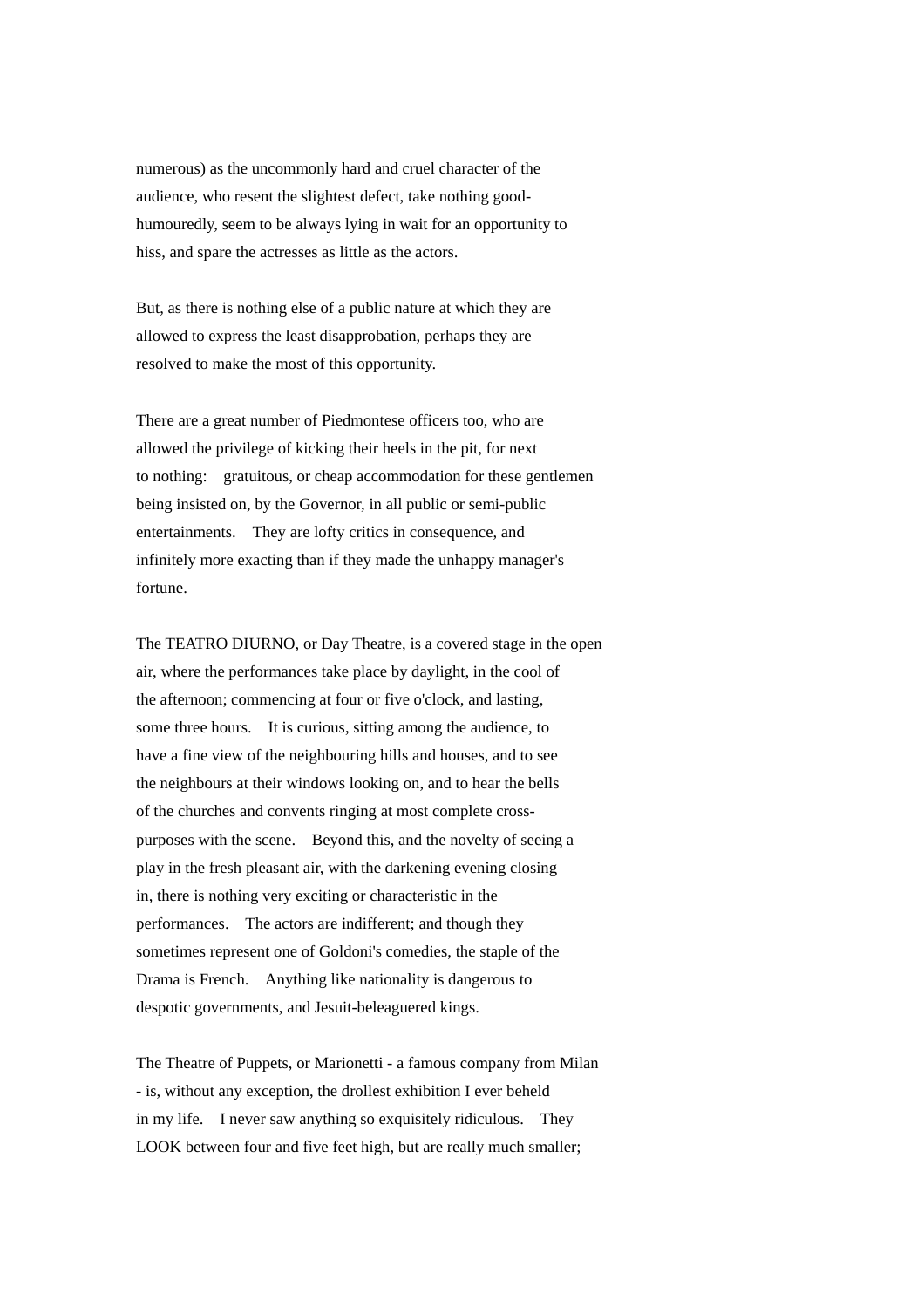for when a musician in the orchestra happens to put his hat on the stage, it becomes alarmingly gigantic, and almost blots out an actor. They usually play a comedy, and a ballet. The comic man in the comedy I saw one summer night, is a waiter in an hotel. There never was such a locomotive actor, since the world began. Great pains are taken with him. He has extra joints in his legs: and a practical eye, with which he winks at the pit, in a manner that is absolutely insupportable to a stranger, but which the initiated audience, mainly composed of the common people, receive (so they do everything else) quite as a matter of course, and as if he were a man. His spirits are prodigious. He continually shakes his legs, and winks his eye. And there is a heavy father with grey hair, who sits down on the regular conventional stage-bank, and blesses his daughter in the regular conventional way, who is tremendous. No one would suppose it possible that anything short of a real man could be so tedious. It is the triumph of art.

In the ballet, an Enchanter runs away with the Bride, in the very hour of her nuptials, He brings her to his cave, and tries to soothe her. They sit down on a sofa (the regular sofa! in the regular place, O. P. Second Entrance!) and a procession of musicians enters; one creature playing a drum, and knocking himself off his legs at every blow. These failing to delight her, dancers appear. Four first; then two; THE two; the flesh-coloured two. The way in which they dance; the height to which they spring; the impossible and inhuman extent to which they pirouette; the revelation of their preposterous legs; the coming down with a pause, on the very tips of their toes, when the music requires it; the gentleman's retiring up, when it is the lady's turn; and the lady's retiring up, when it is the gentleman's turn; the final passion of a pas-de-deux; and the going off with a bound! - I shall never see a real ballet, with a composed countenance again.

I went, another night, to see these Puppets act a play called 'St. Helena, or the Death of Napoleon.' It began by the disclosure of Napoleon, with an immense head, seated on a sofa in his chamber at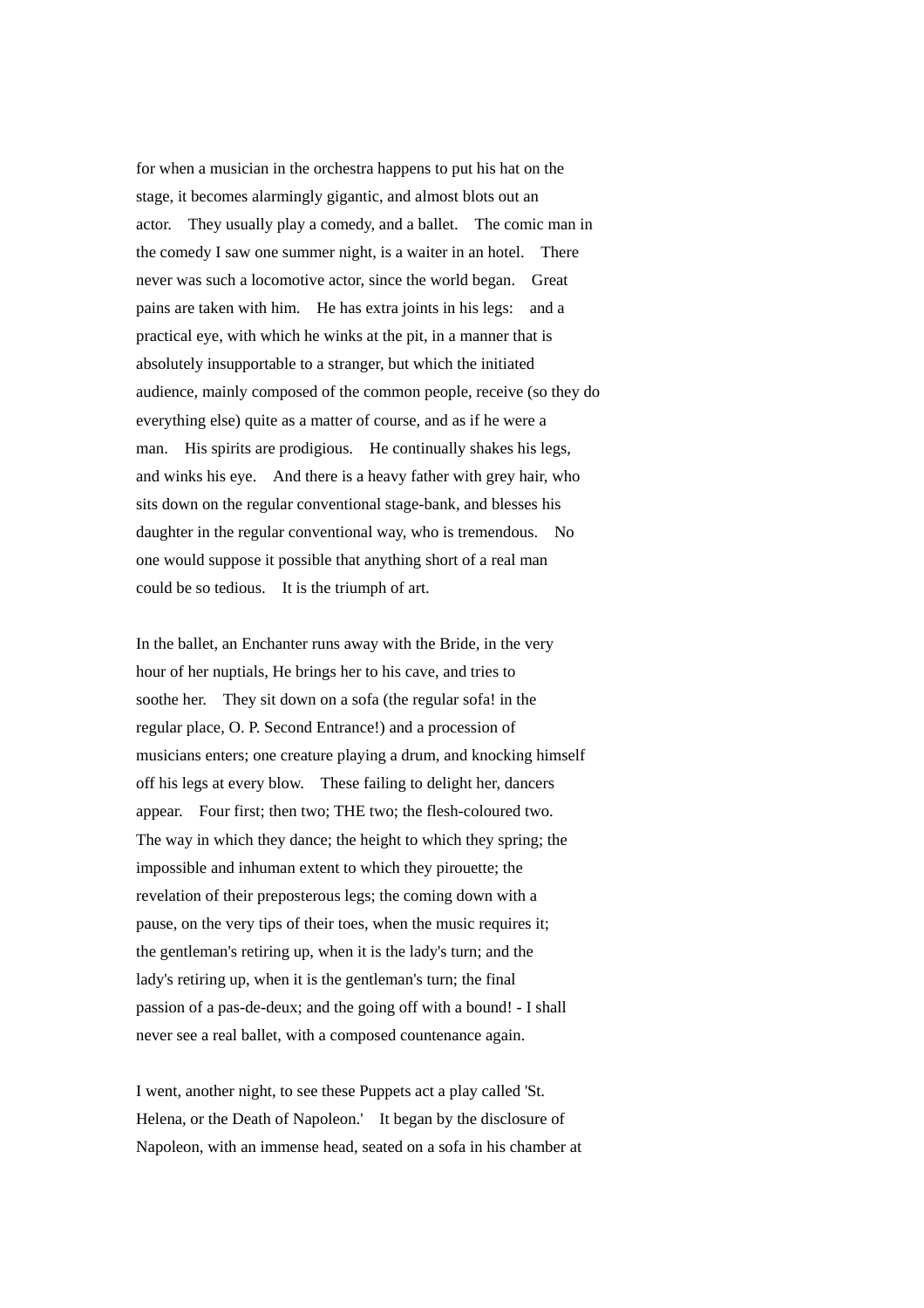St. Helena; to whom his valet entered with this obscure announcement:

'Sir Yew ud se on Low?' (the OW, as in cow).

Sir Hudson (that you could have seen his regimentals!) was a perfect mammoth of a man, to Napoleon; hideously ugly, with a monstrously disproportionate face, and a great clump for the lowerjaw, to express his tyrannical and obdurate nature. He began his system of persecution, by calling his prisoner 'General Buonaparte;' to which the latter replied, with the deepest tragedy, 'Sir Yew ud se on Low, call me not thus. Repeat that phrase and leave me! I am Napoleon, Emperor of France!' Sir Yew ud se on, nothing daunted, proceeded to entertain him with an ordinance of the British Government, regulating the state he should preserve, and the furniture of his rooms: and limiting his attendants to four or five persons. 'Four or five for ME!' said Napoleon. 'Me! One hundred thousand men were lately at my sole command; and this English officer talks of four or five for ME!' Throughout the piece, Napoleon (who talked very like the real Napoleon, and was, for ever, having small soliloquies by himself) was very bitter on 'these English officers,' and 'these English soldiers;' to the great satisfaction of the audience, who were perfectly delighted to have Low bullied; and who, whenever Low said 'General Buonaparte' (which he always did: always receiving the same correction), quite execrated him. It would be hard to say why; for Italians have little cause to sympathise with Napoleon, Heaven knows.

There was no plot at all, except that a French officer, disguised as an Englishman, came to propound a plan of escape; and being discovered, but not before Napoleon had magnanimously refused to steal his freedom, was immediately ordered off by Low to be hanged. In two very long speeches, which Low made memorable, by winding up with 'Yas!' - to show that he was English - which brought down thunders of applause. Napoleon was so affected by this catastrophe, that he fainted away on the spot, and was carried out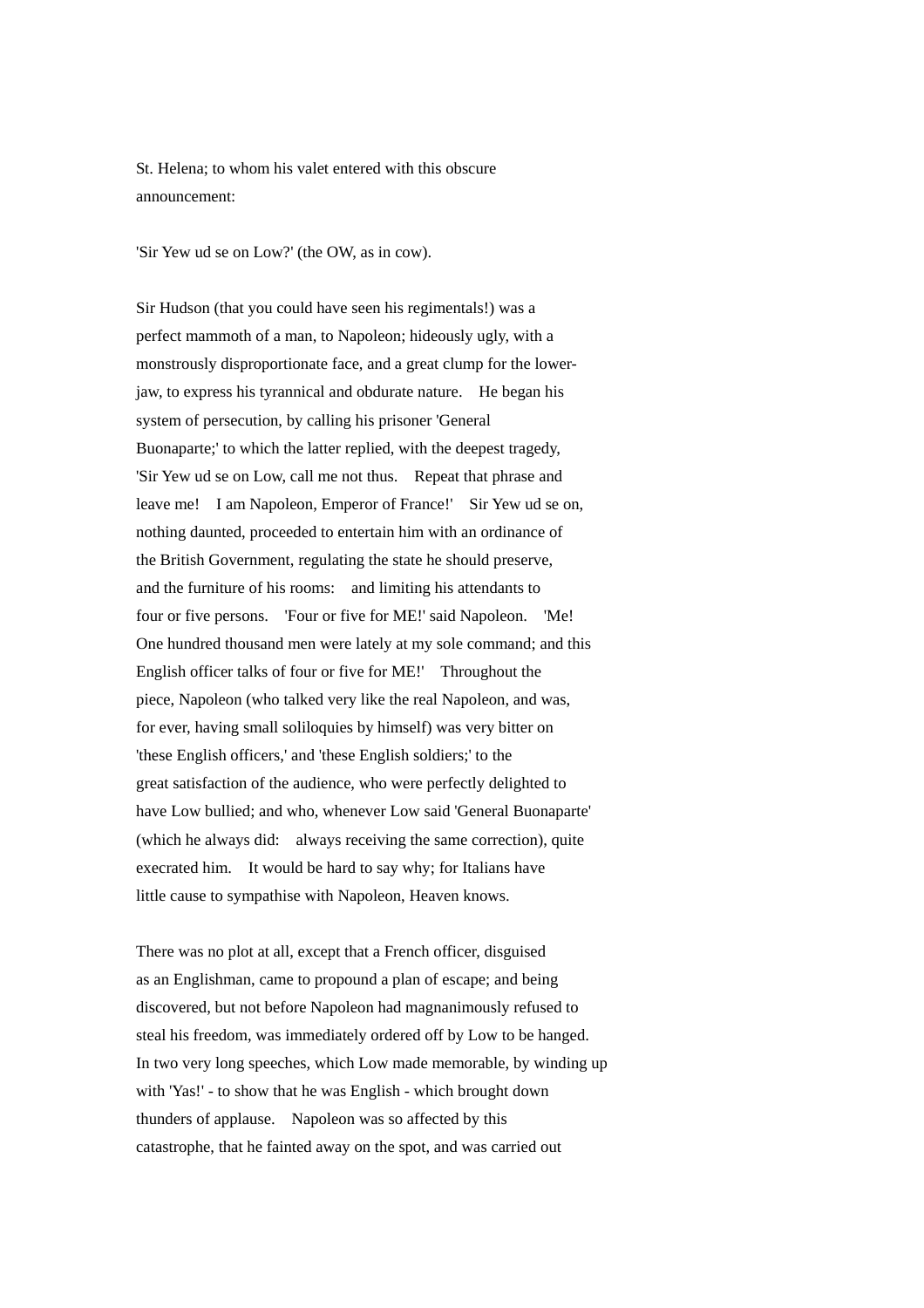by two other puppets. Judging from what followed, it would appear that he never recovered the shock; for the next act showed him, in a clean shirt, in his bed (curtains crimson and white), where a lady, prematurely dressed in mourning, brought two little children, who kneeled down by the bedside, while he made a decent end; the last word on his lips being 'Vatterlo.'

It was unspeakably ludicrous. Buonaparte's boots were so wonderfully beyond control, and did such marvellous things of their own accord: doubling themselves up, and getting under tables, and dangling in the air, and sometimes skating away with him, out of all human knowledge, when he was in full speech - mischances which were not rendered the less absurd, by a settled melancholy depicted in his face. To put an end to one conference with Low, he had to go to a table, and read a book: when it was the finest spectacle I ever beheld, to see his body bending over the volume, like a bootjack, and his sentimental eyes glaring obstinately into the pit. He was prodigiously good, in bed, with an immense collar to his shirt, and his little hands outside the coverlet. So was Dr. Antommarchi, represented by a puppet with long lank hair, like Mawworm's, who, in consequence of some derangement of his wires, hovered about the couch like a vulture, and gave medical opinions in the air. He was almost as good as Low, though the latter was great at all times - a decided brute and villain, beyond all possibility of mistake. Low was especially fine at the last, when, hearing the doctor and the valet say, 'The Emperor is dead!' he pulled out his watch, and wound up the piece (not the watch) by exclaiming, with characteristic brutality, 'Ha! ha! Eleven minutes to six! The General dead! and the spy hanged!' This brought the curtain down, triumphantly.

There is not in Italy, they say (and I believe them), a lovelier residence than the Palazzo Peschiere, or Palace of the Fishponds, whither we removed as soon as our three months' tenancy of the Pink Jail at Albaro had ceased and determined.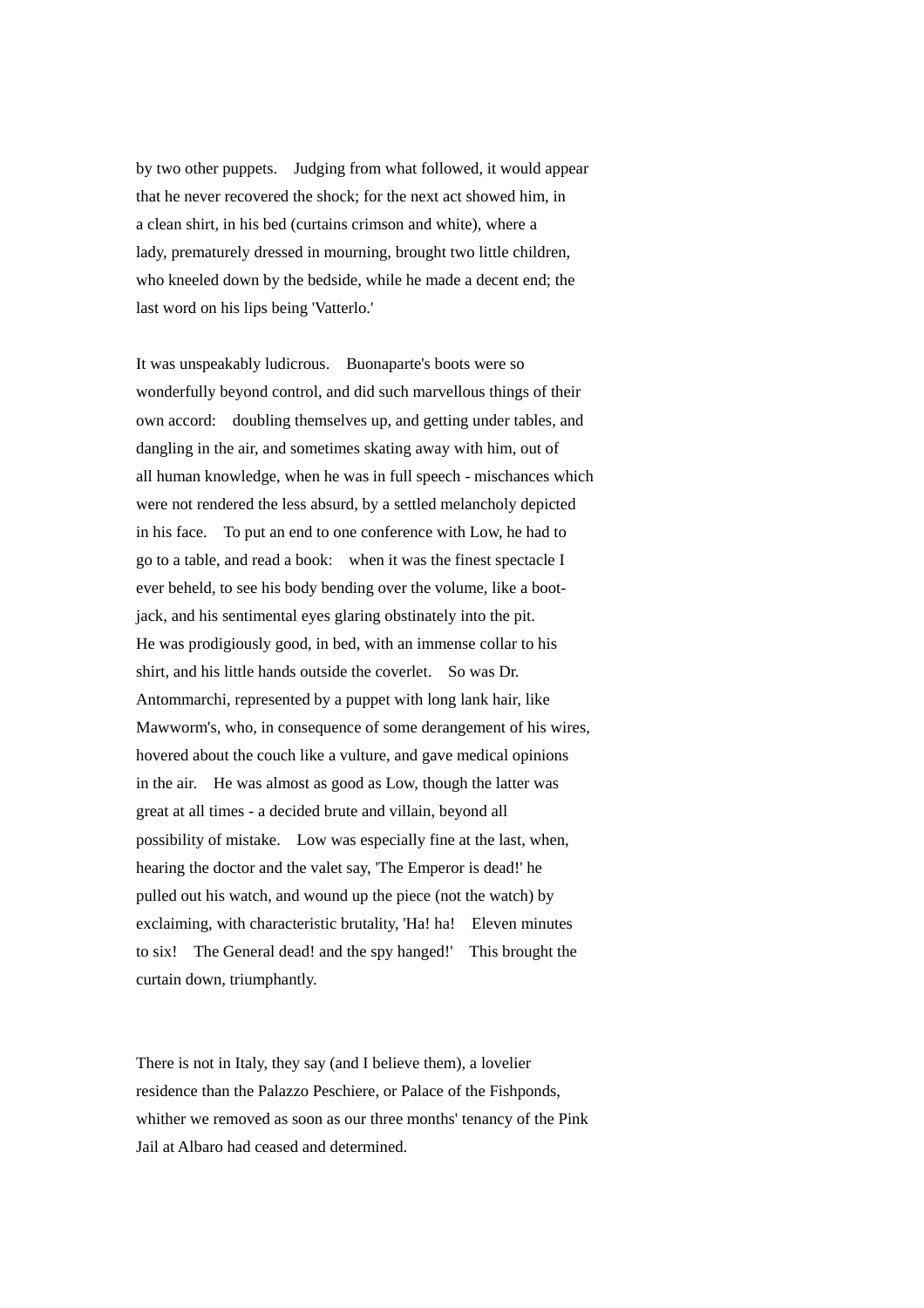It stands on a height within the walls of Genoa, but aloof from the town: surrounded by beautiful gardens of its own, adorned with statues, vases, fountains, marble basins, terraces, walks of orange-trees and lemon-trees, groves of roses and camellias. All its apartments are beautiful in their proportions and decorations; but the great hall, some fifty feet in height, with three large windows at the end, overlooking the whole town of Genoa, the harbour, and the neighbouring sea, affords one of the most fascinating and delightful prospects in the world. Any house more cheerful and habitable than the great rooms are, within, it would be difficult to conceive; and certainly nothing more delicious than the scene without, in sunshine or in moonlight, could be imagined. It is more like an enchanted place in an Eastern story than a grave and sober lodging.

How you may wander on, from room to room, and never tire of the wild fancies on the walls and ceilings, as bright in their fresh colouring as if they had been painted yesterday; or how one floor, or even the great hall which opens on eight other rooms, is a spacious promenade; or how there are corridors and bed-chambers above, which we never use and rarely visit, and scarcely know the way through; or how there is a view of a perfectly different character on each of the four sides of the building; matters little. But that prospect from the hall is like a vision to me. I go back to it, in fancy, as I have done in calm reality a hundred times a day; and stand there, looking out, with the sweet scents from the garden rising up about me, in a perfect dream of happiness.

There lies all Genoa, in beautiful confusion, with its many churches, monasteries, and convents, pointing up into the sunny sky; and down below me, just where the roofs begin, a solitary convent parapet, fashioned like a gallery, with an iron across at the end, where sometimes early in the morning, I have seen a little group of dark-veiled nuns gliding sorrowfully to and fro, and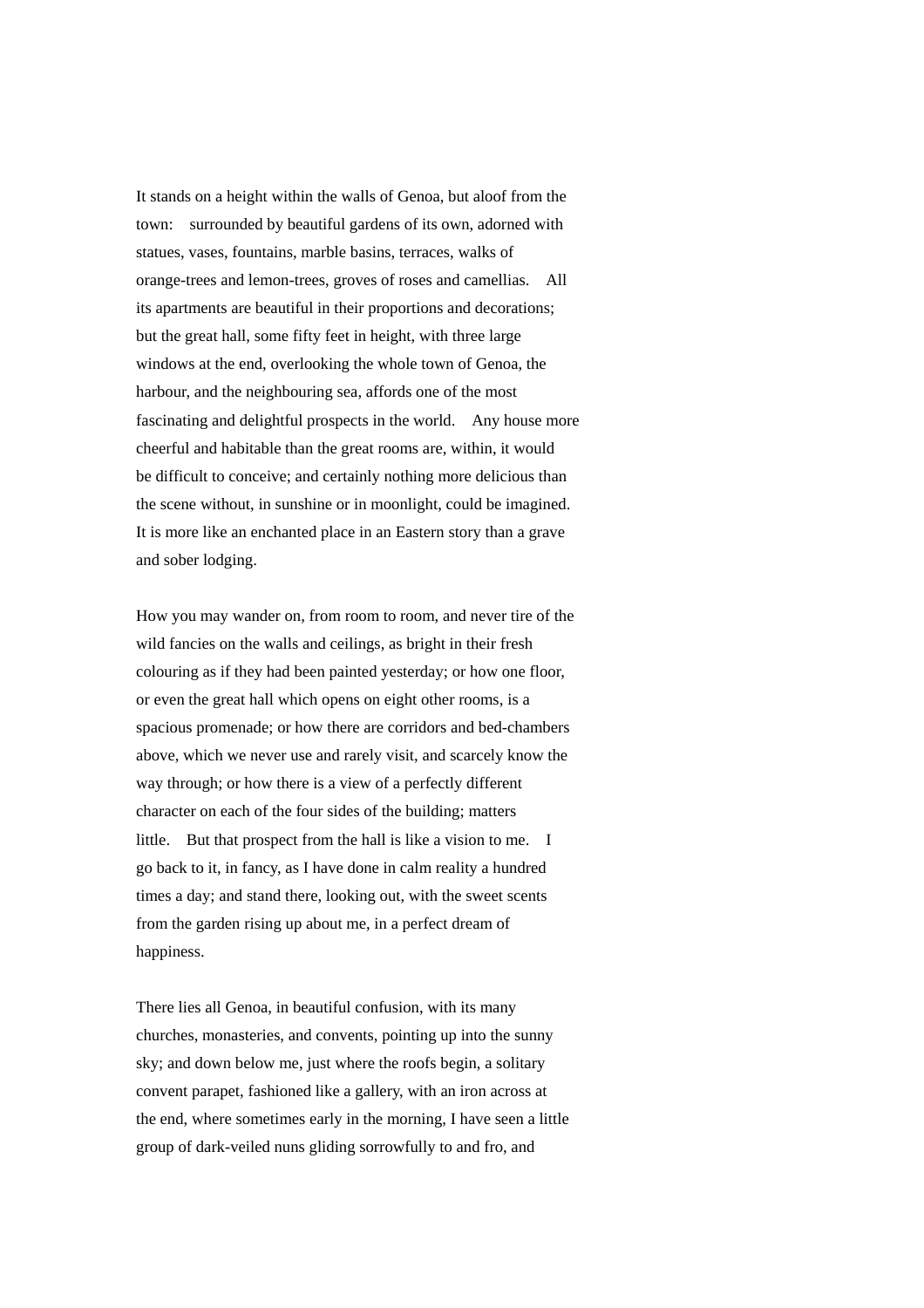stopping now and then to peep down upon the waking world in which they have no part. Old Monte Faccio, brightest of hills in good weather, but sulkiest when storms are coming on, is here, upon the left. The Fort within the walls (the good King built it to command the town, and beat the houses of the Genoese about their ears, in case they should be discontented) commands that height upon the right. The broad sea lies beyond, in front there; and that line of coast, beginning by the light-house, and tapering away, a mere speck in the rosy distance, is the beautiful coast road that leads to Nice. The garden near at hand, among the roofs and houses: all red with roses and fresh with little fountains: is the Acqua Sola - a public promenade, where the military band plays gaily, and the white veils cluster thick, and the Genoese nobility ride round, and round, and round, in state-clothes and coaches at least, if not in absolute wisdom. Within a stone's-throw, as it seems, the audience of the Day Theatre sit: their faces turned this way. But as the stage is hidden, it is very odd, without a knowledge of the cause, to see their faces changed so suddenly from earnestness to laughter; and odder still, to hear the rounds upon rounds of applause, rattling in the evening air, to which the curtain falls. But, being Sunday night, they act their best and most attractive play. And now, the sun is going down, in such magnificent array of red, and green, and golden light, as neither pen nor pencil could depict; and to the ringing of the vesper bells, darkness sets in at once, without a twilight. Then, lights begin to shine in Genoa, and on the country road; and the revolving lanthorn out at sea there, flashing, for an instant, on this palace front and portico, illuminates it as if there were a bright moon bursting from behind a cloud; then, merges it in deep obscurity. And this, so far as I know, is the only reason why the Genoese avoid it after dark, and think it haunted.

My memory will haunt it, many nights, in time to come; but nothing worse, I will engage. The same Ghost will occasionally sail away, as I did one pleasant autumn evening, into the bright prospect, and sniff the morning air at Marseilles.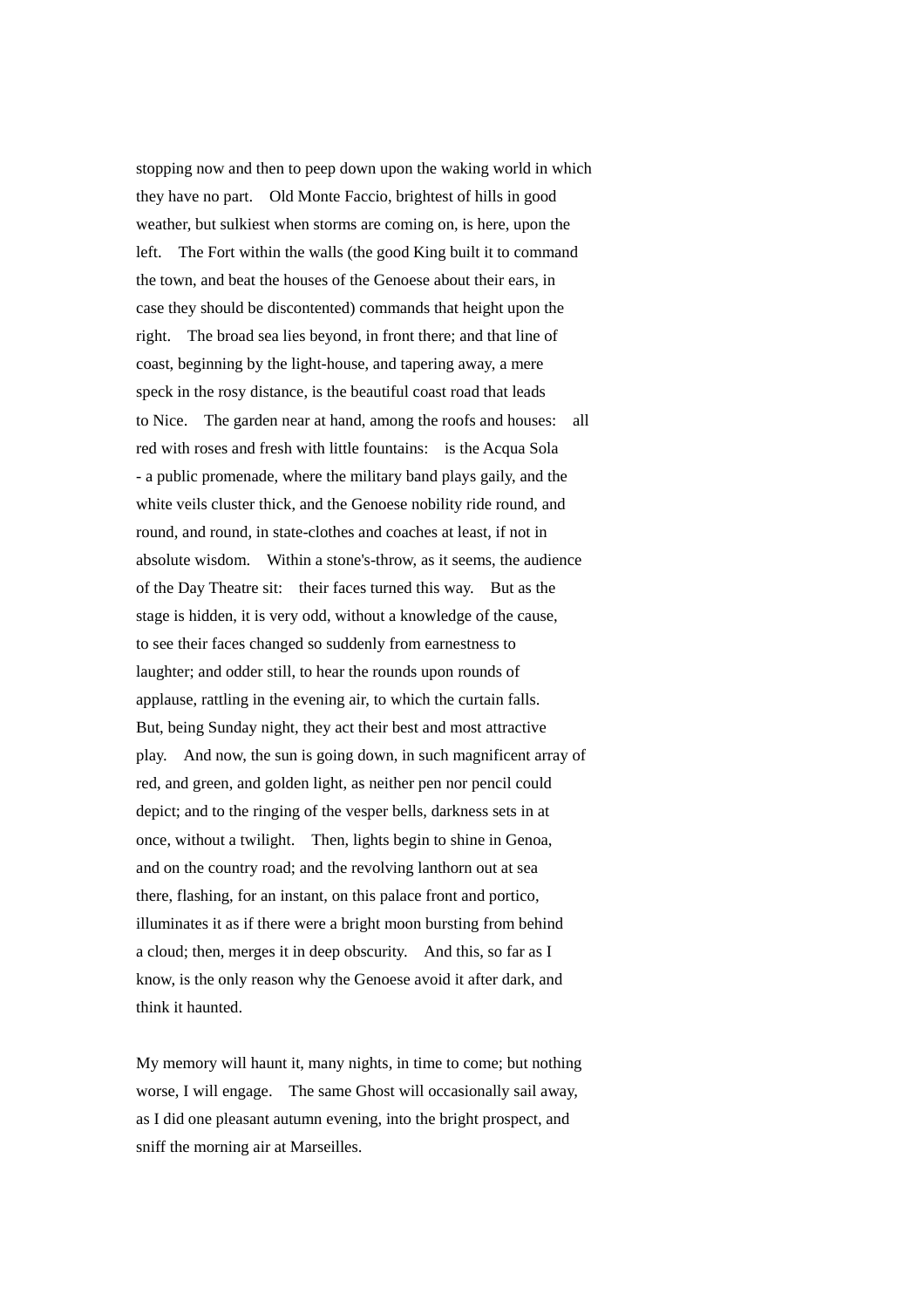The corpulent hairdresser was still sitting in his slippers outside his shop-door there, but the twirling ladies in the window, with the natural inconstancy of their sex, had ceased to twirl, and were languishing, stock still, with their beautiful faces addressed to blind corners of the establishment, where it was impossible for admirers to penetrate.

The steamer had come from Genoa in a delicious run of eighteen hours, and we were going to run back again by the Cornice road from Nice: not being satisfied to have seen only the outsides of the beautiful towns that rise in picturesque white clusters from among the olive woods, and rocks, and hills, upon the margin of the Sea.

The Boat which started for Nice that night, at eight o'clock, was very small, and so crowded with goods that there was scarcely room to move; neither was there anything to cat on board, except bread; nor to drink, except coffee. But being due at Nice at about eight or so in the morning, this was of no consequence; so when we began to wink at the bright stars, in involuntary acknowledgment of their winking at us, we turned into our berths, in a crowded, but cool little cabin, and slept soundly till morning.

The Boat, being as dull and dogged a little boat as ever was built, it was within an hour of noon when we turned into Nice Harbour, where we very little expected anything but breakfast. But we were laden with wool. Wool must not remain in the Custom-house at Marseilles more than twelve months at a stretch, without paying duty. It is the custom to make fictitious removals of unsold wool to evade this law; to take it somewhere when the twelve months are nearly out; bring it straight back again; and warehouse it, as a new cargo, for nearly twelve months longer. This wool of ours, had come originally from some place in the East. It was recognised as Eastern produce, the moment we entered the harbour. Accordingly, the gay little Sunday boats, full of holiday people, which had come off to greet us, were warned away by the authorities; we were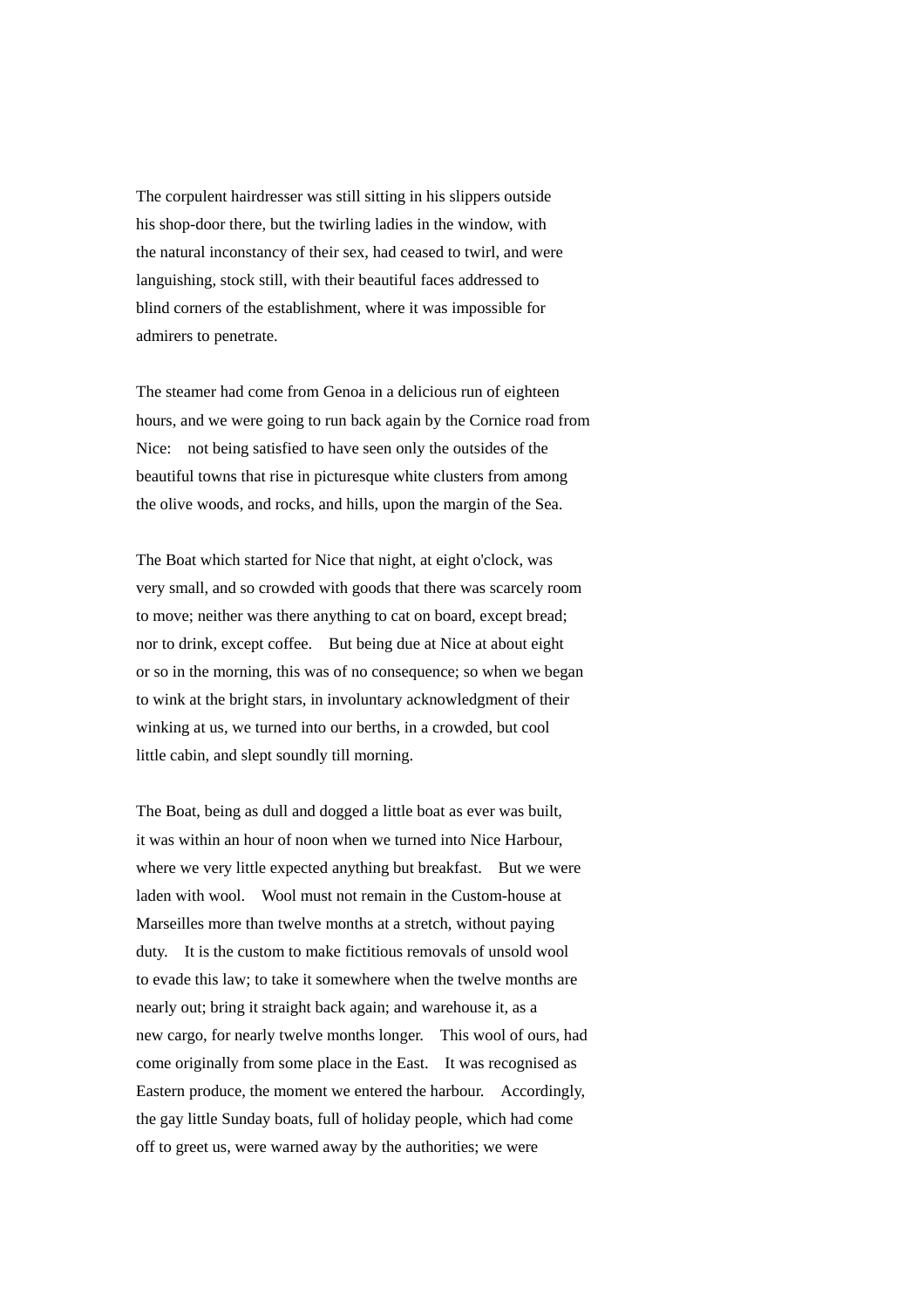declared in quarantine; and a great flag was solemnly run up to the mast-head on the wharf, to make it known to all the town.

It was a very hot day indeed. We were unshaved, unwashed, undressed, unfed, and could hardly enjoy the absurdity of lying blistering in a lazy harbour, with the town looking on from a respectful distance, all manner of whiskered men in cocked hats discussing our fate at a remote guard-house, with gestures (we looked very hard at them through telescopes) expressive of a week's detention at least: and nothing whatever the matter all the time. But even in this crisis the brave Courier achieved a triumph. He telegraphed somebody (I saw nobody) either naturally connected with the hotel, or put EN RAPPORT with the establishment for that occasion only. The telegraph was answered, and in half an hour or less, there came a loud shout from the guard-house. The captain was wanted. Everybody helped the captain into his boat. Everybody got his luggage, and said we were going. The captain rowed away, and disappeared behind a little jutting corner of the Galleyslaves' Prison: and presently came back with something, very sulkily. The brave Courier met him at the side, and received the something as its rightful owner. It was a wicker basket, folded in a linen cloth; and in it were two great bottles of wine, a roast fowl, some salt fish chopped with garlic, a great loaf of bread, a dozen or so of peaches, and a few other trifles. When we had selected our own breakfast, the brave Courier invited a chosen party to partake of these refreshments, and assured them that they need not be deterred by motives of delicacy, as he would order a second basket to be furnished at their expense. Which he did - no one knew how - and by-and-by, the captain being again summoned, again sulkily returned with another something; over which my popular attendant presided as before: carving with a clasp-knife, his own personal property, something smaller than a Roman sword.

The whole party on board were made merry by these unexpected supplies; but none more so than a loquacious little Frenchman, who got drunk in five minutes, and a sturdy Cappuccino Friar, who had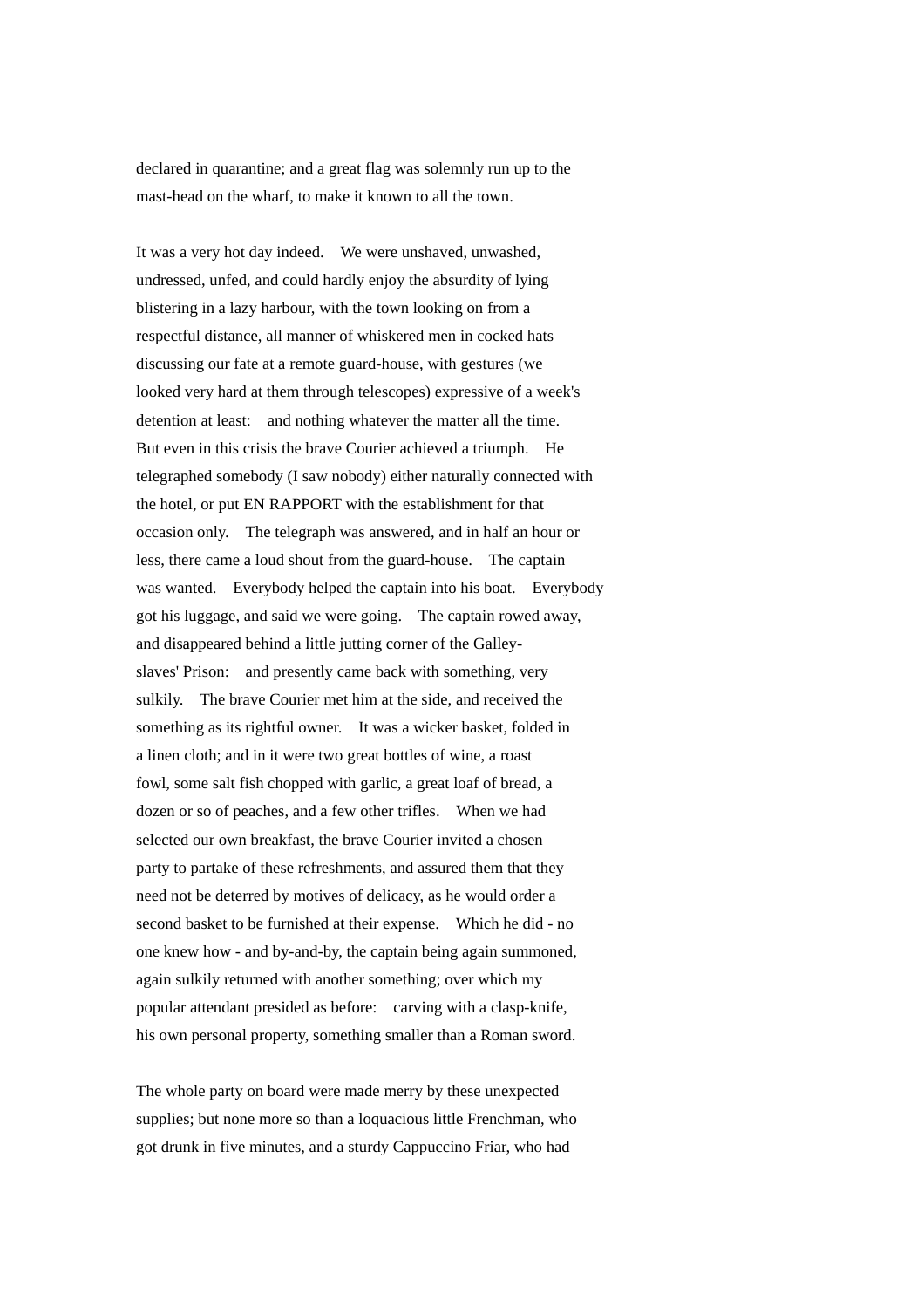taken everybody's fancy mightily, and was one of the best friars in the world, I verily believe.

He had a free, open countenance; and a rich brown, flowing beard; and was a remarkably handsome man, of about fifty. He had come up to us, early in the morning, and inquired whether we were sure to be at Nice by eleven; saying that he particularly wanted to know, because if we reached it by that time he would have to perform Mass, and must deal with the consecrated wafer, fasting; whereas, if there were no chance of his being in time, he would immediately breakfast. He made this communication, under the idea that the brave Courier was the captain; and indeed he looked much more like it than anybody else on board. Being assured that we should arrive in good time, he fasted, and talked, fasting, to everybody, with the most charming good humour; answering jokes at the expense of friars, with other jokes at the expense of laymen, and saying that, friar as he was, he would engage to take up the two strongest men on board, one after the other, with his teeth, and carry them along the deck. Nobody gave him the opportunity, but I dare say he could have done it; for he was a gallant, noble figure of a man, even in the Cappuccino dress, which is the ugliest and most ungainly that can well be.

All this had given great delight to the loquacious Frenchman, who gradually patronised the Friar very much, and seemed to commiserate him as one who might have been born a Frenchman himself, but for an unfortunate destiny. Although his patronage was such as a mouse might bestow upon a lion, he had a vast opinion of its condescension; and in the warmth of that sentiment, occasionally rose on tiptoe, to slap the Friar on the back.

When the baskets arrived: it being then too late for Mass: the Friar went to work bravely: eating prodigiously of the cold meat and bread, drinking deep draughts of the wine, smoking cigars, taking snuff, sustaining an uninterrupted conversation with all hands, and occasionally running to the boat's side and hailing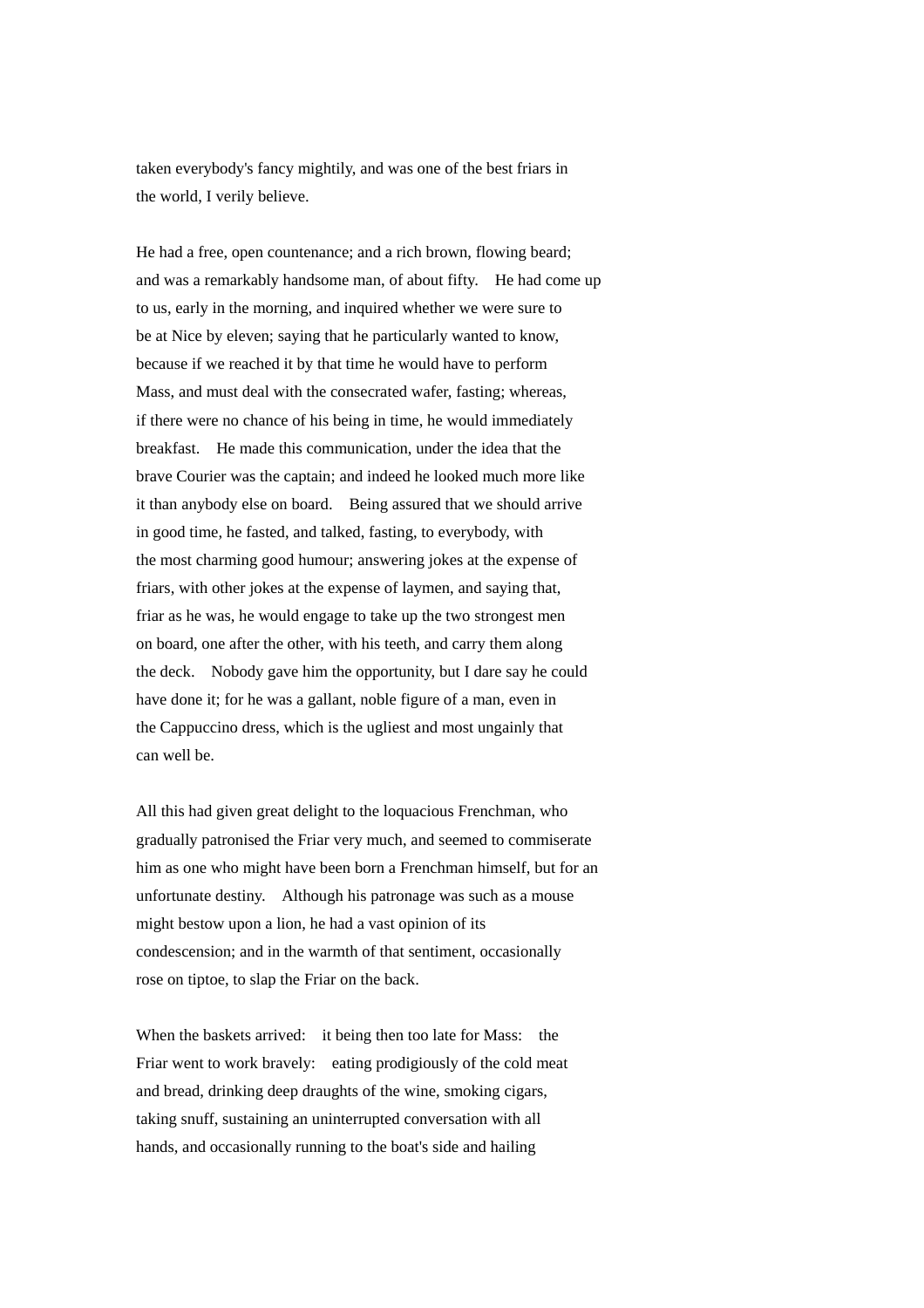somebody on shore with the intelligence that we MUST be got out of this quarantine somehow or other, as he had to take part in a great religious procession in the afternoon. After this, he would come back, laughing lustily from pure good humour: while the Frenchman wrinkled his small face into ten thousand creases, and said how droll it was, and what a brave boy was that Friar! At length the heat of the sun without, and the wine within, made the Frenchman sleepy. So, in the noontide of his patronage of his gigantic protege, he lay down among the wool, and began to snore.

It was four o'clock before we were released; and the Frenchman, dirty and woolly, and snuffy, was still sleeping when the Friar went ashore. As soon as we were free, we all hurried away, to wash and dress, that we might make a decent appearance at the procession; and I saw no more of the Frenchman until we took up our station in the main street to see it pass, when he squeezed himself into a front place, elaborately renovated; threw back his little coat, to show a broad-barred velvet waistcoat, sprinkled all over with stars; then adjusted himself and his cane so as utterly to bewilder and transfix the Friar, when he should appear.

The procession was a very long one, and included an immense number of people divided into small parties; each party chanting nasally, on its own account, without reference to any other, and producing a most dismal result. There were angels, crosses, Virgins carried on flat boards surrounded by Cupids, crowns, saints, missals, infantry, tapers, monks, nuns, relics, dignitaries of the church in green hats, walking under crimson parasols: and, here and there, a species of sacred street-lamp hoisted on a pole. We looked out anxiously for the Cappuccini, and presently their brown robes and corded girdles were seen coming on, in a body.

I observed the little Frenchman chuckle over the idea that when the Friar saw him in the broad-barred waistcoat, he would mentally exclaim, 'Is that my Patron! THAT distinguished man!' and would be covered with confusion. Ah! never was the Frenchman so deceived.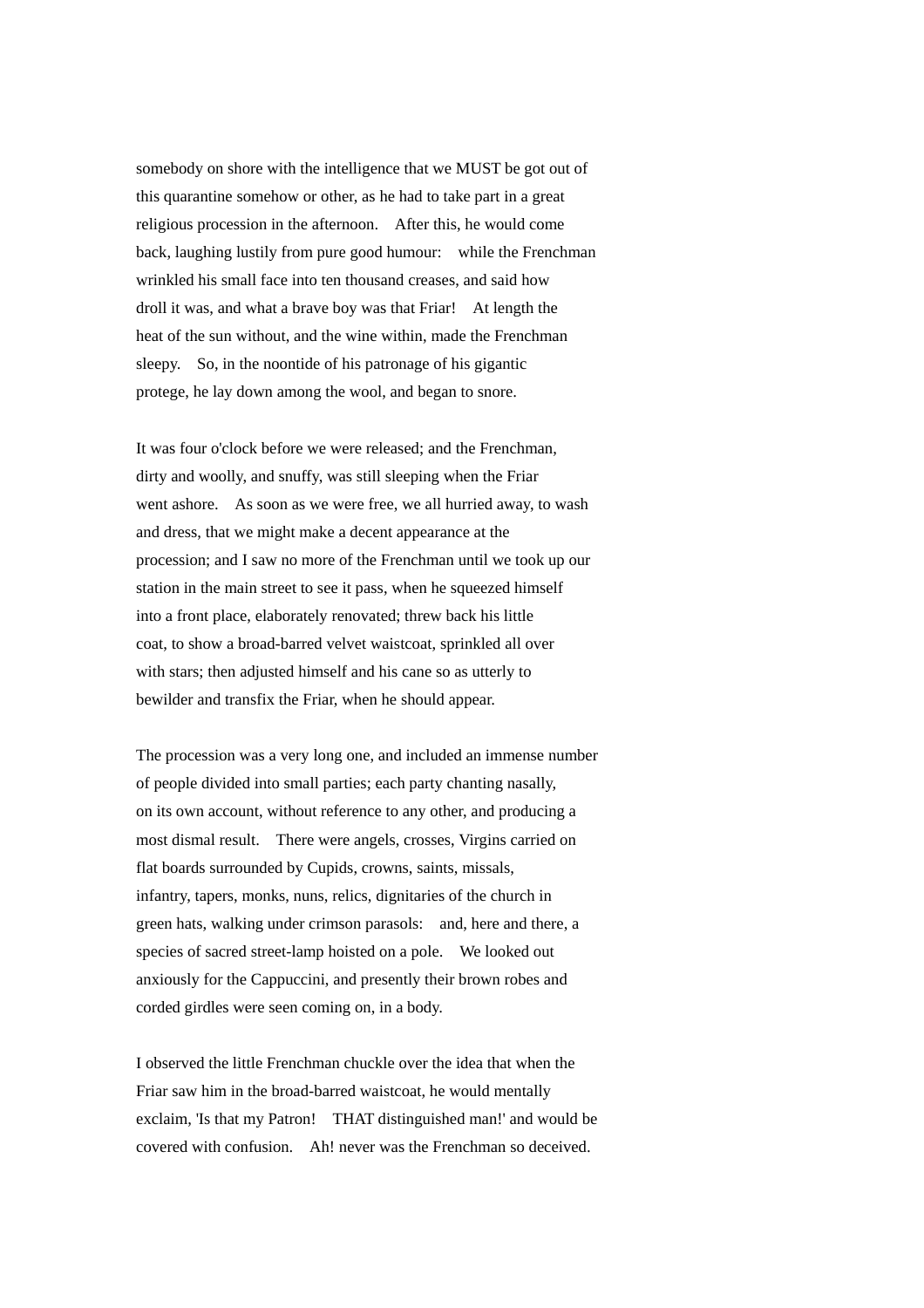As our friend the Cappuccino advanced, with folded arms, he looked straight into the visage of the little Frenchman, with a bland, serene, composed abstraction, not to be described. There was not the faintest trace of recognition or amusement on his features; not the smallest consciousness of bread and meat, wine, snuff, or cigars. 'C'est lui-meme,' I heard the little Frenchman say, in some doubt. Oh yes, it was himself. It was not his brother or his nephew, very like him. It was he. He walked in great state: being one of the Superiors of the Order: and looked his part to admiration. There never was anything so perfect of its kind as the contemplative way in which he allowed his placid gaze to rest on us, his late companions, as if he had never seen us in his life and didn't see us then. The Frenchman, quite humbled, took off his hat at last, but the Friar still passed on, with the same imperturbable serenity; and the broad-barred waistcoat, fading into the crowd, was seen no more.

The procession wound up with a discharge of musketry that shook all the windows in the town. Next afternoon we started for Genoa, by the famed Cornice road.

The half-French, half-Italian Vetturino, who undertook, with his little rattling carriage and pair, to convey us thither in three days, was a careless, good-looking fellow, whose light-heartedness and singing propensities knew no bounds as long as we went on smoothly. So long, he had a word and a smile, and a flick of his whip, for all the peasant girls, and odds and ends of the Sonnambula for all the echoes. So long, he went jingling through every little village, with bells on his horses and rings in his ears: a very meteor of gallantry and cheerfulness. But, it was highly characteristic to see him under a slight reverse of circumstances, when, in one part of the journey, we came to a narrow place where a waggon had broken down and stopped up the road. His hands were twined in his hair immediately, as if a combination of all the direst accidents in life had suddenly fallen on his devoted head. He swore in French, prayed in Italian, and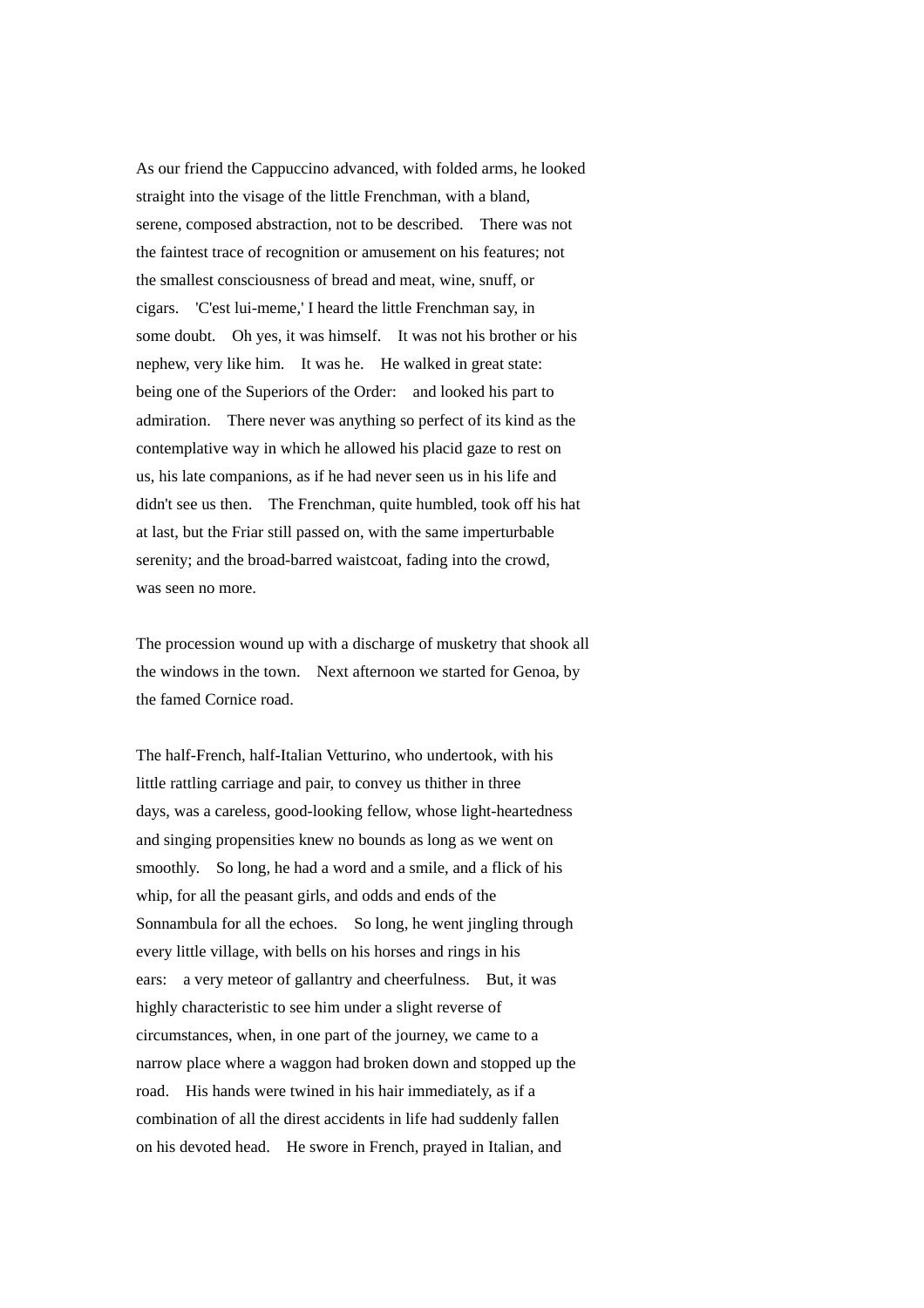went up and down, beating his feet on the ground in a very ecstasy of despair. There were various carters and mule-drivers assembled round the broken waggon, and at last some man of an original turn of mind, proposed that a general and joint effort should be made to get things to-rights again, and clear the way - an idea which I verily believe would never have presented itself to our friend, though we had remained there until now. It was done at no great cost of labour; but at every pause in the doing, his hands were wound in his hair again, as if there were no ray of hope to lighten his misery. The moment he was on his box once more, and clattering briskly down hill, he returned to the Sonnambula and the peasant girls, as if it were not in the power of misfortune to depress him.

Much of the romance of the beautiful towns and villages on this beautiful road, disappears when they are entered, for many of them are very miserable. The streets are narrow, dark, and dirty; the inhabitants lean and squalid; and the withered old women, with their wiry grey hair twisted up into a knot on the top of the head, like a pad to carry loads on, are so intensely ugly, both along the Riviera, and in Genoa, too, that, seen straggling about in dim door-ways with their spindles, or crooning together in by-corners, they are like a population of Witches - except that they certainly are not to be suspected of brooms or any other instrument of cleanliness. Neither are the pig-skins, in common use to hold wine, and hung out in the sun in all directions, by any means ornamental, as they always preserve the form of very bloated pigs, with their heads and legs cut off, dangling upside-down by their own tails.

These towns, as they are seen in the approach, however: nestling, with their clustering roofs and towers, among trees on steep hillsides, or built upon the brink of noble bays: are charming. The vegetation is, everywhere, luxuriant and beautiful, and the Palmtree makes a novel feature in the novel scenery. In one town, San Remo - a most extraordinary place, built on gloomy open arches, so that one might ramble underneath the whole town - there are pretty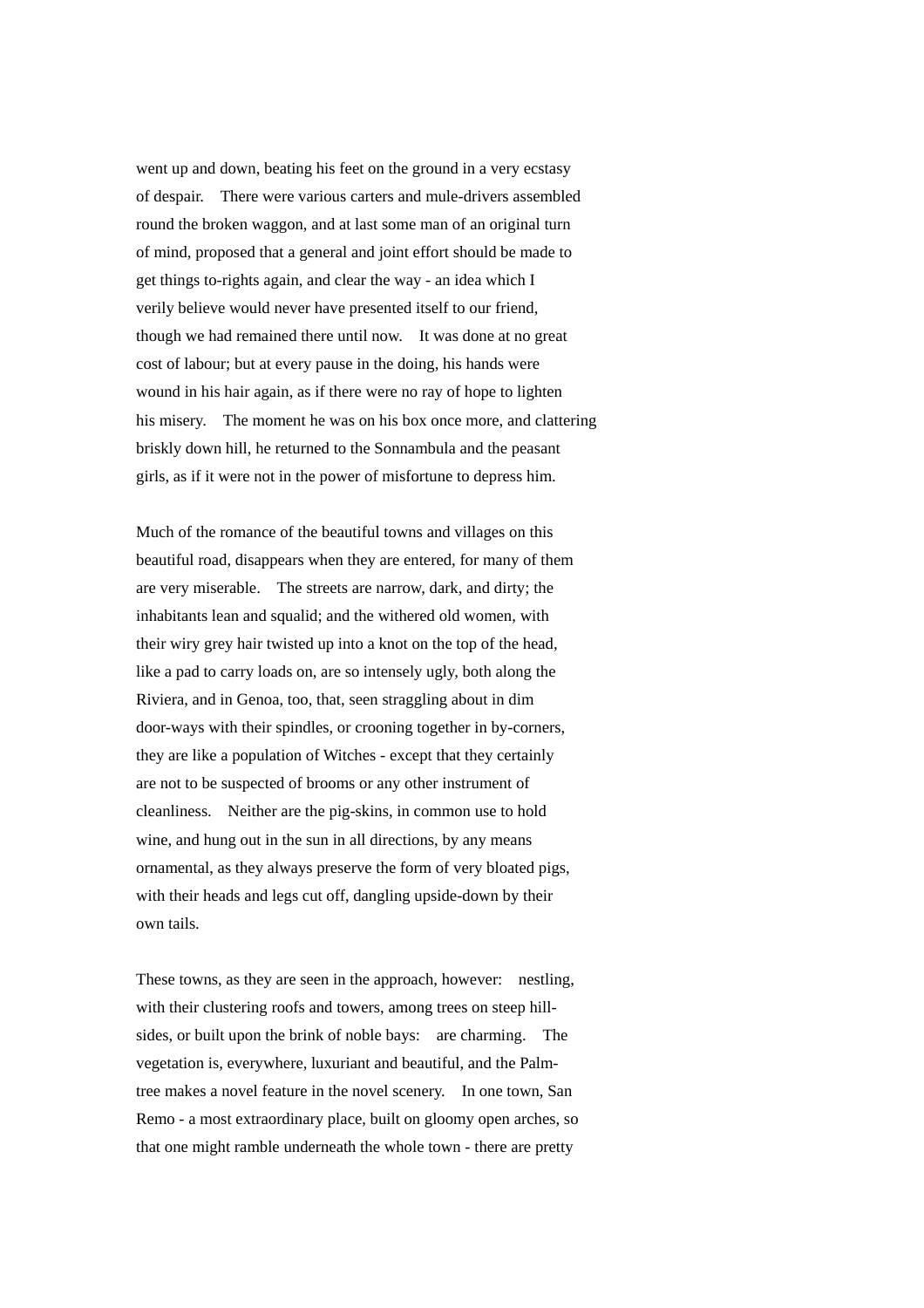terrace gardens; in other towns, there is the clang of shipwrights' hammers, and the building of small vessels on the beach. In some of the broad bays, the fleets of Europe might ride at anchor. In every case, each little group of houses presents, in the distance, some enchanting confusion of picturesque and fanciful shapes.

The road itself - now high above the glittering sea, which breaks against the foot of the precipice: now turning inland to sweep the shore of a bay: now crossing the stony bed of a mountain stream: now low down on the beach: now winding among riven rocks of many forms and colours: now chequered by a solitary ruined tower, one of a chain of towers built, in old time, to protect the coast from the invasions of the Barbary Corsairs - presents new beauties every moment. When its own striking scenery is passed, and it trails on through a long line of suburb, lying on the flat seashore, to Genoa, then, the changing glimpses of that noble city and its harbour, awaken a new source of interest; freshened by every huge, unwieldy, half-inhabited old house in its outskirts: and coming to its climax when the city gate is reached, and all Genoa with its beautiful harbour, and neighbouring hills, bursts proudly on the view.

## CHAPTER V - TO PARMA, MODENA, AND BOLOGNA

I STROLLED away from Genoa on the 6th of November, bound for a good many places (England among them), but first for Piacenza; for which town I started in the COUPE of a machine something like a travelling caravan, in company with the brave Courier, and a lady with a large dog, who howled dolefully, at intervals, all night. It was very wet, and very cold; very dark, and very dismal; we travelled at the rate of barely four miles an hour, and stopped nowhere for refreshment. At ten o'clock next morning, we changed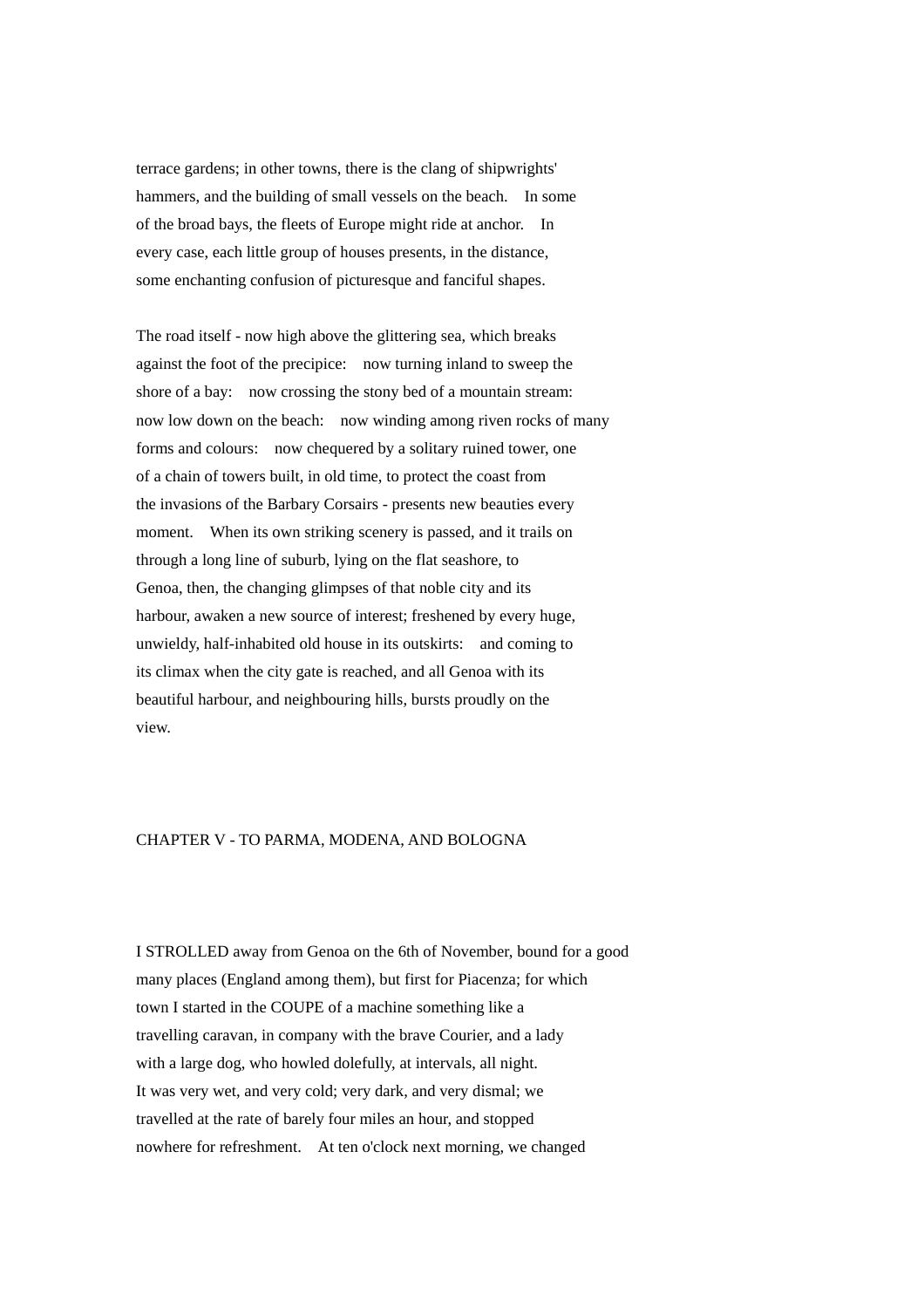coaches at Alessandria, where we were packed up in another coach (the body whereof would have been small for a fly), in company with a very old priest; a young Jesuit, his companion - who carried their breviaries and other books, and who, in the exertion of getting into the coach, had made a gash of pink leg between his black stocking and his black knee-shorts, that reminded one of Hamlet in Ophelia's closet, only it was visible on both legs - a provincial Avvocato; and a gentleman with a red nose that had an uncommon and singular sheen upon it, which I never observed in the human subject before. In this way we travelled on, until four o'clock in the afternoon; the roads being still very heavy, and the coach very slow. To mend the matter, the old priest was troubled with cramps in his legs, so that he had to give a terrible yell every ten minutes or so, and be hoisted out by the united efforts of the company; the coach always stopping for him, with great gravity. This disorder, and the roads, formed the main subject of conversation. Finding, in the afternoon, that the COUPE had discharged two people, and had only one passenger inside - a monstrous ugly Tuscan, with a great purple moustache, of which no man could see the ends when he had his hat on - I took advantage of its better accommodation, and in company with this gentleman (who was very conversational and good-humoured) travelled on, until nearly eleven o'clock at night, when the driver reported that he couldn't think of going any farther, and we accordingly made a halt at a place called Stradella.

The inn was a series of strange galleries surrounding a yard where our coach, and a waggon or two, and a lot of fowls, and firewood, were all heaped up together, higgledy-piggledy; so that you didn't know, and couldn't have taken your oath, which was a fowl and which was a cart. We followed a sleepy man with a flaring torch, into a great, cold room, where there were two immensely broad beds, on what looked like two immensely broad deal dining-tables; another deal table of similar dimensions in the middle of the bare floor; four windows; and two chairs. Somebody said it was my room; and I walked up and down it, for half an hour or so, staring at the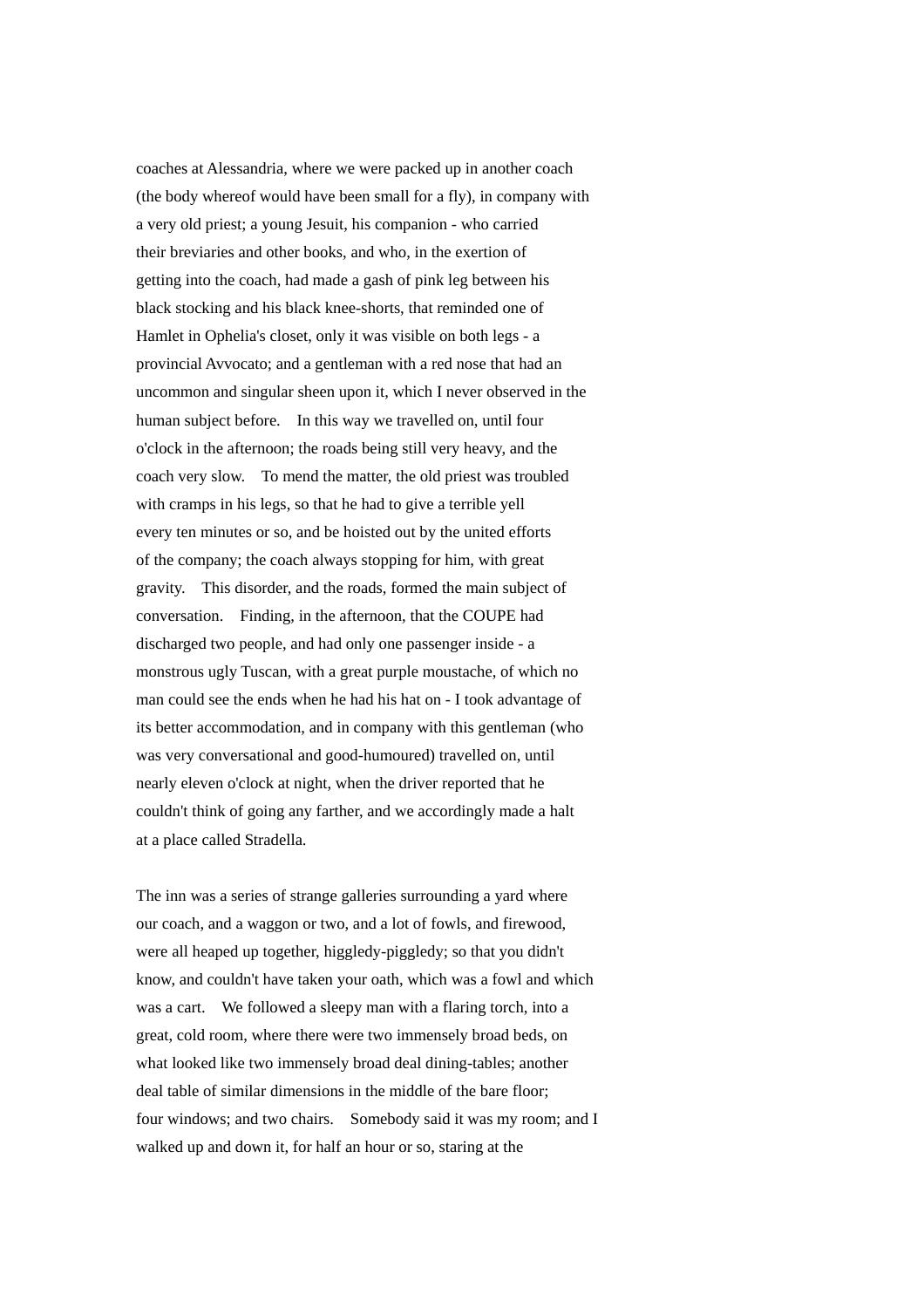Tuscan, the old priest, the young priest, and the Avvocato (Red-Nose lived in the town, and had gone home), who sat upon their beds, and stared at me in return.

The rather dreary whimsicality of this stage of the proceedings, is interrupted by an announcement from the Brave (he had been cooking) that supper is ready; and to the priest's chamber (the next room and the counterpart of mine) we all adjourn. The first dish is a cabbage, boiled with a great quantity of rice in a tureen full of water, and flavoured with cheese. It is so hot, and we are so cold, that it appears almost jolly. The second dish is some little bits of pork, fried with pigs' kidneys. The third, two red fowls. The fourth, two little red turkeys. The fifth, a huge stew of garlic and truffles, and I don't know what else; and this concludes the entertainment.

Before I can sit down in my own chamber, and think it of the dampest, the door opens, and the Brave comes moving in, in the middle of such a quantity of fuel that he looks like Birnam Wood taking a winter walk. He kindles this heap in a twinkling, and produces a jorum of hot brandy and water; for that bottle of his keeps company with the seasons, and now holds nothing but the purest EAU DE VIE. When he has accomplished this feat, he retires for the night; and I hear him, for an hour afterwards, and indeed until I fall asleep, making jokes in some outhouse (apparently under the pillow), where he is smoking cigars with a party of confidential friends. He never was in the house in his life before; but he knows everybody everywhere, before he has been anywhere five minutes; and is certain to have attracted to himself, in the meantime, the enthusiastic devotion of the whole establishment.

This is at twelve o'clock at night. At four o'clock next morning, he is up again, fresher than a full-blown rose; making blazing fires without the least authority from the landlord; producing mugs of scalding coffee when nobody else can get anything but cold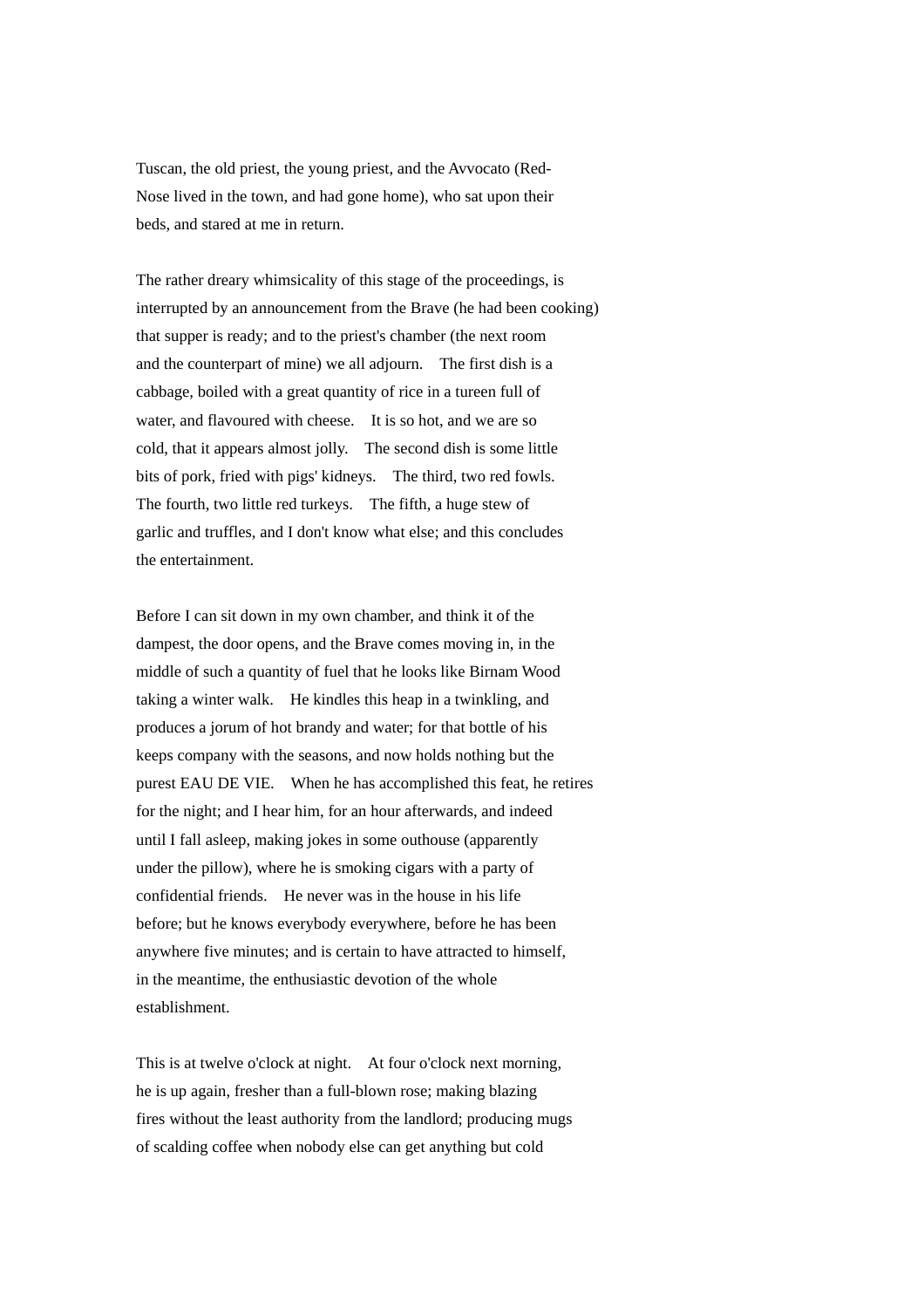water; and going out into the dark streets, and roaring for fresh milk, on the chance of somebody with a cow getting up to supply it. While the horses are 'coming,' I stumble out into the town too. It seems to be all one little Piazza, with a cold damp wind blowing in and out of the arches, alternately, in a sort of pattern. But it is profoundly dark, and raining heavily; and I shouldn't know it to-morrow, if I were taken there to try. Which Heaven forbid.

The horses arrive in about an hour. In the interval, the driver swears; sometimes Christian oaths, sometimes Pagan oaths. Sometimes, when it is a long, compound oath, he begins with Christianity and merges into Paganism. Various messengers are despatched; not so much after the horses, as after each other; for the first messenger never comes back, and all the rest imitate him. At length the horses appear, surrounded by all the messengers; some kicking them, and some dragging them, and all shouting abuse to them. Then, the old priest, the young priest, the Avvocato, the Tuscan, and all of us, take our places; and sleepy voices proceeding from the doors of extraordinary hutches in divers parts of the yard, cry out 'Addio corriere mio! Buon' viaggio, corriere!' Salutations which the courier, with his face one monstrous grin, returns in like manner as we go jolting and wallowing away, through the mud.

At Piacenza, which was four or five hours' journey from the inn at Stradella, we broke up our little company before the hotel door, with divers manifestations of friendly feeling on all sides. The old priest was taken with the cramp again, before he had got halfway down the street; and the young priest laid the bundle of books on a door-step, while he dutifully rubbed the old gentleman's legs. The client of the Avvocato was waiting for him at the yard-gate, and kissed him on each cheek, with such a resounding smack, that I am afraid he had either a very bad case, or a scantily-furnished purse. The Tuscan, with a cigar in his mouth, went loitering off, carrying his hat in his hand that he might the better trail up the ends of his dishevelled moustache. And the brave Courier, as he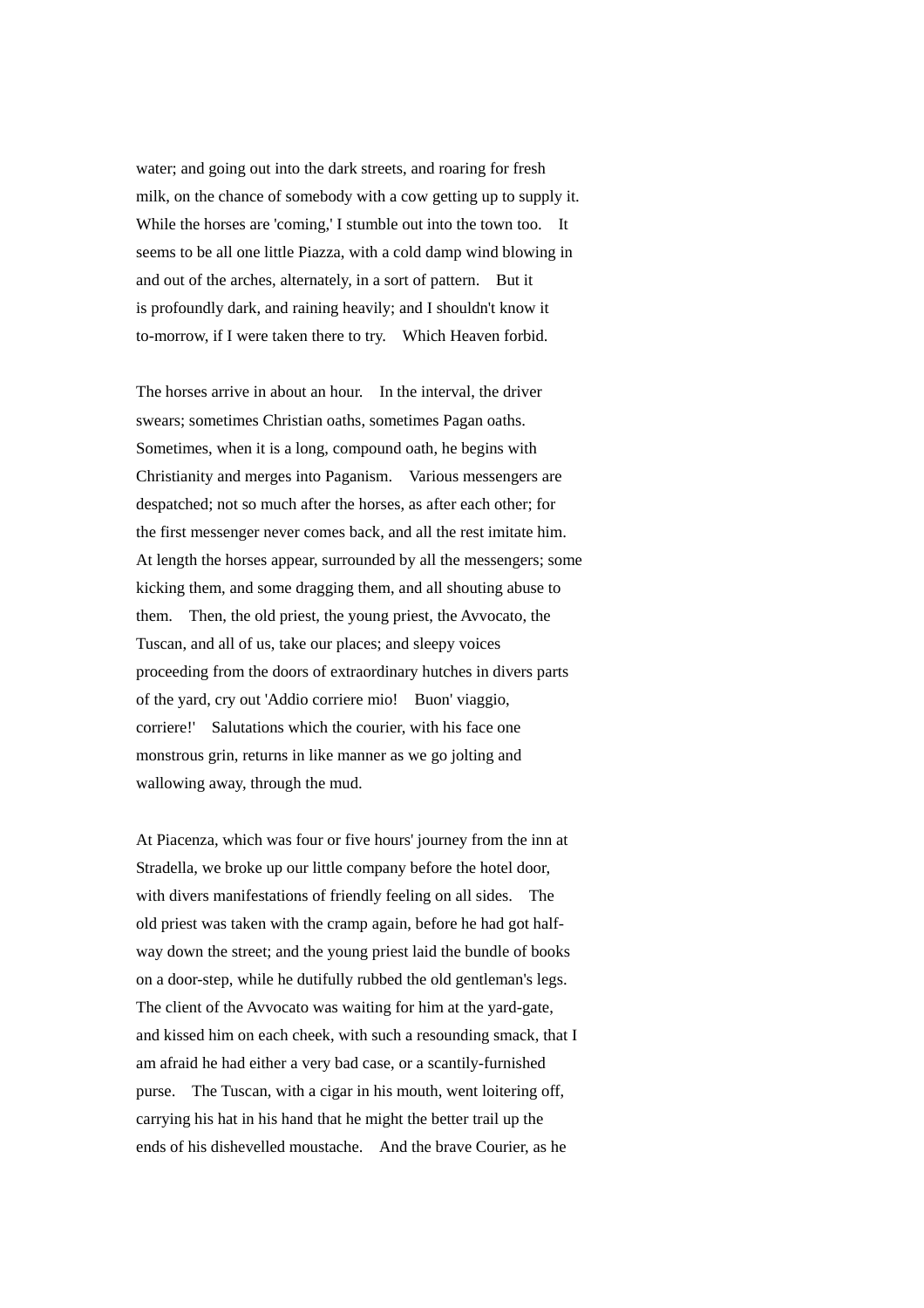and I strolled away to look about us, began immediately to entertain me with the private histories and family affairs of the whole party.

A brown, decayed, old town, Piacenza is. A deserted, solitary, grass-grown place, with ruined ramparts; half filled-up trenches, which afford a frowsy pasturage to the lean kine that wander about them; and streets of stern houses, moodily frowning at the other houses over the way. The sleepiest and shabbiest of soldiery go wandering about, with the double curse of laziness and poverty, uncouthly wrinkling their misfitting regimentals; the dirtiest of children play with their impromptu toys (pigs and mud) in the feeblest of gutters; and the gauntest of dogs trot in and out of the dullest of archways, in perpetual search of something to eat, which they never seem to find. A mysterious and solemn Palace, guarded by two colossal statues, twin Genii of the place, stands gravely in the midst of the idle town; and the king with the marble legs, who flourished in the time of the thousand and one Nights, might live contentedly inside of it, and never have the energy, in his upper half of flesh and blood, to want to come out.

What a strange, half-sorrowful and half-delicious doze it is, to ramble through these places gone to sleep and basking in the sun! Each, in its turn, appears to be, of all the mouldy, dreary, Godforgotten towns in the wide world, the chief. Sitting on this hillock where a bastion used to be, and where a noisy fortress was, in the time of the old Roman station here, I became aware that I have never known till now, what it is to be lazy. A dormouse must surely be in very much the same condition before he retires under the wool in his cage; or a tortoise before he buries himself.

I feel that I am getting rusty. That any attempt to think, would be accompanied with a creaking noise. That there is nothing, anywhere, to be done, or needing to be done. That there is no more human progress, motion, effort, or advancement, of any kind beyond this. That the whole scheme stopped here centuries ago, and laid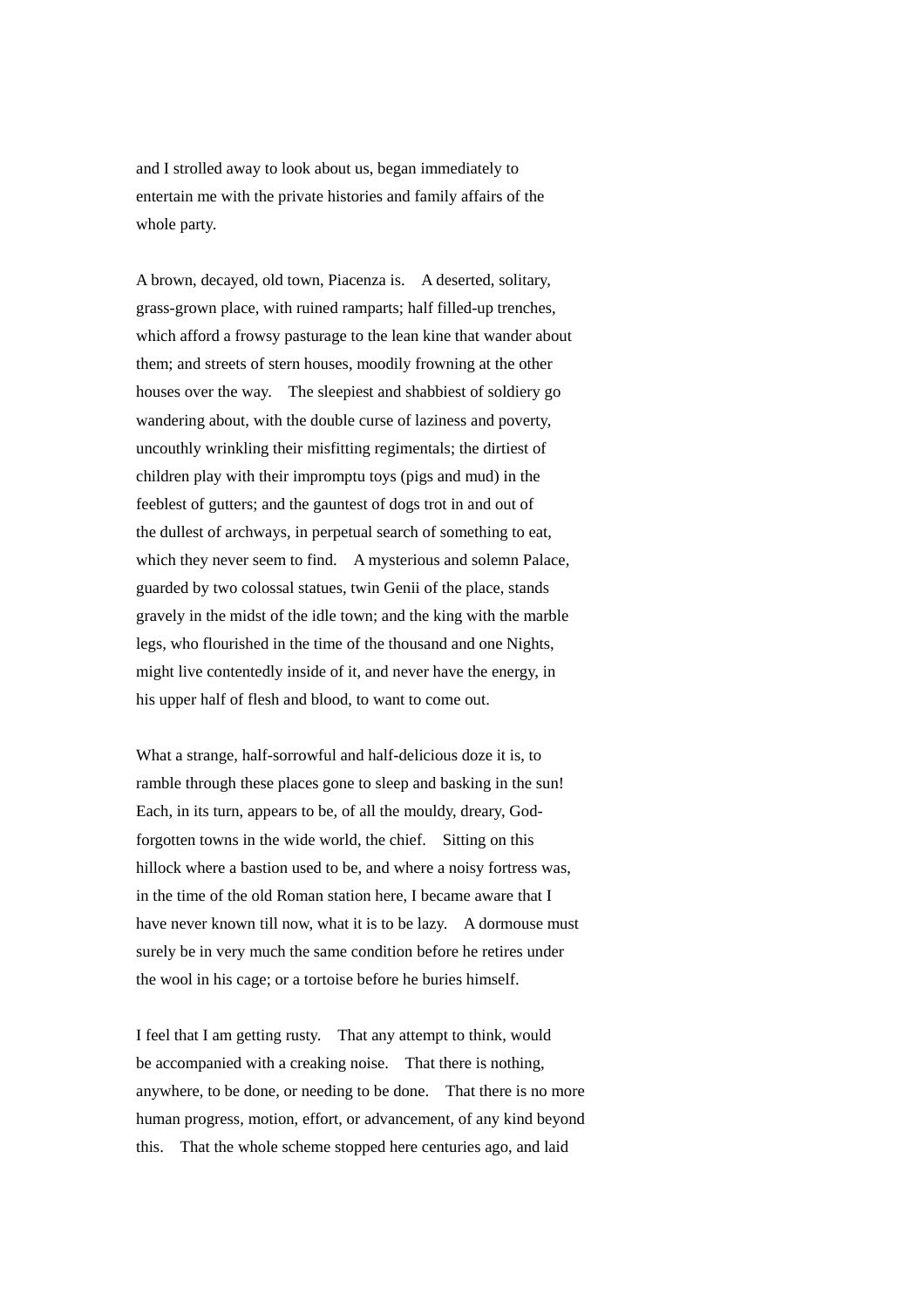down to rest until the Day of Judgment.

Never while the brave Courier lives! Behold him jingling out of Piacenza, and staggering this way, in the tallest posting-chaise ever seen, so that he looks out of the front window as if he were peeping over a garden wall; while the postilion, concentrated essence of all the shabbiness of Italy, pauses for a moment in his animated conversation, to touch his hat to a blunt-nosed little Virgin, hardly less shabby than himself, enshrined in a plaster Punch's show outside the town.

In Genoa, and thereabouts, they train the vines on trellis-work, supported on square clumsy pillars, which, in themselves, are anything but picturesque. But, here, they twine them around trees, and let them trail among the hedges; and the vineyards are full of trees, regularly planted for this purpose, each with its own vine twining and clustering about it. Their leaves are now of the brightest gold and deepest red; and never was anything so enchantingly graceful and full of beauty. Through miles of these delightful forms and colours, the road winds its way. The wild festoons, the elegant wreaths, and crowns, and garlands of all shapes; the fairy nets flung over great trees, and making them prisoners in sport; the tumbled heaps and mounds of exquisite shapes upon the ground; how rich and beautiful they are! And every now and then, a long, long line of trees, will be all bound and garlanded together: as if they had taken hold of one another, and were coming dancing down the field!

Parma has cheerful, stirring streets, for an Italian town; and consequently is not so characteristic as many places of less note. Always excepting the retired Piazza, where the Cathedral, Baptistery, and Campanile - ancient buildings, of a sombre brown, embellished with innumerable grotesque monsters and dreamy-looking creatures carved in marble and red stone - are clustered in a noble and magnificent repose. Their silent presence was only invaded, when I saw them, by the twittering of the many birds that were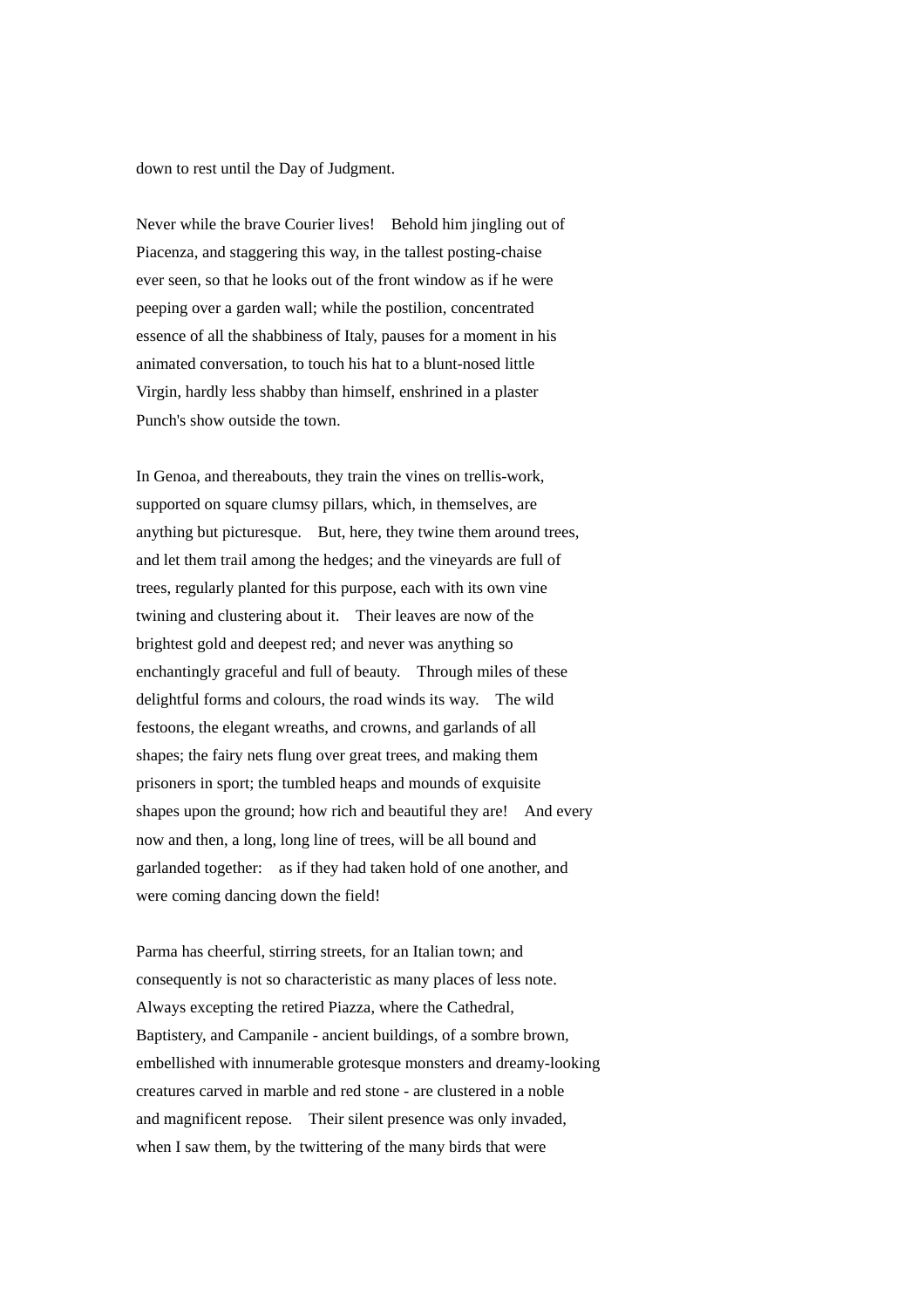flying in and out of the crevices in the stones and little nooks in the architecture, where they had made their nests. They were busy, rising from the cold shade of Temples made with hands, into the sunny air of Heaven. Not so the worshippers within, who were listening to the same drowsy chaunt, or kneeling before the same kinds of images and tapers, or whispering, with their heads bowed down, in the selfsame dark confessionals, as I had left in Genoa and everywhere else.

The decayed and mutilated paintings with which this church is covered, have, to my thinking, a remarkably mournful and depressing influence. It is miserable to see great works of art - something of the Souls of Painters - perishing and fading away, like human forms. This cathedral is odorous with the rotting of Correggio's frescoes in the Cupola. Heaven knows how beautiful they may have been at one time. Connoisseurs fall into raptures with them now: but such a labyrinth of arms and legs: such heaps of foreshortened limbs, entangled and involved and jumbled together: no operative surgeon, gone mad, could imagine in his wildest delirium.

There is a very interesting subterranean church here: the roof supported by marble pillars, behind each of which there seemed to be at least one beggar in ambush: to say nothing of the tombs and secluded altars. From every one of these lurking-places, such crowds of phantom-looking men and women, leading other men and women with twisted limbs, or chattering jaws, or paralytic gestures, or idiotic heads, or some other sad infirmity, came hobbling out to beg, that if the ruined frescoes in the cathedral above, had been suddenly animated, and had retired to this lower church, they could hardly have made a greater confusion, or exhibited a more confounding display of arms and legs.

There is Petrarch's Monument, too; and there is the Baptistery, with its beautiful arches and immense font; and there is a gallery containing some very remarkable pictures, whereof a few were being copied by hairy-faced artists, with little velvet caps more off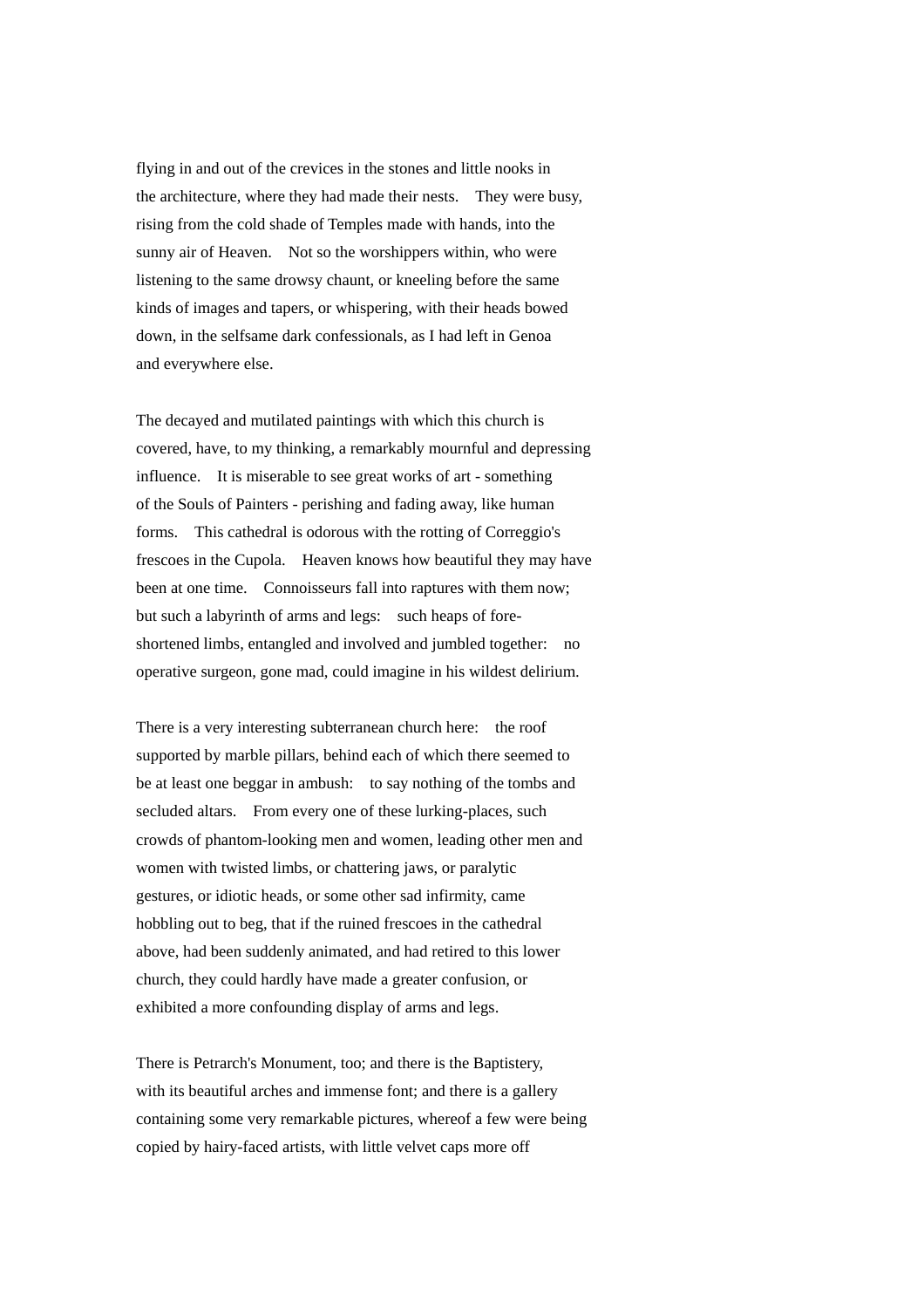their heads than on. There is the Farnese Palace, too; and in it one of the dreariest spectacles of decay that ever was seen - a grand, old, gloomy theatre, mouldering away.

It is a large wooden structure, of the horse-shoe shape; the lower seats arranged upon the Roman plan, but above them, great heavy chambers; rather than boxes, where the Nobles sat, remote in their proud state. Such desolation as has fallen on this theatre, enhanced in the spectator's fancy by its gay intention and design, none but worms can be familiar with. A hundred and ten years have passed, since any play was acted here. The sky shines in through the gashes in the roof; the boxes are dropping down, wasting away, and only tenanted by rats; damp and mildew smear the faded colours, and make spectral maps upon the panels; lean rags are dangling down where there were gay festoons on the Proscenium; the stage has rotted so, that a narrow wooden gallery is thrown across it, or it would sink beneath the tread, and bury the visitor in the gloomy depth beneath. The desolation and decay impress themselves on all the senses. The air has a mouldering smell, and an earthy taste; any stray outer sounds that straggle in with some lost sunbeam, are muffled and heavy; and the worm, the maggot, and the rot have changed the surface of the wood beneath the touch, as time will seam and roughen a smooth hand. If ever Ghosts act plays, they act them on this ghostly stage.

It was most delicious weather, when we came into Modena, where the darkness of the sombre colonnades over the footways skirting the main street on either side, was made refreshing and agreeable by the bright sky, so wonderfully blue. I passed from all the glory of the day, into a dim cathedral, where High Mass was performing, feeble tapers were burning, people were kneeling in all directions before all manner of shrines, and officiating priests were crooning the usual chant, in the usual, low, dull, drawling, melancholy tone.

Thinking how strange it was, to find, in every stagnant town, this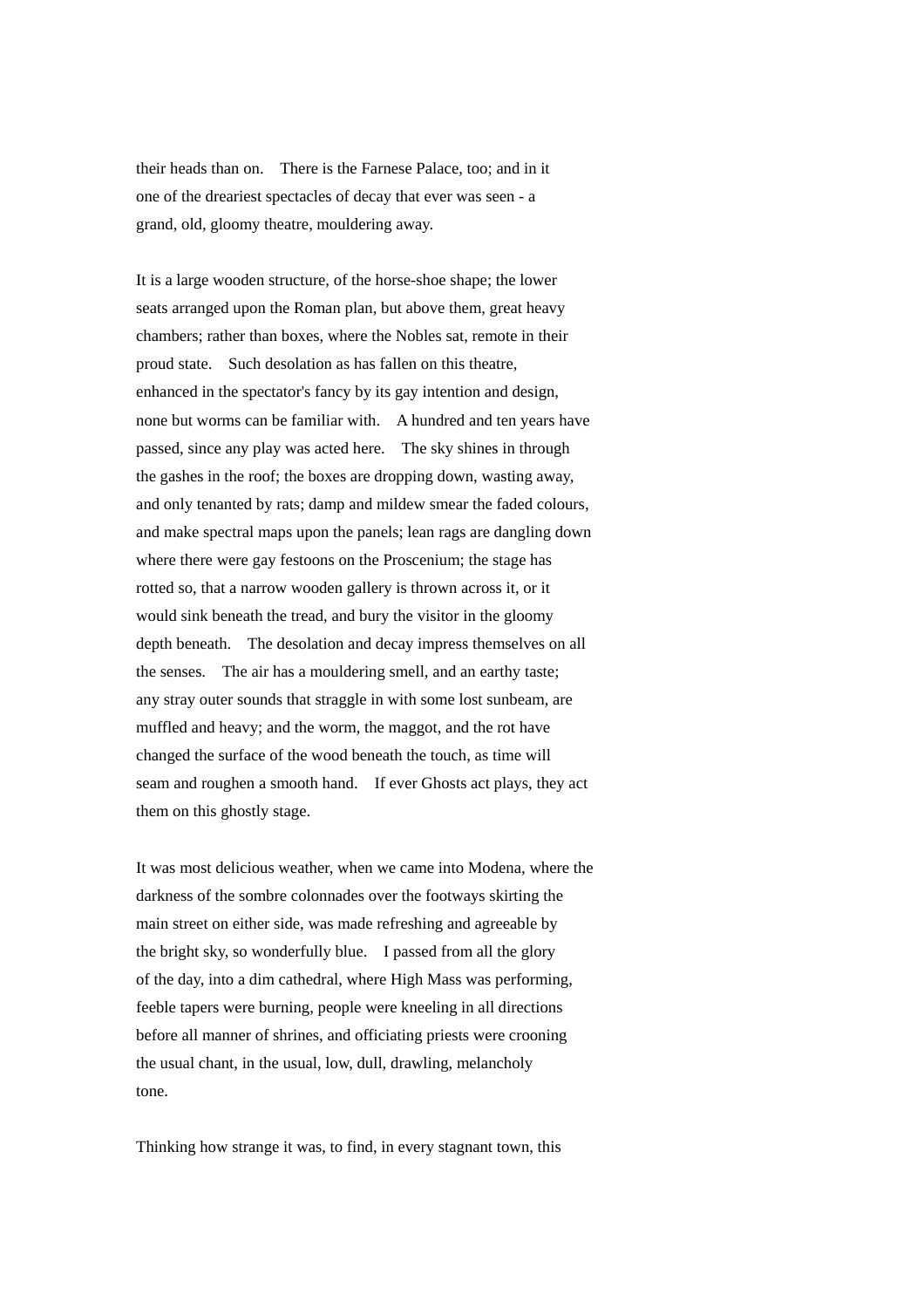same Heart beating with the same monotonous pulsation, the centre of the same torpid, listless system, I came out by another door, and was suddenly scared to death by a blast from the shrillest trumpet that ever was blown. Immediately, came tearing round the corner, an equestrian company from Paris: marshalling themselves under the walls of the church, and flouting, with their horses' heels, the griffins, lions, tigers, and other monsters in stone and marble, decorating its exterior. First, there came a stately nobleman with a great deal of hair, and no hat, bearing an enormous banner, on which was inscribed, MAZEPPA! TO-NIGHT! Then, a Mexican chief, with a great pear-shaped club on his shoulder, like Hercules. Then, six or eight Roman chariots: each with a beautiful lady in extremely short petticoats, and unnaturally pink tights, erect within: shedding beaming looks upon the crowd, in which there was a latent expression of discomposure and anxiety, for which I couldn't account, until, as the open back of each chariot presented itself, I saw the immense difficulty with which the pink legs maintained their perpendicular, over the uneven pavement of the town: which gave me quite a new idea of the ancient Romans and Britons. The procession was brought to a close, by some dozen indomitable warriors of different nations, riding two and two, and haughtily surveying the tame population of Modena: among whom, however, they occasionally condescended to scatter largesse in the form of a few handbills. After caracolling among the lions and tigers, and proclaiming that evening's entertainments with blast of trumpet, it then filed off, by the other end of the square, and left a new and greatly increased dulness behind.

When the procession had so entirely passed away, that the shrill trumpet was mild in the distance, and the tail of the last horse was hopelessly round the corner, the people who had come out of the church to stare at it, went back again. But one old lady, kneeling on the pavement within, near the door, had seen it all, and had been immensely interested, without getting up; and this old lady's eye, at that juncture, I happened to catch: to our mutual confusion. She cut our embarrassment very short, however, by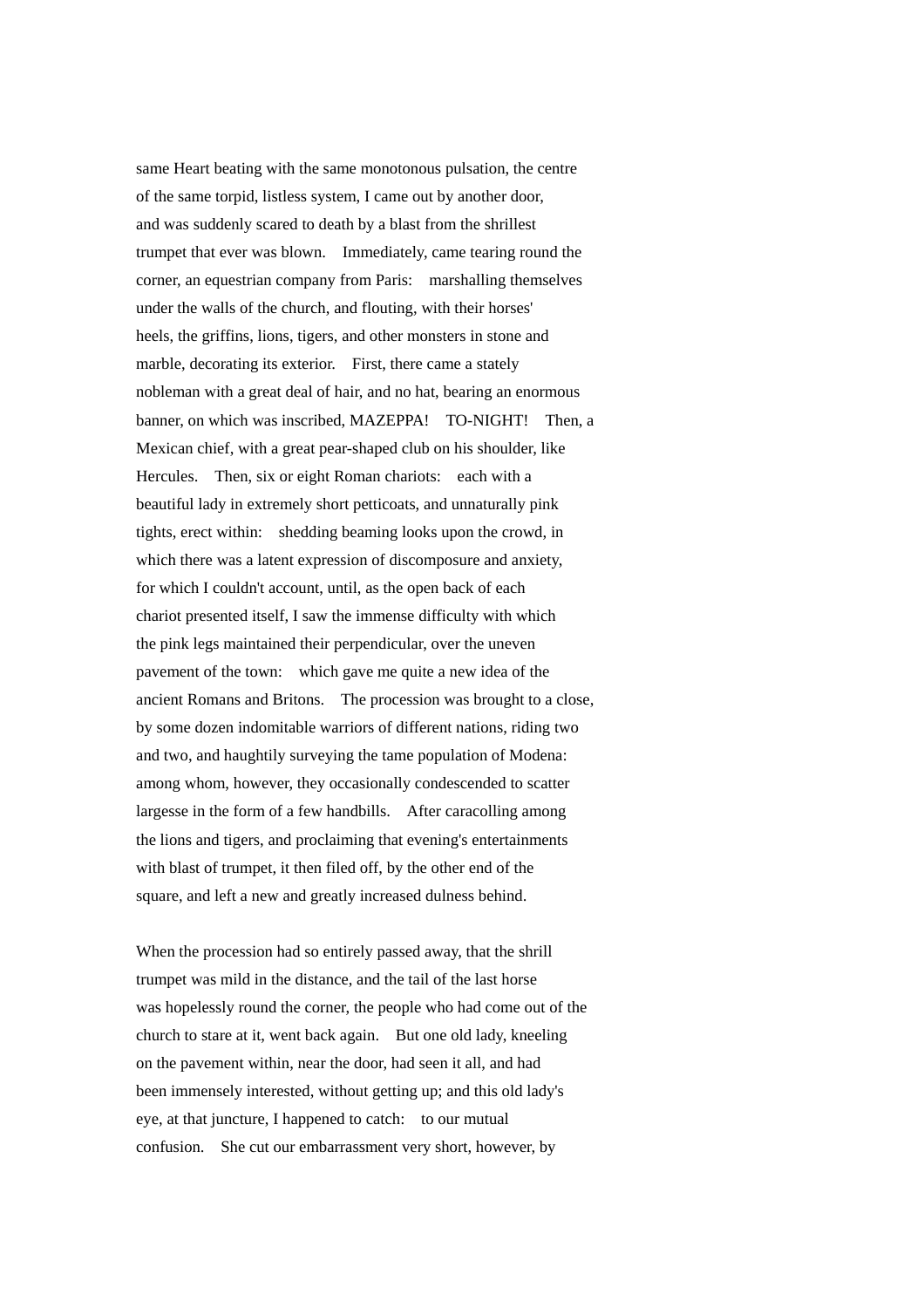crossing herself devoutly, and going down, at full length, on her face, before a figure in a fancy petticoat and a gilt crown; which was so like one of the procession-figures, that perhaps at this hour she may think the whole appearance a celestial vision. Anyhow, I must certainly have forgiven her her interest in the Circus, though I had been her Father Confessor.

There was a little fiery-eyed old man with a crooked shoulder, in the cathedral, who took it very ill that I made no effort to see the bucket (kept in an old tower) which the people of Modena took away from the people of Bologna in the fourteenth century, and about which there was war made and a mock-heroic poem by TASSONE, too. Being quite content, however, to look at the outside of the tower, and feast, in imagination, on the bucket within; and preferring to loiter in the shade of the tall Campanile, and about the cathedral; I have no personal knowledge of this bucket, even at the present time.

Indeed, we were at Bologna, before the little old man (or the Guide-Book) would have considered that we had half done justice to the wonders of Modena. But it is such a delight to me to leave new scenes behind, and still go on, encountering newer scenes - and, moreover, I have such a perverse disposition in respect of sights that are cut, and dried, and dictated - that I fear I sin against similar authorities in every place I visit.

Be this as it may, in the pleasant Cemetery at Bologna, I found myself walking next Sunday morning, among the stately marble tombs and colonnades, in company with a crowd of Peasants, and escorted by a little Cicerone of that town, who was excessively anxious for the honour of the place, and most solicitous to divert my attention from the bad monuments: whereas he was never tired of extolling the good ones. Seeing this little man (a good-humoured little man he was, who seemed to have nothing in his face but shining teeth and eyes) looking wistfully at a certain plot of grass, I asked him who was buried there. 'The poor people, Signore,' he said, with a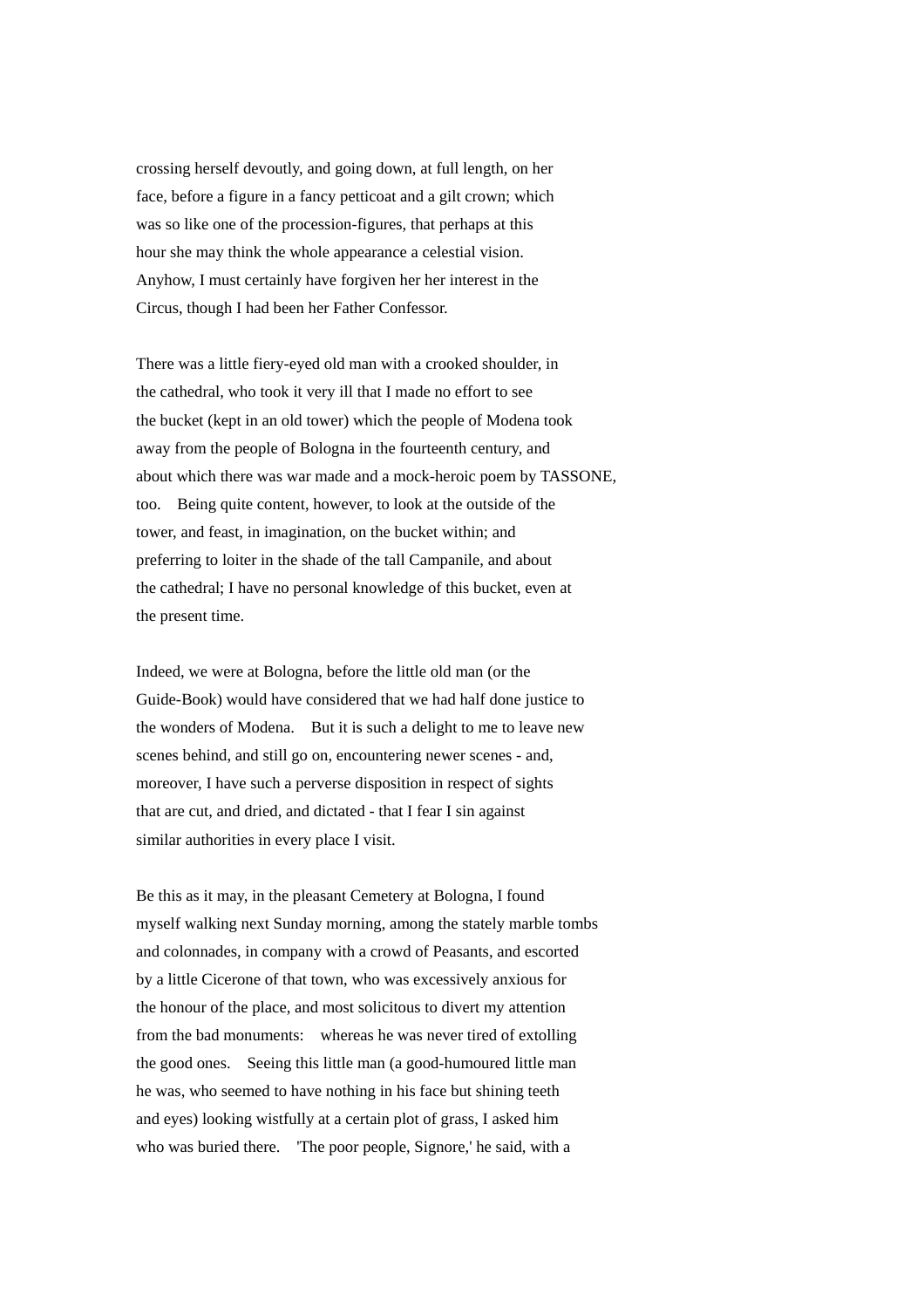shrug and a smile, and stopping to look back at me - for he always went on a little before, and took off his hat to introduce every new monument. 'Only the poor, Signore! It's very cheerful. It's very lively. How green it is, how cool! It's like a meadow! There are five,' - holding up all the fingers of his right hand to express the number, which an Italian peasant will always do, if it be within the compass of his ten fingers, - 'there are five of my little children buried there, Signore; just there; a little to the right. Well! Thanks to God! It's very cheerful. How green it is, how cool it is! It's quite a meadow!'

He looked me very hard in the face, and seeing I was sorry for him, took a pinch of snuff (every Cicerone takes snuff), and made a little bow; partly in deprecation of his having alluded to such a subject, and partly in memory of the children and of his favourite saint. It was as unaffected and as perfectly natural a little bow, as ever man made. Immediately afterwards, he took his hat off altogether, and begged to introduce me to the next monument; and his eyes and his teeth shone brighter than before.

## CHAPTER VI - THROUGH BOLOGNA AND FERRARA

THERE was such a very smart official in attendance at the Cemetery where the little Cicerone had buried his children, that when the little Cicerone suggested to me, in a whisper, that there would be no offence in presenting this officer, in return for some slight extra service, with a couple of pauls (about tenpence, English money), I looked incredulously at his cocked hat, wash-leather gloves, well-made uniform, and dazzling buttons, and rebuked the little Cicerone with a grave shake of the head. For, in splendour of appearance, he was at least equal to the Deputy Usher of the Black Rod; and the idea of his carrying, as Jeremy Diddler would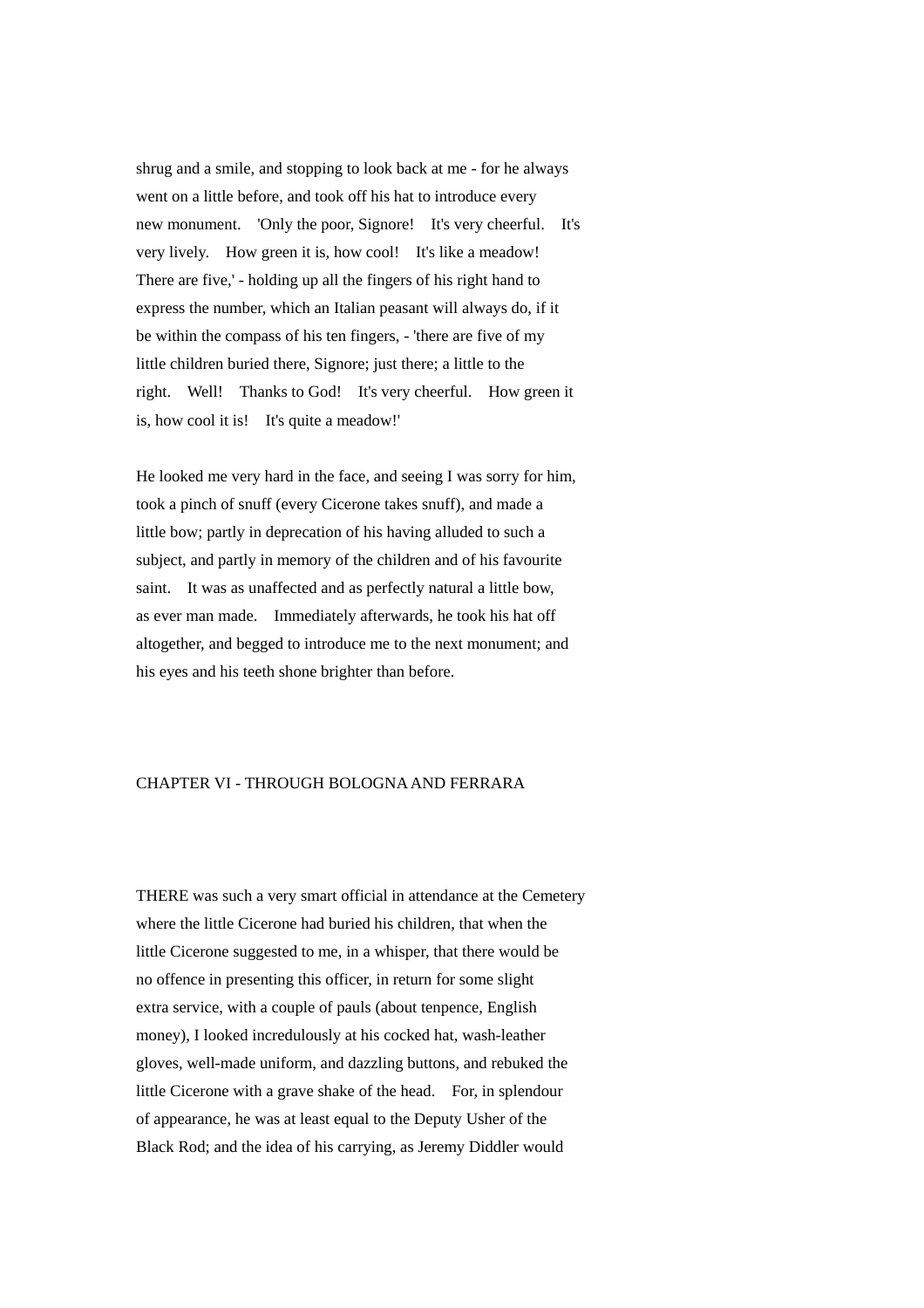say, 'such a thing as tenpence' away with him, seemed monstrous. He took it in excellent part, however, when I made bold to give it him, and pulled off his cocked hat with a flourish that would have been a bargain at double the money.

It seemed to be his duty to describe the monuments to the people at all events he was doing so; and when I compared him, like Gulliver in Brobdingnag, 'with the Institutions of my own beloved country, I could not refrain from tears of pride and exultation.' He had no pace at all; no more than a tortoise. He loitered as the people loitered, that they might gratify their curiosity; and positively allowed them, now and then, to read the inscriptions on the tombs. He was neither shabby, nor insolent, nor churlish, nor ignorant. He spoke his own language with perfect propriety, and seemed to consider himself, in his way, a kind of teacher of the people, and to entertain a just respect both for himself and them. They would no more have such a man for a Verger in Westminster Abbey, than they would let the people in (as they do at Bologna) to see the monuments for nothing.

Again, an ancient sombre town, under the brilliant sky; with heavy arcades over the footways of the older streets, and lighter and more cheerful archways in the newer portions of the town. Again, brown piles of sacred buildings, with more birds flying in and out of chinks in the stones; and more snarling monsters for the bases of the pillars. Again, rich churches, drowsy Masses, curling incense, tinkling bells, priests in bright vestments: pictures, tapers, laced altar cloths, crosses, images, and artificial flowers.

There is a grave and learned air about the city, and a pleasant gloom upon it, that would leave it, a distinct and separate impression in the mind, among a crowd of cities, though it were not still further marked in the traveller's remembrance by the two brick leaning towers (sufficiently unsightly in themselves, it must be acknowledged), inclining cross-wise as if they were bowing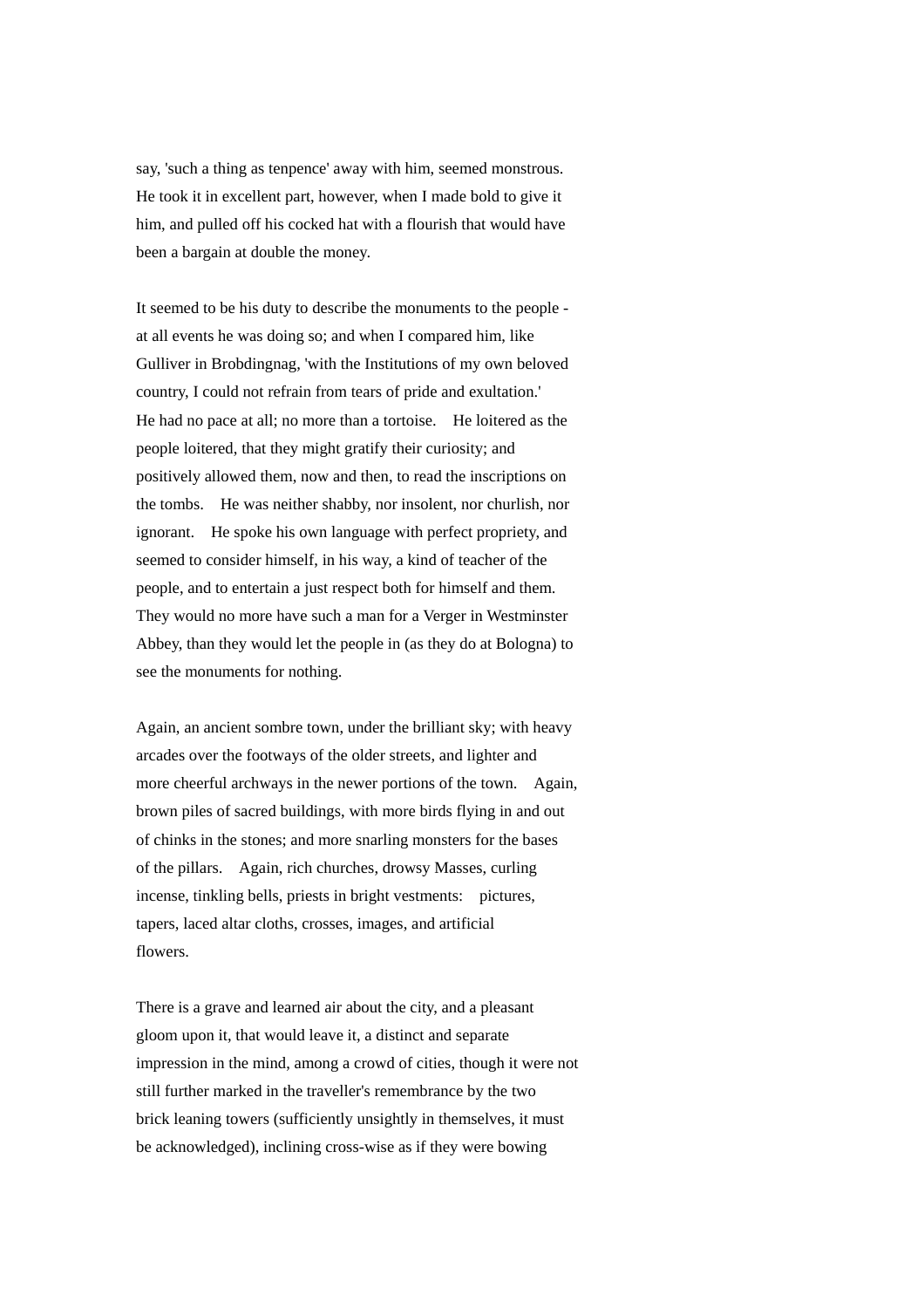stiffly to each other - a most extraordinary termination to the perspective of some of the narrow streets. The colleges, and churches too, and palaces: and above all the academy of Fine Arts, where there are a host of interesting pictures, especially by GUIDO, DOMENICHINO, and LUDOVICO CARACCI: give it a place of its own in the memory. Even though these were not, and there were nothing else to remember it by, the great Meridian on the pavement of the church of San Petronio, where the sunbeams mark the time among the kneeling people, would give it a fanciful and pleasant interest.

Bologna being very full of tourists, detained there by an inundation which rendered the road to Florence impassable, I was quartered up at the top of an hotel, in an out-of-the-way room which I never could find: containing a bed, big enough for a boarding-school, which I couldn't fall asleep in. The chief among the waiters who visited this lonely retreat, where there was no other company but the swallows in the broad eaves over the window, was a man of one idea in connection with the English; and the subject of this harmless monomania, was Lord Byron. I made the discovery by accidentally remarking to him, at breakfast, that the matting with which the floor was covered, was very comfortable at that season, when he immediately replied that Milor Beeron had been much attached to that kind of matting. Observing, at the same moment, that I took no milk, he exclaimed with enthusiasm, that Milor Beeron had never touched it. At first, I took it for granted, in my innocence, that he had been one of the Beeron servants; but no, he said, no, he was in the habit of speaking about my Lord, to English gentlemen; that was all. He knew all about him, he said. In proof of it, he connected him with every possible topic, from the Monte Pulciano wine at dinner (which was grown on an estate he had owned), to the big bed itself, which was the very model of his. When I left the inn, he coupled with his final bow in the yard, a parting assurance that the road by which I was going, had been Milor Beeron's favourite ride; and before the horse's feet had well begun to clatter on the pavement, he ran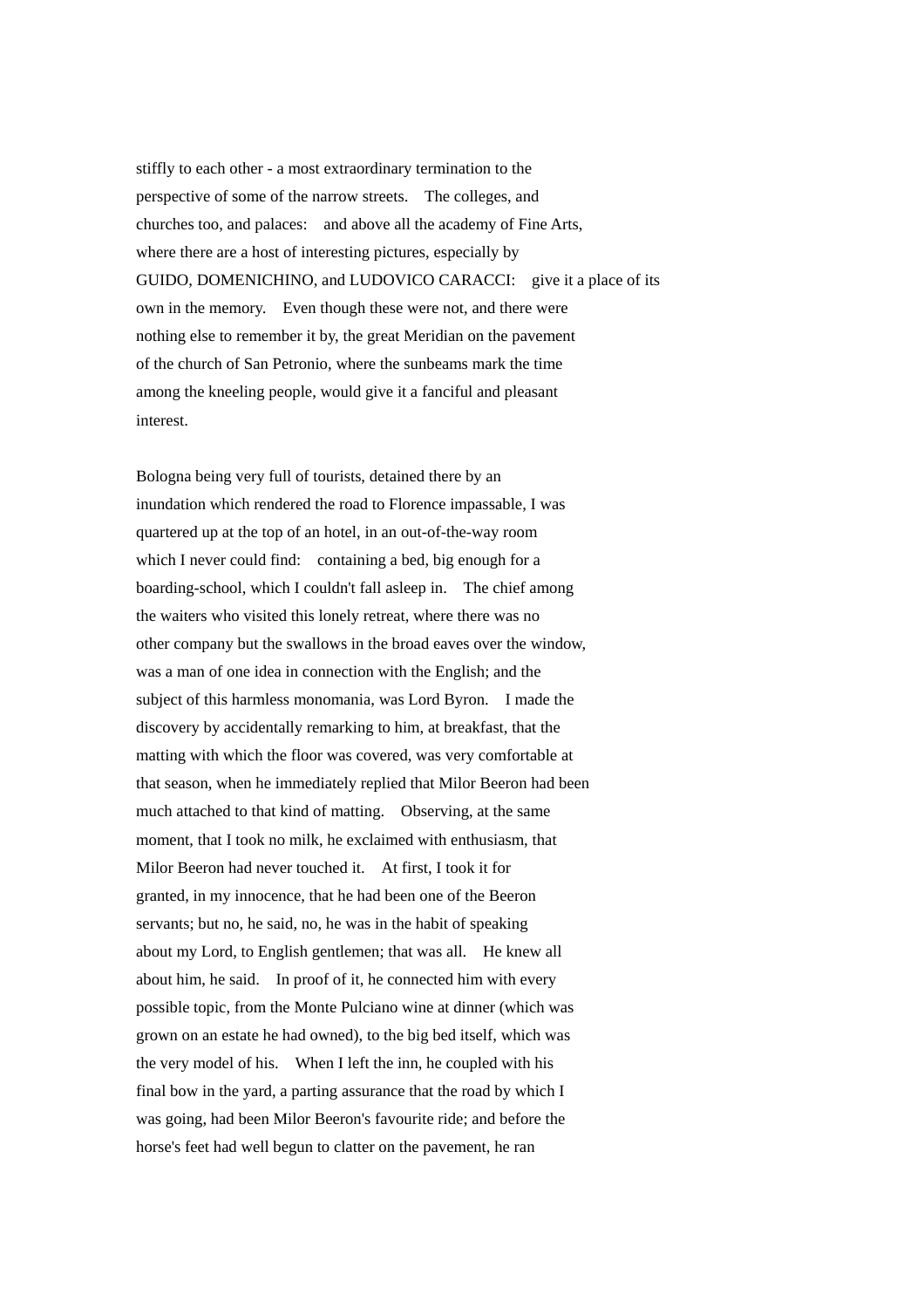briskly up-stairs again, I dare say to tell some other Englishman in some other solitary room that the guest who had just departed was Lord Beeron's living image.

I had entered Bologna by night - almost midnight - and all along the road thither, after our entrance into the Papal territory: which is not, in any part, supremely well governed, Saint Peter's keys being rather rusty now; the driver had so worried about the danger of robbers in travelling after dark, and had so infected the brave Courier, and the two had been so constantly stopping and getting up and down to look after a portmanteau which was tied on behind, that I should have felt almost obliged to any one who would have had the goodness to take it away. Hence it was stipulated, that, whenever we left Bologna, we should start so as not to arrive at Ferrara later than eight at night; and a delightful afternoon and evening journey it was, albeit through a flat district which gradually became more marshy from the overflow of brooks and rivers in the recent heavy rains.

At sunset, when I was walking on alone, while the horses rested, I arrived upon a little scene, which, by one of those singular mental operations of which we are all conscious, seemed perfectly familiar to me, and which I see distinctly now. There was not much in it. In the blood red light, there was a mournful sheet of water, just stirred by the evening wind; upon its margin a few trees. In the foreground was a group of silent peasant girls leaning over the parapet of a little bridge, and looking, now up at the sky, now down into the water; in the distance, a deep bell; the shade of approaching night on everything. If I had been murdered there, in some former life, I could not have seemed to remember the place more thoroughly, or with a more emphatic chilling of the blood; and the mere remembrance of it acquired in that minute, is so strengthened by the imaginary recollection, that I hardly think I could forget it.

More solitary, more depopulated, more deserted, old Ferrara, than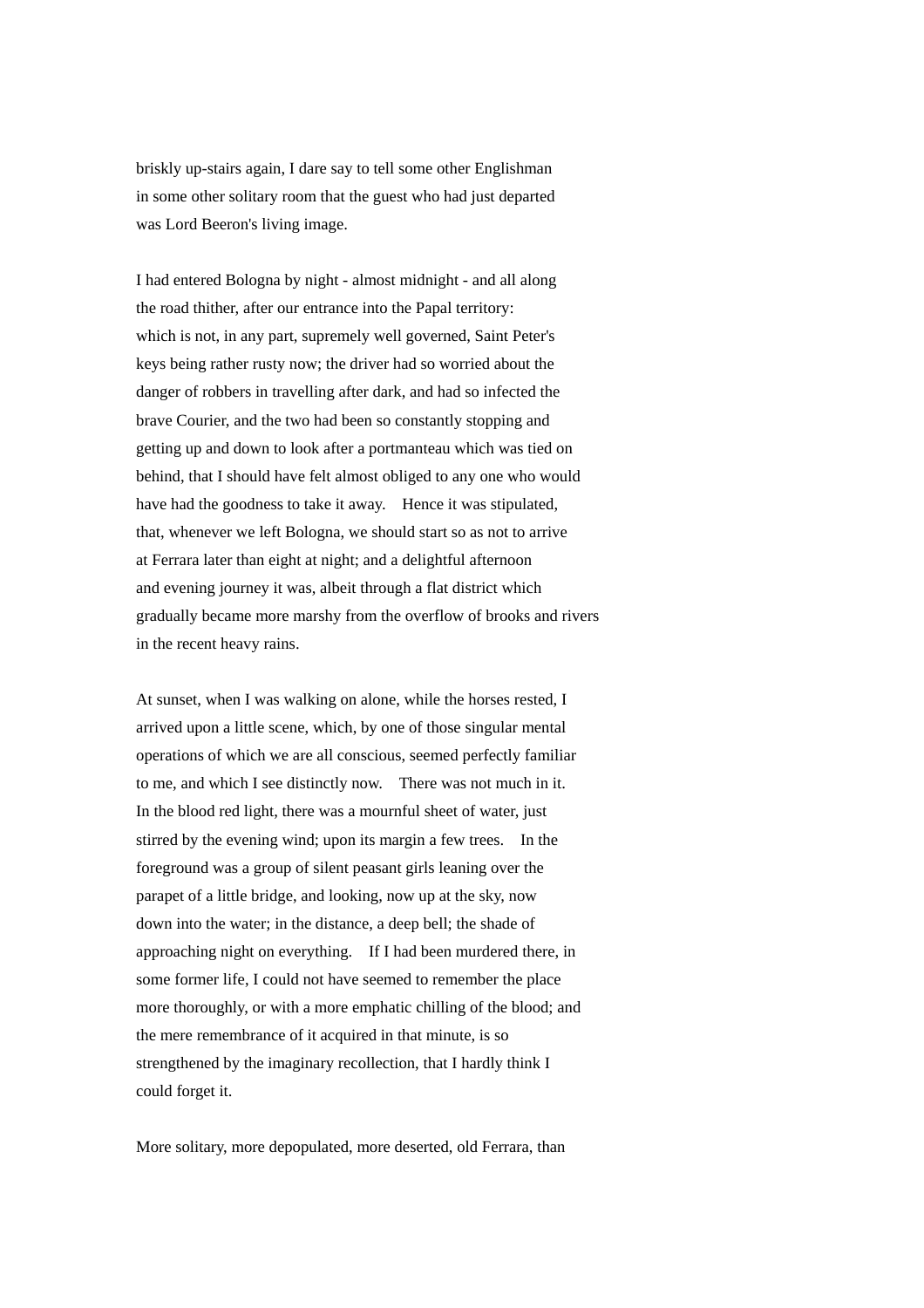any city of the solemn brotherhood! The grass so grows up in the silent streets, that any one might make hay there, literally, while the sun shines. But the sun shines with diminished cheerfulness in grim Ferrara; and the people are so few who pass and re-pass through the places, that the flesh of its inhabitants might be grass indeed, and growing in the squares.

I wonder why the head coppersmith in an Italian town, always lives next door to the Hotel, or opposite: making the visitor feel as if the beating hammers were his own heart, palpitating with a deadly energy! I wonder why jealous corridors surround the bedroom on all sides, and fill it with unnecessary doors that can't be shut, and will not open, and abut on pitchy darkness! I wonder why it is not enough that these distrustful genii stand agape at one's dreams all night, but there must also be round open portholes, high in the wall, suggestive, when a mouse or rat is heard behind the wainscot. of a somebody scraping the wall with his toes, in his endeavours to reach one of these portholes and look in! I wonder why the faggots are so constructed, as to know of no effect but an agony of heat when they are lighted and replenished, and an agony of cold and suffocation at all other times! I wonder, above all, why it is the great feature of domestic architecture in Italian inns, that all the fire goes up the chimney, except the smoke!

The answer matters little. Coppersmiths, doors, portholes, smoke, and faggots, are welcome to me. Give me the smiling face of the attendant, man or woman; the courteous manner; the amiable desire to please and to be pleased; the light-hearted, pleasant, simple air - so many jewels set in dirt - and I am theirs again to-morrow!

ARIOSTO'S house, TASSO'S prison, a rare old Gothic cathedral, and more churches of course, are the sights of Ferrara. But the long silent streets, and the dismantled palaces, where ivy waves in lieu of banners, and where rank weeds are slowly creeping up the longuntrodden stairs, are the best sights of all.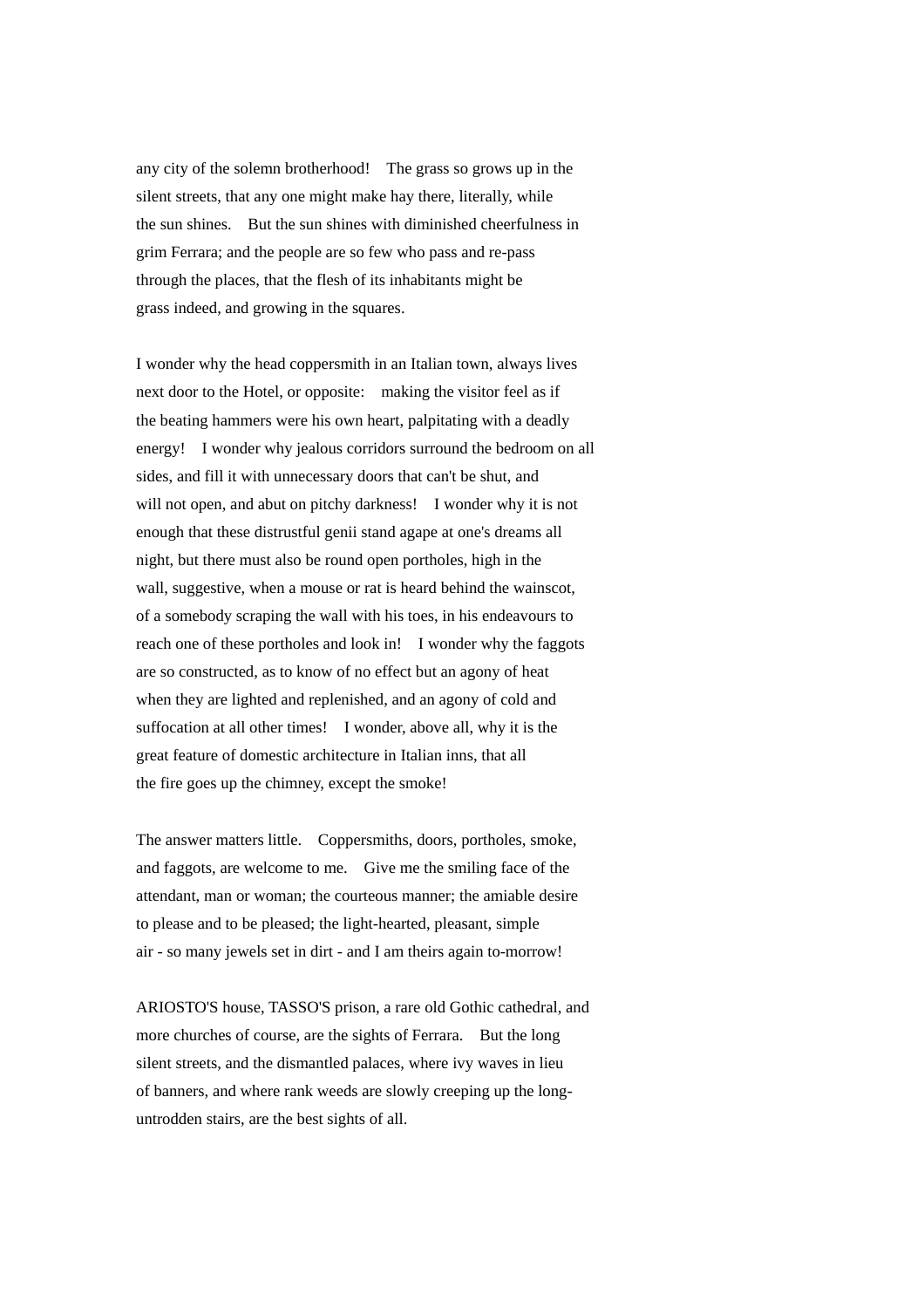The aspect of this dreary town, half an hour before sunrise one fine morning, when I left it, was as picturesque as it seemed unreal and spectral. It was no matter that the people were not yet out of bed; for if they had all been up and busy, they would have made but little difference in that desert of a place. It was best to see it, without a single figure in the picture; a city of the dead, without one solitary survivor. Pestilence might have ravaged streets, squares, and market-places; and sack and siege have ruined the old houses, battered down their doors and windows, and made breaches in their roofs. In one part, a great tower rose into the air; the only landmark in the melancholy view. In another, a prodigious castle, with a moat about it, stood aloof: a sullen city in itself. In the black dungeons of this castle, Parisina and her lover were beheaded in the dead of night. The red light, beginning to shine when I looked back upon it, stained its walls without, as they have, many a time, been stained within, in old days; but for any sign of life they gave, the castle and the city might have been avoided by all human creatures, from the moment when the axe went down upon the last of the two lovers: and might have never vibrated to another sound

Beyond the blow that to the block Pierced through with forced and sullen shock.

Coming to the Po, which was greatly swollen, and running fiercely, we crossed it by a floating bridge of boats, and so came into the Austrian territory, and resumed our journey: through a country of which, for some miles, a great part was under water. The brave Courier and the soldiery had first quarrelled, for half an hour or more, over our eternal passport. But this was a daily relaxation with the Brave, who was always stricken deaf when shabby functionaries in uniform came, as they constantly did come, plunging out of wooden boxes to look at it - or in other words to beg - and who, stone deaf to my entreaties that the man might have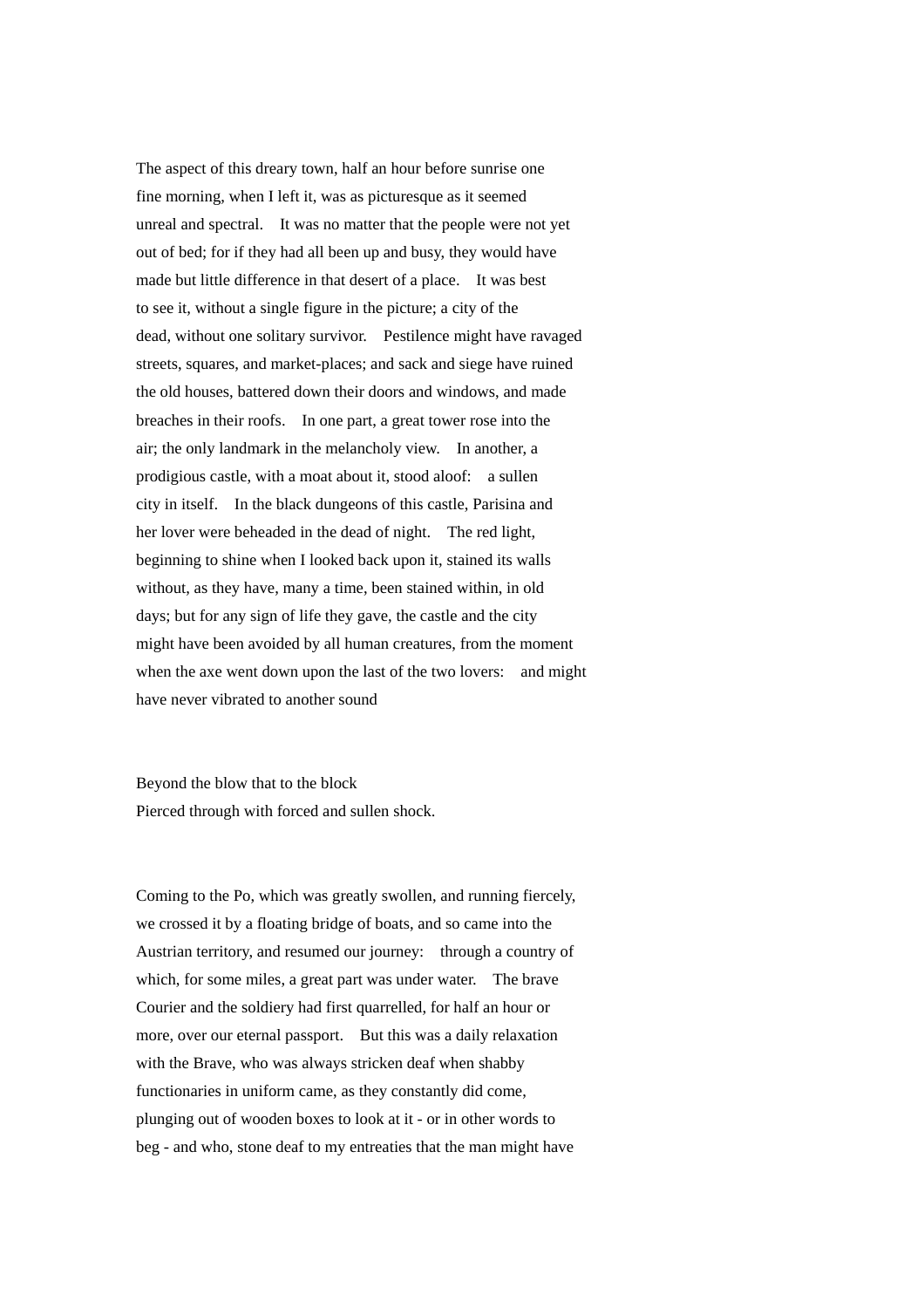a trifle given him, and we resume our journey in peace, was wont to sit reviling the functionary in broken English: while the unfortunate man's face was a portrait of mental agony framed in the coach window, from his perfect ignorance of what was being said to his disparagement.

There was a postilion, in the course of this day's journey, as wild and savagely good-looking a vagabond as you would desire to see. He was a tall, stout-made, dark-complexioned fellow, with a profusion of shaggy black hair hanging all over his face, and great black whiskers stretching down his throat. His dress was a torn suit of rifle green, garnished here and there with red; a steeplecrowned hat, innocent of nap, with a broken and bedraggled feather stuck in the band; and a flaming red neckerchief hanging on his shoulders. He was not in the saddle, but reposed, quite at his ease, on a sort of low foot-board in front of the postchaise, down amongst the horses' tails - convenient for having his brains kicked out, at any moment. To this Brigand, the brave Courier, when we were at a reasonable trot, happened to suggest the practicability of going faster. He received the proposal with a perfect yell of derision; brandished his whip about his head (such a whip! it was more like a home-made bow); flung up his heels, much higher than the horses; and disappeared, in a paroxysm, somewhere in the neighbourhood of the axletree. I fully expected to see him lying in the road, a hundred yards behind, but up came the steeplecrowned hat again, next minute, and he was seen reposing, as on a sofa, entertaining himself with the idea, and crying, 'Ha, ha! what next! Oh the devil! Faster too! Shoo - hoo - o - o!' (This last ejaculation, an inexpressibly defiant hoot.) Being anxious to reach our immediate destination that night, I ventured, by-and-by, to repeat the experiment on my own account. It produced exactly the same effect. Round flew the whip with the same scornful flourish, up came the heels, down went the steeple-crowned hat, and presently he reappeared, reposing as before and saying to himself, 'Ha ha! what next! Faster too! Oh the devil! Shoo - hoo - o o!'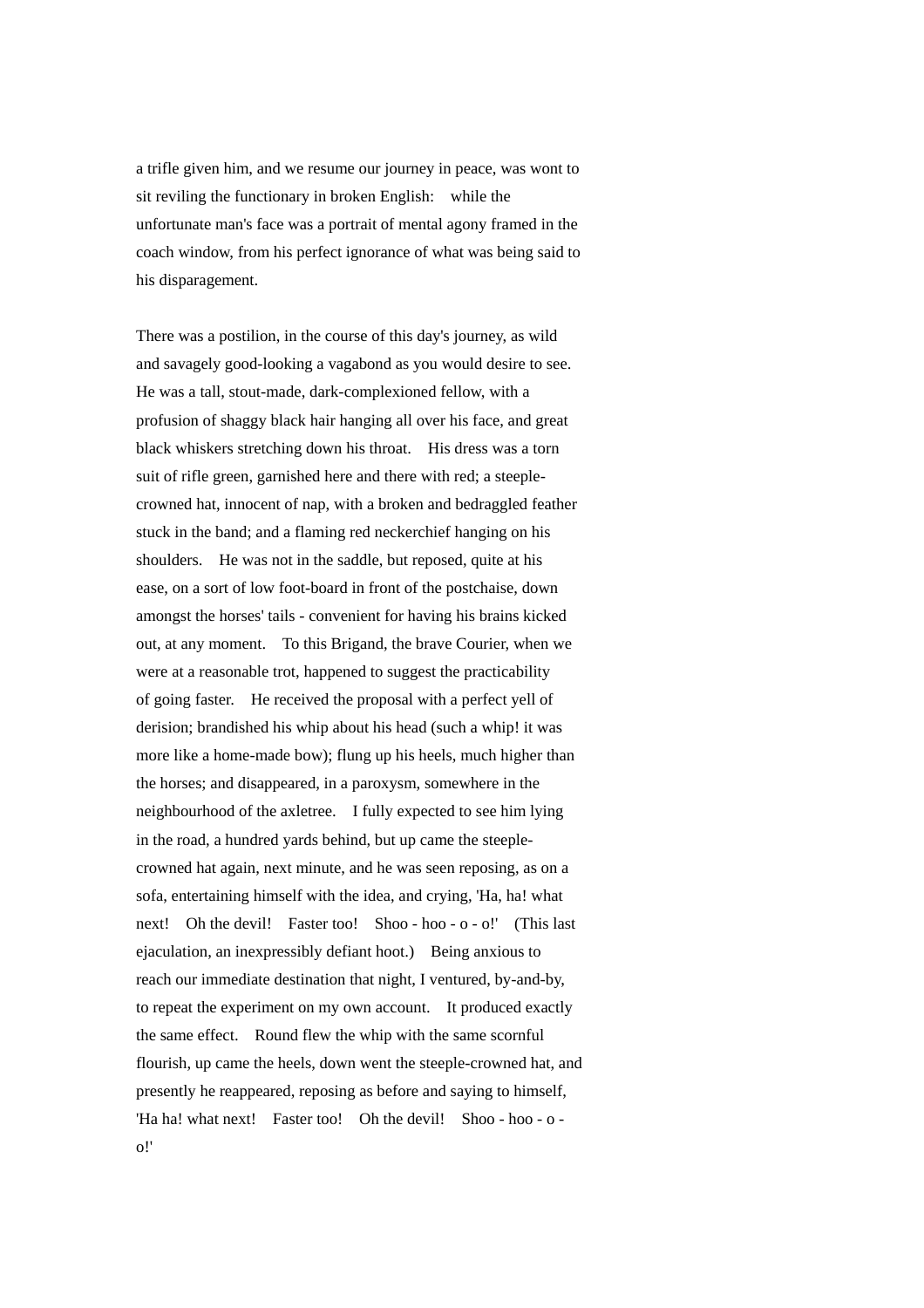## CHAPTER VII - AN ITALIAN DREAM

I HAD been travelling, for some days; resting very little in the night, and never in the day. The rapid and unbroken succession of novelties that had passed before me, came back like half-formed dreams; and a crowd of objects wandered in the greatest confusion through my mind, as I travelled on, by a solitary road. At intervals, some one among them would stop, as it were, in its restless flitting to and fro, and enable me to look at it, quite steadily, and behold it in full distinctness. After a few moments, it would dissolve, like a view in a magic-lantern; and while I saw some part of it quite plainly, and some faintly, and some not at all, would show me another of the many places I had lately seen, lingering behind it, and coming through it. This was no sooner visible than, in its turn, it melted into something else.

At one moment, I was standing again, before the brown old rugged churches of Modena. As I recognised the curious pillars with grim monsters for their bases, I seemed to see them, standing by themselves in the quiet square at Padua, where there were the staid old University, and the figures, demurely gowned, grouped here and there in the open space about it. Then, I was strolling in the outskirts of that pleasant city, admiring the unusual neatness of the dwelling-houses, gardens, and orchards, as I had seen them a few hours before. In their stead arose, immediately, the two towers of Bologna; and the most obstinate of all these objects, failed to hold its ground, a minute, before the monstrous moated castle of Ferrara, which, like an illustration to a wild romance, came back again in the red sunrise, lording it over the solitary, grass-grown, withered town. In short, I had that incoherent but delightful jumble in my brain, which travellers are apt to have,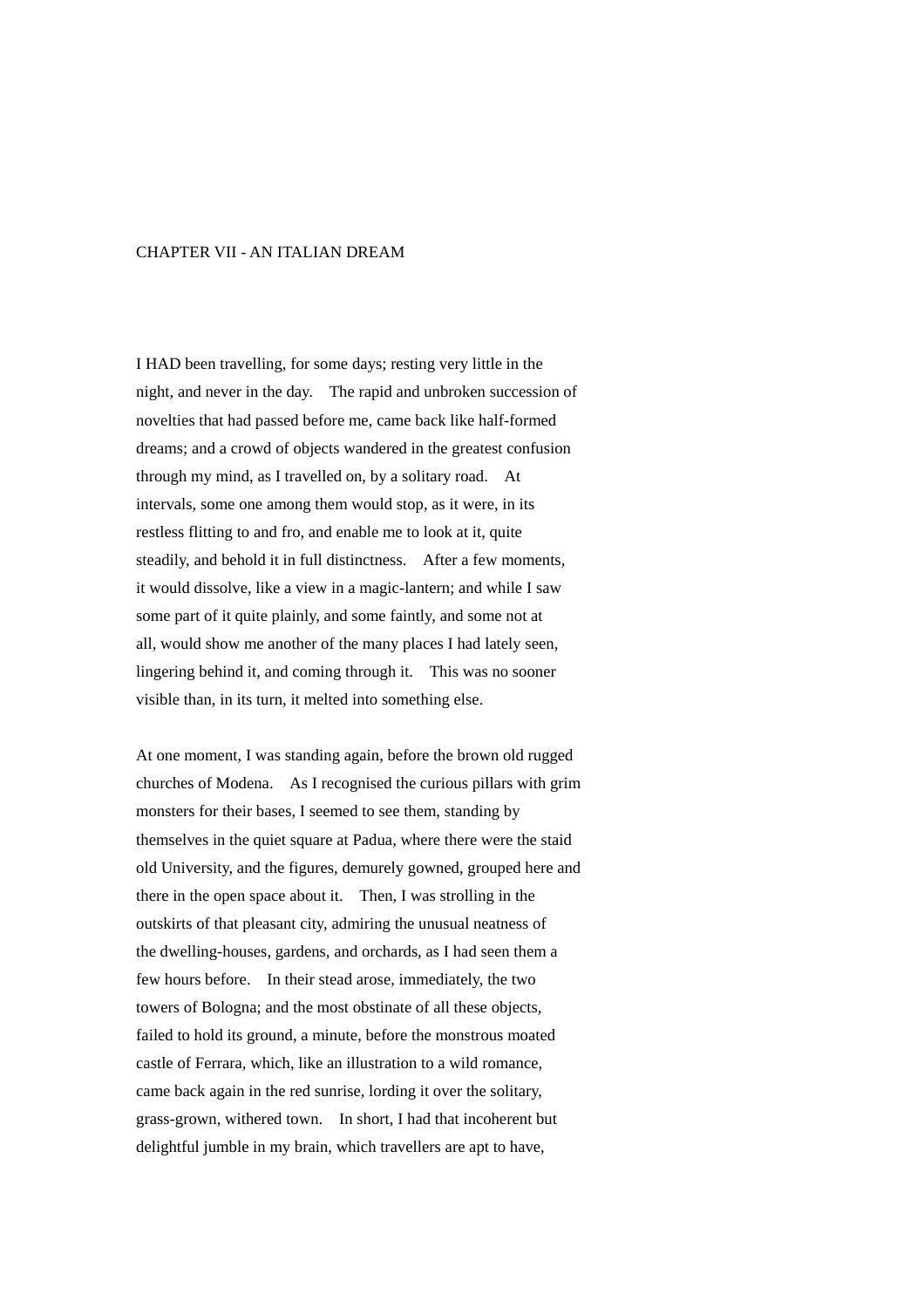and are indolently willing to encourage. Every shake of the coach in which I sat, half dozing in the dark, appeared to jerk some new recollection out of its place, and to jerk some other new recollection into it; and in this state I fell asleep.

I was awakened after some time (as I thought) by the stopping of the coach. It was now quite night, and we were at the waterside. There lay here, a black boat, with a little house or cabin in it of the same mournful colour. When I had taken my seat in this, the boat was paddled, by two men, towards a great light, lying in the distance on the sea.

Ever and again, there was a dismal sigh of wind. It ruffled the water, and rocked the boat, and sent the dark clouds flying before the stars. I could not but think how strange it was, to be floating away at that hour: leaving the land behind, and going on, towards this light upon the sea. It soon began to burn brighter; and from being one light became a cluster of tapers, twinkling and shining out of the water, as the boat approached towards them by a dreamy kind of track, marked out upon the sea by posts and piles.

We had floated on, five miles or so, over the dark water, when I heard it rippling in my dream, against some obstruction near at hand. Looking out attentively, I saw, through the gloom, a something black and massive - like a shore, but lying close and flat upon the water, like a raft - which we were gliding past. The chief of the two rowers said it was a burial-place.

Full of the interest and wonder which a cemetery lying out there, in the lonely sea, inspired, I turned to gaze upon it as it should recede in our path, when it was quickly shut out from my view. Before I knew by what, or how, I found that we were gliding up a street - a phantom street; the houses rising on both sides, from the water, and the black boat gliding on beneath their windows. Lights were shining from some of these casements, plumbing the depth of the black stream with their reflected rays, but all was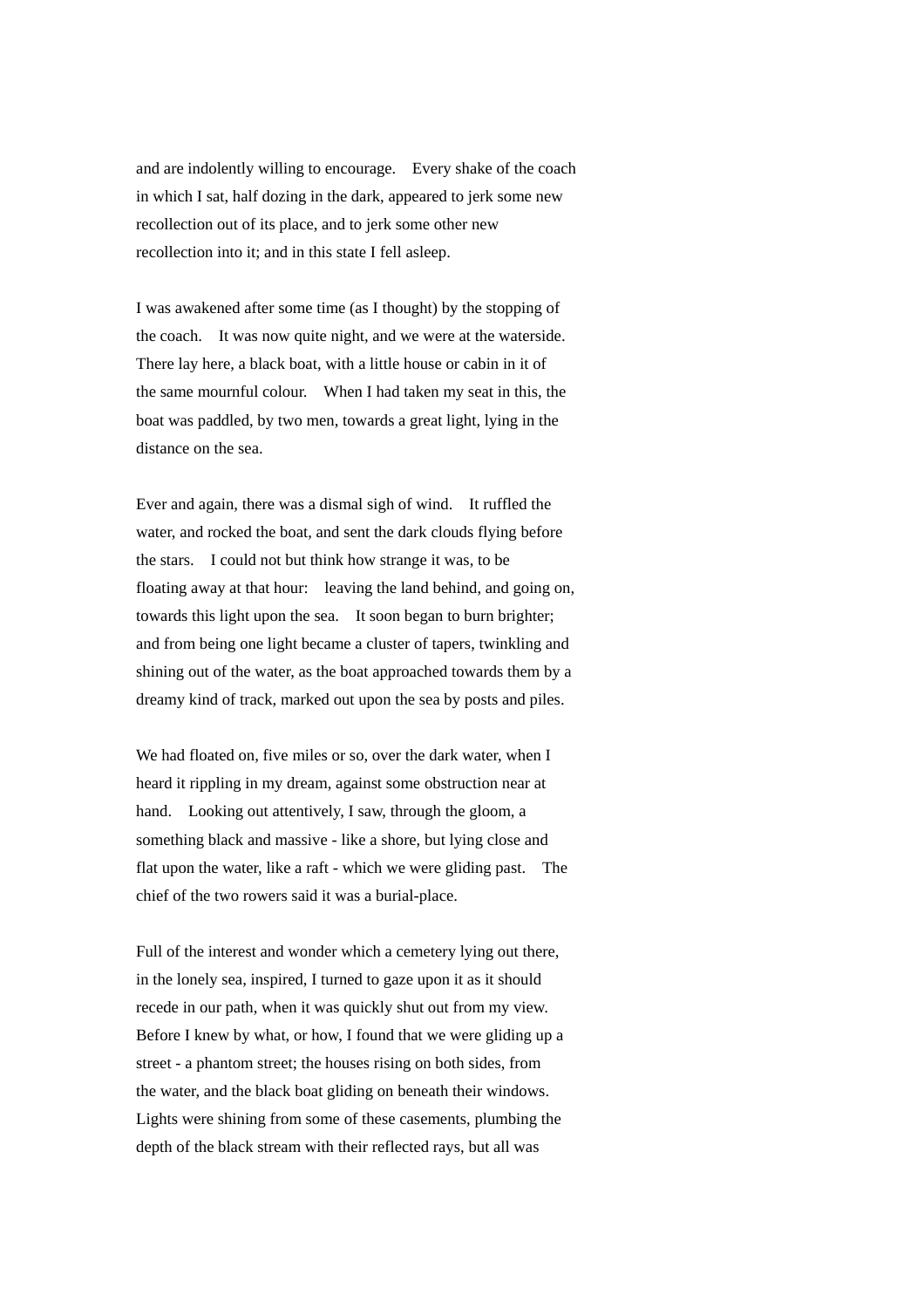profoundly silent.

So we advanced into this ghostly city, continuing to hold our course through narrow streets and lanes, all filled and flowing with water. Some of the corners where our way branched off, were so acute and narrow, that it seemed impossible for the long slender boat to turn them; but the rowers, with a low melodious cry of warning, sent it skimming on without a pause. Sometimes, the rowers of another black boat like our own, echoed the cry, and slackening their speed (as I thought we did ours) would come flitting past us like a dark shadow. Other boats, of the same sombre hue, were lying moored, I thought, to painted pillars, near to dark mysterious doors that opened straight upon the water. Some of these were empty; in some, the rowers lay asleep; towards one, I saw some figures coming down a gloomy archway from the interior of a palace: gaily dressed, and attended by torch-bearers. It was but a glimpse I had of them; for a bridge, so low and close upon the boat that it seemed ready to fall down and crush us: one of the many bridges that perplexed the Dream: blotted them out, instantly. On we went, floating towards the heart of this strange place - with water all about us where never water was elsewhere clusters of houses, churches, heaps of stately buildings growing out of it - and, everywhere, the same extraordinary silence. Presently, we shot across a broad and open stream; and passing, as I thought, before a spacious paved quay, where the bright lamps with which it was illuminated showed long rows of arches and pillars, of ponderous construction and great strength, but as light to the eye as garlands of hoarfrost or gossamer - and where, for the first time, I saw people walking - arrived at a flight of steps leading from the water to a large mansion, where, having passed through corridors and galleries innumerable, I lay down to rest; listening to the black boats stealing up and down below the window on the rippling water, till I fell asleep.

The glory of the day that broke upon me in this Dream; its freshness, motion, buoyancy; its sparkles of the sun in water; its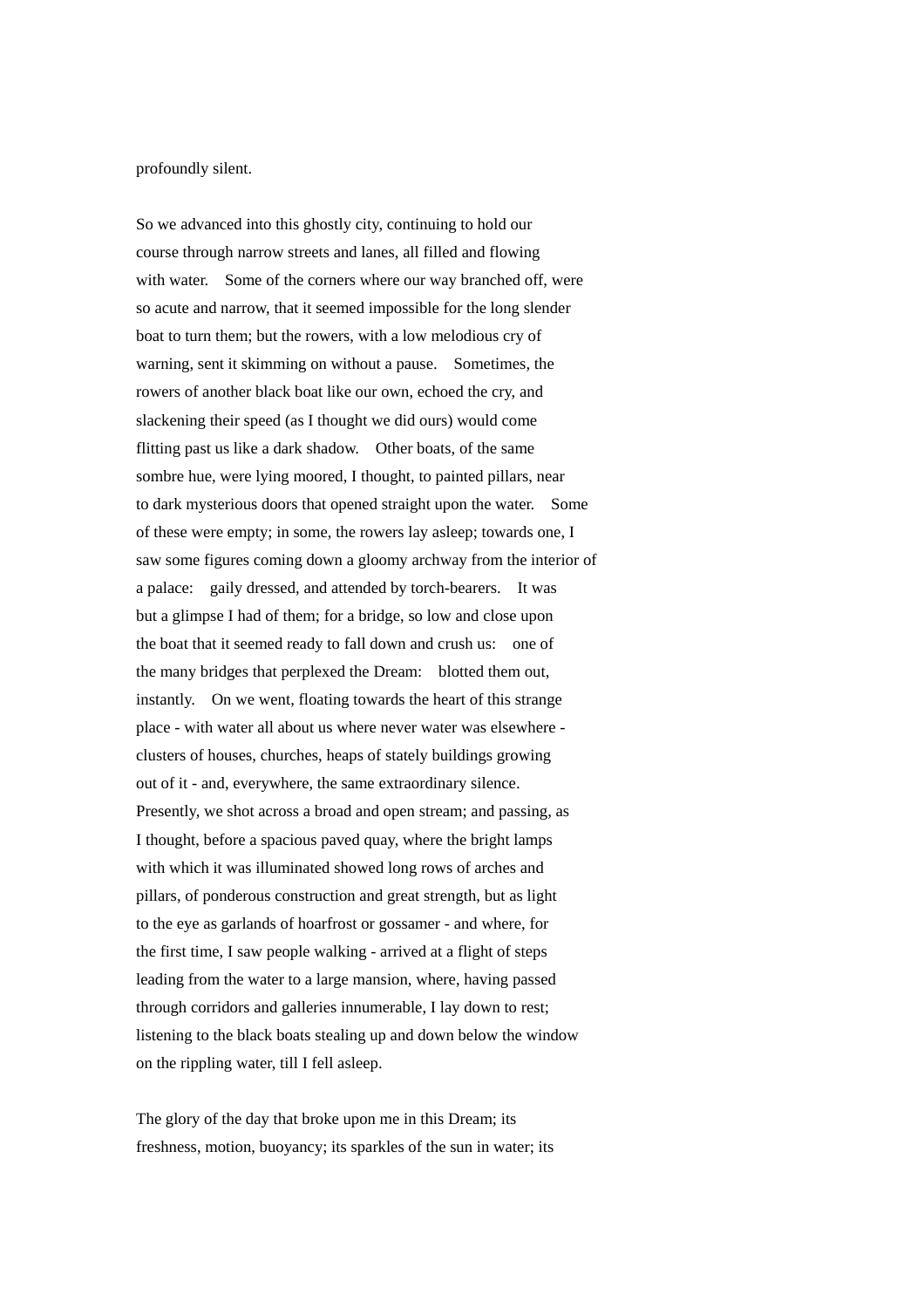clear blue sky and rustling air; no waking words can tell. But, from my window, I looked down on boats and barks; on masts, sails, cordage, flags; on groups of busy sailors, working at the cargoes of these vessels; on wide quays, strewn with bales, casks, merchandise of many kinds; on great ships, lying near at hand in stately indolence; on islands, crowned with gorgeous domes and turrets: and where golden crosses glittered in the light, atop of wondrous churches, springing from the sea! Going down upon the margin of the green sea, rolling on before the door, and filling all the streets, I came upon a place of such surpassing beauty, and such grandeur, that all the rest was poor and faded, in comparison with its absorbing loveliness.

It was a great Piazza, as I thought; anchored, like all the rest, in the deep ocean. On its broad bosom, was a Palace, more majestic and magnificent in its old age, than all the buildings of the earth, in the high prime and fulness of their youth. Cloisters and galleries: so light, they might have been the work of fairy hands: so strong that centuries had battered them in vain: wound round and round this palace, and enfolded it with a Cathedral, gorgeous in the wild luxuriant fancies of the East. At no great distance from its porch, a lofty tower, standing by itself, and rearing its proud head, alone, into the sky, looked out upon the Adriatic Sea. Near to the margin of the stream, were two ill-omened pillars of red granite; one having on its top, a figure with a sword and shield; the other, a winged lion. Not far from these again, a second tower: richest of the rich in all its decorations: even here, where all was rich: sustained aloft, a great orb, gleaming with gold and deepest blue: the Twelve Signs painted on it, and a mimic sun revolving in its course around them: while above, two bronze giants hammered out the hours upon a sounding bell. An oblong square of lofty houses of the whitest stone, surrounded by a light and beautiful arcade, formed part of this enchanted scene; and, here and there, gay masts for flags rose, tapering, from the pavement of the unsubstantial ground.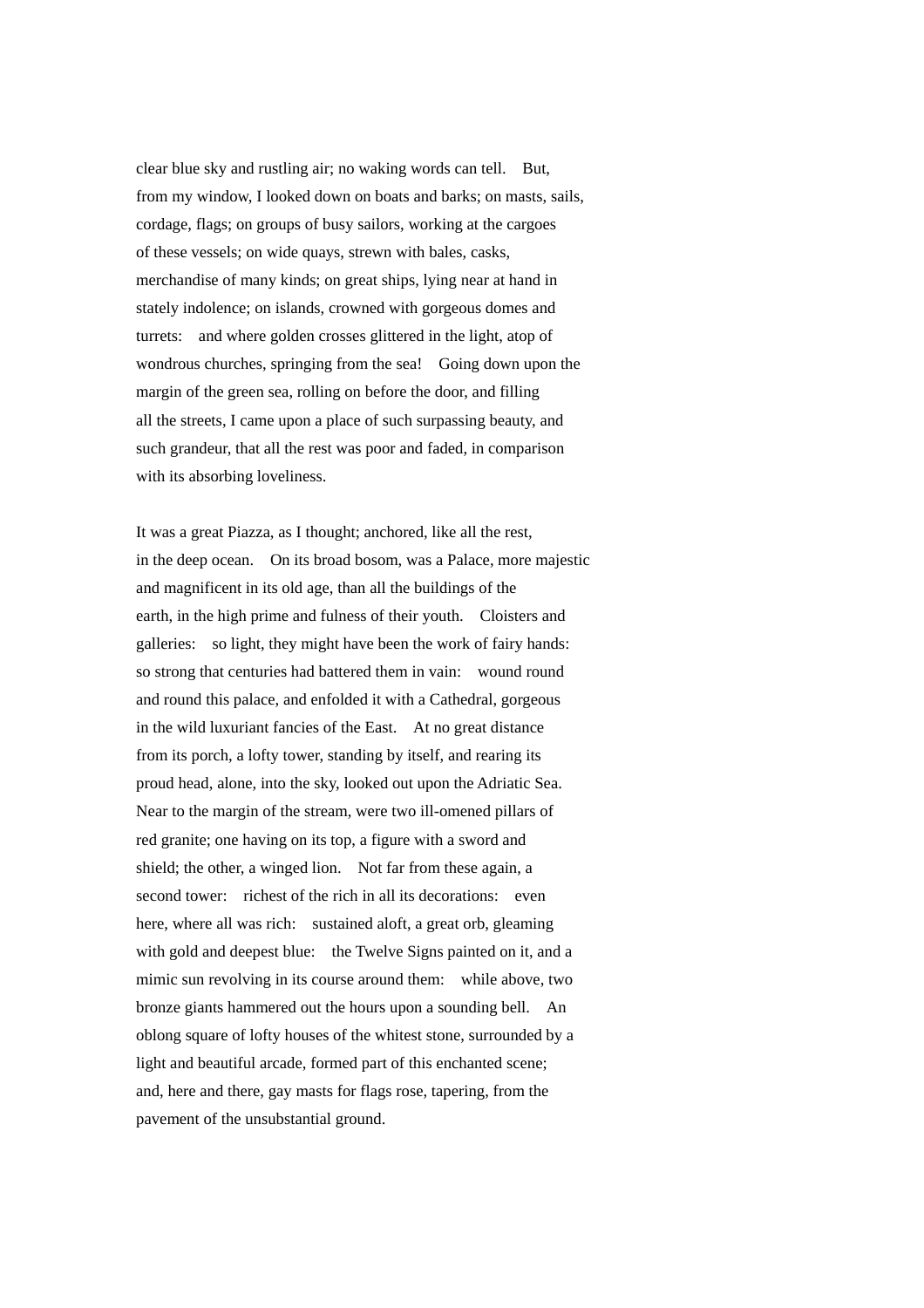I thought I entered the Cathedral, and went in and out among its many arches: traversing its whole extent. A grand and dreamy structure, of immense proportions; golden with old mosaics; redolent of perfumes; dim with the smoke of incense; costly in treasure of precious stones and metals, glittering through iron bars; holy with the bodies of deceased saints; rainbow-hued with windows of stained glass; dark with carved woods and coloured marbles; obscure in its vast heights, and lengthened distances; shining with silver lamps and winking lights; unreal, fantastic, solemn, inconceivable throughout. I thought I entered the old palace; pacing silent galleries and council-chambers, where the old rulers of this mistress of the waters looked sternly out, in pictures, from the walls, and where her high-prowed galleys, still victorious on canvas, fought and conquered as of old. I thought I wandered through its halls of state and triumph - bare and empty now! - and musing on its pride and might, extinct: for that was past; all past: heard a voice say, 'Some tokens of its ancient rule and some consoling reasons for its downfall, may be traced here, yet!'

I dreamed that I was led on, then, into some jealous rooms, communicating with a prison near the palace; separated from it by a lofty bridge crossing a narrow street; and called, I dreamed, The Bridge of Sighs.

But first I passed two jagged slits in a stone wall; the lions' mouths - now toothless - where, in the distempered horror of my sleep, I thought denunciations of innocent men to the old wicked Council, had been dropped through, many a time, when the night was dark. So, when I saw the council-room to which such prisoners were taken for examination, and the door by which they passed out, when they were condemned - a door that never closed upon a man with life and hope before him - my heart appeared to die within me.

It was smitten harder though, when, torch in hand, I descended from the cheerful day into two ranges, one below another, of dismal,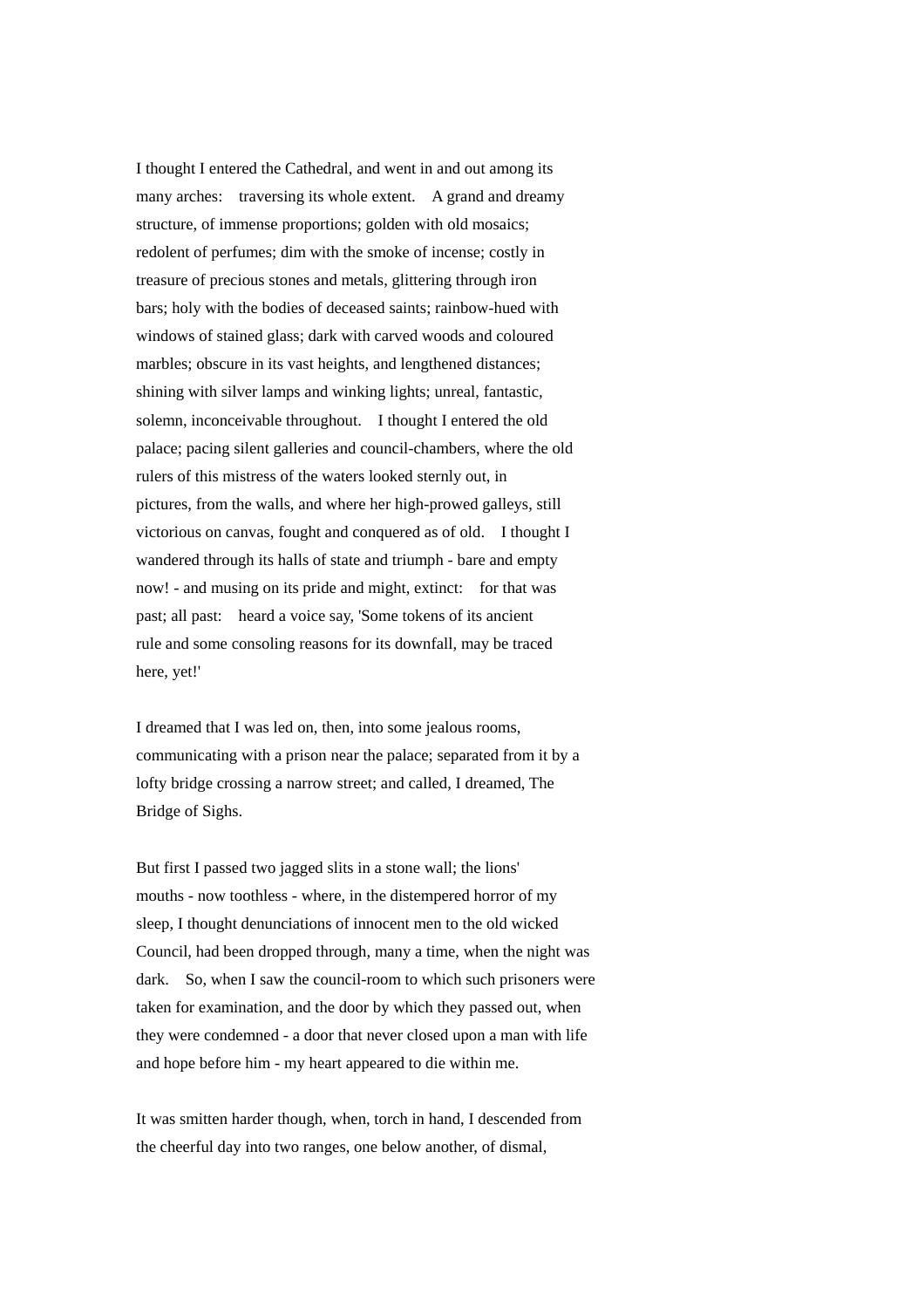awful, horrible stone cells. They were quite dark. Each had a loop-hole in its massive wall, where, in the old time, every day, a torch was placed - I dreamed - to light the prisoner within, for half an hour. The captives, by the glimmering of these brief rays, had scratched and cut inscriptions in the blackened vaults. I saw them. For their labour with a rusty nail's point, had outlived their agony and them, through many generations.

One cell, I saw, in which no man remained for more than four-andtwenty hours; being marked for dead before he entered it. Hard by, another, and a dismal one, whereto, at midnight, the confessor came - a monk brown-robed, and hooded - ghastly in the day, and free bright air, but in the midnight of that murky prison, Hope's extinguisher, and Murder's herald. I had my foot upon the spot, where, at the same dread hour, the shriven prisoner was strangled; and struck my hand upon the guilty door - low-browed and stealthy through which the lumpish sack was carried out into a boat, and rowed away, and drowned where it was death to cast a net.

Around this dungeon stronghold, and above some part of it: licking the rough walls without, and smearing them with damp and slime within: stuffing dank weeds and refuse into chinks and crevices, as if the very stones and bars had mouths to stop: furnishing a smooth road for the removal of the bodies of the secret victims of the State - a road so ready that it went along with them, and ran before them, like a cruel officer - flowed the same water that filled this Dream of mine, and made it seem one, even at the time.

Descending from the palace by a staircase, called, I thought, the Giant's - I had some imaginary recollection of an old man abdicating, coming, more slowly and more feebly, down it, when he heard the bell, proclaiming his successor - I glided off, in one of the dark boats, until we came to an old arsenal guarded by four marble lions. To make my Dream more monstrous and unlikely, one of these had words and sentences upon its body, inscribed there, at an unknown time, and in an unknown language; so that their purport was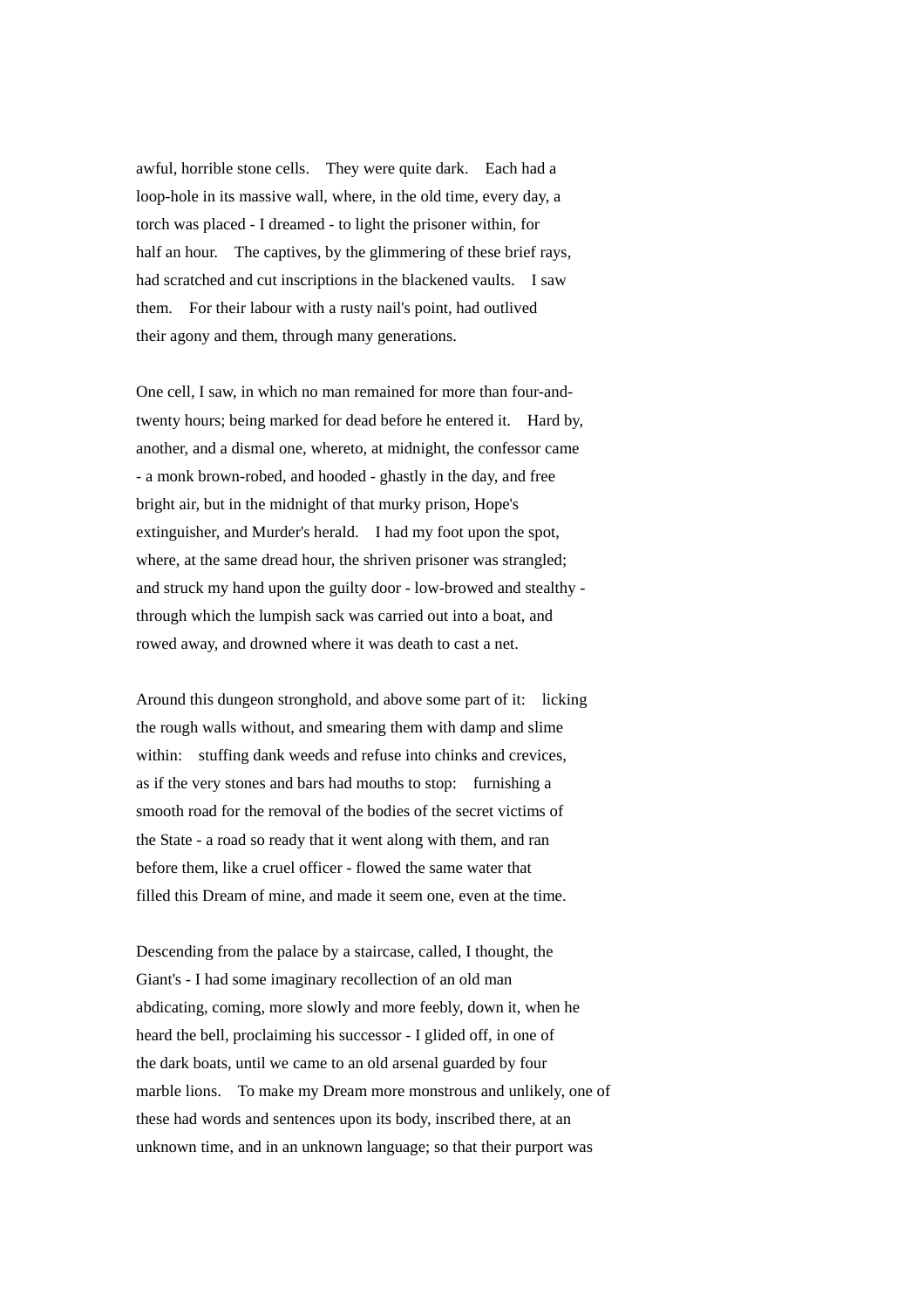a mystery to all men.

There was little sound of hammers in this place for building ships, and little work in progress; for the greatness of the city was no more, as I have said. Indeed, it seemed a very wreck found drifting on the sea; a strange flag hoisted in its honourable stations, and strangers standing at its helm. A splendid barge in which its ancient chief had gone forth, pompously, at certain periods, to wed the ocean, lay here, I thought, no more; but, in its place, there was a tiny model, made from recollection like the city's greatness; and it told of what had been (so are the strong and weak confounded in the dust) almost as eloquently as the massive pillars, arches, roofs, reared to overshadow stately ships that had no other shadow now, upon the water or the earth.

An armoury was there yet. Plundered and despoiled; but an armoury. With a fierce standard taken from the Turks, drooping in the dull air of its cage. Rich suits of mail worn by great warriors were hoarded there; crossbows and bolts; quivers full of arrows; spears; swords, daggers, maces, shields, and heavy-headed axes. Plates of wrought steel and iron, to make the gallant horse a monster cased in metal scales; and one spring-weapon (easy to be carried in the breast) designed to do its office noiselessly, and made for shooting men with poisoned darts.

One press or case I saw, full of accursed instruments of torture horribly contrived to cramp, and pinch, and grind and crush men's bones, and tear and twist them with the torment of a thousand deaths. Before it, were two iron helmets, with breast-pieces: made to close up tight and smooth upon the heads of living sufferers; and fastened on to each, was a small knob or anvil, where the directing devil could repose his elbow at his ease, and listen, near the walled-up ear, to the lamentations and confessions of the wretch within. There was that grim resemblance in them to the human shape - they were such moulds of sweating faces, pained and cramped - that it was difficult to think them empty; and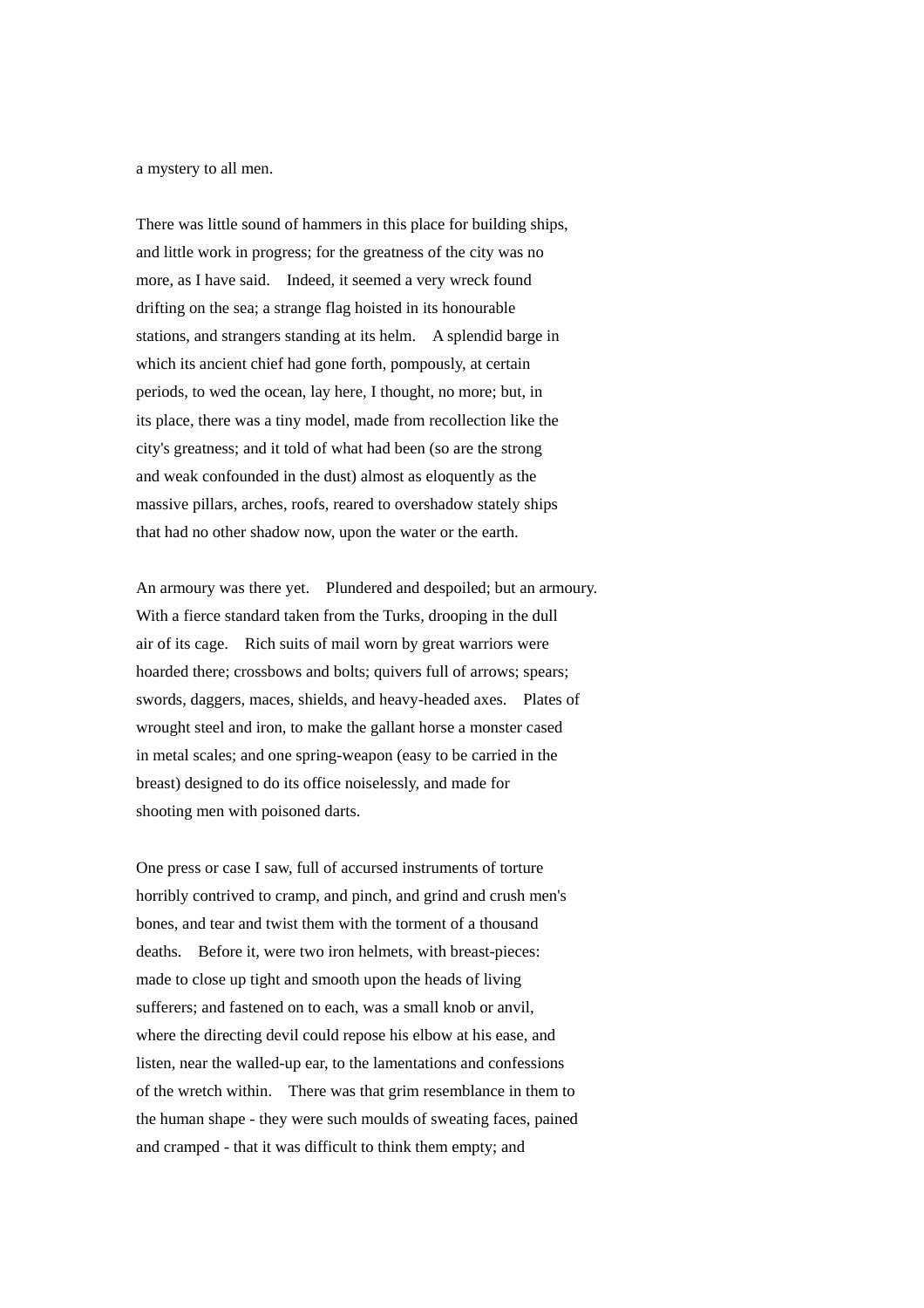terrible distortions lingering within them, seemed to follow me, when, taking to my boat again, I rowed off to a kind of garden or public walk in the sea, where there were grass and trees. But I forgot them when I stood upon its farthest brink - I stood there, in my dream - and looked, along the ripple, to the setting sun; before me, in the sky and on the deep, a crimson flush; and behind me the whole city resolving into streaks of red and purple, on the water.

In the luxurious wonder of so rare a dream, I took but little heed of time, and had but little understanding of its flight. But there were days and nights in it; and when the sun was high, and when the rays of lamps were crooked in the running water, I was still afloat, I thought: plashing the slippery walls and houses with the cleavings of the tide, as my black boat, borne upon it, skimmed along the streets.

Sometimes, alighting at the doors of churches and vast palaces, I wandered on, from room to room, from aisle to aisle, through labyrinths of rich altars, ancient monuments; decayed apartments where the furniture, half awful, half grotesque, was mouldering away. Pictures were there, replete with such enduring beauty and expression: with such passion, truth and power: that they seemed so many young and fresh realities among a host of spectres. I thought these, often intermingled with the old days of the city: with its beauties, tyrants, captains, patriots, merchants, counters, priests: nay, with its very stones, and bricks, and public places; all of which lived again, about me, on the walls. Then, coming down some marble staircase where the water lapped and oozed against the lower steps, I passed into my boat again, and went on in my dream.

Floating down narrow lanes, where carpenters, at work with plane and chisel in their shops, tossed the light shaving straight upon the water, where it lay like weed, or ebbed away before me in a tangled heap. Past open doors, decayed and rotten from long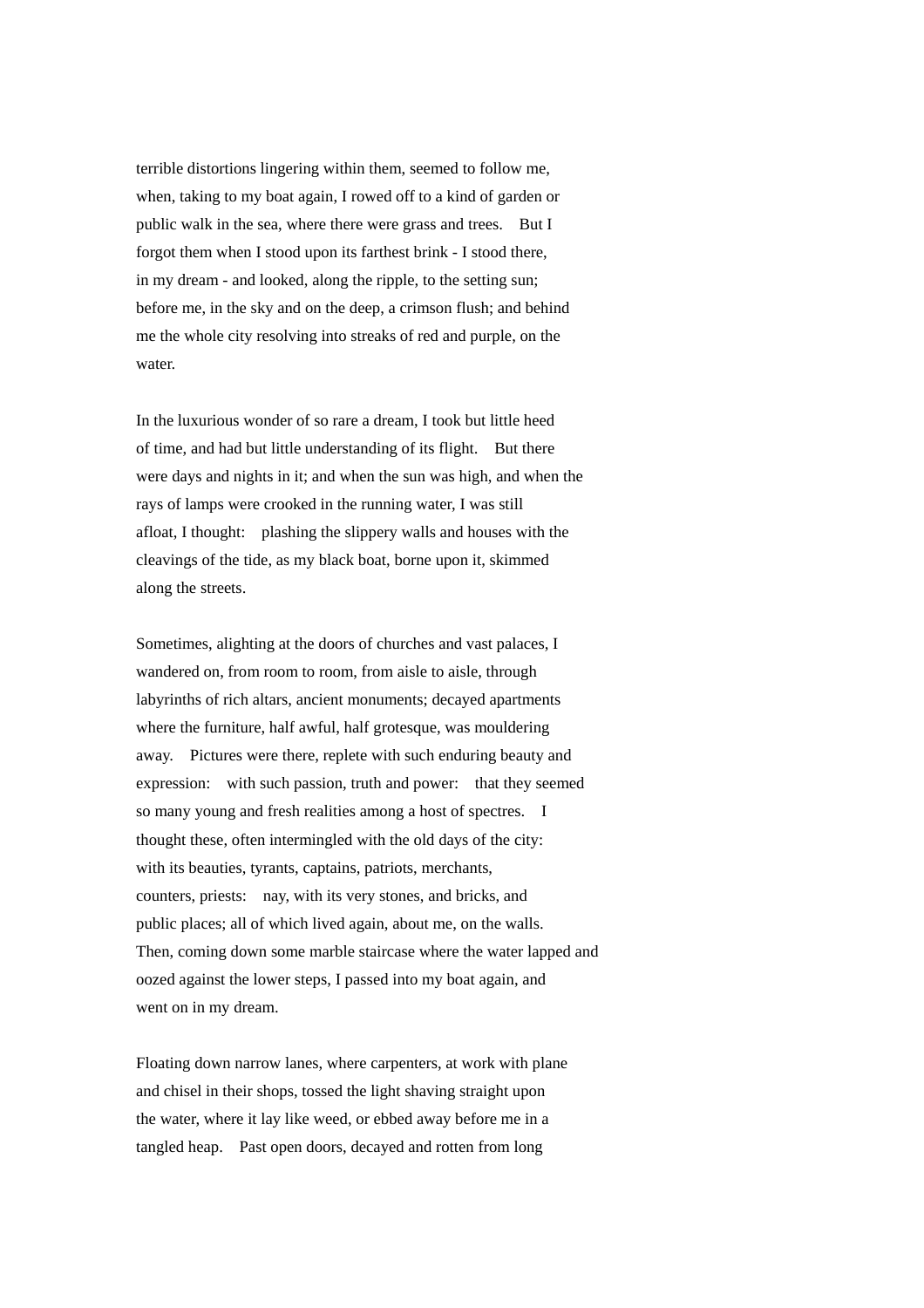steeping in the wet, through which some scanty patch of vine shone green and bright, making unusual shadows on the pavement with its trembling leaves. Past quays and terraces, where women, gracefully veiled, were passing and repassing, and where idlers were reclining in the sun-shine, on flag-stones and on flights of steps. Past bridges, where there were idlers too; loitering and looking over. Below stone balconies, erected at a giddy height, before the loftiest windows of the loftiest houses. Past plots of garden, theatres, shrines, prodigious piles of architecture - Gothic - Saracenic - fanciful with all the fancies of all times and countries. Past buildings that were high, and low, and black, and white, and straight, and crooked; mean and grand, crazy and strong. Twining among a tangled lot of boats and barges, and shooting out at last into a Grand Canal! There, in the errant fancy of my dream, I saw old Shylock passing to and fro upon a bridge, all built upon with shops and humming with the tongues of men; a form I seemed to know for Desdemona's, leaned down through a latticed blind to pluck a flower. And, in the dream, I thought that Shakespeare's spirit was abroad upon the water somewhere: stealing through the city.

At night, when two votive lamps burnt before an image of the Virgin, in a gallery outside the great cathedral, near the roof, I fancied that the great piazza of the Winged Lion was a blaze of cheerful light, and that its whole arcade was thronged with people; while crowds were diverting themselves in splendid coffee-houses opening from it - which were never shut, I thought, but open all night long. When the bronze giants struck the hour of midnight on the bell, I thought the life and animation of the city were all centred here; and as I rowed away, abreast the silent quays, I only saw them dotted, here and there, with sleeping boatmen wrapped up in their cloaks, and lying at full length upon the stones.

But close about the quays and churches, palaces and prisons sucking at their walls, and welling up into the secret places of the town: crept the water always. Noiseless and watchful: coiled round and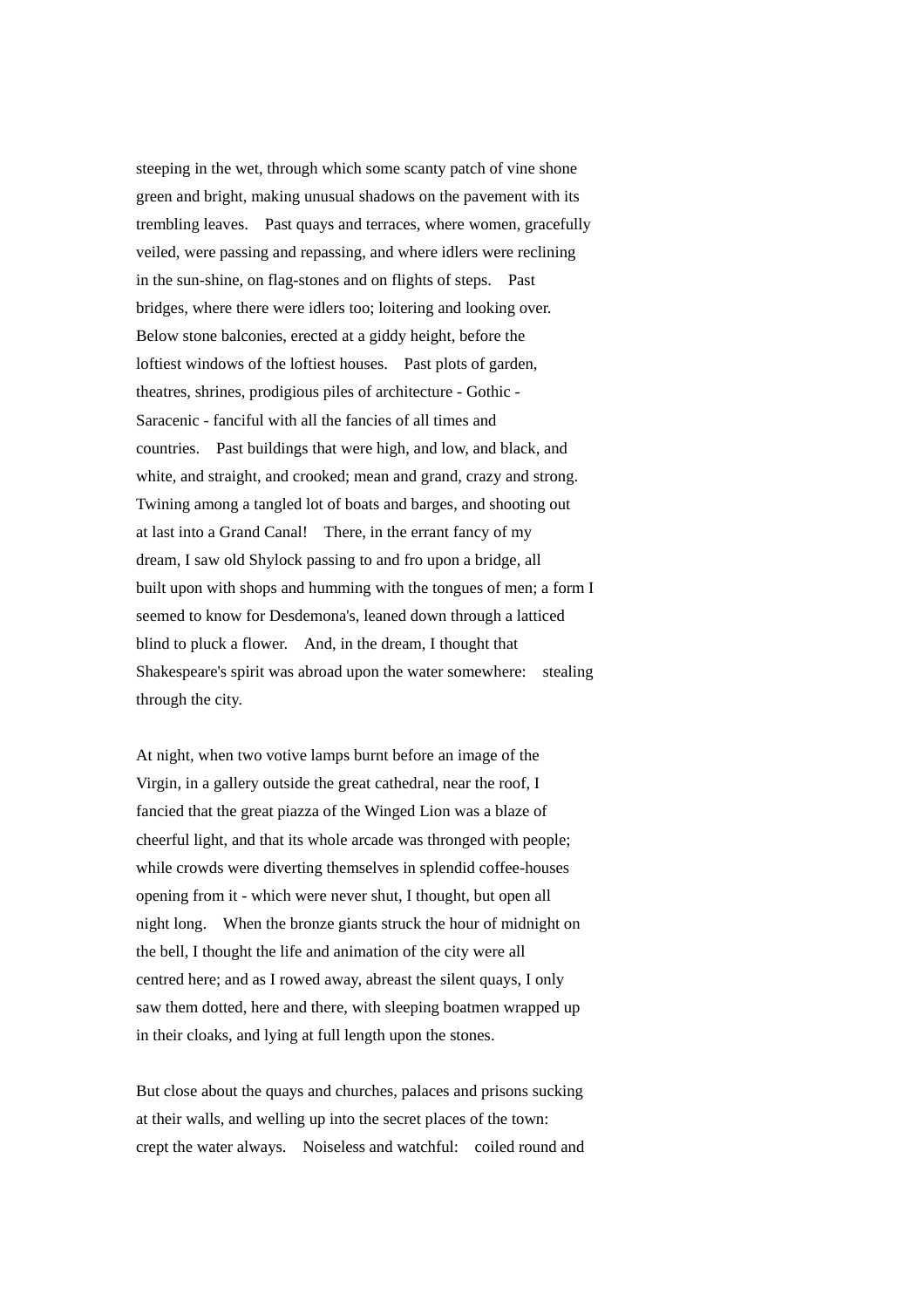round it, in its many folds, like an old serpent: waiting for the time, I thought, when people should look down into its depths for any stone of the old city that had claimed to be its mistress.

Thus it floated me away, until I awoke in the old market-place at Verona. I have, many and many a time, thought since, of this strange Dream upon the water: half-wondering if it lie there yet, and if its name be VENICE.

## CHAPTER VIII - BY VERONA, MANTUA, AND MILAN, ACROSS THE PASS OF THE SIMPLON INTO SWITZERLAND

I HAD been half afraid to go to Verona, lest it should at all put me out of conceit with Romeo and Juliet. But, I was no sooner come into the old market-place, than the misgiving vanished. It is so fanciful, quaint, and picturesque a place, formed by such an extraordinary and rich variety of fantastic buildings, that there could be nothing better at the core of even this romantic town: scene of one of the most romantic and beautiful of stories.

It was natural enough, to go straight from the Market-place, to the House of the Capulets, now degenerated into a most miserable little inn. Noisy vetturini and muddy market-carts were disputing possession of the yard, which was ankle-deep in dirt, with a brood of splashed and bespattered geese; and there was a grim-visaged dog, viciously panting in a doorway, who would certainly have had Romeo by the leg, the moment he put it over the wall, if he had existed and been at large in those times. The orchard fell into other hands, and was parted off many years ago; but there used to be one attached to the house - or at all events there may have, been, - and the hat (Cappello) the ancient cognizance of the family, may still be seen, carved in stone, over the gateway of the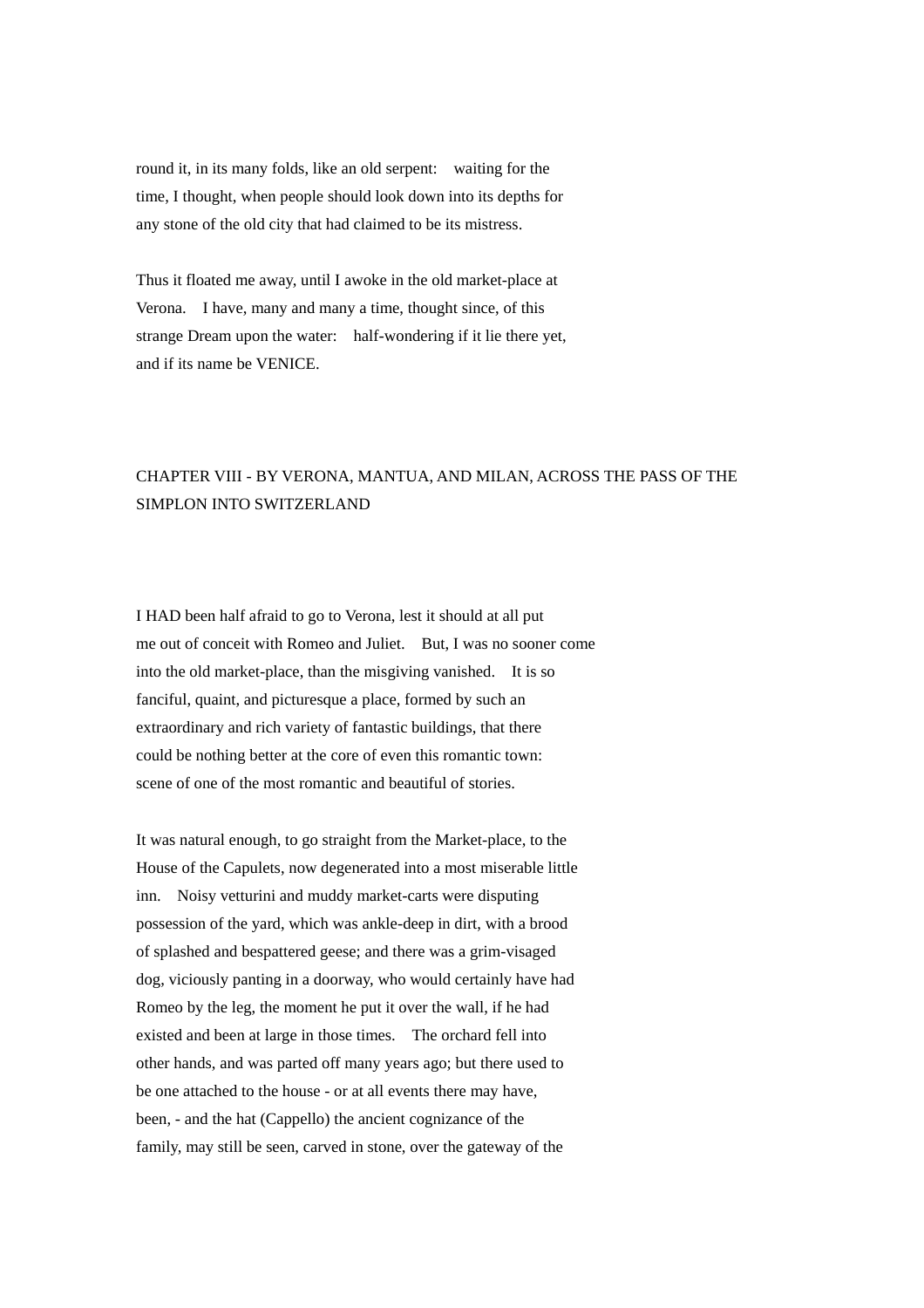yard. The geese, the market-carts, their drivers, and the dog, were somewhat in the way of the story, it must be confessed; and it would have been pleasanter to have found the house empty, and to have been able to walk through the disused rooms. But the hat was unspeakably comfortable; and the place where the garden used to be, hardly less so. Besides, the house is a distrustful, jealouslooking house as one would desire to see, though of a very moderate size. So I was quite satisfied with it, as the veritable mansion of old Capulet, and was correspondingly grateful in my acknowledgments to an extremely unsentimental middle-aged lady, the Padrona of the Hotel, who was lounging on the threshold looking at the geese; and who at least resembled the Capulets in the one particular of being very great indeed in the 'Family' way.

From Juliet's home, to Juliet's tomb, is a transition as natural to the visitor, as to fair Juliet herself, or to the proudest Juliet that ever has taught the torches to burn bright in any time. So, I went off, with a guide, to an old, old garden, once belonging to an old, old convent, I suppose; and being admitted, at a shattered gate, by a bright-eyed woman who was washing clothes, went down some walks where fresh plants and young flowers were prettily growing among fragments of old wall, and ivy-coloured mounds; and was shown a little tank, or water-trough, which the bright-eyed woman - drying her arms upon her 'kerchief, called 'La tomba di Giulietta la sfortunata.' With the best disposition in the world to believe, I could do no more than believe that the bright-eyed woman believed; so I gave her that much credit, and her customary fee in ready money. It was a pleasure, rather than a disappointment, that Juliet's resting-place was forgotten. However consolatory it may have been to Yorick's Ghost, to hear the feet upon the pavement overhead, and, twenty times a day, the repetition of his name, it is better for Juliet to lie out of the track of tourists, and to have no visitors but such as come to graves in spring-rain, and sweet air, and sunshine.

Pleasant Verona! With its beautiful old palaces, and charming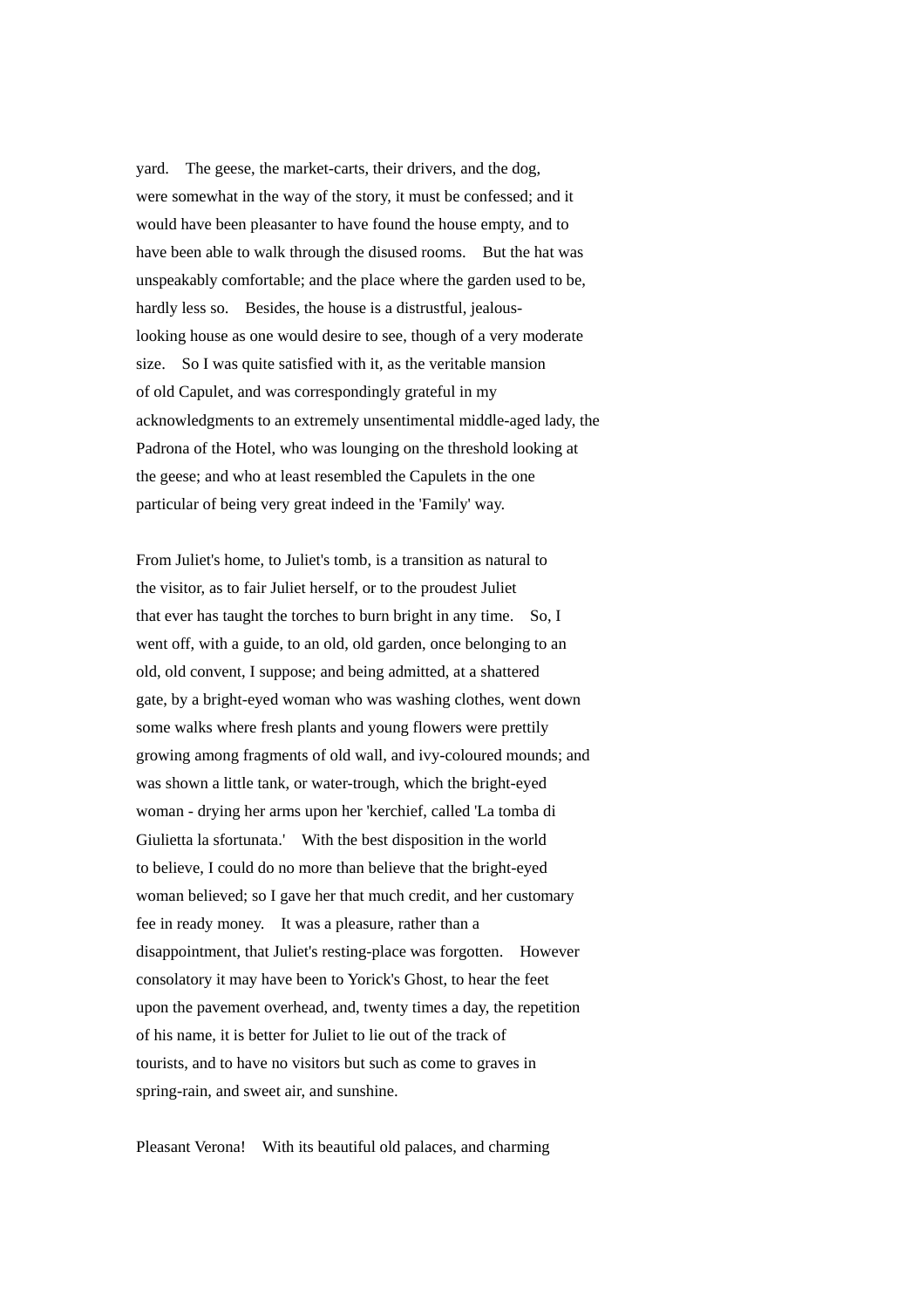country in the distance, seen from terrace walks, and stately, balustraded galleries. With its Roman gates, still spanning the fair street, and casting, on the sunlight of to-day, the shade of fifteen hundred years ago. With its marble-fitted churches, lofty towers, rich architecture, and quaint old quiet thoroughfares, where shouts of Montagues and Capulets once resounded,

And made Verona's ancient citizens Cast by their grave, beseeming ornaments, To wield old partizans.

With its fast-rushing river, picturesque old bridge, great castle, waving cypresses, and prospect so delightful, and so cheerful! Pleasant Verona!

In the midst of it, in the Piazza di Bra - a spirit of old time among the familiar realities of the passing hour - is the great Roman Amphitheatre. So well preserved, and carefully maintained, that every row of seats is there, unbroken. Over certain of the arches, the old Roman numerals may yet be seen; and there are corridors, and staircases, and subterranean passages for beasts, and winding ways, above ground and below, as when the fierce thousands hurried in and out, intent upon the bloody shows of the arena. Nestling in some of the shadows and hollow places of the walls, now, are smiths with their forges, and a few small dealers of one kind or other; and there are green weeds, and leaves, and grass, upon the parapet. But little else is greatly changed.

When I had traversed all about it, with great interest, and had gone up to the topmost round of seats, and turning from the lovely panorama closed in by the distant Alps, looked down into the building, it seemed to lie before me like the inside of a prodigious hat of plaited straw, with an enormously broad brim and a shallow crown; the plaits being represented by the four-and-forty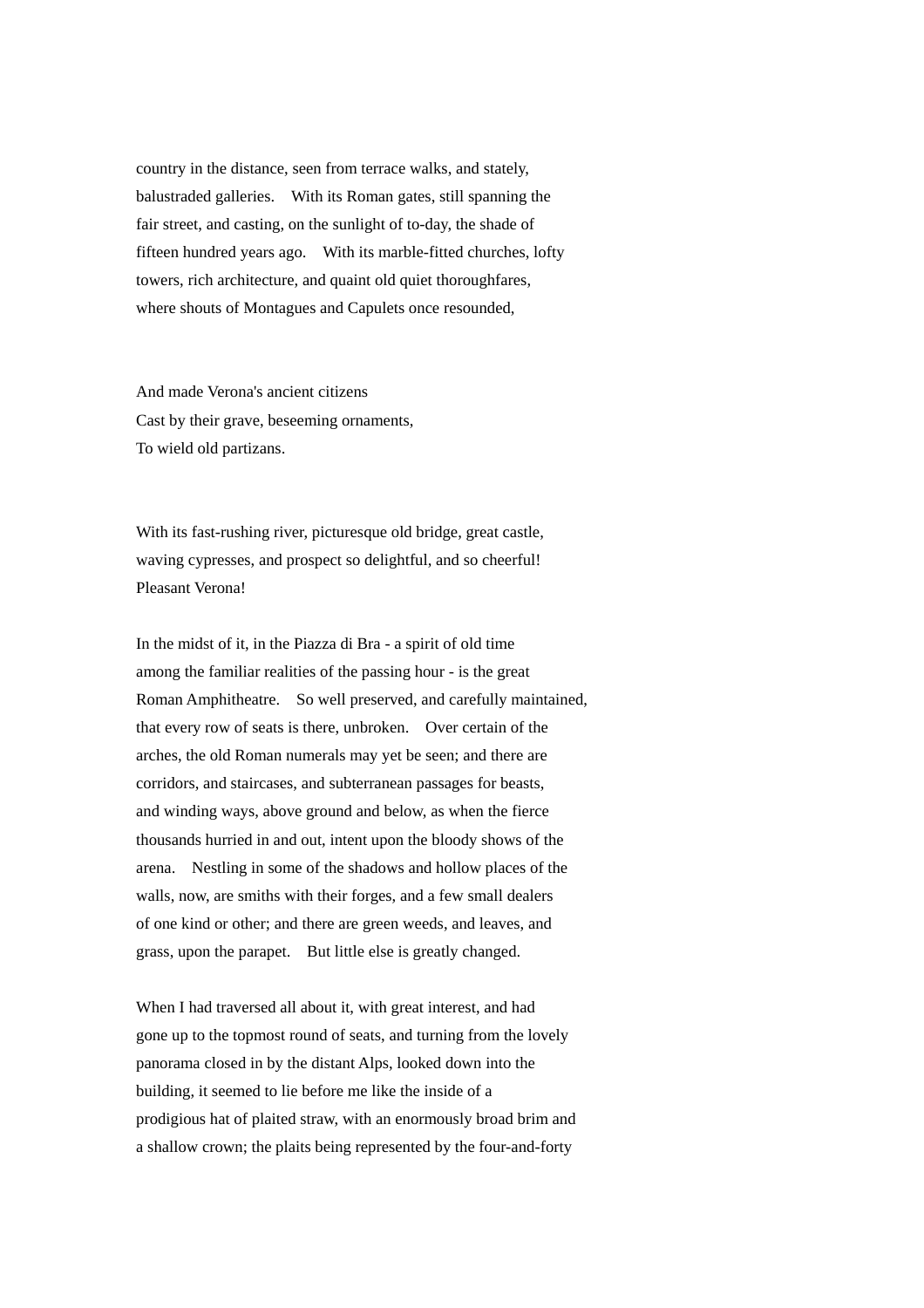rows of seats. The comparison is a homely and fantastic one, in sober remembrance and on paper, but it was irresistibly suggested at the moment, nevertheless.

An equestrian troop had been there, a short time before - the same troop, I dare say, that appeared to the old lady in the church at Modena - and had scooped out a little ring at one end of the area; where their performances had taken place, and where the marks of their horses' feet were still fresh. I could not but picture to myself, a handful of spectators gathered together on one or two of the old stone seats, and a spangled Cavalier being gallant, or a Policinello funny, with the grim walls looking on. Above all, I thought how strangely those Roman mutes would gaze upon the favourite comic scene of the travelling English, where a British nobleman (Lord John), with a very loose stomach: dressed in a blue-tailed coat down to his heels, bright yellow breeches, and a white hat: comes abroad, riding double on a rearing horse, with an English lady (Lady Betsy) in a straw bonnet and green veil, and a red spencer; and who always carries a gigantic reticule, and a putup parasol.

I walked through and through the town all the rest of the day, and could have walked there until now, I think. In one place, there was a very pretty modern theatre, where they had just performed the opera (always popular in Verona) of Romeo and Juliet. In another there was a collection, under a colonnade, of Greek, Roman, and Etruscan remains, presided over by an ancient man who might have been an Etruscan relic himself; for he was not strong enough to open the iron gate, when he had unlocked it, and had neither voice enough to be audible when he described the curiosities, nor sight enough to see them: he was so very old. In another place, there was a gallery of pictures: so abominably bad, that it was quite delightful to see them mouldering away. But anywhere: in the churches, among the palaces, in the streets, on the bridge, or down beside the river: it was always pleasant Verona, and in my remembrance always will be.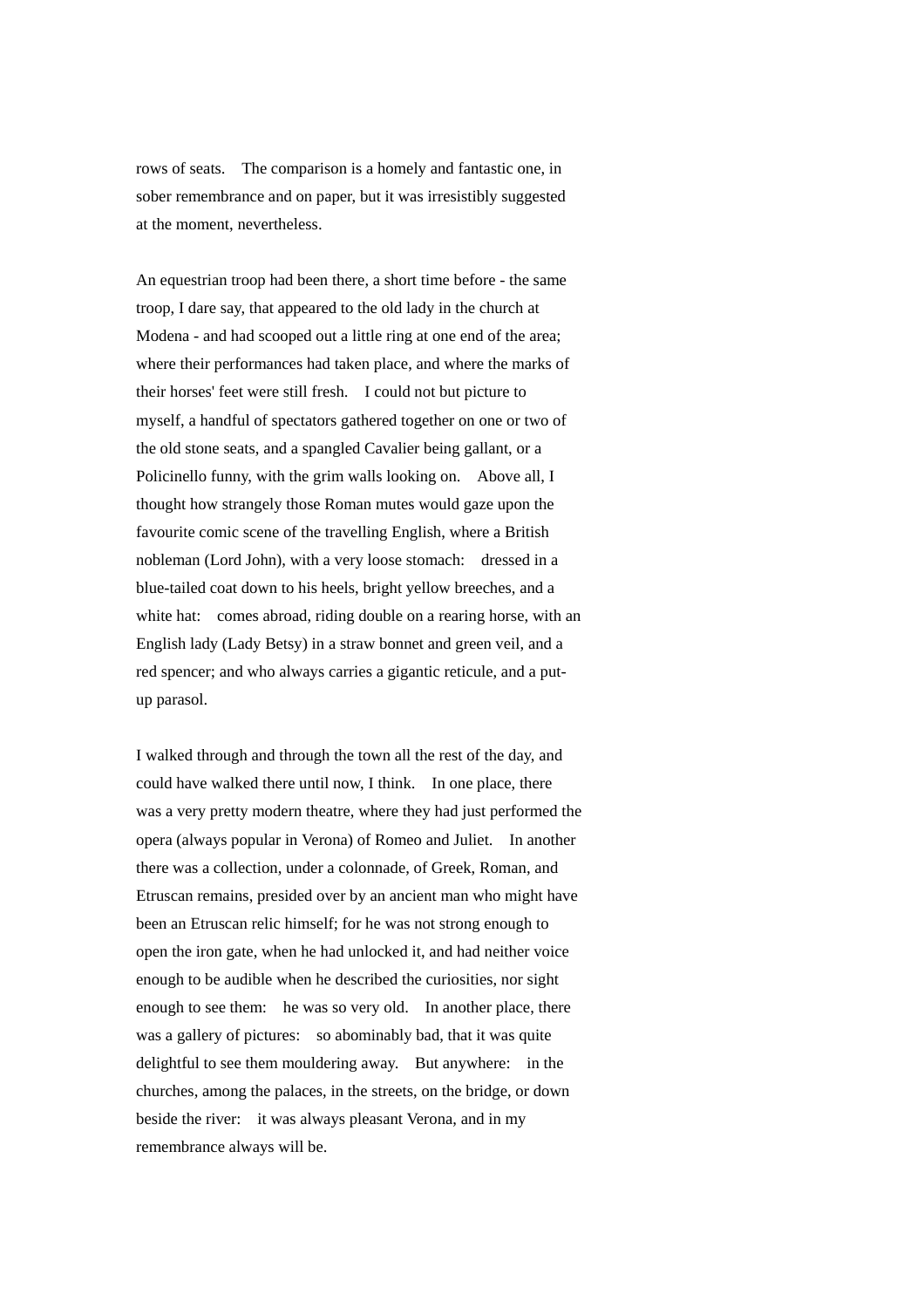I read Romeo and Juliet in my own room at the inn that night - of course, no Englishman had ever read it there, before - and set out for Mantua next day at sunrise, repeating to myself (in the COUPE of an omnibus, and next to the conductor, who was reading the Mysteries of Paris),

There is no world without Verona's walls But purgatory, torture, hell itself. Hence-banished is banished from the world, And world's exile is death -

which reminded me that Romeo was only banished five-and-twenty miles after all, and rather disturbed my confidence in his energy and boldness.

Was the way to Mantua as beautiful, in his time, I wonder! Did it wind through pasture land as green, bright with the same glancing streams, and dotted with fresh clumps of graceful trees! Those purple mountains lay on the horizon, then, for certain; and the dresses of these peasant girls, who wear a great, knobbed, silver pin like an English 'life-preserver' through their hair behind, can hardly be much changed. The hopeful feeling of so bright a morning, and so exquisite a sunrise, can have been no stranger, even to an exiled lover's breast; and Mantua itself must have broken on him in the prospect, with its towers, and walls, and water, pretty much as on a common-place and matrimonial omnibus. He made the same sharp twists and turns, perhaps, over two rumbling drawbridges; passed through the like long, covered, wooden bridge; and leaving the marshy water behind, approached the rusty gate of stagnant Mantua.

If ever a man were suited to his place of residence, and his place of residence to him, the lean Apothecary and Mantua came together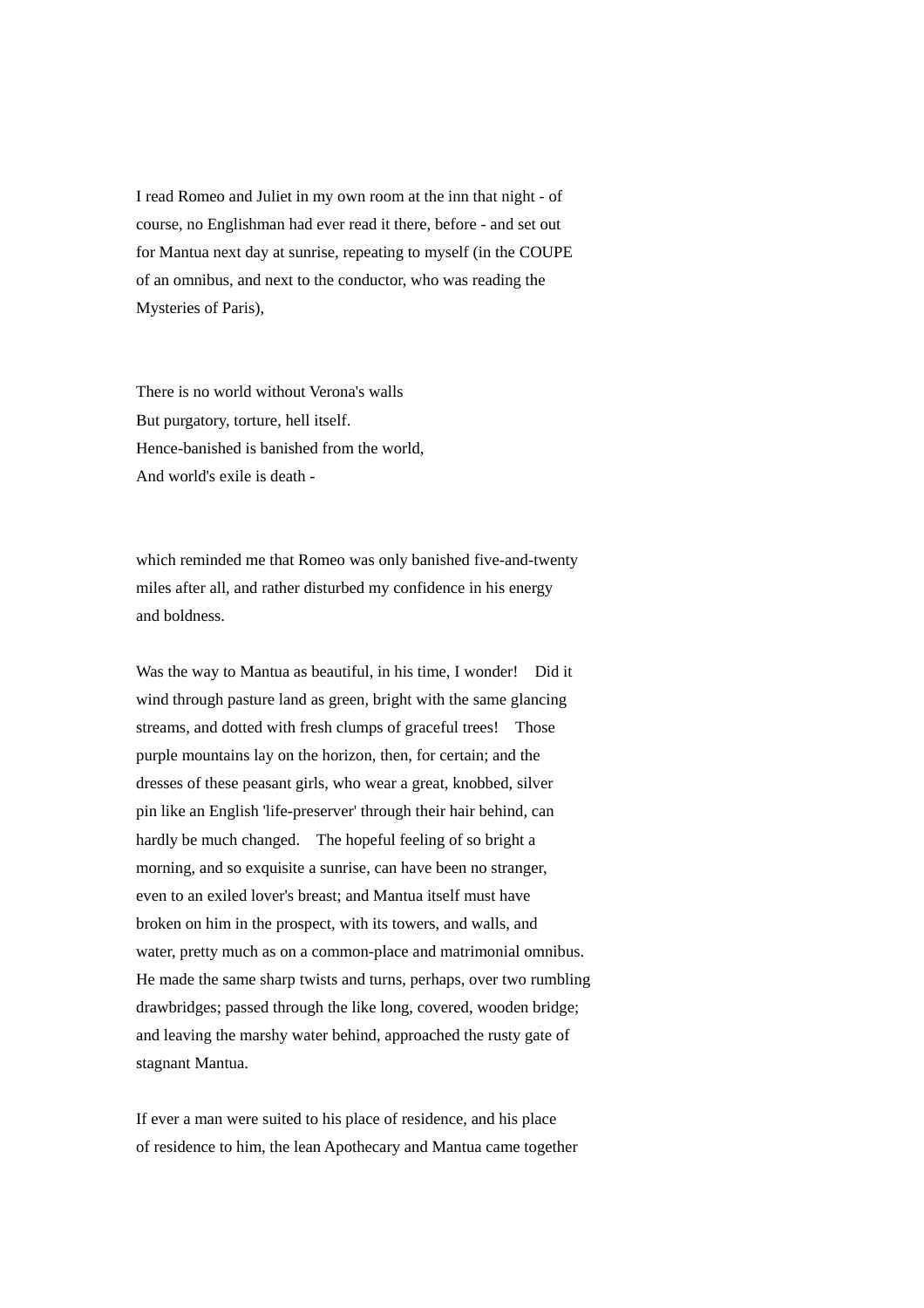in a perfect fitness of things. It may have been more stirring then, perhaps. If so, the Apothecary was a man in advance of his time, and knew what Mantua would be, in eighteen hundred and fortyfour. He fasted much, and that assisted him in his foreknowledge.

I put up at the Hotel of the Golden Lion, and was in my own room arranging plans with the brave Courier, when there came a modest little tap at the door, which opened on an outer gallery surrounding a court-yard; and an intensely shabby little man looked in, to inquire if the gentleman would have a Cicerone to show the town. His face was so very wistful and anxious, in the half-opened doorway, and there was so much poverty expressed in his faded suit and little pinched hat, and in the thread-bare worsted glove with which he held it - not expressed the less, because these were evidently his genteel clothes, hastily slipped on - that I would as soon have trodden on him as dismissed him. I engaged him on the instant, and he stepped in directly.

While I finished the discussion in which I was engaged, he stood, beaming by himself in a corner, making a feint of brushing my hat with his arm. If his fee had been as many napoleons as it was francs, there could not have shot over the twilight of his shabbiness such a gleam of sun, as lighted up the whole man, now that he was hired.

'Well!' said I, when I was ready, 'shall we go out now?'

'If the gentleman pleases. It is a beautiful day. A little fresh, but charming; altogether charming. The gentleman will allow me to open the door. This is the Inn Yard. The court-yard of the Golden Lion! The gentleman will please to mind his footing on the stairs.'

We were now in the street.

'This is the street of the Golden Lion. This, the outside of the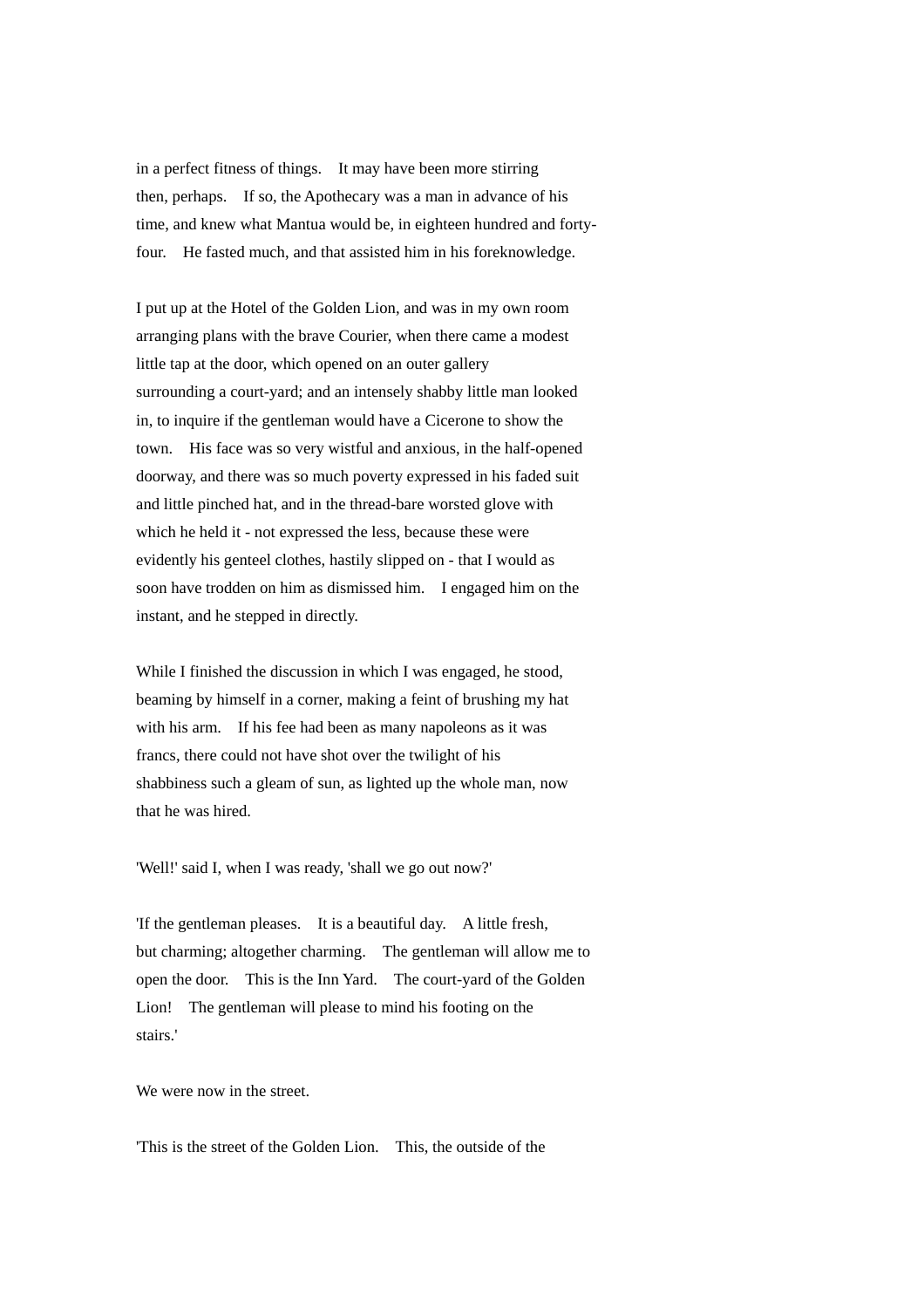Golden Lion. The interesting window up there, on the first Piano, where the pane of glass is broken, is the window of the gentleman's chamber!'

Having viewed all these remarkable objects, I inquired if there were much to see in Mantua.

'Well! Truly, no. Not much! So, so,' he said, shrugging his shoulders apologetically.

'Many churches?'

'No. Nearly all suppressed by the French.'

'Monasteries or convents?'

'No. The French again! Nearly all suppressed by Napoleon.'

'Much business?'

'Very little business.'

'Many strangers?'

'Ah Heaven!'

I thought he would have fainted.

'Then, when we have seen the two large churches yonder, what shall we do next?' said I.

He looked up the street, and down the street, and rubbed his chin timidly; and then said, glancing in my face as if a light had broken on his mind, yet with a humble appeal to my forbearance that was perfectly irresistible: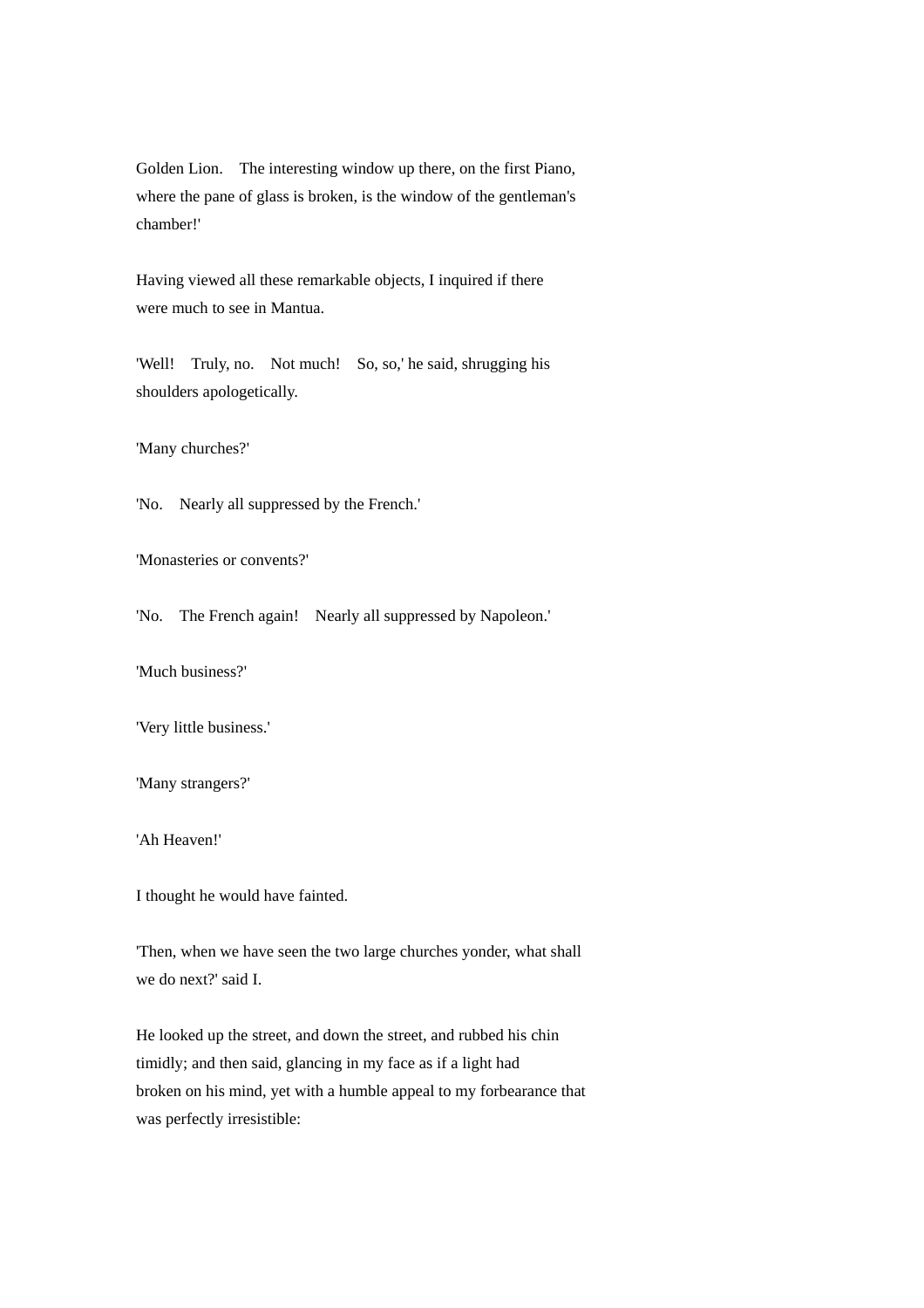'We can take a little turn about the town, Signore!' (Si puo far 'un piccolo giro della citta).

It was impossible to be anything but delighted with the proposal, so we set off together in great good-humour. In the relief of his mind, he opened his heart, and gave up as much of Mantua as a Cicerone could.

'One must eat,' he said; 'but, bah! it was a dull place, without doubt!'

He made as much as possible of the Basilica of Santa Andrea - a noble church - and of an inclosed portion of the pavement, about which tapers were burning, and a few people kneeling, and under which is said to be preserved the Sangreal of the old Romances. This church disposed of, and another after it (the cathedral of San Pietro), we went to the Museum, which was shut up. 'It was all the same,' he said. 'Bah! There was not much inside!' Then, we went to see the Piazza del Diavolo, built by the Devil (for no particular purpose) in a single night; then, the Piazza Virgiliana; then, the statue of Virgil - OUR Poet, my little friend said, plucking up a spirit, for the moment, and putting his hat a little on one side. Then, we went to a dismal sort of farm-yard, by which a picture-gallery was approached. The moment the gate of this retreat was opened, some five hundred geese came waddling round us, stretching out their necks, and clamouring in the most hideous manner, as if they were ejaculating, 'Oh! here's somebody come to see the Pictures! Don't go up! Don't go up!' While we went up, they waited very quietly about the door in a crowd, cackling to one another occasionally, in a subdued tone; but the instant we appeared again, their necks came out like telescopes, and setting up a great noise, which meant, I have no doubt, 'What, you would go, would you! What do you think of it! How do you like it!' they attended us to the outer gate, and cast us forth, derisively, into Mantua.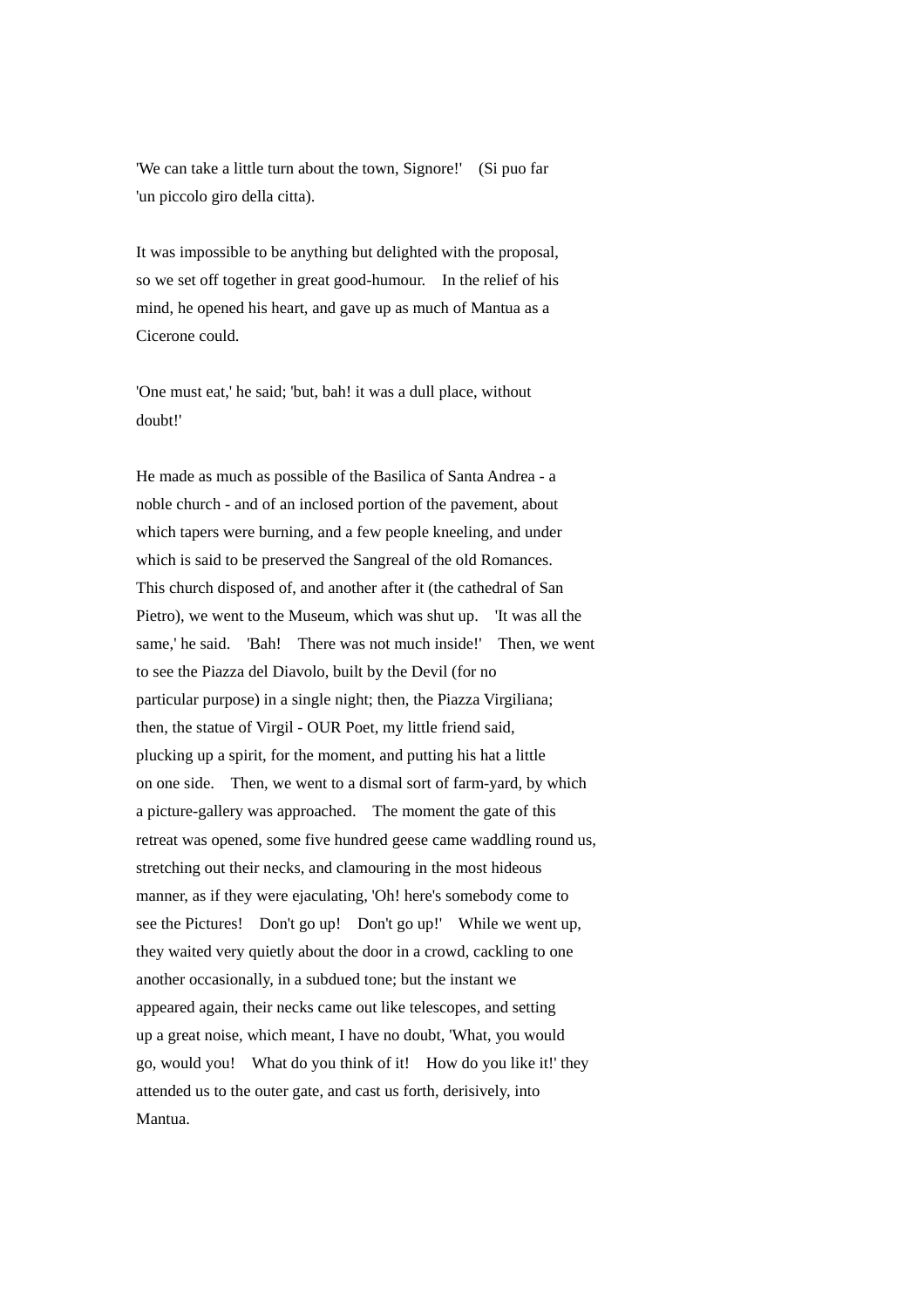The geese who saved the Capitol, were, as compared to these, Pork to the learned Pig. What a gallery it was! I would take their opinion on a question of art, in preference to the discourses of Sir Joshua Reynolds.

Now that we were standing in the street, after being thus ignominiouly escorted thither, my little friend was plainly reduced to the 'piccolo giro,' or little circuit of the town, he had formerly proposed. But my suggestion that we should visit the Palazzo Te (of which I had heard a great deal, as a strange wild place) imparted new life to him, and away we went.

The secret of the length of Midas's ears, would have been more extensively known, if that servant of his, who whispered it to the reeds, had lived in Mantua, where there are reeds and rushes enough to have published it to all the world. The Palazzo Te stands in a swamp, among this sort of vegetation; and is, indeed, as singular a place as I ever saw.

Not for its dreariness, though it is very dreary. Not for its dampness, though it is very damp. Nor for its desolate condition, though it is as desolate and neglected as house can be. But chiefly for the unaccountable nightmares with which its interior has been decorated (among other subjects of more delicate execution), by Giulio Romano. There is a leering Giant over a certain chimney-piece, and there are dozens of Giants (Titans warring with Jove) on the walls of another room, so inconceivably ugly and grotesque, that it is marvellous how any man can have imagined such creatures. In the chamber in which they abound, these monsters, with swollen faces and cracked cheeks, and every kind of distortion of look and limb, are depicted as staggering under the weight of falling buildings, and being overwhelmed in the ruins; upheaving masses of rock, and burying themselves beneath; vainly striving to sustain the pillars of heavy roofs that topple down upon their heads; and, in a word, undergoing and doing every kind of mad and demoniacal destruction. The figures are immensely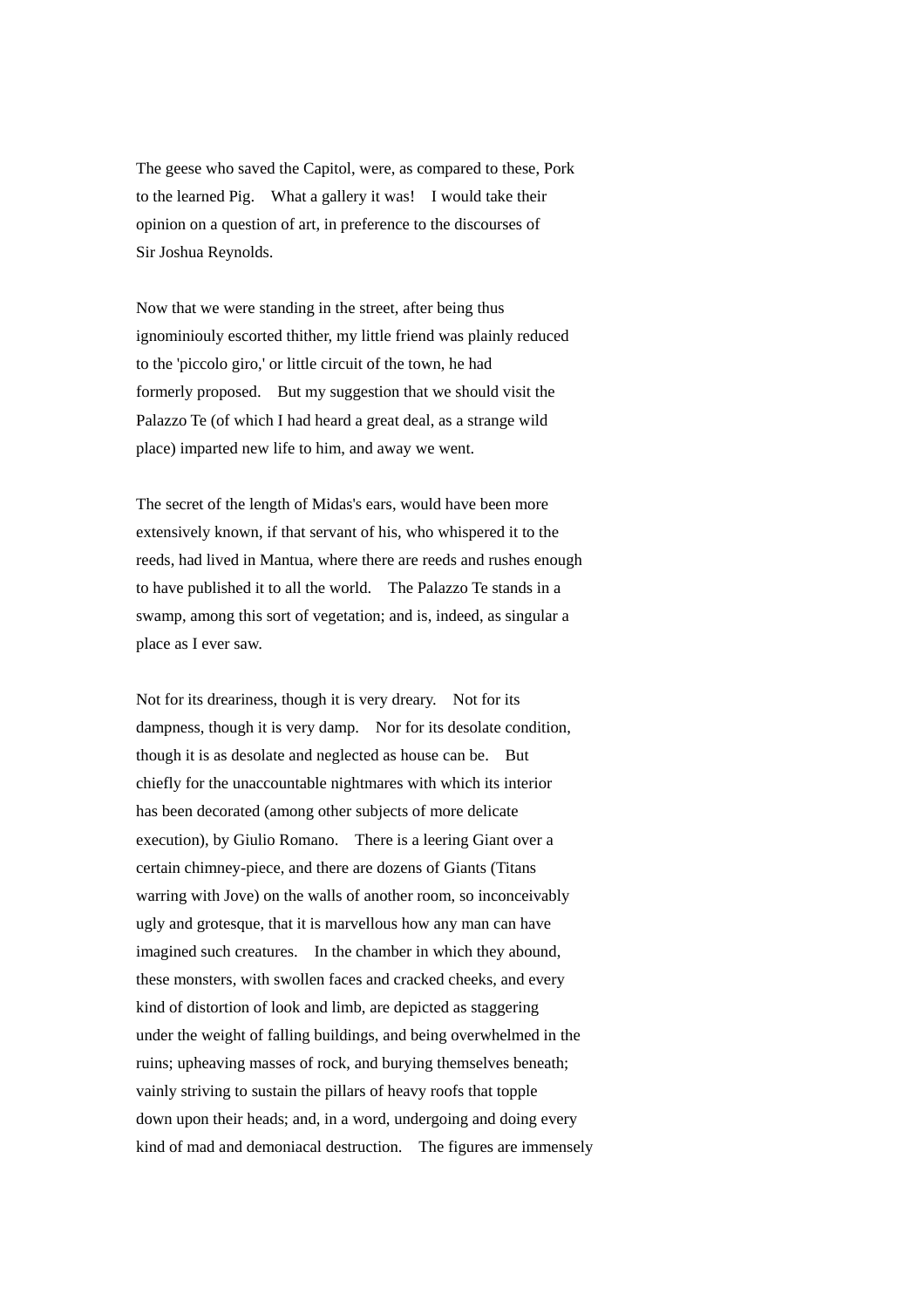large, and exaggerated to the utmost pitch of uncouthness; the colouring is harsh and disagreeable; and the whole effect more like (I should imagine) a violent rush of blood to the head of the spectator, than any real picture set before him by the hand of an artist. This apoplectic performance was shown by a sickly-looking woman, whose appearance was referable, I dare say, to the bad air of the marshes; but it was difficult to help feeling as if she were too much haunted by the Giants, and they were frightening her to death, all alone in that exhausted cistern of a Palace, among the reeds and rushes, with the mists hovering about outside, and stalking round and round it continually.

Our walk through Mantua showed us, in almost every street, some suppressed church: now used for a warehouse, now for nothing at all: all as crazy and dismantled as they could be, short of tumbling down bodily. The marshy town was so intensely dull and flat, that the dirt upon it seemed not to have come there in the ordinary course, but to have settled and mantled on its surface as on standing water. And yet there were some business-dealings going on, and some profits realising; for there were arcades full of Jews, where those extraordinary people were sitting outside their shops, contemplating their stores of stuffs, and woollens, and bright handkerchiefs, and trinkets: and looking, in all respects, as wary and business-like, as their brethren in Houndsditch, London.

Having selected a Vetturino from among the neighbouring Christians, who agreed to carry us to Milan in two days and a half, and to start, next morning, as soon as the gates were opened, I returned to the Golden Lion, and dined luxuriously in my own room, in a narrow passage between two bedsteads: confronted by a smoky fire, and backed up by a chest of drawers. At six o'clock next morning, we were jingling in the dark through the wet cold mist that enshrouded the town; and, before noon, the driver (a native of Mantua, and sixty years of age or thereabouts) began TO ASK THE WAY to Milan.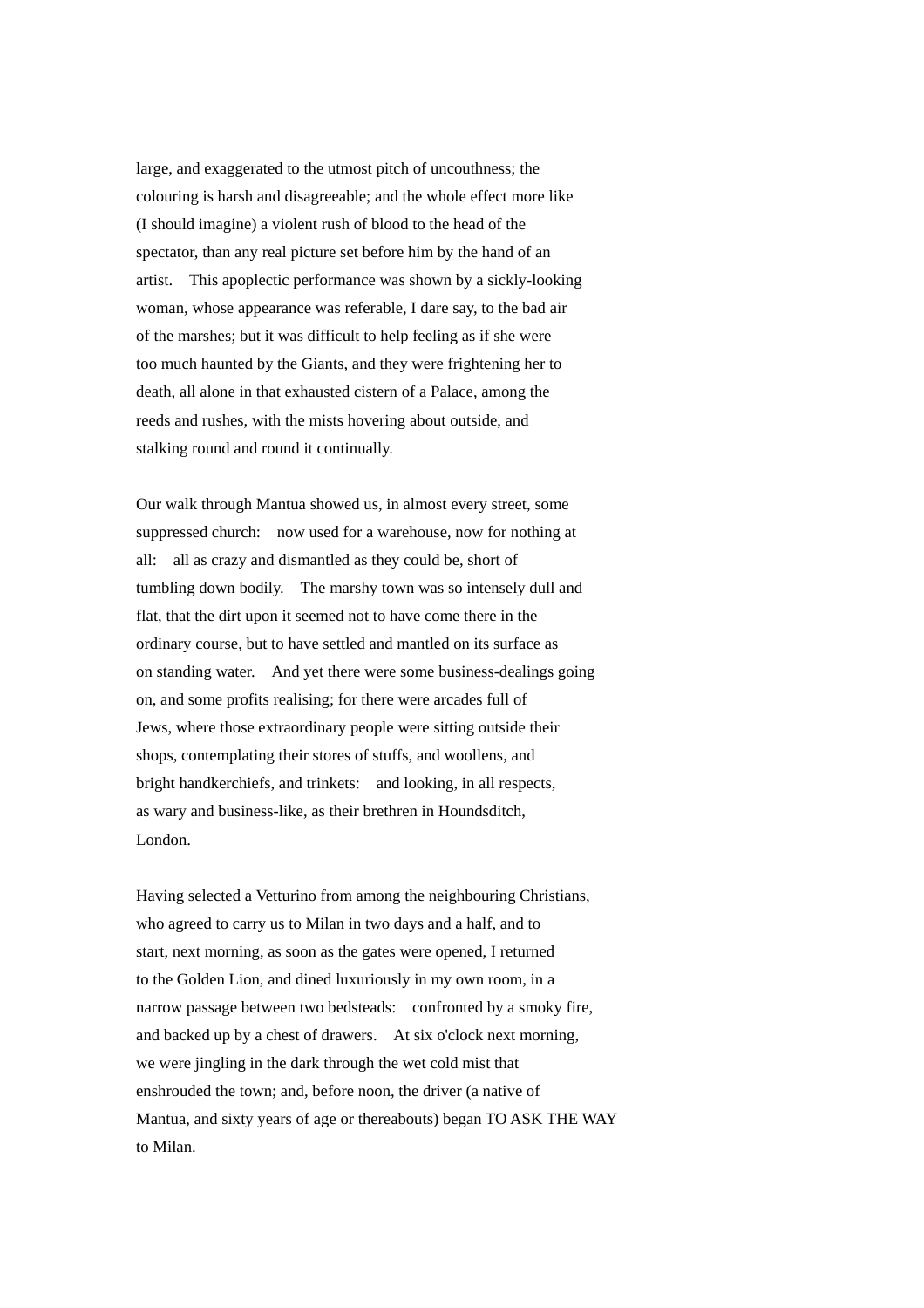It lay through Bozzolo; formerly a little republic, and now one of the most deserted and poverty-stricken of towns: where the landlord of the miserable inn (God bless him! it was his weekly custom) was distributing infinitesimal coins among a clamorous herd of women and children, whose rags were fluttering in the wind and rain outside his door, where they were gathered to receive his charity. It lay through mist, and mud, and rain, and vines trained low upon the ground, all that day and the next; the first sleepingplace being Cremona, memorable for its dark brick churches, and immensely high tower, the Torrazzo - to say nothing of its violins, of which it certainly produces none in these degenerate days; and the second, Lodi. Then we went on, through more mud, mist, and rain, and marshy ground: and through such a fog, as Englishmen, strong in the faith of their own grievances, are apt to believe is nowhere to be found but in their own country, until we entered the paved streets of Milan.

The fog was so dense here, that the spire of the far-famed Cathedral might as well have been at Bombay, for anything that could be seen of it at that time. But as we halted to refresh, for a few days then, and returned to Milan again next summer, I had ample opportunities of seeing the glorious structure in all its majesty and beauty.

All Christian homage to the saint who lies within it! There are many good and true saints in the calendar, but San Carlo Borromeo has - if I may quote Mrs. Primrose on such a subject - 'my warm heart.' A charitable doctor to the sick, a munificent friend to the poor, and this, not in any spirit of blind bigotry, but as the bold opponent of enormous abuses in the Romish church, I honour his memory. I honour it none the less, because he was nearly slain by a priest, suborned, by priests, to murder him at the altar: in acknowledgment of his endeavours to reform a false and hypocritical brotherhood of monks. Heaven shield all imitators of San Carlo Borromeo as it shielded him! A reforming Pope would need a little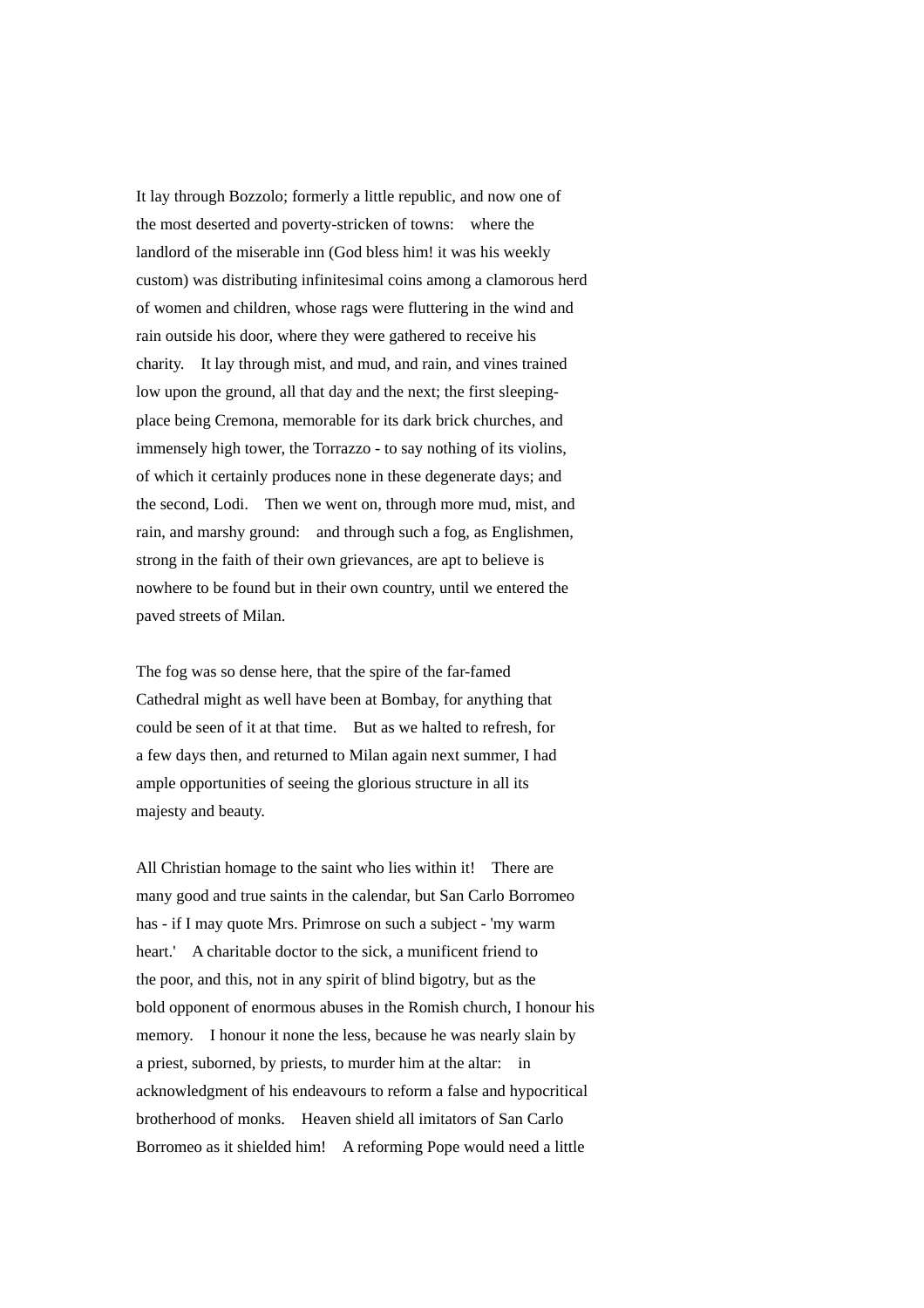shielding, even now.

The subterranean chapel in which the body of San Carlo Borromeo is preserved, presents as striking and as ghastly a contrast, perhaps, as any place can show. The tapers which are lighted down there, flash and gleam on alti-rilievi in gold and silver, delicately wrought by skilful hands, and representing the principal events in the life of the saint. Jewels, and precious metals, shine and sparkle on every side. A windlass slowly removes the front of the altar; and, within it, in a gorgeous shrine of gold and silver, is seen, through alabaster, the shrivelled mummy of a man: the pontifical robes with which it is adorned, radiant with diamonds, emeralds, rubies: every costly and magnificent gem. The shrunken heap of poor earth in the midst of this great glitter, is more pitiful than if it lay upon a dung-hill. There is not a ray of imprisoned light in all the flash and fire of jewels, but seems to mock the dusty holes where eyes were, once. Every thread of silk in the rich vestments seems only a provision from the worms that spin, for the behoof of worms that propagate in sepulchres.

In the old refectory of the dilapidated Convent of Santa Maria delle Grazie, is the work of art, perhaps, better known than any other in the world: the Last Supper, by Leonardo da Vinci - with a door cut through it by the intelligent Dominican friars, to facilitate their operations at dinner-time.

I am not mechanically acquainted with the art of painting, and have no other means of judging of a picture than as I see it resembling and refining upon nature, and presenting graceful combinations of forms and colours. I am, therefore, no authority whatever, in reference to the 'touch' of this or that master; though I know very well (as anybody may, who chooses to think about the matter) that few very great masters can possibly have painted, in the compass of their lives, one-half of the pictures that bear their names, and that are recognised by many aspirants to a reputation for taste, as undoubted originals. But this, by the way. Of the Last Supper, I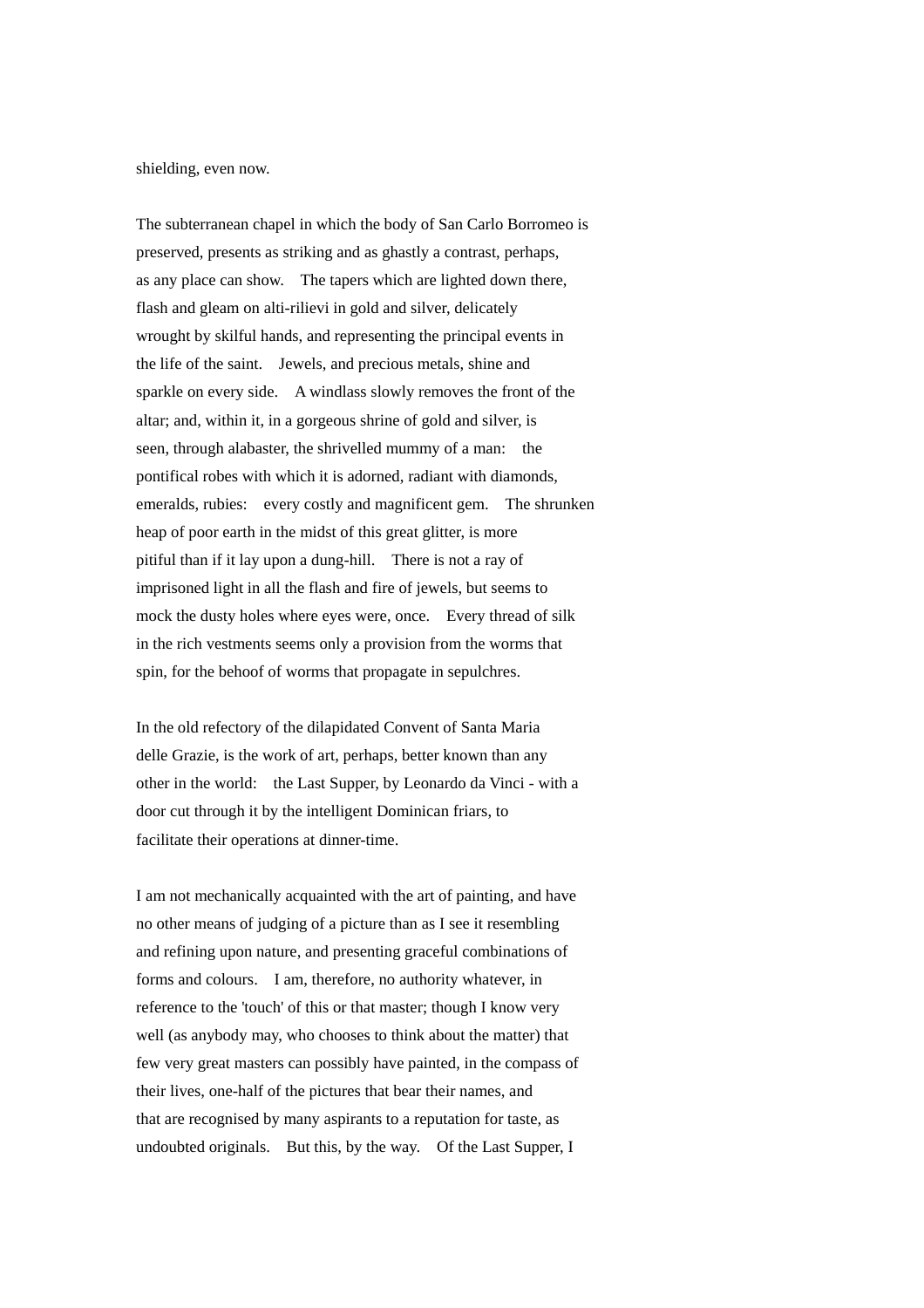would simply observe, that in its beautiful composition and arrangement, there it is, at Milan, a wonderful picture; and that, in its original colouring, or in its original expression of any single face or feature, there it is not. Apart from the damage it has sustained from damp, decay, or neglect, it has been (as Barry shows) so retouched upon, and repainted, and that so clumsily, that many of the heads are, now, positive deformities, with patches of paint and plaster sticking upon them like wens, and utterly distorting the expression. Where the original artist set that impress of his genius on a face, which, almost in a line or touch, separated him from meaner painters and made him what he was, succeeding bunglers, filling up, or painting across seams and cracks, have been quite unable to imitate his hand; and putting in some scowls, or frowns, or wrinkles, of their own, have blotched and spoiled the work. This is so well established as an historical fact, that I should not repeat it, at the risk of being tedious, but for having observed an English gentleman before the picture, who was at great pains to fall into what I may describe as mild convulsions, at certain minute details of expression which are not left in it. Whereas, it would be comfortable and rational for travellers and critics to arrive at a general understanding that it cannot fail to have been a work of extraordinary merit, once: when, with so few of its original beauties remaining, the grandeur of the general design is yet sufficient to sustain it, as a piece replete with interest and dignity.

We achieved the other sights of Milan, in due course, and a fine city it is, though not so unmistakably Italian as to possess the characteristic qualities of many towns far less important in themselves. The Corso, where the Milanese gentry ride up and down in carriages, and rather than not do which, they would half starve themselves at home, is a most noble public promenade, shaded by long avenues of trees. In the splendid theatre of La Scala, there was a ballet of action performed after the opera, under the title of Prometheus: in the beginning of which, some hundred or two of men and women represented our mortal race before the refinements of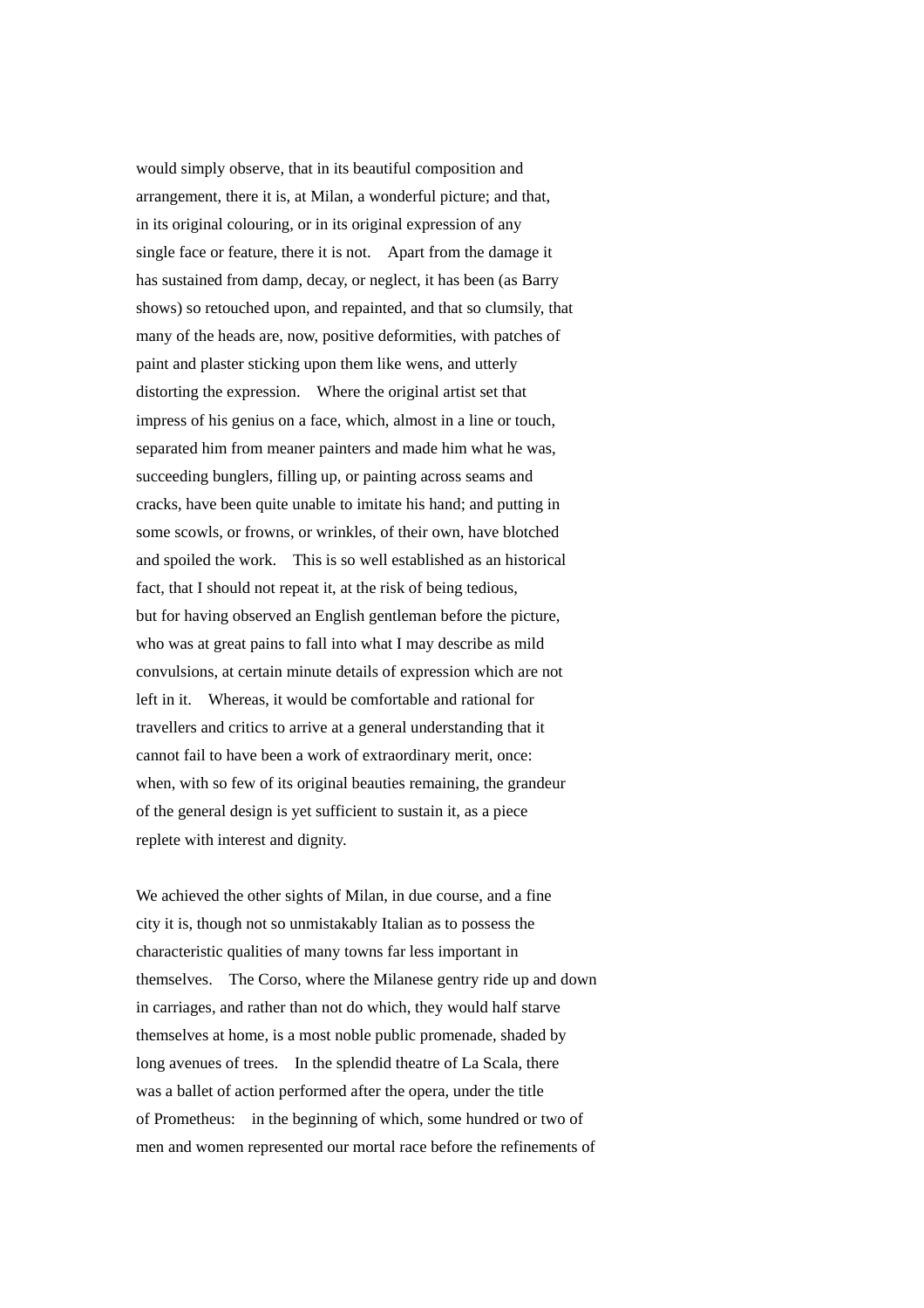the arts and sciences, and loves and graces, came on earth to soften them. I never saw anything more effective. Generally speaking, the pantomimic action of the Italians is more remarkable for its sudden and impetuous character than for its delicate expression, but, in this case, the drooping monotony: the weary, miserable, listless, moping life: the sordid passions and desires of human creatures, destitute of those elevating influences to which we owe so much, and to whose promoters we render so little: were expressed in a manner really powerful and affecting. I should have thought it almost impossible to present such an idea so strongly on the stage, without the aid of speech.

Milan soon lay behind us, at five o'clock in the morning; and before the golden statue on the summit of the cathedral spire was lost in the blue sky, the Alps, stupendously confused in lofty peaks and ridges, clouds and snow, were towering in our path.

Still, we continued to advance toward them until nightfall; and, all day long, the mountain tops presented strangely shifting shapes, as the road displayed them in different points of view. The beautiful day was just declining, when we came upon the Lago Maggiore, with its lovely islands. For however fanciful and fantastic the Isola Bella may be, and is, it still is beautiful. Anything springing out of that blue water, with that scenery around it, must be.

It was ten o'clock at night when we got to Domo d'Ossola, at the foot of the Pass of the Simplon. But as the moon was shining brightly, and there was not a cloud in the starlit sky, it was no time for going to bed, or going anywhere but on. So, we got a little carriage, after some delay, and began the ascent.

It was late in November; and the snow lying four or five feet thick in the beaten road on the summit (in other parts the new drift was already deep), the air was piercing cold. But, the serenity of the night, and the grandeur of the road, with its impenetrable shadows,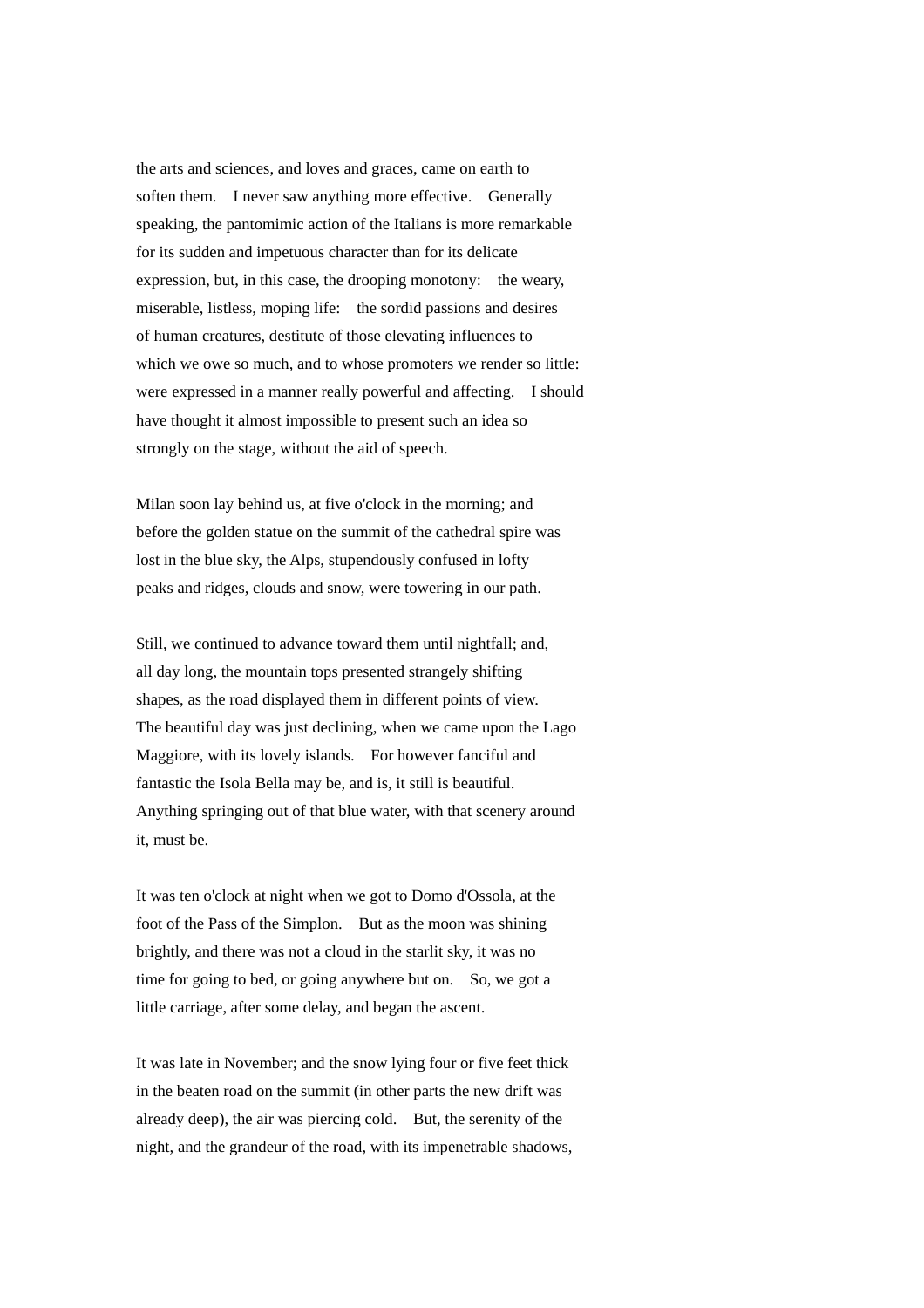and deep glooms, and its sudden turns into the shining of the moon and its incessant roar of falling water, rendered the journey more and more sublime at every step.

Soon leaving the calm Italian villages below us, sleeping in the moonlight, the road began to wind among dark trees, and after a time emerged upon a barer region, very steep and toilsome, where the moon shone bright and high. By degrees, the roar of water grew louder; and the stupendous track, after crossing the torrent by a bridge, struck in between two massive perpendicular walls of rock that quite shut out the moonlight, and only left a few stars shining in the narrow strip of sky above. Then, even this was lost, in the thick darkness of a cavern in the rock, through which the way was pierced; the terrible cataract thundering and roaring close below it, and its foam and spray hanging, in a mist, about the entrance. Emerging from this cave, and coming again into the moonlight, and across a dizzy bridge, it crept and twisted upward, through the Gorge of Gondo, savage and grand beyond description, with smooth-fronted precipices, rising up on either hand, and almost meeting overhead. Thus we went, climbing on our rugged way, higher and higher all night, without a moment's weariness: lost in the contemplation of the black rocks, the tremendous heights and depths, the fields of smooth snow lying, in the clefts and hollows, and the fierce torrents thundering headlong down the deep abyss.

Towards daybreak, we came among the snow, where a keen wind was blowing fiercely. Having, with some trouble, awakened the inmates of a wooden house in this solitude: round which the wind was howling dismally, catching up the snow in wreaths and hurling it away: we got some breakfast in a room built of rough timbers, but well warmed by a stove, and well contrived (as it had need to be) for keeping out the bitter storms. A sledge being then made ready, and four horses harnessed to it, we went, ploughing, through the snow. Still upward, but now in the cold light of morning, and with the great white desert on which we travelled, plain and clear.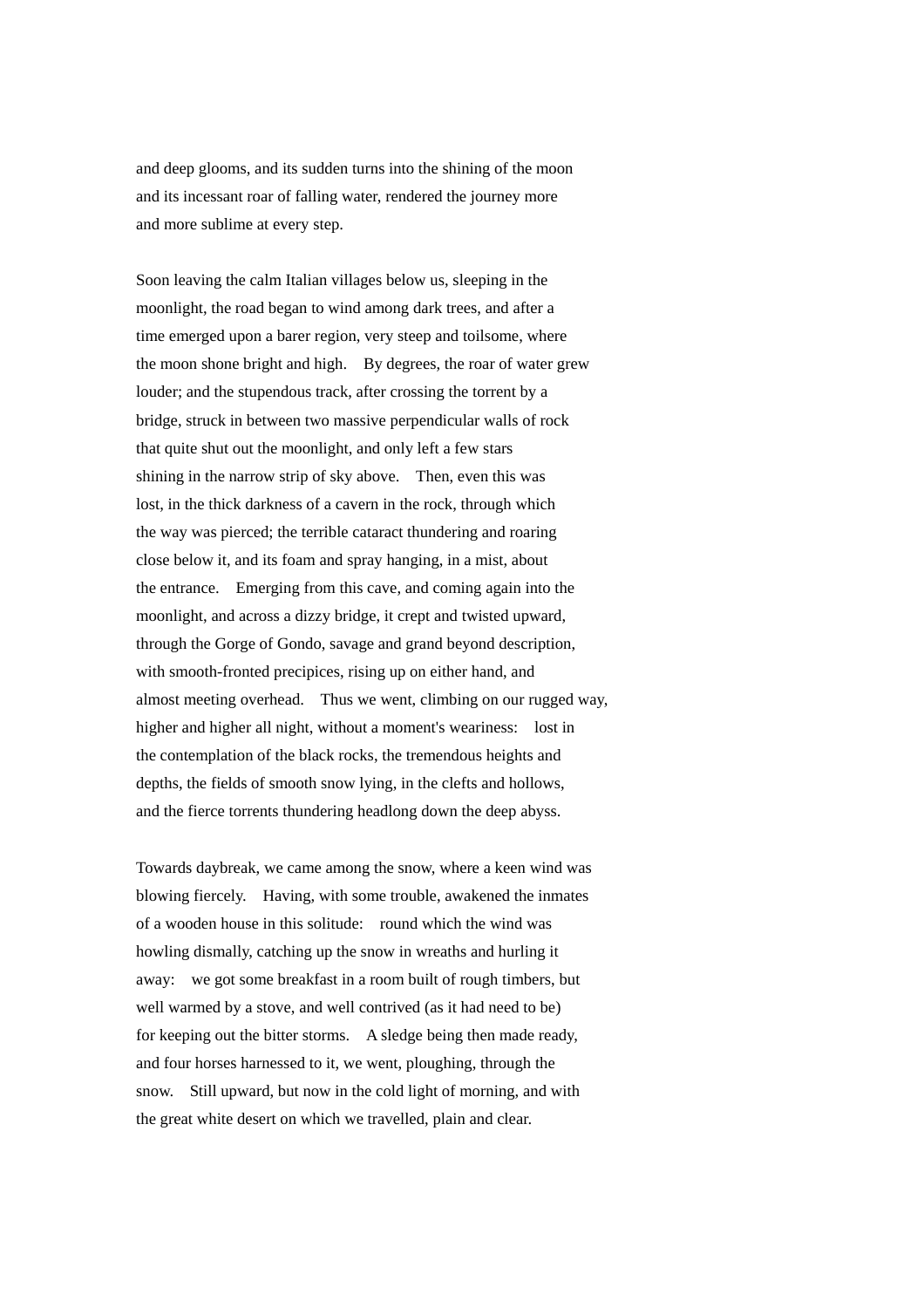We were well upon the summit of the mountain: and had before us the rude cross of wood, denoting its greatest altitude above the sea: when the light of the rising sun, struck, all at once, upon the waste of snow, and turned it a deep red. The lonely grandeur of the scene was then at its height.

As we went sledging on, there came out of the Hospice founded by Napoleon, a group of Peasant travellers, with staves and knapsacks, who had rested there last night: attended by a Monk or two, their hospitable entertainers, trudging slowly forward with them, for company's sake. It was pleasant to give them good morning, and pretty, looking back a long way after them, to see them looking back at us, and hesitating presently, when one of our horses stumbled and fell, whether or no they should return and help us. But he was soon up again, with the assistance of a rough waggoner whose team had stuck fast there too; and when we had helped him out of his difficulty, in return, we left him slowly ploughing towards them, and went slowly and swiftly forward, on the brink of a steep precipice, among the mountain pines.

Taking to our wheels again, soon afterwards, we began rapidly to descend; passing under everlasting glaciers, by means of arched galleries, hung with clusters of dripping icicles; under and over foaming waterfalls; near places of refuge, and galleries of shelter against sudden danger; through caverns over whose arched roofs the avalanches slide, in spring, and bury themselves in the unknown gulf beneath. Down, over lofty bridges, and through horrible ravines: a little shifting speck in the vast desolation of ice and snow, and monstrous granite rocks; down through the deep Gorge of the Saltine, and deafened by the torrent plunging madly down, among the riven blocks of rock, into the level country, far below. Gradually down, by zig-zag roads, lying between an upward and a downward precipice, into warmer weather, calmer air, and softer scenery, until there lay before us, glittering like gold or silver in the thaw and sunshine, the metal-covered, red, green, yellow, domes and church-spires of a Swiss town.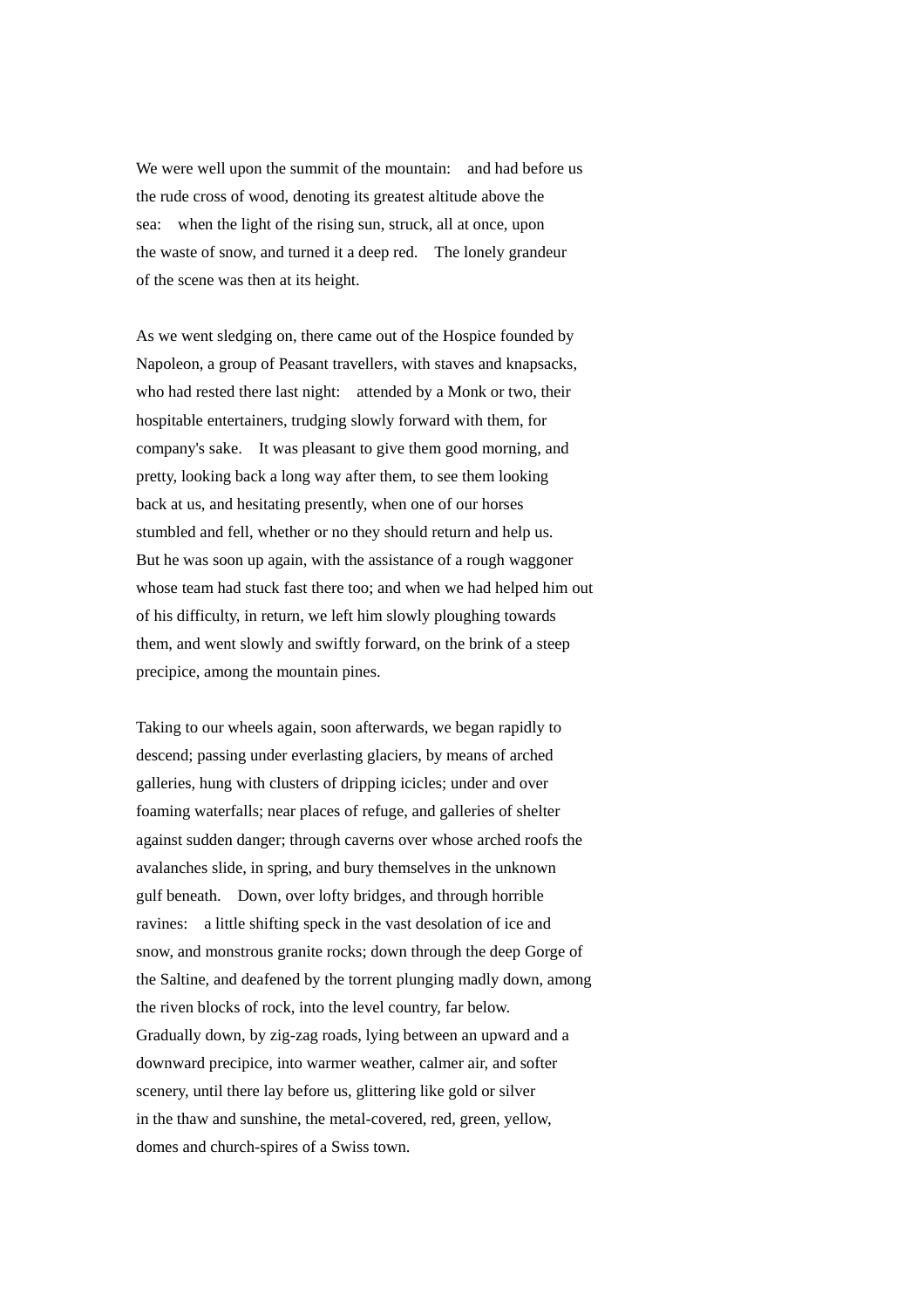The business of these recollections being with Italy, and my business, consequently, being to scamper back thither as fast as possible, I will not recall (though I am sorely tempted) how the Swiss villages, clustered at the feet of Giant mountains, looked like playthings; or how confusedly the houses were heaped and piled together; or how there were very narrow streets to shut the howling winds out in the winter-time; and broken bridges, which the impetuous torrents, suddenly released in spring, had swept away. Or how there were peasant women here, with great round fur caps: looking, when they peeped out of casements and only their heads were seen, like a population of Sword-bearers to the Lord Mayor of London; or how the town of Vevey, lying on the smooth lake of Geneva, was beautiful to see; or how the statue of Saint Peter in the street at Fribourg, grasps the largest key that ever was beheld; or how Fribourg is illustrious for its two suspension bridges, and its grand cathedral organ.

Or how, between that town and Bale, the road meandered among thriving villages of wooden cottages, with overhanging thatched roofs, and low protruding windows, glazed with small round panes of glass like crown-pieces; or how, in every little Swiss homestead, with its cart or waggon carefully stowed away beside the house, its little garden, stock of poultry, and groups of red-cheeked children, there was an air of comfort, very new and very pleasant after Italy; or how the dresses of the women changed again, and there were no more sword-bearers to be seen; and fair white stomachers, and great black, fan-shaped, gauzy-looking caps, prevailed instead.

Or how the country by the Jura mountains, sprinkled with snow, and lighted by the moon, and musical with falling water, was delightful; or how, below the windows of the great hotel of the Three Kings at Bale, the swollen Rhine ran fast and green; or how, at Strasbourg, it was quite as fast but not as green: and was said to be foggy lower down: and, at that late time of the year, was a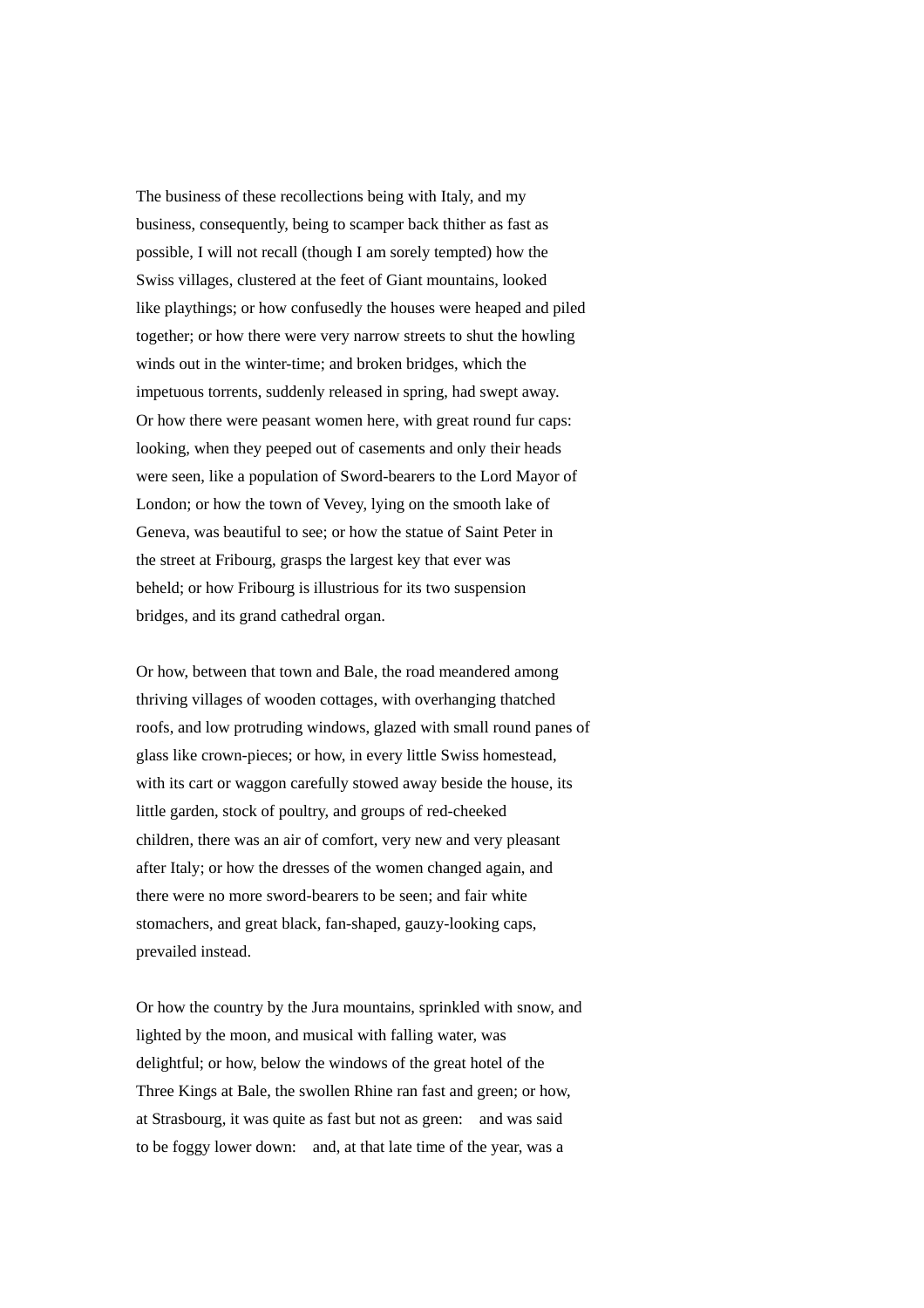far less certain means of progress, than the highway road to Paris.

Or how Strasbourg itself, in its magnificent old Gothic Cathedral, and its ancient houses with their peaked roofs and gables, made a little gallery of quaint and interesting views; or how a crowd was gathered inside the cathedral at noon, to see the famous mechanical clock in motion, striking twelve. How, when it struck twelve, a whole army of puppets went through many ingenious evolutions; and, among them, a huge puppet-cock, perched on the top, crowed twelve times, loud and clear. Or how it was wonderful to see this cock at great pains to clap its wings, and strain its throat; but obviously having no connection whatever with its own voice; which was deep within the clock, a long way down.

Or how the road to Paris, was one sea of mud, and thence to the coast, a little better for a hard frost. Or how the cliffs of Dover were a pleasant sight, and England was so wonderfully neat though dark, and lacking colour on a winter's day, it must be conceded.

Or how, a few days afterwards, it was cool, re-crossing the channel, with ice upon the decks, and snow lying pretty deep in France. Or how the Malle Poste scrambled through the snow, headlong, drawn in the hilly parts by any number of stout horses at a canter; or how there were, outside the Post-office Yard in Paris, before daybreak, extraordinary adventurers in heaps of rags, groping in the snowy streets with little rakes, in search of odds and ends.

Or how, between Paris and Marseilles, the snow being then exceeding deep, a thaw came on, and the mail waded rather than rolled for the next three hundred miles or so; breaking springs on Sunday nights, and putting out its two passengers to warm and refresh themselves pending the repairs, in miserable billiard-rooms, where hairy company, collected about stoves, were playing cards; the cards being very like themselves - extremely limp and dirty.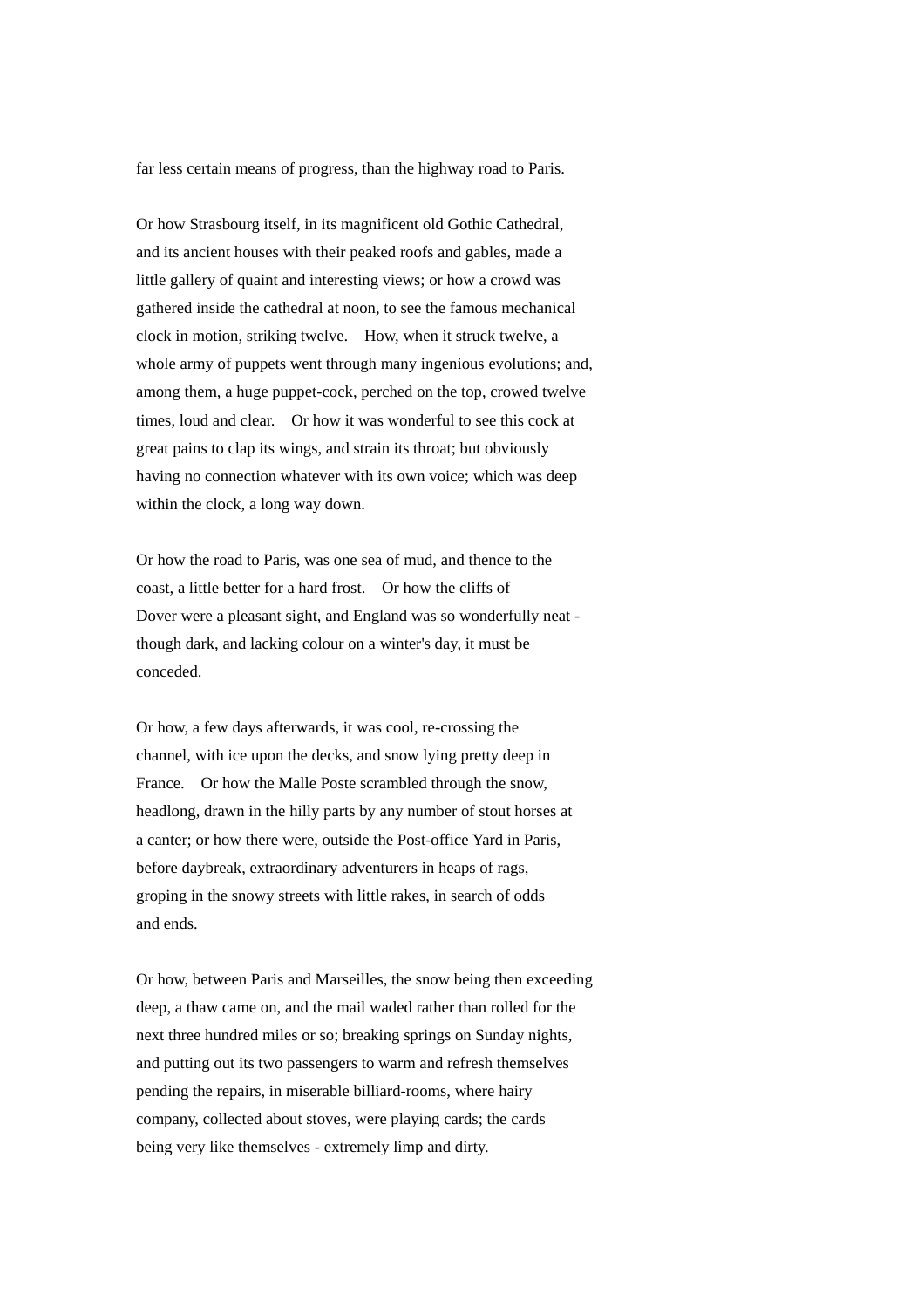Or how there was detention at Marseilles from stress of weather; and steamers were advertised to go, which did not go; or how the good Steam-packet Charlemagne at length put out, and met such weather that now she threatened to run into Toulon, and now into Nice, but, the wind moderating, did neither, but ran on into Genoa harbour instead, where the familiar Bells rang sweetly in my ear. Or how there was a travelling party on board, of whom one member was very ill in the cabin next to mine, and being ill was cross, and therefore declined to give up the Dictionary, which he kept under his pillow; thereby obliging his companions to come down to him, constantly, to ask what was the Italian for a lump of sugar a glass of brandy and water - what's o'clock? and so forth: which he always insisted on looking out, with his own sea-sick eyes, declining to entrust the book to any man alive.

Like GRUMIO, I might have told you, in detail, all this and something more - but to as little purpose - were I not deterred by the remembrance that my business is with Italy. Therefore, like GRUMIO'S story, 'it shall die in oblivion.'

## CHAPTER IX - TO ROME BY PISA AND SIENA

THERE is nothing in Italy, more beautiful to me, than the coastroad between Genoa and Spezzia. On one side: sometimes far below, sometimes nearly on a level with the road, and often skirted by broken rocks of many shapes: there is the free blue sea, with here and there a picturesque felucca gliding slowly on; on the other side are lofty hills, ravines besprinkled with white cottages, patches of dark olive woods, country churches with their light open towers, and country houses gaily painted. On every bank and knoll by the wayside, the wild cactus and aloe flourish in exuberant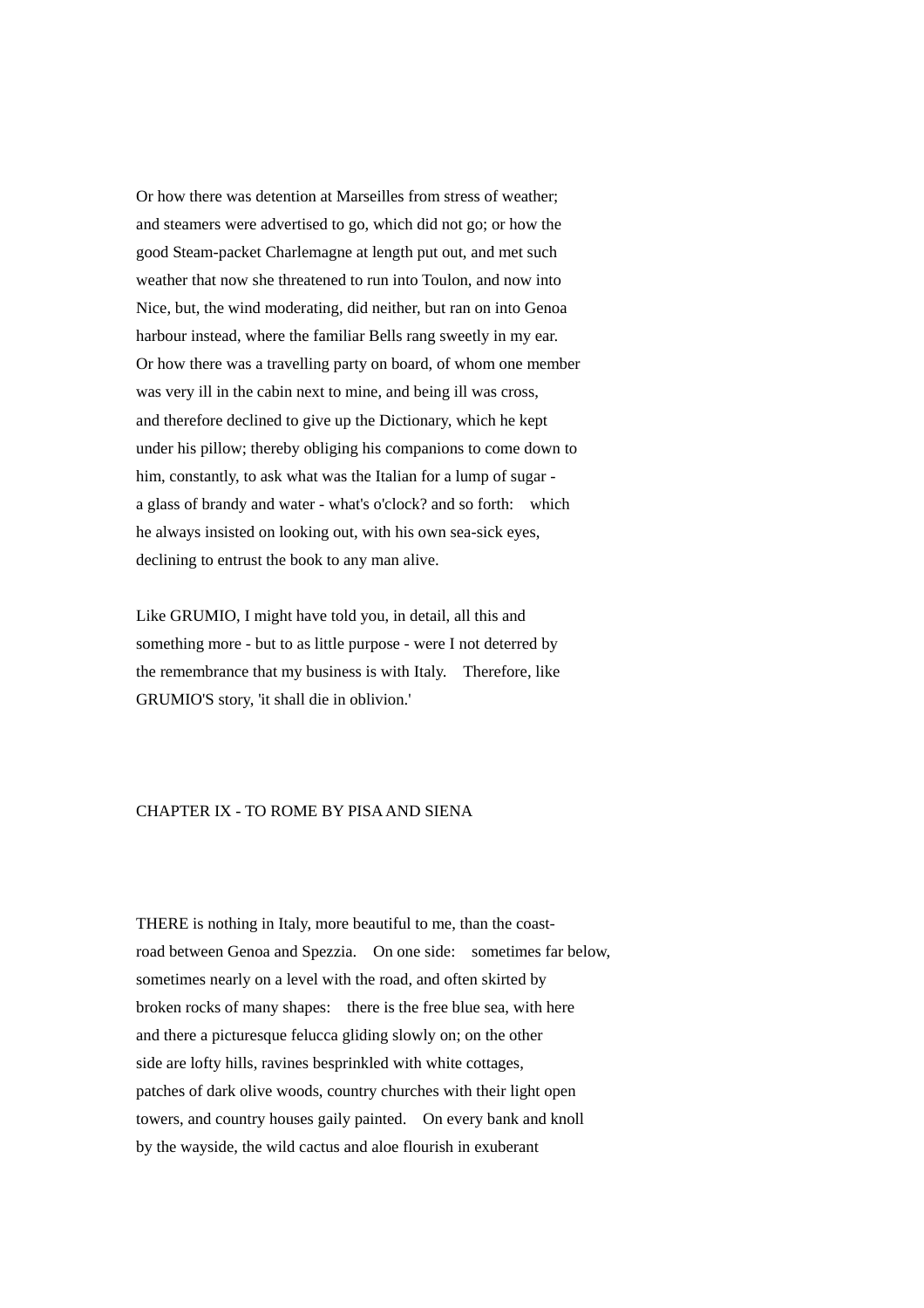profusion; and the gardens of the bright villages along the road, are seen, all blushing in the summer-time with clusters of the Belladonna, and are fragrant in the autumn and winter with golden oranges and lemons.

Some of the villages are inhabited, almost exclusively, by fishermen; and it is pleasant to see their great boats hauled up on the beach, making little patches of shade, where they lie asleep, or where the women and children sit romping and looking out to sea, while they mend their nets upon the shore. There is one town, Camoglia, with its little harbour on the sea, hundreds of feet below the road; where families of mariners live, who, time out of mind, have owned coasting-vessels in that place, and have traded to Spain and elsewhere. Seen from the road above, it is like a tiny model on the margin of the dimpled water, shining in the sun. Descended into, by the winding mule-tracks, it is a perfect miniature of a primitive seafaring town; the saltest, roughest, most piratical little place that ever was seen. Great rusty iron rings and mooring-chains, capstans, and fragments of old masts and spars, choke up the way; hardy rough-weather boats, and seamen's clothing, flutter in the little harbour or are drawn out on the sunny stones to dry; on the parapet of the rude pier, a few amphibious-looking fellows lie asleep, with their legs dangling over the wall, as though earth or water were all one to them, and if they slipped in, they would float away, dozing comfortably among the fishes; the church is bright with trophies of the sea, and votive offerings, in commemoration of escape from storm and shipwreck. The dwellings not immediately abutting on the harbour are approached by blind low archways, and by crooked steps, as if in darkness and in difficulty of access they should be like holds of ships, or inconvenient cabins under water; and everywhere, there is a smell of fish, and sea-weed, and old rope.

The coast-road whence Camoglia is descried so far below, is famous, in the warm season, especially in some parts near Genoa, for fireflies. Walking there on a dark night, I have seen it made one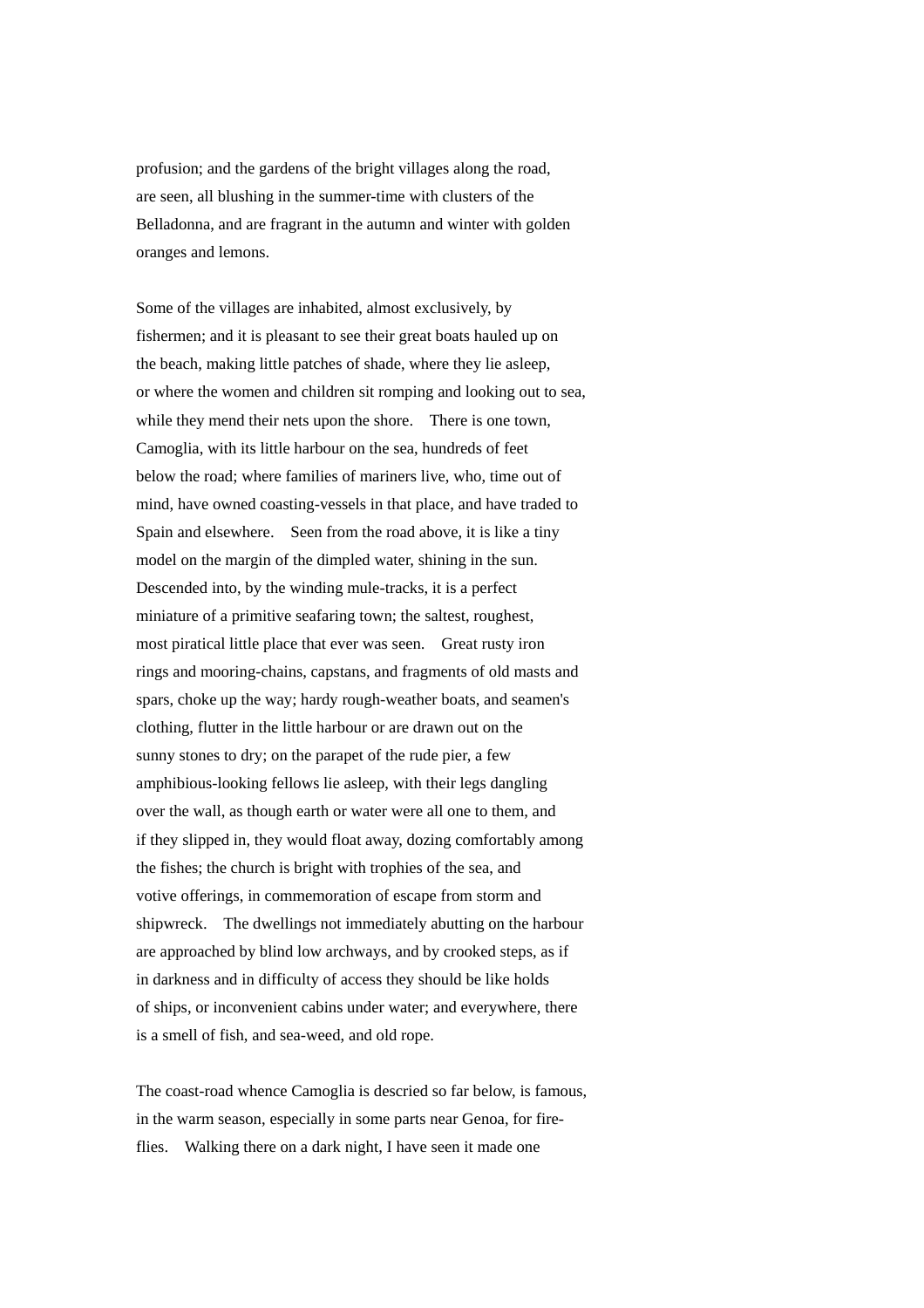sparkling firmament by these beautiful insects: so that the distant stars were pale against the flash and glitter that spangled every olive wood and hill-side, and pervaded the whole air.

It was not in such a season, however, that we traversed this road on our way to Rome. The middle of January was only just past, and it was very gloomy and dark weather; very wet besides. In crossing the fine pass of Bracco, we encountered such a storm of mist and rain, that we travelled in a cloud the whole way. There might have been no Mediterranean in the world, for anything that we saw of it there, except when a sudden gust of wind, clearing the mist before it, for a moment, showed the agitated sea at a great depth below, lashing the distant rocks, and spouting up its foam furiously. The rain was incessant; every brook and torrent was greatly swollen; and such a deafening leaping, and roaring, and thundering of water, I never heard the like of in my life.

Hence, when we came to Spezzia, we found that the Magra, an unbridged river on the high-road to Pisa, was too high to be safely crossed in the Ferry Boat, and were fain to wait until the afternoon of next day, when it had, in some degree, subsided. Spezzia, however, is a good place to tarry at; by reason, firstly, of its beautiful bay; secondly, of its ghostly Inn; thirdly, of the head-dress of the women, who wear, on one side of their head, a small doll's straw hat, stuck on to the hair; which is certainly the oddest and most roguish head-gear that ever was invented.

The Magra safely crossed in the Ferry Boat - the passage is not by any means agreeable, when the current is swollen and strong - we arrived at Carrara, within a few hours. In good time next morning, we got some ponies, and went out to see the marble quarries.

They are four or five great glens, running up into a range of lofty hills, until they can run no longer, and are stopped by being abruptly strangled by Nature. The quarries, 'or caves,' as they call them there, are so many openings, high up in the hills, on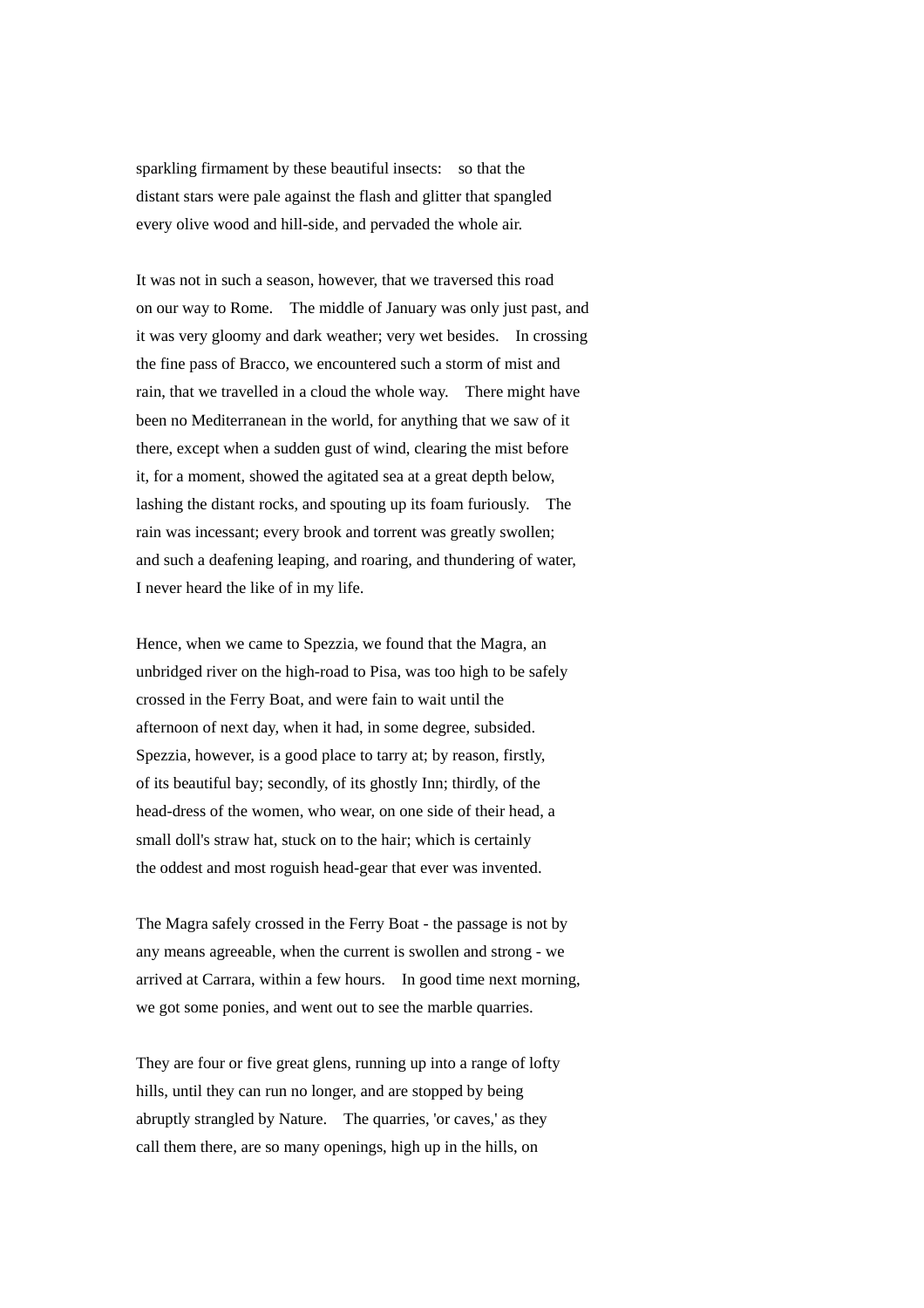either side of these passes, where they blast and excavate for marble: which may turn out good or bad: may make a man's fortune very quickly, or ruin him by the great expense of working what is worth nothing. Some of these caves were opened by the ancient Romans, and remain as they left them to this hour. Many others are being worked at this moment; others are to be begun to-morrow, next week, next month; others are unbought, unthought of; and marble enough for more ages than have passed since the place was resorted to, lies hidden everywhere: patiently awaiting its time of discovery.

As you toil and clamber up one of these steep gorges (having left your pony soddening his girths in water, a mile or two lower down) you hear, every now and then, echoing among the hills, in a low tone, more silent than the previous silence, a melancholy warning bugle, - a signal to the miners to withdraw. Then, there is a thundering, and echoing from hill to hill, and perhaps a splashing up of great fragments of rock into the air; and on you toil again until some other bugle sounds, in a new direction, and you stop directly, lest you should come within the range of the new explosion.

There were numbers of men, working high up in these hills - on the sides - clearing away, and sending down the broken masses of stone and earth, to make way for the blocks of marble that had been discovered. As these came rolling down from unseen hands into the narrow valley, I could not help thinking of the deep glen (just the same sort of glen) where the Roc left Sindbad the Sailor; and where the merchants from the heights above, flung down great pieces of meat for the diamonds to stick to. There were no eagles here, to darken the sun in their swoop, and pounce upon them; but it was as wild and fierce as if there had been hundreds.

But the road, the road down which the marble comes, however immense the blocks! The genius of the country, and the spirit of its institutions, pave that road: repair it, watch it, keep it going!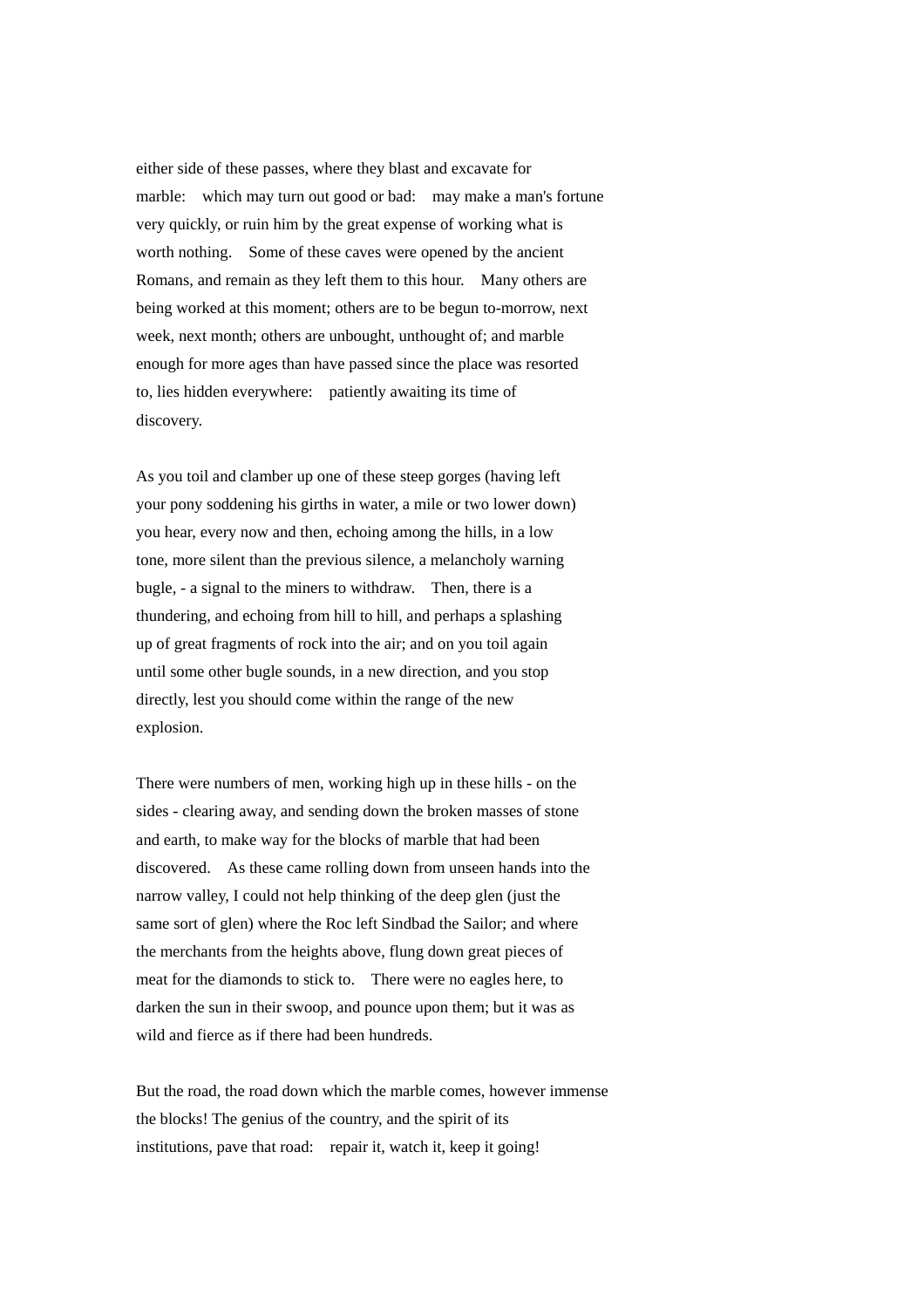Conceive a channel of water running over a rocky bed, beset with great heaps of stone of all shapes and sizes, winding down the middle of this valley; and THAT being the road - because it was the road five hundred years ago! Imagine the clumsy carts of five hundred years ago, being used to this hour, and drawn, as they used to be, five hundred years ago, by oxen, whose ancestors were worn to death five hundred years ago, as their unhappy descendants are now, in twelve months, by the suffering and agony of this cruel work! Two pair, four pair, ten pair, twenty pair, to one block, according to its size; down it must come, this way. In their struggling from stone to stone, with their enormous loads behind them, they die frequently upon the spot; and not they alone; for their passionate drivers, sometimes tumbling down in their energy, are crushed to death beneath the wheels. But it was good five hundred years ago, and it must be good now: and a railroad down one of these steeps (the easiest thing in the world) would be flat blasphemy.

When we stood aside, to see one of these cars drawn by only a pair of oxen (for it had but one small block of marble on it), coming down, I hailed, in my heart, the man who sat upon the heavy yoke, to keep it on the neck of the poor beasts - and who faced backwards: not before him - as the very Devil of true despotism. He had a great rod in his hand, with an iron point; and when they could plough and force their way through the loose bed of the torrent no longer, and came to a stop, he poked it into their bodies, beat it on their heads, screwed it round and round in their nostrils, got them on a yard or two, in the madness of intense pain; repeated all these persuasions, with increased intensity of purpose, when they stopped again; got them on, once more; forced and goaded them to an abrupter point of the descent; and when their writhing and smarting, and the weight behind them, bore them plunging down the precipice in a cloud of scattered water, whirled his rod above his head, and gave a great whoop and hallo, as if he had achieved something, and had no idea that they might shake him off, and blindly mash his brains upon the road, in the noon-tide of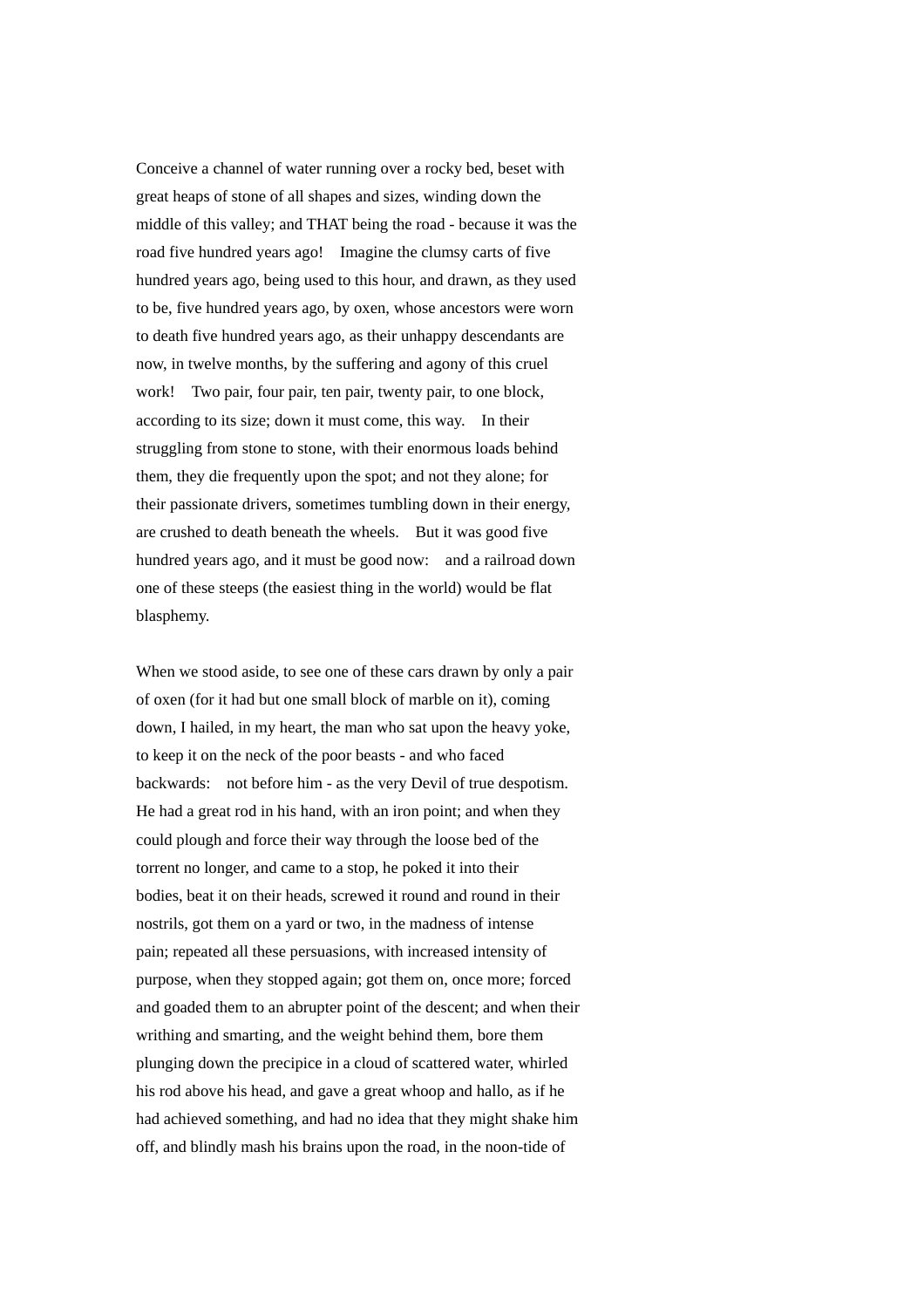his triumph.

Standing in one of the many studii of Carrara, that afternoon - for it is a great workshop, full of beautifully-finished copies in marble, of almost every figure, group, and bust, we know - it seemed, at first, so strange to me that those exquisite shapes, replete with grace, and thought, and delicate repose, should grow out of all this toil, and sweat, and torture! But I soon found a parallel to it, and an explanation of it, in every virtue that springs up in miserable ground, and every good thing that has its birth in sorrow and distress. And, looking out of the sculptor's great window, upon the marble mountains, all red and glowing in the decline of day, but stern and solemn to the last, I thought, my God! how many quarries of human hearts and souls, capable of far more beautiful results, are left shut up and mouldering away: while pleasure-travellers through life, avert their faces, as they pass, and shudder at the gloom and ruggedness that conceal them!

The then reigning Duke of Modena, to whom this territory in part belonged, claimed the proud distinction of being the only sovereign in Europe who had not recognised Louis-Philippe as King of the French! He was not a wag, but quite in earnest. He was also much opposed to railroads; and if certain lines in contemplation by other potentates, on either side of him, had been executed, would have probably enjoyed the satisfaction of having an omnibus plying to and fro across his not very vast dominions, to forward travellers from one terminus to another.

Carrara, shut in by great hills, is very picturesque and bold. Few tourists stay there; and the people are nearly all connected, in one way or other, with the working of marble. There are also villages among the caves, where the workmen live. It contains a beautiful little Theatre, newly built; and it is an interesting custom there, to form the chorus of labourers in the marble quarries, who are self-taught and sing by ear. I heard them in a comic opera, and in an act of 'Norma;' and they acquitted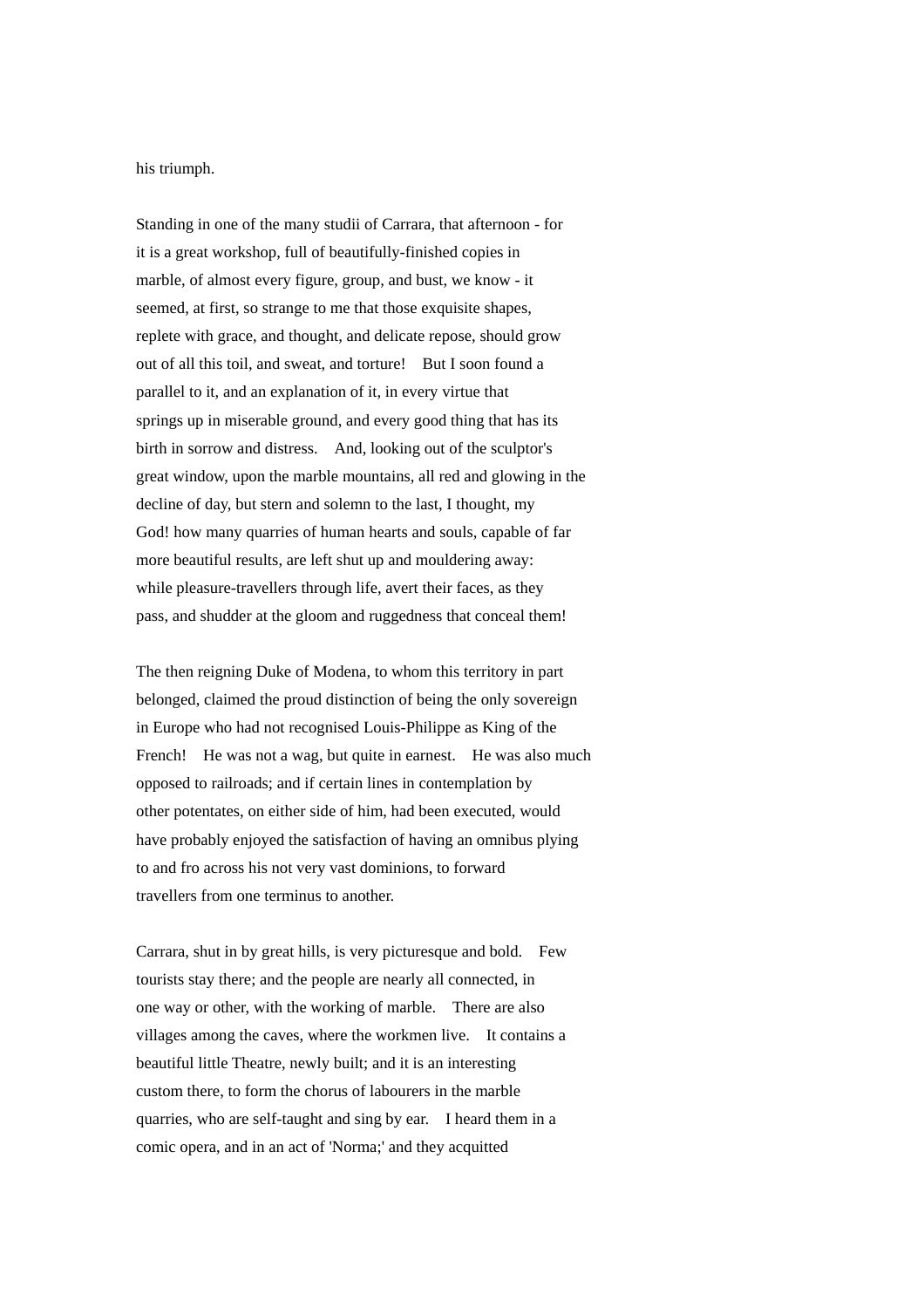themselves very well; unlike the common people of Italy generally, who (with some exceptions among the Neapolitans) sing vilely out of tune, and have very disagreeable singing voices.

From the summit of a lofty hill beyond Carrara, the first view of the fertile plain in which the town of Pisa lies - with Leghorn, a purple spot in the flat distance - is enchanting. Nor is it only distance that lends enchantment to the view; for the fruitful country, and rich woods of olive-trees through which the road subsequently passes, render it delightful.

The moon was shining when we approached Pisa, and for a long time we could see, behind the wall, the leaning Tower, all awry in the uncertain light; the shadowy original of the old pictures in school-books, setting forth 'The Wonders of the World.' Like most things connected in their first associations with school-books and school-times, it was too small. I felt it keenly. It was nothing like so high above the wall as I had hoped. It was another of the many deceptions practised by Mr. Harris, Bookseller, at the corner of St. Paul's Churchyard, London. HIS Tower was a fiction, but this was a reality - and, by comparison, a short reality. Still, it looked very well, and very strange, and was quite as much out of the perpendicular as Harris had represented it to be. The quiet air of Pisa too; the big guard-house at the gate, with only two little soldiers in it; the streets with scarcely any show of people in them; and the Arno, flowing quaintly through the centre of the town; were excellent. So, I bore no malice in my heart against Mr. Harris (remembering his good intentions), but forgave him before dinner, and went out, full of confidence, to see the Tower next morning.

I might have known better; but, somehow, I had expected to see it, casting its long shadow on a public street where people came and went all day. It was a surprise to me to find it in a grave retired place, apart from the general resort, and carpeted with smooth green turf. But, the group of buildings, clustered on and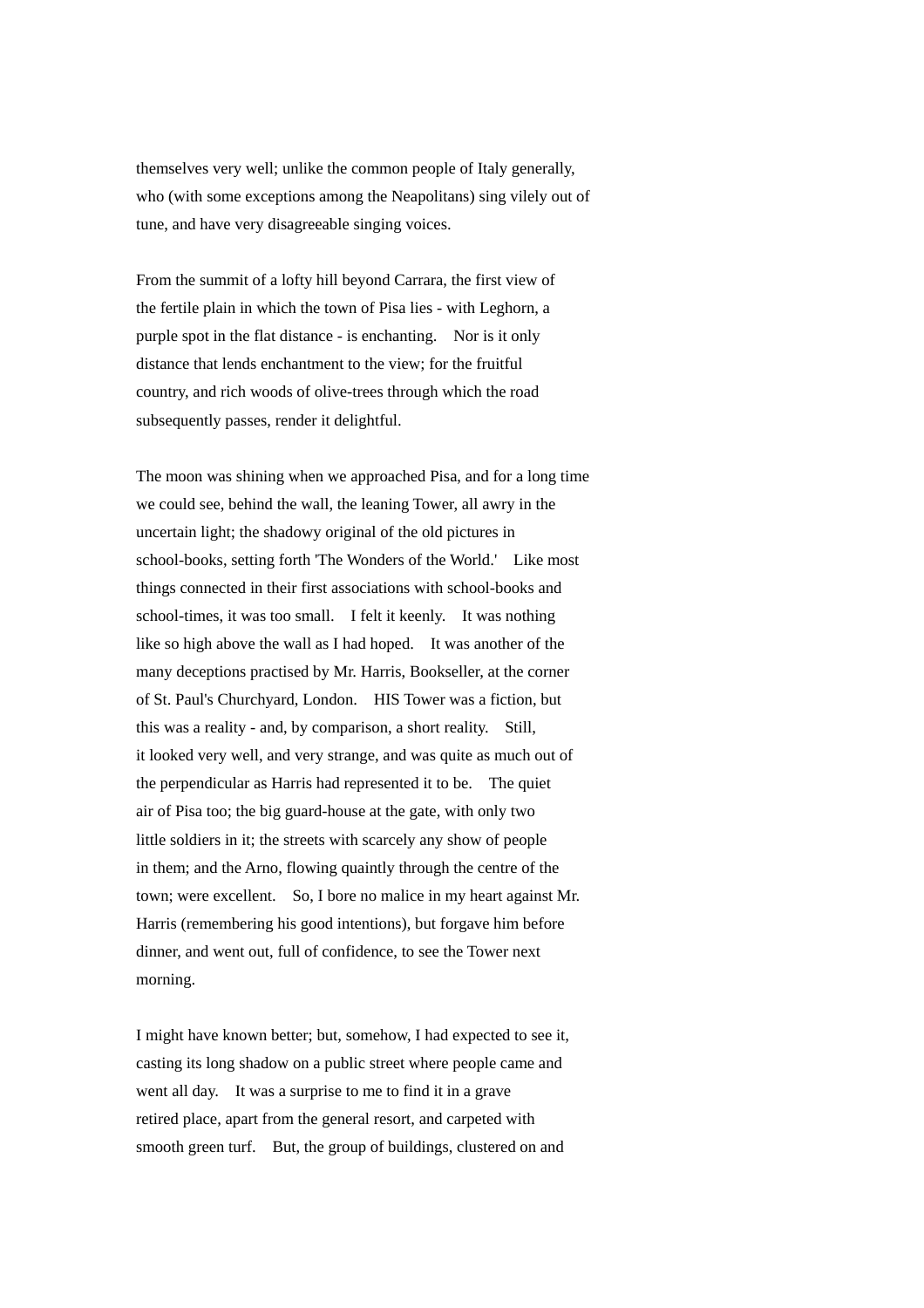about this verdant carpet: comprising the Tower, the Baptistery, the Cathedral, and the Church of the Campo Santo: is perhaps the most remarkable and beautiful in the whole world; and from being clustered there, together, away from the ordinary transactions and details of the town, they have a singularly venerable and impressive character. It is the architectural essence of a rich old city, with all its common life and common habitations pressed out, and filtered away.

SIMOND compares the Tower to the usual pictorial representations in children's books of the Tower of Babel. It is a happy simile, and conveys a better idea of the building than chapters of laboured description. Nothing can exceed the grace and lightness of the structure; nothing can be more remarkable than its general appearance. In the course of the ascent to the top (which is by an easy staircase), the inclination is not very apparent; but, at the summit, it becomes so, and gives one the sensation of being in a ship that has heeled over, through the action of an ebb-tide. The effect UPON THE LOW SIDE, so to speak - looking over from the gallery, and seeing the shaft recede to its base - is very startling; and I saw a nervous traveller hold on to the Tower involuntarily, after glancing down, as if he had some idea of propping it up. The view within, from the ground - looking up, as through a slanted tube - is also very curious. It certainly inclines as much as the most sanguine tourist could desire. The natural impulse of ninety-nine people out of a hundred, who were about to recline upon the grass below it, to rest, and contemplate the adjacent buildings, would probably be, not to take up their position under the leaning side; it is so very much aslant.

The manifold beauties of the Cathedral and Baptistery need no recapitulation from me; though in this case, as in a hundred others, I find it difficult to separate my own delight in recalling them, from your weariness in having them recalled. There is a picture of St. Agnes, by Andrea del Sarto, in the former, and there are a variety of rich columns in the latter, that tempt me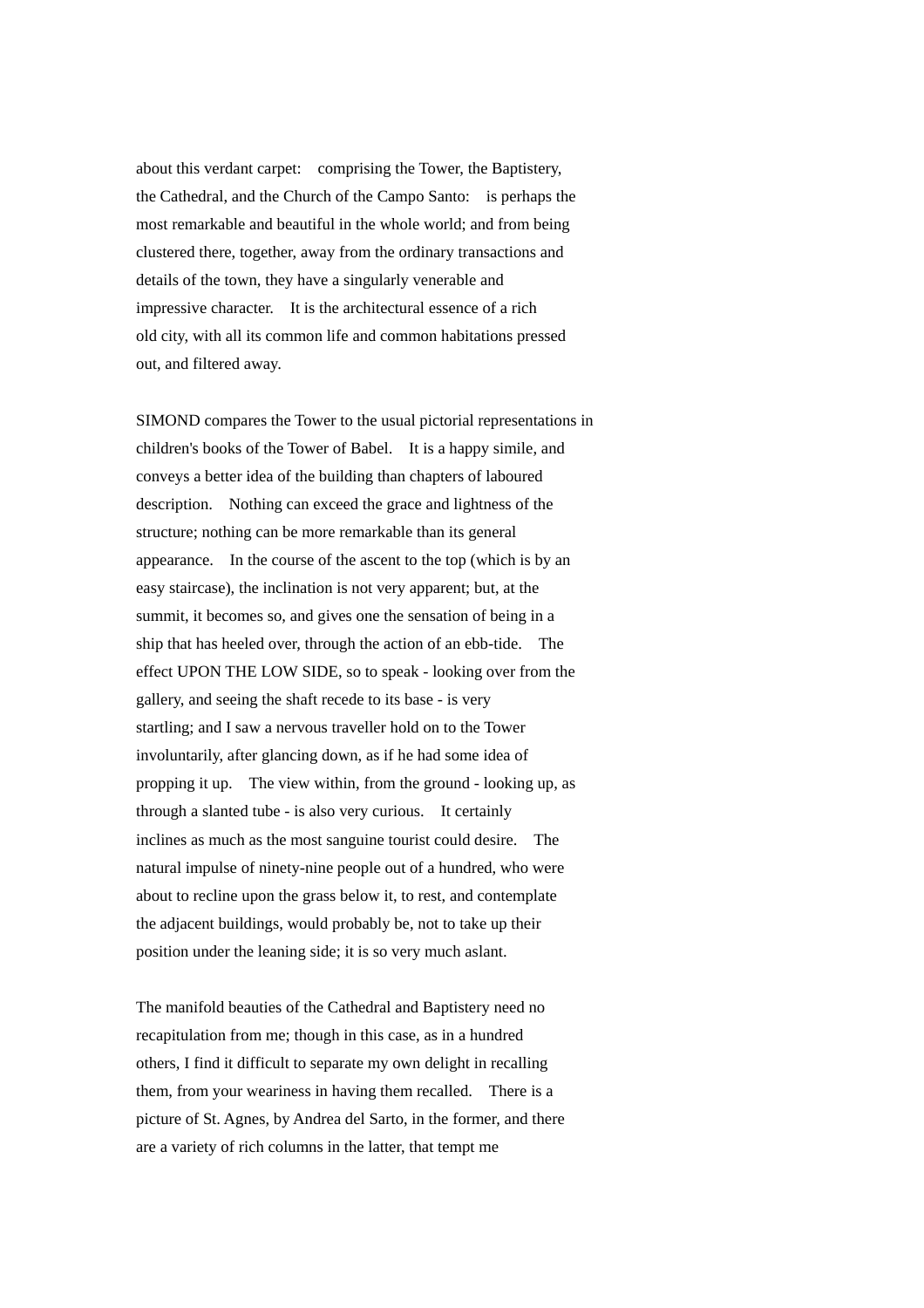strongly.

It is, I hope, no breach of my resolution not to be tempted into elaborate descriptions, to remember the Campo Santo; where grassgrown graves are dug in earth brought more than six hundred years ago, from the Holy Land; and where there are, surrounding them, such cloisters, with such playing lights and shadows falling through their delicate tracery on the stone pavement, as surely the dullest memory could never forget. On the walls of this solemn and lovely place, are ancient frescoes, very much obliterated and decayed, but very curious. As usually happens in almost any collection of paintings, of any sort, in Italy, where there are many heads, there is, in one of them, a striking accidental likeness of Napoleon. At one time, I used to please my fancy with the speculation whether these old painters, at their work, had a foreboding knowledge of the man who would one day arise to wreak such destruction upon art: whose soldiers would make targets of great pictures, and stable their horses among triumphs of architecture. But the same Corsican face is so plentiful in some parts of Italy at this day, that a more commonplace solution of the coincidence is unavoidable.

If Pisa be the seventh wonder of the world in right of its Tower, it may claim to be, at least, the second or third in right of its beggars. They waylay the unhappy visitor at every turn, escort him to every door he enters at, and lie in wait for him, with strong reinforcements, at every door by which they know he must come out. The grating of the portal on its hinges is the signal for a general shout, and the moment he appears, he is hemmed in, and fallen on, by heaps of rags and personal distortions. The beggars seem to embody all the trade and enterprise of Pisa. Nothing else is stirring, but warm air. Going through the streets, the fronts of the sleepy houses look like backs. They are all so still and quiet, and unlike houses with people in them, that the greater part of the city has the appearance of a city at daybreak, or during a general siesta of the population. Or it is yet more like those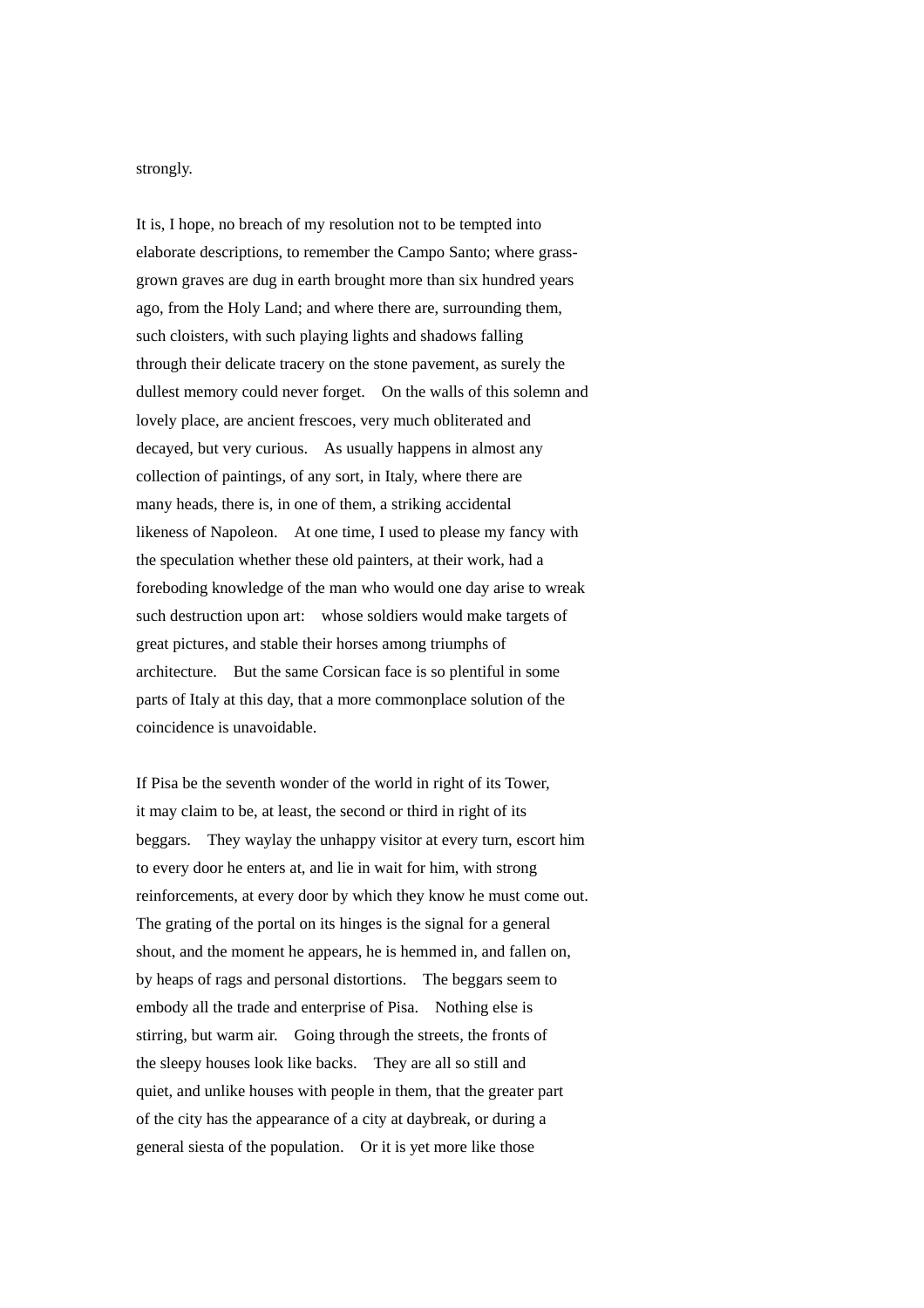backgrounds of houses in common prints, or old engravings, where windows and doors are squarely indicated, and one figure (a beggar of course) is seen walking off by itself into illimitable perspective.

Not so Leghorn (made illustrious by SMOLLETT'S grave), which is a thriving, business-like, matter-of-fact place, where idleness is shouldered out of the way by commerce. The regulations observed there, in reference to trade and merchants, are very liberal and free; and the town, of course, benefits by them. Leghorn had a bad name in connection with stabbers, and with some justice it must be allowed; for, not many years ago, there was an assassination club there, the members of which bore no ill-will to anybody in particular, but stabbed people (quite strangers to them) in the streets at night, for the pleasure and excitement of the recreation. I think the president of this amiable society was a shoemaker. He was taken, however, and the club was broken up. It would, probably, have disappeared in the natural course of events, before the railroad between Leghorn and Pisa, which is a good one, and has already begun to astonish Italy with a precedent of punctuality, order, plain dealing, and improvement - the most dangerous and heretical astonisher of all. There must have been a slight sensation, as of earthquake, surely, in the Vatican, when the first Italian railroad was thrown open.

Returning to Pisa, and hiring a good-tempered Vetturino, and his four horses, to take us on to Rome, we travelled through pleasant Tuscan villages and cheerful scenery all day. The roadside crosses in this part of Italy are numerous and curious. There is seldom a figure on the cross, though there is sometimes a face, but they are remarkable for being garnished with little models in wood, of every possible object that can be connected with the Saviour's death. The cock that crowed when Peter had denied his Master thrice, is usually perched on the tip-top; and an ornithological phenomenon he generally is. Under him, is the inscription. Then, hung on to the cross-beam, are the spear, the reed with the sponge of vinegar and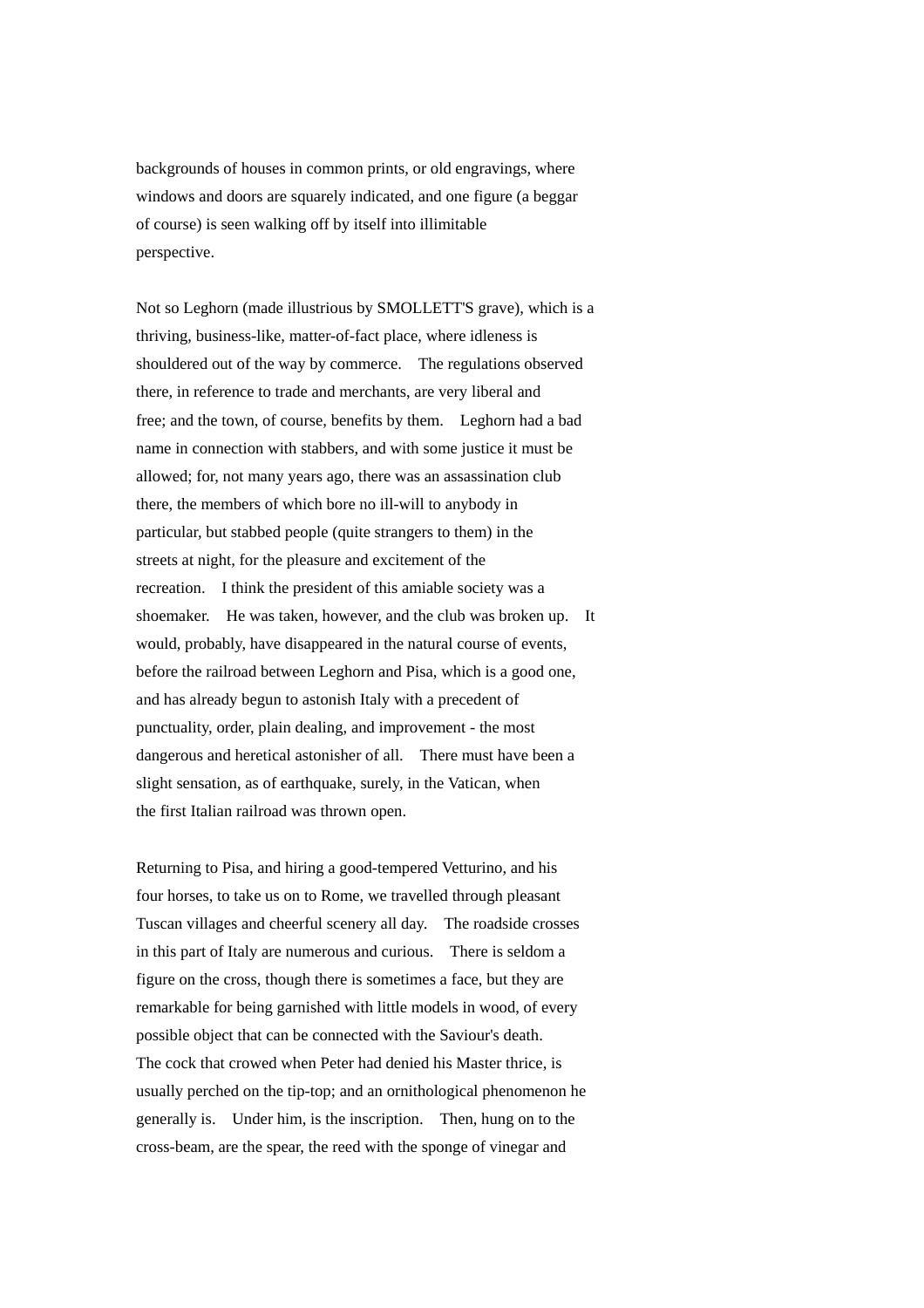water at the end, the coat without seam for which the soldiers cast lots, the dice-box with which they threw for it, the hammer that drove in the nails, the pincers that pulled them out, the ladder which was set against the cross, the crown of thorns, the instrument of flagellation, the lanthorn with which Mary went to the tomb (I suppose), and the sword with which Peter smote the servant of the high priest, - a perfect toy-shop of little objects, repeated at every four or five miles, all along the highway.

On the evening of the second day from Pisa, we reached the beautiful old city of Siena. There was what they called a Carnival, in progress; but, as its secret lay in a score or two of melancholy people walking up and down the principal street in common toy-shop masks, and being more melancholy, if possible, than the same sort of people in England, I say no more of it. We went off, betimes next morning, to see the Cathedral, which is wonderfully picturesque inside and out, especially the latter also the market-place, or great Piazza, which is a large square, with a great broken-nosed fountain in it: some quaint Gothic houses: and a high square brick tower; OUTSIDE the top of which a curious feature in such views in Italy - hangs an enormous bell. It is like a bit of Venice, without the water. There are some curious old Palazzi in the town, which is very ancient; and without having (for me) the interest of Verona, or Genoa, it is very dreamy and fantastic, and most interesting.

We went on again, as soon as we had seen these things, and going over a rather bleak country (there had been nothing but vines until now: mere walking-sticks at that season of the year), stopped, as usual, between one and two hours in the middle of the day, to rest the horses; that being a part of every Vetturino contract. We then went on again, through a region gradually becoming bleaker and wilder, until it became as bare and desolate as any Scottish moors. Soon after dark, we halted for the night, at the osteria of La Scala: a perfectly lone house, where the family were sitting round a great fire in the kitchen, raised on a stone platform three or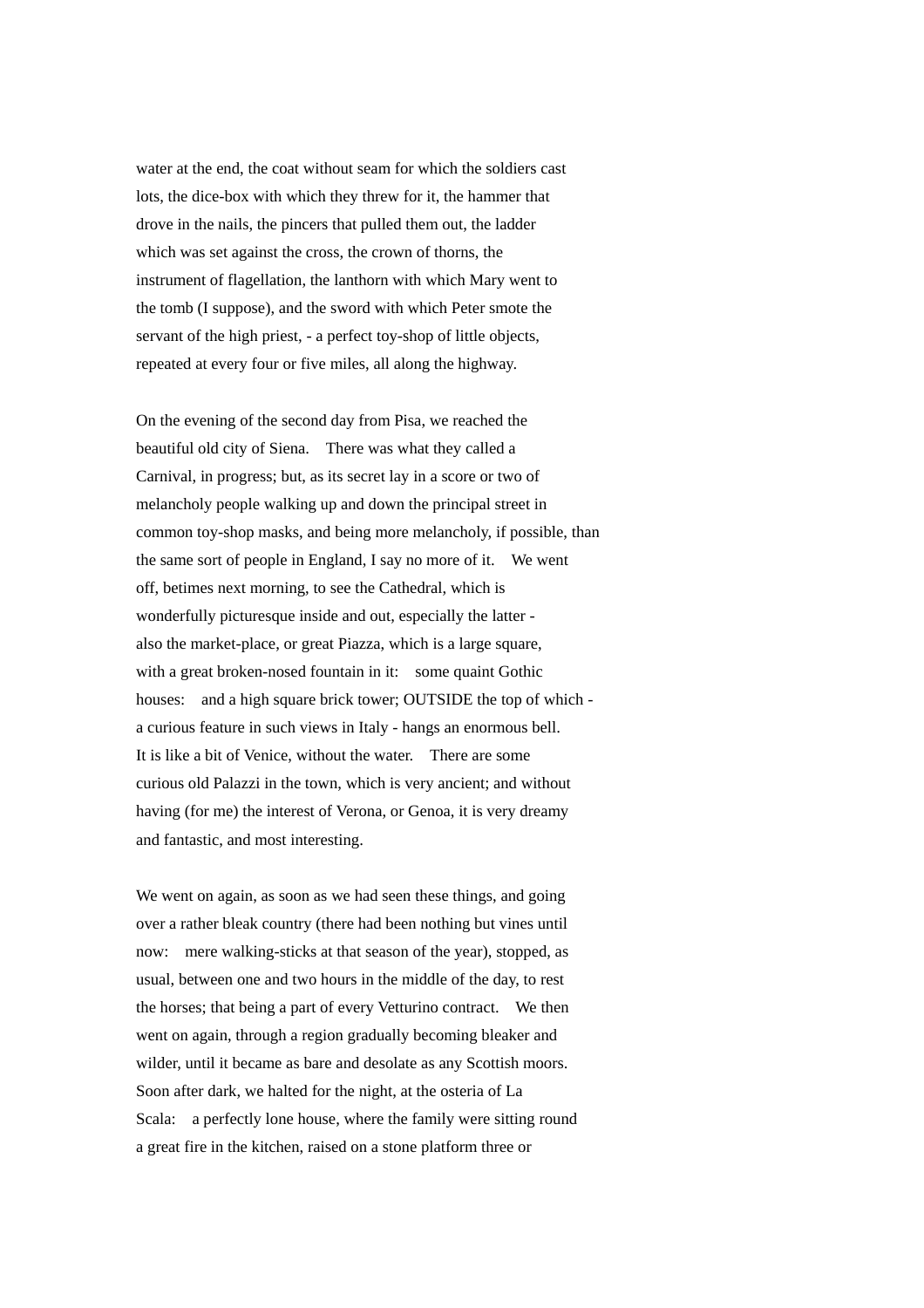four feet high, and big enough for the roasting of an ox. On the upper, and only other floor of this hotel, there was a great, wild, rambling sala, with one very little window in a by-corner, and four black doors opening into four black bedrooms in various directions. To say nothing of another large black door, opening into another large black sala, with the staircase coming abruptly through a kind of trap-door in the floor, and the rafters of the roof looming above: a suspicious little press skulking in one obscure corner: and all the knives in the house lying about in various directions. The fireplace was of the purest Italian architecture, so that it was perfectly impossible to see it for the smoke. The waitress was like a dramatic brigand's wife, and wore the same style of dress upon her head. The dogs barked like mad; the echoes returned the compliments bestowed upon them; there was not another house within twelve miles; and things had a dreary, and rather a cut-throat, appearance.

They were not improved by rumours of robbers having come out, strong and boldly, within a few nights; and of their having stopped the mail very near that place. They were known to have waylaid some travellers not long before, on Mount Vesuvius itself, and were the talk at all the roadside inns. As they were no business of ours, however (for we had very little with us to lose), we made ourselves merry on the subject, and were very soon as comfortable as need be. We had the usual dinner in this solitary house; and a very good dinner it is, when you are used to it. There is something with a vegetable or some rice in it which is a sort of shorthand or arbitrary character for soup, and which tastes very well, when you have flavoured it with plenty of grated cheese, lots of salt, and abundance of pepper. There is the half fowl of which this soup has been made. There is a stewed pigeon, with the gizzards and livers of himself and other birds stuck all round him. There is a bit of roast beef, the size of a small French roll. There are a scrap of Parmesan cheese, and five little withered apples, all huddled together on a small plate, and crowding one upon the other, as if each were trying to save itself from the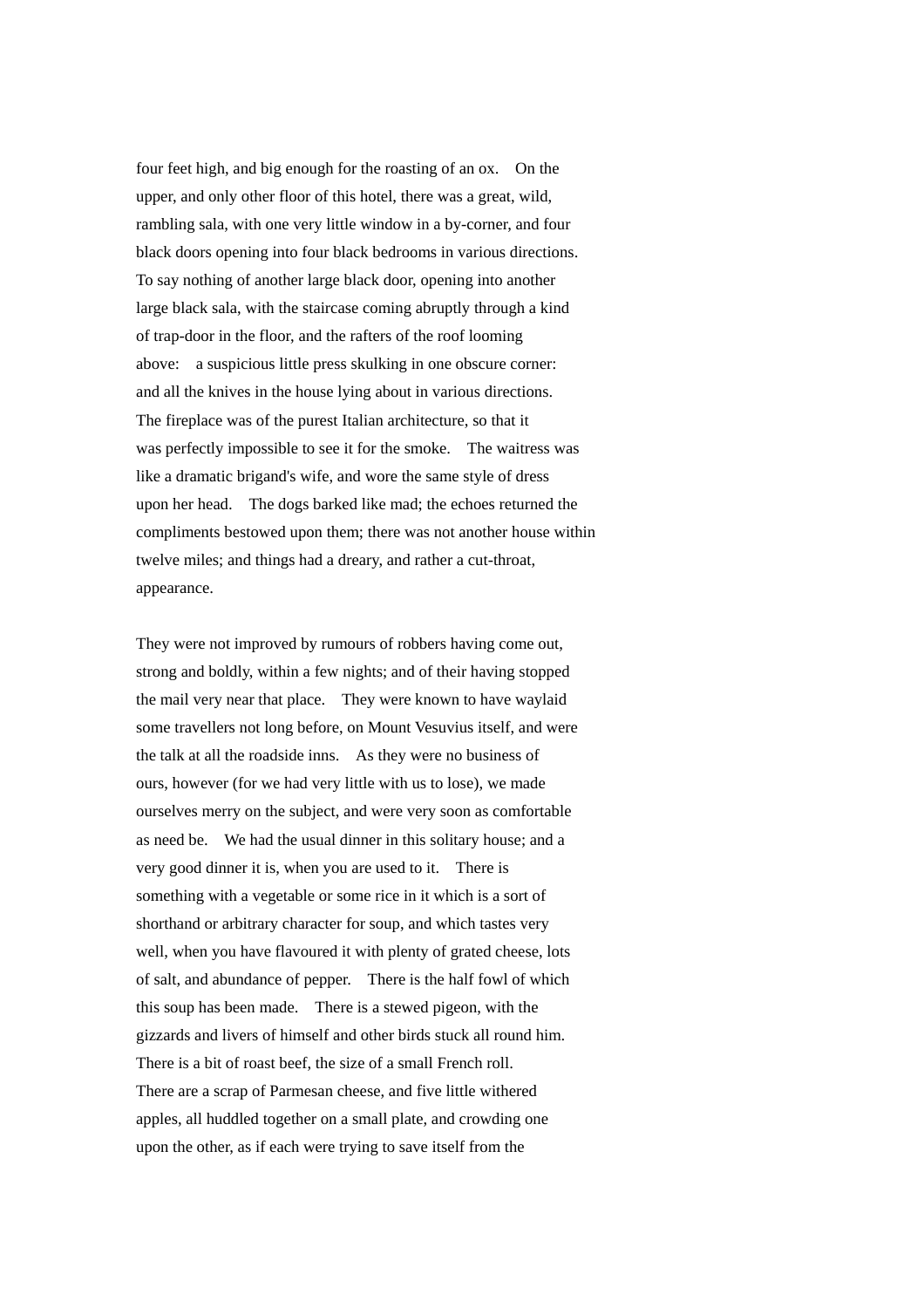chance of being eaten. Then there is coffee; and then there is bed. You don't mind brick floors; you don't mind yawning doors, nor banging windows; you don't mind your own horses being stabled under the bed: and so close, that every time a horse coughs or sneezes, he wakes you. If you are good-humoured to the people about you, and speak pleasantly, and look cheerful, take my word for it you may be well entertained in the very worst Italian Inn, and always in the most obliging manner, and may go from one end of the country to the other (despite all stories to the contrary) without any great trial of your patience anywhere. Especially, when you get such wine in flasks, as the Orvieto, and the Monte Pulciano.

It was a bad morning when we left this place; and we went, for twelve miles, over a country as barren, as stony, and as wild, as Cornwall in England, until we came to Radicofani, where there is a ghostly, goblin inn: once a hunting-seat, belonging to the Dukes of Tuscany. It is full of such rambling corridors, and gaunt rooms, that all the murdering and phantom tales that ever were written might have originated in that one house. There are some horrible old Palazzi in Genoa: one in particular, not unlike it, outside: but there is a winding, creaking, wormy, rustling, dooropening, foot-on-staircase-falling character about this Radicofani Hotel, such as I never saw, anywhere else. The town, such as it is, hangs on a hill-side above the house, and in front of it. The inhabitants are all beggars; and as soon as they see a carriage coming, they swoop down upon it, like so many birds of prey.

When we got on the mountain pass, which lies beyond this place, the wind (as they had forewarned us at the inn) was so terrific, that we were obliged to take my other half out of the carriage, lest she should be blown over, carriage and all, and to hang to it, on the windy side (as well as we could for laughing), to prevent its going, Heaven knows where. For mere force of wind, this land-storm might have competed with an Atlantic gale, and had a reasonable chance of coming off victorious. The blast came sweeping down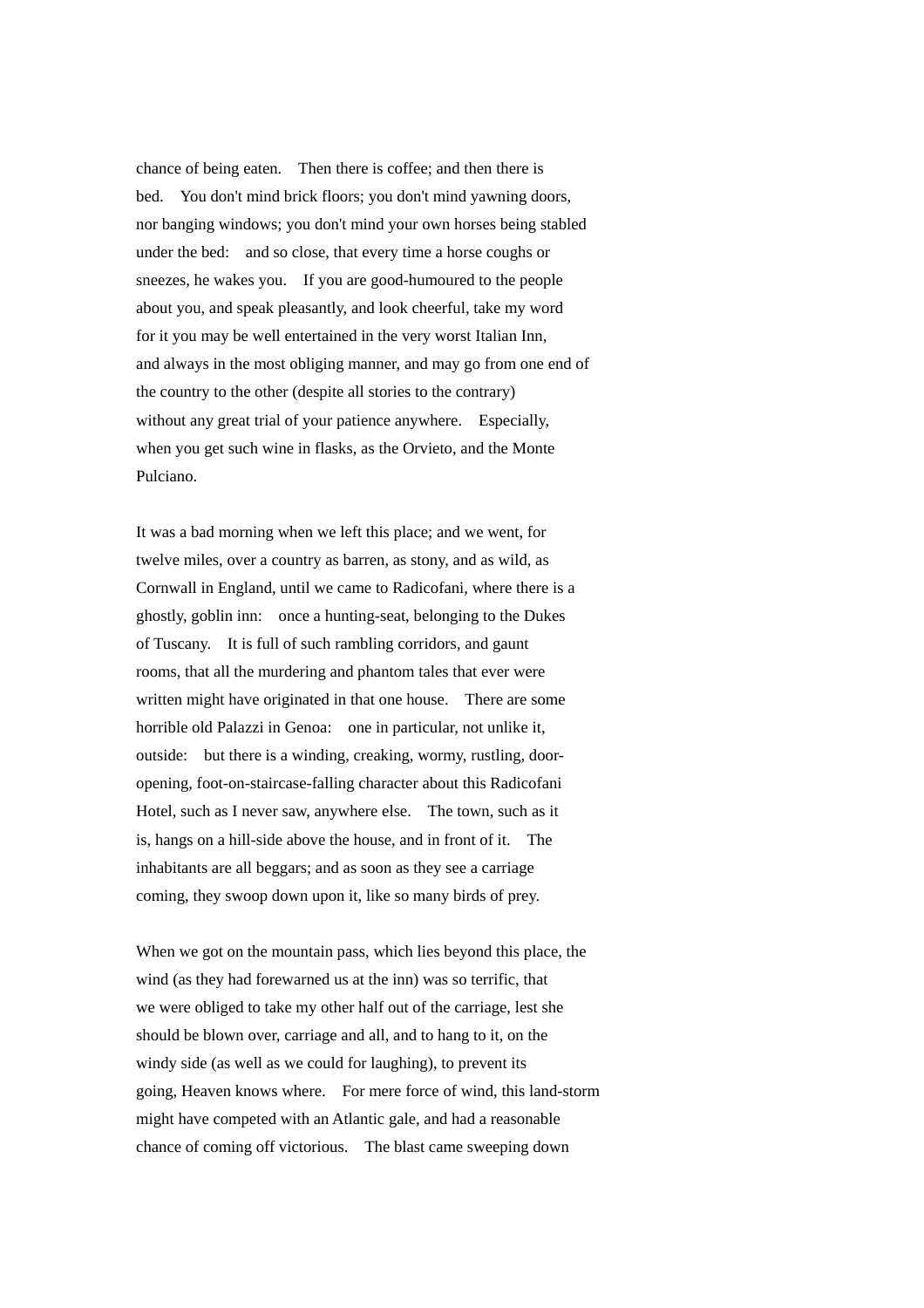great gullies in a range of mountains on the right: so that we looked with positive awe at a great morass on the left, and saw that there was not a bush or twig to hold by. It seemed as if, once blown from our feet, we must be swept out to sea, or away into space. There was snow, and hail, and rain, and lightning, and thunder; and there were rolling mists, travelling with incredible velocity. It was dark, awful, and solitary to the last degree; there were mountains above mountains, veiled in angry clouds; and there was such a wrathful, rapid, violent, tumultuous hurry, everywhere, as rendered the scene unspeakably exciting and grand.

It was a relief to get out of it, notwithstanding; and to cross even the dismal, dirty Papal Frontier. After passing through two little towns; in one of which, Acquapendente, there was also a 'Carnival' in progress: consisting of one man dressed and masked as a woman, and one woman dressed and masked as a man, walking ankle-deep, through the muddy streets, in a very melancholy manner: we came, at dusk, within sight of the Lake of Bolsena, on whose bank there is a little town of the same name, much celebrated for malaria. With the exception of this poor place, there is not a cottage on the banks of the lake, or near it (for nobody dare sleep there); not a boat upon its waters; not a stick or stake to break the dismal monotony of seven-and-twenty watery miles. We were late in getting in, the roads being very bad from heavy rains; and, after dark, the dulness of the scene was quite intolerable.

We entered on a very different, and a finer scene of desolation, next night, at sunset. We had passed through Montefiaschone (famous for its wine) and Viterbo (for its fountains): and after climbing up a long hill of eight or ten miles' extent, came suddenly upon the margin of a solitary lake: in one part very beautiful, with a luxuriant wood; in another, very barren, and shut in by bleak volcanic hills. Where this lake flows, there stood, of old, a city. It was swallowed up one day; and in its stead, this water rose. There are ancient traditions (common to many parts of the world) of the ruined city having been seen below, when the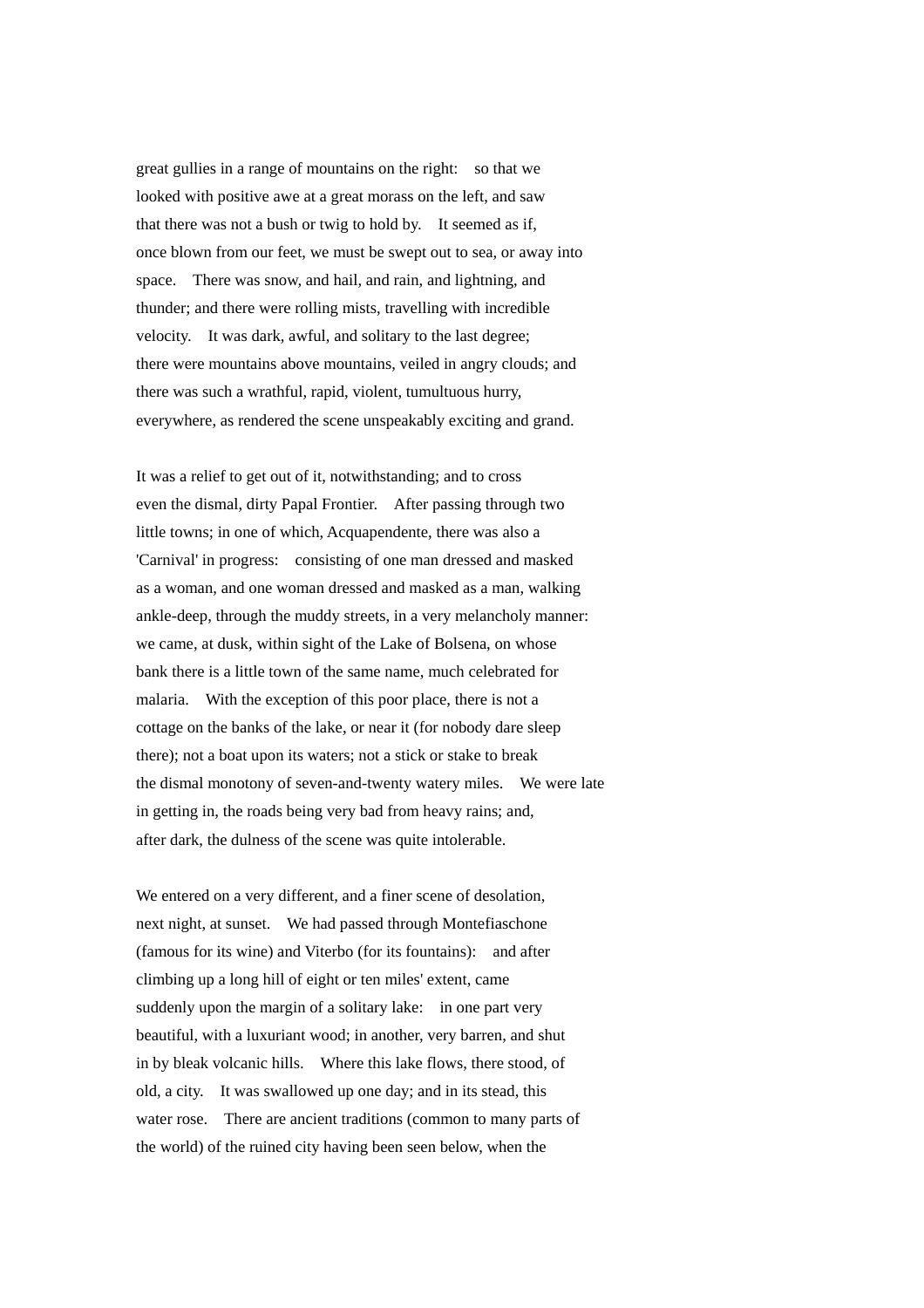water was clear; but however that may be, from this spot of earth it vanished. The ground came bubbling up above it; and the water too; and here they stand, like ghosts on whom the other world closed suddenly, and who have no means of getting back again. They seem to be waiting the course of ages, for the next earthquake in that place; when they will plunge below the ground, at its first yawning, and be seen no more. The unhappy city below, is not more lost and dreary, than these fire-charred hills and the stagnant water, above. The red sun looked strangely on them, as with the knowledge that they were made for caverns and darkness; and the melancholy water oozed and sucked the mud, and crept quietly among the marshy grass and reeds, as if the overthrow of all the ancient towers and house-tops, and the death of all the ancient people born and bred there, were yet heavy on its conscience.

A short ride from this lake, brought us to Ronciglione; a little town like a large pig-sty, where we passed the night. Next morning at seven o'clock, we started for Rome.

As soon as we were out of the pig-sty, we entered on the Campagna Romana; an undulating flat (as you know), where few people can live; and where, for miles and miles, there is nothing to relieve the terrible monotony and gloom. Of all kinds of country that could, by possibility, lie outside the gates of Rome, this is the aptest and fittest burial-ground for the Dead City. So sad, so quiet, so sullen; so secret in its covering up of great masses of ruin, and hiding them; so like the waste places into which the men possessed with devils used to go and howl, and rend themselves, in the old days of Jerusalem. We had to traverse thirty miles of this Campagna; and for two-and-twenty we went on and on, seeing nothing but now and then a lonely house, or a villainous-looking shepherd: with matted hair all over his face, and himself wrapped to the chin in a frowsy brown mantle, tending his sheep. At the end of that distance, we stopped to refresh the horses, and to get some lunch, in a common malaria-shaken, despondent little public-house, whose every inch of wall and beam, inside, was (according to custom)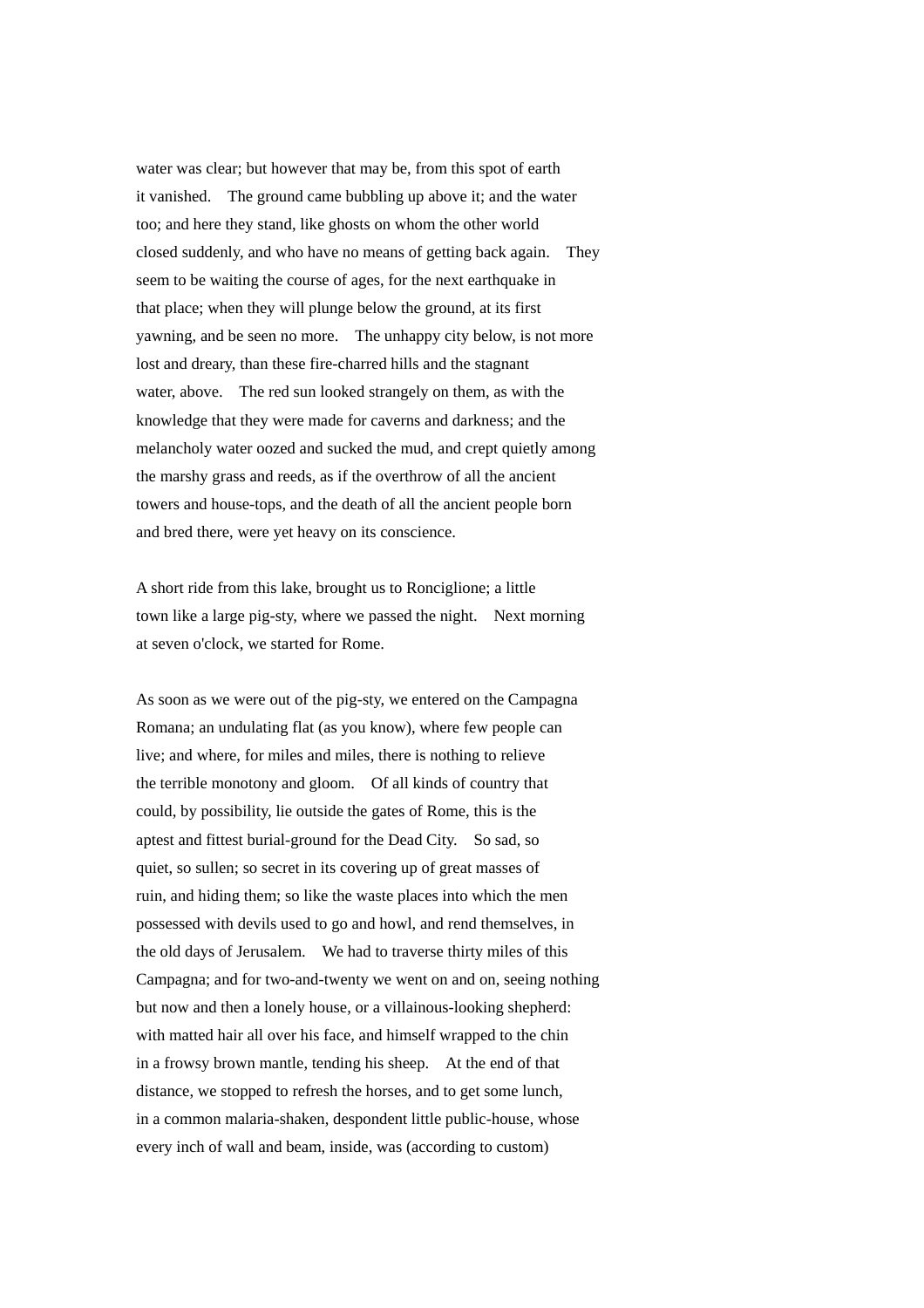painted and decorated in a way so miserable that every room looked like the wrong side of another room, and, with its wretched imitation of drapery, and lop-sided little daubs of lyres, seemed to have been plundered from behind the scenes of some travelling circus.

When we were fairly going off again, we began, in a perfect fever, to strain our eyes for Rome; and when, after another mile or two, the Eternal City appeared, at length, in the distance; it looked like - I am half afraid to write the word - like LONDON!!! There it lay, under a thick cloud, with innumerable towers, and steeples, and roofs of houses, rising up into the sky, and high above them all, one Dome. I swear, that keenly as I felt the seeming absurdity of the comparison, it was so like London, at that distance, that if you could have shown it me, in a glass, I should have taken it for nothing else.

## CHAPTER X - ROME

WE entered the Eternal City, at about four o'clock in the afternoon, on the thirtieth of January, by the Porta del Popolo, and came immediately - it was a dark, muddy day, and there had been heavy rain - on the skirts of the Carnival. We did not, then, know that we were only looking at the fag end of the masks, who were driving slowly round and round the Piazza until they could find a promising opportunity for falling into the stream of carriages, and getting, in good time, into the thick of the festivity; and coming among them so abruptly, all travel-stained and weary, was not coming very well prepared to enjoy the scene.

We had crossed the Tiber by the Ponte Molle two or three miles before. It had looked as yellow as it ought to look, and hurrying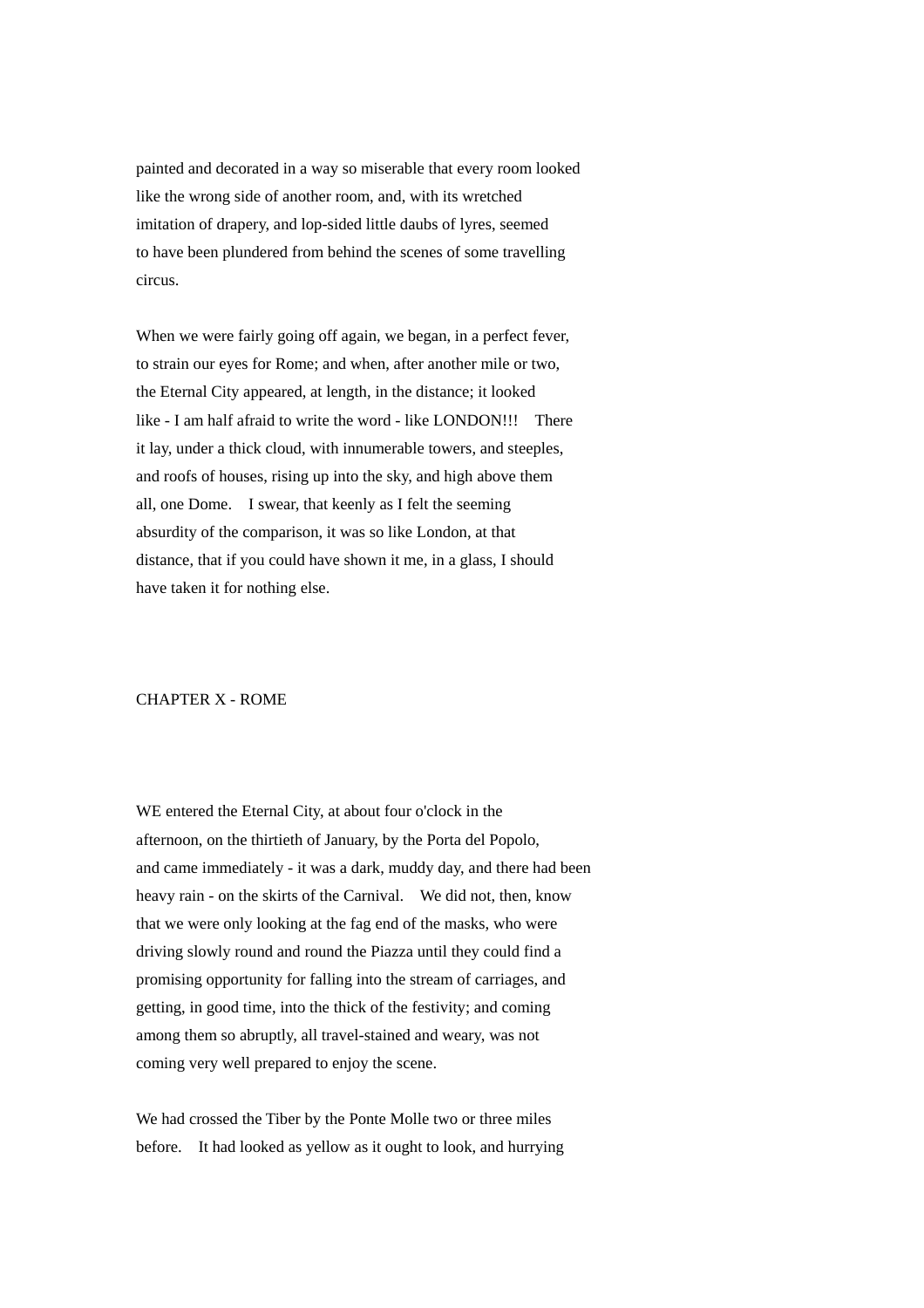on between its worn-away and miry banks, had a promising aspect of desolation and ruin. The masquerade dresses on the fringe of the Carnival, did great violence to this promise. There were no great ruins, no solemn tokens of antiquity, to be seen; - they all lie on the other side of the city. There seemed to be long streets of commonplace shops and houses, such as are to be found in any European town; there were busy people, equipages, ordinary walkers to and fro; a multitude of chattering strangers. It was no more MY Rome: the Rome of anybody's fancy, man or boy; degraded and fallen and lying asleep in the sun among a heap of ruins: than the Place de la Concorde in Paris is. A cloudy sky, a dull cold rain, and muddy streets, I was prepared for, but not for this: and I confess to having gone to bed, that night, in a very indifferent humour, and with a very considerably quenched enthusiasm.

Immediately on going out next day, we hurried off to St. Peter's. It looked immense in the distance, but distinctly and decidedly small, by comparison, on a near approach. The beauty of the Piazza, on which it stands, with its clusters of exquisite columns, and its gushing fountains - so fresh, so broad, and free, and beautiful - nothing can exaggerate. The first burst of the interior, in all its expansive majesty and glory: and, most of all, the looking up into the Dome: is a sensation never to be forgotten. But, there were preparations for a Festa; the pillars of stately marble were swathed in some impertinent frippery of red and yellow; the altar, and entrance to the subterranean chapel: which is before it: in the centre of the church: were like a goldsmith's shop, or one of the opening scenes in a very lavish pantomime. And though I had as high a sense of the beauty of the building (I hope) as it is possible to entertain, I felt no very strong emotion. I have been infinitely more affected in many English cathedrals when the organ has been playing, and in many English country churches when the congregation have been singing. I had a much greater sense of mystery and wonder, in the Cathedral of San Mark at Venice.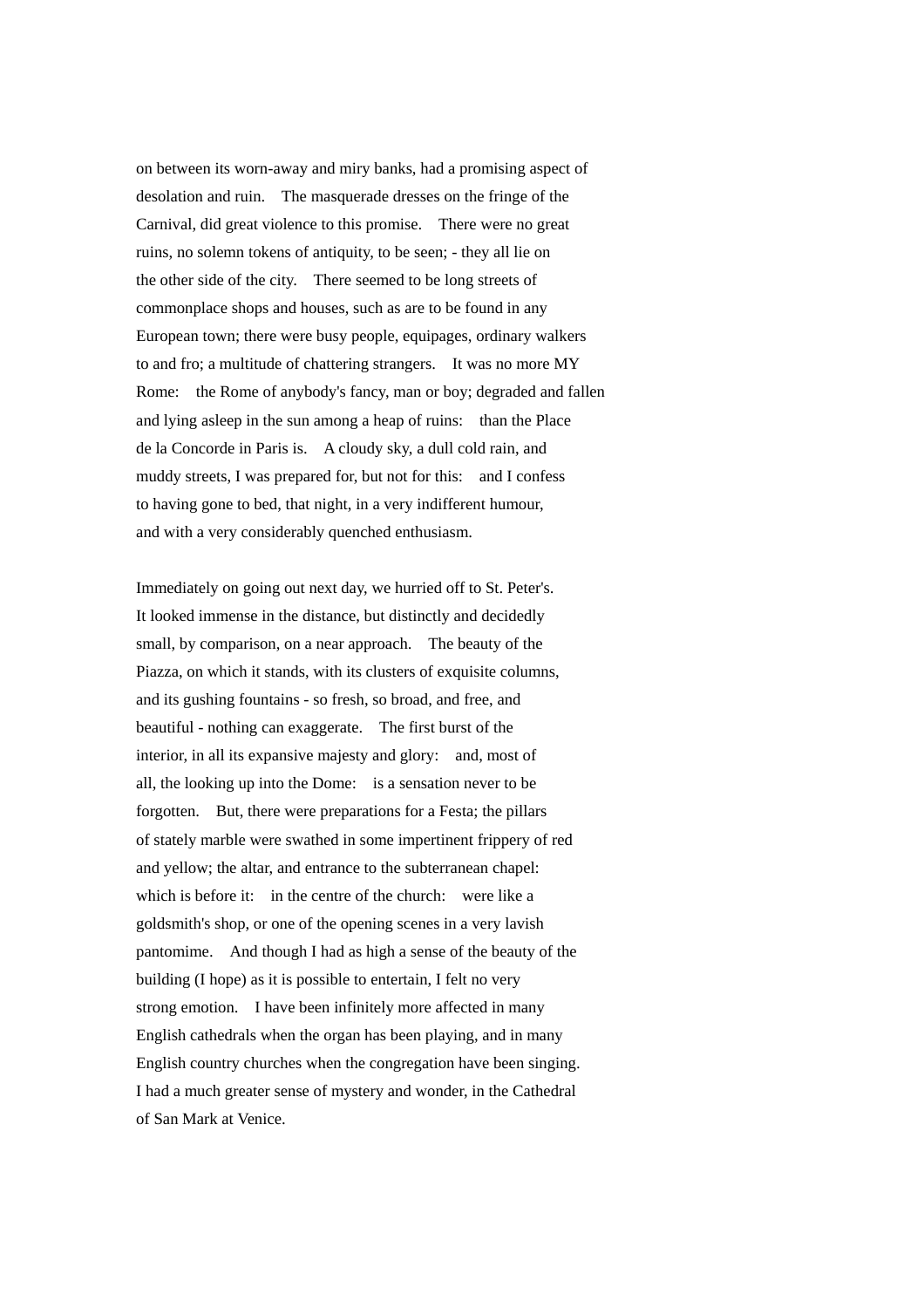When we came out of the church again (we stood nearly an hour staring up into the dome: and would not have 'gone over' the Cathedral then, for any money), we said to the coachman, 'Go to the Coliseum.' In a quarter of an hour or so, he stopped at the gate, and we went in.

It is no fiction, but plain, sober, honest Truth, to say: so suggestive and distinct is it at this hour: that, for a moment actually in passing in - they who will, may have the whole great pile before them, as it used to be, with thousands of eager faces staring down into the arena, and such a whirl of strife, and blood, and dust going on there, as no language can describe. Its solitude, its awful beauty, and its utter desolation, strike upon the stranger the next moment, like a softened sorrow; and never in his life, perhaps, will he be so moved and overcome by any sight, not immediately connected with his own affections and afflictions.

To see it crumbling there, an inch a year; its walls and arches overgrown with green; its corridors open to the day; the long grass growing in its porches; young trees of yesterday, springing up on its ragged parapets, and bearing fruit: chance produce of the seeds dropped there by the birds who build their nests within its chinks and crannies; to see its Pit of Fight filled up with earth, and the peaceful Cross planted in the centre; to climb into its upper halls, and look down on ruin, ruin, ruin, all about it; the triumphal arches of Constantine, Septimus Severus, and Titus; the Roman Forum; the Palace of the Caesars; the temples of the old religion, fallen down and gone; is to see the ghost of old Rome, wicked, wonderful old city, haunting the very ground on which its people trod. It is the most impressive, the most stately, the most solemn, grand, majestic, mournful sight, conceivable. Never, in its bloodiest prime, can the sight of the gigantic Coliseum, full and running over with the lustiest life, have moved one's heart, as it must move all who look upon it now, a ruin. GOD be thanked: a ruin!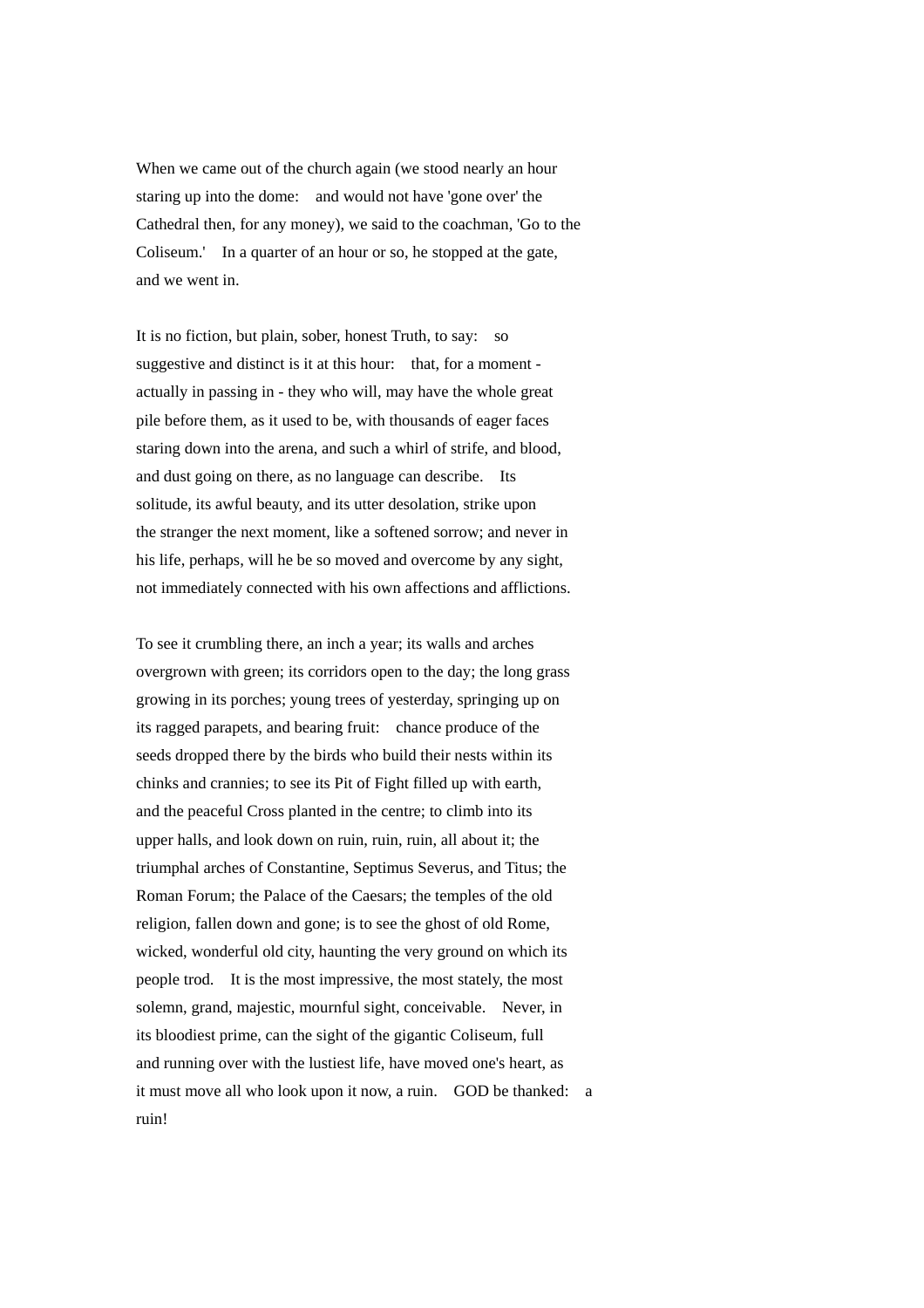As it tops the other ruins: standing there, a mountain among graves: so do its ancient influences outlive all other remnants of the old mythology and old butchery of Rome, in the nature of the fierce and cruel Roman people. The Italian face changes as the visitor approaches the city; its beauty becomes devilish; and there is scarcely one countenance in a hundred, among the common people in the streets, that would not be at home and happy in a renovated Coliseum to-morrow.

Here was Rome indeed at last; and such a Rome as no one can imagine in its full and awful grandeur! We wandered out upon the Appian Way, and then went on, through miles of ruined tombs and broken walls, with here and there a desolate and uninhabited house: past the Circus of Romulus, where the course of the chariots, the stations of the judges, competitors, and spectators, are yet as plainly to be seen as in old time: past the tomb of Cecilia Metella: past all inclosure, hedge, or stake, wall or fence: away upon the open Campagna, where on that side of Rome, nothing is to be beheld but Ruin. Except where the distant Apennines bound the view upon the left, the whole wide prospect is one field of ruin. Broken aqueducts, left in the most picturesque and beautiful clusters of arches; broken temples; broken tombs. A desert of decay, sombre and desolate beyond all expression; and with a history in every stone that strews the ground.

On Sunday, the Pope assisted in the performance of High Mass at St. Peter's. The effect of the Cathedral on my mind, on that second visit, was exactly what it was at first, and what it remains after many visits. It is not religiously impressive or affecting. It is an immense edifice, with no one point for the mind to rest upon; and it tires itself with wandering round and round. The very purpose of the place, is not expressed in anything you see there, unless you examine its details - and all examination of details is incompatible with the place itself. It might be a Pantheon, or a Senate House, or a great architectural trophy, having no other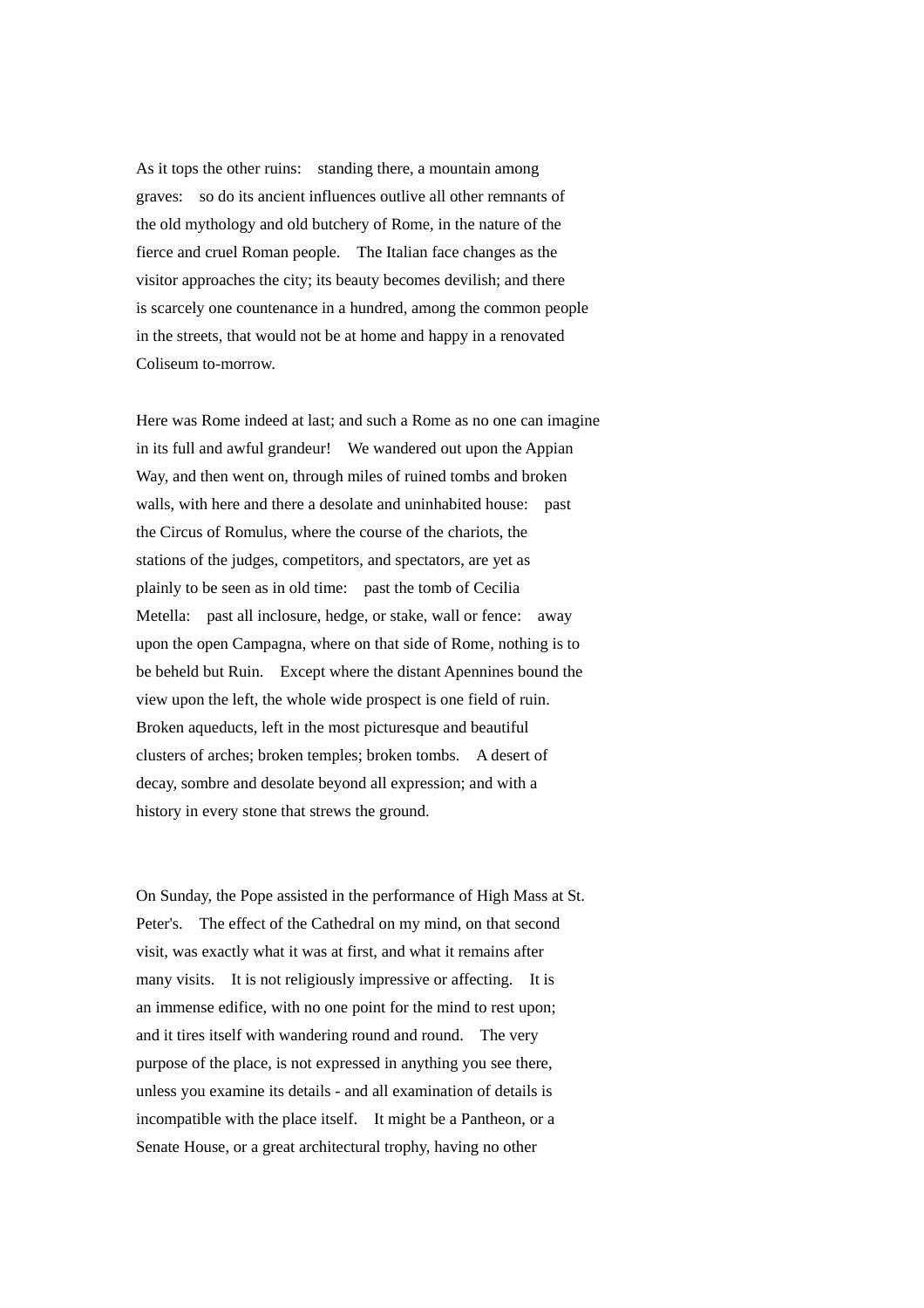object than an architectural triumph. There is a black statue of St. Peter, to be sure, under a red canopy; which is larger than life and which is constantly having its great toe kissed by good Catholics. You cannot help seeing that: it is so very prominent and popular. But it does not heighten the effect of the temple, as a work of art; and it is not expressive - to me at least - of its high purpose.

A large space behind the altar, was fitted up with boxes, shaped like those at the Italian Opera in England, but in their decoration much more gaudy. In the centre of the kind of theatre thus railed off, was a canopied dais with the Pope's chair upon it. The pavement was covered with a carpet of the brightest green; and what with this green, and the intolerable reds and crimsons, and gold borders of the hangings, the whole concern looked like a stupendous Bonbon. On either side of the altar, was a large box for lady strangers. These were filled with ladies in black dresses and black veils. The gentlemen of the Pope's guard, in red coats, leather breeches, and jack-boots, guarded all this reserved space, with drawn swords that were very flashy in every sense; and from the altar all down the nave, a broad lane was kept clear by the Pope's Swiss guard, who wear a quaint striped surcoat, and striped tight legs, and carry halberds like those which are usually shouldered by those theatrical supernumeraries, who never CAN get off the stage fast enough, and who may be generally observed to linger in the enemy's camp after the open country, held by the opposite forces, has been split up the middle by a convulsion of Nature.

I got upon the border of the green carpet, in company with a great many other gentlemen, attired in black (no other passport is necessary), and stood there at my ease, during the performance of Mass. The singers were in a crib of wirework (like a large meatsafe or bird-cage) in one corner; and sang most atrociously. All about the green carpet, there was a slowly moving crowd of people: talking to each other: staring at the Pope through eye-glasses;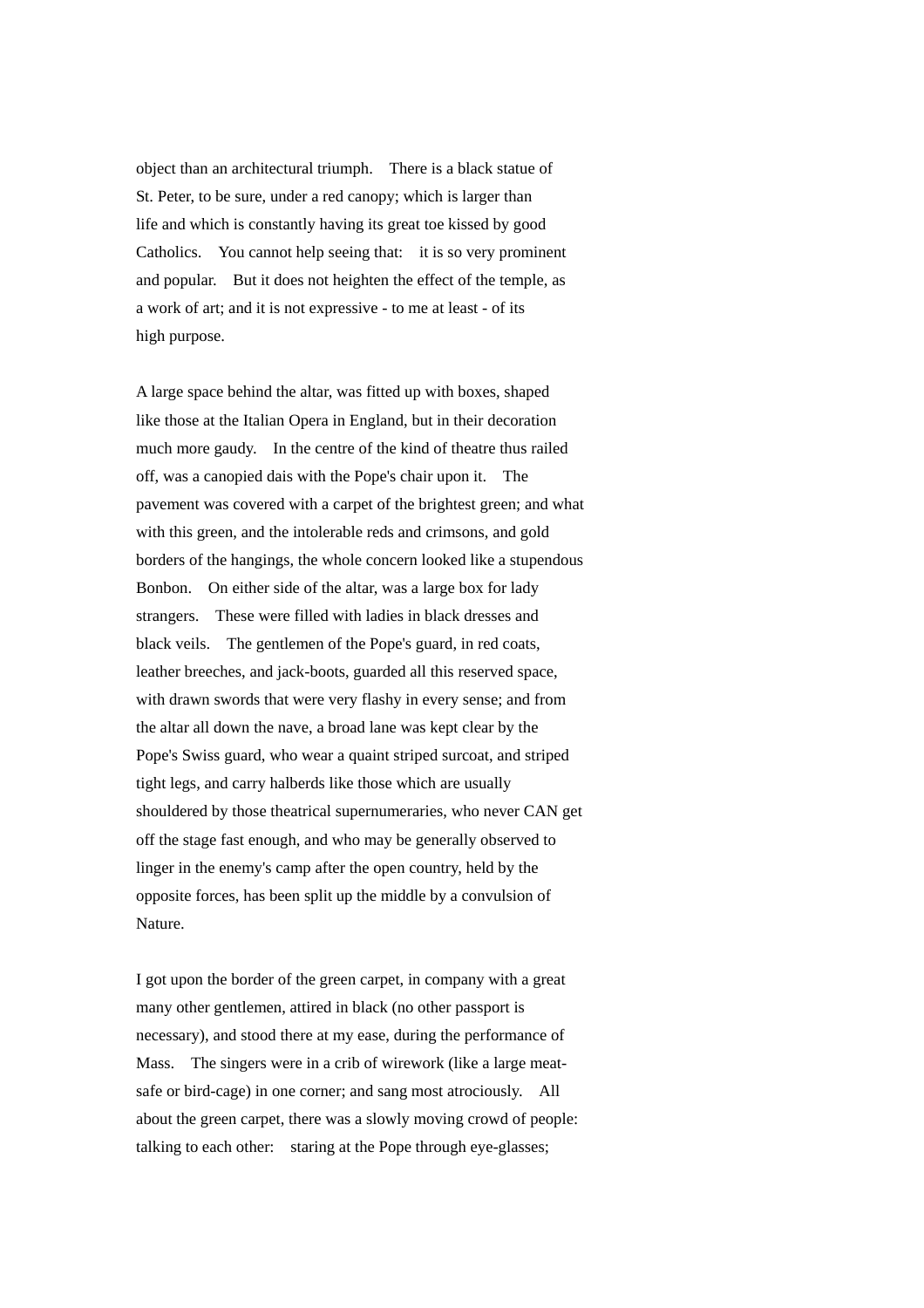defrauding one another, in moments of partial curiosity, out of precarious seats on the bases of pillars: and grinning hideously at the ladies. Dotted here and there, were little knots of friars (Frances-cani, or Cappuccini, in their coarse brown dresses and peaked hoods) making a strange contrast to the gaudy ecclesiastics of higher degree, and having their humility gratified to the utmost, by being shouldered about, and elbowed right and left, on all sides. Some of these had muddy sandals and umbrellas, and stained garments: having trudged in from the country. The faces of the greater part were as coarse and heavy as their dress; their dogged, stupid, monotonous stare at all the glory and splendour, having something in it, half miserable, and half ridiculous.

Upon the green carpet itself, and gathered round the altar, was a perfect army of cardinals and priests, in red, gold, purple, violet, white, and fine linen. Stragglers from these, went to and fro among the crowd, conversing two and two, or giving and receiving introductions, and exchanging salutations; other functionaries in black gowns, and other functionaries in courtdresses, were similarly engaged. In the midst of all these, and stealthy Jesuits creeping in and out, and the extreme restlessness of the Youth of England, who were perpetually wandering about, some few steady persons in black cassocks, who had knelt down with their faces to the wall, and were poring over their missals, became, unintentionally, a sort of humane man-traps, and with their own devout legs, tripped up other people's by the dozen.

There was a great pile of candles lying down on the floor near me, which a very old man in a rusty black gown with an open-work tippet, like a summer ornament for a fireplace in tissue-paper, made himself very busy in dispensing to all the ecclesiastics: one a-piece. They loitered about with these for some time, under their arms like walking-sticks, or in their hands like truncheons. At a certain period of the ceremony, however, each carried his candle up to the Pope, laid it across his two knees to be blessed, took it back again, and filed off. This was done in a very attenuated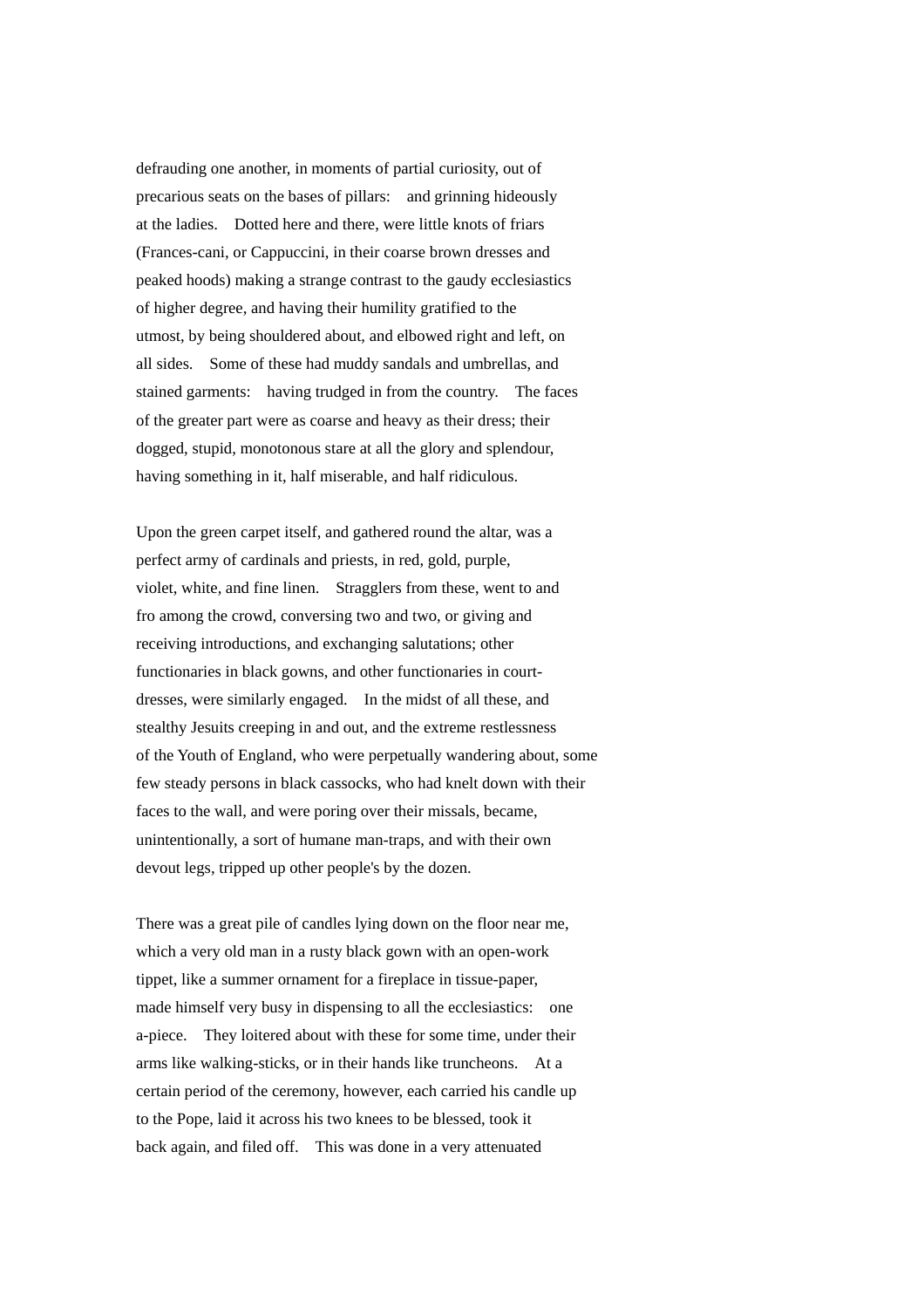procession, as you may suppose, and occupied a long time. Not because it takes long to bless a candle through and through, but because there were so many candles to be blessed. At last they were all blessed: and then they were all lighted; and then the Pope was taken up, chair and all, and carried round the church.

I must say, that I never saw anything, out of November, so like the popular English commemoration of the fifth of that month. A bundle of matches and a lantern, would have made it perfect. Nor did the Pope, himself, at all mar the resemblance, though he has a pleasant and venerable face; for, as this part of the ceremony makes him giddy and sick, he shuts his eyes when it is performed: and having his eyes shut and a great mitre on his head, and his head itself wagging to and fro as they shook him in carrying, he looked as if his mask were going to tumble off. The two immense fans which are always borne, one on either side of him, accompanied him, of course, on this occasion. As they carried him along, he blessed the people with the mystic sign; and as he passed them, they kneeled down. When he had made the round of the church, he was brought back again, and if I am not mistaken, this performance was repeated, in the whole, three times. There was, certainly nothing solemn or effective in it; and certainly very much that was droll and tawdry. But this remark applies to the whole ceremony, except the raising of the Host, when every man in the guard dropped on one knee instantly, and dashed his naked sword on the ground; which had a fine effect.

The next time I saw the cathedral, was some two or three weeks afterwards, when I climbed up into the ball; and then, the hangings being taken down, and the carpet taken up, but all the framework left, the remnants of these decorations looked like an exploded cracker.

The Friday and Saturday having been solemn Festa days, and Sunday being always a DIES NON in carnival proceedings, we had looked forward, with some impatience and curiosity, to the beginning of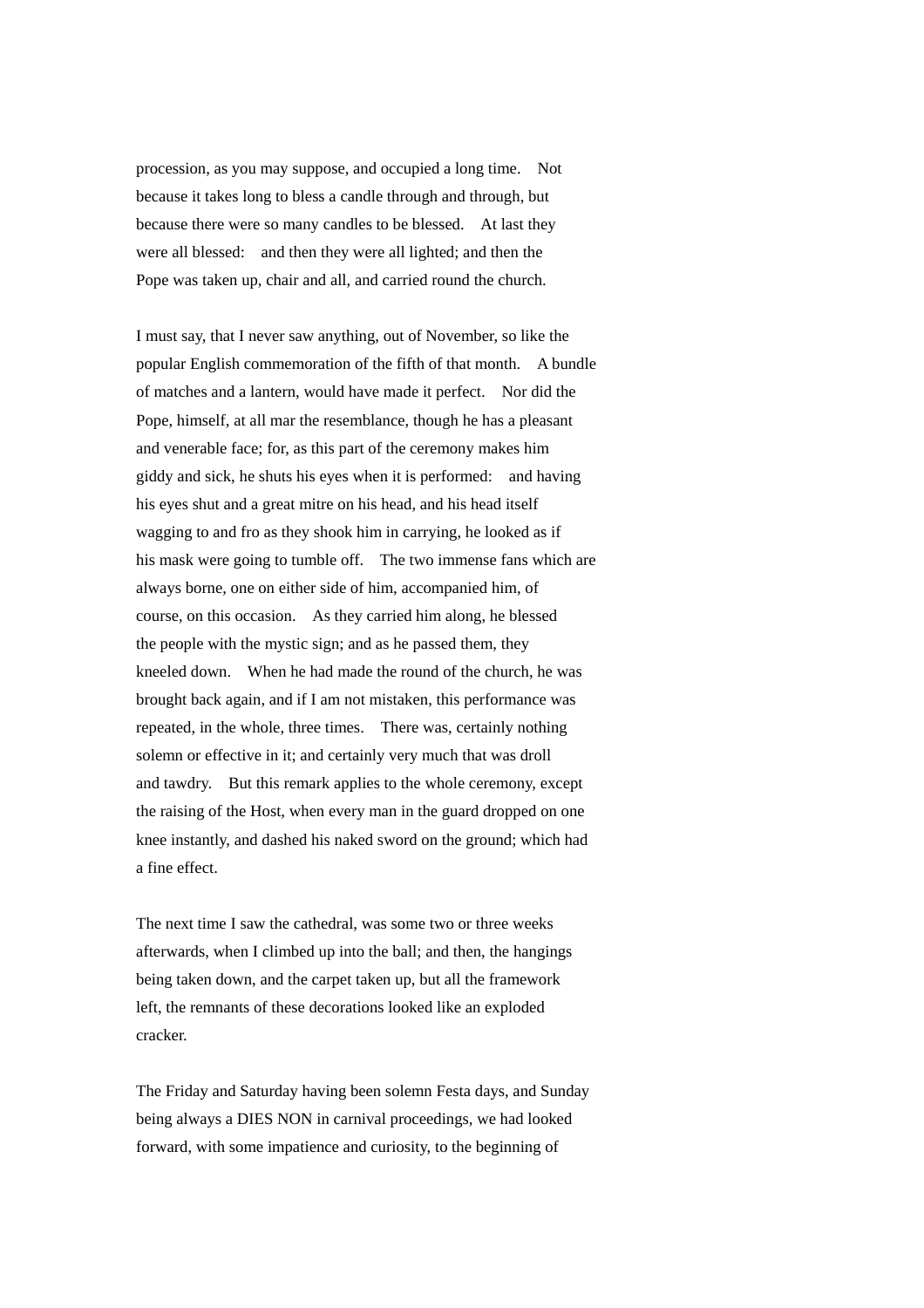the new week: Monday and Tuesday being the two last and best days of the Carnival.

On the Monday afternoon at one or two o'clock, there began to be a great rattling of carriages into the court-yard of the hotel; a hurrying to and fro of all the servants in it; and, now and then, a swift shooting across some doorway or balcony, of a straggling stranger in a fancy dress: not yet sufficiently well used to the same, to wear it with confidence, and defy public opinion. All the carriages were open, and had the linings carefully covered with white cotton or calico, to prevent their proper decorations from being spoiled by the incessant pelting of sugar-plums; and people were packing and cramming into every vehicle as it waited for its occupants, enormous sacks and baskets full of these confetti, together with such heaps of flowers, tied up in little nosegays, that some carriages were not only brimful of flowers, but literally running over: scattering, at every shake and jerk of the springs, some of their abundance on the ground. Not to be behindhand in these essential particulars, we caused two very respectable sacks of sugar-plums (each about three feet high) and a large clothesbasket full of flowers to be conveyed into our hired barouche, with all speed. And from our place of observation, in one of the upper balconies of the hotel, we contemplated these arrangements with the liveliest satisfaction. The carriages now beginning to take up their company, and move away, we got into ours, and drove off too, armed with little wire masks for our faces; the sugar-plums, like Falstaff's adulterated sack, having lime in their composition.

The Corso is a street a mile long; a street of shops, and palaces, and private houses, sometimes opening into a broad piazza. There are verandahs and balconies, of all shapes and sizes, to almost every house - not on one story alone, but often to one room or another on every story - put there in general with so little order or regularity, that if, year after year, and season after season, it had rained balconies, hailed balconies, snowed balconies, blown balconies, they could scarcely have come into existence in a more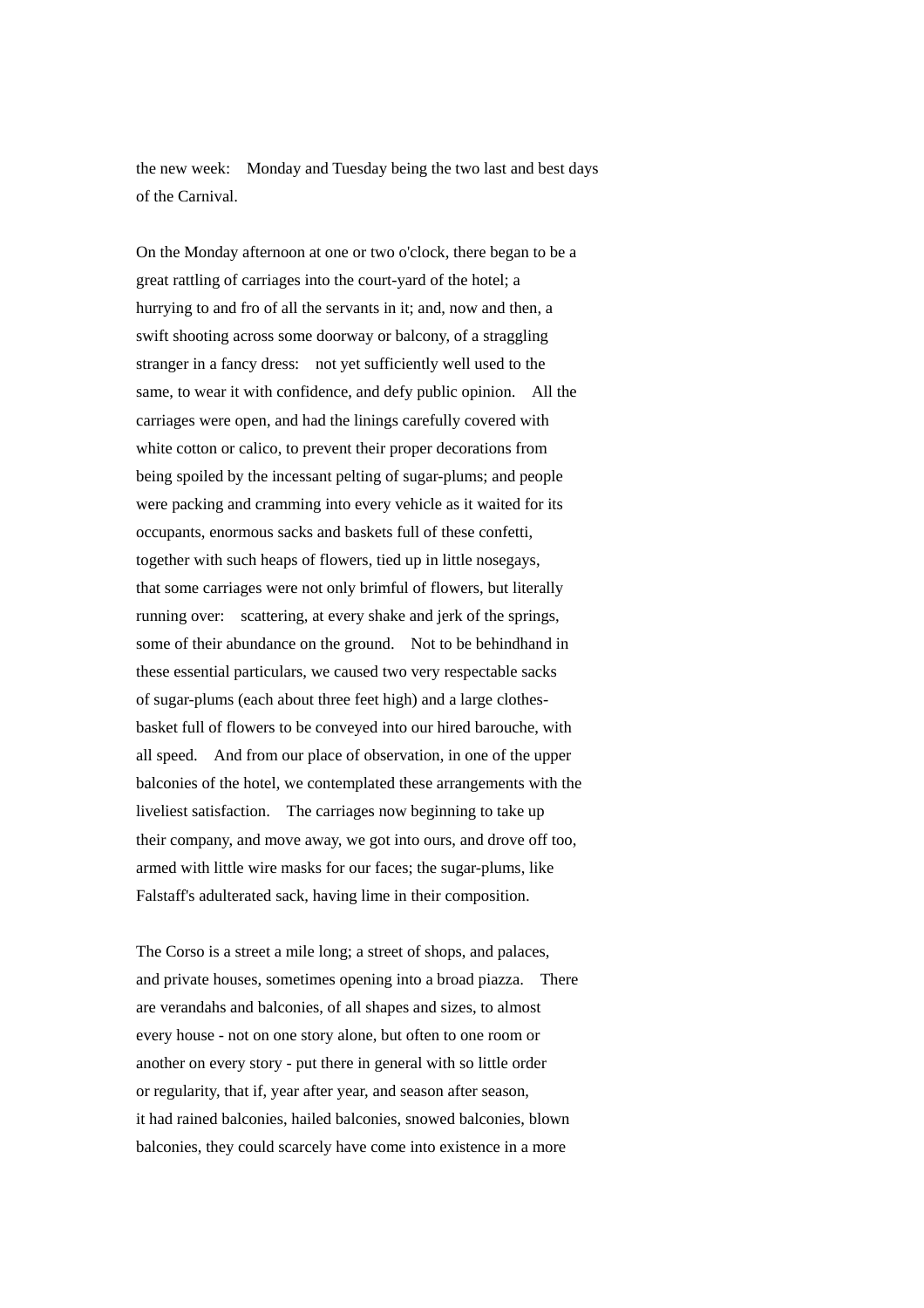## disorderly manner.

This is the great fountain-head and focus of the Carnival. But all the streets in which the Carnival is held, being vigilantly kept by dragoons, it is necessary for carriages, in the first instance, to pass, in line, down another thoroughfare, and so come into the Corso at the end remote from the Piazza del Popolo; which is one of its terminations. Accordingly, we fell into the string of coaches, and, for some time, jogged on quietly enough; now crawling on at a very slow walk; now trotting half-a-dozen yards; now backing fifty; and now stopping altogether: as the pressure in front obliged us. If any impetuous carriage dashed out of the rank and clattered forward, with the wild idea of getting on faster, it was suddenly met, or overtaken, by a trooper on horseback, who, deaf as his own drawn sword to all remonstrances, immediately escorted it back to the very end of the row, and made it a dim speck in the remotest perspective. Occasionally, we interchanged a volley of confetti with the carriage next in front, or the carriage next behind; but as yet, this capturing of stray and errant coaches by the military, was the chief amusement.

Presently, we came into a narrow street, where, besides one line of carriages going, there was another line of carriages returning. Here the sugar-plums and the nosegays began to fly about, pretty smartly; and I was fortunate enough to observe one gentleman attired as a Greek warrior, catch a light-whiskered brigand on the nose (he was in the very act of tossing up a bouquet to a young lady in a first-floor window) with a precision that was much applauded by the bystanders. As this victorious Greek was exchanging a facetious remark with a stout gentleman in a doorway one-half black and one-half white, as if he had been peeled up the middle - who had offered him his congratulations on this achievement, he received an orange from a house-top, full on his left ear, and was much surprised, not to say discomfited. Especially, as he was standing up at the time; and in consequence of the carriage moving on suddenly, at the same moment, staggered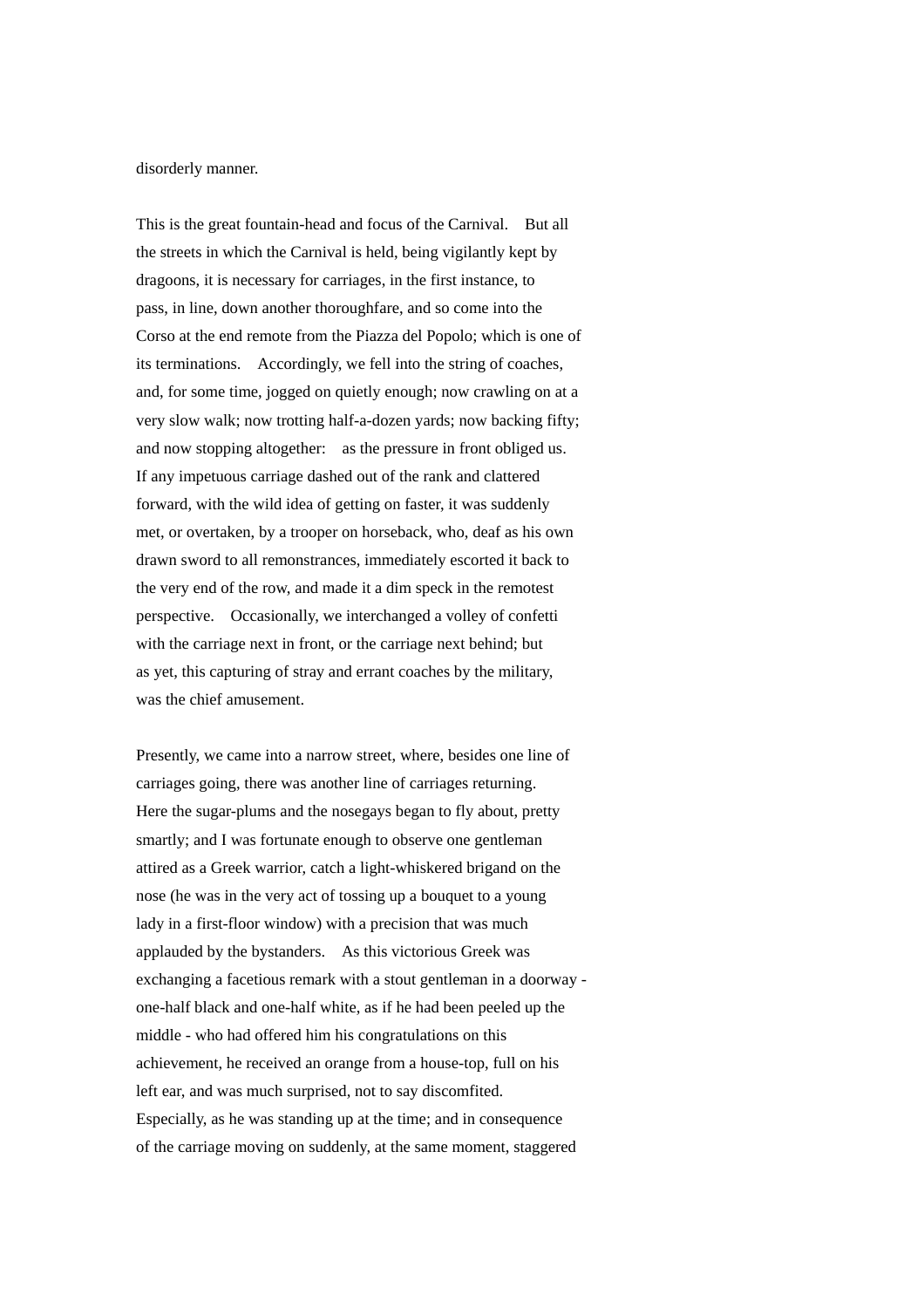ignominiously, and buried himself among his flowers.

Some quarter of an hour of this sort of progress, brought us to the Corso; and anything so gay, so bright, and lively as the whole scene there, it would be difficult to imagine. From all the innumerable balconies: from the remotest and highest, no less than from the lowest and nearest: hangings of bright red, bright green, bright blue, white and gold, were fluttering in the brilliant sunlight. From windows, and from parapets, and tops of houses, streamers of the richest colours, and draperies of the gaudiest and most sparkling hues, were floating out upon the street. The buildings seemed to have been literally turned inside out, and to have all their gaiety towards the highway. Shop-fronts were taken down, and the windows filled with company, like boxes at a shining theatre; doors were carried off their hinges, and long tapestried groves, hung with garlands of flowers and evergreens, displayed within; builders' scaffoldings were gorgeous temples, radiant in silver, gold, and crimson; and in every nook and corner, from the pavement to the chimney-tops, where women's eyes could glisten, there they danced, and laughed, and sparkled, like the light in water. Every sort of bewitching madness of dress was there. Little preposterous scarlet jackets; quaint old stomachers, more wicked than the smartest bodices; Polish pelisses, strained and tight as ripe gooseberries; tiny Greek caps, all awry, and clinging to the dark hair, Heaven knows how; every wild, quaint, bold, shy, pettish, madcap fancy had its illustration in a dress; and every fancy was as dead forgotten by its owner, in the tumult of merriment, as if the three old aqueducts that still remain entire had brought Lethe into Rome, upon their sturdy arches, that morning.

The carriages were now three abreast; in broader places four; often stationary for a long time together, always one close mass of variegated brightness; showing, the whole street-full, through the storm of flowers, like flowers of a larger growth themselves. In some, the horses were richly caparisoned in magnificent trappings;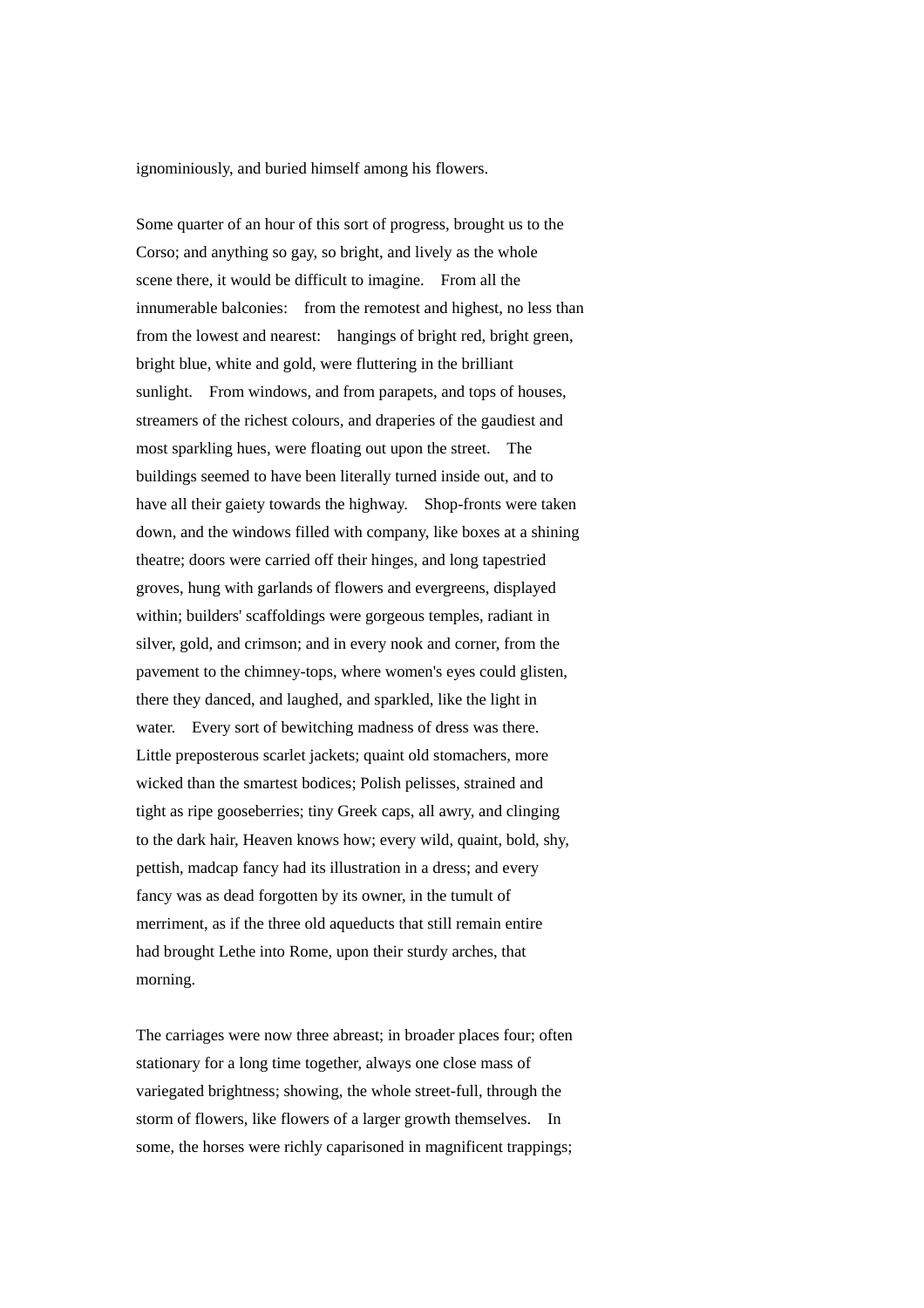in others they were decked from head to tail, with flowing ribbons. Some were driven by coachmen with enormous double faces: one face leering at the horses: the other cocking its extraordinary eyes into the carriage: and both rattling again, under the hail of sugar-plums. Other drivers were attired as women, wearing long ringlets and no bonnets, and looking more ridiculous in any real difficulty with the horses (of which, in such a concourse, there were a great many) than tongue can tell, or pen describe. Instead of sitting IN the carriages, upon the seats, the handsome Roman women, to see and to be seen the better, sit in the heads of the barouches, at this time of general licence, with their feet upon the cushions - and oh, the flowing skirts and dainty waists, the blessed shapes and laughing faces, the free, good-humoured, gallant figures that they make! There were great vans, too, full of handsome girls - thirty, or more together, perhaps - and the broadsides that were poured into, and poured out of, these fairy fire-shops, splashed the air with flowers and bon-bons for ten minutes at a time. Carriages, delayed long in one place, would begin a deliberate engagement with other carriages, or with people at the lower windows; and the spectators at some upper balcony or window, joining in the fray, and attacking both parties, would empty down great bags of confetti, that descended like a cloud, and in an instant made them white as millers. Still, carriages on carriages, dresses on dresses, colours on colours, crowds upon crowds, without end. Men and boys clinging to the wheels of coaches, and holding on behind, and following in their wake, and diving in among the horses' feet to pick up scattered flowers to sell again; maskers on foot (the drollest generally) in fantastic exaggerations of court-dresses, surveying the throng through enormous eye-glasses, and always transported with an ecstasy of love, on the discovery of any particularly old lady at a window; long strings of Policinelli, laying about them with blown bladders at the ends of sticks; a waggon-full of madmen, screaming and tearing to the life; a coach-full of grave mamelukes, with their horse-tail standard set up in the midst; a party of gipsy-women engaged in terrific conflict with a shipful of sailors; a man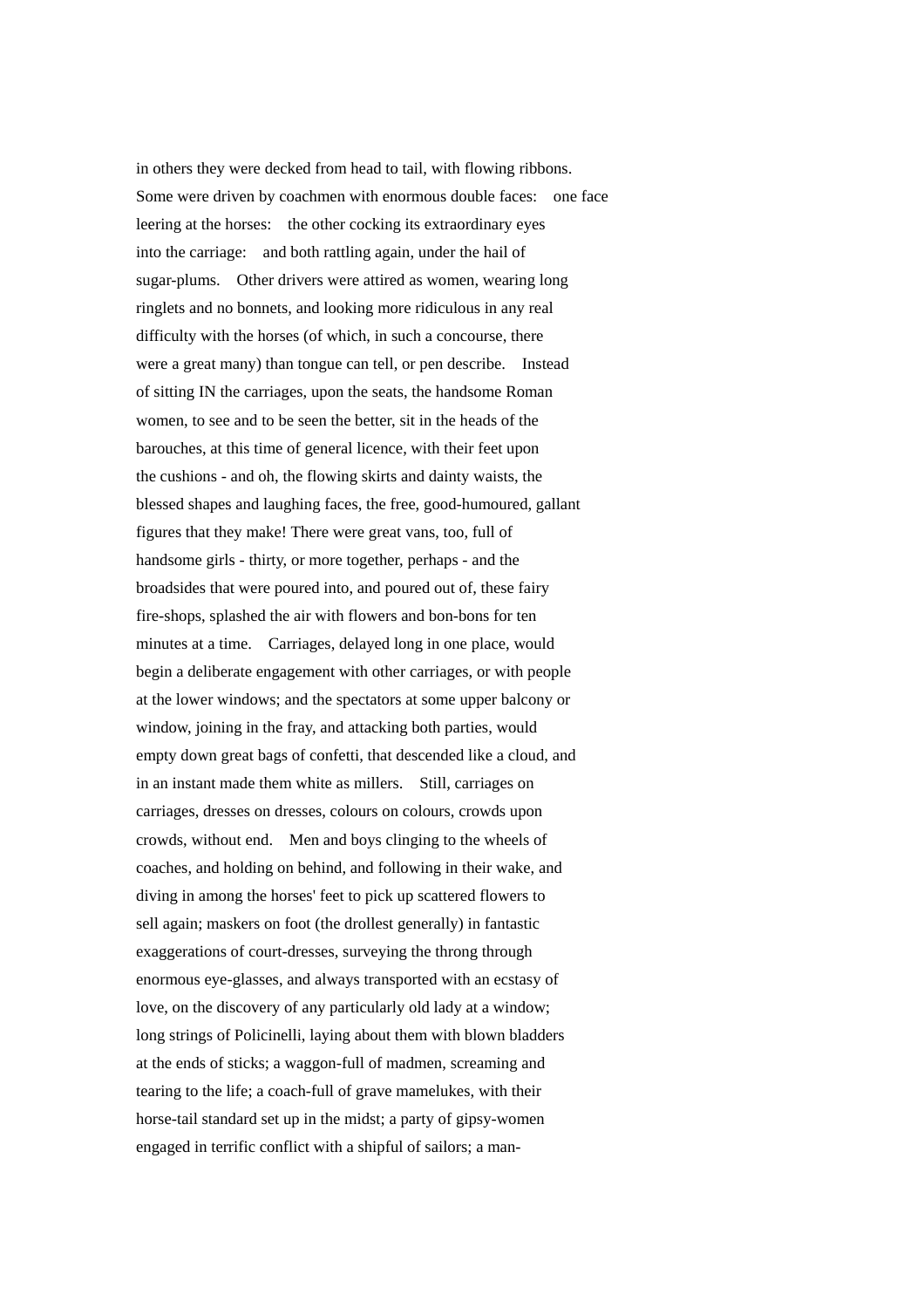monkey on a pole, surrounded by strange animals with pigs' faces, and lions' tails, carried under their arms, or worn gracefully over their shoulders; carriages on carriages, dresses on dresses, colours on colours, crowds upon crowds, without end. Not many actual characters sustained, or represented, perhaps, considering the number dressed, but the main pleasure of the scene consisting in its perfect good temper; in its bright, and infinite, and flashing variety; and in its entire abandonment to the mad humour of the time - an abandonment so perfect, so contagious, so irresistible, that the steadiest foreigner fights up to his middle in flowers and sugar-plums, like the wildest Roman of them all, and thinks of nothing else till half-past four o'clock, when he is suddenly reminded (to his great regret) that this is not the whole business of his existence, by hearing the trumpets sound, and seeing the dragoons begin to clear the street.

How it ever IS cleared for the race that takes place at five, or how the horses ever go through the race, without going over the people, is more than I can say. But the carriages get out into the by-streets, or up into the Piazza del Popolo, and some people sit in temporary galleries in the latter place, and tens of thousands line the Corso on both sides, when the horses are brought out into the Piazza - to the foot of that same column which, for centuries, looked down upon the games and chariot-races in the Circus Maximus.

At a given signal they are started off. Down the live lane, the whole length of the Corso, they fly like the wind: riderless, as all the world knows: with shining ornaments upon their backs, and twisted in their plaited manes: and with heavy little balls stuck full of spikes, dangling at their sides, to goad them on. The jingling of these trappings, and the rattling of their hoofs upon the hard stones; the dash and fury of their speed along the echoing street; nay, the very cannon that are fired - these noises are nothing to the roaring of the multitude: their shouts: the clapping of their hands. But it is soon over - almost instantaneously. More cannon shake the town. The horses have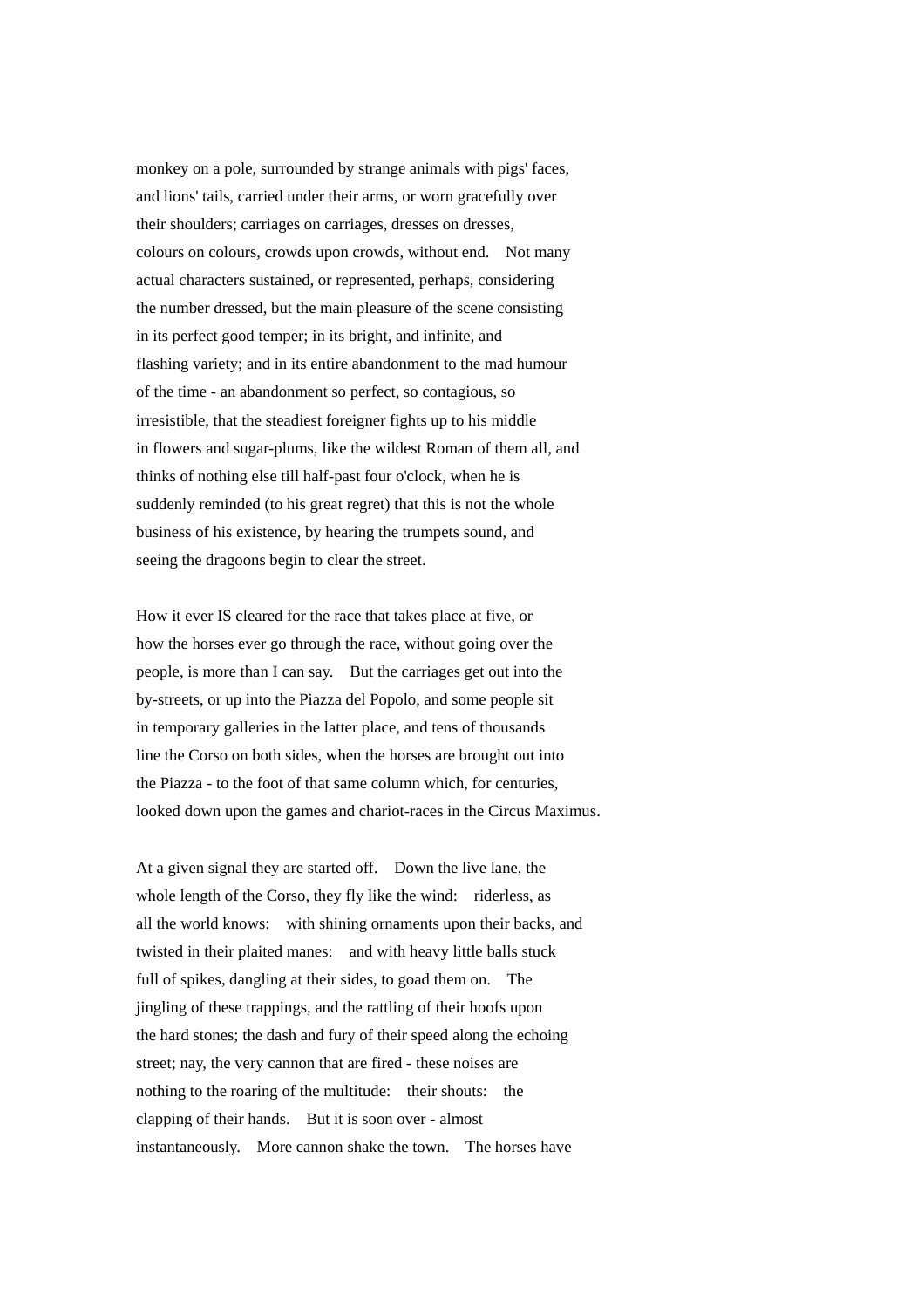plunged into the carpets put across the street to stop them; the goal is reached; the prizes are won (they are given, in part, by the poor Jews, as a compromise for not running foot-races themselves); and there is an end to that day's sport.

But if the scene be bright, and gay, and crowded, on the last day but one, it attains, on the concluding day, to such a height of glittering colour, swarming life, and frolicsome uproar, that the bare recollection of it makes me giddy at this moment. The same diversions, greatly heightened and intensified in the ardour with which they are pursued, go on until the same hour. The race is repeated; the cannon are fired; the shouting and clapping of hands are renewed; the cannon are fired again; the race is over; and the prizes are won. But the carriages: ankle-deep with sugar-plums within, and so be-flowered and dusty without, as to be hardly recognisable for the same vehicles that they were, three hours ago: instead of scampering off in all directions, throng into the Corso, where they are soon wedged together in a scarcely moving mass. For the diversion of the Moccoletti, the last gay madness of the Carnival, is now at hand; and sellers of little tapers like what are called Christmas candles in England, are shouting lustily on every side, 'Moccoli, Moccoli! Ecco Moccoli!' - a new item in the tumult; quite abolishing that other item of ' Ecco Fiori! Ecco Fior-r-r!' which has been making itself audible over all the rest, at intervals, the whole day through.

As the bright hangings and dresses are all fading into one dull, heavy, uniform colour in the decline of the day, lights begin flashing, here and there: in the windows, on the housetops, in the balconies, in the carriages, in the hands of the foot-passengers: little by little: gradually, gradually: more and more: until the whole long street is one great glare and blaze of fire. Then, everybody present has but one engrossing object; that is, to extinguish other people's candles, and to keep his own alight; and everybody: man, woman, or child, gentleman or lady, prince or peasant, native or foreigner: yells and screams, and roars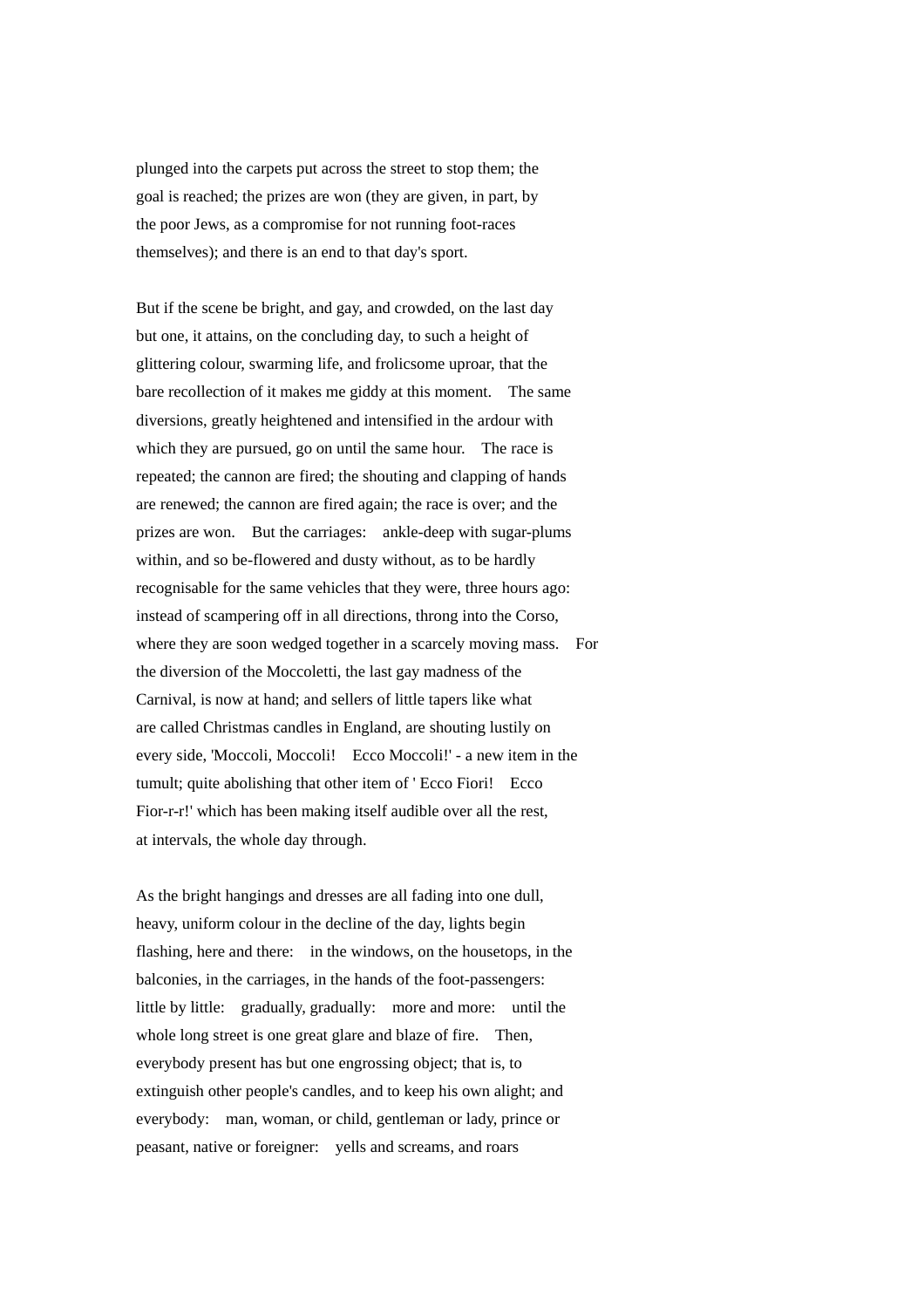incessantly, as a taunt to the subdued, 'Senza Moccolo, Senza Moccolo!' (Without a light! Without a light!) until nothing is heard but a gigantic chorus of those two words, mingled with peals of laughter.

The spectacle, at this time, is one of the most extraordinary that can be imagined. Carriages coming slowly by, with everybody standing on the seats or on the box, holding up their lights at arms' length, for greater safety; some in paper shades; some with a bunch of undefended little tapers, kindled altogether; some with blazing torches; some with feeble little candles; men on foot, creeping along, among the wheels, watching their opportunity, to make a spring at some particular light, and dash it out; other people climbing up into carriages, to get hold of them by main force; others, chasing some unlucky wanderer, round and round his own coach, to blow out the light he has begged or stolen somewhere, before he can ascend to his own company, and enable them to light their extinguished tapers; others, with their hats off, at a carriage-door, humbly beseeching some kind-hearted lady to oblige them with a light for a cigar, and when she is in the fulness of doubt whether to comply or no, blowing out the candle she is guarding so tenderly with her little hand; other people at the windows, fishing for candles with lines and hooks, or letting down long willow-wands with handkerchiefs at the end, and flapping them out, dexterously, when the bearer is at the height of his triumph, others, biding their time in corners, with immense extinguishers like halberds, and suddenly coming down upon glorious torches; others, gathered round one coach, and sticking to it; others, raining oranges and nosegays at an obdurate little lantern, or regularly storming a pyramid of men, holding up one man among them, who carries one feeble little wick above his head, with which he defies them all! Senza Moccolo! Senza Moccolo! Beautiful women, standing up in coaches, pointing in derision at extinguished lights, and clapping their hands, as they pass on, crying, 'Senza Moccolo! Senza Moccolo!'; low balconies full of lovely faces and gay dresses, struggling with assailants in the streets; some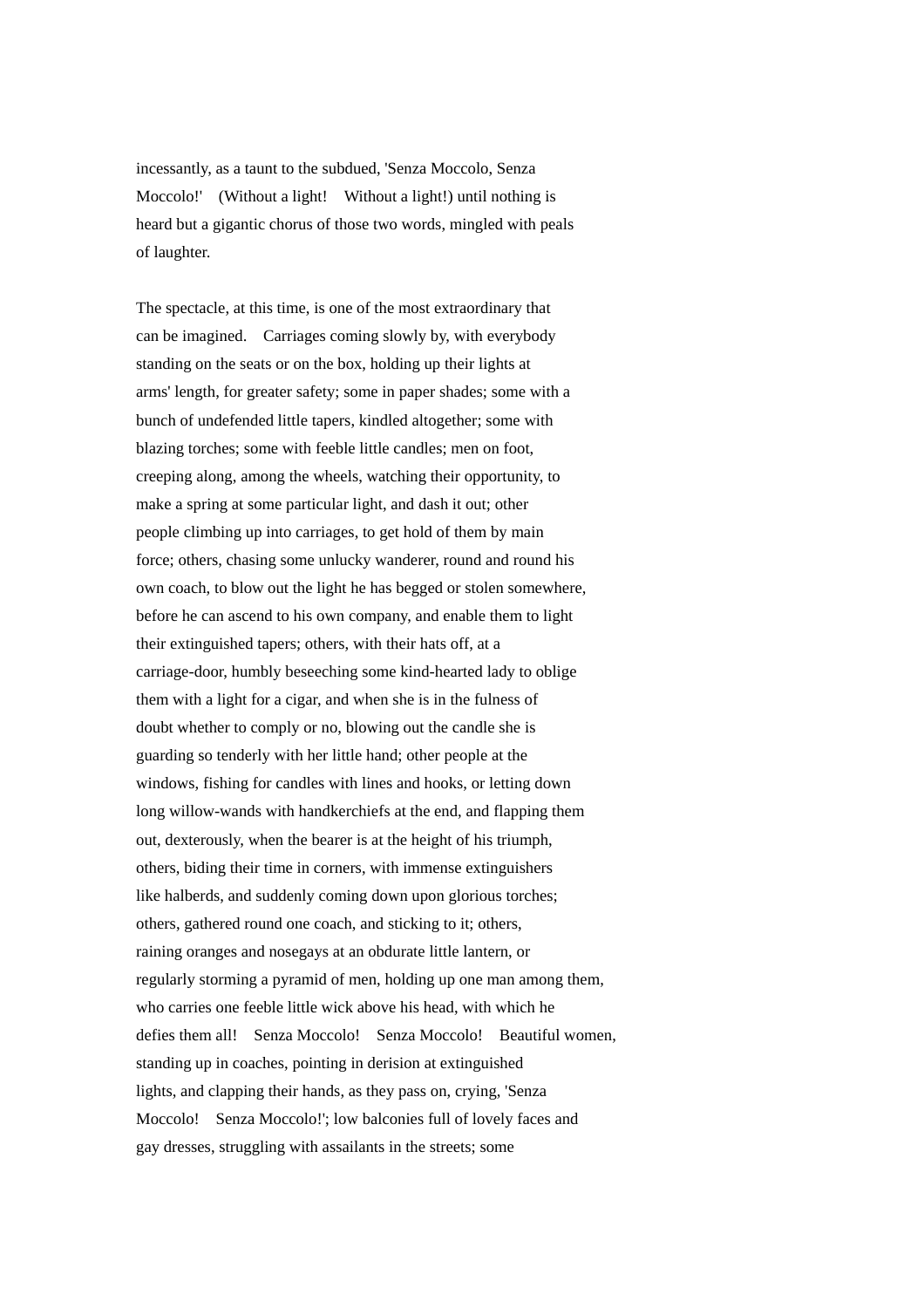repressing them as they climb up, some bending down, some leaning over, some shrinking back - delicate arms and bosoms - graceful figures -glowing lights, fluttering dresses, Senza Moccolo, Senza Moccoli, Senza Moc-co-lo-o-o-o! - when in the wildest enthusiasm of the cry, and fullest ecstasy of the sport, the Ave Maria rings from the church steeples, and the Carnival is over in an instant - put out like a taper, with a breath!

There was a masquerade at the theatre at night, as dull and senseless as a London one, and only remarkable for the summary way in which the house was cleared at eleven o'clock: which was done by a line of soldiers forming along the wall, at the back of the stage, and sweeping the whole company out before them, like a broad broom. The game of the Moccoletti (the word, in the singular, Moccoletto, is the diminutive of Moccolo, and means a little lamp or candlesnuff) is supposed by some to be a ceremony of burlesque mourning for the death of the Carnival: candles being indispensable to Catholic grief. But whether it be so, or be a remnant of the ancient Saturnalia, or an incorporation of both, or have its origin in anything else, I shall always remember it, and the frolic, as a brilliant and most captivating sight: no less remarkable for the unbroken good-humour of all concerned, down to the very lowest (and among those who scaled the carriages, were many of the commonest men and boys), than for its innocent vivacity. For, odd as it may seem to say so, of a sport so full of thoughtlessness and personal display, it is as free from any taint of immodesty as any general mingling of the two sexes can possibly be; and there seems to prevail, during its progress, a feeling of general, almost childish, simplicity and confidence, which one thinks of with a pang, when the Ave Maria has rung it away, for a whole year.

Availing ourselves of a part of the quiet interval between the termination of the Carnival and the beginning of the Holy Week: when everybody had run away from the one, and few people had yet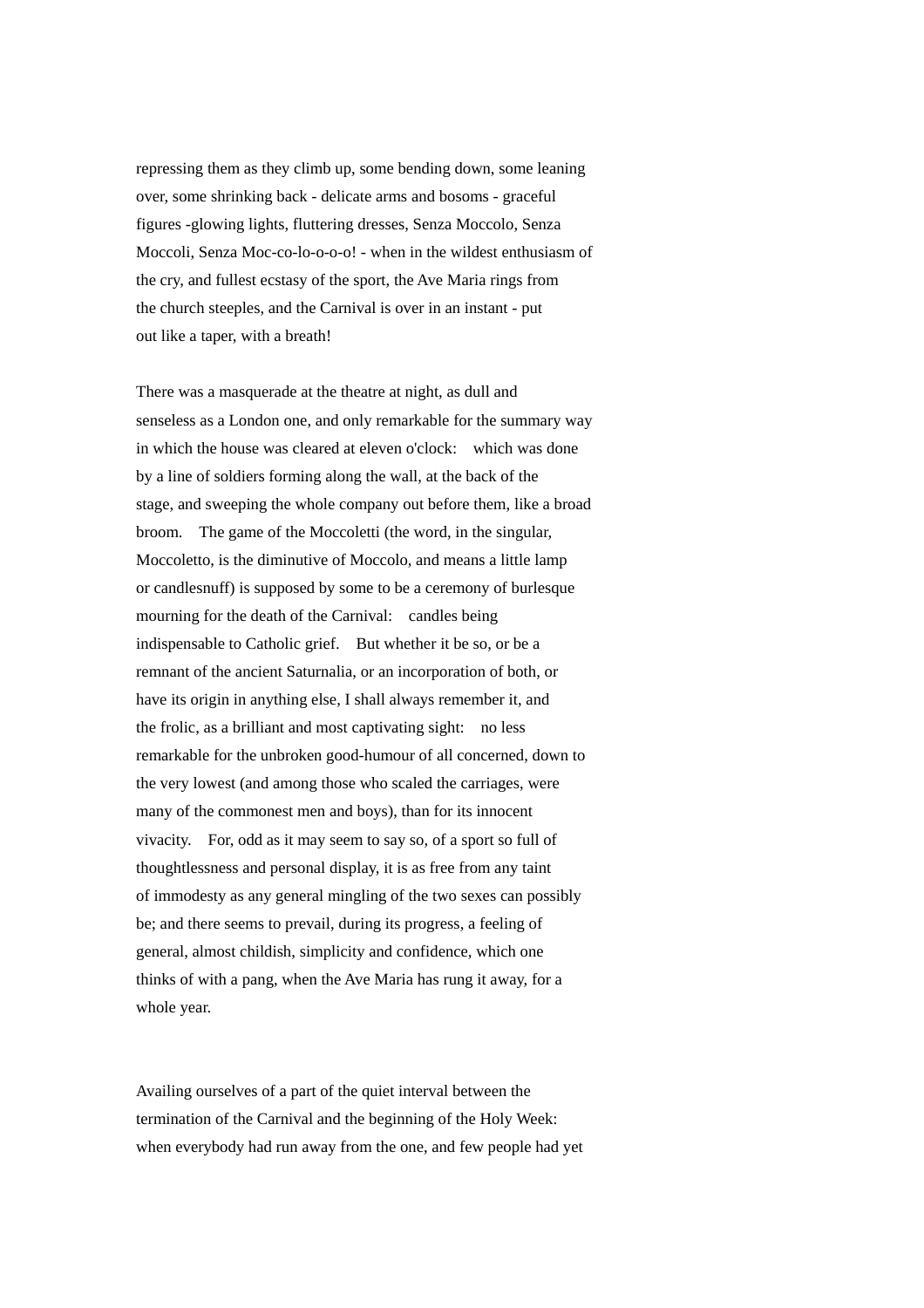begun to run back again for the other: we went conscientiously to work, to see Rome. And, by dint of going out early every morning, and coming back late every evening, and labouring hard all day, I believe we made acquaintance with every post and pillar in the city, and the country round; and, in particular, explored so many churches, that I abandoned that part of the enterprise at last, before it was half finished, lest I should never, of my own accord, go to church again, as long as I lived. But, I managed, almost every day, at one time or other, to get back to the Coliseum, and out upon the open Campagna, beyond the Tomb of Cecilia Metella.

We often encountered, in these expeditions, a company of English Tourists, with whom I had an ardent, but ungratified longing, to establish a speaking acquaintance. They were one Mr. Davis, and a small circle of friends. It was impossible not to know Mrs. Davis's name, from her being always in great request among her party, and her party being everywhere. During the Holy Week, they were in every part of every scene of every ceremony. For a fortnight or three weeks before it, they were in every tomb, and every church, and every ruin, and every Picture Gallery; and I hardly ever observed Mrs. Davis to be silent for a moment. Deep underground, high up in St. Peter's, out on the Campagna, and stifling in the Jews' quarter, Mrs. Davis turned up, all the same. I don't think she ever saw anything, or ever looked at anything; and she had always lost something out of a straw hand-basket, and was trying to find it, with all her might and main, among an immense quantity of English halfpence, which lay, like sands upon the sea-shore, at the bottom of it. There was a professional Cicerone always attached to the party (which had been brought over from London, fifteen or twenty strong, by contract), and if he so much as looked at Mrs. Davis, she invariably cut him short by saying, 'There, God bless the man, don't worrit me! I don't understand a word you say, and shouldn't if you was to talk till you was black in the face!' Mr. Davis always had a snuff-coloured great-coat on, and carried a great green umbrella in his hand, and had a slow curiosity constantly devouring him, which prompted him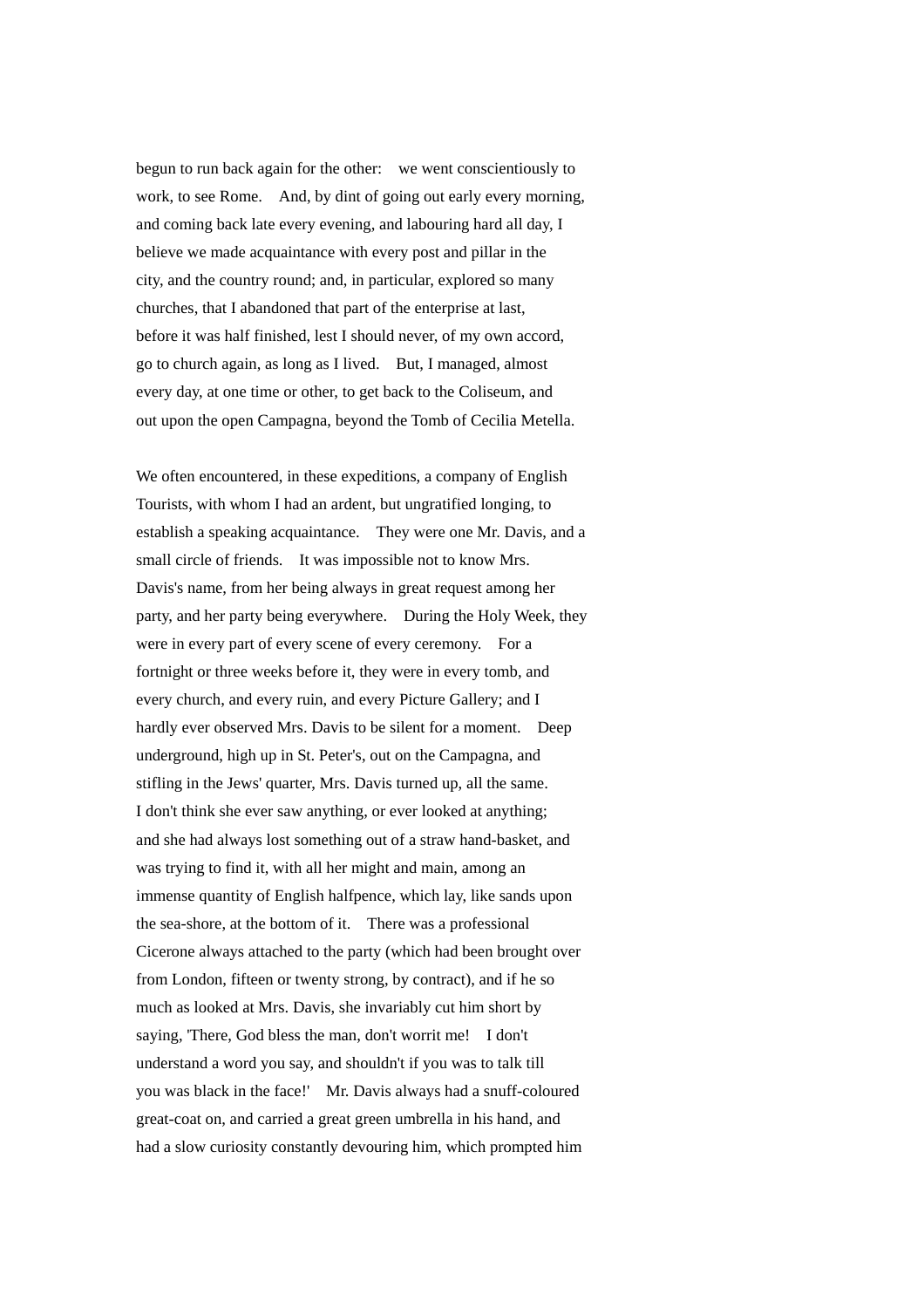to do extraordinary things, such as taking the covers off urns in tombs, and looking in at the ashes as if they were pickles - and tracing out inscriptions with the ferrule of his umbrella, and saying, with intense thoughtfulness, 'Here's a B you see, and there's a R, and this is the way we goes on in; is it!' His antiquarian habits occasioned his being frequently in the rear of the rest; and one of the agonies of Mrs. Davis, and the party in general, was an ever-present fear that Davis would be lost. This caused them to scream for him, in the strangest places, and at the most improper seasons. And when he came, slowly emerging out of some sepulchre or other, like a peaceful Ghoule, saying 'Here I am!' Mrs. Davis invariably replied, 'You'll be buried alive in a foreign country, Davis, and it's no use trying to prevent you!'

Mr. and Mrs. Davis, and their party, had, probably, been brought from London in about nine or ten days. Eighteen hundred years ago, the Roman legions under Claudius, protested against being led into Mr. and Mrs. Davis's country, urging that it lay beyond the limits of the world.

Among what may be called the Cubs or minor Lions of Rome, there was one that amused me mightily. It is always to be found there; and its den is on the great flight of steps that lead from the Piazza di Spagna, to the church of Trinita del Monte. In plainer words, these steps are the great place of resort for the artists' 'Models,' and there they are constantly waiting to be hired. The first time I went up there, I could not conceive why the faces seemed familiar to me; why they appeared to have beset me, for years, in every possible variety of action and costume; and how it came to pass that they started up before me, in Rome, in the broad day, like so many saddled and bridled nightmares. I soon found that we had made acquaintance, and improved it, for several years, on the walls of various Exhibition Galleries. There is one old gentleman, with long white hair and an immense beard, who, to my knowledge, has gone half through the catalogue of the Royal Academy. This is the venerable, or patriarchal model. He carries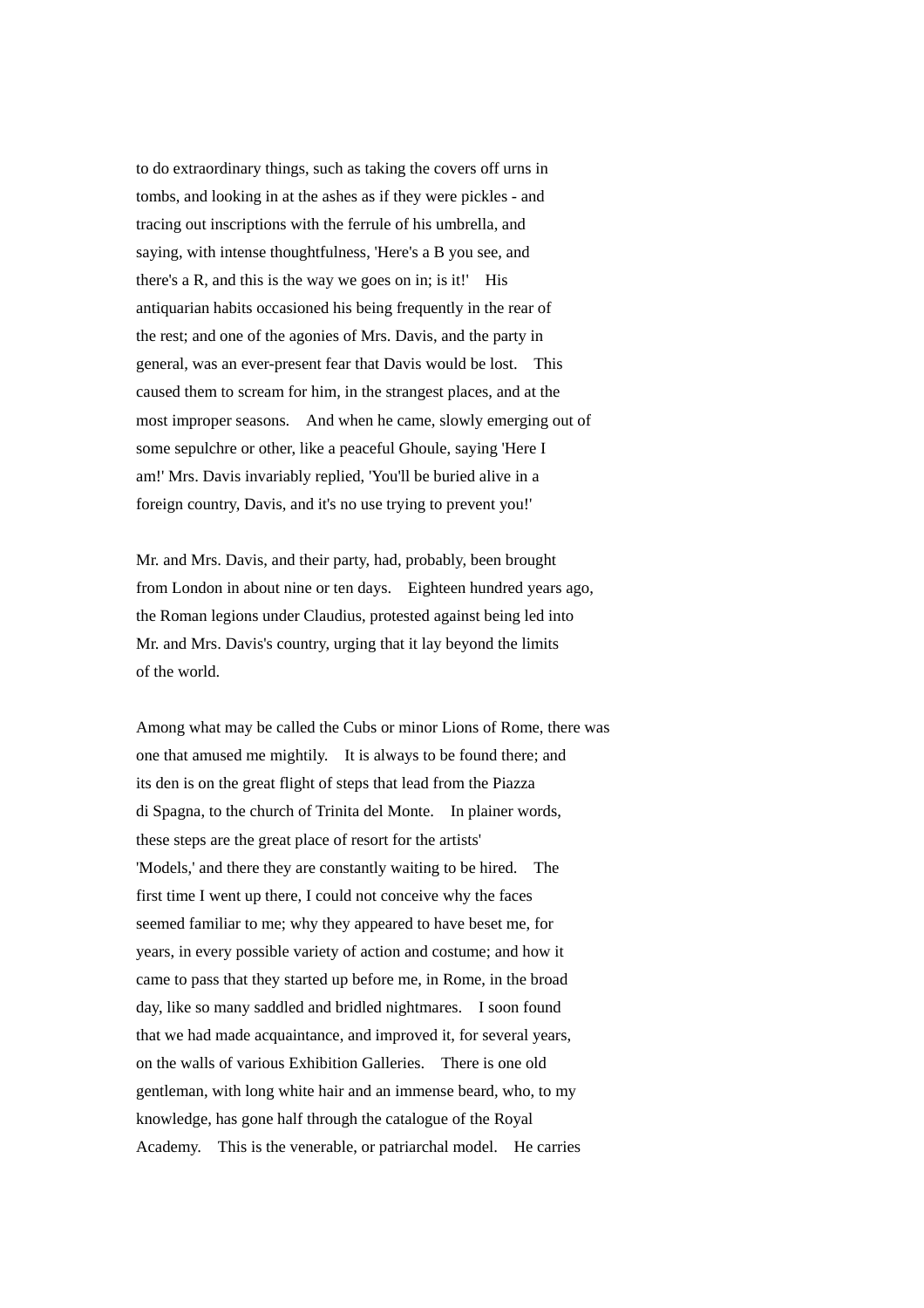a long staff; and every knot and twist in that staff I have seen, faithfully delineated, innumerable times. There is another man in a blue cloak, who always pretends to be asleep in the sun (when there is any), and who, I need not say, is always very wide awake, and very attentive to the disposition of his legs. This is the DOLCE FAR' NIENTE model. There is another man in a brown cloak, who leans against a wall, with his arms folded in his mantle, and looks out of the corners of his eyes: which are just visible beneath his broad slouched hat. This is the assassin model. There is another man, who constantly looks over his own shoulder, and is always going away, but never does. This is the haughty, or scornful model. As to Domestic Happiness, and Holy Families, they should come very cheap, for there are lumps of them, all up the steps; and the cream of the thing is, that they are all the falsest vagabonds in the world, especially made up for the purpose, and having no counterparts in Rome or any other part of the habitable globe.

My recent mention of the Carnival, reminds me of its being said to be a mock mourning (in the ceremony with which it closes), for the gaieties and merry-makings before Lent; and this again reminds me of the real funerals and mourning processions of Rome, which, like those in most other parts of Italy, are rendered chiefly remarkable to a Foreigner, by the indifference with which the mere clay is universally regarded, after life has left it. And this is not from the survivors having had time to dissociate the memory of the dead from their well-remembered appearance and form on earth; for the interment follows too speedily after death, for that: almost always taking place within four-and-twenty hours, and, sometimes, within twelve.

At Rome, there is the same arrangement of Pits in a great, bleak, open, dreary space, that I have already described as existing in Genoa. When I visited it, at noonday, I saw a solitary coffin of plain deal: uncovered by any shroud or pall, and so slightly made, that the hoof of any wandering mule would have crushed it in: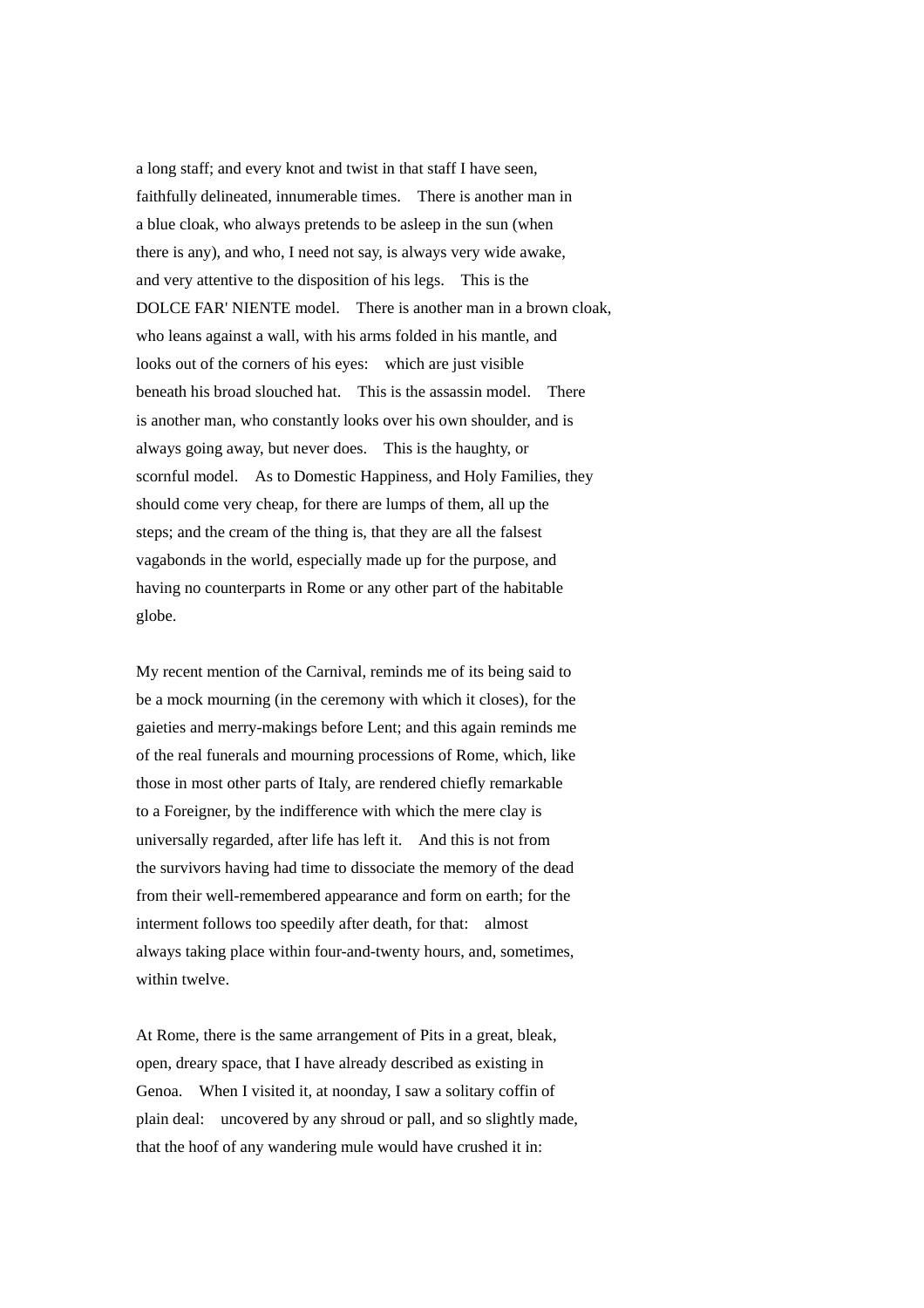carelessly tumbled down, all on one side, on the door of one of the pits - and there left, by itself, in the wind and sunshine. 'How does it come to be left here?' I asked the man who showed me the place. 'It was brought here half an hour ago, Signore,' he said. I remembered to have met the procession, on its return: straggling away at a good round pace. 'When will it be put in the pit?' I asked him. 'When the cart comes, and it is opened to-night,' he said. 'How much does it cost to be brought here in this way, instead of coming in the cart?' I asked him. 'Ten scudi,' he said (about two pounds, two-and-sixpence, English). 'The other bodies, for whom nothing is paid, are taken to the church of the Santa Maria della Consolazione,' he continued, 'and brought here altogether, in the cart at night.' I stood, a moment, looking at the coffin, which had two initial letters scrawled upon the top; and turned away, with an expression in my face, I suppose, of not much liking its exposure in that manner: for he said, shrugging his shoulders with great vivacity, and giving a pleasant smile, 'But he's dead, Signore, he's dead. Why not?'

Among the innumerable churches, there is one I must select for separate mention. It is the church of the Ara Coeli, supposed to be built on the site of the old Temple of Jupiter Feretrius; and approached, on one side, by a long steep flight of steps, which seem incomplete without some group of bearded soothsayers on the top. It is remarkable for the possession of a miraculous Bambino, or wooden doll, representing the Infant Saviour; and I first saw this miraculous Bambino, in legal phrase, in manner following, that is to say:

We had strolled into the church one afternoon, and were looking down its long vista of gloomy pillars (for all these ancient churches built upon the ruins of old temples, are dark and sad), when the Brave came running in, with a grin upon his face that stretched it from ear to ear, and implored us to follow him, without a moment's delay, as they were going to show the Bambino to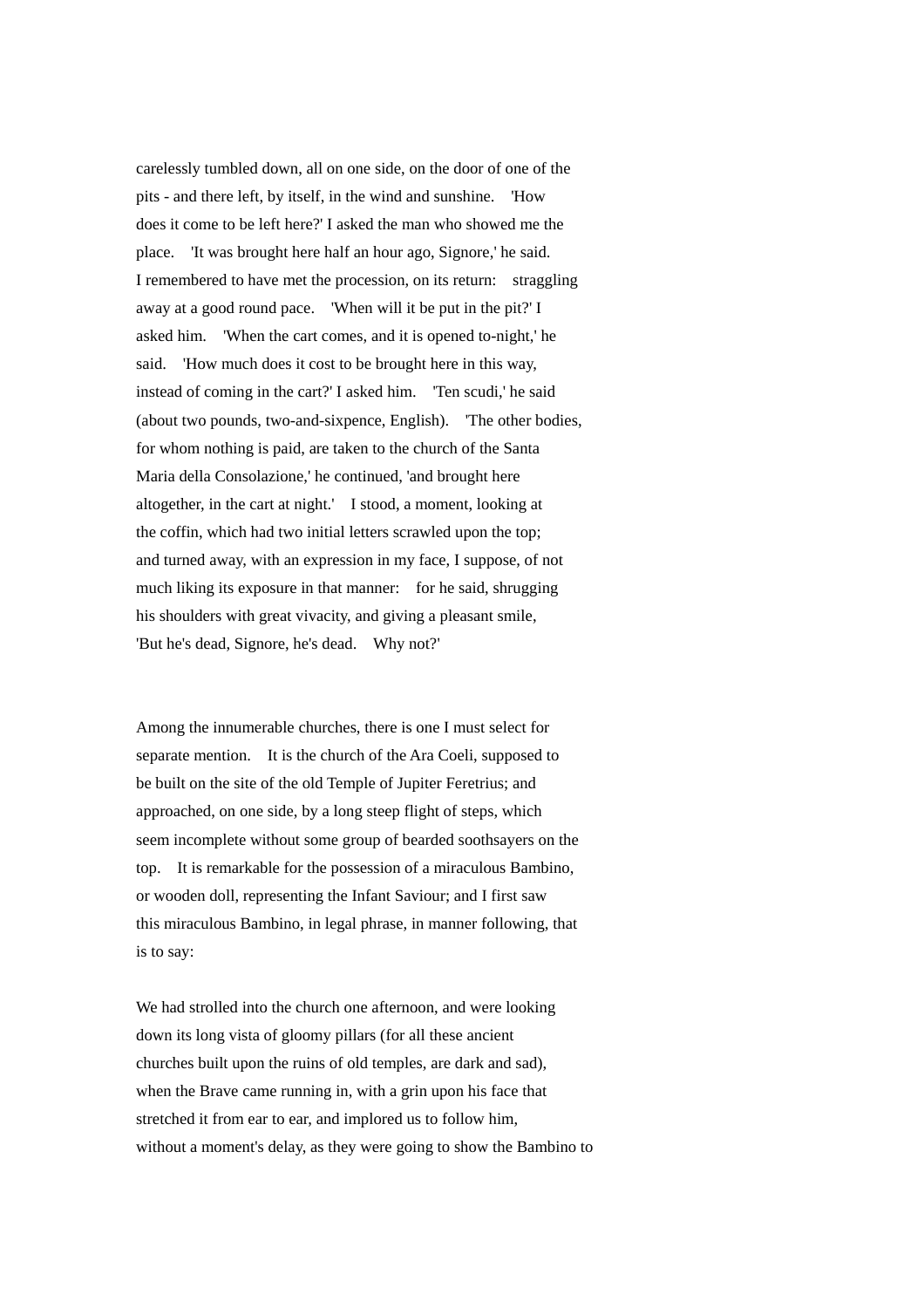a select party. We accordingly hurried off to a sort of chapel, or sacristy, hard by the chief altar, but not in the church itself, where the select party, consisting of two or three Catholic gentlemen and ladies (not Italians), were already assembled: and where one hollow-cheeked young monk was lighting up divers candles, while another was putting on some clerical robes over his coarse brown habit. The candles were on a kind of altar, and above it were two delectable figures, such as you would see at any English fair, representing the Holy Virgin, and Saint Joseph, as I suppose, bending in devotion over a wooden box, or coffer; which was shut.

The hollow-cheeked monk, number One, having finished lighting the candles, went down on his knees, in a corner, before this setpiece; and the monk number Two, having put on a pair of highly ornamented and gold-bespattered gloves, lifted down the coffer, with great reverence, and set it on the altar. Then, with many genuflexions, and muttering certain prayers, he opened it, and let down the front, and took off sundry coverings of satin and lace from the inside. The ladies had been on their knees from the commencement; and the gentlemen now dropped down devoutly, as he exposed to view a little wooden doll, in face very like General Tom Thumb, the American Dwarf: gorgeously dressed in satin and gold lace, and actually blazing with rich jewels. There was scarcely a spot upon its little breast, or neck, or stomach, but was sparkling with the costly offerings of the Faithful. Presently, he lifted it out of the box, and carrying it round among the kneelers, set its face against the forehead of every one, and tendered its clumsy foot to them to kiss - a ceremony which they all performed down to a dirty little ragamuffin of a boy who had walked in from the street. When this was done, he laid it in the box again: and the company, rising, drew near, and commended the jewels in whispers. In good time, he replaced the coverings, shut up the box, put it back in its place, locked up the whole concern (Holy Family and all) behind a pair of folding-doors; took off his priestly vestments; and received the customary 'small charge,' while his companion, by means of an extinguisher fastened to the end of a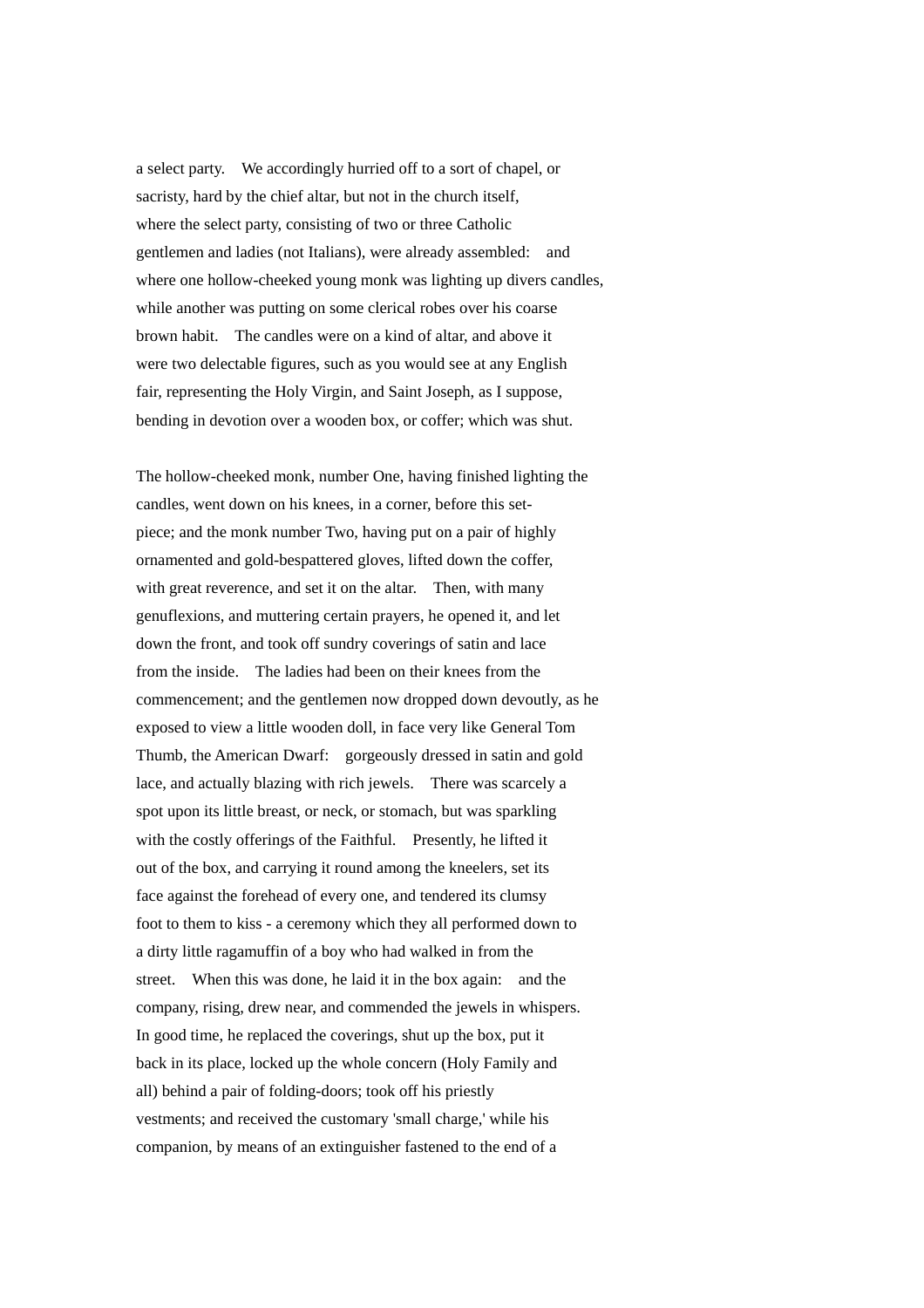long stick, put out the lights, one after another. The candles being all extinguished, and the money all collected, they retired, and so did the spectators.

I met this same Bambino, in the street a short time afterwards, going, in great state, to the house of some sick person. It is taken to all parts of Rome for this purpose, constantly; but, I understand that it is not always as successful as could be wished; for, making its appearance at the bedside of weak and nervous people in extremity, accompanied by a numerous escort, it not unfrequently frightens them to death. It is most popular in cases of child-birth, where it has done such wonders, that if a lady be longer than usual in getting through her difficulties, a messenger is despatched, with all speed, to solicit the immediate attendance of the Bambino. It is a very valuable property, and much confided in - especially by the religious body to whom it belongs.

I am happy to know that it is not considered immaculate, by some who are good Catholics, and who are behind the scenes, from what was told me by the near relation of a Priest, himself a Catholic, and a gentleman of learning and intelligence. This Priest made my informant promise that he would, on no account, allow the Bambino to be borne into the bedroom of a sick lady, in whom they were both interested. 'For,' said he, 'if they (the monks) trouble her with it, and intrude themselves into her room, it will certainly kill her.' My informant accordingly looked out of the window when it came; and, with many thanks, declined to open the door. He endeavoured, in another case of which he had no other knowledge than such as he gained as a passer-by at the moment, to prevent its being carried into a small unwholesome chamber, where a poor girl was dying. But, he strove against it unsuccessfully, and she expired while the crowd were pressing round her bed.

Among the people who drop into St. Peter's at their leisure, to kneel on the pavement, and say a quiet prayer, there are certain schools and seminaries, priestly and otherwise, that come in,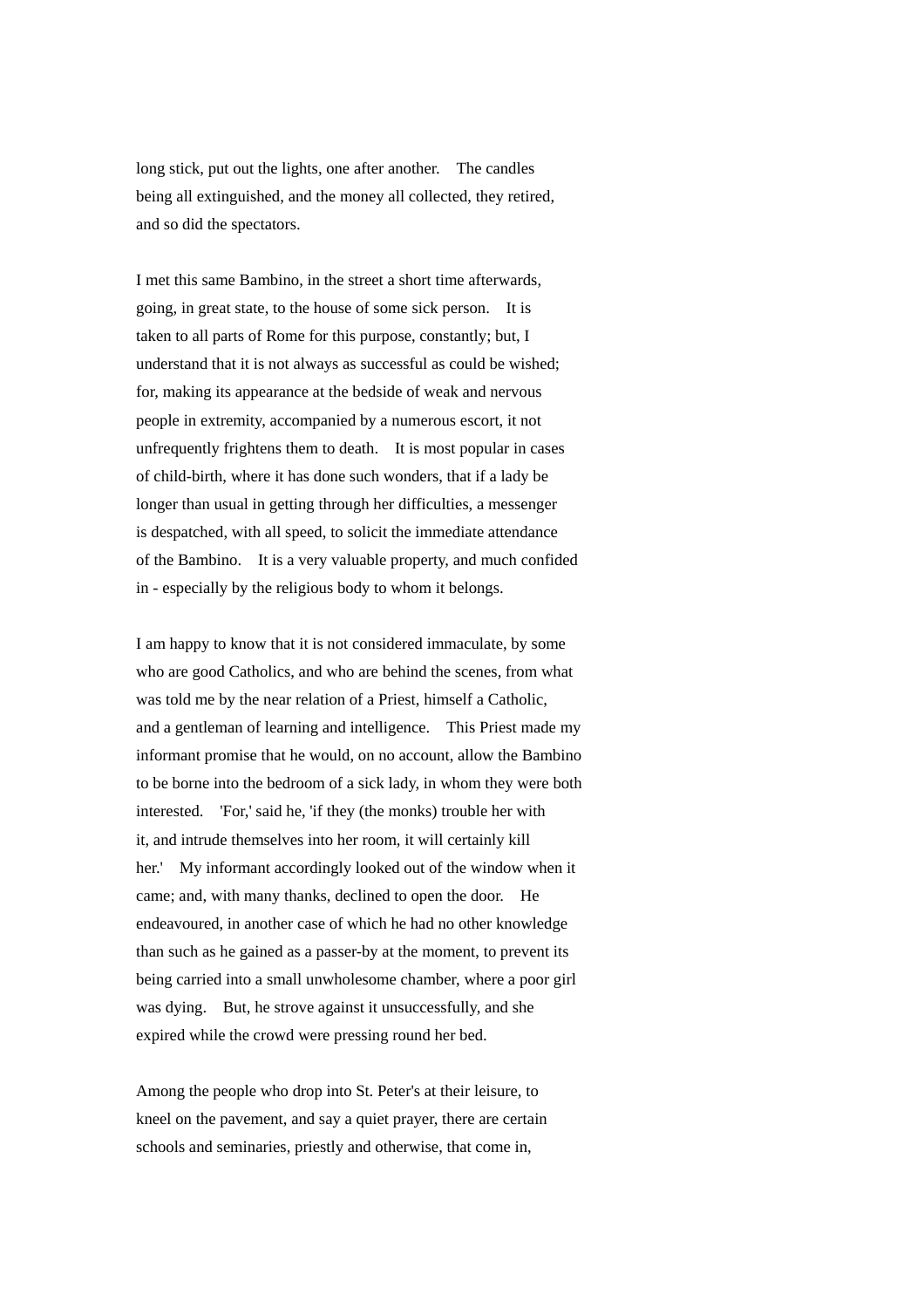twenty or thirty strong. These boys always kneel down in single file, one behind the other, with a tall grim master in a black gown, bringing up the rear: like a pack of cards arranged to be tumbled down at a touch, with a disproportionately large Knave of clubs at the end. When they have had a minute or so at the chief altar, they scramble up, and filing off to the chapel of the Madonna, or the sacrament, flop down again in the same order; so that if anybody did stumble against the master, a general and sudden overthrow of the whole line must inevitably ensue.

The scene in all the churches is the strangest possible. The same monotonous, heartless, drowsy chaunting, always going on; the same dark building, darker from the brightness of the street without; the same lamps dimly burning; the self-same people kneeling here and there; turned towards you, from one altar or other, the same priest's back, with the same large cross embroidered on it; however different in size, in shape, in wealth, in architecture, this church is from that, it is the same thing still. There are the same dirty beggars stopping in their muttered prayers to beg; the same miserable cripples exhibiting their deformity at the doors; the same blind men, rattling little pots like kitchen peppercastors: their depositories for alms; the same preposterous crowns of silver stuck upon the painted heads of single saints and Virgins in crowded pictures, so that a little figure on a mountain has a head-dress bigger than the temple in the foreground, or adjacent miles of landscape; the same favourite shrine or figure, smothered with little silver hearts and crosses, and the like: the staple trade and show of all the jewellers; the same odd mixture of respect and indecorum, faith and phlegm: kneeling on the stones, and spitting on them, loudly; getting up from prayers to beg a little, or to pursue some other worldly matter: and then kneeling down again, to resume the contrite supplication at the point where it was interrupted. In one church, a kneeling lady got up from her prayer, for a moment, to offer us her card, as a teacher of Music; and in another, a sedate gentleman with a very thick walking-staff, arose from his devotions to belabour his dog, who was growling at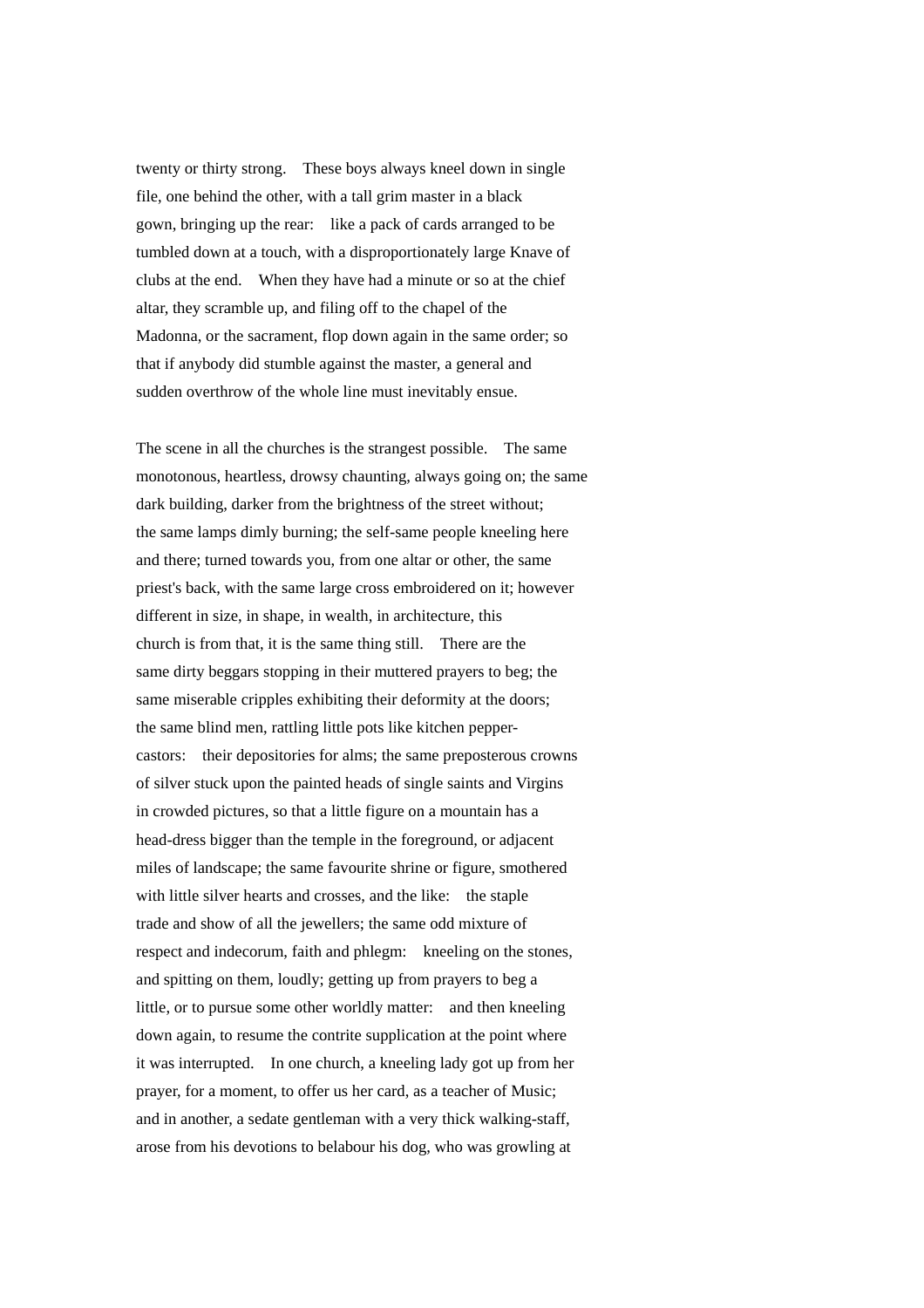another dog: and whose yelps and howls resounded through the church, as his master quietly relapsed into his former train of meditation - keeping his eye upon the dog, at the same time, nevertheless.

Above all, there is always a receptacle for the contributions of the Faithful, in some form or other. Sometimes, it is a money-box, set up between the worshipper, and the wooden life-size figure of the Redeemer; sometimes, it is a little chest for the maintenance of the Virgin; sometimes, an appeal on behalf of a popular Bambino; sometimes, a bag at the end of a long stick, thrust among the people here and there, and vigilantly jingled by an active Sacristan; but there it always is, and, very often, in many shapes in the same church, and doing pretty well in all. Nor, is it wanting in the open air - the streets and roads - for, often as you are walking along, thinking about anything rather than a tin canister, that object pounces out upon you from a little house by the wayside; and on its top is painted, 'For the Souls in Purgatory;' an appeal which the bearer repeats a great many times, as he rattles it before you, much as Punch rattles the cracked bell which his sanguine disposition makes an organ of.

And this reminds me that some Roman altars of peculiar sanctity, bear the inscription, 'Every Mass performed at this altar frees a soul from Purgatory.' I have never been able to find out the charge for one of these services, but they should needs be expensive. There are several Crosses in Rome too, the kissing of which, confers indulgences for varying terms. That in the centre of the Coliseum, is worth a hundred days; and people may be seen kissing it from morning to night. It is curious that some of these crosses seem to acquire an arbitrary popularity: this very one among them. In another part of the Coliseum there is a cross upon a marble slab, with the inscription, 'Who kisses this cross shall be entitled to Two hundred and forty days' indulgence.' But I saw no one person kiss it, though, day after day, I sat in the arena, and saw scores upon scores of peasants pass it, on their way to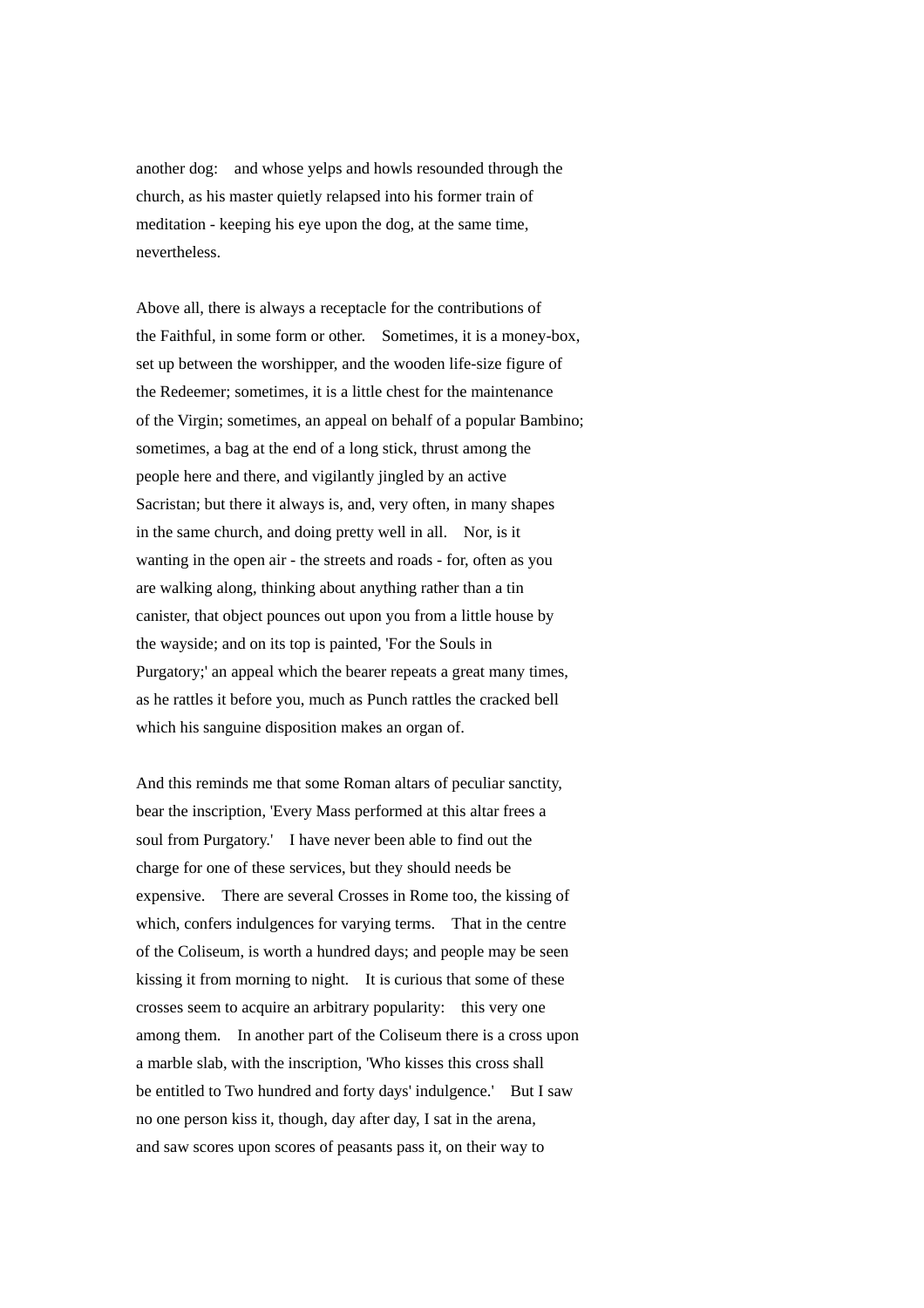kiss the other.

To single out details from the great dream of Roman Churches, would be the wildest occupation in the world. But St. Stefano Rotondo, a damp, mildewed vault of an old church in the outskirts of Rome, will always struggle uppermost in my mind, by reason of the hideous paintings with which its walls are covered. These represent the martyrdoms of saints and early Christians; and such a panorama of horror and butchery no man could imagine in his sleep, though he were to eat a whole pig raw, for supper. Grey-bearded men being boiled, fried, grilled, crimped, singed, eaten by wild beasts, worried by dogs, buried alive, torn asunder by horses, chopped up small with hatchets: women having their breasts torn with iron pinchers, their tongues cut out, their ears screwed off, their jaws broken, their bodies stretched upon the rack, or skinned upon the stake, or crackled up and melted in the fire: these are among the mildest subjects. So insisted on, and laboured at, besides, that every sufferer gives you the same occasion for wonder as poor old Duncan awoke, in Lady Macbeth, when she marvelled at his having so much blood in him.

There is an upper chamber in the Mamertine prisons, over what is said to have been - and very possibly may have been - the dungeon of St. Peter. This chamber is now fitted up as an oratory, dedicated to that saint; and it lives, as a distinct and separate place, in my recollection, too. It is very small and low-roofed; and the dread and gloom of the ponderous, obdurate old prison are on it, as if they had come up in a dark mist through the floor. Hanging on the walls, among the clustered votive offerings, are objects, at once strangely in keeping, and strangely at variance, with the place - rusty daggers, knives, pistols, clubs, divers instruments of violence and murder, brought here, fresh from use, and hung up to propitiate offended Heaven: as if the blood upon them would drain off in consecrated air, and have no voice to cry with. It is all so silent and so close, and tomb-like; and the dungeons below are so black and stealthy, and stagnant, and naked;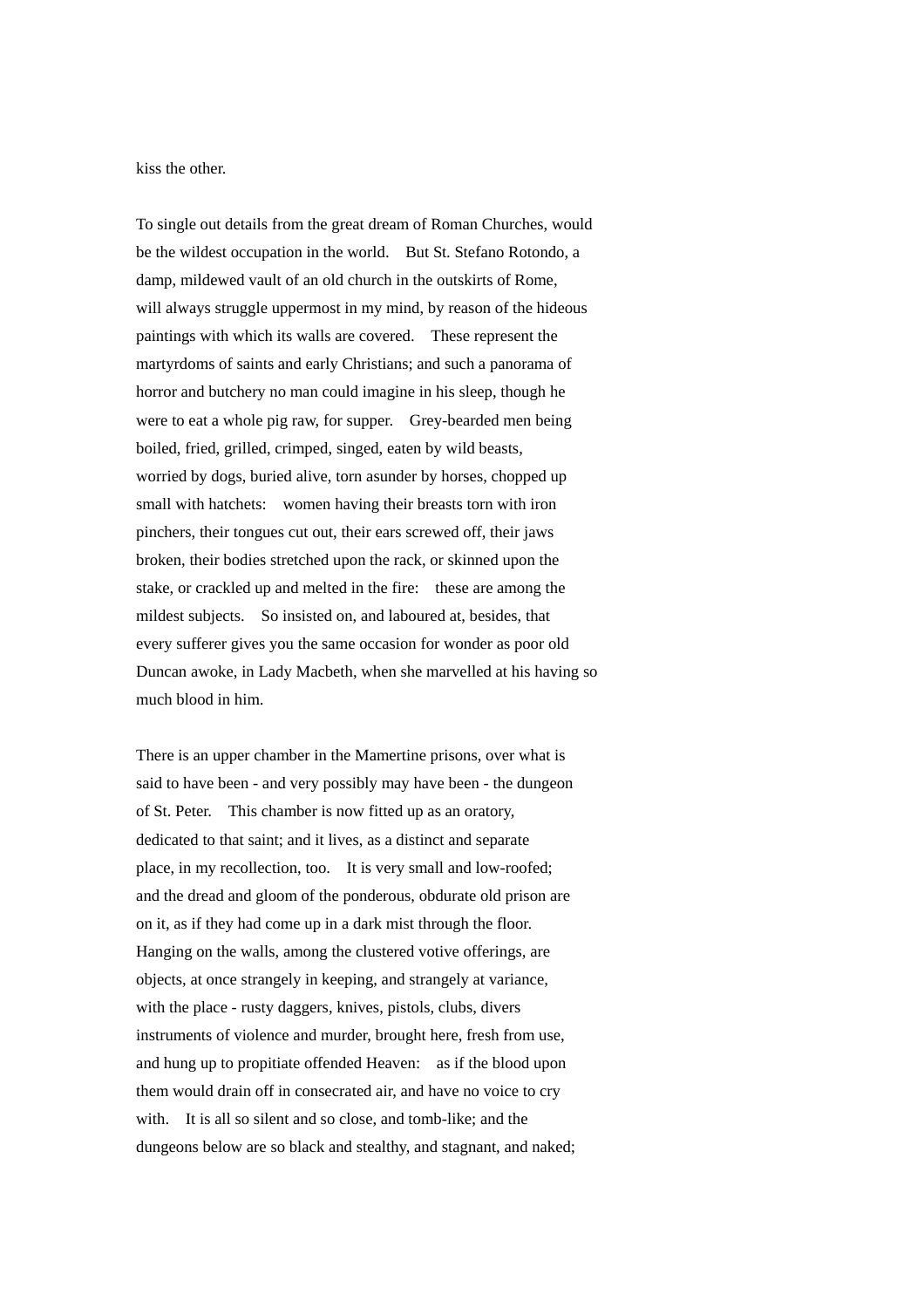that this little dark spot becomes a dream within a dream: and in the vision of great churches which come rolling past me like a sea, it is a small wave by itself, that melts into no other wave, and does not flow on with the rest.

It is an awful thing to think of the enormous caverns that are entered from some Roman churches, and undermine the city. Many churches have crypts and subterranean chapels of great size, which, in the ancient time, were baths, and secret chambers of temples, and what not: but I do not speak of them. Beneath the church of St. Giovanni and St. Paolo, there are the jaws of a terrific range of caverns, hewn out of the rock, and said to have another outlet underneath the Coliseum - tremendous darknesses of vast extent, half-buried in the earth and unexplorable, where the dull torches, flashed by the attendants, glimmer down long ranges of distant vaults branching to the right and left, like streets in a city of the dead; and show the cold damp stealing down the walls, dripdrop, drip-drop, to join the pools of water that lie here and there, and never saw, or never will see, one ray of the sun. Some accounts make these the prisons of the wild beasts destined for the amphitheatre; some the prisons of the condemned gladiators; some, both. But the legend most appalling to the fancy is, that in the upper range (for there are two stories of these caves) the Early Christians destined to be eaten at the Coliseum Shows, heard the wild beasts, hungry for them, roaring down below; until, upon the night and solitude of their captivity, there burst the sudden noon and life of the vast theatre crowded to the parapet, and of these, their dreaded neighbours, bounding in!

Below the church of San Sebastiano, two miles beyond the gate of San Sebastiano, on the Appian Way, is the entrance to the catacombs of Rome - quarries in the old time, but afterwards the hidingplaces of the Christians. These ghastly passages have been explored for twenty miles; and form a chain of labyrinths, sixty miles in circumference.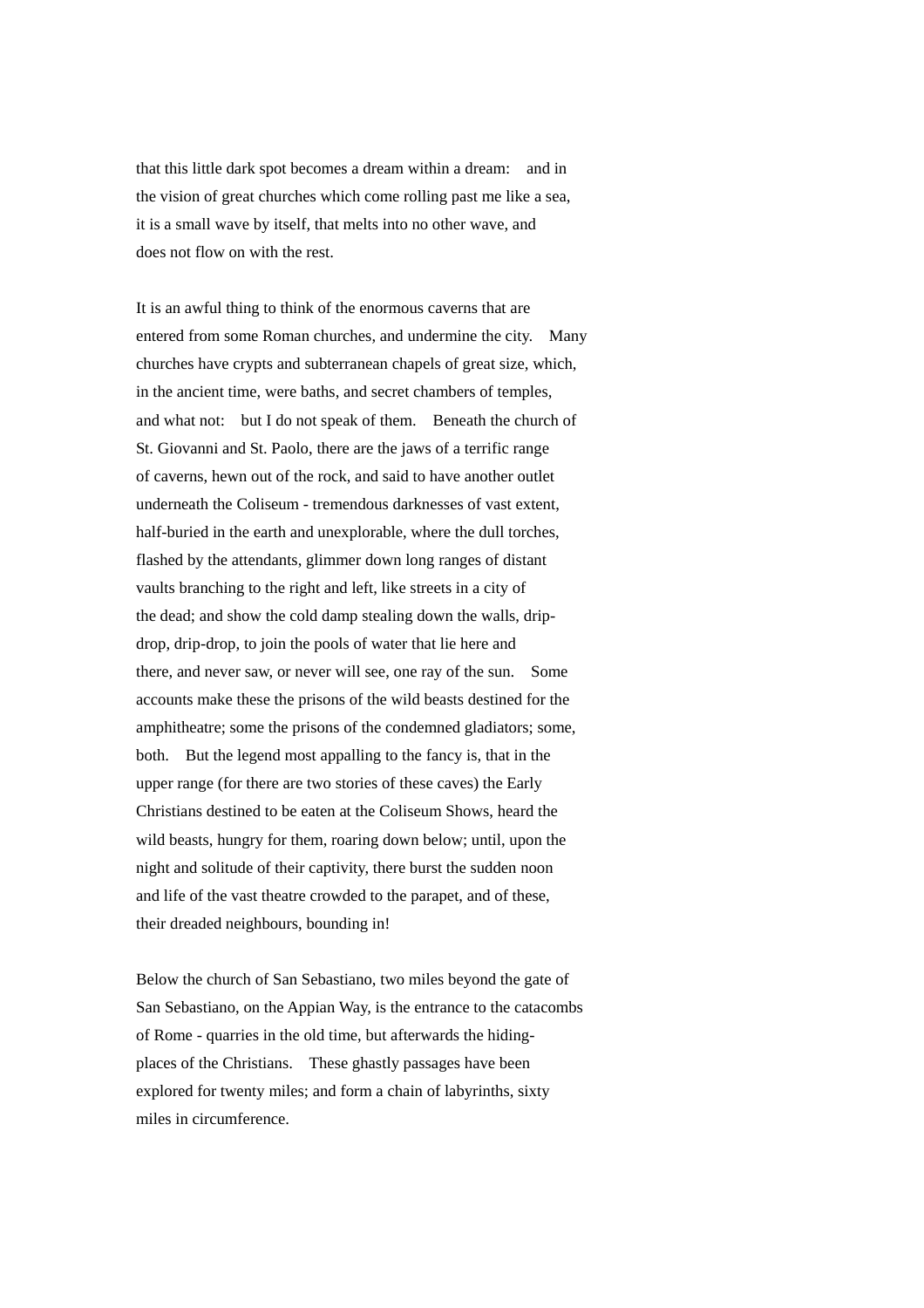A gaunt Franciscan friar, with a wild bright eye, was our only guide, down into this profound and dreadful place. The narrow ways and openings hither and thither, coupled with the dead and heavy air, soon blotted out, in all of us, any recollection of the track by which we had come: and I could not help thinking 'Good Heaven, if, in a sudden fit of madness, he should dash the torches out, or if he should be seized with a fit, what would become of us!' On we wandered, among martyrs' graves: passing great subterranean vaulted roads, diverging in all directions, and choked up with heaps of stones, that thieves and murderers may not take refuge there, and form a population under Rome, even worse than that which lives between it and the sun. Graves, graves, graves; Graves of men, of women, of their little children, who ran crying to the persecutors, 'We are Christians! We are Christians!' that they might be murdered with their parents; Graves with the palm of martyrdom roughly cut into their stone boundaries, and little niches, made to hold a vessel of the martyrs' blood; Graves of some who lived down here, for years together, ministering to the rest, and preaching truth, and hope, and comfort, from the rude altars, that bear witness to their fortitude at this hour; more roomy graves, but far more terrible, where hundreds, being surprised, were hemmed in and walled up: buried before Death, and killed by slow starvation.

'The Triumphs of the Faith are not above ground in our splendid churches,' said the friar, looking round upon us, as we stopped to rest in one of the low passages, with bones and dust surrounding us on every side. 'They are here! Among the Martyrs' Graves!' He was a gentle, earnest man, and said it from his heart; but when I thought how Christian men have dealt with one another; how, perverting our most merciful religion, they have hunted down and tortured, burnt and beheaded, strangled, slaughtered, and oppressed each other; I pictured to myself an agony surpassing any that this Dust had suffered with the breath of life yet lingering in it, and how these great and constant hearts would have been shaken - how they would have quailed and drooped - if a foreknowledge of the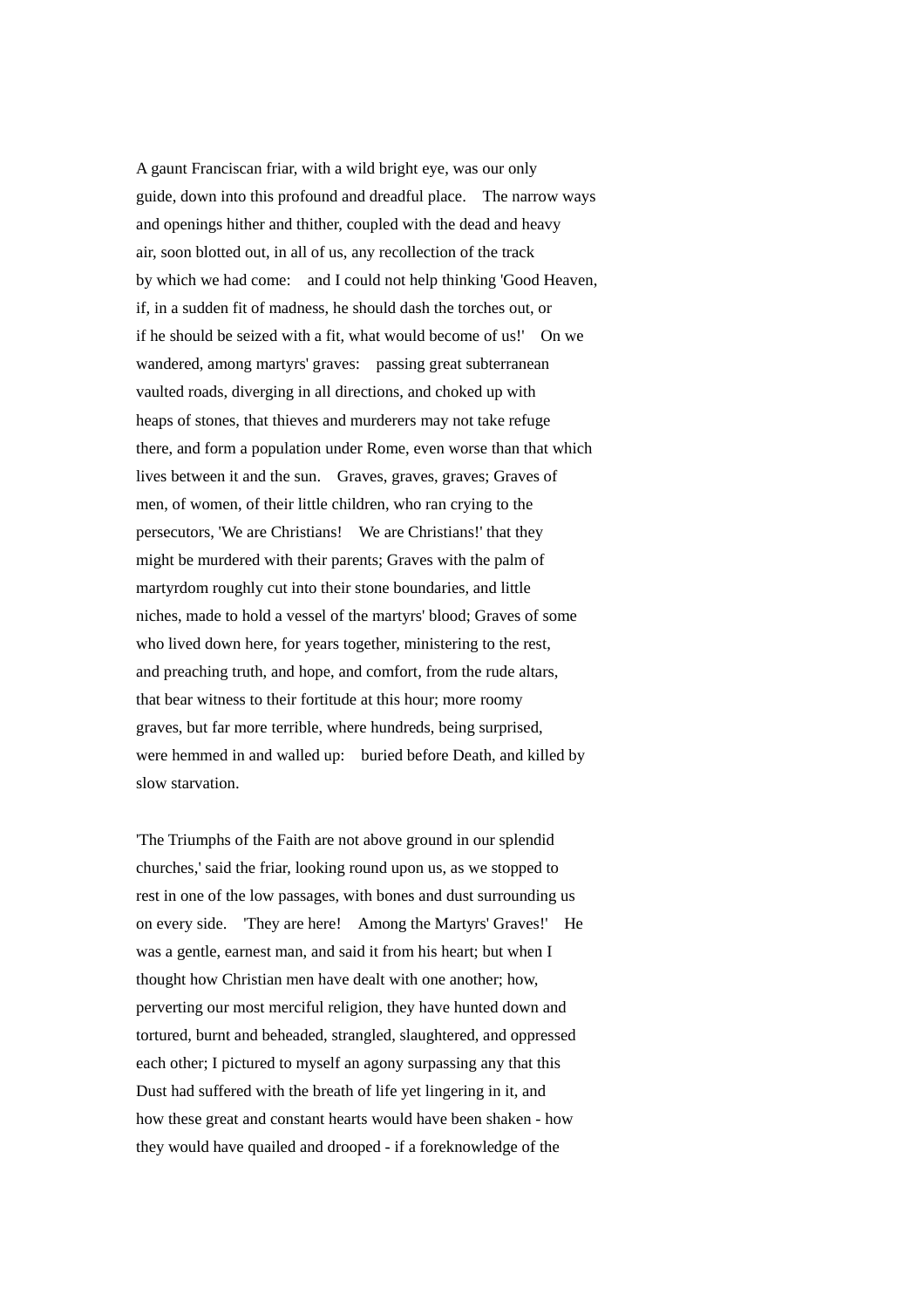deeds that professing Christians would commit in the Great Name for which they died, could have rent them with its own unutterable anguish, on the cruel wheel, and bitter cross, and in the fearful fire.

Such are the spots and patches in my dream of churches, that remain apart, and keep their separate identity. I have a fainter recollection, sometimes of the relics; of the fragments of the pillar of the Temple that was rent in twain; of the portion of the table that was spread for the Last Supper; of the well at which the woman of Samaria gave water to Our Saviour; of two columns from the house of Pontius Pilate; of the stone to which the Sacred hands were bound, when the scourging was performed; of the grid-iron of Saint Lawrence, and the stone below it, marked with the frying of his fat and blood; these set a shadowy mark on some cathedrals, as an old story, or a fable might, and stop them for an instant, as they flit before me. The rest is a vast wilderness of consecrated buildings of all shapes and fancies, blending one with another; of battered pillars of old Pagan temples, dug up from the ground, and forced, like giant captives, to support the roofs of Christian churches; of pictures, bad, and wonderful, and impious, and ridiculous; of kneeling people, curling incense, tinkling bells, and sometimes (but not often) of a swelling organ: of Madonne, with their breasts stuck full of swords, arranged in a half-circle like a modern fan; of actual skeletons of dead saints, hideously attired in gaudy satins, silks, and velvets trimmed with gold: their withered crust of skull adorned with precious jewels, or with chaplets of crushed flowers; sometimes of people gathered round the pulpit, and a monk within it stretching out the crucifix, and preaching fiercely: the sun just streaming down through some high window on the sail-cloth stretched above him and across the church, to keep his high-pitched voice from being lost among the echoes of the roof. Then my tired memory comes out upon a flight of steps, where knots of people are asleep, or basking in the light; and strolls away, among the rags, and smells, and palaces, and hovels, of an old Italian street.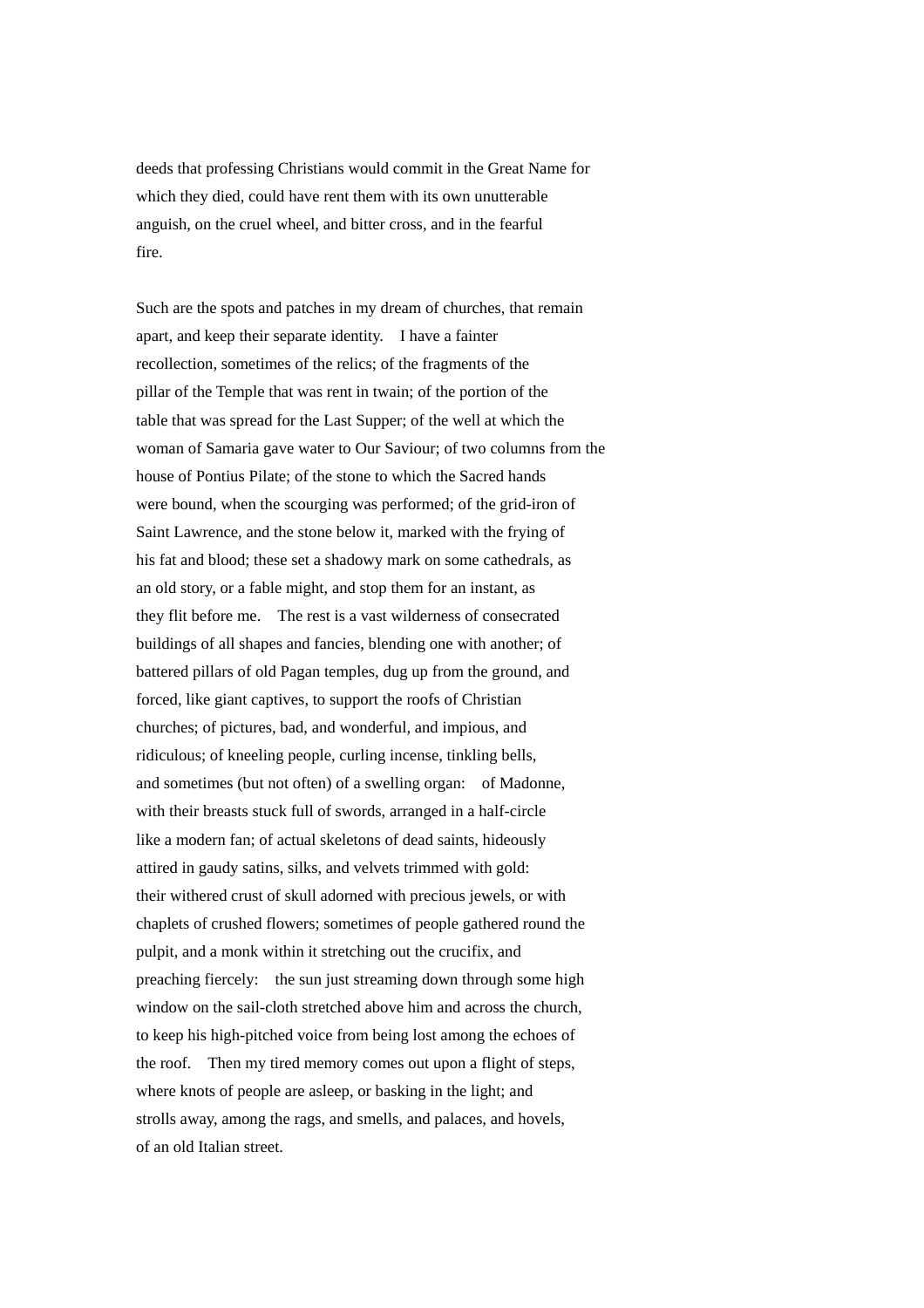On one Saturday morning (the eighth of March), a man was beheaded here. Nine or ten months before, he had waylaid a Bavarian countess, travelling as a pilgrim to Rome - alone and on foot, of course - and performing, it is said, that act of piety for the fourth time. He saw her change a piece of gold at Viterbo, where he lived; followed her; bore her company on her journey for some forty miles or more, on the treacherous pretext of protecting her; attacked her, in the fulfilment of his unrelenting purpose, on the Campagna, within a very short distance of Rome, near to what is called (but what is not) the Tomb of Nero; robbed her; and beat her to death with her own pilgrim's staff. He was newly married, and gave some of her apparel to his wife: saying that he had bought it at a fair. She, however, who had seen the pilgrim-countess passing through their town, recognised some trifle as having belonged to her. Her husband then told her what he had done. She, in confession, told a priest; and the man was taken, within four days after the commission of the murder.

There are no fixed times for the administration of justice, or its execution, in this unaccountable country; and he had been in prison ever since. On the Friday, as he was dining with the other prisoners, they came and told him he was to be beheaded next morning, and took him away. It is very unusual to execute in Lent; but his crime being a very bad one, it was deemed advisable to make an example of him at that time, when great numbers of pilgrims were coming towards Rome, from all parts, for the Holy Week. I heard of this on the Friday evening, and saw the bills up at the churches, calling on the people to pray for the criminal's soul. So, I determined to go, and see him executed.

The beheading was appointed for fourteen and a-half o'clock, Roman time: or a quarter before nine in the forenoon. I had two friends with me; and as we did not know but that the crowd might be very great, we were on the spot by half-past seven. The place of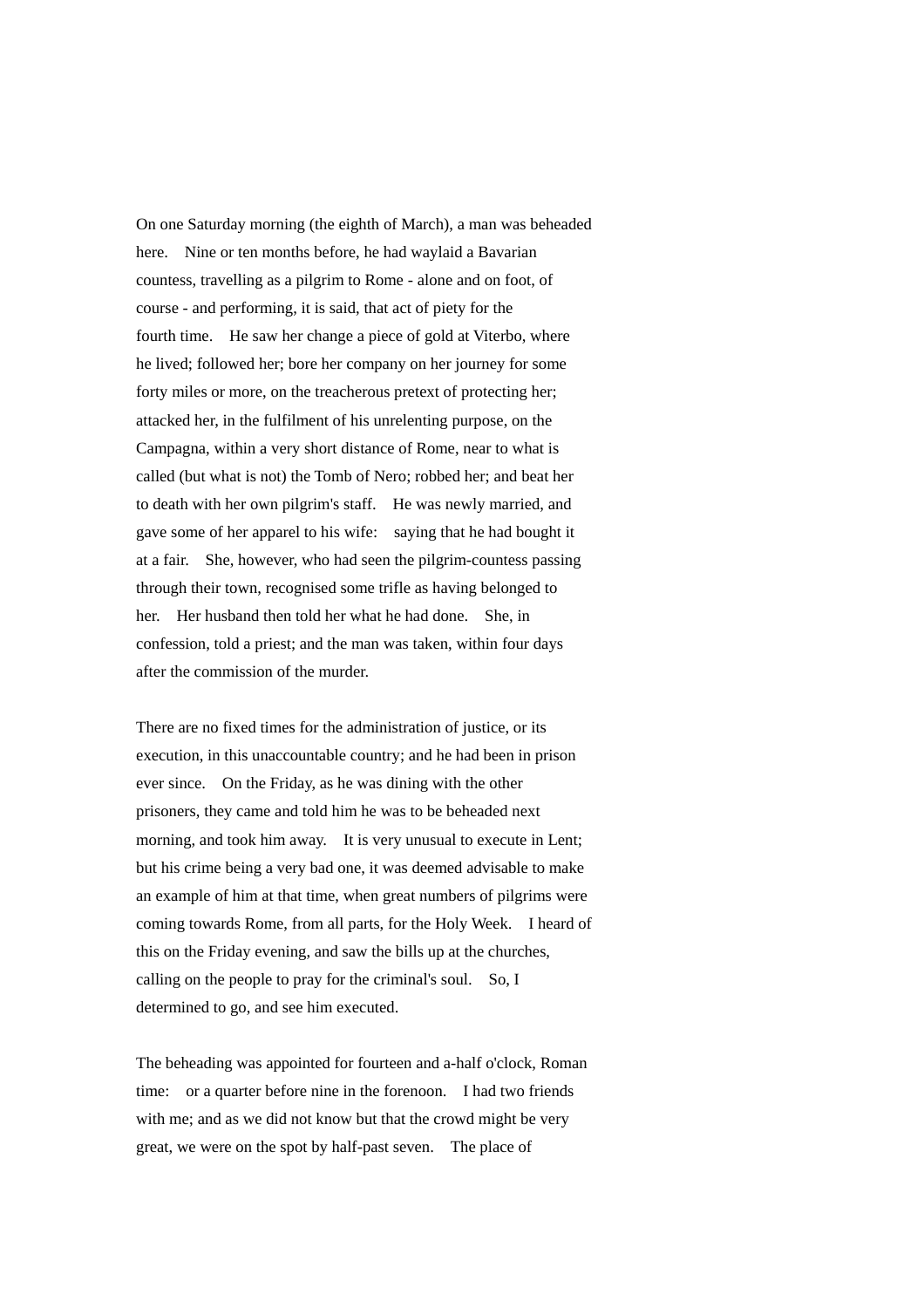execution was near the church of San Giovanni decollato (a doubtful compliment to Saint John the Baptist) in one of the impassable back streets without any footway, of which a great part of Rome is composed - a street of rotten houses, which do not seem to belong to anybody, and do not seem to have ever been inhabited, and certainly were never built on any plan, or for any particular purpose, and have no window-sashes, and are a little like deserted breweries, and might be warehouses but for having nothing in them. Opposite to one of these, a white house, the scaffold was built. An untidy, unpainted, uncouth, crazy-looking thing of course: some seven feet high, perhaps: with a tall, gallows-shaped frame rising above it, in which was the knife, charged with a ponderous mass of iron, all ready to descend, and glittering brightly in the morning sun, whenever it looked out, now and then, from behind a cloud.

There were not many people lingering about; and these were kept at a considerable distance from the scaffold, by parties of the Pope's dragoons. Two or three hundred foot-soldiers were under arms, standing at ease in clusters here and there; and the officers were walking up and down in twos and threes, chatting together, and smoking cigars.

At the end of the street, was an open space, where there would be a dust-heap, and piles of broken crockery, and mounds of vegetable refuse, but for such things being thrown anywhere and everywhere in Rome, and favouring no particular sort of locality. We got into a kind of wash-house, belonging to a dwelling-house on this spot; and standing there in an old cart, and on a heap of cartwheels piled against the wall, looked, through a large grated window, at the scaffold, and straight down the street beyond it until, in consequence of its turning off abruptly to the left, our perspective was brought to a sudden termination, and had a corpulent officer, in a cocked hat, for its crowning feature.

Nine o'clock struck, and ten o'clock struck, and nothing happened. All the bells of all the churches rang as usual. A little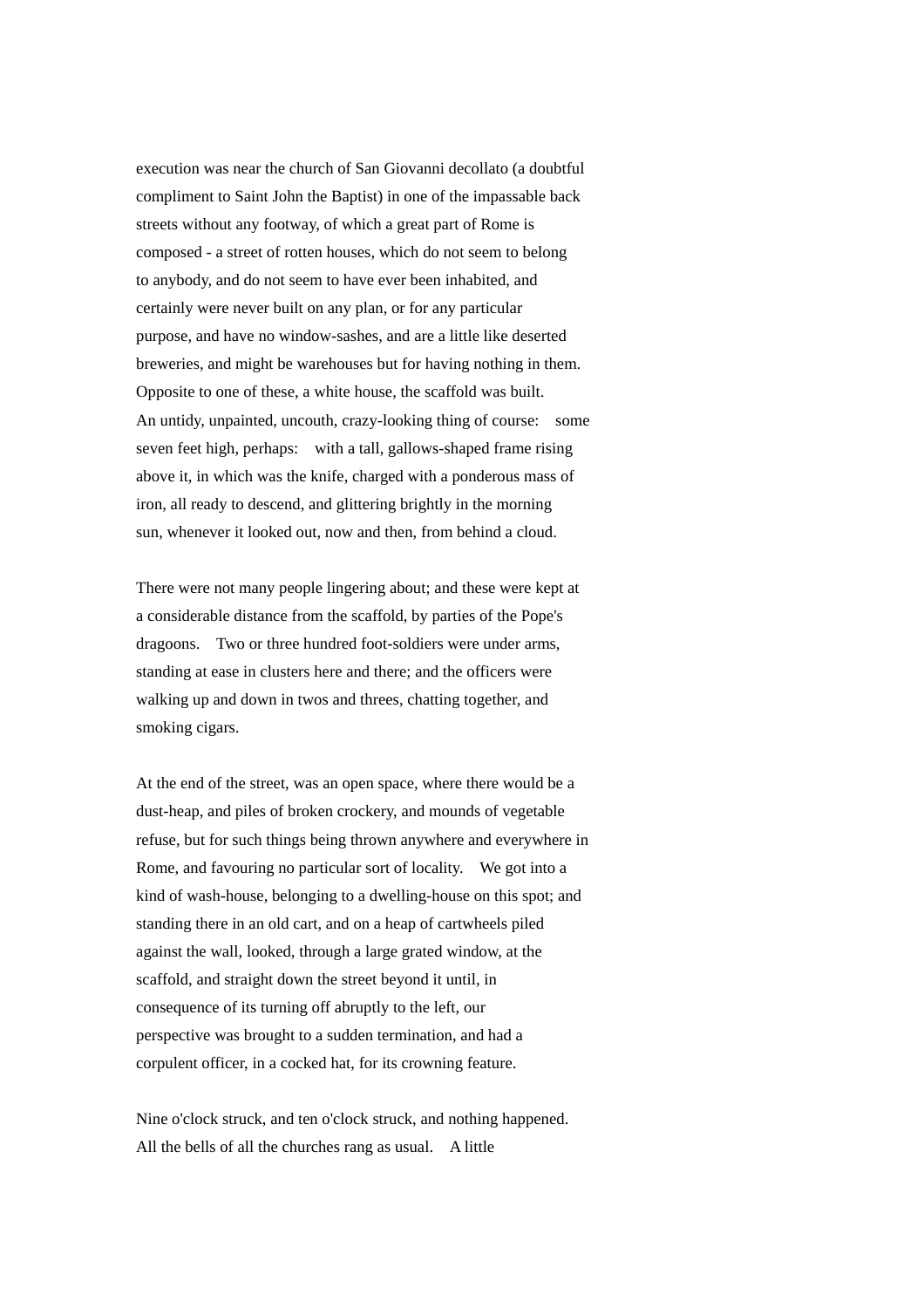parliament of dogs assembled in the open space, and chased each other, in and out among the soldiers. Fierce-looking Romans of the lowest class, in blue cloaks, russet cloaks, and rags uncloaked, came and went, and talked together. Women and children fluttered, on the skirts of the scanty crowd. One large muddy spot was left quite bare, like a bald place on a man's head. A cigar-merchant, with an earthen pot of charcoal ashes in one hand, went up and down, crying his wares. A pastry-merchant divided his attention between the scaffold and his customers. Boys tried to climb up walls, and tumbled down again. Priests and monks elbowed a passage for themselves among the people, and stood on tiptoe for a sight of the knife: then went away. Artists, in inconceivable hats of the middle-ages, and beards (thank Heaven!) of no age at all, flashed picturesque scowls about them from their stations in the throng. One gentleman (connected with the fine arts, I presume) went up and down in a pair of Hessian-boots, with a red beard hanging down on his breast, and his long and bright red hair, plaited into two tails, one on either side of his head, which fell over his shoulders in front of him, very nearly to his waist, and were carefully entwined and braided!

Eleven o'clock struck and still nothing happened. A rumour got about, among the crowd, that the criminal would not confess; in which case, the priests would keep him until the Ave Maria (sunset); for it is their merciful custom never finally to turn the crucifix away from a man at that pass, as one refusing to be shriven, and consequently a sinner abandoned of the Saviour, until then. People began to drop off. The officers shrugged their shoulders and looked doubtful. The dragoons, who came riding up below our window, every now and then, to order an unlucky hackneycoach or cart away, as soon as it had comfortably established itself, and was covered with exulting people (but never before), became imperious, and quick-tempered. The bald place hadn't a straggling hair upon it; and the corpulent officer, crowning the perspective, took a world of snuff.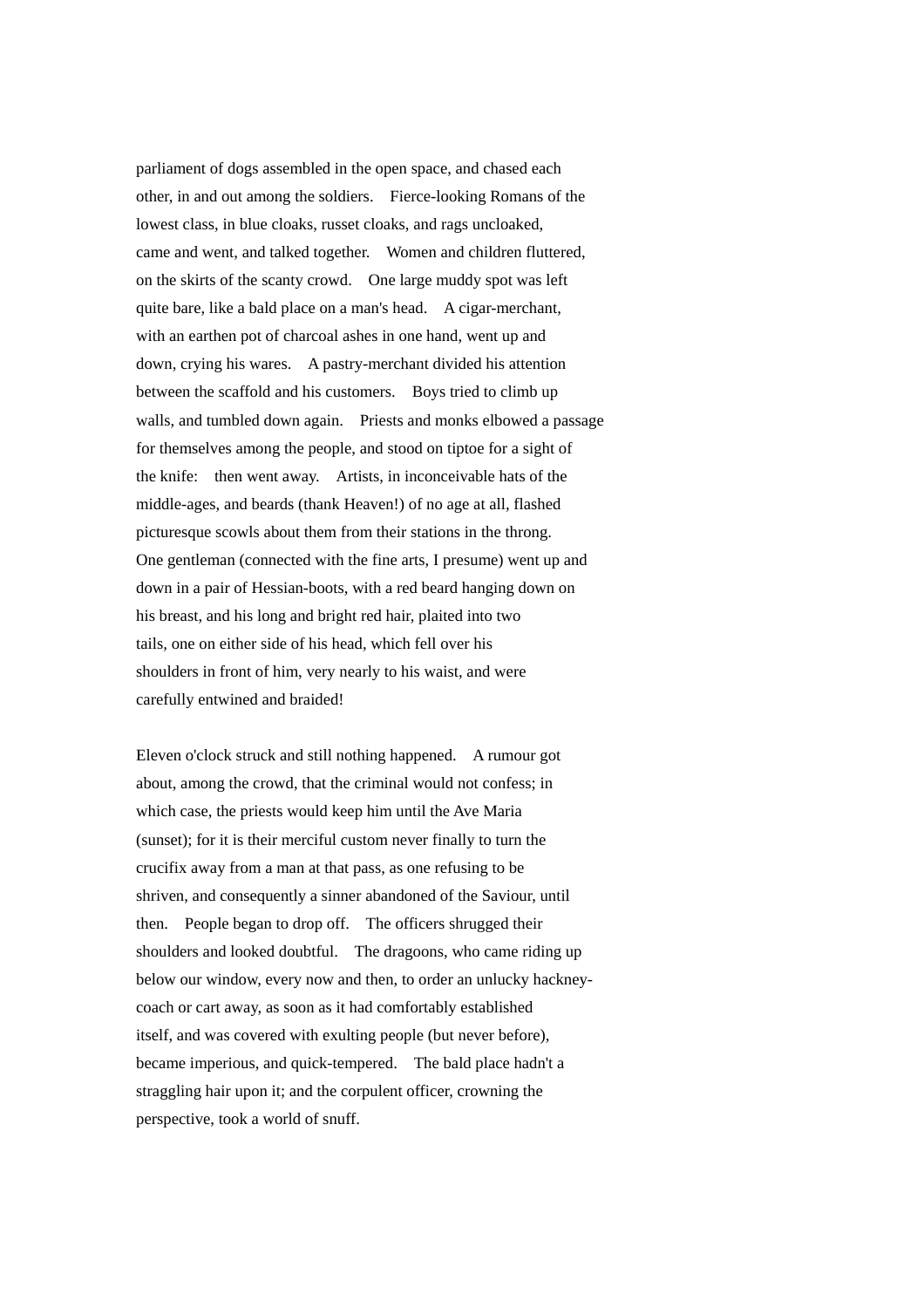Suddenly, there was a noise of trumpets. 'Attention!' was among the foot-soldiers instantly. They were marched up to the scaffold and formed round it. The dragoons galloped to their nearer stations too. The guillotine became the centre of a wood of bristling bayonets and shining sabres. The people closed round nearer, on the flank of the soldiery. A long straggling stream of men and boys, who had accompanied the procession from the prison, came pouring into the open space. The bald spot was scarcely distinguishable from the rest. The cigar and pastry-merchants resigned all thoughts of business, for the moment, and abandoning themselves wholly to pleasure, got good situations in the crowd. The perspective ended, now, in a troop of dragoons. And the corpulent officer, sword in hand, looked hard at a church close to him, which he could see, but we, the crowd, could not.

After a short delay, some monks were seen approaching to the scaffold from this church; and above their heads, coming on slowly and gloomily, the effigy of Christ upon the cross, canopied with black. This was carried round the foot of the scaffold, to the front, and turned towards the criminal, that he might see it to the last. It was hardly in its place, when he appeared on the platform, bare-footed; his hands bound; and with the collar and neck of his shirt cut away, almost to the shoulder. A young man six-and-twenty - vigorously made, and well-shaped. Face pale; small dark moustache; and dark brown hair.

He had refused to confess, it seemed, without first having his wife brought to see him; and they had sent an escort for her, which had occasioned the delay.

He immediately kneeled down, below the knife. His neck fitting into a hole, made for the purpose, in a cross plank, was shut down, by another plank above; exactly like the pillory. Immediately below him was a leathern bag. And into it his head rolled instantly.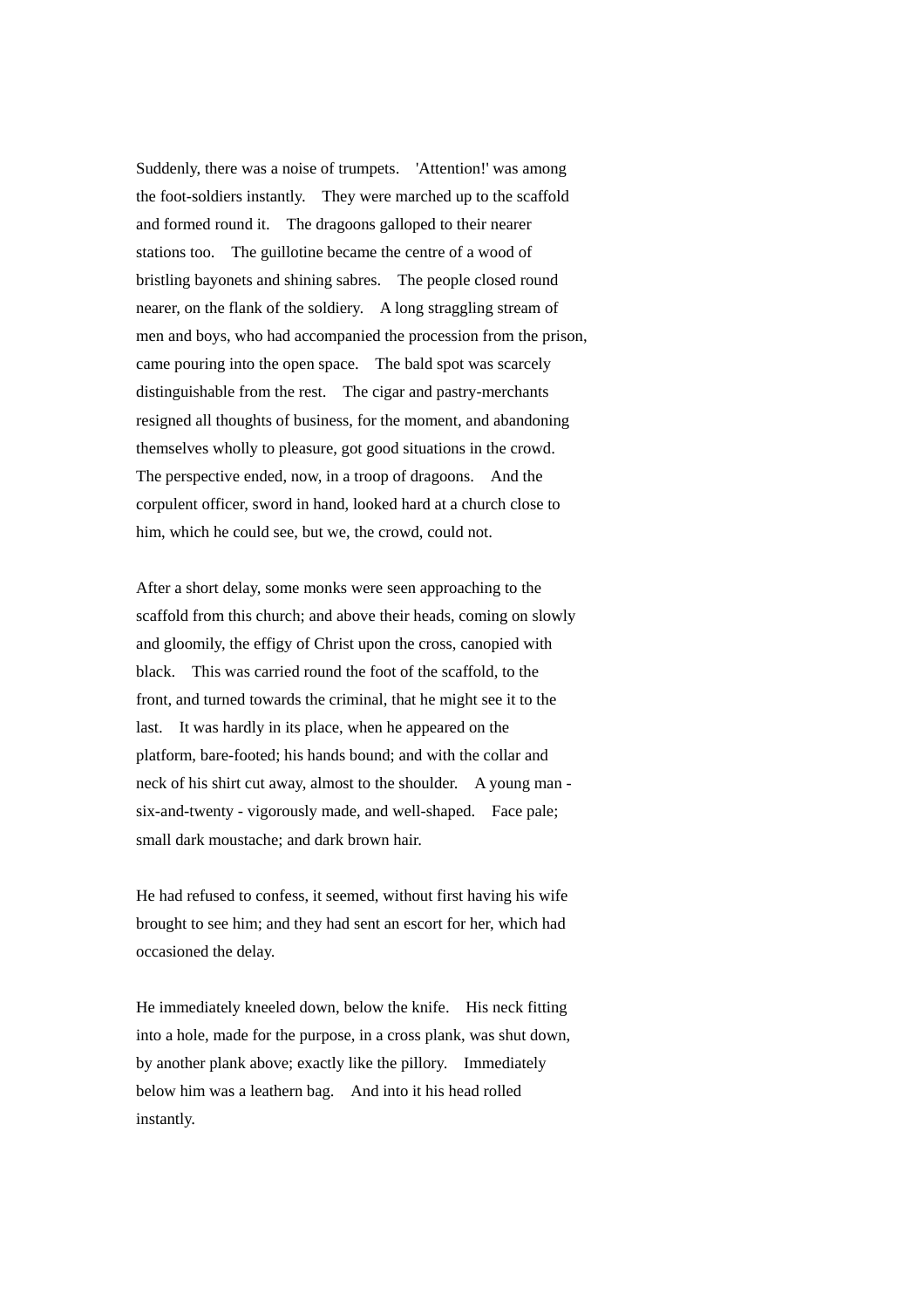The executioner was holding it by the hair, and walking with it round the scaffold, showing it to the people, before one quite knew that the knife had fallen heavily, and with a rattling sound.

When it had travelled round the four sides of the scaffold, it was set upon a pole in front - a little patch of black and white, for the long street to stare at, and the flies to settle on. The eyes were turned upward, as if he had avoided the sight of the leathern bag, and looked to the crucifix. Every tinge and hue of life had left it in that instant. It was dull, cold, livid, wax. The body also.

There was a great deal of blood. When we left the window, and went close up to the scaffold, it was very dirty; one of the two men who were throwing water over it, turning to help the other lift the body into a shell, picked his way as through mire. A strange appearance was the apparent annihilation of the neck. The head was taken off so close, that it seemed as if the knife had narrowly escaped crushing the jaw, or shaving off the ear; and the body looked as if there were nothing left above the shoulder.

Nobody cared, or was at all affected. There was no manifestation of disgust, or pity, or indignation, or sorrow. My empty pockets were tried, several times, in the crowd immediately below the scaffold, as the corpse was being put into its coffin. It was an ugly, filthy, careless, sickening spectacle; meaning nothing but butchery beyond the momentary interest, to the one wretched actor. Yes! Such a sight has one meaning and one warning. Let me not forget it. The speculators in the lottery, station themselves at favourable points for counting the gouts of blood that spirt out, here or there; and buy that number. It is pretty sure to have a run upon it.

The body was carted away in due time, the knife cleansed, the scaffold taken down, and all the hideous apparatus removed. The executioner: an outlaw EX OFFICIO (what a satire on the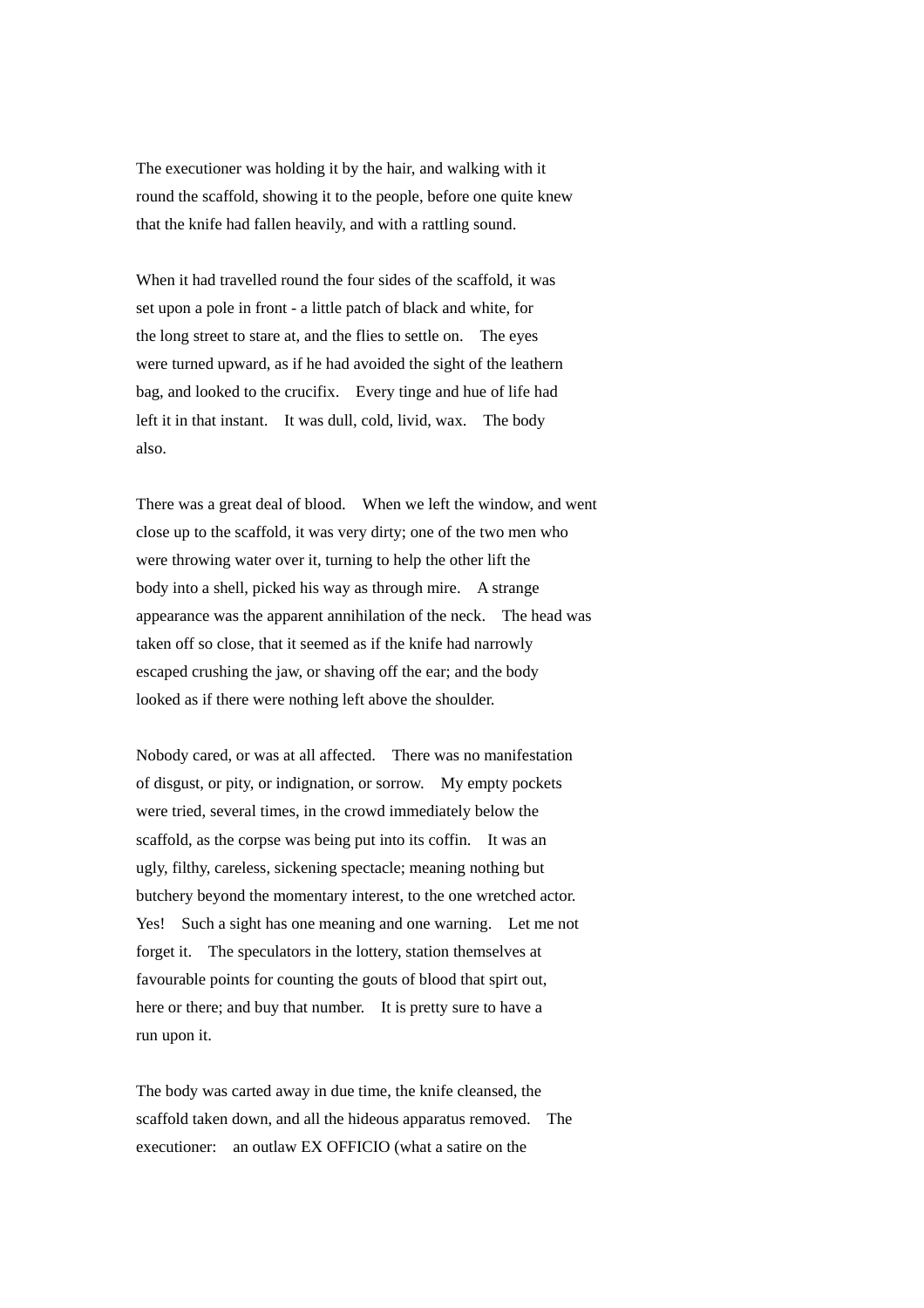Punishment!) who dare not, for his life, cross the Bridge of St. Angelo but to do his work: retreated to his lair, and the show was over.

At the head of the collections in the palaces of Rome, the Vatican, of course, with its treasures of art, its enormous galleries, and staircases, and suites upon suites of immense chambers, ranks highest and stands foremost. Many most noble statues, and wonderful pictures, are there; nor is it heresy to say that there is a considerable amount of rubbish there, too. When any old piece of sculpture dug out of the ground, finds a place in a gallery because it is old, and without any reference to its intrinsic merits: and finds admirers by the hundred, because it is there, and for no other reason on earth: there will be no lack of objects, very indifferent in the plain eyesight of any one who employs so vulgar a property, when he may wear the spectacles of Cant for less than nothing, and establish himself as a man of taste for the mere trouble of putting them on.

I unreservedly confess, for myself, that I cannot leave my natural perception of what is natural and true, at a palace-door, in Italy or elsewhere, as I should leave my shoes if I were travelling in the East. I cannot forget that there are certain expressions of face, natural to certain passions, and as unchangeable in their nature as the gait of a lion, or the flight of an eagle. I cannot dismiss from my certain knowledge, such commonplace facts as the ordinary proportion of men's arms, and legs, and heads; and when I meet with performances that do violence to these experiences and recollections, no matter where they may be, I cannot honestly admire them, and think it best to say so; in spite of high critical advice that we should sometimes feign an admiration, though we have it not.

Therefore, I freely acknowledge that when I see a jolly young Waterman representing a cherubim, or a Barclay and Perkins's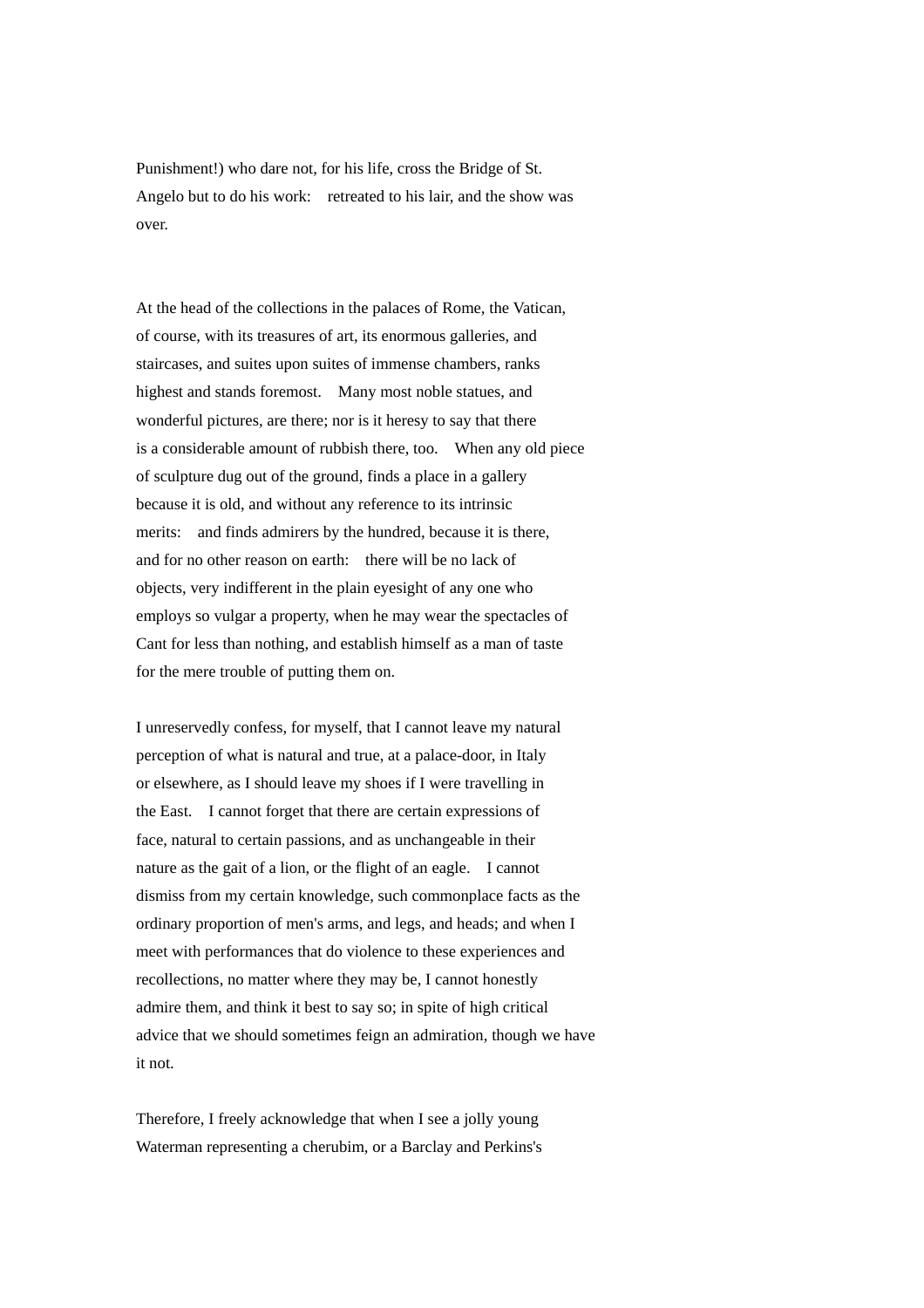Drayman depicted as an Evangelist, I see nothing to commend or admire in the performance, however great its reputed Painter. Neither am I partial to libellous Angels, who play on fiddles and bassoons, for the edification of sprawling monks apparently in liquor. Nor to those Monsieur Tonsons of galleries, Saint Francis and Saint Sebastian; both of whom I submit should have very uncommon and rare merits, as works of art, to justify their compound multiplication by Italian Painters.

It seems to me, too, that the indiscriminate and determined raptures in which some critics indulge, is incompatible with the true appreciation of the really great and transcendent works. I cannot imagine, for example, how the resolute champion of undeserving pictures can soar to the amazing beauty of Titian's great picture of the Assumption of the Virgin at Venice; or how the man who is truly affected by the sublimity of that exquisite production, or who is truly sensible of the beauty of Tintoretto's great picture of the Assembly of the Blessed in the same place, can discern in Michael Angelo's Last Judgment, in the Sistine chapel, any general idea, or one pervading thought, in harmony with the stupendous subject. He who will contemplate Raphael's masterpiece, the Transfiguration, and will go away into another chamber of that same Vatican, and contemplate another design of Raphael, representing (in incredible caricature) the miraculous stopping of a great fire by Leo the Fourth - and who will say that he admires them both, as works of extraordinary genius - must, as I think, be wanting in his powers of perception in one of the two instances, and, probably, in the high and lofty one.

It is easy to suggest a doubt, but I have a great doubt whether, sometimes, the rules of art are not too strictly observed, and whether it is quite well or agreeable that we should know beforehand, where this figure will be turning round, and where that figure will be lying down, and where there will be drapery in folds, and so forth. When I observe heads inferior to the subject, in pictures of merit, in Italian galleries, I do not attach that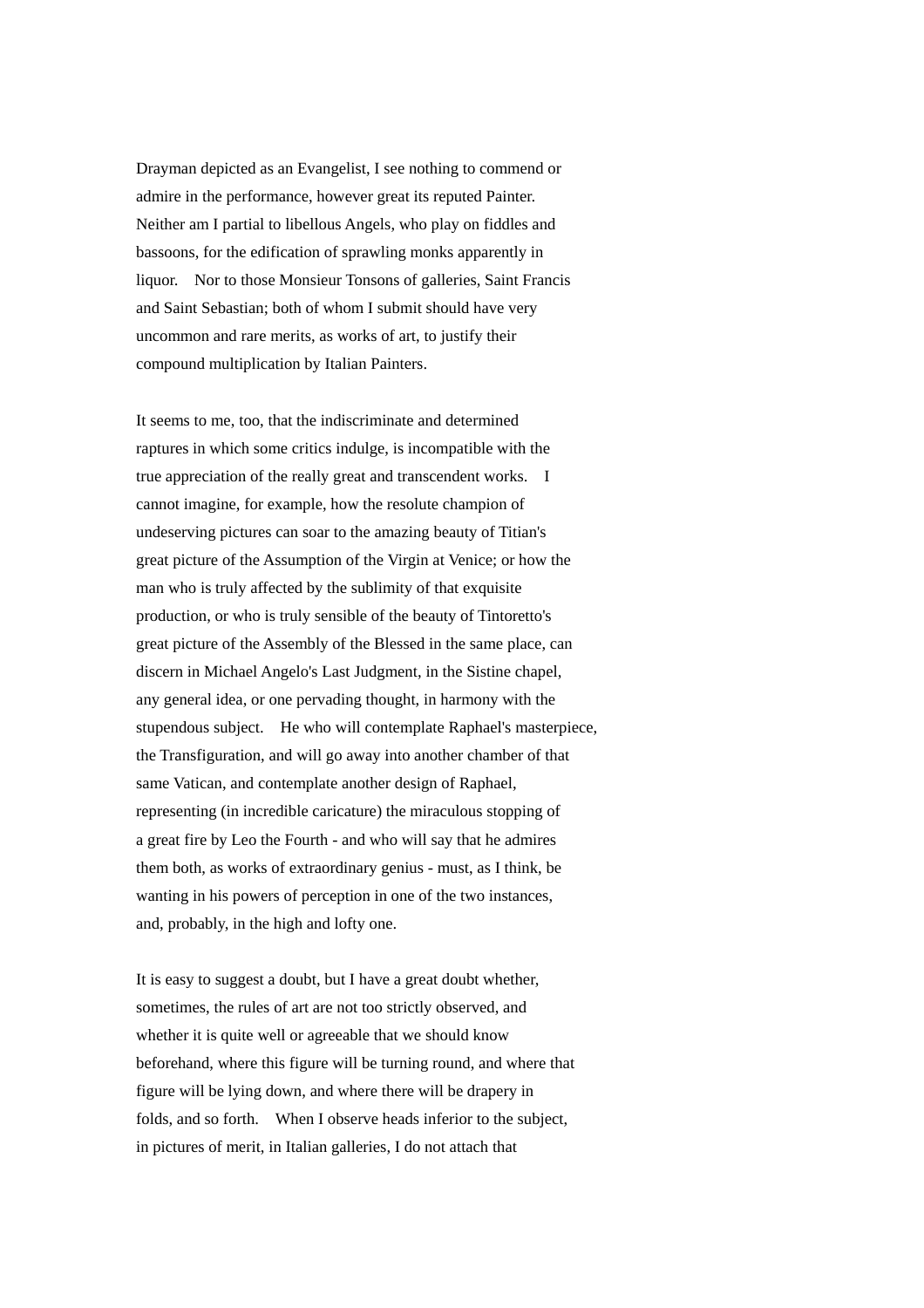reproach to the Painter, for I have a suspicion that these great men, who were, of necessity, very much in the hands of monks and priests, painted monks and priests a great deal too often. I frequently see, in pictures of real power, heads quite below the story and the painter: and I invariably observe that those heads are of the Convent stamp, and have their counterparts among the Convent inmates of this hour; so, I have settled with myself that, in such cases, the lameness was not with the painter, but with the vanity and ignorance of certain of his employers, who would be apostles - on canvas, at all events.

The exquisite grace and beauty of Canova's statues; the wonderful gravity and repose of many of the ancient works in sculpture, both in the Capitol and the Vatican; and the strength and fire of many others; are, in their different ways, beyond all reach of words. They are especially impressive and delightful, after the works of Bernini and his disciples, in which the churches of Rome, from St. Peter's downward, abound; and which are, I verily believe, the most detestable class of productions in the wide world. I would infinitely rather (as mere works of art) look upon the three deities of the Past, the Present, and the Future, in the Chinese Collection, than upon the best of these breezy maniacs; whose every fold of drapery is blown inside-out; whose smallest vein, or artery, is as big as an ordinary forefinger; whose hair is like a nest of lively snakes; and whose attitudes put all other extravagance to shame. Insomuch that I do honestly believe, there can be no place in the world, where such intolerable abortions, begotten of the sculptor's chisel, are to be found in such profusion, as in Rome.

There is a fine collection of Egyptian antiquities, in the Vatican; and the ceilings of the rooms in which they are arranged, are painted to represent a starlight sky in the Desert. It may seem an odd idea, but it is very effective. The grim, half-human monsters from the temples, look more grim and monstrous underneath the deep dark blue; it sheds a strange uncertain gloomy air on everything -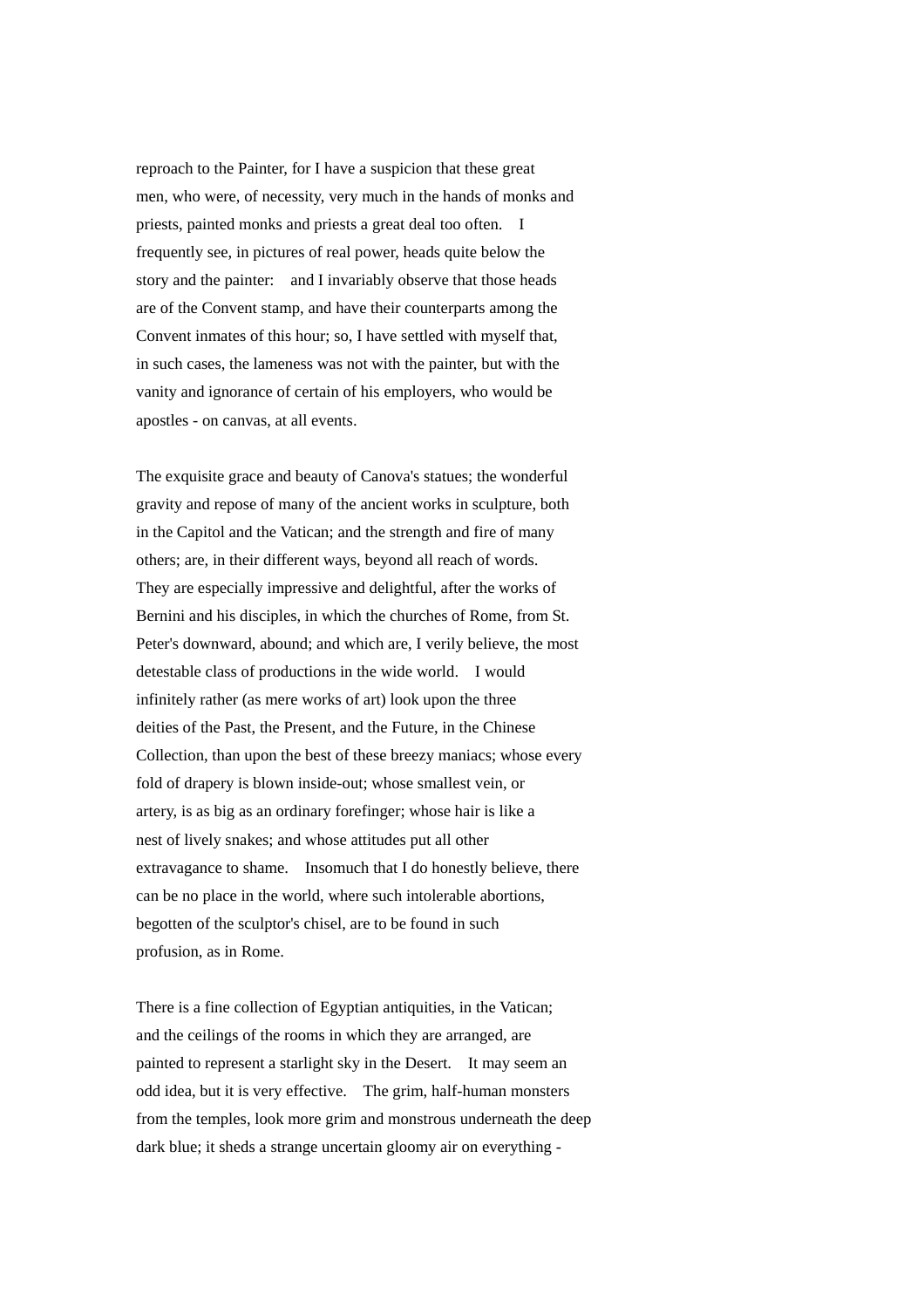a mystery adapted to the objects; and you leave them, as you find them, shrouded in a solemn night.

In the private palaces, pictures are seen to the best advantage. There are seldom so many in one place that the attention need become distracted, or the eye confused. You see them very leisurely; and are rarely interrupted by a crowd of people. There are portraits innumerable, by Titian, and Rembrandt, and Vandyke; heads by Guido, and Domenichino, and Carlo Dolci; various subjects by Correggio, and Murillo, and Raphael, and Salvator Rosa, and Spagnoletto - many of which it would be difficult, indeed, to praise too highly, or to praise enough; such is their tenderness and grace; their noble elevation, purity, and beauty.

The portrait of Beatrice di Cenci, in the Palazzo Berberini, is a picture almost impossible to be forgotten. Through the transcendent sweetness and beauty of the face, there is a something shining out, that haunts me. I see it now, as I see this paper, or my pen. The head is loosely draped in white; the light hair falling down below the linen folds. She has turned suddenly towards you; and there is an expression in the eyes - although they are very tender and gentle - as if the wildness of a momentary terror, or distraction, had been struggled with and overcome, that instant; and nothing but a celestial hope, and a beautiful sorrow, and a desolate earthly helplessness remained. Some stories say that Guido painted it, the night before her execution; some other stories, that he painted it from memory, after having seen her, on her way to the scaffold. I am willing to believe that, as you see her on his canvas, so she turned towards him, in the crowd, from the first sight of the axe, and stamped upon his mind a look which he has stamped on mine as though I had stood beside him in the concourse. The guilty palace of the Cenci: blighting a whole quarter of the town, as it stands withering away by grains: had that face, to my fancy, in its dismal porch, and at its black, blind windows, and flitting up and down its dreary stairs, and growing out of the darkness of the ghostly galleries. The History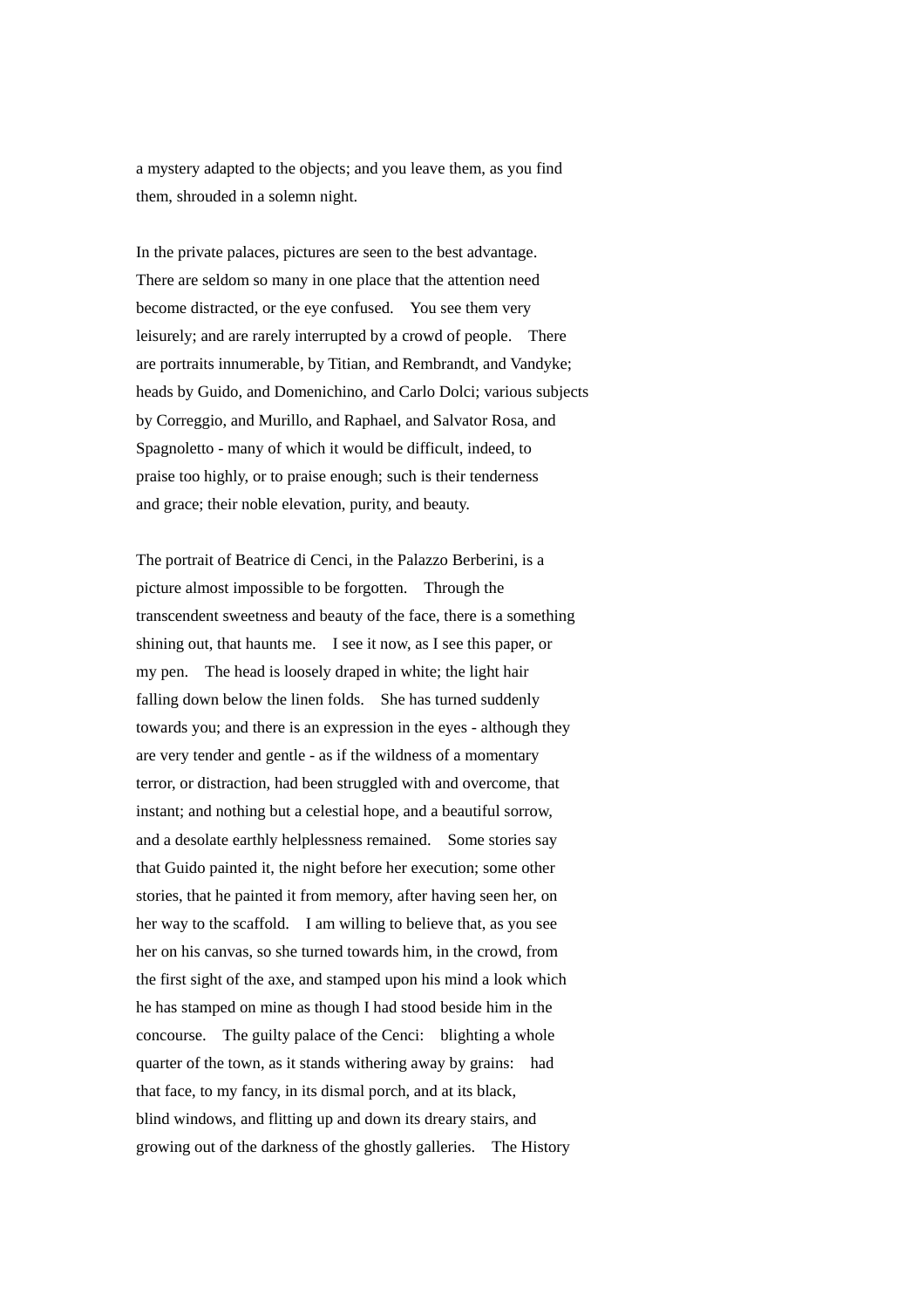is written in the Painting; written, in the dying girl's face, by Nature's own hand. And oh! how in that one touch she puts to flight (instead of making kin) the puny world that claim to be related to her, in right of poor conventional forgeries!

I saw in the Palazzo Spada, the statue of Pompey; the statue at whose base Caesar fell. A stern, tremendous figure! I imagined one of greater finish: of the last refinement: full of delicate touches: losing its distinctness, in the giddy eyes of one whose blood was ebbing before it, and settling into some such rigid majesty as this, as Death came creeping over the upturned face.

The excursions in the neighbourhood of Rome are charming, and would be full of interest were it only for the changing views they afford, of the wild Campagna. But, every inch of ground, in every direction, is rich in associations, and in natural beauties. There is Albano, with its lovely lake and wooded shore, and with its wine, that certainly has not improved since the days of Horace, and in these times hardly justifies his panegyric. There is squalid Tivoli, with the river Anio, diverted from its course, and plunging down, headlong, some eighty feet in search of it. With its picturesque Temple of the Sibyl, perched high on a crag; its minor waterfalls glancing and sparkling in the sun; and one good cavern yawning darkly, where the river takes a fearful plunge and shoots on, low down under beetling rocks. There, too, is the Villa d'Este, deserted and decaying among groves of melancholy pine and cypress trees, where it seems to lie in state. Then, there is Frascati, and, on the steep above it, the ruins of Tusculum, where Cicero lived, and wrote, and adorned his favourite house (some fragments of it may yet be seen there), and where Cato was born. We saw its ruined amphitheatre on a grey, dull day, when a shrill March wind was blowing, and when the scattered stones of the old city lay strewn about the lonely eminence, as desolate and dead as the ashes of a long extinguished fire.

One day we walked out, a little party of three, to Albano, fourteen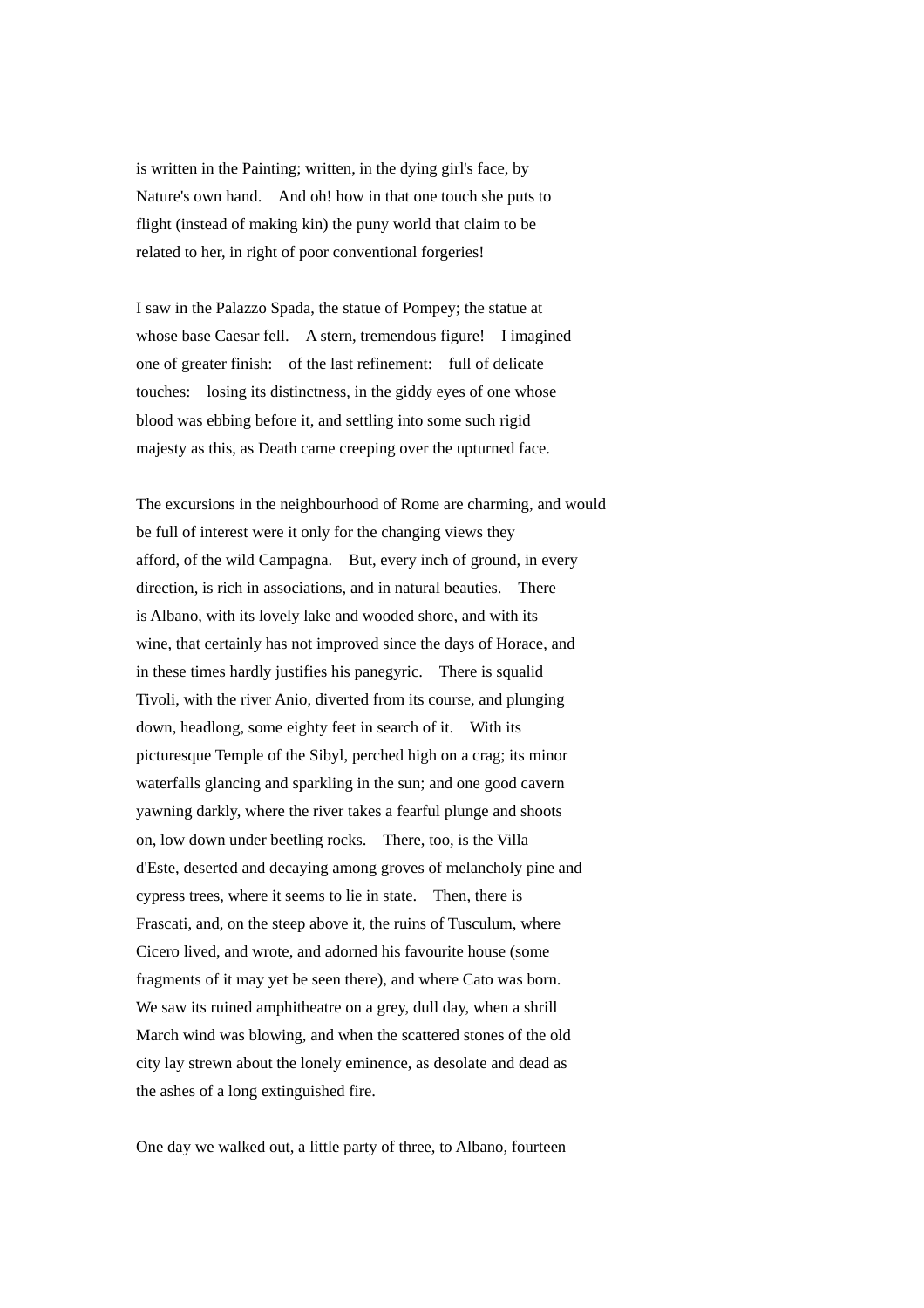miles distant; possessed by a great desire to go there by the ancient Appian way, long since ruined and overgrown. We started at half-past seven in the morning, and within an hour or so were out upon the open Campagna. For twelve miles we went climbing on, over an unbroken succession of mounds, and heaps, and hills, of ruin. Tombs and temples, overthrown and prostrate; small fragments of columns, friezes, pediments; great blocks of granite and marble; mouldering arches, grass-grown and decayed; ruin enough to build a spacious city from; lay strewn about us. Sometimes, loose walls, built up from these fragments by the shepherds, came across our path; sometimes, a ditch between two mounds of broken stones, obstructed our progress; sometimes, the fragments themselves, rolling from beneath our feet, made it a toilsome matter to advance; but it was always ruin. Now, we tracked a piece of the old road, above the ground; now traced it, underneath a grassy covering, as if that were its grave; but all the way was ruin. In the distance, ruined aqueducts went stalking on their giant course along the plain; and every breath of wind that swept towards us, stirred early flowers and grasses, springing up, spontaneously, on miles of ruin. The unseen larks above us, who alone disturbed the awful silence, had their nests in ruin; and the fierce herdsmen, clad in sheepskins, who now and then scowled out upon us from their sleeping nooks, were housed in ruin. The aspect of the desolate Campagna in one direction, where it was most level, reminded me of an American prairie; but what is the solitude of a region where men have never dwelt, to that of a Desert, where a mighty race have left their footprints in the earth from which they have vanished; where the resting-places of their Dead, have fallen like their Dead; and the broken hour-glass of Time is but a heap of idle dust! Returning, by the road, at sunset! and looking, from the distance, on the course we had taken in the morning, I almost feel (as I had felt when I first saw it, at that hour) as if the sun would never rise again, but looked its last, that night, upon a ruined world.

To come again on Rome, by moonlight, after such an expedition, is a fitting close to such a day. The narrow streets, devoid of foot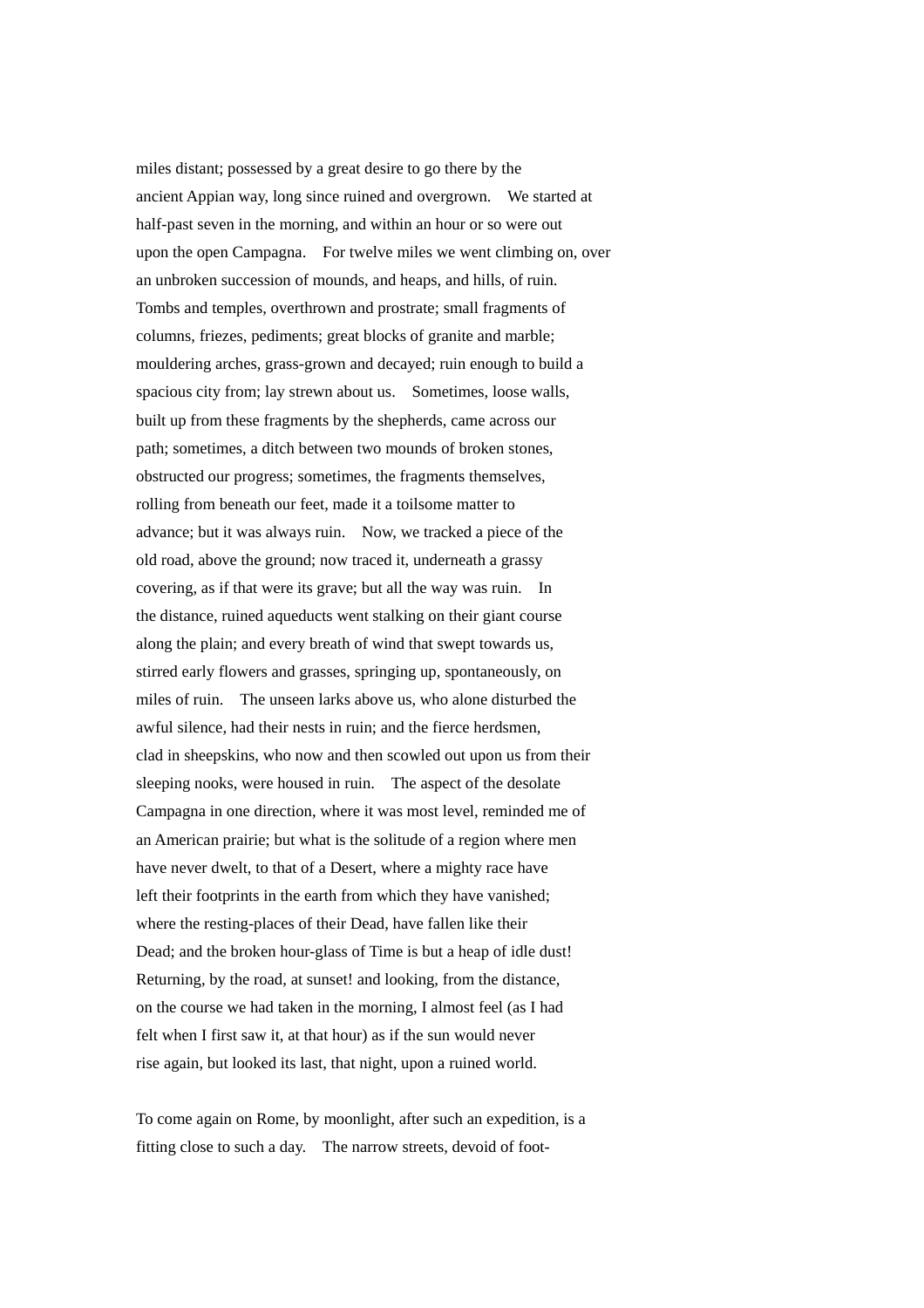ways, and choked, in every obscure corner, by heaps of dunghillrubbish, contrast so strongly, in their cramped dimensions, and their filth, and darkness, with the broad square before some haughty church: in the centre of which, a hieroglyphic-covered obelisk, brought from Egypt in the days of the Emperors, looks strangely on the foreign scene about it; or perhaps an ancient pillar, with its honoured statue overthrown, supports a Christian saint: Marcus Aurelius giving place to Paul, and Trajan to St. Peter. Then, there are the ponderous buildings reared from the spoliation of the Coliseum, shutting out the moon, like mountains: while here and there, are broken arches and rent walls, through which it gushes freely, as the life comes pouring from a wound. The little town of miserable houses, walled, and shut in by barred gates, is the quarter where the Jews are locked up nightly, when the clock strikes eight - a miserable place, densely populated, and reeking with bad odours, but where the people are industrious and money-getting. In the day-time, as you make your way along the narrow streets, you see them all at work: upon the pavement, oftener than in their dark and frouzy shops: furbishing old clothes, and driving bargains.

Crossing from these patches of thick darkness, out into the moon once more, the fountain of Trevi, welling from a hundred jets, and rolling over mimic rocks, is silvery to the eye and ear. In the narrow little throat of street, beyond, a booth, dressed out with flaring lamps, and boughs of trees, attracts a group of sulky Romans round its smoky coppers of hot broth, and cauliflower stew; its trays of fried fish, and its flasks of wine. As you rattle round the sharply-twisting corner, a lumbering sound is heard. The coachman stops abruptly, and uncovers, as a van comes slowly by, preceded by a man who bears a large cross; by a torch-bearer; and a priest: the latter chaunting as he goes. It is the Dead Cart, with the bodies of the poor, on their way to burial in the Sacred Field outside the walls, where they will be thrown into the pit that will be covered with a stone to-night, and sealed up for a year.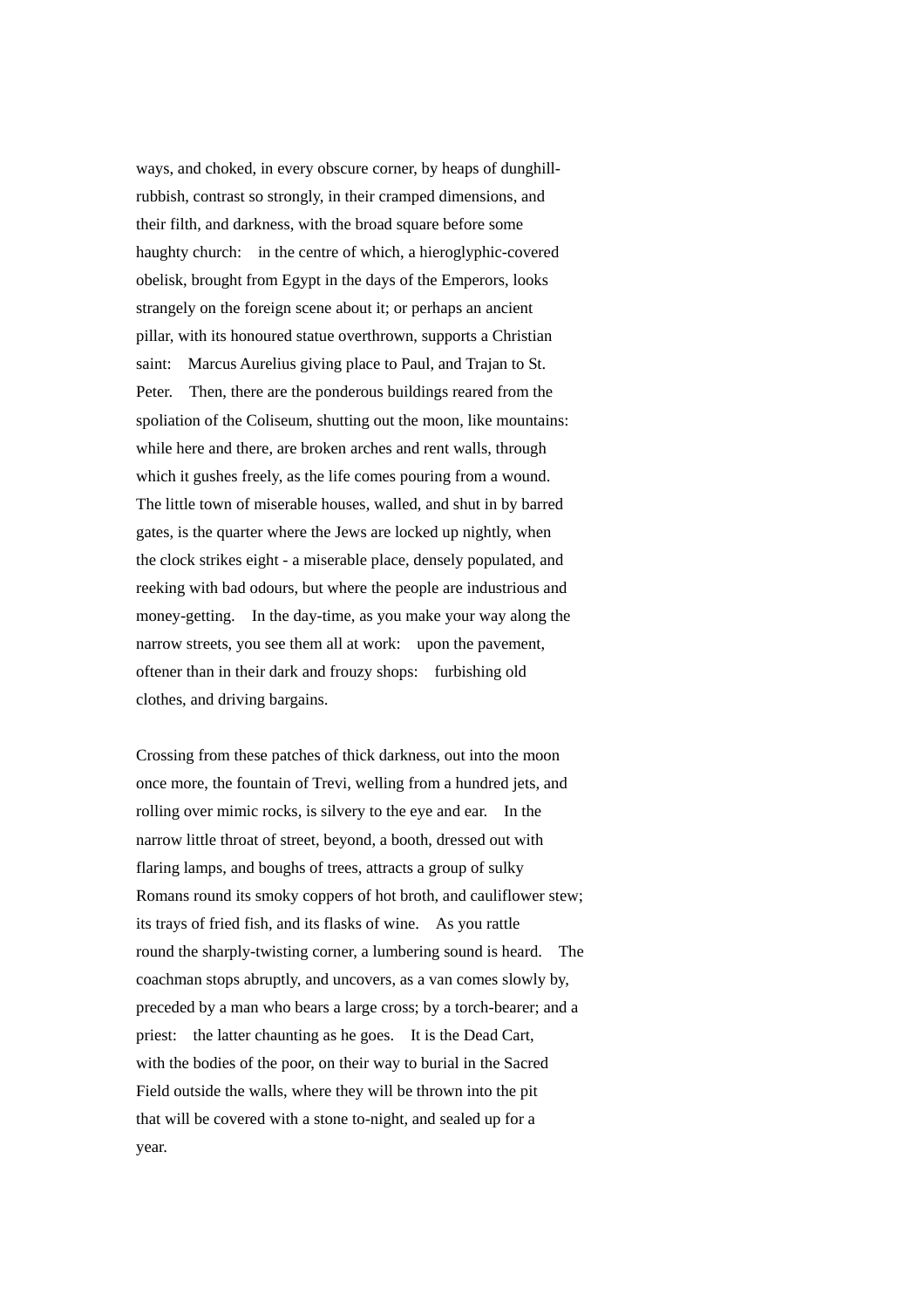But whether, in this ride, you pass by obelisks, or columns ancient temples, theatres, houses, porticoes, or forums: it is strange to see, how every fragment, whenever it is possible, has been blended into some modern structure, and made to serve some modern purpose a wall, a dwelling-place, a granary, a stable - some use for which it never was designed, and associated with which it cannot otherwise than lamely assort. It is stranger still, to see how many ruins of the old mythology: how many fragments of obsolete legend and observance: have been incorporated into the worship of Christian altars here; and how, in numberless respects, the false faith and the true are fused into a monstrous union.

From one part of the city, looking out beyond the walls, a squat and stunted pyramid (the burial-place of Caius Cestius) makes an opaque triangle in the moonlight. But, to an English traveller, it serves to mark the grave of Shelley too, whose ashes lie beneath a little garden near it. Nearer still, almost within its shadow, lie the bones of Keats, 'whose name is writ in water,' that shines brightly in the landscape of a calm Italian night.

The Holy Week in Rome is supposed to offer great attractions to all visitors; but, saving for the sights of Easter Sunday, I would counsel those who go to Rome for its own interest, to avoid it at that time. The ceremonies, in general, are of the most tedious and wearisome kind; the heat and crowd at every one of them, painfully oppressive; the noise, hubbub, and confusion, quite distracting. We abandoned the pursuit of these shows, very early in the proceedings, and betook ourselves to the Ruins again. But, we plunged into the crowd for a share of the best of the sights; and what we saw, I will describe to you.

At the Sistine chapel, on the Wednesday, we saw very little, for by the time we reached it (though we were early) the besieging crowd had filled it to the door, and overflowed into the adjoining hall, where they were struggling, and squeezing, and mutually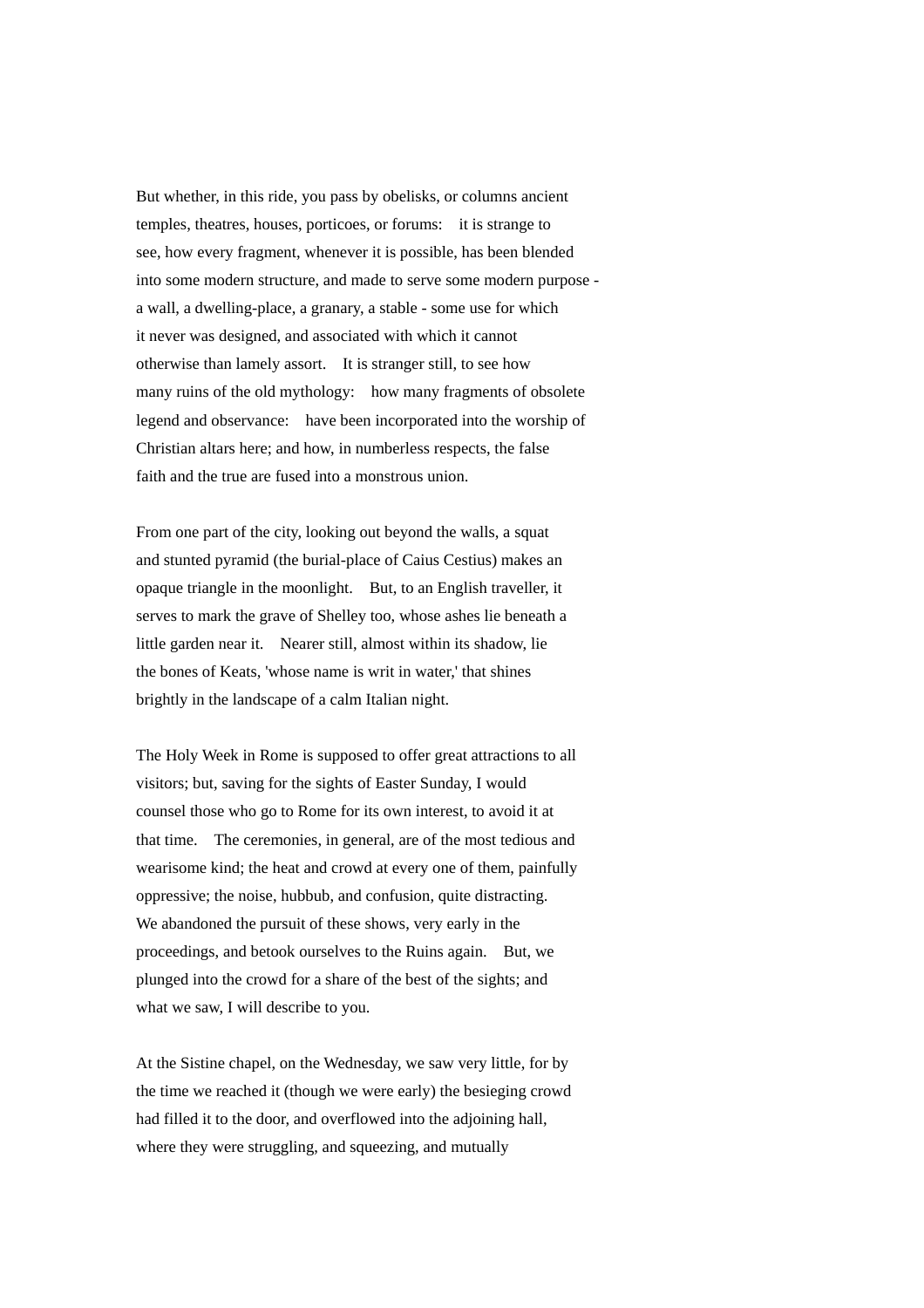expostulating, and making great rushes every time a lady was brought out faint, as if at least fifty people could be accommodated in her vacant standing-room. Hanging in the doorway of the chapel, was a heavy curtain, and this curtain, some twenty people nearest to it, in their anxiety to hear the chaunting of the Miserere, were continually plucking at, in opposition to each other, that it might not fall down and stifle the sound of the voices. The consequence was, that it occasioned the most extraordinary confusion, and seemed to wind itself about the unwary, like a Serpent. Now, a lady was wrapped up in it, and couldn't be unwound. Now, the voice of a stifling gentleman was heard inside it, beseeching to be let out. Now, two muffled arms, no man could say of which sex, struggled in it as in a sack. Now, it was carried by a rush, bodily overhead into the chapel, like an awning. Now, it came out the other way, and blinded one of the Pope's Swiss Guard, who had arrived, that moment, to set things to rights.

Being seated at a little distance, among two or three of the Pope's gentlemen, who were very weary and counting the minutes - as perhaps his Holiness was too - we had better opportunities of observing this eccentric entertainment, than of hearing the Miserere. Sometimes, there was a swell of mournful voices that sounded very pathetic and sad, and died away, into a low strain again; but that was all we heard.

At another time, there was the Exhibition of Relics in St. Peter's, which took place at between six and seven o'clock in the evening, and was striking from the cathedral being dark and gloomy, and having a great many people in it. The place into which the relics were brought, one by one, by a party of three priests, was a high balcony near the chief altar. This was the only lighted part of the church. There are always a hundred and twelve lamps burning near the altar, and there were two tall tapers, besides, near the black statue of St. Peter; but these were nothing in such an immense edifice. The gloom, and the general upturning of faces to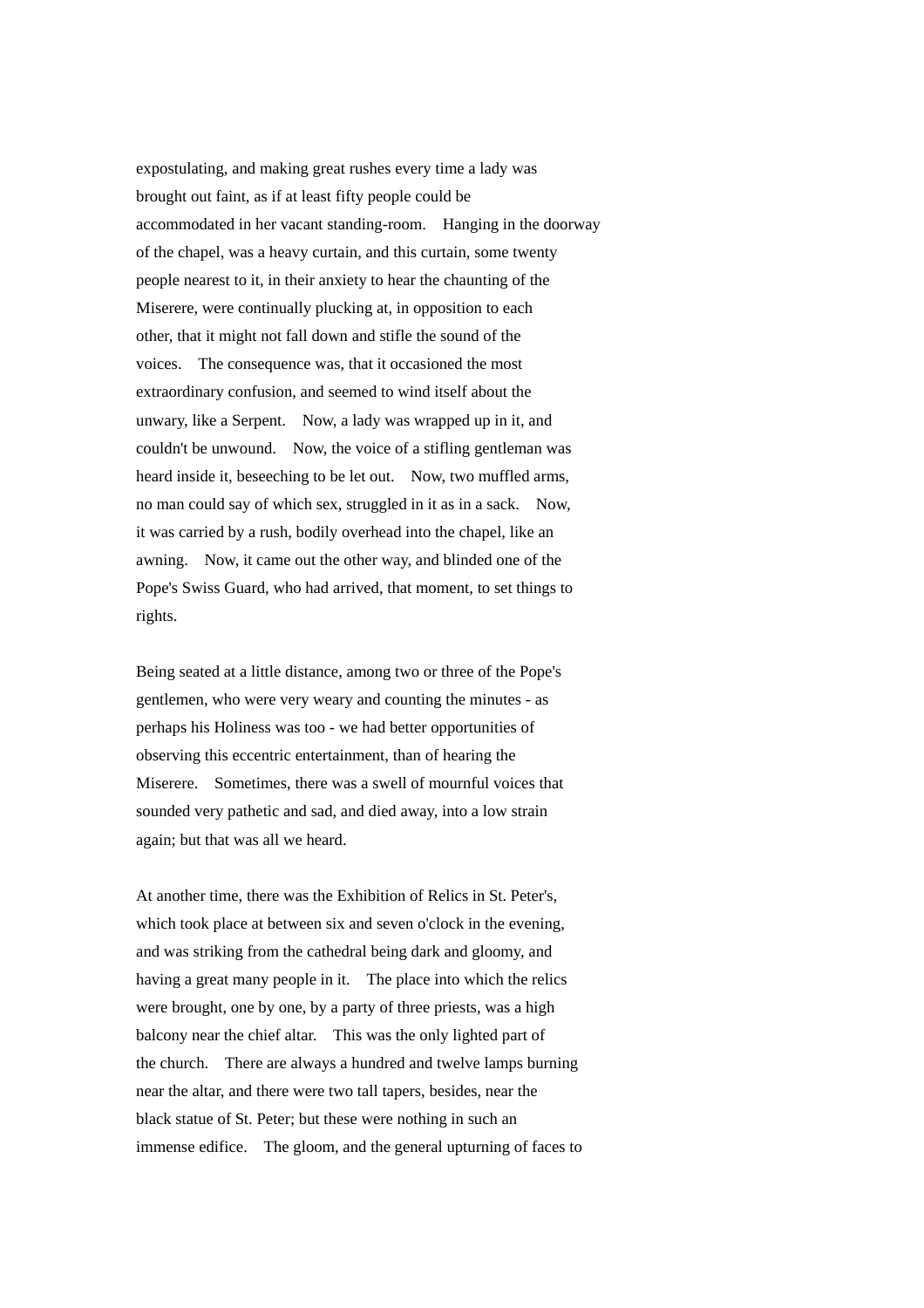the balcony, and the prostration of true believers on the pavement, as shining objects, like pictures or looking-glasses, were brought out and shown, had something effective in it, despite the very preposterous manner in which they were held up for the general edification, and the great elevation at which they were displayed; which one would think rather calculated to diminish the comfort derivable from a full conviction of their being genuine.

On the Thursday, we went to see the Pope convey the Sacrament from the Sistine chapel, to deposit it in the Capella Paolina, another chapel in the Vatican; - a ceremony emblematical of the entombment of the Saviour before His Resurrection. We waited in a great gallery with a great crowd of people (three-fourths of them English) for an hour or so, while they were chaunting the Miserere, in the Sistine chapel again. Both chapels opened out of the gallery; and the general attention was concentrated on the occasional opening and shutting of the door of the one for which the Pope was ultimately bound. None of these openings disclosed anything more tremendous than a man on a ladder, lighting a great quantity of candles; but at each and every opening, there was a terrific rush made at this ladder and this man, something like (I should think) a charge of the heavy British cavalry at Waterloo. The man was never brought down, however, nor the ladder; for it performed the strangest antics in the world among the crowd - where it was carried by the man, when the candles were all lighted; and finally it was stuck up against the gallery wall, in a very disorderly manner, just before the opening of the other chapel, and the commencement of a new chaunt, announced the approach of his Holiness. At this crisis, the soldiers of the guard, who had been poking the crowd into all sorts of shapes, formed down the gallery: and the procession came up, between the two lines they made.

There were a few choristers, and then a great many priests, walking two and two, and carrying - the good-looking priests at least their lighted tapers, so as to throw the light with a good effect upon their faces: for the room was darkened. Those who were not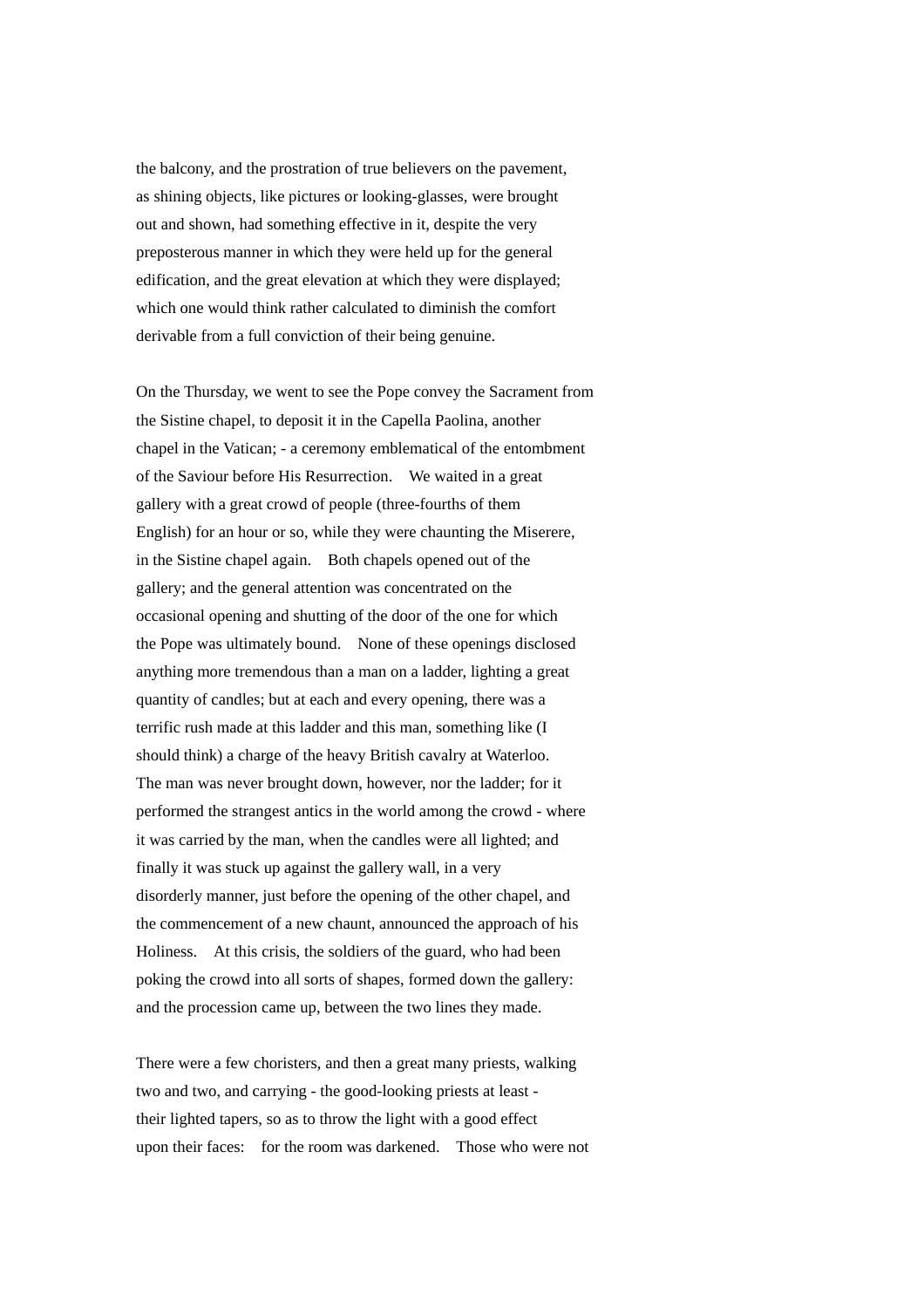handsome, or who had not long beards, carried THEIR tapers anyhow, and abandoned themselves to spiritual contemplation. Meanwhile, the chaunting was very monotonous and dreary. The procession passed on, slowly, into the chapel, and the drone of voices went on, and came on, with it, until the Pope himself appeared, walking under a white satin canopy, and bearing the covered Sacrament in both hands; cardinals and canons clustered round him, making a brilliant show. The soldiers of the guard knelt down as he passed; all the bystanders bowed; and so he passed on into the chapel: the white satin canopy being removed from over him at the door, and a white satin parasol hoisted over his poor old head, in place of it. A few more couples brought up the rear, and passed into the chapel also. Then, the chapel door was shut; and it was all over; and everybody hurried off headlong, as for life or death, to see something else, and say it wasn't worth the trouble.

I think the most popular and most crowded sight (excepting those of Easter Sunday and Monday, which are open to all classes of people) was the Pope washing the feet of Thirteen men, representing the twelve apostles, and Judas Iscariot. The place in which this pious office is performed, is one of the chapels of St. Peter's, which is gaily decorated for the occasion; the thirteen sitting, 'all of a row,' on a very high bench, and looking particularly uncomfortable, with the eyes of Heaven knows how many English, French, Americans, Swiss, Germans, Russians, Swedes, Norwegians, and other foreigners, nailed to their faces all the time. They are robed in white; and on their heads they wear a stiff white cap, like a large English porter-pot, without a handle. Each carries in his hand, a nosegay, of the size of a fine cauliflower; and two of them, on this occasion, wore spectacles; which, remembering the characters they sustained, I thought a droll appendage to the costume. There was a great eye to character. St. John was represented by a good-looking young man. St. Peter, by a grave-looking old gentleman, with a flowing brown beard; and Judas Iscariot by such an enormous hypocrite (I could not make out, though, whether the expression of his face was real or assumed) that if he had acted the part to the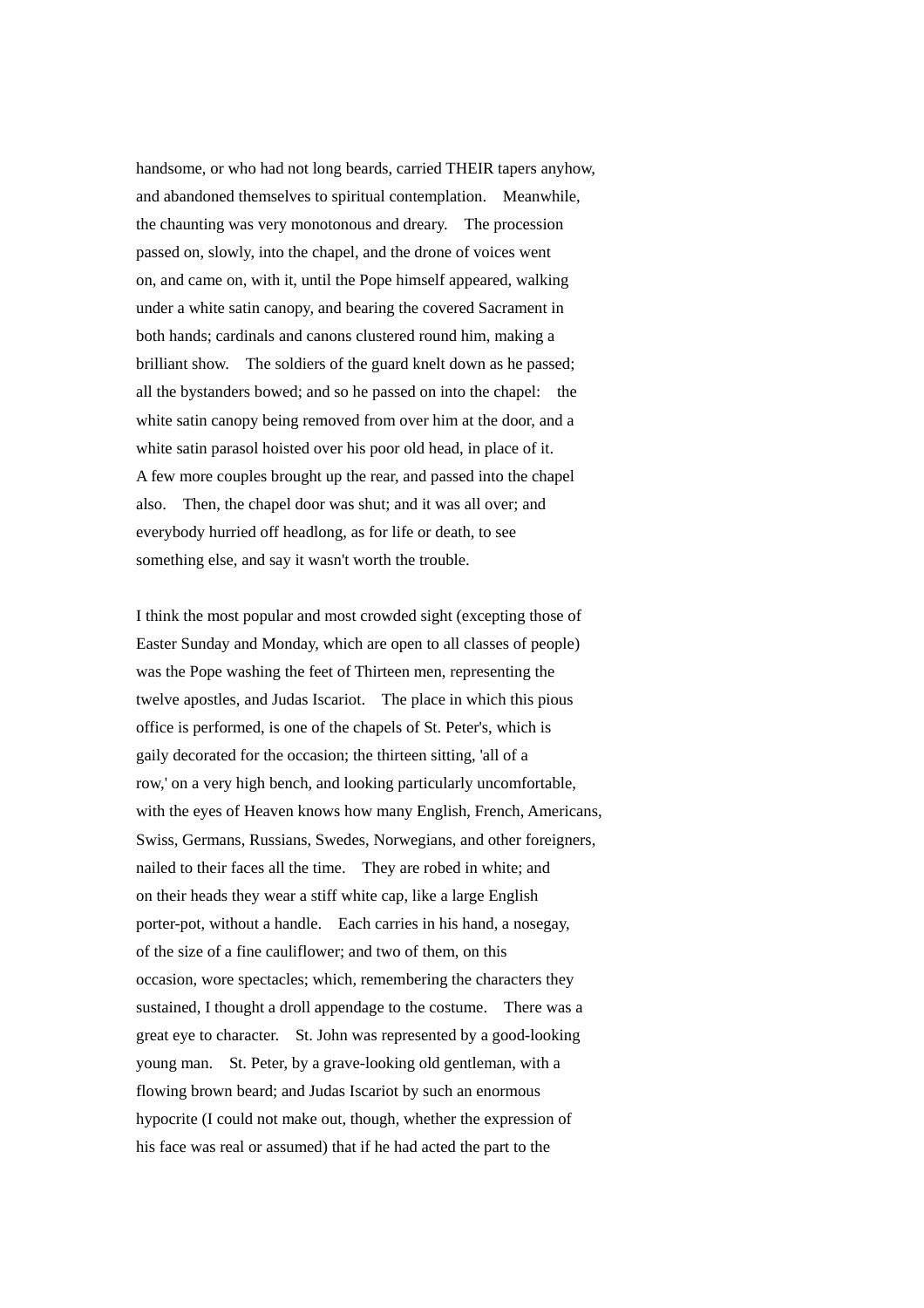death and had gone away and hanged himself, he would have left nothing to be desired.

As the two large boxes, appropriated to ladies at this sight, were full to the throat, and getting near was hopeless, we posted off, along with a great crowd, to be in time at the Table, where the Pope, in person, waits on these Thirteen; and after a prodigious struggle at the Vatican staircase, and several personal conflicts with the Swiss guard, the whole crowd swept into the room. It was a long gallery hung with drapery of white and red, with another great box for ladies (who are obliged to dress in black at these ceremonies, and to wear black veils), a royal box for the King of Naples and his party; and the table itself, which, set out like a ball supper, and ornamented with golden figures of the real apostles, was arranged on an elevated platform on one side of the gallery. The counterfeit apostles' knives and forks were laid out on that side of the table which was nearest to the wall, so that they might be stared at again, without let or hindrance.

The body of the room was full of male strangers; the crowd immense; the heat very great; and the pressure sometimes frightful. It was at its height, when the stream came pouring in, from the feetwashing; and then there were such shrieks and outcries, that a party of Piedmontese dragoons went to the rescue of the Swiss guard, and helped them to calm the tumult.

The ladies were particularly ferocious, in their struggles for places. One lady of my acquaintance was seized round the waist, in the ladies' box, by a strong matron, and hoisted out of her place; and there was another lady (in a back row in the same box) who improved her position by sticking a large pin into the ladies before her.

The gentlemen about me were remarkably anxious to see what was on the table; and one Englishman seemed to have embarked the whole energy of his nature in the determination to discover whether there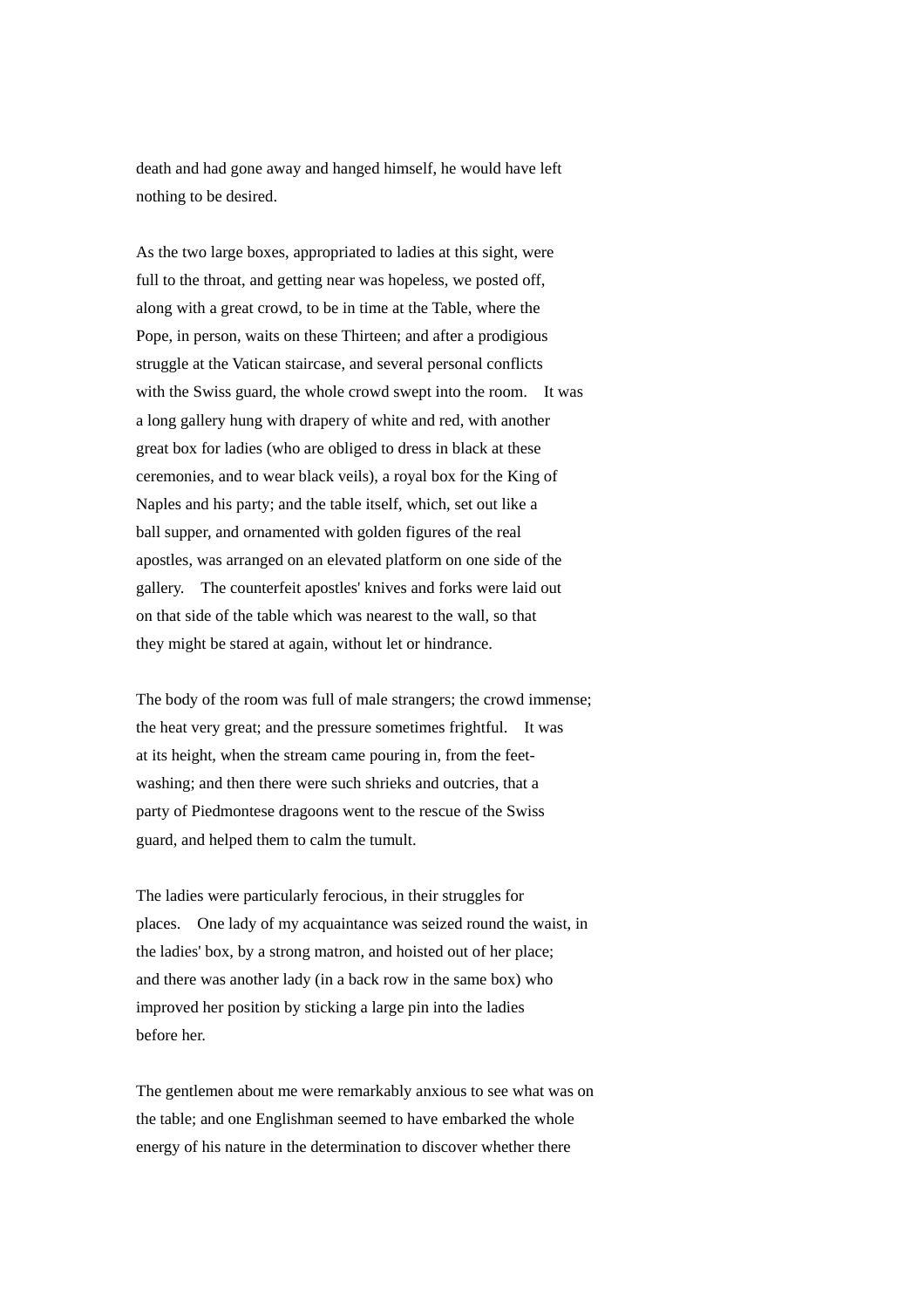was any mustard. 'By Jupiter there's vinegar!' I heard him say to his friend, after he had stood on tiptoe an immense time, and had been crushed and beaten on all sides. 'And there's oil! I saw them distinctly, in cruets! Can any gentleman, in front there, see mustard on the table? Sir, will you oblige me! DO you see a Mustard-Pot?'

The apostles and Judas appearing on the platform, after much expectation, were marshalled, in line, in front of the table, with Peter at the top; and a good long stare was taken at them by the company, while twelve of them took a long smell at their nosegays, and Judas - moving his lips very obtrusively - engaged in inward prayer. Then, the Pope, clad in a scarlet robe, and wearing on his head a skull-cap of white satin, appeared in the midst of a crowd of Cardinals and other dignitaries, and took in his hand a little golden ewer, from which he poured a little water over one of Peter's hands, while one attendant held a golden basin; a second, a fine cloth; a third, Peter's nosegay, which was taken from him during the operation. This his Holiness performed, with considerable expedition, on every man in the line (Judas, I observed, to be particularly overcome by his condescension); and then the whole Thirteen sat down to dinner. Grace said by the Pope. Peter in the chair.

There was white wine, and red wine: and the dinner looked very good. The courses appeared in portions, one for each apostle: and these being presented to the Pope, by Cardinals upon their knees, were by him handed to the Thirteen. The manner in which Judas grew more white-livered over his victuals, and languished, with his head on one side, as if he had no appetite, defies all description. Peter was a good, sound, old man, and went in, as the saying is, 'to win;' eating everything that was given him (he got the best: being first in the row) and saying nothing to anybody. The dishes appeared to be chiefly composed of fish and vegetables. The Pope helped the Thirteen to wine also; and, during the whole dinner, somebody read something aloud, out of a large book - the Bible, I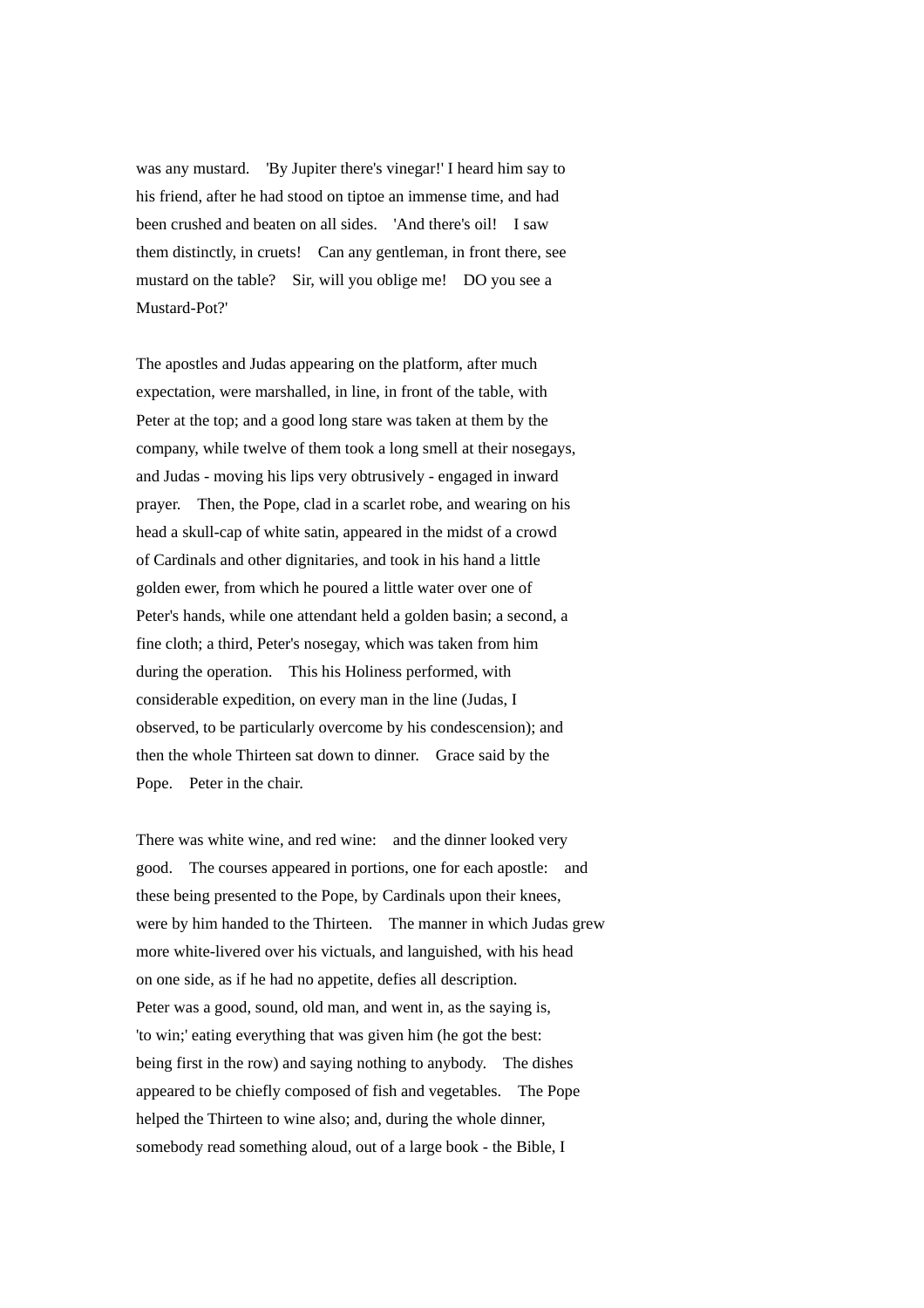presume - which nobody could hear, and to which nobody paid the least attention. The Cardinals, and other attendants, smiled to each other, from time to time, as if the thing were a great farce; and if they thought so, there is little doubt they were perfectly right. His Holiness did what he had to do, as a sensible man gets through a troublesome ceremony, and seemed very glad when it was all over.

The Pilgrims' Suppers: where lords and ladies waited on the Pilgrims, in token of humility, and dried their feet when they had been well washed by deputy: were very attractive. But, of all the many spectacles of dangerous reliance on outward observances, in themselves mere empty forms, none struck me half so much as the Scala Santa, or Holy Staircase, which I saw several times, but to the greatest advantage, or disadvantage, on Good Friday.

This holy staircase is composed of eight-and-twenty steps, said to have belonged to Pontius Pilate's house and to be the identical stair on which Our Saviour trod, in coming down from the judgmentseat. Pilgrims ascend it, only on their knees. It is steep; and, at the summit, is a chapel, reported to be full of relics; into which they peep through some iron bars, and then come down again, by one of two side staircases, which are not sacred, and may be walked on.

On Good Friday, there were, on a moderate computation, a hundred people, slowly shuffling up these stairs, on their knees, at one time; while others, who were going up, or had come down - and a few who had done both, and were going up again for the second time stood loitering in the porch below, where an old gentleman in a sort of watch-box, rattled a tin canister, with a slit in the top, incessantly, to remind them that he took the money. The majority were country-people, male and female. There were four or five Jesuit priests, however, and some half-dozen well-dressed women. A whole school of boys, twenty at least, were about half-way up evidently enjoying it very much. They were all wedged together,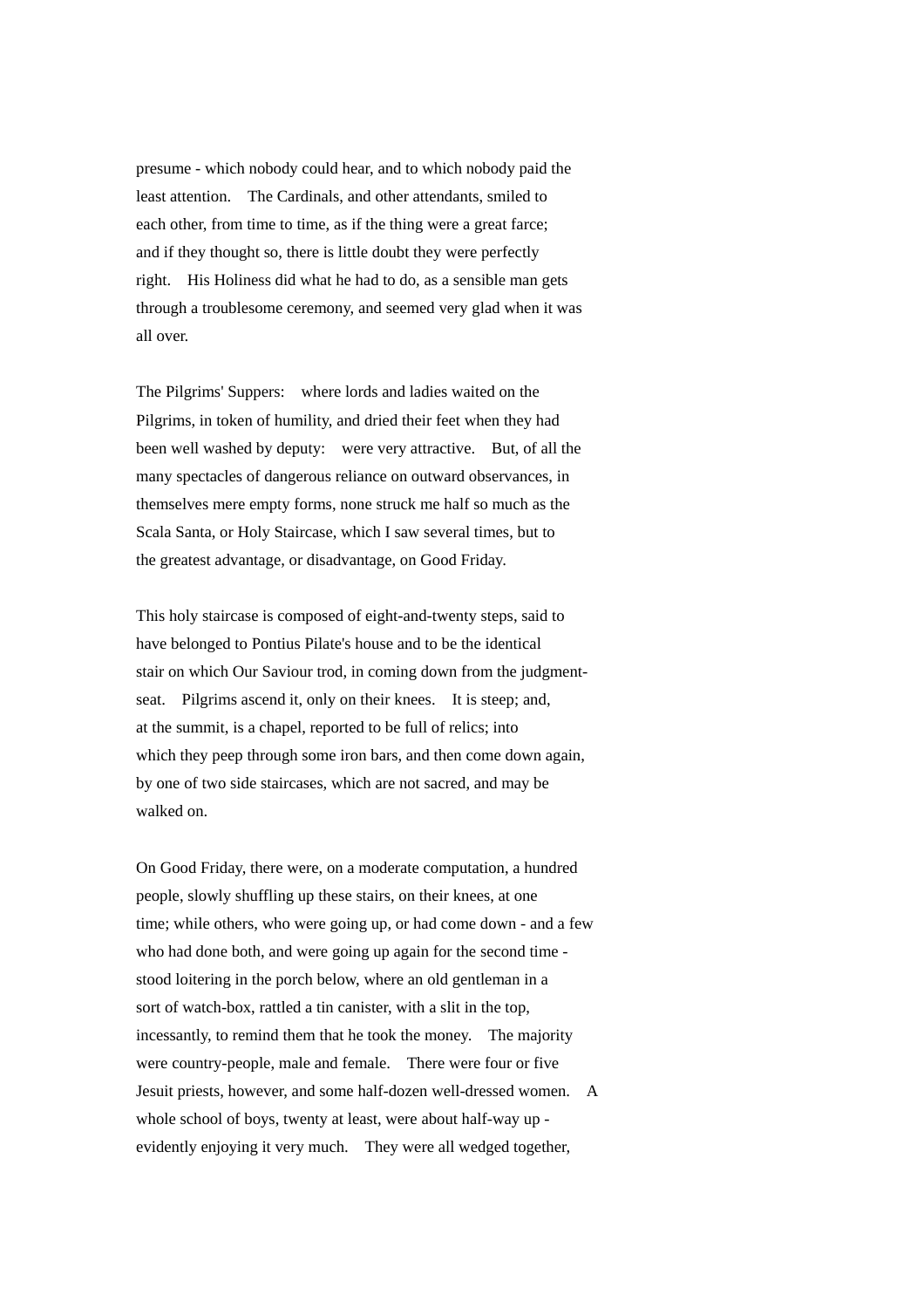pretty closely; but the rest of the company gave the boys as wide a berth as possible, in consequence of their betraying some recklessness in the management of their boots.

I never, in my life, saw anything at once so ridiculous, and so unpleasant, as this sight - ridiculous in the absurd incidents inseparable from it; and unpleasant in its senseless and unmeaning degradation. There are two steps to begin with, and then a rather broad landing. The more rigid climbers went along this landing on their knees, as well as up the stairs; and the figures they cut, in their shuffling progress over the level surface, no description can paint. Then, to see them watch their opportunity from the porch, and cut in where there was a place next the wall! And to see one man with an umbrella (brought on purpose, for it was a fine day) hoisting himself, unlawfully, from stair to stair! And to observe a demure lady of fifty-five or so, looking back, every now and then, to assure herself that her legs were properly disposed!

There were such odd differences in the speed of different people, too. Some got on as if they were doing a match against time; others stopped to say a prayer on every step. This man touched every stair with his forehead, and kissed it; that man scratched his head all the way. The boys got on brilliantly, and were up and down again before the old lady had accomplished her half-dozen stairs. But most of the penitents came down, very sprightly and fresh, as having done a real good substantial deed which it would take a good deal of sin to counterbalance; and the old gentleman in the watch-box was down upon them with his canister while they were in this humour, I promise you.

As if such a progress were not in its nature inevitably droll enough, there lay, on the top of the stairs, a wooden figure on a crucifix, resting on a sort of great iron saucer: so rickety and unsteady, that whenever an enthusiastic person kissed the figure, with more than usual devotion, or threw a coin into the saucer, with more than common readiness (for it served in this respect as a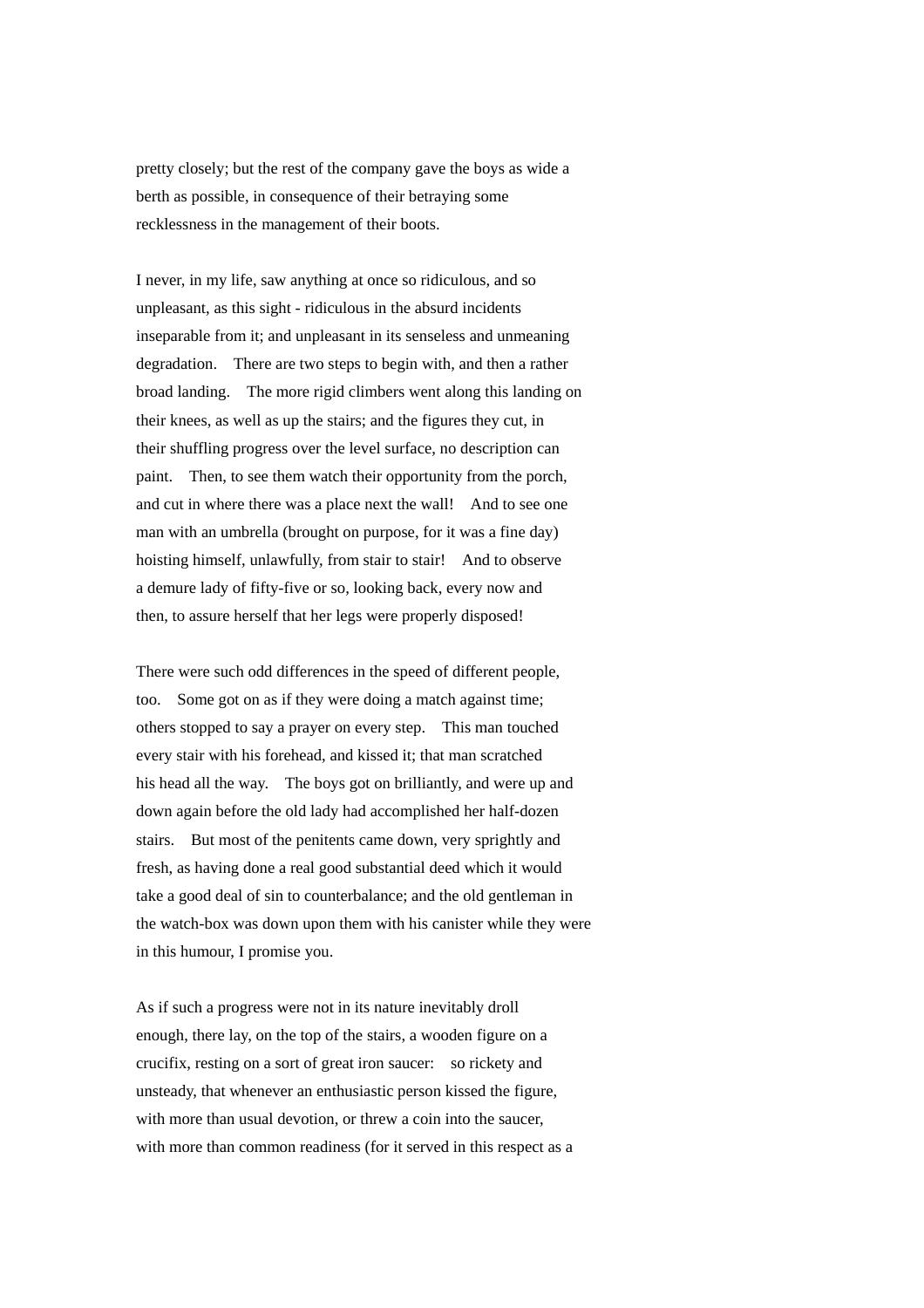second or supplementary canister), it gave a great leap and rattle, and nearly shook the attendant lamp out: horribly frightening the people further down, and throwing the guilty party into unspeakable embarrassment.

On Easter Sunday, as well as on the preceding Thursday, the Pope bestows his benediction on the people, from the balcony in front of St. Peter's. This Easter Sunday was a day so bright and blue: so cloudless, balmy, wonderfully bright: that all the previous bad weather vanished from the recollection in a moment. I had seen the Thursday's Benediction dropping damply on some hundreds of umbrellas, but there was not a sparkle then, in all the hundred fountains of Rome - such fountains as they are! - and on this Sunday morning they were running diamonds. The miles of miserable streets through which we drove (compelled to a certain course by the Pope's dragoons: the Roman police on such occasions) were so full of colour, that nothing in them was capable of wearing a faded aspect. The common people came out in their gayest dresses; the richer people in their smartest vehicles; Cardinals rattled to the church of the Poor Fishermen in their state carriages; shabby magnificence flaunted its thread-bare liveries and tarnished cocked hats, in the sun; and every coach in Rome was put in requisition for the Great Piazza of St. Peter's.

One hundred and fifty thousand people were there at least! Yet there was ample room. How many carriages were there, I don't know; yet there was room for them too, and to spare. The great steps of the church were densely crowded. There were many of the Contadini, from Albano (who delight in red), in that part of the square, and the mingling of bright colours in the crowd was beautiful. Below the steps the troops were ranged. In the magnificent proportions of the place they looked like a bed of flowers. Sulky Romans, lively peasants from the neighbouring country, groups of pilgrims from distant parts of Italy, sight-seeing foreigners of all nations, made a murmur in the clear air, like so many insects; and high above them all, plashing and bubbling, and making rainbow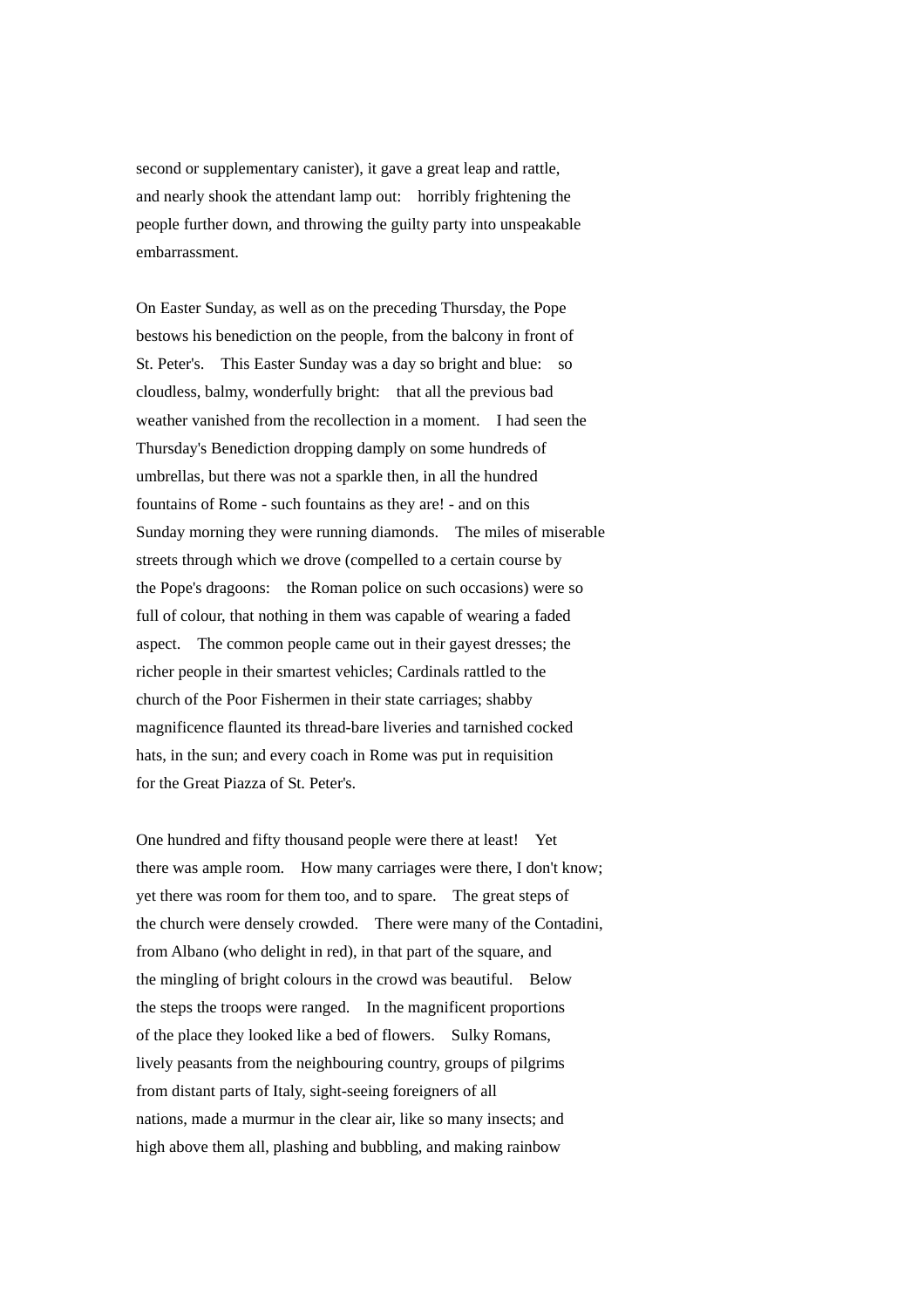colours in the light, the two delicious fountains welled and tumbled bountifully.

A kind of bright carpet was hung over the front of the balcony; and the sides of the great window were bedecked with crimson drapery. An awning was stretched, too, over the top, to screen the old man from the hot rays of the sun. As noon approached, all eyes were turned up to this window. In due time, the chair was seen approaching to the front, with the gigantic fans of peacock's feathers, close behind. The doll within it (for the balcony is very high) then rose up, and stretched out its tiny arms, while all the male spectators in the square uncovered, and some, but not by any means the greater part, kneeled down. The guns upon the ramparts of the Castle of St. Angelo proclaimed, next moment, that the benediction was given; drums beat; trumpets sounded; arms clashed; and the great mass below, suddenly breaking into smaller heaps, and scattering here and there in rills, was stirred like parti-coloured sand.

What a bright noon it was, as we rode away! The Tiber was no longer yellow, but blue. There was a blush on the old bridges, that made them fresh and hale again. The Pantheon, with its majestic front, all seamed and furrowed like an old face, had summer light upon its battered walls. Every squalid and desolate hut in the Eternal City (bear witness every grim old palace, to the filth and misery of the plebeian neighbour that elbows it, as certain as Time has laid its grip on its patrician head!) was fresh and new with some ray of the sun. The very prison in the crowded street, a whirl of carriages and people, had some stray sense of the day, dropping through its chinks and crevices: and dismal prisoners who could not wind their faces round the barricading of the blocked-up windows, stretched out their hands, and clinging to the rusty bars, turned THEM towards the overflowing street: as if it were a cheerful fire, and could be shared in, that way.

But, when the night came on, without a cloud to dim the full moon,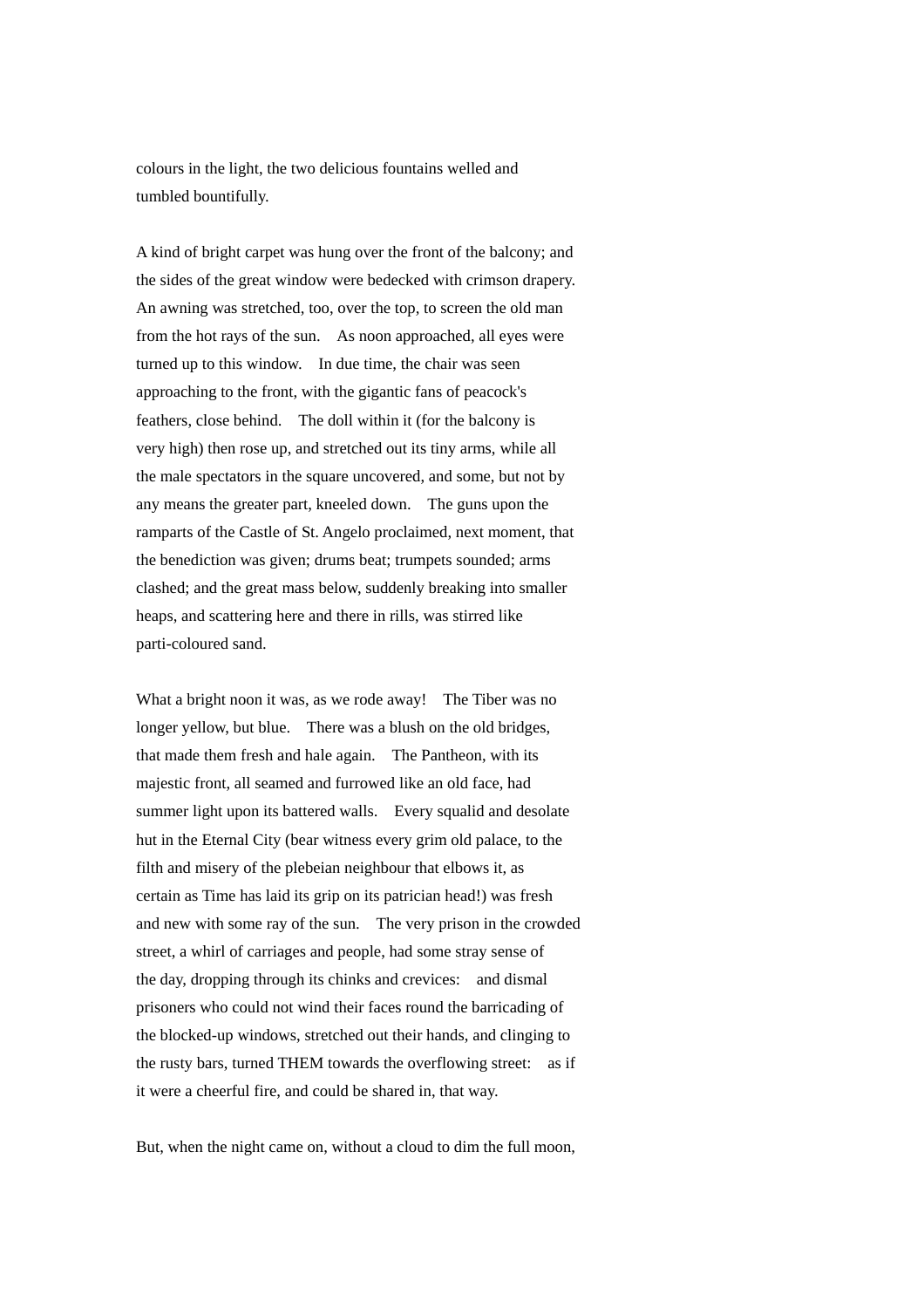what a sight it was to see the Great Square full once more, and the whole church, from the cross to the ground, lighted with innumerable lanterns, tracing out the architecture, and winking and shining all round the colonnade of the piazza! And what a sense of exultation, joy, delight, it was, when the great bell struck halfpast seven - on the instant - to behold one bright red mass of fire, soar gallantly from the top of the cupola to the extremest summit of the cross, and the moment it leaped into its place, become the signal of a bursting out of countless lights, as great, and red, and blazing as itself, from every part of the gigantic church; so that every cornice, capital, and smallest ornament of stone, expressed itself in fire: and the black, solid groundwork of the enormous dome seemed to grow transparent as an egg-shell!

A train of gunpowder, an electric chain - nothing could be fired, more suddenly and swiftly, than this second illumination; and when we had got away, and gone upon a distant height, and looked towards it two hours afterwards, there it still stood, shining and glittering in the calm night like a jewel! Not a line of its proportions wanting; not an angle blunted; not an atom of its radiance lost.

The next night - Easter Monday - there was a great display of fireworks from the Castle of St. Angelo. We hired a room in an opposite house, and made our way, to our places, in good time, through a dense mob of people choking up the square in front, and all the avenues leading to it; and so loading the bridge by which the castle is approached, that it seemed ready to sink into the rapid Tiber below. There are statues on this bridge (execrable works), and, among them, great vessels full of burning tow were placed: glaring strangely on the faces of the crowd, and not less strangely on the stone counterfeits above them.

The show began with a tremendous discharge of cannon; and then, for twenty minutes or half an hour, the whole castle was one incessant sheet of fire, and labyrinth of blazing wheels of every colour,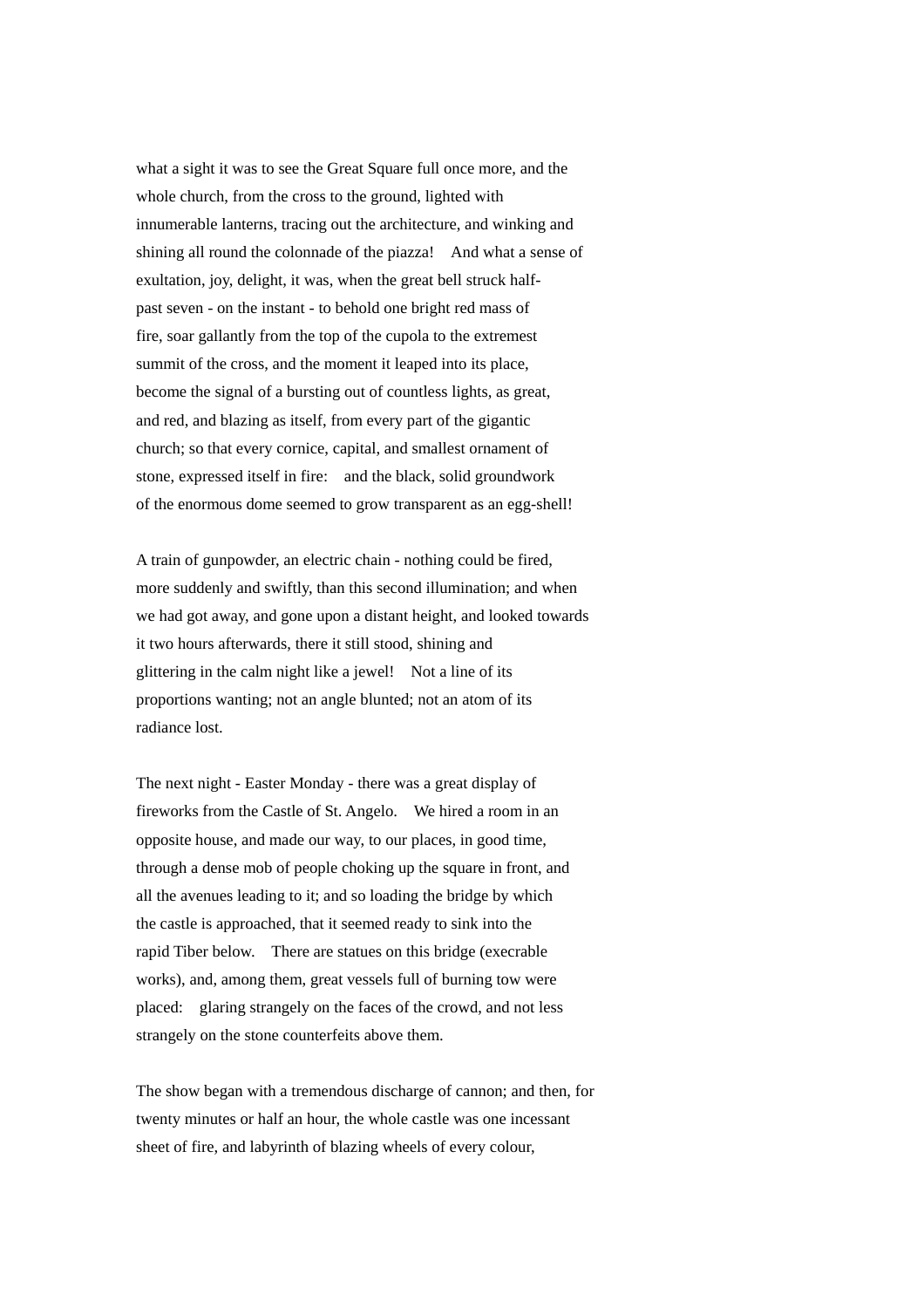size, and speed: while rockets streamed into the sky, not by ones or twos, or scores, but hundreds at a time. The concluding burst the Girandola - was like the blowing up into the air of the whole massive castle, without smoke or dust.

In half an hour afterwards, the immense concourse had dispersed; the moon was looking calmly down upon her wrinkled image in the river; and half-a-dozen men and boys, with bits of lighted candle in their hands: moving here and there, in search of anything worth having, that might have been dropped in the press: had the whole scene to themselves.

By way of contrast we rode out into old ruined Rome, after all this firing and booming, to take our leave of the Coliseum. I had seen it by moonlight before (I could never get through a day without going back to it), but its tremendous solitude that night is past all telling. The ghostly pillars in the Forum; the Triumphal Arches of Old Emperors; those enormous masses of ruins which were once their palaces; the grass-grown mounds that mark the graves of ruined temples; the stones of the Via Sacra, smooth with the tread of feet in ancient Rome; even these were dimmed, in their transcendent melancholy, by the dark ghost of its bloody holidays, erect and grim; haunting the old scene; despoiled by pillaging Popes and fighting Princes, but not laid; wringing wild hands of weed, and grass, and bramble; and lamenting to the night in every gap and broken arch - the shadow of its awful self, immovable!

As we lay down on the grass of the Campagna, next day, on our way to Florence, hearing the larks sing, we saw that a little wooden cross had been erected on the spot where the poor Pilgrim Countess was murdered. So, we piled some loose stones about it, as the beginning of a mound to her memory, and wondered if we should ever rest there again, and look back at Rome.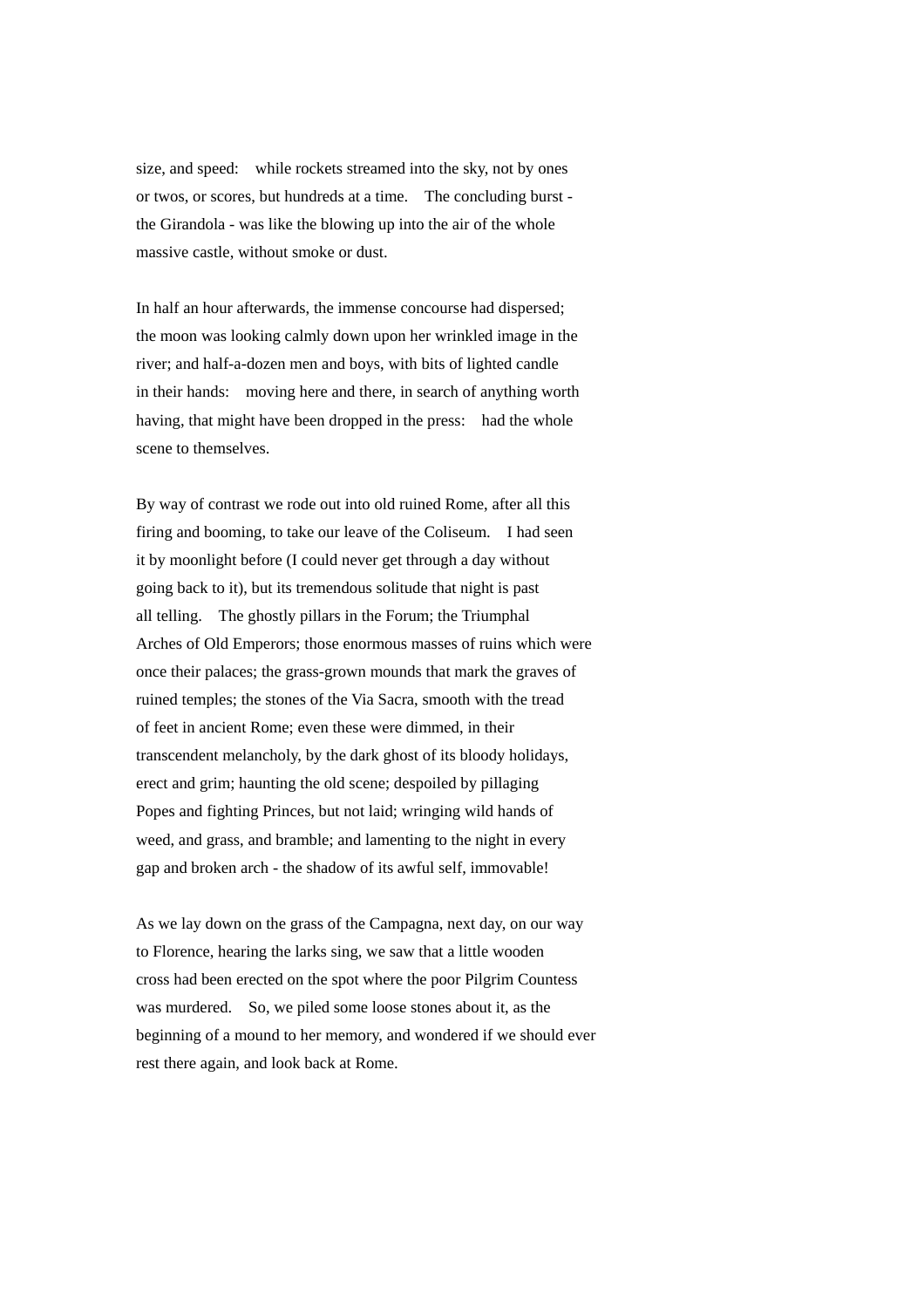## CHAPTER XI - A RAPID DIORAMA

WE are bound for Naples! And we cross the threshold of the Eternal City at yonder gate, the Gate of San Giovanni Laterano, where the two last objects that attract the notice of a departing visitor, and the two first objects that attract the notice of an arriving one, are a proud church and a decaying ruin - good emblems of Rome.

Our way lies over the Campagna, which looks more solemn on a bright blue day like this, than beneath a darker sky; the great extent of ruin being plainer to the eye: and the sunshine through the arches of the broken aqueducts, showing other broken arches shining through them in the melancholy distance. When we have traversed it, and look back from Albano, its dark, undulating surface lies below us like a stagnant lake, or like a broad, dull Lethe flowing round the walls of Rome, and separating it from all the world! How often have the Legions, in triumphant march, gone glittering across that purple waste, so silent and unpeopled now! How often has the train of captives looked, with sinking hearts, upon the distant city, and beheld its population pouring out, to hail the return of their conqueror! What riot, sensuality and murder, have run mad in the vast palaces now heaps of brick and shattered marble! What glare of fires, and roar of popular tumult, and wail of pestilence and famine, have come sweeping over the wild plain where nothing is now heard but the wind, and where the solitary lizards gambol unmolested in the sun!

The train of wine-carts going into Rome, each driven by a shaggy peasant reclining beneath a little gipsy-fashioned canopy of sheepskin, is ended now, and we go toiling up into a higher country where there are trees. The next day brings us on the Pontine Marshes, wearily flat and lonesome, and overgrown with brushwood, and swamped with water, but with a fine road made across them, shaded by a long, long avenue. Here and there, we pass a solitary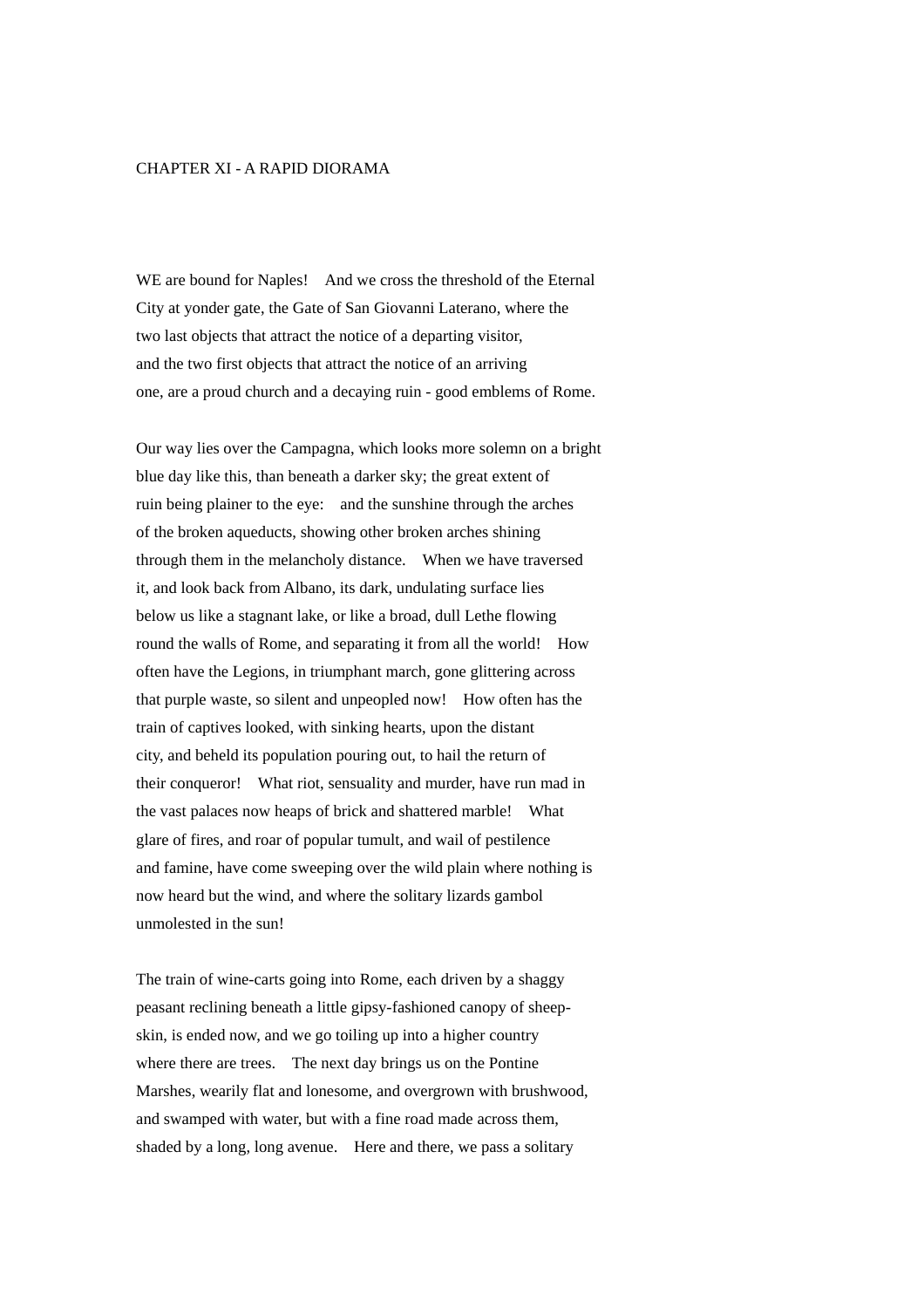guard-house; here and there a hovel, deserted, and walled up. Some herdsmen loiter on the banks of the stream beside the road, and sometimes a flat-bottomed boat, towed by a man, comes rippling idly along it. A horseman passes occasionally, carrying a long gun cross-wise on the saddle before him, and attended by fierce dogs; but there is nothing else astir save the wind and the shadows, until we come in sight of Terracina.

How blue and bright the sea, rolling below the windows of the inn so famous in robber stories! How picturesque the great crags and points of rock overhanging to-morrow's narrow road, where galleyslaves are working in the quarries above, and the sentinels who guard them lounge on the sea-shore! All night there is the murmur of the sea beneath the stars; and, in the morning, just at daybreak, the prospect suddenly becoming expanded, as if by a miracle, reveals - in the far distance, across the sea there! - Naples with its islands, and Vesuvius spouting fire! Within a quarter of an hour, the whole is gone as if it were a vision in the clouds, and there is nothing but the sea and sky.

The Neapolitan frontier crossed, after two hours' travelling; and the hungriest of soldiers and custom-house officers with difficulty appeased; we enter, by a gateless portal, into the first Neapolitan town - Fondi. Take note of Fondi, in the name of all that is wretched and beggarly.

A filthy channel of mud and refuse meanders down the centre of the miserable streets, fed by obscene rivulets that trickle from the abject houses. There is not a door, a window, or a shutter; not a roof, a wall, a post, or a pillar, in all Fondi, but is decayed, and crazy, and rotting away. The wretched history of the town, with all its sieges and pillages by Barbarossa and the rest, might have been acted last year. How the gaunt dogs that sneak about the miserable streets, come to be alive, and undevoured by the people, is one of the enigmas of the world.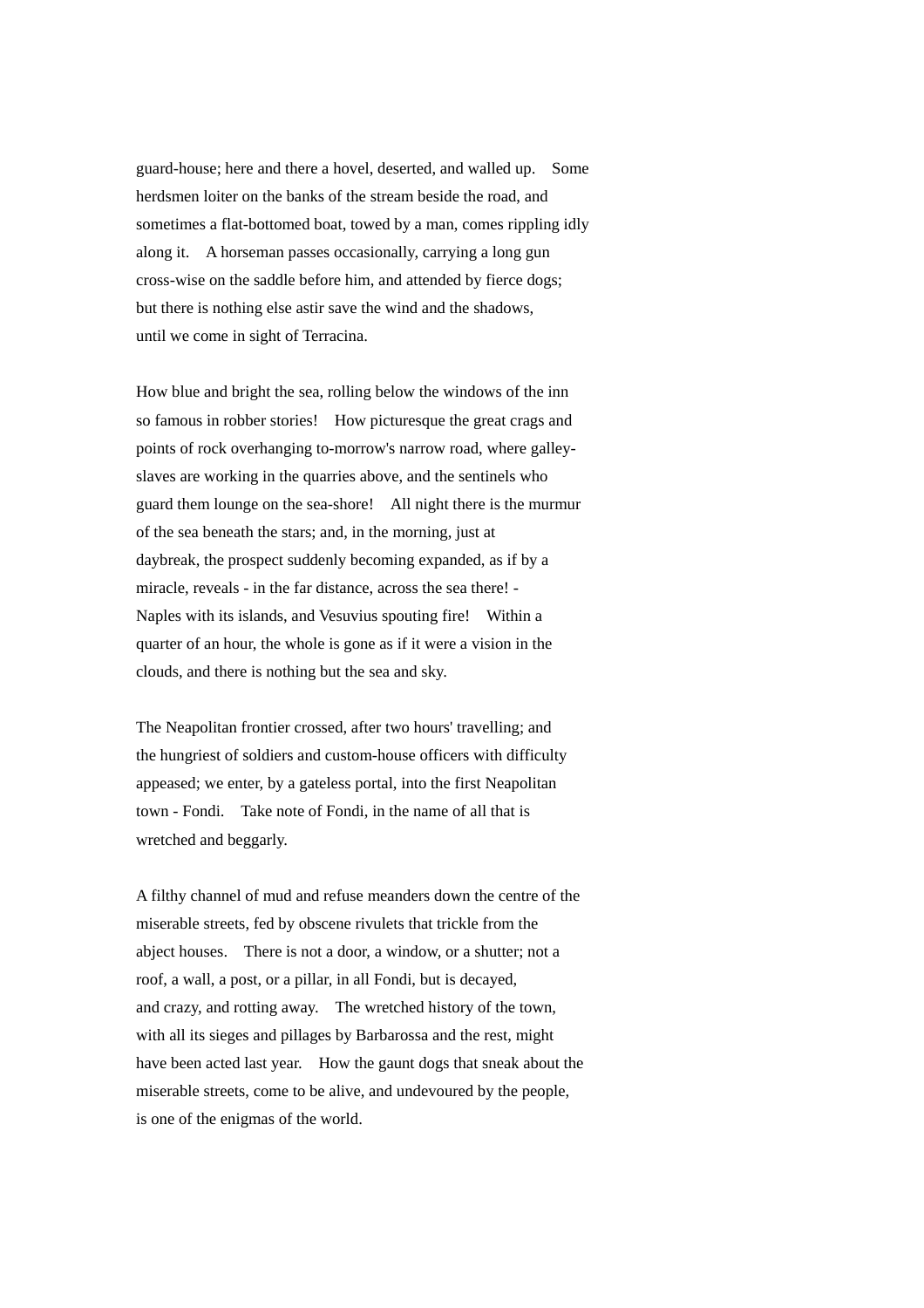A hollow-cheeked and scowling people they are! All beggars; but that's nothing. Look at them as they gather round. Some, are too indolent to come down-stairs, or are too wisely mistrustful of the stairs, perhaps, to venture: so stretch out their lean hands from upper windows, and howl; others, come flocking about us, fighting and jostling one another, and demanding, incessantly, charity for the love of God, charity for the love of the Blessed Virgin, charity for the love of all the Saints. A group of miserable children, almost naked, screaming forth the same petition, discover that they can see themselves reflected in the varnish of the carriage, and begin to dance and make grimaces, that they may have the pleasure of seeing their antics repeated in this mirror. A crippled idiot, in the act of striking one of them who drowns his clamorous demand for charity, observes his angry counterpart in the panel, stops short, and thrusting out his tongue, begins to wag his head and chatter. The shrill cry raised at this, awakens half-adozen wild creatures wrapped in frowsy brown cloaks, who are lying on the church-steps with pots and pans for sale. These, scrambling up, approach, and beg defiantly. 'I am hungry. Give me something. Listen to me, Signor. I am hungry!' Then, a ghastly old woman, fearful of being too late, comes hobbling down the street, stretching out one hand, and scratching herself all the way with the other, and screaming, long before she can be heard, 'Charity, charity! I'll go and pray for you directly, beautiful lady, if you'll give me charity!' Lastly, the members of a brotherhood for burying the dead: hideously masked, and attired in shabby black robes, white at the skirts, with the splashes of many muddy winters: escorted by a dirty priest, and a congenial cross-bearer: come hurrying past. Surrounded by this motley concourse, we move out of Fondi: bad bright eyes glaring at us, out of the darkness of every crazy tenement, like glistening fragments of its filth and putrefaction.

A noble mountain-pass, with the ruins of a fort on a strong eminence, traditionally called the Fort of Fra Diavolo; the old town of Itri, like a device in pastry, built up, almost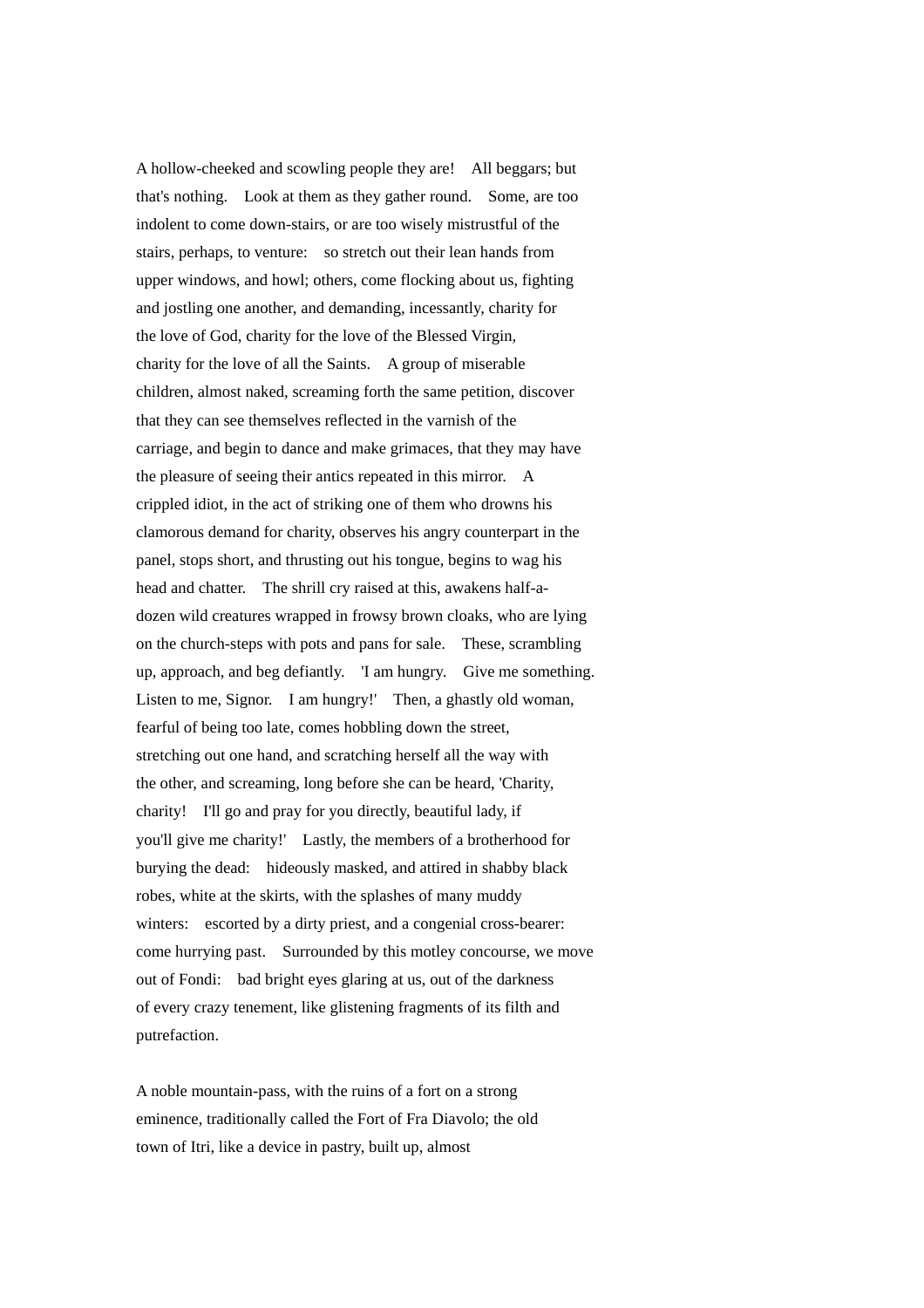perpendicularly, on a hill, and approached by long steep flights of steps; beautiful Mola di Gaeta, whose wines, like those of Albano, have degenerated since the days of Horace, or his taste for wine was bad: which is not likely of one who enjoyed it so much, and extolled it so well; another night upon the road at St. Agatha; a rest next day at Capua, which is picturesque, but hardly so seductive to a traveller now, as the soldiers of Praetorian Rome were wont to find the ancient city of that name; a flat road among vines festooned and looped from tree to tree; and Mount Vesuvius close at hand at last! - its cone and summit whitened with snow; and its smoke hanging over it, in the heavy atmosphere of the day, like a dense cloud. So we go, rattling down hill, into Naples.

A funeral is coming up the street, towards us. The body, on an open bier, borne on a kind of palanquin, covered with a gay cloth of crimson and gold. The mourners, in white gowns and masks. If there be death abroad, life is well represented too, for all Naples would seem to be out of doors, and tearing to and fro in carriages. Some of these, the common Vetturino vehicles, are drawn by three horses abreast, decked with smart trappings and great abundance of brazen ornament, and always going very fast. Not that their loads are light; for the smallest of them has at least six people inside, four in front, four or five more hanging on behind, and two or three more, in a net or bag below the axle-tree, where they lie half-suffocated with mud and dust. Exhibitors of Punch, buffo singers with guitars, reciters of poetry, reciters of stories, a row of cheap exhibitions with clowns and showmen, drums, and trumpets, painted cloths representing the wonders within, and admiring crowds assembled without, assist the whirl and bustle. Ragged lazzaroni lie asleep in doorways, archways, and kennels; the gentry, gaily dressed, are dashing up and down in carriages on the Chiaji, or walking in the Public Gardens; and quiet letter-writers, perched behind their little desks and inkstands under the Portico of the Great Theatre of San Carlo, in the public street, are waiting for clients.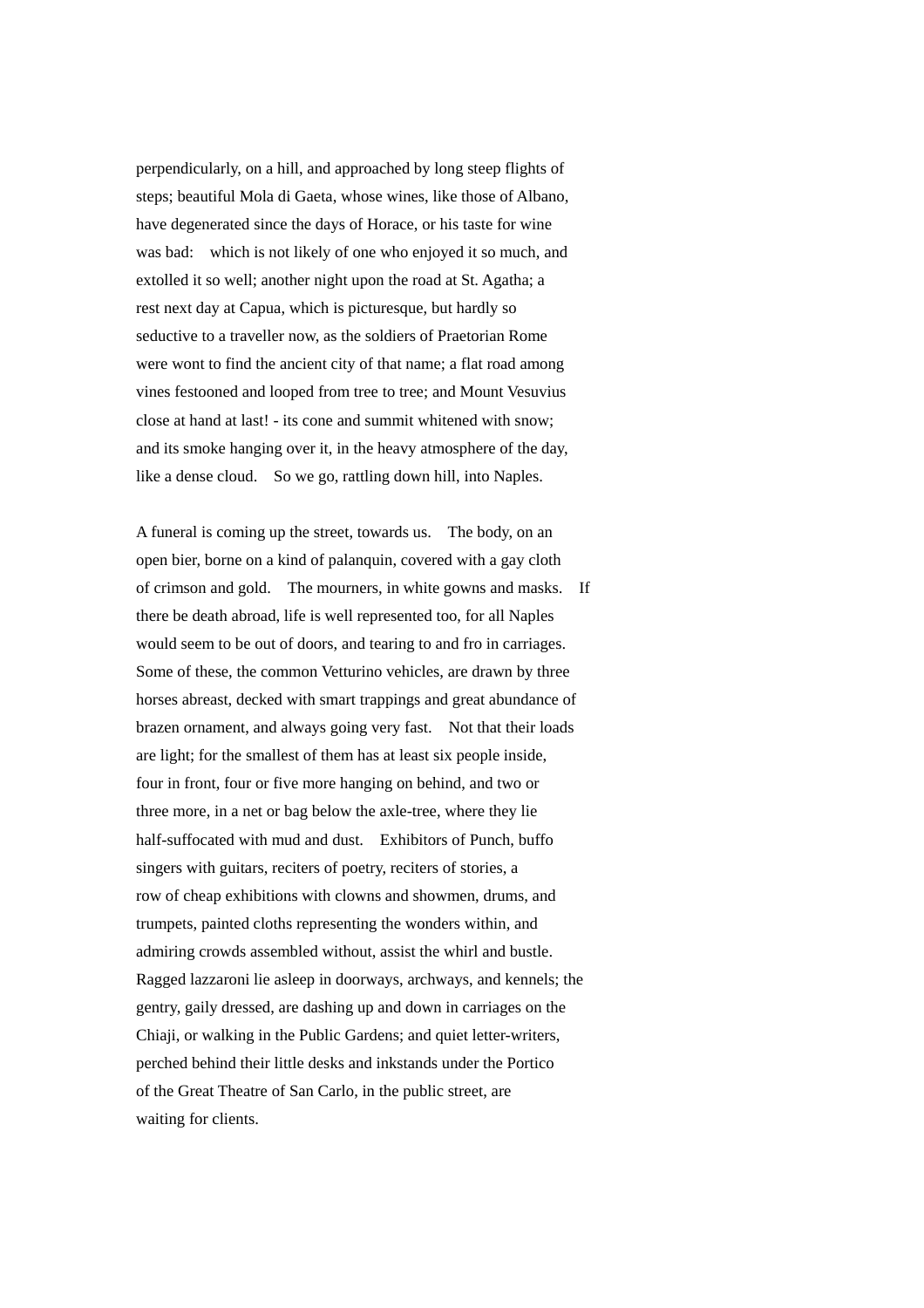Here is a galley-slave in chains, who wants a letter written to a friend. He approaches a clerkly-looking man, sitting under the corner arch, and makes his bargain. He has obtained permission of the sentinel who guards him: who stands near, leaning against the wall and cracking nuts. The galley-slave dictates in the ear of the letter-writer, what he desires to say; and as he can't read writing, looks intently in his face, to read there whether he sets down faithfully what he is told. After a time, the galley-slave becomes discursive - incoherent. The secretary pauses and rubs his chin. The galley-slave is voluble and energetic. The secretary, at length, catches the idea, and with the air of a man who knows how to word it, sets it down; stopping, now and then, to glance back at his text admiringly. The galley-slave is silent. The soldier stoically cracks his nuts. Is there anything more to say? inquires the letter-writer. No more. Then listen, friend of mine. He reads it through. The galley-slave is quite enchanted. It is folded, and addressed, and given to him, and he pays the fee. The secretary falls back indolently in his chair, and takes a book. The galley-slave gathers up an empty sack. The sentinel throws away a handful of nut-shells, shoulders his musket, and away they go together.

Why do the beggars rap their chins constantly, with their right hands, when you look at them? Everything is done in pantomime in Naples, and that is the conventional sign for hunger. A man who is quarrelling with another, yonder, lays the palm of his right hand on the back of his left, and shakes the two thumbs - expressive of a donkey's ears - whereat his adversary is goaded to desperation. Two people bargaining for fish, the buyer empties an imaginary waistcoat pocket when he is told the price, and walks away without a word: having thoroughly conveyed to the seller that he considers it too dear. Two people in carriages, meeting, one touches his lips, twice or thrice, holding up the five fingers of his right hand, and gives a horizontal cut in the air with the palm. The other nods briskly, and goes his way. He has been invited to a friendly dinner at half-past five o'clock, and will certainly come.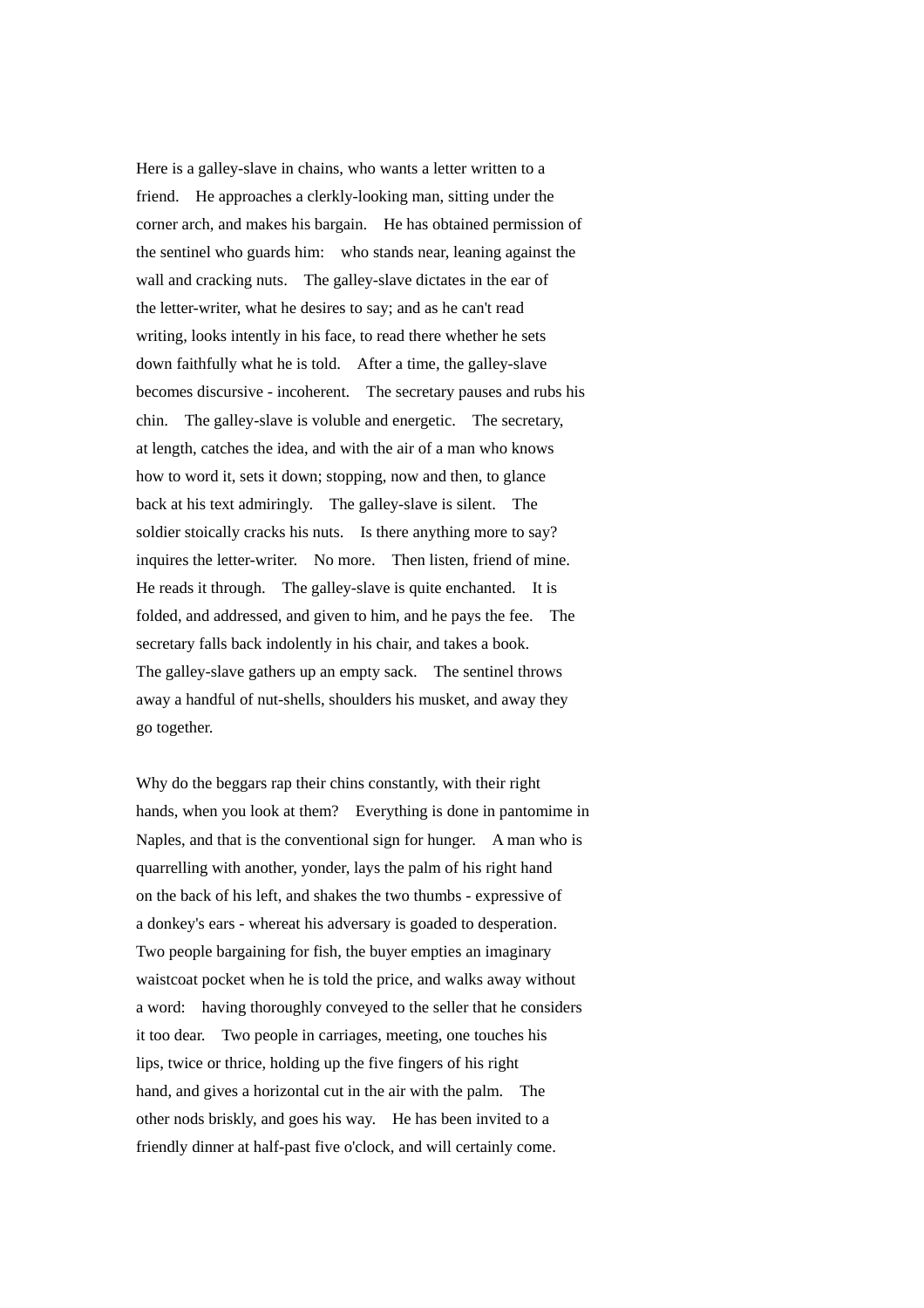All over Italy, a peculiar shake of the right hand from the wrist, with the forefinger stretched out, expresses a negative - the only negative beggars will ever understand. But, in Naples, those five fingers are a copious language.

All this, and every other kind of out-door life and stir, and macaroni-eating at sunset, and flower-selling all day long, and begging and stealing everywhere and at all hours, you see upon the bright sea-shore, where the waves of the bay sparkle merrily. But, lovers and hunters of the picturesque, let us not keep too studiously out of view the miserable depravity, degradation, and wretchedness, with which this gay Neapolitan life is inseparably associated! It is not well to find Saint Giles's so repulsive, and the Porta Capuana so attractive. A pair of naked legs and a ragged red scarf, do not make ALL the difference between what is interesting and what is coarse and odious? Painting and poetising for ever, if you will, the beauties of this most beautiful and lovely spot of earth, let us, as our duty, try to associate a new picturesque with some faint recognition of man's destiny and capabilities; more hopeful, I believe, among the ice and snow of the North Pole, than in the sun and bloom of Naples.

Capri - once made odious by the deified beast Tiberius - Ischia, Procida, and the thousand distant beauties of the Bay, lie in the blue sea yonder, changing in the mist and sunshine twenty times aday: now close at hand, now far off, now unseen. The fairest country in the world, is spread about us. Whether we turn towards the Miseno shore of the splendid watery amphitheatre, and go by the Grotto of Posilipo to the Grotto del Cane and away to Baiae: or take the other way, towards Vesuvius and Sorrento, it is one succession of delights. In the last-named direction, where, over doors and archways, there are countless little images of San Gennaro, with his Canute's hand stretched out, to check the fury of the Burning Mountain, we are carried pleasantly, by a railroad on the beautiful Sea Beach, past the town of Torre del Greco, built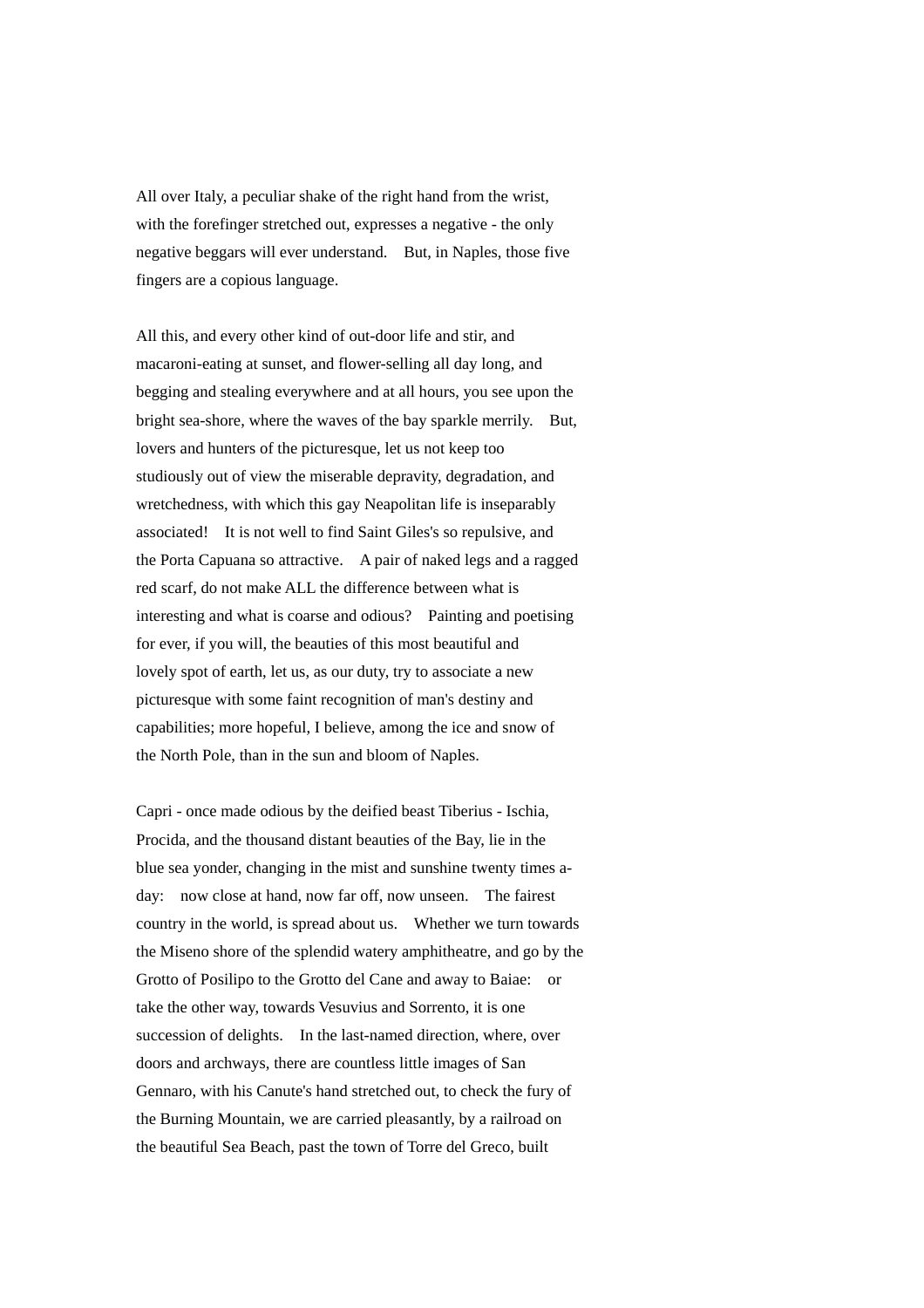upon the ashes of the former town destroyed by an eruption of Vesuvius, within a hundred years; and past the flat-roofed houses, granaries, and macaroni manufactories; to Castel-a-Mare, with its ruined castle, now inhabited by fishermen, standing in the sea upon a heap of rocks. Here, the railroad terminates; but, hence we may ride on, by an unbroken succession of enchanting bays, and beautiful scenery, sloping from the highest summit of Saint Angelo, the highest neighbouring mountain, down to the water's edge - among vineyards, olive-trees, gardens of oranges and lemons, orchards, heaped-up rocks, green gorges in the hills - and by the bases of snow-covered heights, and through small towns with handsome, darkhaired women at the doors - and pass delicious summer villas - to Sorrento, where the Poet Tasso drew his inspiration from the beauty surrounding him. Returning, we may climb the heights above Castela-Mare, and looking down among the boughs and leaves, see the crisp water glistening in the sun; and clusters of white houses in distant Naples, dwindling, in the great extent of prospect, down to dice. The coming back to the city, by the beach again, at sunset: with the glowing sea on one side, and the darkening mountain, with its smoke and flame, upon the other: is a sublime conclusion to the glory of the day.

That church by the Porta Capuana - near the old fisher-market in the dirtiest quarter of dirty Naples, where the revolt of Masaniello began - is memorable for having been the scene of one of his earliest proclamations to the people, and is particularly remarkable for nothing else, unless it be its waxen and bejewelled Saint in a glass case, with two odd hands; or the enormous number of beggars who are constantly rapping their chins there, like a battery of castanets. The cathedral with the beautiful door, and the columns of African and Egyptian granite that once ornamented the temple of Apollo, contains the famous sacred blood of San Gennaro or Januarius: which is preserved in two phials in a silver tabernacle, and miraculously liquefies three times a-year, to the great admiration of the people. At the same moment, the stone (distant some miles) where the Saint suffered martyrdom, becomes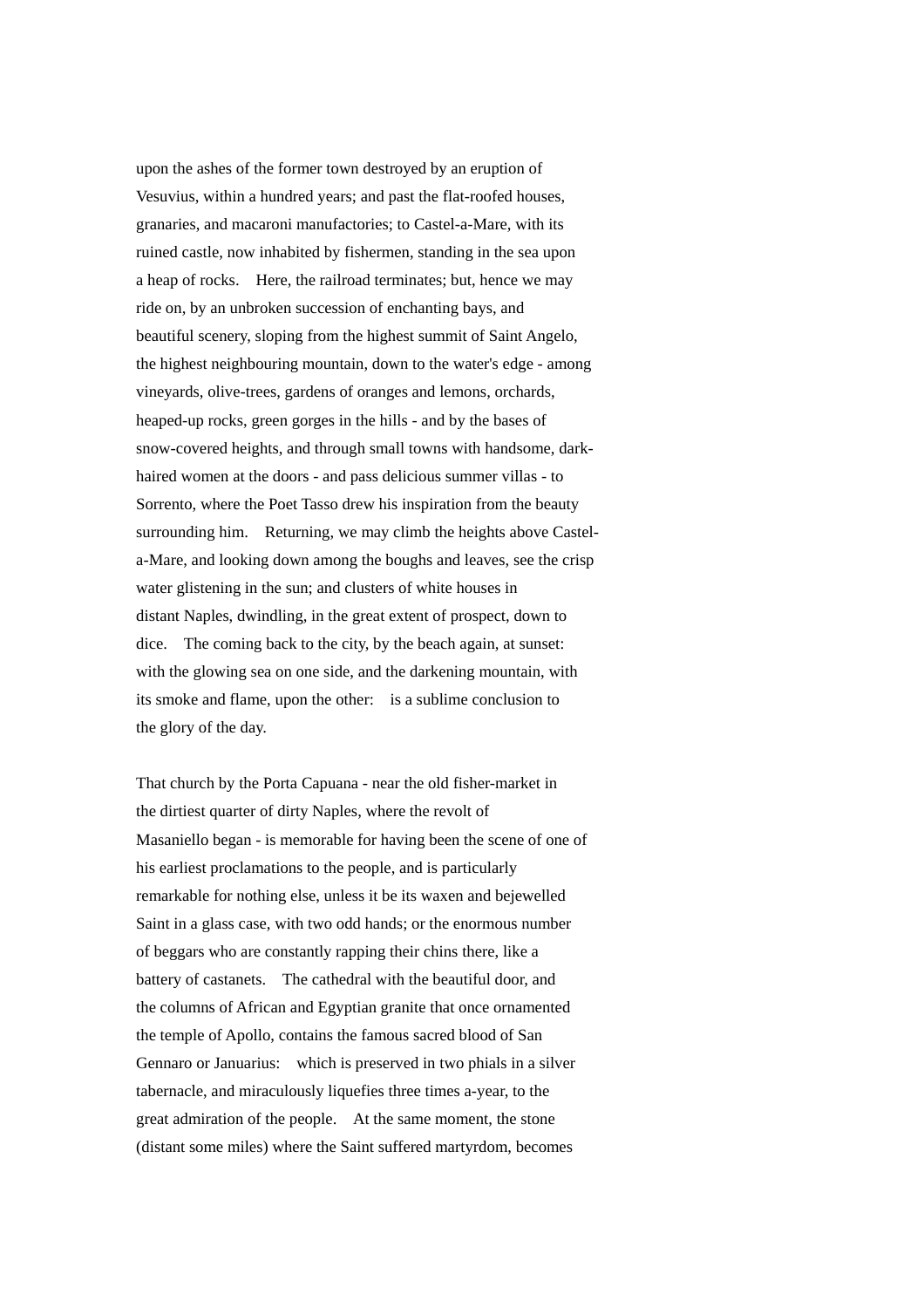faintly red. It is said that the officiating priests turn faintly red also, sometimes, when these miracles occur.

The old, old men who live in hovels at the entrance of these ancient catacombs, and who, in their age and infirmity, seem waiting here, to be buried themselves, are members of a curious body, called the Royal Hospital, who are the official attendants at funerals. Two of these old spectres totter away, with lighted tapers, to show the caverns of death - as unconcerned as if they were immortal. They were used as burying-places for three hundred years; and, in one part, is a large pit full of skulls and bones, said to be the sad remains of a great mortality occasioned by a plague. In the rest there is nothing but dust. They consist, chiefly, of great wide corridors and labyrinths, hewn out of the rock. At the end of some of these long passages, are unexpected glimpses of the daylight, shining down from above. It looks as ghastly and as strange; among the torches, and the dust, and the dark vaults: as if it, too, were dead and buried.

The present burial-place lies out yonder, on a hill between the city and Vesuvius. The old Campo Santo with its three hundred and sixty-five pits, is only used for those who die in hospitals, and prisons, and are unclaimed by their friends. The graceful new cemetery, at no great distance from it, though yet unfinished, has already many graves among its shrubs and flowers, and airy colonnades. It might be reasonably objected elsewhere, that some of the tombs are meretricious and too fanciful; but the general brightness seems to justify it here; and Mount Vesuvius, separated from them by a lovely slope of ground, exalts and saddens the scene.

If it be solemn to behold from this new City of the Dead, with its dark smoke hanging in the clear sky, how much more awful and impressive is it, viewed from the ghostly ruins of Herculaneum and Pompeii!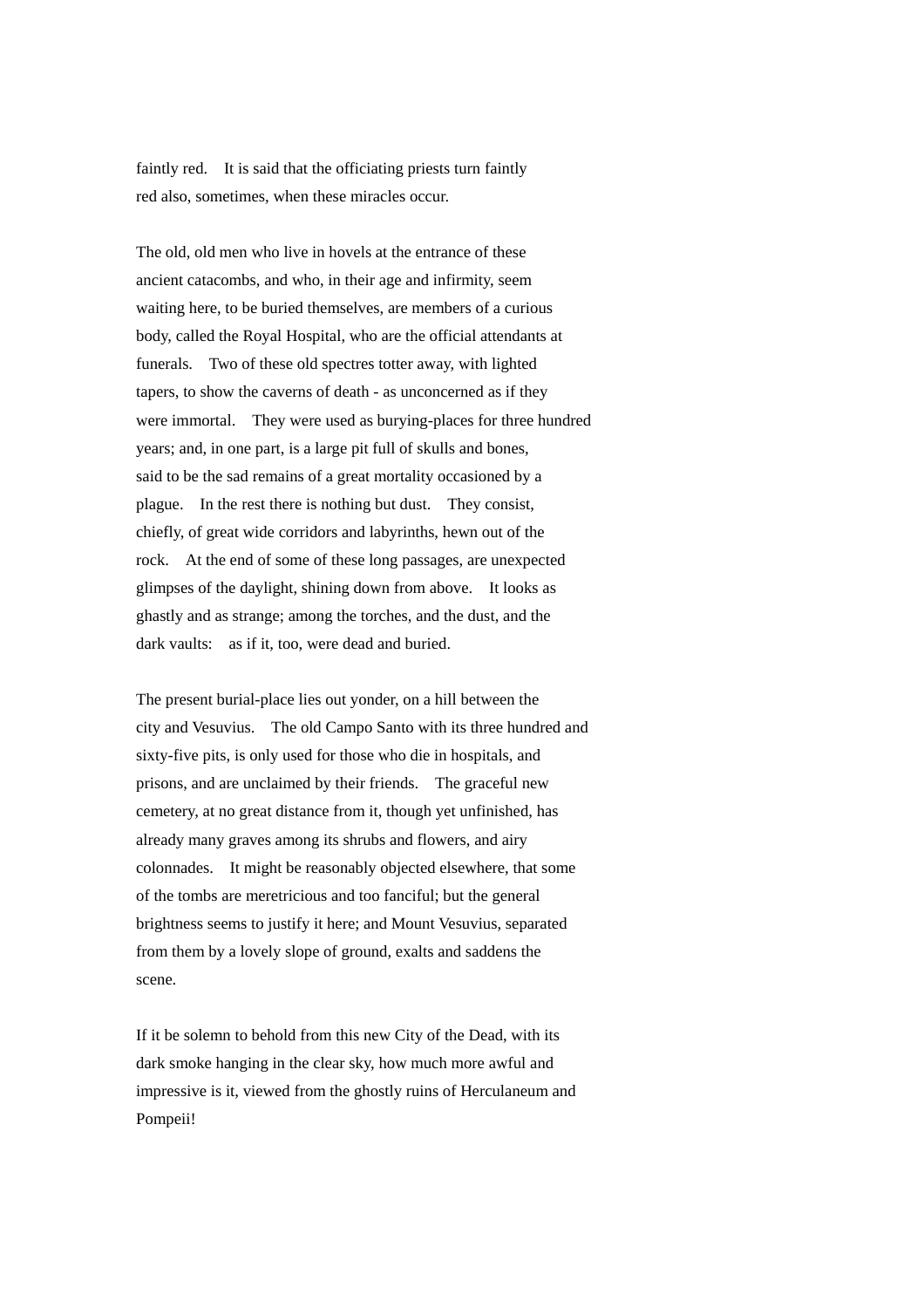Stand at the bottom of the great market-place of Pompeii, and look up the silent streets, through the ruined temples of Jupiter and Isis, over the broken houses with their inmost sanctuaries open to the day, away to Mount Vesuvius, bright and snowy in the peaceful distance; and lose all count of time, and heed of other things, in the strange and melancholy sensation of seeing the Destroyed and the Destroyer making this quiet picture in the sun. Then, ramble on, and see, at every turn, the little familiar tokens of human habitation and every-day pursuits; the chafing of the bucket-rope in the stone rim of the exhausted well; the track of carriagewheels in the pavement of the street; the marks of drinking-vessels on the stone counter of the wine-shop; the amphorae in private cellars, stored away so many hundred years ago, and undisturbed to this hour - all rendering the solitude and deadly lonesomeness of the place, ten thousand times more solemn, than if the volcano, in its fury, had swept the city from the earth, and sunk it in the bottom of the sea.

After it was shaken by the earthquake which preceded the eruption, workmen were employed in shaping out, in stone, new ornaments for temples and other buildings that had suffered. Here lies their work, outside the city gate, as if they would return to-morrow.

In the cellar of Diomede's house, where certain skeletons were found huddled together, close to the door, the impression of their bodies on the ashes, hardened with the ashes, and became stamped and fixed there, after they had shrunk, inside, to scanty bones. So, in the theatre of Herculaneum, a comic mask, floating on the stream when it was hot and liquid, stamped its mimic features in it as it hardened into stone; and now, it turns upon the stranger the fantastic look it turned upon the audiences in that same theatre two thousand years ago.

Next to the wonder of going up and down the streets, and in and out of the houses, and traversing the secret chambers of the temples of a religion that has vanished from the earth, and finding so many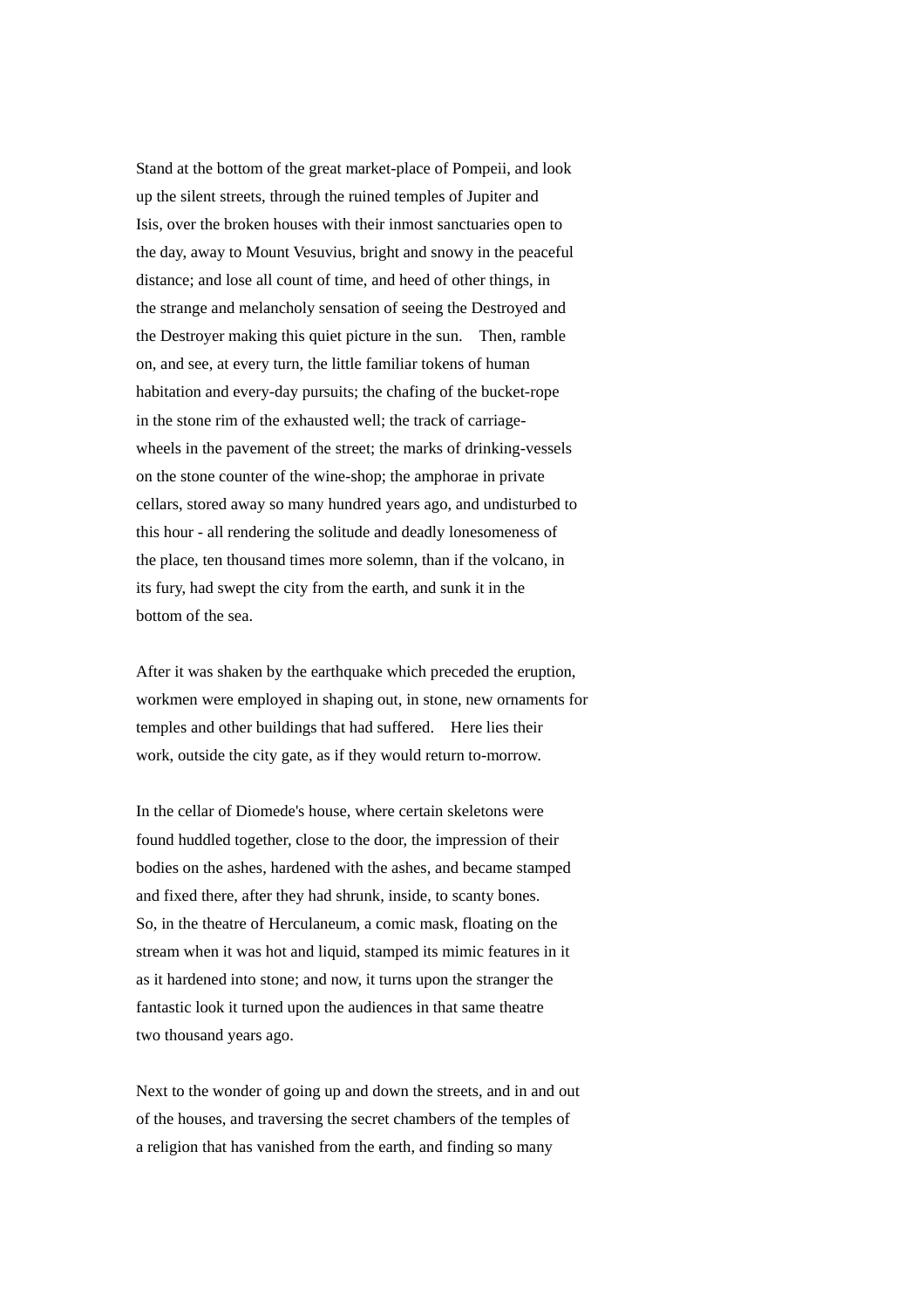fresh traces of remote antiquity: as if the course of Time had been stopped after this desolation, and there had been no nights and days, months, years, and centuries, since: nothing is more impressive and terrible than the many evidences of the searching nature of the ashes, as bespeaking their irresistible power, and the impossibility of escaping them. In the wine-cellars, they forced their way into the earthen vessels: displacing the wine and choking them, to the brim, with dust. In the tombs, they forced the ashes of the dead from the funeral urns, and rained new ruin even into them. The mouths, and eyes, and skulls of all the skeletons, were stuffed with this terrible hail. In Herculaneum, where the flood was of a different and a heavier kind, it rolled in, like a sea. Imagine a deluge of water turned to marble, at its height - and that is what is called 'the lava' here.

Some workmen were digging the gloomy well on the brink of which we now stand, looking down, when they came on some of the stone benches of the theatre - those steps (for such they seem) at the bottom of the excavation - and found the buried city of Herculaneum. Presently going down, with lighted torches, we are perplexed by great walls of monstrous thickness, rising up between the benches, shutting out the stage, obtruding their shapeless forms in absurd places, confusing the whole plan, and making it a disordered dream. We cannot, at first, believe, or picture to ourselves, that THIS came rolling in, and drowned the city; and that all that is not here, has been cut away, by the axe, like solid stone. But this perceived and understood, the horror and oppression of its presence are indescribable.

Many of the paintings on the walls in the roofless chambers of both cities, or carefully removed to the museum at Naples, are as fresh and plain, as if they had been executed yesterday. Here are subjects of still life, as provisions, dead game, bottles, glasses, and the like; familiar classical stories, or mythological fables, always forcibly and plainly told; conceits of cupids, quarrelling, sporting, working at trades; theatrical rehearsals; poets reading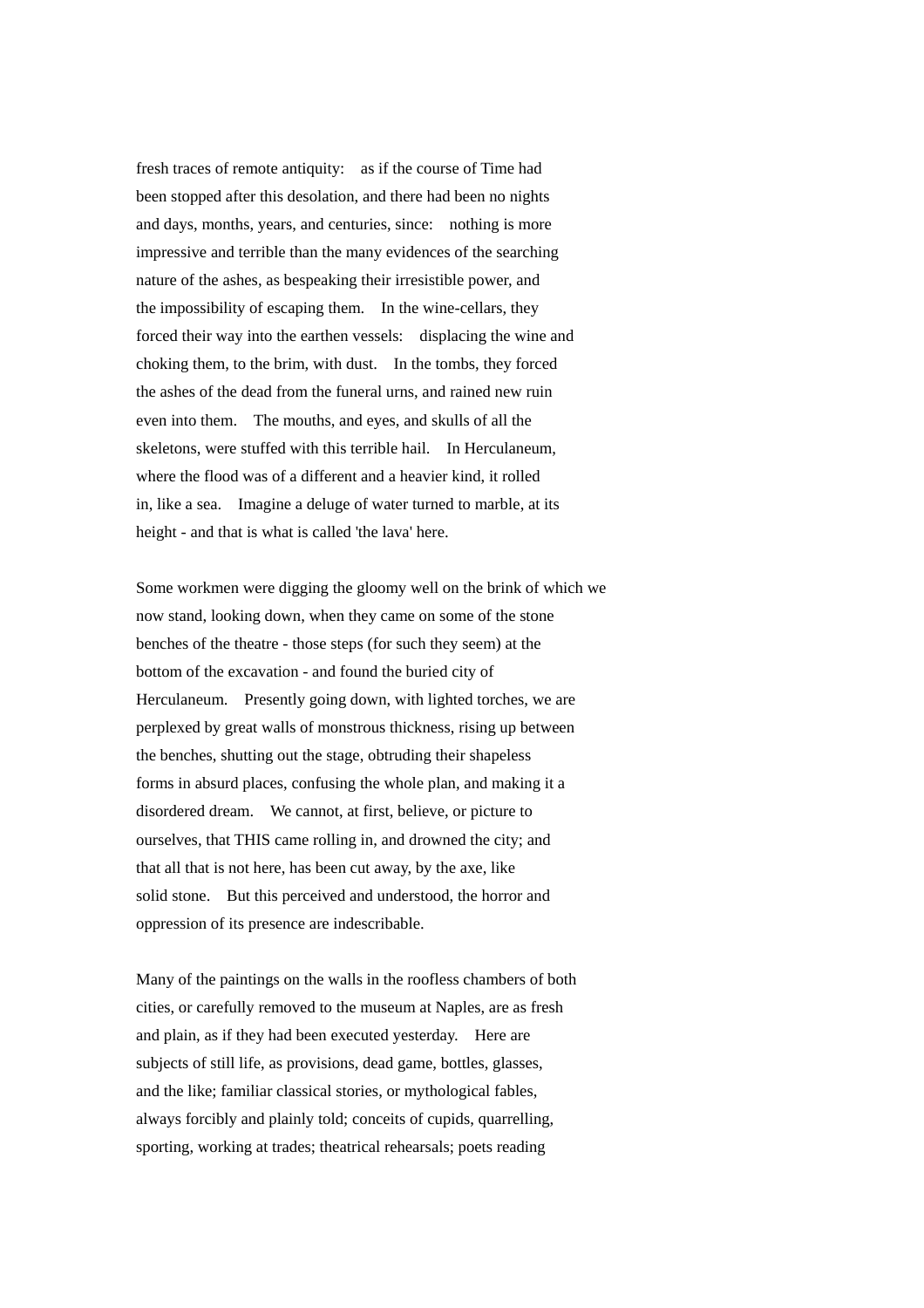their productions to their friends; inscriptions chalked upon the walls; political squibs, advertisements, rough drawings by schoolboys; everything to people and restore the ancient cities, in the fancy of their wondering visitor. Furniture, too, you see, of every kind - lamps, tables, couches; vessels for eating, drinking, and cooking; workmen's tools, surgical instruments, tickets for the theatre, pieces of money, personal ornaments, bunches of keys found clenched in the grasp of skeletons, helmets of guards and warriors; little household bells, yet musical with their old domestic tones.

The least among these objects, lends its aid to swell the interest of Vesuvius, and invest it with a perfect fascination. The looking, from either ruined city, into the neighbouring grounds overgrown with beautiful vines and luxuriant trees; and remembering that house upon house, temple on temple, building after building, and street after street, are still lying underneath the roots of all the quiet cultivation, waiting to be turned up to the light of day; is something so wonderful, so full of mystery, so captivating to the imagination, that one would think it would be paramount, and yield to nothing else. To nothing but Vesuvius; but the mountain is the genius of the scene. From every indication of the ruin it has worked, we look, again, with an absorbing interest to where its smoke is rising up into the sky. It is beyond us, as we thread the ruined streets: above us, as we stand upon the ruined walls, we follow it through every vista of broken columns, as we wander through the empty court-yards of the houses; and through the garlandings and interlacings of every wanton vine. Turning away to Paestum yonder, to see the awful structures built, the least aged of them, hundreds of years before the birth of Christ, and standing yet, erect in lonely majesty, upon the wild, malaria-blighted plain - we watch Vesuvius as it disappears from the prospect, and watch for it again, on our return, with the same thrill of interest: as the doom and destiny of all this beautiful country, biding its terrible time.

It is very warm in the sun, on this early spring-day, when we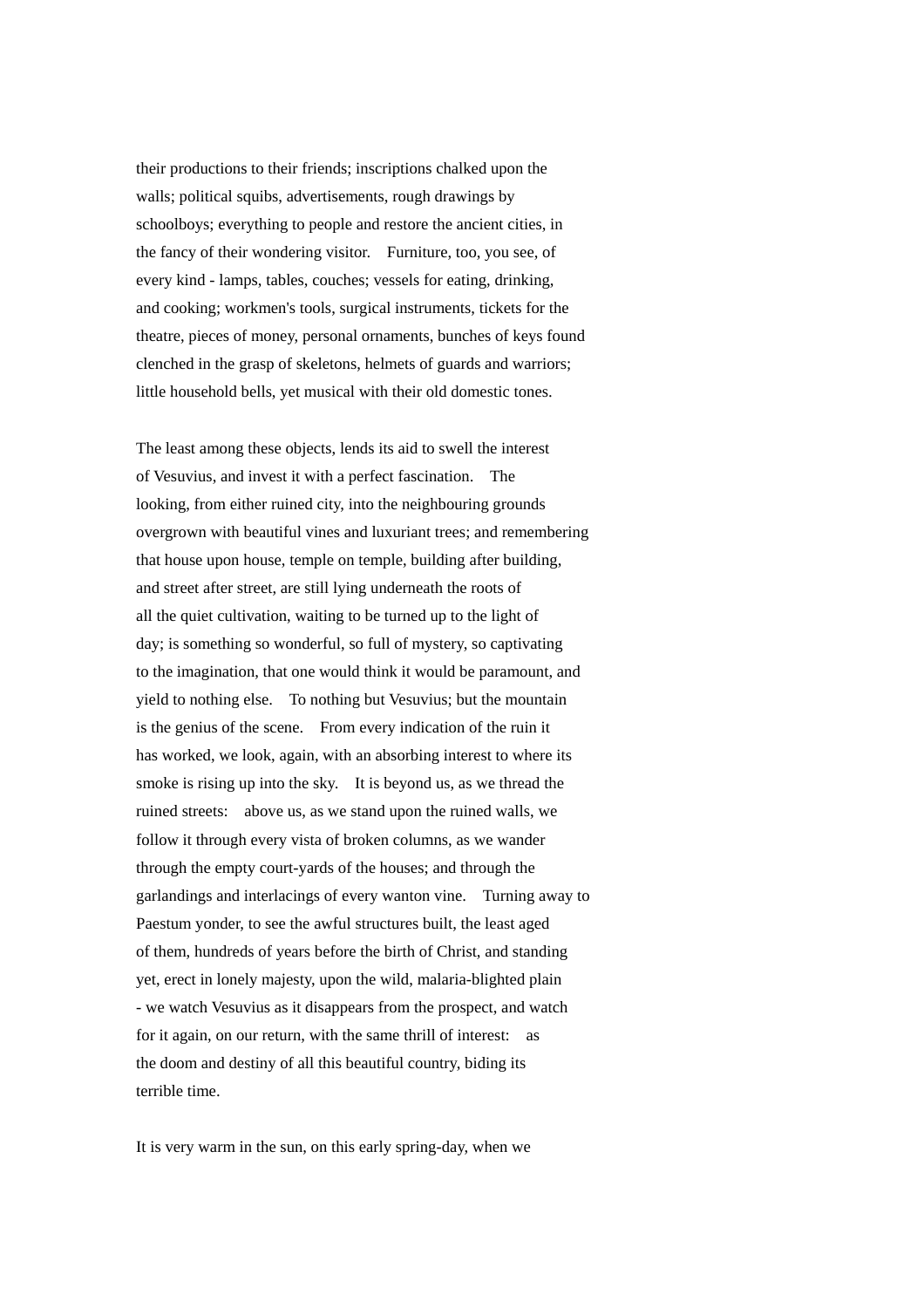return from Paestum, but very cold in the shade: insomuch, that although we may lunch, pleasantly, at noon, in the open air, by the gate of Pompeii, the neighbouring rivulet supplies thick ice for our wine. But, the sun is shining brightly; there is not a cloud or speck of vapour in the whole blue sky, looking down upon the bay of Naples; and the moon will be at the full to-night. No matter that the snow and ice lie thick upon the summit of Vesuvius, or that we have been on foot all day at Pompeii, or that croakers maintain that strangers should not be on the mountain by night, in such an unusual season. Let us take advantage of the fine weather; make the best of our way to Resina, the little village at the foot of the mountain; prepare ourselves, as well as we can, on so short a notice, at the guide's house; ascend at once, and have sunset half-way up, moon-light at the top, and midnight to come down in!

At four o'clock in the afternoon, there is a terrible uproar in the little stable-yard of Signior Salvatore, the recognised head-guide, with the gold band round his cap; and thirty under-guides who are all scuffling and screaming at once, are preparing half-a-dozen saddled ponies, three litters, and some stout staves, for the journey. Every one of the thirty, quarrels with the other twentynine, and frightens the six ponies; and as much of the village as can possibly squeeze itself into the little stable-yard, participates in the tumult, and gets trodden on by the cattle.

After much violent skirmishing, and more noise than would suffice for the storming of Naples, the procession starts. The head-guide, who is liberally paid for all the attendants, rides a little in advance of the party; the other thirty guides proceed on foot. Eight go forward with the litters that are to be used by-and-by; and the remaining two-and-twenty beg.

We ascend, gradually, by stony lanes like rough broad flights of stairs, for some time. At length, we leave these, and the vineyards on either side of them, and emerge upon a bleak bare region where the lava lies confusedly, in enormous rusty masses; as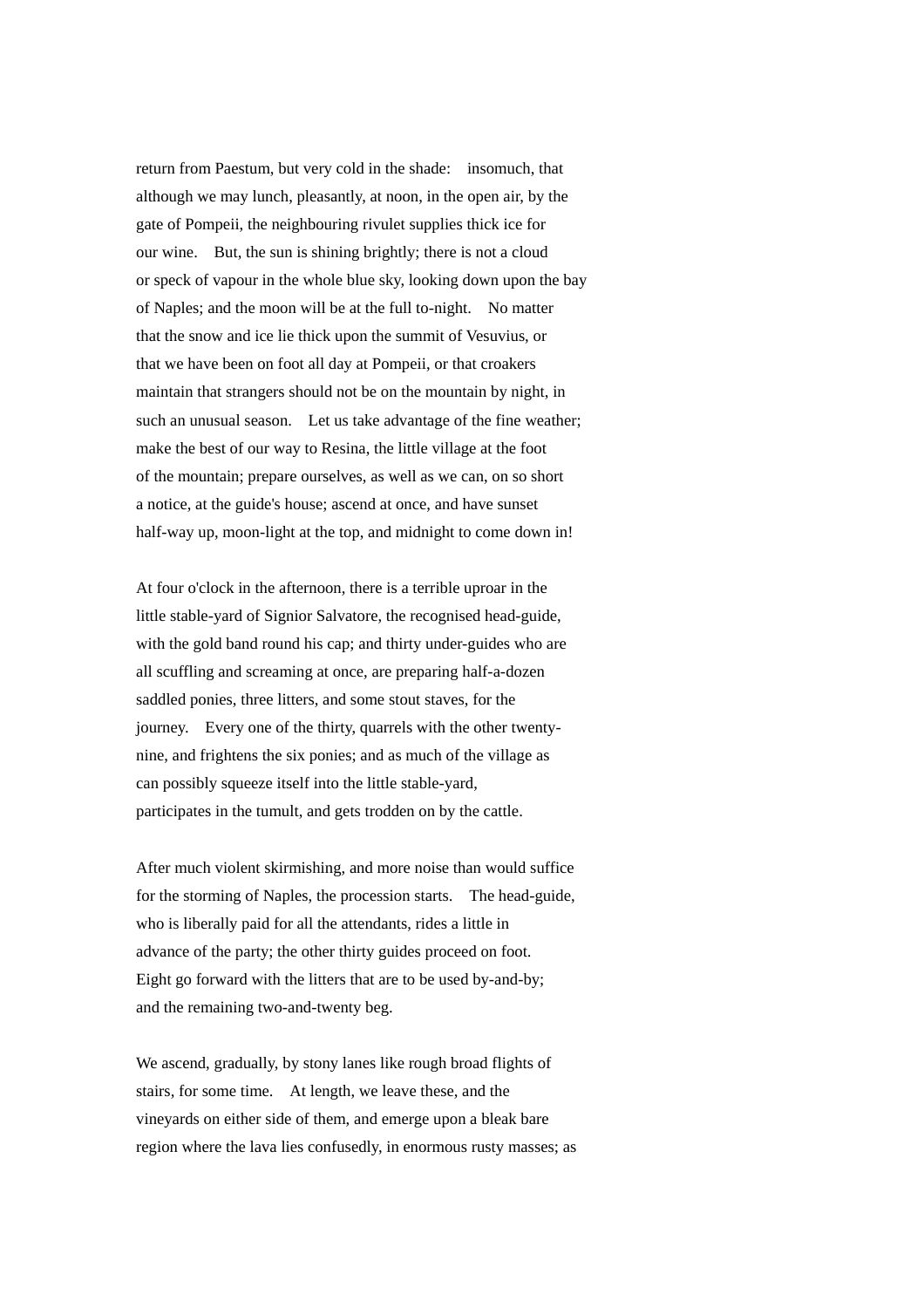if the earth had been ploughed up by burning thunderbolts. And now, we halt to see the sun set. The change that falls upon the dreary region, and on the whole mountain, as its red light fades, and the night comes on - and the unutterable solemnity and dreariness that reign around, who that has witnessed it, can ever forget!

It is dark, when after winding, for some time, over the broken ground, we arrive at the foot of the cone: which is extremely steep, and seems to rise, almost perpendicularly, from the spot where we dismount. The only light is reflected from the snow, deep, hard, and white, with which the cone is covered. It is now intensely cold, and the air is piercing. The thirty-one have brought no torches, knowing that the moon will rise before we reach the top. Two of the litters are devoted to the two ladies; the third, to a rather heavy gentleman from Naples, whose hospitality and good-nature have attached him to the expedition, and determined him to assist in doing the honours of the mountain. The rather heavy gentleman is carried by fifteen men; each of the ladies by half-a-dozen. We who walk, make the best use of our staves; and so the whole party begin to labour upward over the snow, - as if they were toiling to the summit of an antediluvian Twelfth-cake.

We are a long time toiling up; and the head-guide looks oddly about him when one of the company - not an Italian, though an habitue of the mountain for many years: whom we will call, for our present purpose, Mr. Pickle of Portici - suggests that, as it is freezing hard, and the usual footing of ashes is covered by the snow and ice, it will surely be difficult to descend. But the sight of the litters above, tilting up and down, and jerking from this side to that, as the bearers continually slip and tumble, diverts our attention; more especially as the whole length of the rather heavy gentleman is, at that moment, presented to us alarmingly foreshortened, with his head downwards.

The rising of the moon soon afterwards, revives the flagging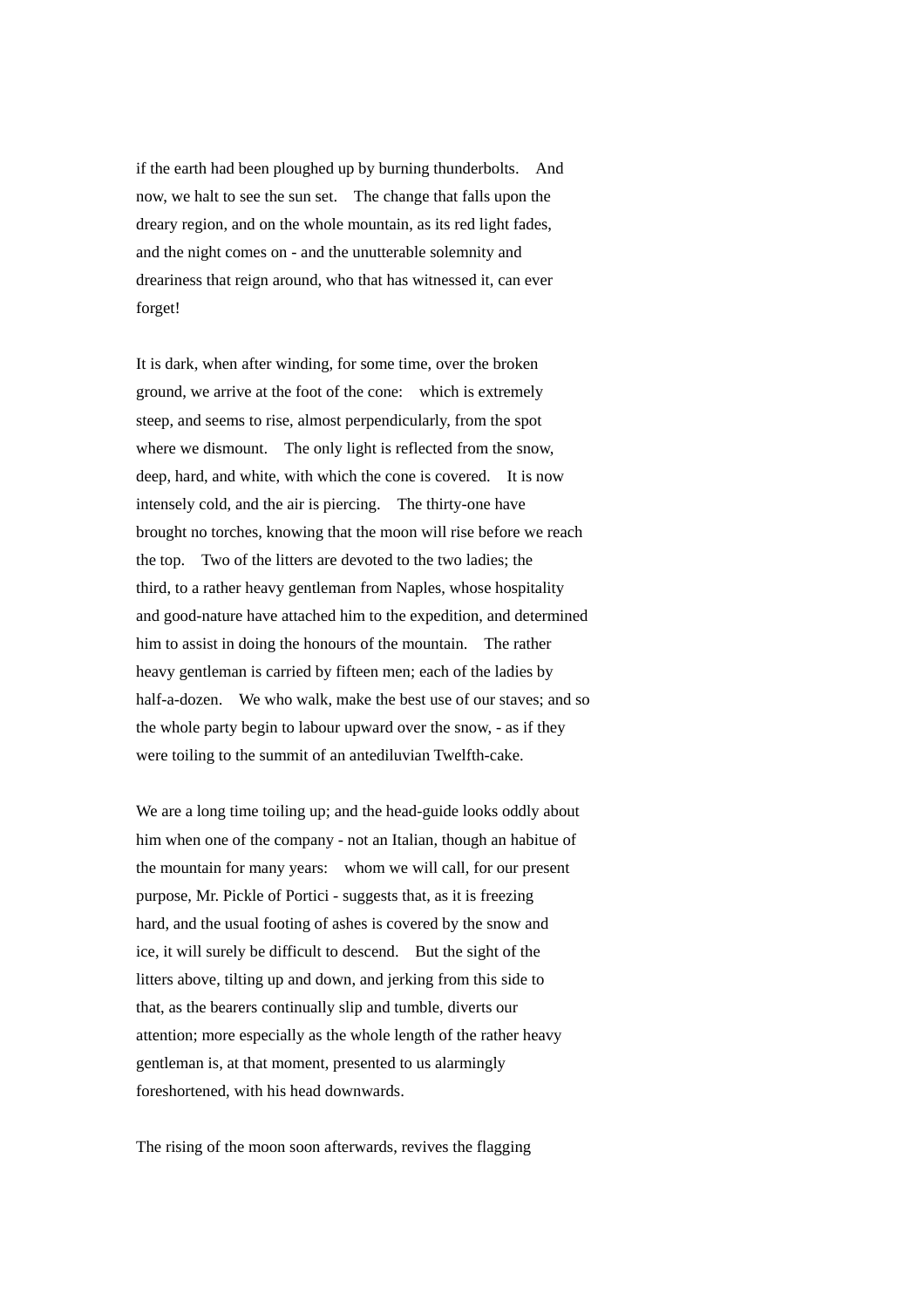spirits of the bearers. Stimulating each other with their usual watchword, 'Courage, friend! It is to eat macaroni!' they press on, gallantly, for the summit.

From tingeing the top of the snow above us, with a band of light, and pouring it in a stream through the valley below, while we have been ascending in the dark, the moon soon lights the whole white mountain-side, and the broad sea down below, and tiny Naples in the distance, and every village in the country round. The whole prospect is in this lovely state, when we come upon the platform on the mountain-top - the region of Fire - an exhausted crater formed of great masses of gigantic cinders, like blocks of stone from some tremendous waterfall, burnt up; from every chink and crevice of which, hot, sulphurous smoke is pouring out: while, from another conical-shaped hill, the present crater, rising abruptly from this platform at the end, great sheets of fire are streaming forth: reddening the night with flame, blackening it with smoke, and spotting it with red-hot stones and cinders, that fly up into the air like feathers, and fall down like lead. What words can paint the gloom and grandeur of this scene!

The broken ground; the smoke; the sense of suffocation from the sulphur: the fear of falling down through the crevices in the yawning ground; the stopping, every now and then, for somebody who is missing in the dark (for the dense smoke now obscures the moon); the intolerable noise of the thirty; and the hoarse roaring of the mountain; make it a scene of such confusion, at the same time, that we reel again. But, dragging the ladies through it, and across another exhausted crater to the foot of the present Volcano, we approach close to it on the windy side, and then sit down among the hot ashes at its foot, and look up in silence; faintly estimating the action that is going on within, from its being full a hundred feet higher, at this minute, than it was six weeks ago.

There is something in the fire and roar, that generates an irresistible desire to get nearer to it. We cannot rest long,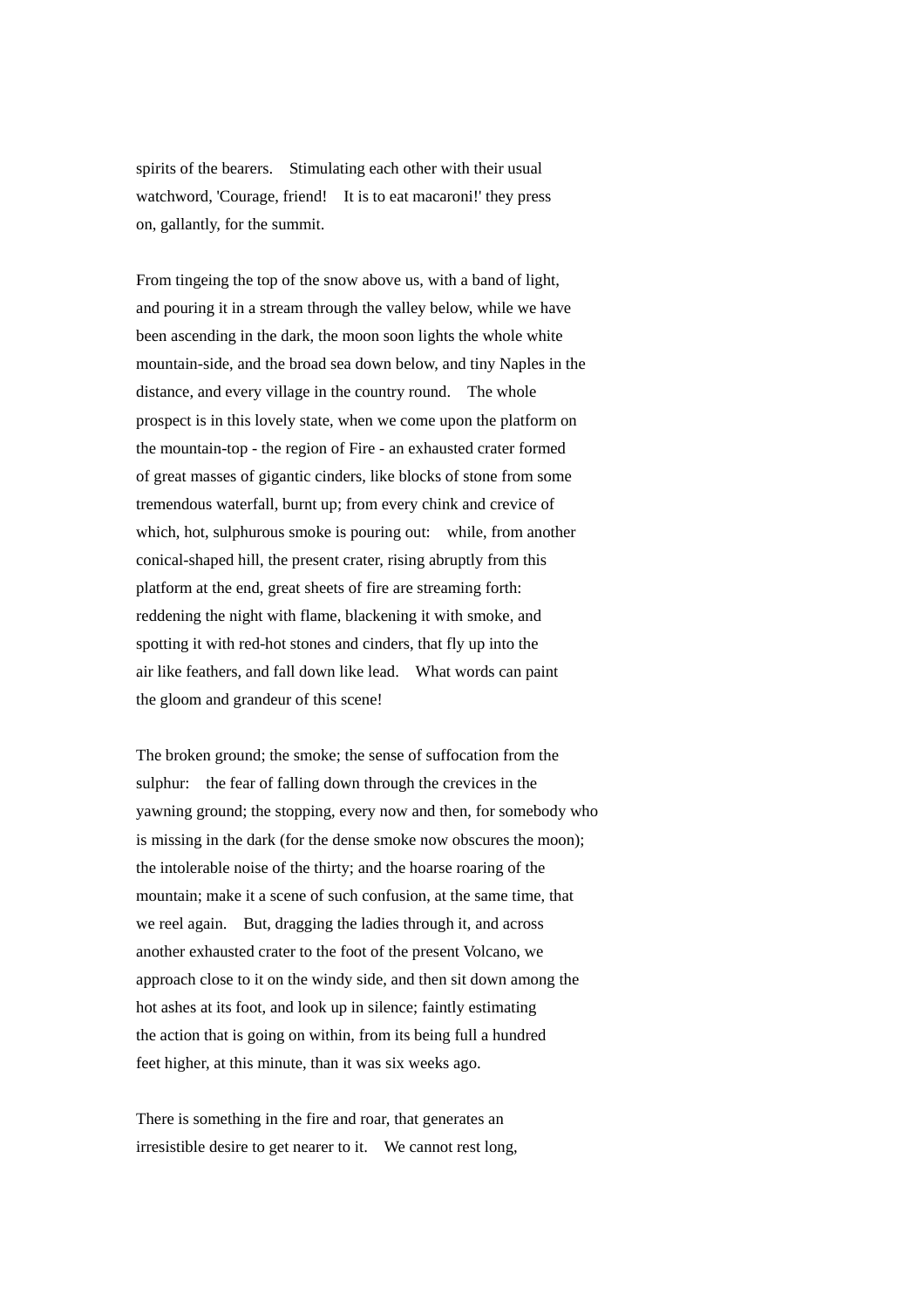without starting off, two of us, on our hands and knees. accompanied by the head-guide, to climb to the brim of the flaming crater, and try to look in. Meanwhile, the thirty yell, as with one voice, that it is a dangerous proceeding, and call to us to come back; frightening the rest of the party out of their wits.

What with their noise, and what with the trembling of the thin crust of ground, that seems about to open underneath our feet and plunge us in the burning gulf below (which is the real danger, if there be any); and what with the flashing of the fire in our faces, and the shower of red-hot ashes that is raining down, and the choking smoke and sulphur; we may well feel giddy and irrational, like drunken men. But, we contrive to climb up to the brim, and look down, for a moment, into the Hell of boiling fire below. Then, we all three come rolling down; blackened, and singed, and scorched, and hot, and giddy: and each with his dress alight in half-a-dozen places.

You have read, a thousand times, that the usual way of descending, is, by sliding down the ashes: which, forming a graduallyincreasing ledge below the feet, prevent too rapid a descent. But, when we have crossed the two exhausted craters on our way back and are come to this precipitous place, there is (as Mr. Pickle has foretold) no vestige of ashes to be seen; the whole being a smooth sheet of ice.

In this dilemma, ten or a dozen of the guides cautiously join hands, and make a chain of men; of whom the foremost beat, as well as they can, a rough track with their sticks, down which we prepare to follow. The way being fearfully steep, and none of the party: even of the thirty: being able to keep their feet for six paces together, the ladies are taken out of their litters, and placed, each between two careful persons; while others of the thirty hold by their skirts, to prevent their falling forward - a necessary precaution, tending to the immediate and hopeless dilapidation of their apparel. The rather heavy gentleman is abjured to leave his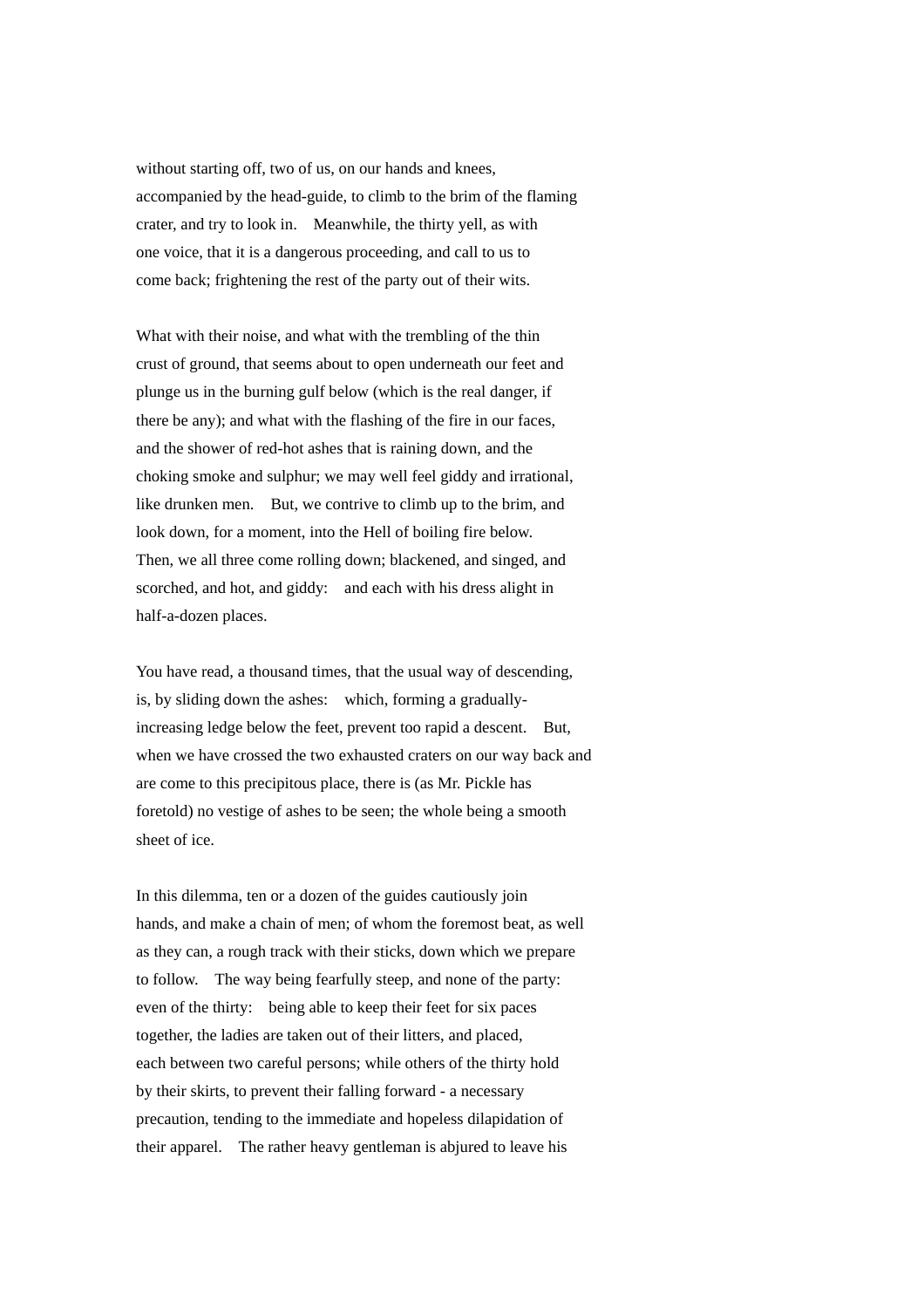litter too, and be escorted in a similar manner; but he resolves to be brought down as he was brought up, on the principle that his fifteen bearers are not likely to tumble all at once, and that he is safer so, than trusting to his own legs.

In this order, we begin the descent: sometimes on foot, sometimes shuffling on the ice: always proceeding much more quietly and slowly, than on our upward way: and constantly alarmed by the falling among us of somebody from behind, who endangers the footing of the whole party, and clings pertinaciously to anybody's ankles. It is impossible for the litter to be in advance, too, as the track has to be made; and its appearance behind us, overhead - with some one or other of the bearers always down, and the rather heavy gentleman with his legs always in the air - is very threatening and frightful. We have gone on thus, a very little way, painfully and anxiously, but quite merrily, and regarding it as a great success and have all fallen several times, and have all been stopped, somehow or other, as we were sliding away - when Mr. Pickle of Portici, in the act of remarking on these uncommon circumstances as quite beyond his experience, stumbles, falls, disengages himself, with quick presence of mind, from those about him, plunges away head foremost, and rolls, over and over, down the whole surface of the cone!

Sickening as it is to look, and be so powerless to help him, I see him there, in the moonlight - I have had such a dream often skimming over the white ice, like a cannon-ball. Almost at the same moment, there is a cry from behind; and a man who has carried a light basket of spare cloaks on his head, comes rolling past, at the same frightful speed, closely followed by a boy. At this climax of the chapter of accidents, the remaining eight-and-twenty vociferate to that degree, that a pack of wolves would be music to them!

Giddy, and bloody, and a mere bundle of rags, is Pickle of Portici when we reach the place where we dismounted, and where the horses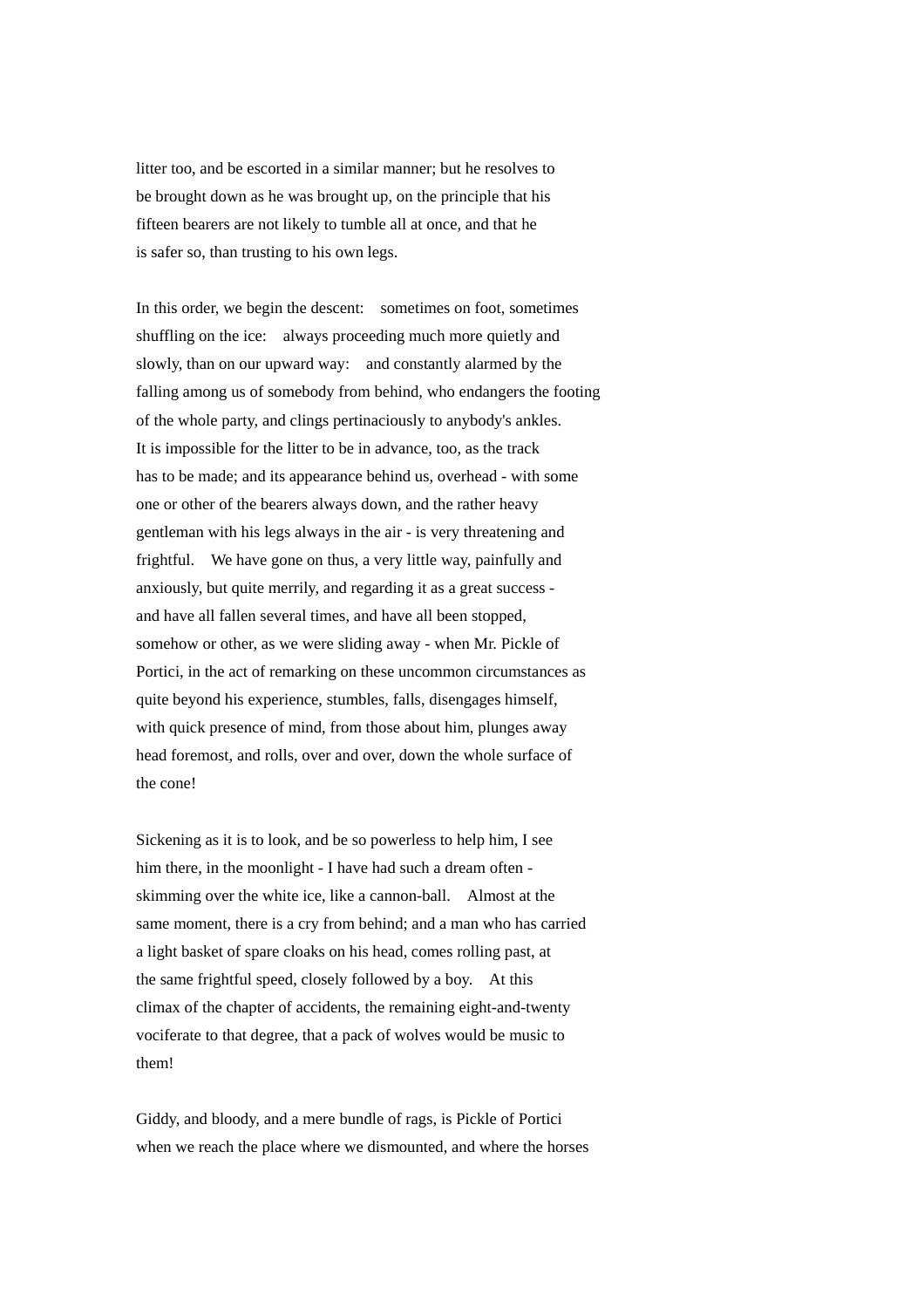are waiting; but, thank God, sound in limb! And never are we likely to be more glad to see a man alive and on his feet, than to see him now - making light of it too, though sorely bruised and in great pain. The boy is brought into the Hermitage on the Mountain, while we are at supper, with his head tied up; and the man is heard of, some hours afterwards. He too is bruised and stunned, but has broken no bones; the snow having, fortunately, covered all the larger blocks of rock and stone, and rendered them harmless.

After a cheerful meal, and a good rest before a blazing fire, we again take horse, and continue our descent to Salvatore's house very slowly, by reason of our bruised friend being hardly able to keep the saddle, or endure the pain of motion. Though it is so late at night, or early in the morning, all the people of the village are waiting about the little stable-yard when we arrive, and looking up the road by which we are expected. Our appearance is hailed with a great clamour of tongues, and a general sensation for which in our modesty we are somewhat at a loss to account, until, turning into the yard, we find that one of a party of French gentlemen who were on the mountain at the same time is lying on some straw in the stable, with a broken limb: looking like Death, and suffering great torture; and that we were confidently supposed to have encountered some worse accident.

So 'well returned, and Heaven be praised!' as the cheerful Vetturino, who has borne us company all the way from Pisa, says, with all his heart! And away with his ready horses, into sleeping Naples!

It wakes again to Policinelli and pickpockets, buffo singers and beggars, rags, puppets, flowers, brightness, dirt, and universal degradation; airing its Harlequin suit in the sunshine, next day and every day; singing, starving, dancing, gaming, on the seashore; and leaving all labour to the burning mountain, which is ever at its work.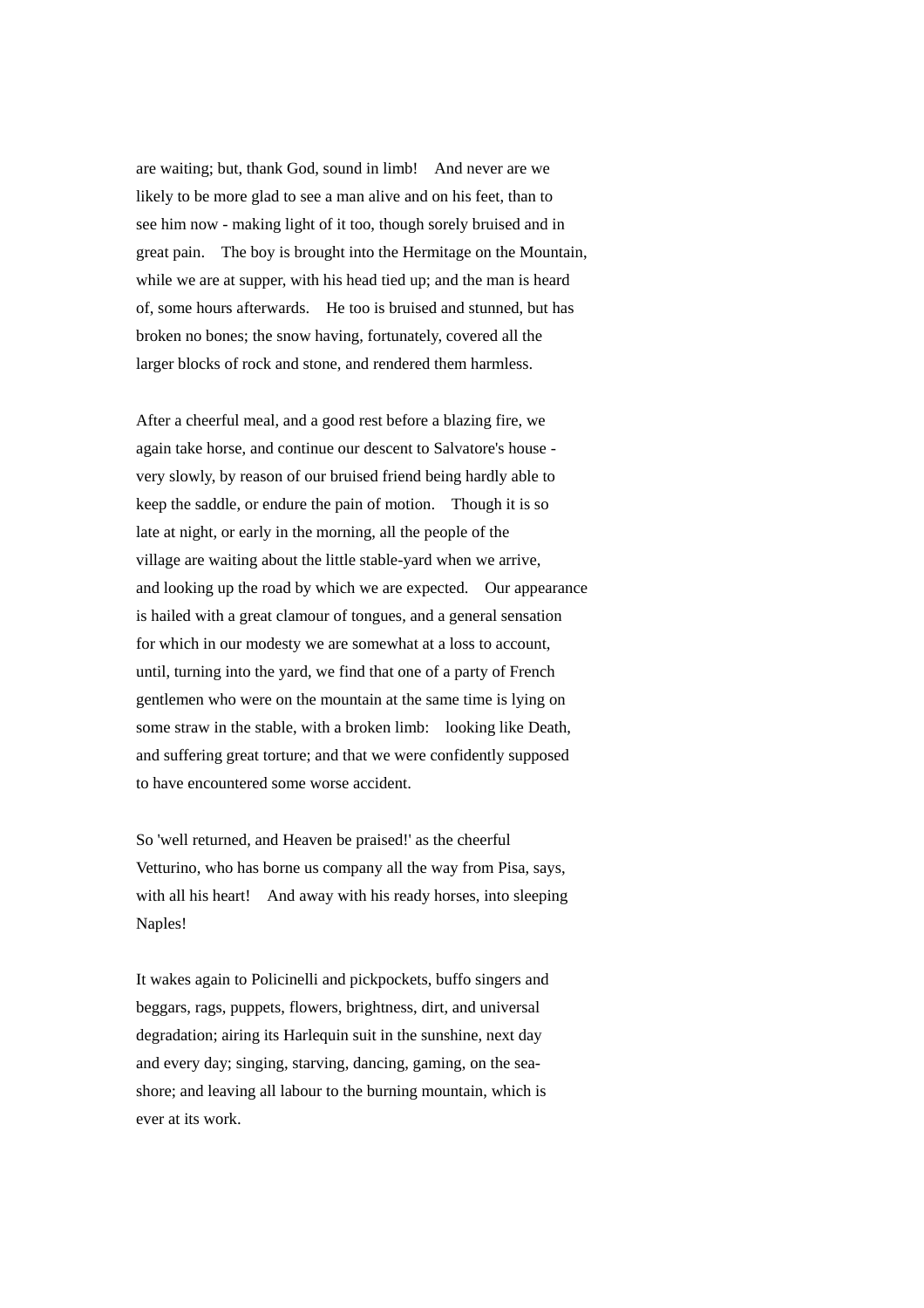Our English dilettanti would be very pathetic on the subject of the national taste, if they could hear an Italian opera half as badly sung in England as we may hear the Foscari performed, to-night, in the splendid theatre of San Carlo. But, for astonishing truth and spirit in seizing and embodying the real life about it, the shabby little San Carlino Theatre - the rickety house one story high, with a staring picture outside: down among the drums and trumpets, and the tumblers, and the lady conjurer - is without a rival anywhere.

There is one extraordinary feature in the real life of Naples, at which we may take a glance before we go - the Lotteries.

They prevail in most parts of Italy, but are particularly obvious, in their effects and influences, here. They are drawn every Saturday. They bring an immense revenue to the Government; and diffuse a taste for gambling among the poorest of the poor, which is very comfortable to the coffers of the State, and very ruinous to themselves. The lowest stake is one grain; less than a farthing. One hundred numbers - from one to a hundred, inclusive are put into a box. Five are drawn. Those are the prizes. I buy three numbers. If one of them come up, I win a small prize. If two, some hundreds of times my stake. If three, three thousand five hundred times my stake. I stake (or play as they call it) what I can upon my numbers, and buy what numbers I please. The amount I play, I pay at the lottery office, where I purchase the ticket; and it is stated on the ticket itself.

Every lottery office keeps a printed book, an Universal Lottery Diviner, where every possible accident and circumstance is provided for, and has a number against it. For instance, let us take two carlini - about sevenpence. On our way to the lottery office, we run against a black man. When we get there, we say gravely, 'The Diviner.' It is handed over the counter, as a serious matter of business. We look at black man. Such a number. 'Give us that.' We look at running against a person in the street. 'Give us that. ' We look at the name of the street itself. 'Give us that.' Now,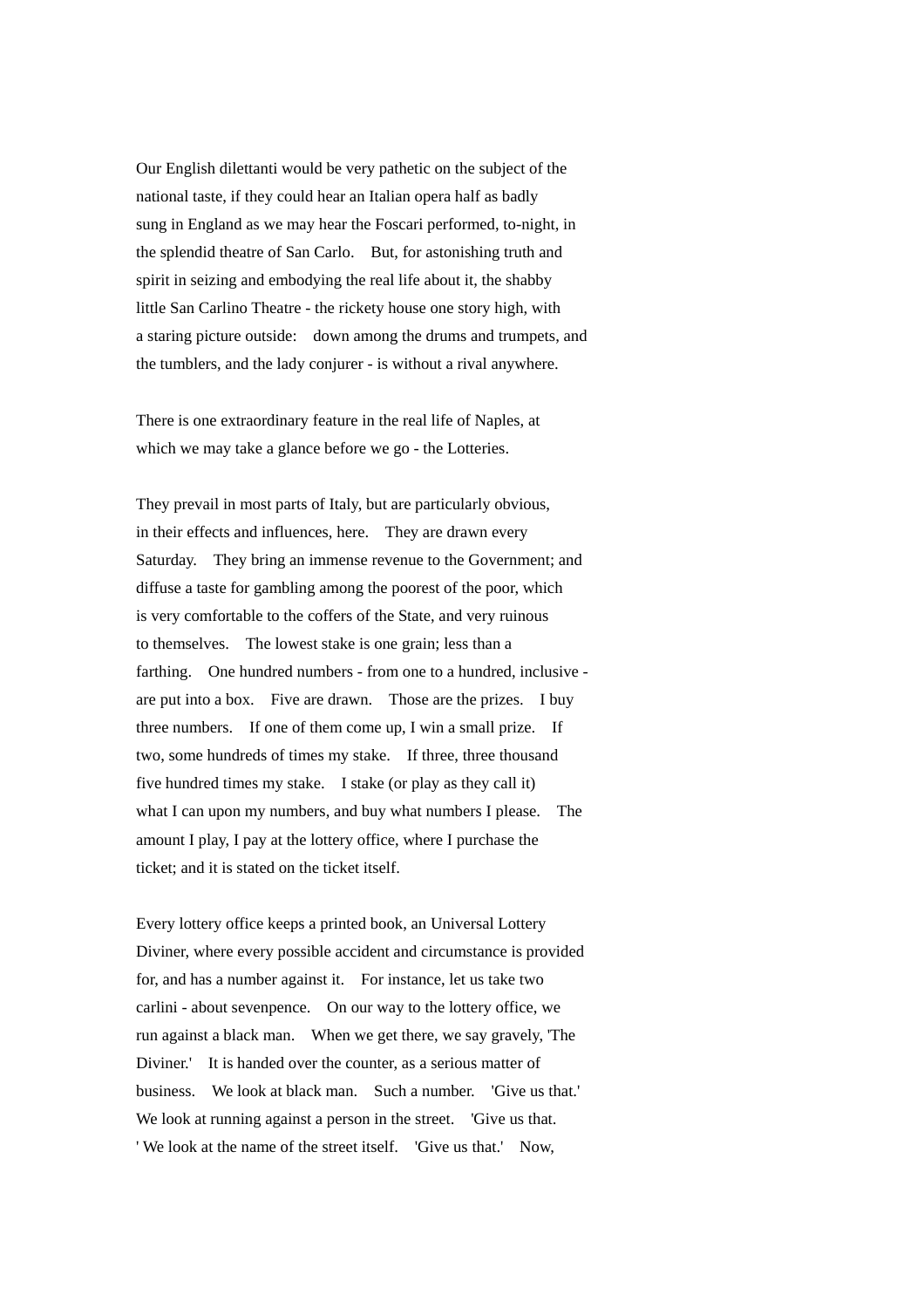we have our three numbers.

If the roof of the theatre of San Carlo were to fall in, so many people would play upon the numbers attached to such an accident in the Diviner, that the Government would soon close those numbers, and decline to run the risk of losing any more upon them. This often happens. Not long ago, when there was a fire in the King's Palace, there was such a desperate run on fire, and king, and palace, that further stakes on the numbers attached to those words in the Golden Book were forbidden. Every accident or event, is supposed, by the ignorant populace, to be a revelation to the beholder, or party concerned, in connection with the lottery. Certain people who have a talent for dreaming fortunately, are much sought after; and there are some priests who are constantly favoured with visions of the lucky numbers.

I heard of a horse running away with a man, and dashing him down, dead, at the corner of a street. Pursuing the horse with incredible speed, was another man, who ran so fast, that he came up, immediately after the accident. He threw himself upon his knees beside the unfortunate rider, and clasped his hand with an expression of the wildest grief. 'If you have life,' he said, 'speak one word to me! If you have one gasp of breath left, mention your age for Heaven's sake, that I may play that number in the lottery.'

It is four o'clock in the afternoon, and we may go to see our lottery drawn. The ceremony takes place every Saturday, in the Tribunale, or Court of Justice - this singular, earthy-smelling room, or gallery, as mouldy as an old cellar, and as damp as a dungeon. At the upper end is a platform, with a large horse-shoe table upon it; and a President and Council sitting round - all judges of the Law. The man on the little stool behind the President, is the Capo Lazzarone, a kind of tribune of the people, appointed on their behalf to see that all is fairly conducted: attended by a few personal friends. A ragged, swarthy fellow he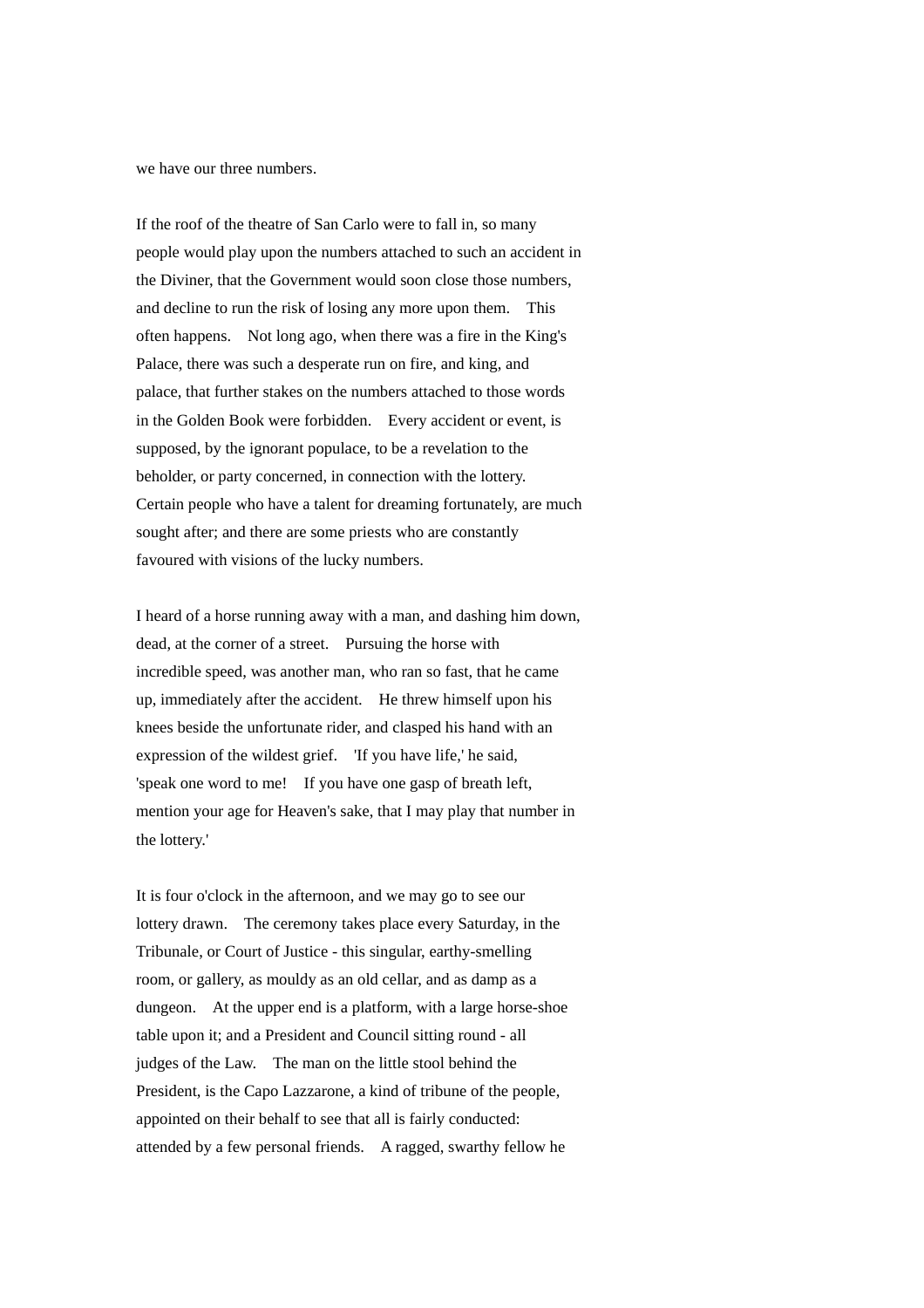is: with long matted hair hanging down all over his face: and covered, from head to foot, with most unquestionably genuine dirt. All the body of the room is filled with the commonest of the Neapolitan people: and between them and the platform, guarding the steps leading to the latter, is a small body of soldiers.

There is some delay in the arrival of the necessary number of judges; during which, the box, in which the numbers are being placed, is a source of the deepest interest. When the box is full, the boy who is to draw the numbers out of it becomes the prominent feature of the proceedings. He is already dressed for his part, in a tight brown Holland coat, with only one (the left) sleeve to it, which leaves his right arm bared to the shoulder, ready for plunging down into the mysterious chest.

During the hush and whisper that pervade the room, all eyes are turned on this young minister of fortune. People begin to inquire his age, with a view to the next lottery; and the number of his brothers and sisters; and the age of his father and mother; and whether he has any moles or pimples upon him; and where, and how many; when the arrival of the last judge but one (a little old man, universally dreaded as possessing the Evil Eye) makes a slight diversion, and would occasion a greater one, but that he is immediately deposed, as a source of interest, by the officiating priest, who advances gravely to his place, followed by a very dirty little boy, carrying his sacred vestments, and a pot of Holy Water.

Here is the last judge come at last, and now he takes his place at the horse-shoe table.

There is a murmur of irrepressible agitation. In the midst of it, the priest puts his head into the sacred vestments, and pulls the same over his shoulders. Then he says a silent prayer; and dipping a brush into the pot of Holy Water, sprinkles it over the box - and over the boy, and gives them a double-barrelled blessing, which the box and the boy are both hoisted on the table to receive. The boy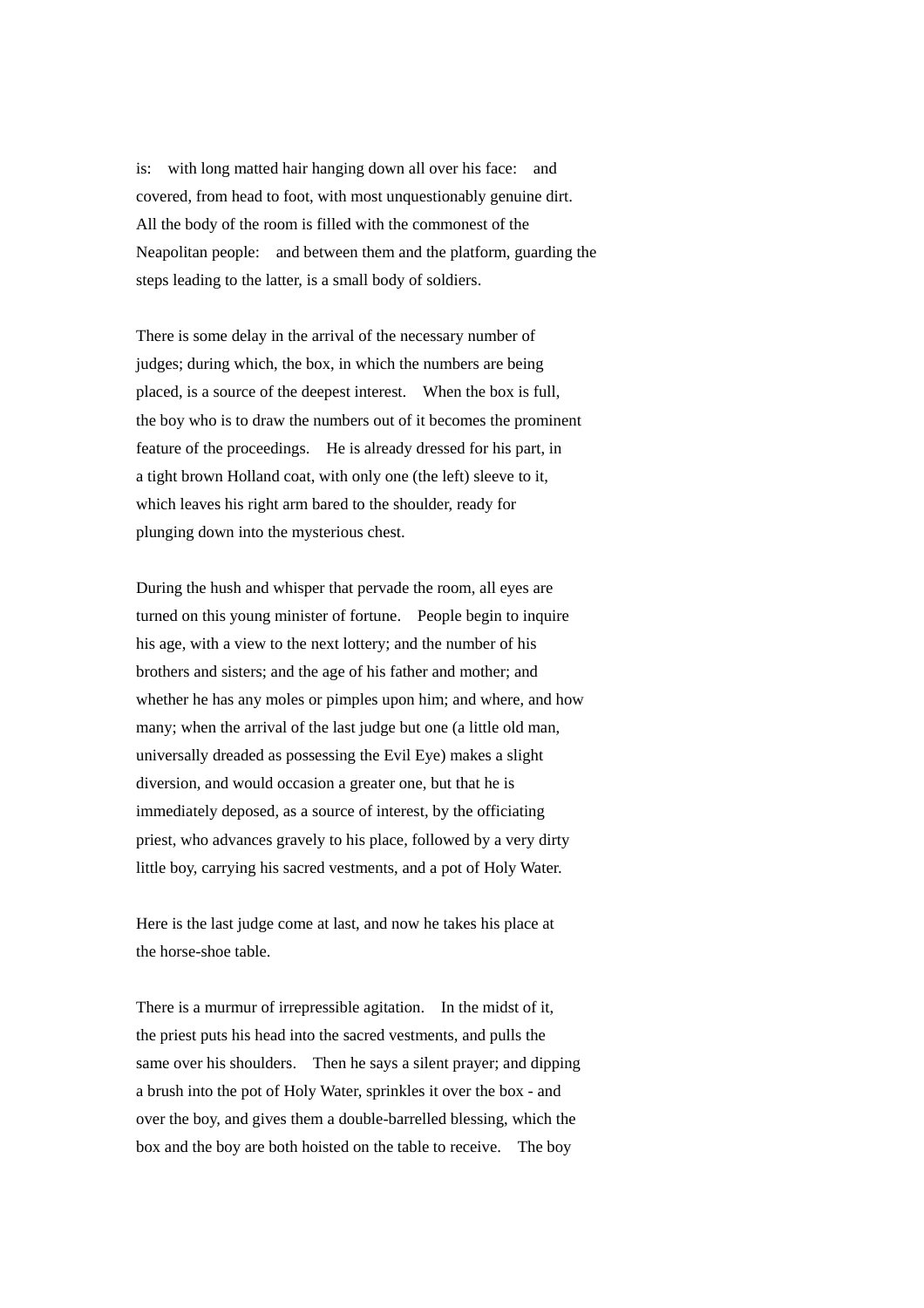remaining on the table, the box is now carried round the front of the platform, by an attendant, who holds it up and shakes it lustily all the time; seeming to say, like the conjurer, 'There is no deception, ladies and gentlemen; keep your eyes upon me, if you please!'

At last, the box is set before the boy; and the boy, first holding up his naked arm and open hand, dives down into the hole (it is made like a ballot-box) and pulls out a number, which is rolled up, round something hard, like a bonbon. This he hands to the judge next him, who unrolls a little bit, and hands it to the President, next to whom he sits. The President unrolls it, very slowly. The Capo Lazzarone leans over his shoulder. The President holds it up, unrolled, to the Capo Lazzarone. The Capo Lazzarone, looking at it eagerly, cries out, in a shrill, loud voice, 'Sessantadue!' (sixtytwo), expressing the two upon his fingers, as he calls it out. Alas! the Capo Lazzarone himself has not staked on sixty-two. His face is very long, and his eyes roll wildly.

As it happens to be a favourite number, however, it is pretty well received, which is not always the case. They are all drawn with the same ceremony, omitting the blessing. One blessing is enough for the whole multiplication-table. The only new incident in the proceedings, is the gradually deepening intensity of the change in the Cape Lazzarone, who has, evidently, speculated to the very utmost extent of his means; and who, when he sees the last number, and finds that it is not one of his, clasps his hands, and raises his eyes to the ceiling before proclaiming it, as though remonstrating, in a secret agony, with his patron saint, for having committed so gross a breach of confidence. I hope the Capo Lazzarone may not desert him for some other member of the Calendar, but he seems to threaten it.

Where the winners may be, nobody knows. They certainly are not present; the general disappointment filling one with pity for the poor people. They look: when we stand aside, observing them, in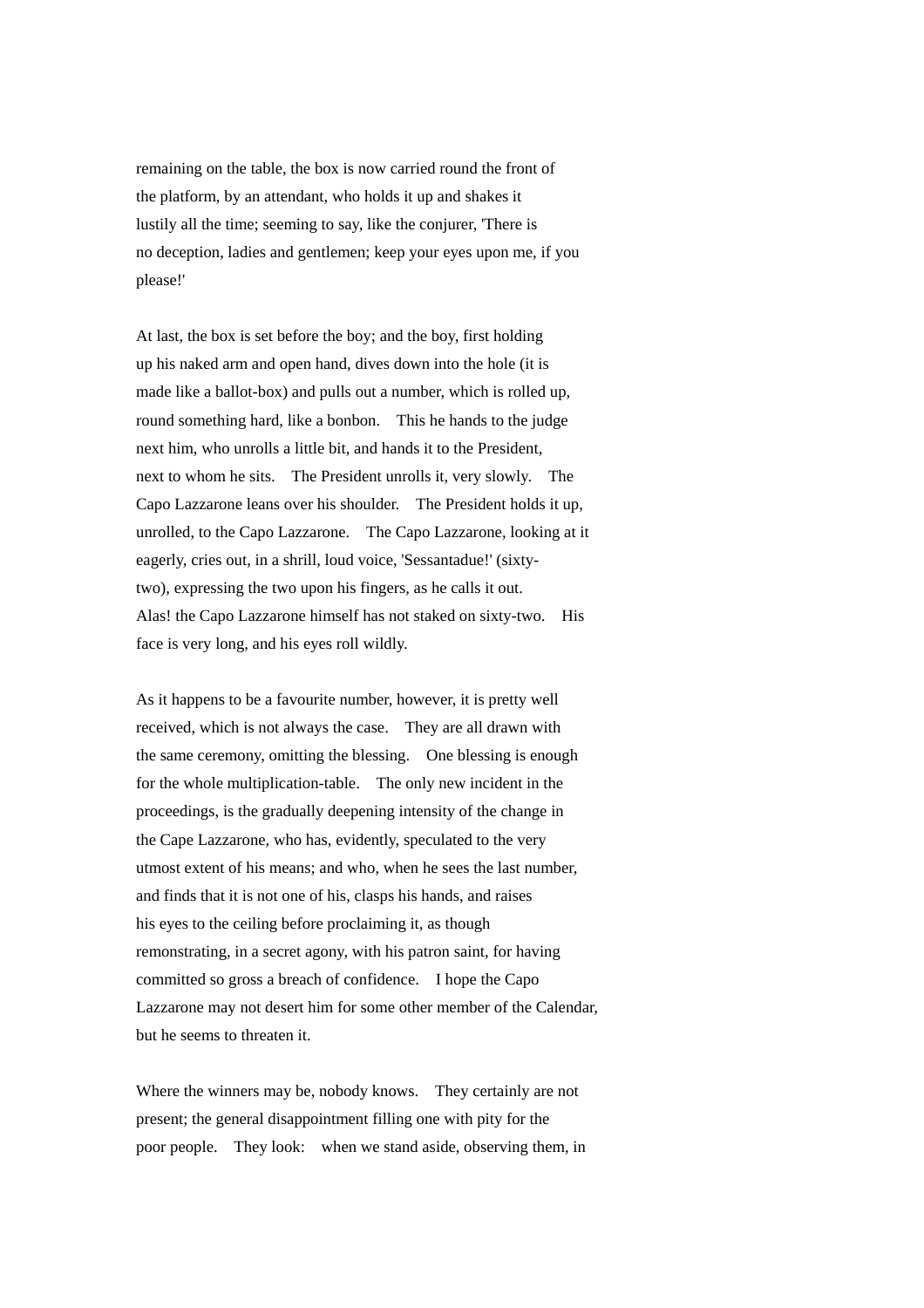their passage through the court-yard down below: as miserable as the prisoners in the gaol (it forms a part of the building), who are peeping down upon them, from between their bars; or, as the fragments of human heads which are still dangling in chains outside, in memory of the good old times, when their owners were strung up there, for the popular edification.

Away from Naples in a glorious sunrise, by the road to Capua, and then on a three days' journey along by-roads, that we may see, on the way, the monastery of Monte Cassino, which is perched on the steep and lofty hill above the little town of San Germano, and is lost on a misty morning in the clouds.

So much the better, for the deep sounding of its bell, which, as we go winding up, on mules, towards the convent, is heard mysteriously in the still air, while nothing is seen but the grey mist, moving solemnly and slowly, like a funeral procession. Behold, at length the shadowy pile of building close before us: its grey walls and towers dimly seen, though so near and so vast: and the raw vapour rolling through its cloisters heavily.

There are two black shadows walking to and fro in the quadrangle, near the statues of the Patron Saint and his sister; and hopping on behind them, in and out of the old arches, is a raven, croaking in answer to the bell, and uttering, at intervals, the purest Tuscan. How like a Jesuit he looks! There never was a sly and stealthy fellow so at home as is this raven, standing now at the refectory door, with his head on one side, and pretending to glance another way, while he is scrutinizing the visitors keenly, and listening with fixed attention. What a dull-headed monk the porter becomes in comparison!

'He speaks like us!' says the porter: 'quite as plainly.' Quite as plainly, Porter. Nothing could be more expressive than his reception of the peasants who are entering the gate with baskets and burdens. There is a roll in his eye, and a chuckle in his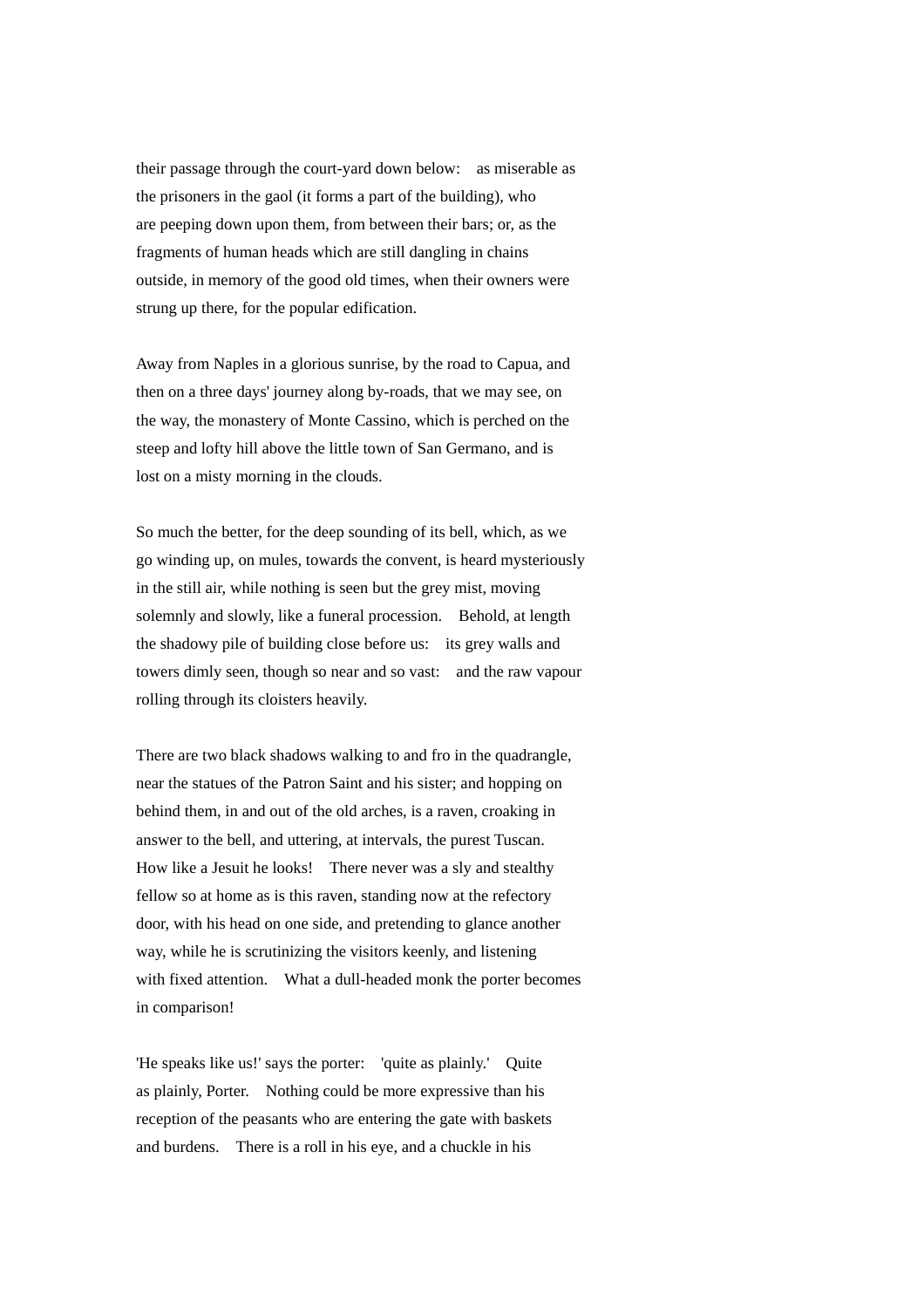throat, which should qualify him to be chosen Superior of an Order of Ravens. He knows all about it. 'It's all right,' he says. 'We know what we know. Come along, good people. Glad to see you!' How was this extraordinary structure ever built in such a situation, where the labour of conveying the stone, and iron, and marble, so great a height, must have been prodigious? 'Caw!' says the raven, welcoming the peasants. How, being despoiled by plunder, fire and earthquake, has it risen from its ruins, and been again made what we now see it, with its church so sumptuous and magnificent? 'Caw!' says the raven, welcoming the peasants. These people have a miserable appearance, and (as usual) are densely ignorant, and all beg, while the monks are chaunting in the chapel. 'Caw!' says the raven, 'Cuckoo!'

So we leave him, chuckling and rolling his eye at the convent gate, and wind slowly down again through the cloud. At last emerging from it, we come in sight of the village far below, and the flat green country intersected by rivulets; which is pleasant and fresh to see after the obscurity and haze of the convent - no disrespect to the raven, or the holy friars.

Away we go again, by muddy roads, and through the most shattered and tattered of villages, where there is not a whole window among all the houses, or a whole garment among all the peasants, or the least appearance of anything to eat, in any of the wretched hucksters' shops. The women wear a bright red bodice laced before and behind, a white skirt, and the Neapolitan head-dress of square folds of linen, primitively meant to carry loads on. The men and children wear anything they can get. The soldiers are as dirty and rapacious as the dogs. The inns are such hobgoblin places, that they are infinitely more attractive and amusing than the best hotels in Paris. Here is one near Valmontone (that is Valmontone the round, walled town on the mount opposite), which is approached by a quagmire almost knee-deep. There is a wild colonnade below, and a dark yard full of empty stables and lofts, and a great long kitchen with a great long bench and a great long form, where a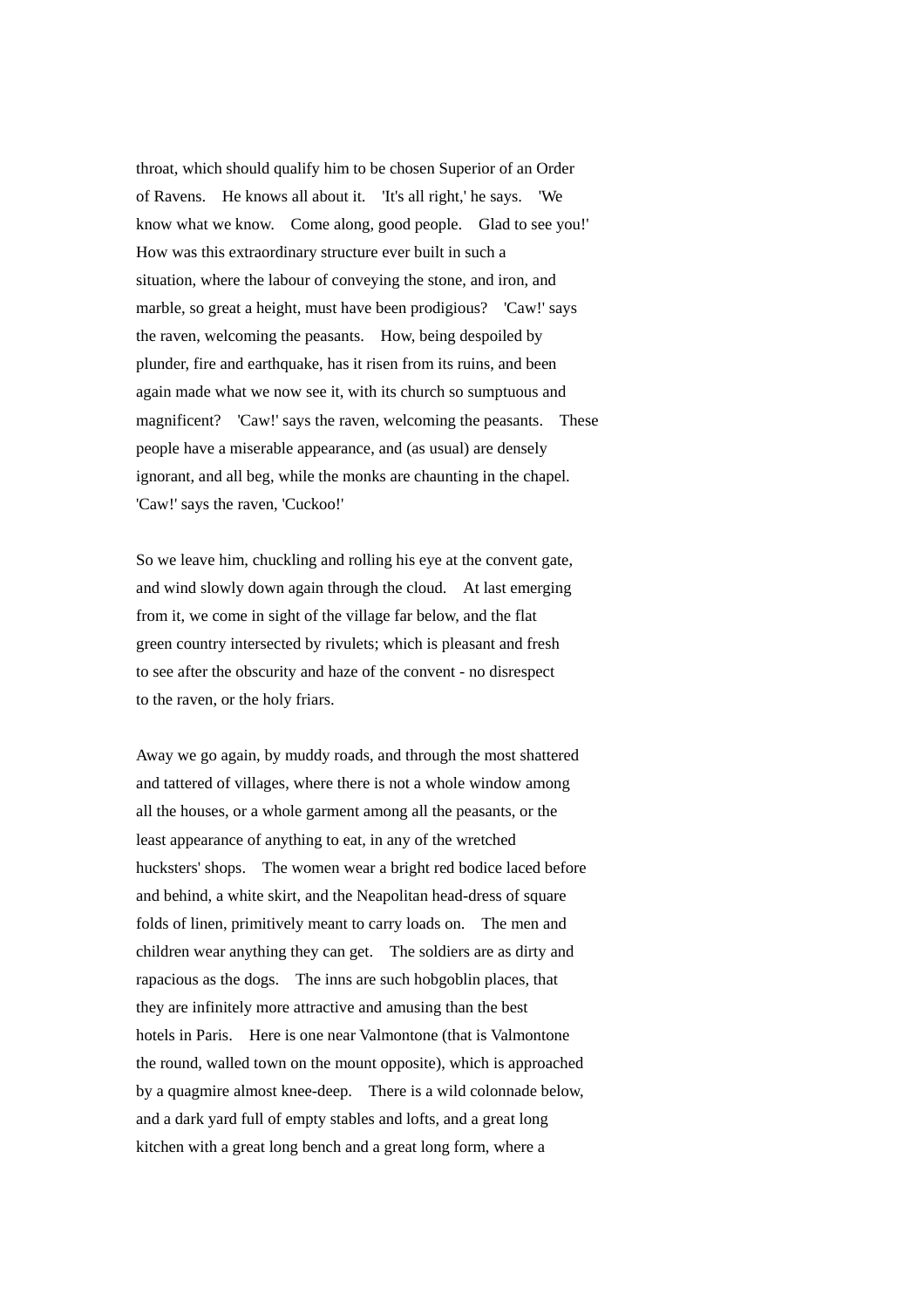party of travellers, with two priests among them, are crowding round the fire while their supper is cooking. Above stairs, is a rough brick gallery to sit in, with very little windows with very small patches of knotty glass in them, and all the doors that open from it (a dozen or two) off their hinges, and a bare board on tressels for a table, at which thirty people might dine easily, and a fireplace large enough in itself for a breakfast-parlour, where, as the faggots blaze and crackle, they illuminate the ugliest and grimmest of faces, drawn in charcoal on the whitewashed chimneysides by previous travellers. There is a flaring country lamp on the table; and, hovering about it, scratching her thick black hair continually, a yellow dwarf of a woman, who stands on tiptoe to arrange the hatchet knives, and takes a flying leap to look into the water-jug. The beds in the adjoining rooms are of the liveliest kind. There is not a solitary scrap of looking-glass in the house, and the washing apparatus is identical with the cooking utensils. But the yellow dwarf sets on the table a good flask of excellent wine, holding a quart at least; and produces, among halfa-dozen other dishes, two-thirds of a roasted kid, smoking hot. She is as good-humoured, too, as dirty, which is saying a great deal. So here's long life to her, in the flask of wine, and prosperity to the establishment.

Rome gained and left behind, and with it the Pilgrims who are now repairing to their own homes again - each with his scallop shell and staff, and soliciting alms for the love of God - we come, by a fair country, to the Falls of Terni, where the whole Velino river dashes, headlong, from a rocky height, amidst shining spray and rainbows. Perugia, strongly fortified by art and nature, on a lofty eminence, rising abruptly from the plain where purple mountains mingle with the distant sky, is glowing, on its marketday, with radiant colours. They set off its sombre but rich Gothic buildings admirably. The pavement of its market-place is strewn with country goods. All along the steep hill leading from the town, under the town wall, there is a noisy fair of calves, lambs, pigs, horses, mules, and oxen. Fowls, geese, and turkeys, flutter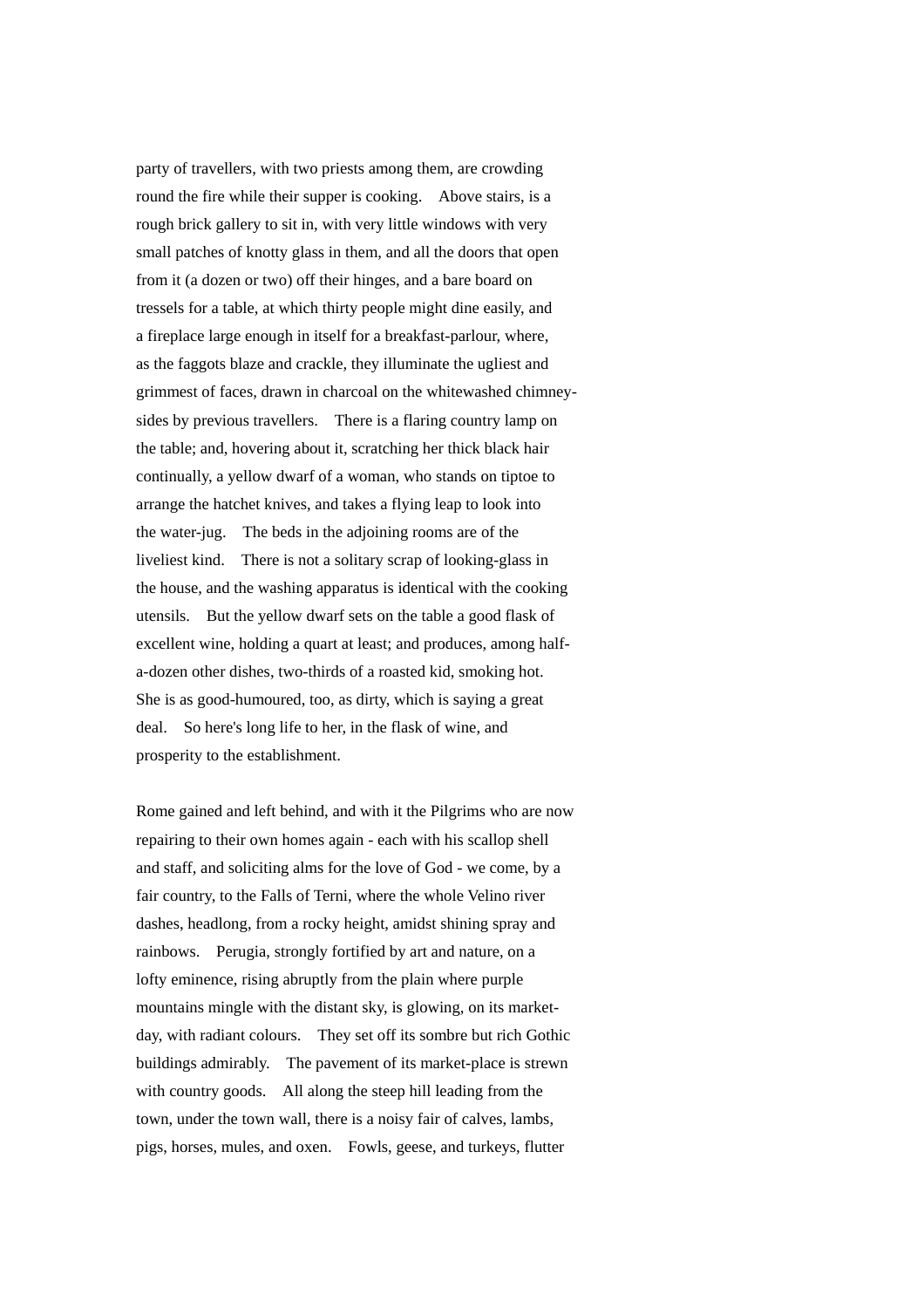vigorously among their very hoofs; and buyers, sellers, and spectators, clustering everywhere, block up the road as we come shouting down upon them.

Suddenly, there is a ringing sound among our horses. The driver stops them. Sinking in his saddle, and casting up his eyes to Heaven, he delivers this apostrophe, 'Oh Jove Omnipotent! here is a horse has lost his shoe!'

Notwithstanding the tremendous nature of this accident, and the utterly forlorn look and gesture (impossible in any one but an Italian Vetturino) with which it is announced, it is not long in being repaired by a mortal Farrier, by whose assistance we reach Castiglione the same night, and Arezzo next day. Mass is, of course, performing in its fine cathedral, where the sun shines in among the clustered pillars, through rich stained-glass windows: half revealing, half concealing the kneeling figures on the pavement, and striking out paths of spotted light in the long aisles.

But, how much beauty of another kind is here, when, on a fair clear morning, we look, from the summit of a hill, on Florence! See where it lies before us in a sun-lighted valley, bright with the winding Arno, and shut in by swelling hills; its domes, and towers, and palaces, rising from the rich country in a glittering heap, and shining in the sun like gold!

Magnificently stern and sombre are the streets of beautiful Florence; and the strong old piles of building make such heaps of shadow, on the ground and in the river, that there is another and a different city of rich forms and fancies, always lying at our feet. Prodigious palaces, constructed for defence, with small distrustful windows heavily barred, and walls of great thickness formed of huge masses of rough stone, frown, in their old sulky state, on every street. In the midst of the city - in the Piazza of the Grand Duke, adorned with beautiful statues and the Fountain of Neptune -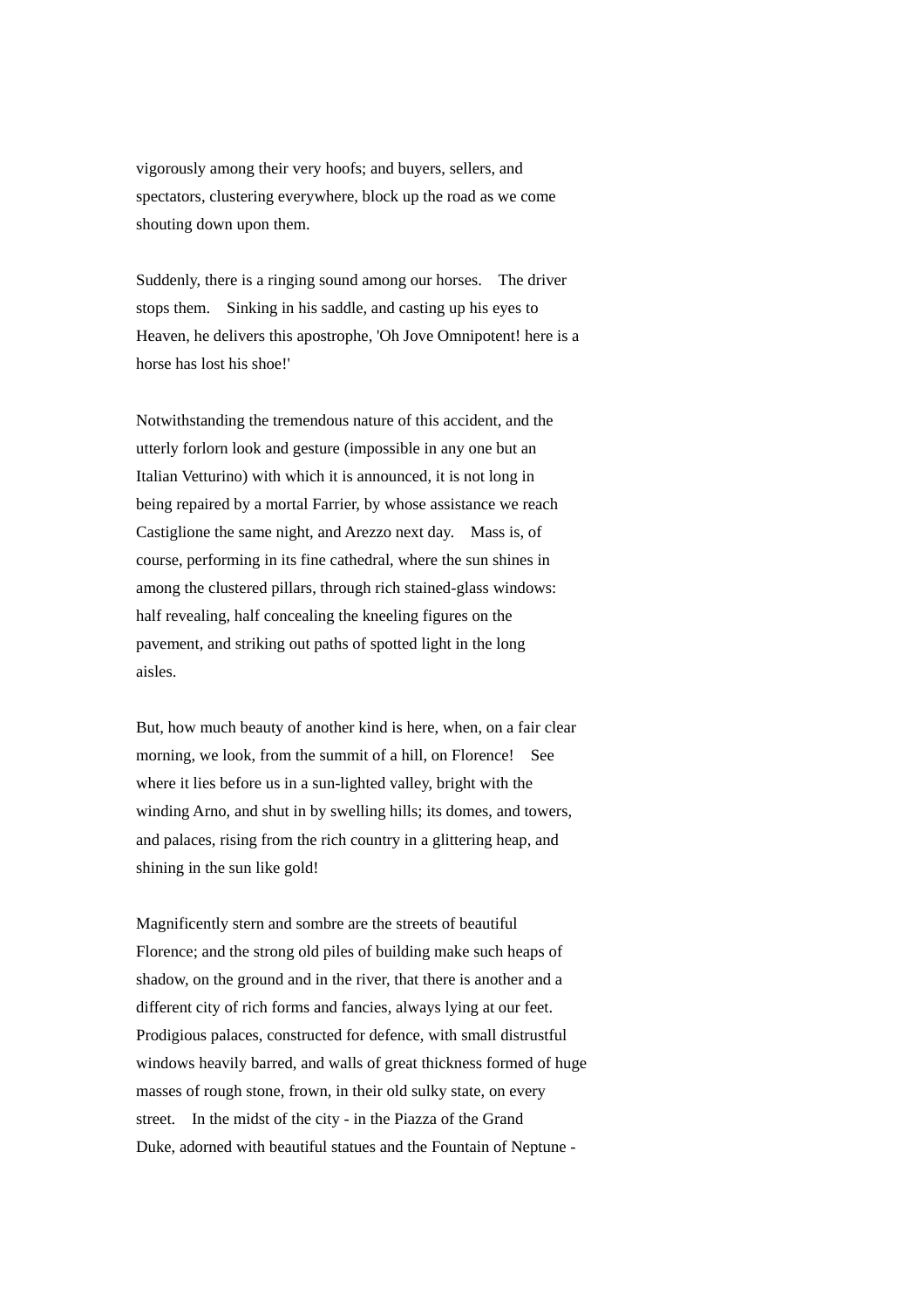rises the Palazzo Vecchio, with its enormous overhanging battlements, and the Great Tower that watches over the whole town. In its court-yard - worthy of the Castle of Otranto in its ponderous gloom - is a massive staircase that the heaviest waggon and the stoutest team of horses might be driven up. Within it, is a Great Saloon, faded and tarnished in its stately decorations, and mouldering by grains, but recording yet, in pictures on its walls, the triumphs of the Medici and the wars of the old Florentine people. The prison is hard by, in an adjacent court-yard of the building - a foul and dismal place, where some men are shut up close, in small cells like ovens; and where others look through bars and beg; where some are playing draughts, and some are talking to their friends, who smoke, the while, to purify the air; and some are buying wine and fruit of women-vendors; and all are squalid, dirty, and vile to look at. 'They are merry enough, Signore,' says the jailer. 'They are all blood-stained here,' he adds, indicating, with his hand, three-fourths of the whole building. Before the hour is out, an old man, eighty years of age, quarrelling over a bargain with a young girl of seventeen, stabs her dead, in the market-place full of bright flowers; and is brought in prisoner, to swell the number.

Among the four old bridges that span the river, the Ponte Vecchio that bridge which is covered with the shops of Jewellers and Goldsmiths - is a most enchanting feature in the scene. The space of one house, in the centre, being left open, the view beyond is shown as in a frame; and that precious glimpse of sky, and water, and rich buildings, shining so quietly among the huddled roofs and gables on the bridge, is exquisite. Above it, the Gallery of the Grand Duke crosses the river. It was built to connect the two Great Palaces by a secret passage; and it takes its jealous course among the streets and houses, with true despotism: going where it lists, and spurning every obstacle away, before it.

The Grand Duke has a worthier secret passage through the streets, in his black robe and hood, as a member of the Compagnia della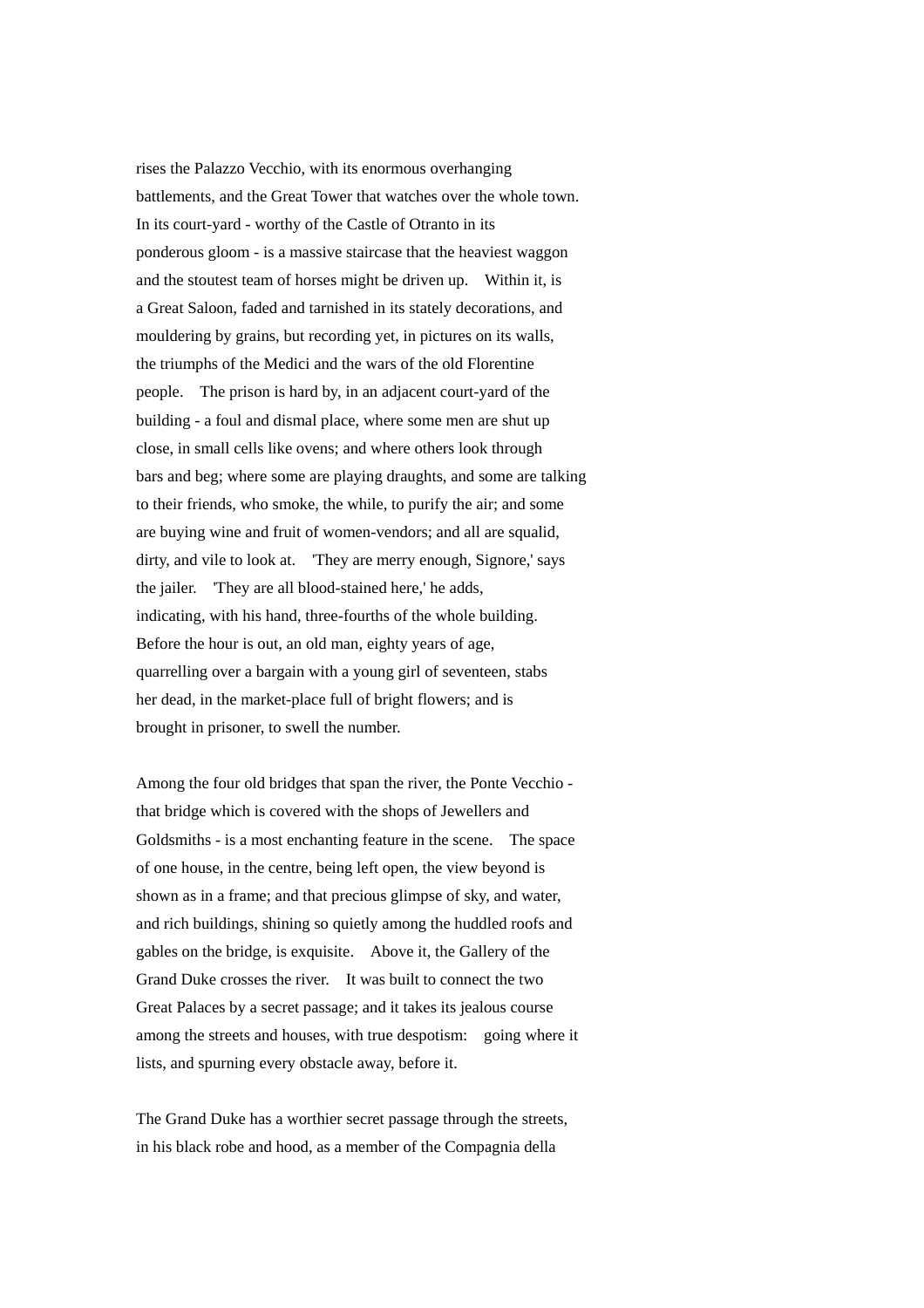Misericordia, which brotherhood includes all ranks of men. If an accident take place, their office is, to raise the sufferer, and bear him tenderly to the Hospital. If a fire break out, it is one of their functions to repair to the spot, and render their assistance and protection. It is, also, among their commonest offices, to attend and console the sick; and they neither receive money, nor eat, nor drink, in any house they visit for this purpose. Those who are on duty for the time, are all called together, on a moment's notice, by the tolling of the great bell of the Tower; and it is said that the Grand Duke has been seen, at this sound, to rise from his seat at table, and quietly withdraw to attend the summons.

In this other large Piazza, where an irregular kind of market is held, and stores of old iron and other small merchandise are set out on stalls, or scattered on the pavement, are grouped together, the Cathedral with its great Dome, the beautiful Italian Gothic Tower the Campanile, and the Baptistery with its wrought bronze doors. And here, a small untrodden square in the pavement, is 'the Stone of DANTE,' where (so runs the story) he was used to bring his stool, and sit in contemplation. I wonder was he ever, in his bitter exile, withheld from cursing the very stones in the streets of Florence the ungrateful, by any kind remembrance of this old musing-place, and its association with gentle thoughts of little Beatrice!

The chapel of the Medici, the Good and Bad Angels, of Florence; the church of Santa Croce where Michael Angelo lies buried, and where every stone in the cloisters is eloquent on great men's deaths; innumerable churches, often masses of unfinished heavy brickwork externally, but solemn and serene within; arrest our lingering steps, in strolling through the city.

In keeping with the tombs among the cloisters, is the Museum of Natural History, famous through the world for its preparations in wax; beginning with models of leaves, seeds, plants, inferior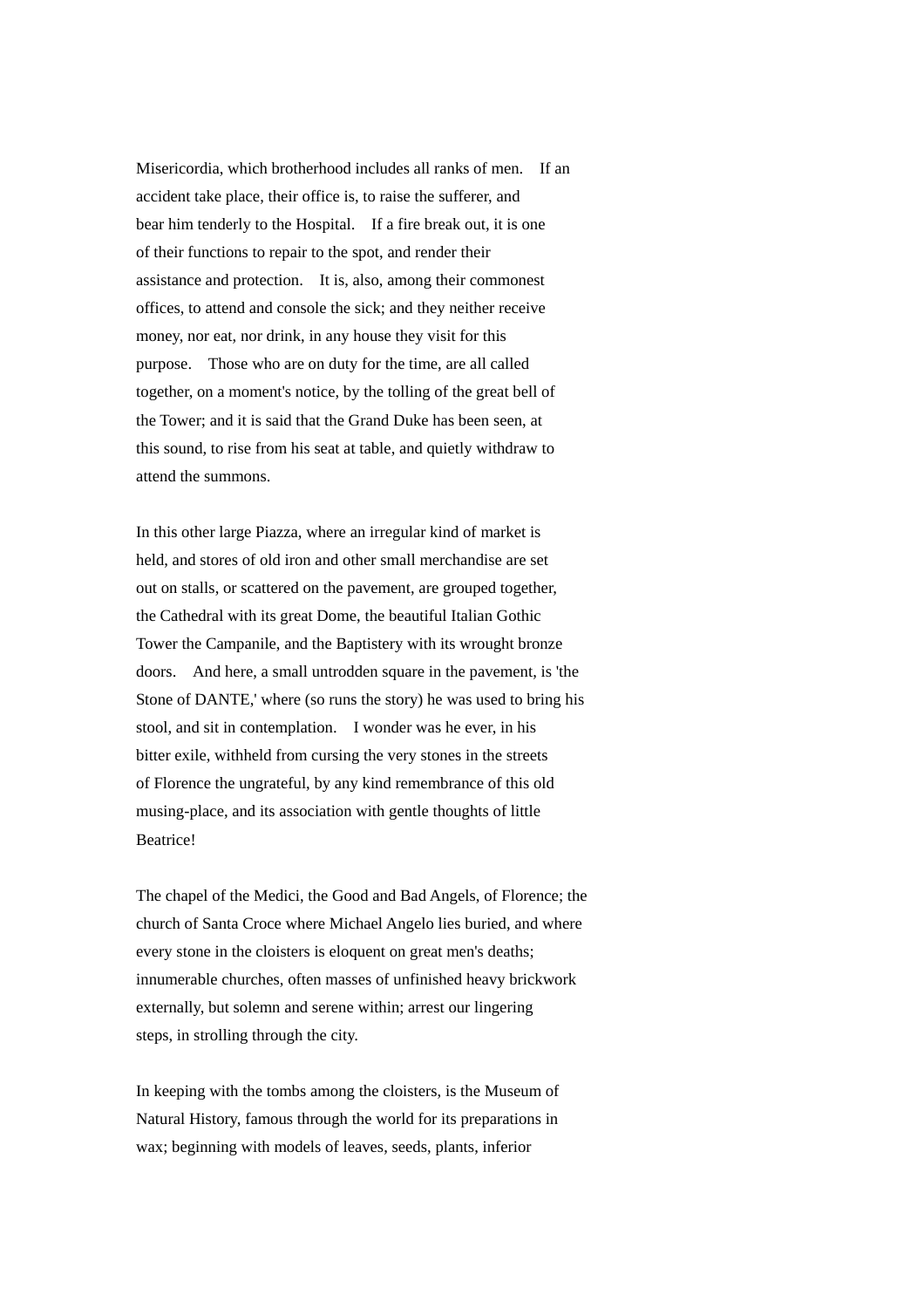animals; and gradually ascending, through separate organs of the human frame, up to the whole structure of that wonderful creation, exquisitely presented, as in recent death. Few admonitions of our frail mortality can be more solemn and more sad, or strike so home upon the heart, as the counterfeits of Youth and Beauty that are lying there, upon their beds, in their last sleep.

Beyond the walls, the whole sweet Valley of the Arno, the convent at Fiesole, the Tower of Galileo, BOCCACCIO'S house, old villas and retreats; innumerable spots of interest, all glowing in a landscape of surpassing beauty steeped in the richest light; are spread before us. Returning from so much brightness, how solemn and how grand the streets again, with their great, dark, mournful palaces, and many legends: not of siege, and war, and might, and Iron Hand alone, but of the triumphant growth of peaceful Arts and Sciences.

What light is shed upon the world, at this day, from amidst these rugged Palaces of Florence! Here, open to all comers, in their beautiful and calm retreats, the ancient Sculptors are immortal, side by side with Michael Angelo, Canova, Titian, Rembrandt, Raphael, Poets, Historians, Philosophers - those illustrious men of history, beside whom its crowned heads and harnessed warriors show so poor and small, and are so soon forgotten. Here, the imperishable part of noble minds survives, placid and equal, when strongholds of assault and defence are overthrown; when the tyranny of the many, or the few, or both, is but a tale; when Pride and Power are so much cloistered dust. The fire within the stern streets, and among the massive Palaces and Towers, kindled by rays from Heaven, is still burning brightly, when the flickering of war is extinguished and the household fires of generations have decayed; as thousands upon thousands of faces, rigid with the strife and passion of the hour, have faded out of the old Squares and public haunts, while the nameless Florentine Lady, preserved from oblivion by a Painter's hand, yet lives on, in enduring grace and youth.